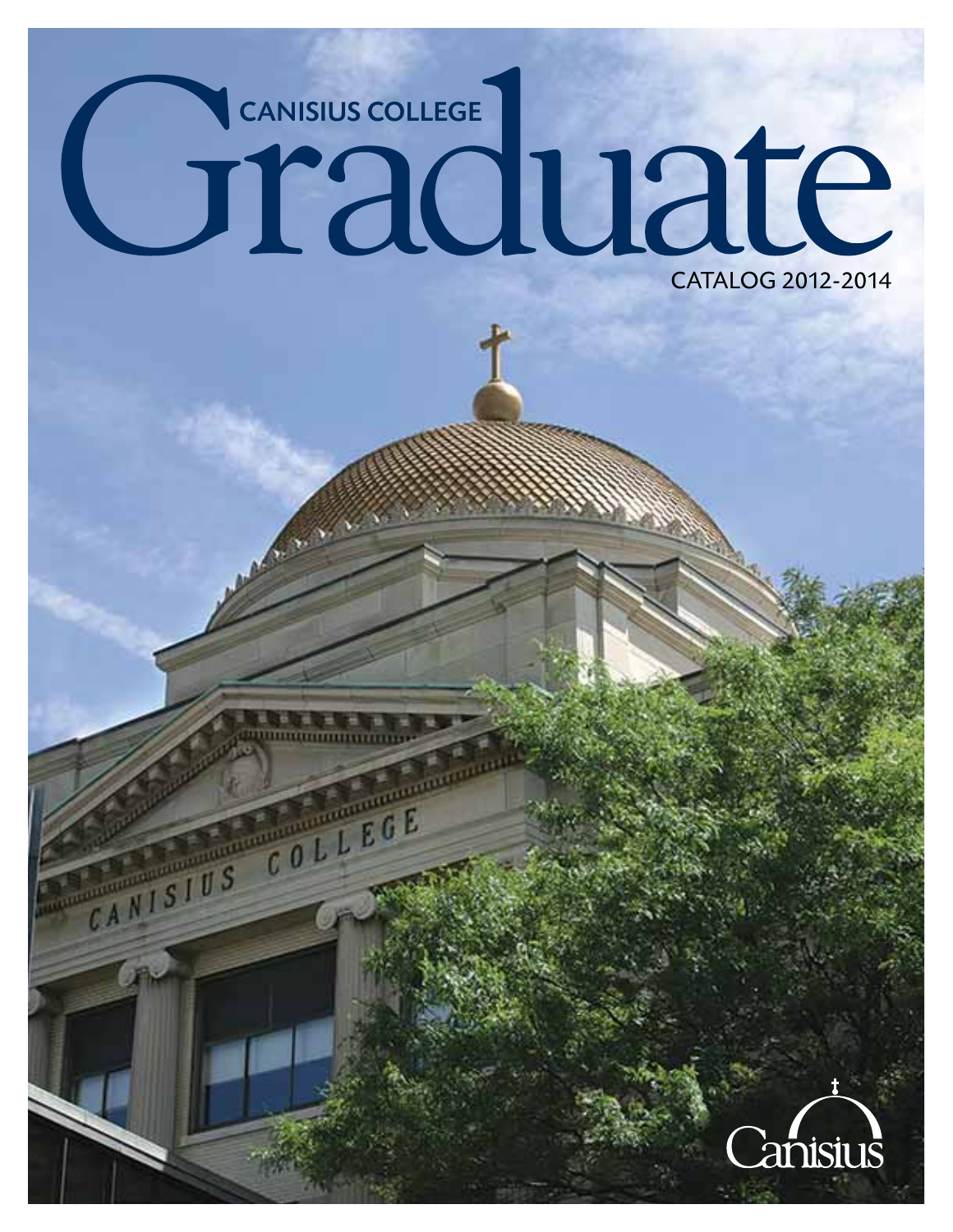## Table of Contents

## TO NAVIGATE TO A SPECIFIC SUBJECT OR PROGRAM, CLICK THE APPROPRIATE TITLE.

| Tuition and Fees $\ldots \ldots \ldots \ldots \ldots \ldots \ldots \ldots \ldots \ldots 22$ |  |
|---------------------------------------------------------------------------------------------|--|
|                                                                                             |  |
|                                                                                             |  |
|                                                                                             |  |
|                                                                                             |  |
| Communication and Leadership. 32                                                            |  |
| Richard J. Wehle School of Business. 38                                                     |  |
|                                                                                             |  |
|                                                                                             |  |
|                                                                                             |  |
|                                                                                             |  |
| Professional Accounting and Accounting 45                                                   |  |
|                                                                                             |  |
| Master of Business Administration in Accounting 47                                          |  |
| School of Education and Human Services 56                                                   |  |
|                                                                                             |  |
|                                                                                             |  |
|                                                                                             |  |
|                                                                                             |  |
|                                                                                             |  |
| College Student Personnel Administration. 70                                                |  |
| Counseling and Human Services. 73                                                           |  |
| Deaf Education Cooperative Program 78                                                       |  |
| Differentiated Instruction 81                                                               |  |
|                                                                                             |  |
| Education Technologies and Emerging Media 91                                                |  |
|                                                                                             |  |
|                                                                                             |  |
|                                                                                             |  |
|                                                                                             |  |
| Community and School Health 107                                                             |  |
| Health and Human Performance 109                                                            |  |
|                                                                                             |  |
|                                                                                             |  |
| Teaching English to Speakers of Other Languages                                             |  |
|                                                                                             |  |
|                                                                                             |  |
|                                                                                             |  |
|                                                                                             |  |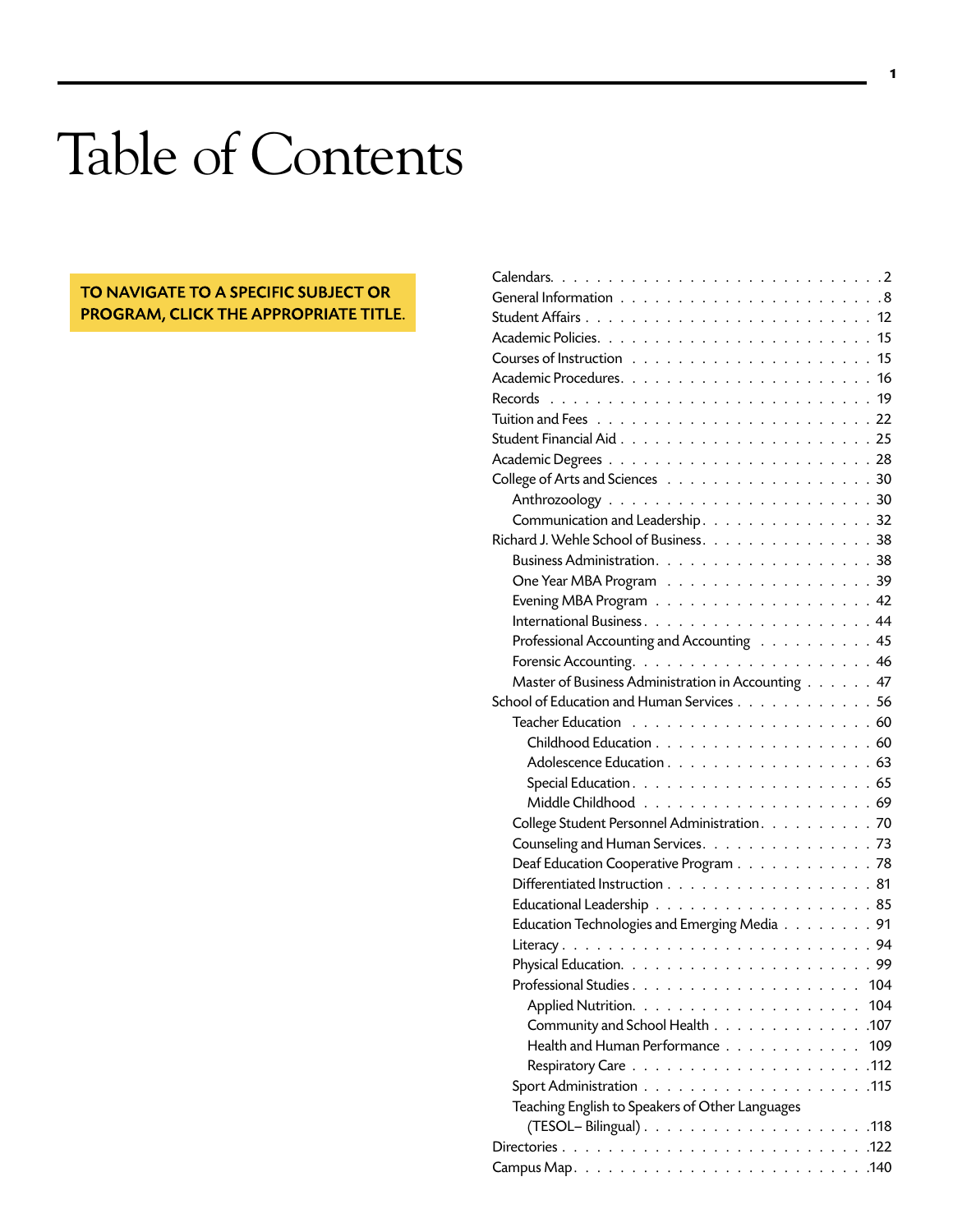## <span id="page-2-0"></span>Academic Calendar fall 2012~summer 2014

## Fall 2012

### August

| 20 Monday  | New Faculty Orientation.                                                      |
|------------|-------------------------------------------------------------------------------|
| 21 Tuesday | New Faculty Orientation.                                                      |
| 27 Monday  | Classes begin in all divisions.<br>First day to apply for a course pass/fail. |
| 31 Friday  | Last day to apply for a course pass/fail.                                     |

#### September

| 1 | Saturday   | Last day to drop/add a class.<br>Graduate Education classes in session.                                                                                                                                                           |
|---|------------|-----------------------------------------------------------------------------------------------------------------------------------------------------------------------------------------------------------------------------------|
| 3 | Monday     | Labor Day – No classes.                                                                                                                                                                                                           |
| 4 | Tuesday    | Withdrawal from classes begins.<br>90% withdrawal refund.<br>Deadline for submitting Core Curriculum proposal<br>for inclusion in Spring 2013 course schedule.<br>First Student Health warnings to students not<br>in compliance. |
|   | 11 Tuesday | 50% withdrawal refund.<br>Second Student Health warnings to students<br>not in compliance.                                                                                                                                        |
|   | 14 Friday  | Spring 2013 schedule and advisement guide<br>information to department chairs.                                                                                                                                                    |
|   | 18 Tuesday | 50% withdrawal refund.<br>Third Student Health warnings to students not<br>in compliance.                                                                                                                                         |
|   | 25 Tuesday | 25% withdrawal refund.<br>Student Health registration cancellations for<br>students not in compliance.                                                                                                                            |
|   | 28 Friday  | Spring 2013 schedule due to associate deans.                                                                                                                                                                                      |

#### **October**

|   | Monday    | Student Progress report submissions begins.                         |
|---|-----------|---------------------------------------------------------------------|
|   | Tuesday   | 25% withdrawal refund.                                              |
|   | Friday    | Advisement guide information due.                                   |
| 8 | Monday    | Fall Holiday - No classes.<br>Graduate Business classes in session. |
|   | Tuesday   | Fall Holiday - No classes.<br>25% withdrawal refund.                |
|   |           | 10 Wednesday Student Progress Reports due.                          |
|   | 12 Friday | End of first quarter.                                               |

|    | 15 Monday   | Spring 2013 schedule and advisement guide<br>available on the web.<br>Student Progress Report meetings with advisors begin. |
|----|-------------|-----------------------------------------------------------------------------------------------------------------------------|
|    | 16 Tuesday  | 25% withdrawal refund.                                                                                                      |
|    | 20 Saturday | Professional Studies Session One ends.                                                                                      |
|    | 22 Monday   | Professional Studies Session Two begins.                                                                                    |
|    | 23 Tuesday  | No withdrawal refund.                                                                                                       |
|    | 26 Friday   | Student Progress Report meetings with advisors end.                                                                         |
|    | 27 Saturday | Spring 2013 undergraduate registration begins.<br>Students with 84.0 or more credit hours earned<br>begin to register.      |
| 29 | Monday      | Spring 2013 graduate registration begins.                                                                                   |
|    | 30 Tuesday  | First Student Health warnings to students not in<br>compliance in Professional Studies.                                     |
|    |             |                                                                                                                             |

#### November

| 3  | Saturday    | Spring 2013 undergraduate registration.<br>Students with 54.0 - 83.0 credit hours earned<br>begin to register. |
|----|-------------|----------------------------------------------------------------------------------------------------------------|
| 6  | Tuesday     | Second Student Health Warnings to students not<br>in compliance in Professional Studies.                       |
| 9  | Friday      | Deficiency reporting begins. Web entry on.                                                                     |
|    | 10 Saturday | Spring 2013 undergraduate registration. Students<br>with $24.0 - 53.0$ credit hours earned begin to register.  |
| 11 | Sunday      | Veteran's Day                                                                                                  |
|    | 13 Tuesday  | Third Student Health warnings to students not in<br>compliance in Professional Studies.                        |
| 16 | Friday      | Deficiency reporting ends. Web entry off.                                                                      |
|    | 17 Saturday | Spring 2013 undergraduate registration.<br>Students with 0.0 - 23.0 credit hours earned<br>begin to register.  |
|    | 19 Monday   | Summer 2013 schedule information to department<br>chairs. Deficiency notices mailed to students.               |
|    | 20 Tuesday  | Student Health registration cancellations for<br>Professional Studies students not in compliance.              |
| 21 |             | Wednesday Thanksgiving recess begins – No classes.                                                             |
| 22 | Thursday    | Thanksgiving.                                                                                                  |
| 23 | Friday      | No classes.                                                                                                    |
|    | 24 Saturday | No classes.                                                                                                    |
|    | 26 Monday   | Classes resume.                                                                                                |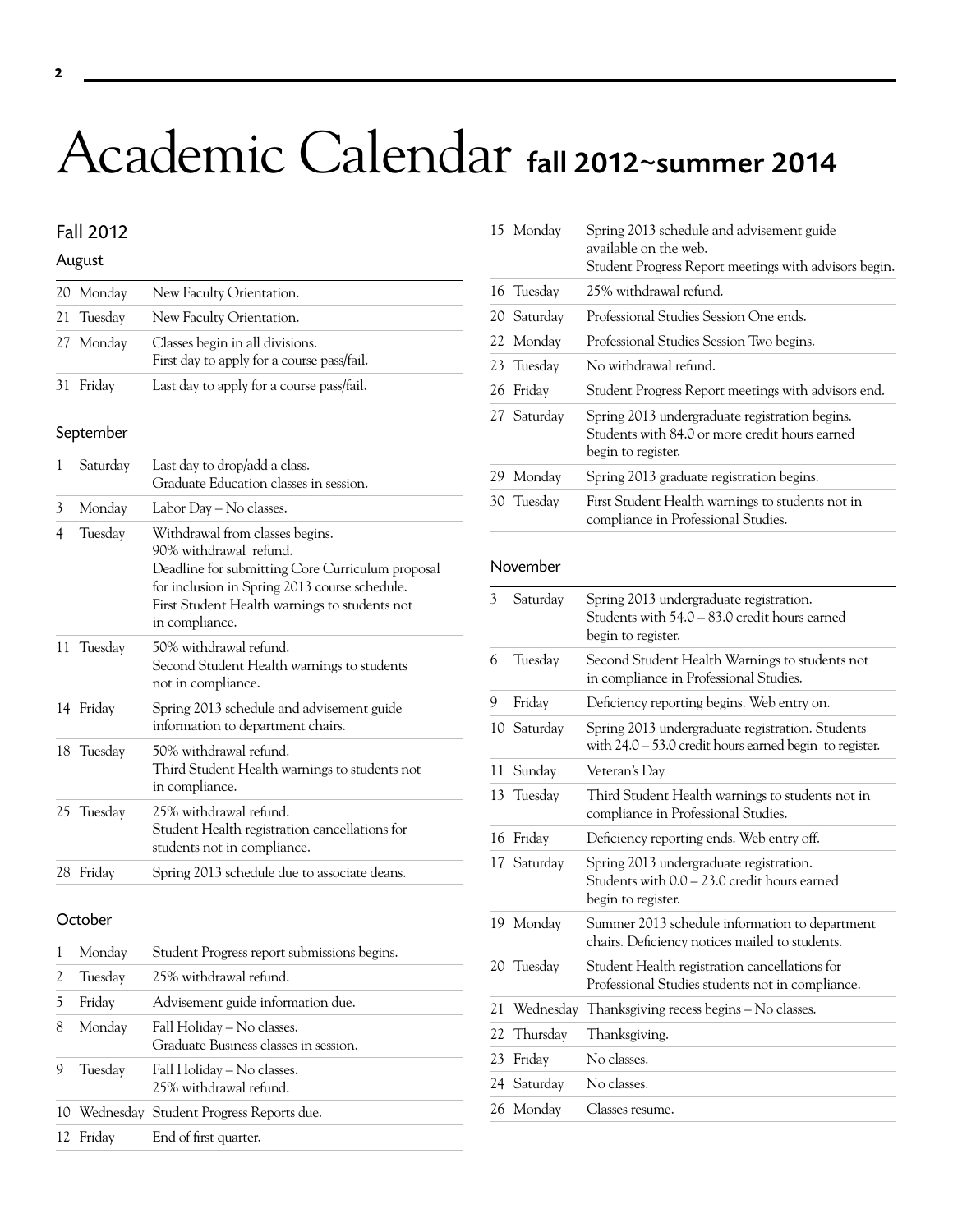## December

| 3 | Monday      | First day to withdraw from a course pass/fail option.                                                            |
|---|-------------|------------------------------------------------------------------------------------------------------------------|
|   | Friday      | Undergraduate classes end.<br>Last day to withdraw from a course.<br>Last day to withdraw from pass/fail option. |
| 8 | Saturday    | Graduate classes end.                                                                                            |
|   | 10 Monday   | Final exams begin.<br>Final grade web entry on.                                                                  |
|   | 14 Friday   | Undergraduate final exams end.                                                                                   |
|   | 15 Saturday | Graduate final exams end.<br>Professional Studies Session Two ends.                                              |
|   |             | 19 Wednesday Final grades due 9 a.m.<br>Final grade web entry off.                                               |
|   | 20 Thursday | Final grades available on the web.                                                                               |
|   | 22 Saturday | College shutdown begins.                                                                                         |

## Spring 2013

## January

| 2. |             | Wednesday College reopens after holiday shutdown.                                                                             |
|----|-------------|-------------------------------------------------------------------------------------------------------------------------------|
|    | 14 Monday   | Classes begin in all divisions.<br>First day to apply for course pass/fail.                                                   |
|    | 18 Friday   | Last day to apply for course pass/fail.                                                                                       |
|    | 19 Saturday | Last day to drop/add a class.<br>Graduate Education classes in session.                                                       |
| 21 | Monday      | Martin Luther King Day – No classes.                                                                                          |
|    | 22 Tuesday  | Withdrawal from classes begins.<br>90% withdrawal refund.<br>First Student Health warnings for students not<br>in compliance. |
| 29 | Tuesday     | 50% withdrawal refund.<br>Second Student Health warnings for students not<br>in compliance.                                   |

## February

| Friday     | Deadline for submitting core curriculum course<br>proposals for inclusion in Fall 2013 course schedule.                     |
|------------|-----------------------------------------------------------------------------------------------------------------------------|
| Tuesday    | 50% withdrawal refund.<br>Third Student Health warnings for students not<br>in compliance.                                  |
| 12 Tuesday | 25% withdrawal refund.<br>Student Health registration cancellations for students<br>not in compliance.                      |
| 15 Friday  | Fall 2013 schedule and advisement guide information<br>to department chairs.<br>Student Progress Report submissions begins. |

| 18 Monday  | President's Day holiday – No classes.<br>Graduate Business classes in session. |
|------------|--------------------------------------------------------------------------------|
| 19 Tuesday | President's day holiday. No classes.<br>25% withdrawal refund.                 |
| 25 Monday  | Student Progress Reports due.                                                  |
| 26 Tuesday | – 25% withdrawal refund.                                                       |

## March

| 1  | Friday     | Fall 2013 schedules due to associate deans.                                                           |
|----|------------|-------------------------------------------------------------------------------------------------------|
| 4  | Monday     | Summer 2013 schedule available on the web.<br>Student Progress Report meetings with advisors begin.   |
| 5  | Tuesday    | 25% withdrawal refund.                                                                                |
| 8  | Friday     | Advisement guide information due.                                                                     |
| 9  | Saturday   | Professional Studies Session One ends.<br>End of third quarter.                                       |
| 11 | Monday     | Professional Studies Session Two begins.                                                              |
| 12 | Tuesday    | No withdrawal refund.                                                                                 |
| 15 | Friday     | Student Progress Report meetings with advisors end.                                                   |
| 16 | Saturday   | Drop/Add ends Professional Studies Session Two.                                                       |
|    | 19 Tuesday | First Student Health warnings for students not in<br>compliance in Professional Studies session two.  |
|    | 25 Monday  | Fall 2013 schedule and advisement guide available on<br>the web.                                      |
|    | 26 Tuesday | Second Student Health warnings for students not in<br>compliance in Professional Studies session two. |
|    |            | 27 Wednesday Summer 2013 registration begins.<br>Deficiency reporting begins.<br>Web entry on.        |
| 28 | Thursday   | Easter Recess Begins - No classes.                                                                    |
|    | 31 Sunday  | Easter.                                                                                               |
|    |            |                                                                                                       |

## April

| 2  | Tuesday     | Third Student Health warnings for students not in<br>compliance in Professional Studies session two.                 |
|----|-------------|----------------------------------------------------------------------------------------------------------------------|
| 8  | Monday      | Classes resume.<br>Graduation check-out begins.                                                                      |
| 9  | Tuesday     | Student Health registration cancellations for students<br>in Professional Students session two not in compliance.    |
|    | 12 Friday   | Deficiency reporting ends.<br>Web entry off.                                                                         |
|    | 13 Saturday | Fall 2013 undergraduate registration begins.<br>Students with 72.0 or more credit hours earned<br>begin to register. |
|    | 15 Monday   | Fall 2013 graduate registration begins.<br>Deficiency notices mailed to students.                                    |
| 19 | Friday      | Ignatian Scholarship Day.                                                                                            |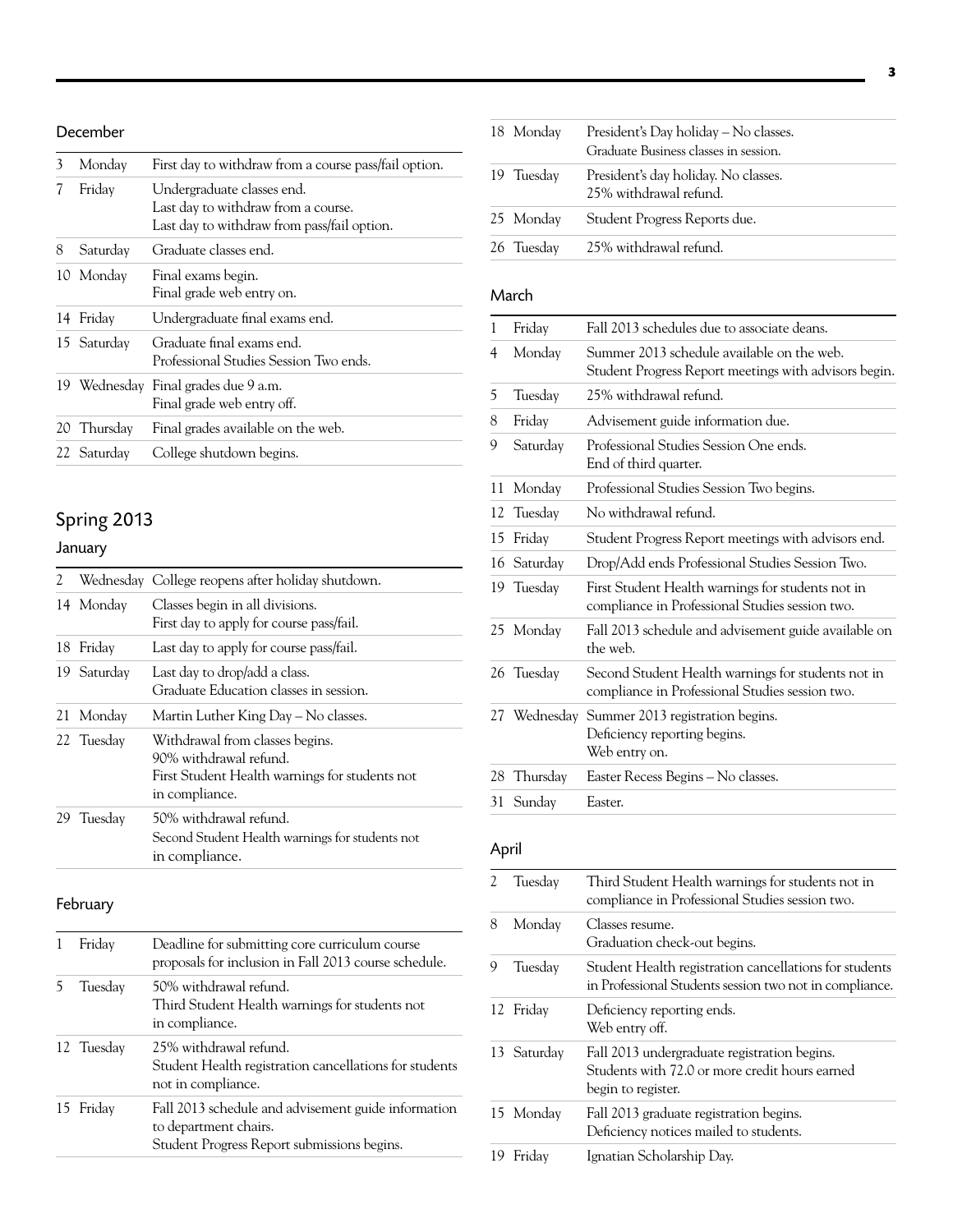| 20 Saturday | Fall 2013 undergraduate registration.<br>Students with 42.0 - 71.0 credit hours earned begin<br>to register. |
|-------------|--------------------------------------------------------------------------------------------------------------|
| 27 Saturday | Fall 2013 undergraduate registration.<br>Students with 0.0 - 41.0 credit hours earned begin<br>to register.  |
| 29 Monday   | First day to withdraw from pass/fail option.                                                                 |

## May

| 3  | Friday      | Undergraduate classes end.<br>Last day to withdraw from a course.<br>Last day to withdraw from pass/fail option. |
|----|-------------|------------------------------------------------------------------------------------------------------------------|
| 4  | Saturday    | Graduate classes end.                                                                                            |
| 6  | Monday      | Final exams begin.<br>Final grade web entry on.                                                                  |
| 10 | Friday      | Undergraduate final exams end.                                                                                   |
|    | 11 Saturday | Graduate final exams end.<br>Professional Studies Session Two ends.                                              |
|    |             | 15 Wednesday Final grades due 9:00 a.m.<br>Final grade web entry off.<br>Graduate Commencement Ceremony.         |
|    | 16 Thursday | Final grade available on the web.                                                                                |
|    | 17 Friday   | Spring Honors Convocation.<br>Baccalaureate Mass.                                                                |
|    | 18 Saturday | Undergraduate Commencement.                                                                                      |

## Summer Sessions 2013

## May

|           | 20 Monday   | First Undergraduate 5 week summer session begins.<br>First Graduate Business 6 week summer session begins.<br>First Graduate Education 5 week summer session begins. |
|-----------|-------------|----------------------------------------------------------------------------------------------------------------------------------------------------------------------|
| 27        | Monday      | Memorial Day - No classes.                                                                                                                                           |
|           | 28 Tuesday  | First Student Health warnings for students not in<br>compliance in first Summer Sessions.                                                                            |
| 31        | Friday      | Graduate Business make-up session for Memorial Day.                                                                                                                  |
| June<br>4 | Tuesday     | Second Student Health warnings for students not in                                                                                                                   |
|           |             | compliance in first Summer Sessions.                                                                                                                                 |
|           | 11 Tuesday  | Third Student Health warnings for students not in<br>compliance in first Summer Sessions.                                                                            |
| 18        |             | Student Health registration holds placed for students<br>in first summer sessions not in compliance.                                                                 |
|           | 20 Thursday | First Undergraduate 5 week summer session ends.<br>First Graduate Education 5 week summer session ends.                                                              |

|  | 24 Monday |  |  |  | Second Undergraduate 5 week summer session begins. |  |  |
|--|-----------|--|--|--|----------------------------------------------------|--|--|
|--|-----------|--|--|--|----------------------------------------------------|--|--|

27 Thursday First Graduate Business 6 week summer session ends.

## July

|    | Monday     | Second Graduate Education 5 week summer<br>session begins.<br>Second Graduate Business 6 week summer<br>session begins. |
|----|------------|-------------------------------------------------------------------------------------------------------------------------|
| 4  | Thursday   | Fourth of July holiday – No classes.                                                                                    |
| 5  | Friday     | Graduate Business make-up session for Fourth of July.                                                                   |
| 9  | Tuesday    | First Student Health warnings for students not in<br>compliance in second Summer Sessions.                              |
|    | 16 Tuesday | Second Student Health warnings for students not in<br>compliance in second Summer Sessions.                             |
|    | 23 Tuesday | Third Student Health warnings for students not in<br>compliance in second Summer Sessions.                              |
| 25 | Thursday   | Second Undergraduate 5 week summer session ends.                                                                        |
|    | 30 Tuesday | Student Health registration placed for students in<br>second Summer Sessions not in compliance.                         |
|    |            |                                                                                                                         |

## August

|           | 1 Thursday Second Graduate Education 5 week summer<br>session ends.                                      |
|-----------|----------------------------------------------------------------------------------------------------------|
| 6 Tuesday | Student Health fall registration cancellations for<br>students not in compliance in the Summer Sessions. |
|           | 8 Thursday Second Graduate Business 6 week summer<br>session ends.                                       |

## 2013 – 2014

## Fall 2013

## August

| 19 Monday   | New faculty orientation.                                                      |
|-------------|-------------------------------------------------------------------------------|
| 20 Tuesday  | New faculty orientation.                                                      |
|             | 21 Wednesday New faculty orientation.                                         |
| 26 Monday   | Classes begin in all divisions.<br>First day to apply for a course pass/fail. |
| 30 Friday   | Last day to apply for a course pass/fail.                                     |
| 31 Saturday | Last day to drop/add a class.<br>Graduate Education classes in session.       |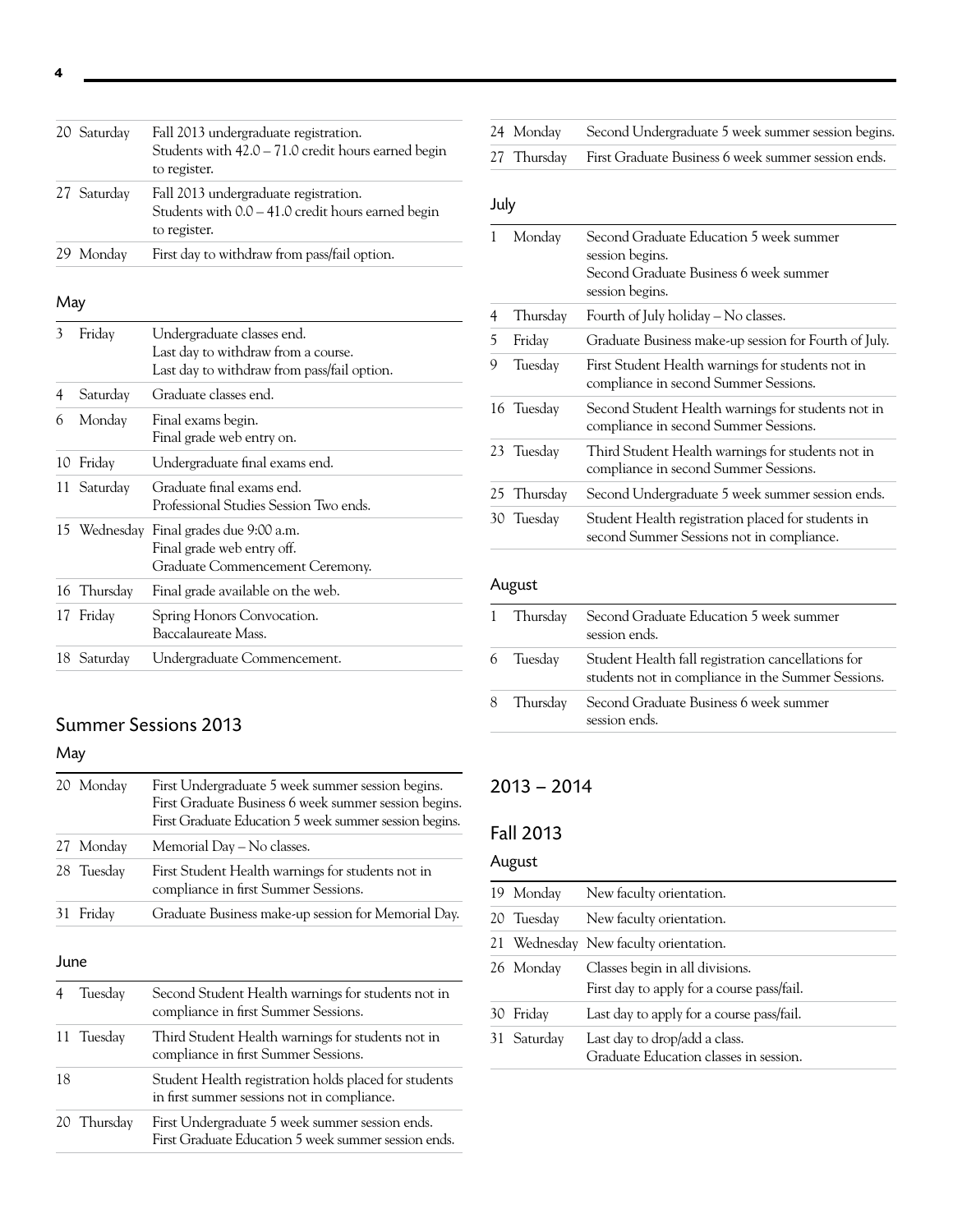| 2  | Monday     | Labor Day – No classes.                                |
|----|------------|--------------------------------------------------------|
| 3  | Tuesday    | Withdrawal from classes begins.                        |
|    |            | 90% withdrawal refund.                                 |
|    |            | Deadline for submitting Core Curriculum course         |
|    |            | proposals for inclusion in                             |
|    |            | Spring 2014 course schedule.                           |
|    |            | First Student Health warnings for students not         |
|    |            | in compliance.                                         |
|    | 10 Tuesday | 50% withdrawal refund.                                 |
|    |            | Second Student Health warnings for students not        |
|    |            | in compliance.                                         |
|    | 17 Tuesday | 50% withdrawal refund.                                 |
|    |            | Third Student Health warnings for students not         |
|    |            | in compliance.                                         |
|    |            | 18 Wednesday Spring 2014 schedule and advisement guide |
|    |            | information to department Chairs.                      |
|    | 24 Tuesday | 25% withdrawal refund.                                 |
|    |            | Student Health registration cancellations for students |
|    |            | not in compliance.                                     |
| 27 | Friday     | Student Progress Report submission begins.             |

### October

| 1   | Tuesday     | 25% withdrawal refund.                                                                                         |
|-----|-------------|----------------------------------------------------------------------------------------------------------------|
| 4   | Friday      | Spring 2014 schedules due to associate deans.                                                                  |
| 8   | Tuesday     | 25% withdrawal refund.<br>Student Progress Reports due.                                                        |
| 11  | Friday      | Spring 2014 advisement guide information due.<br>End of first quarter.                                         |
|     | 12 Saturday | Graduate Education classes in session.                                                                         |
|     | 14 Monday   | Fall Holiday – No classes.<br>Graduate Business classes in session.                                            |
|     | 15 Tuesday  | Fall Holiday - No classes.<br>25% withdrawal refund.                                                           |
| 16  |             | Wednesday Student Progress Report meetings with advisors begin                                                 |
| 19. | Saturday    | Professional Studies Session One ends.                                                                         |
|     | 21 Monday   | Spring 2014 schedule and advisement guide available<br>on the web.<br>Professional Studies Session Two begins. |
|     | 22 Tuesday  | No withdrawal refund.                                                                                          |
|     | 25 Friday   | Deficiency reporting begins.<br>Web entry on.<br>Student Progress Report meetings with advisors end.           |

| 26 Saturday | Drop/Add ends Professional Studies Session Two.                                                      |
|-------------|------------------------------------------------------------------------------------------------------|
| 29 Tuesday  | First Student Health warnings for students not in<br>compliance in Professional Studies session two. |

### November

| 1  | Friday      | Deficiency reporting ends.<br>Web entry off.                                                                           |
|----|-------------|------------------------------------------------------------------------------------------------------------------------|
| 2  | Saturday    | Spring 2014 undergraduate registration begins.<br>Students with 84.0 or more credit hours earned begin<br>to register. |
| 4  | Monday      | Deficiency notices mailed to students.<br>Spring 2014 graduate registration begins.                                    |
| 5  | Tuesday     | Second Student Health warnings for students not in<br>compliance in Professional Studies session two.                  |
| 9  | Saturday    | Spring 2014 undergraduate registration.<br>Students with 54.0 - 83.0 credit hours earned begin<br>to register.         |
| 11 | Monday      | Veteran's Day - Classes in session.                                                                                    |
| 12 | Tuesday     | Third Student Health warnings for students not in<br>compliance in Professional Studies session two.                   |
|    | 16 Saturday | Spring 2014 undergraduate registration.<br>Students with 24.0 - 53.0 credit hours earned begin<br>to register.         |
|    | 18 Monday   | Summer 2014 schedule information to<br>department chairs.                                                              |
|    | 19 Tuesday  | Student Health registration cancellations for students<br>not in compliance in Professional Studies session two.       |
|    | 23 Saturday | Spring 2014 undergraduate registration.<br>Students with $0.0 - 23.0$ credit hours earned begin<br>to register.        |
| 27 | Wednesday   | Thanksgiving Recess begins. No classes.                                                                                |
| 28 | Thursday    | Thanksgiving.                                                                                                          |
| 29 | Friday      | No classes.                                                                                                            |
|    | 30 Saturday | No classes.                                                                                                            |
|    |             |                                                                                                                        |

#### December

| 2  | Monday   | Classes resume.                                                                                                                                    |
|----|----------|----------------------------------------------------------------------------------------------------------------------------------------------------|
|    |          | First day to withdraw from pass/fail.<br>Deadline for submitting Core Curriculum course<br>proposals for inclusion in Summer 2014 course schedule. |
| 6  | Friday   | Undergraduate classes end.<br>Last day to withdraw from a course.<br>Last day to withdraw from pass/fail.                                          |
|    | Saturday | Graduate classes end.                                                                                                                              |
| 9  | Monday   | Final Exams begin.<br>Final grade web entry on.                                                                                                    |
| 13 | Fridav   | Undergraduate final exams end.                                                                                                                     |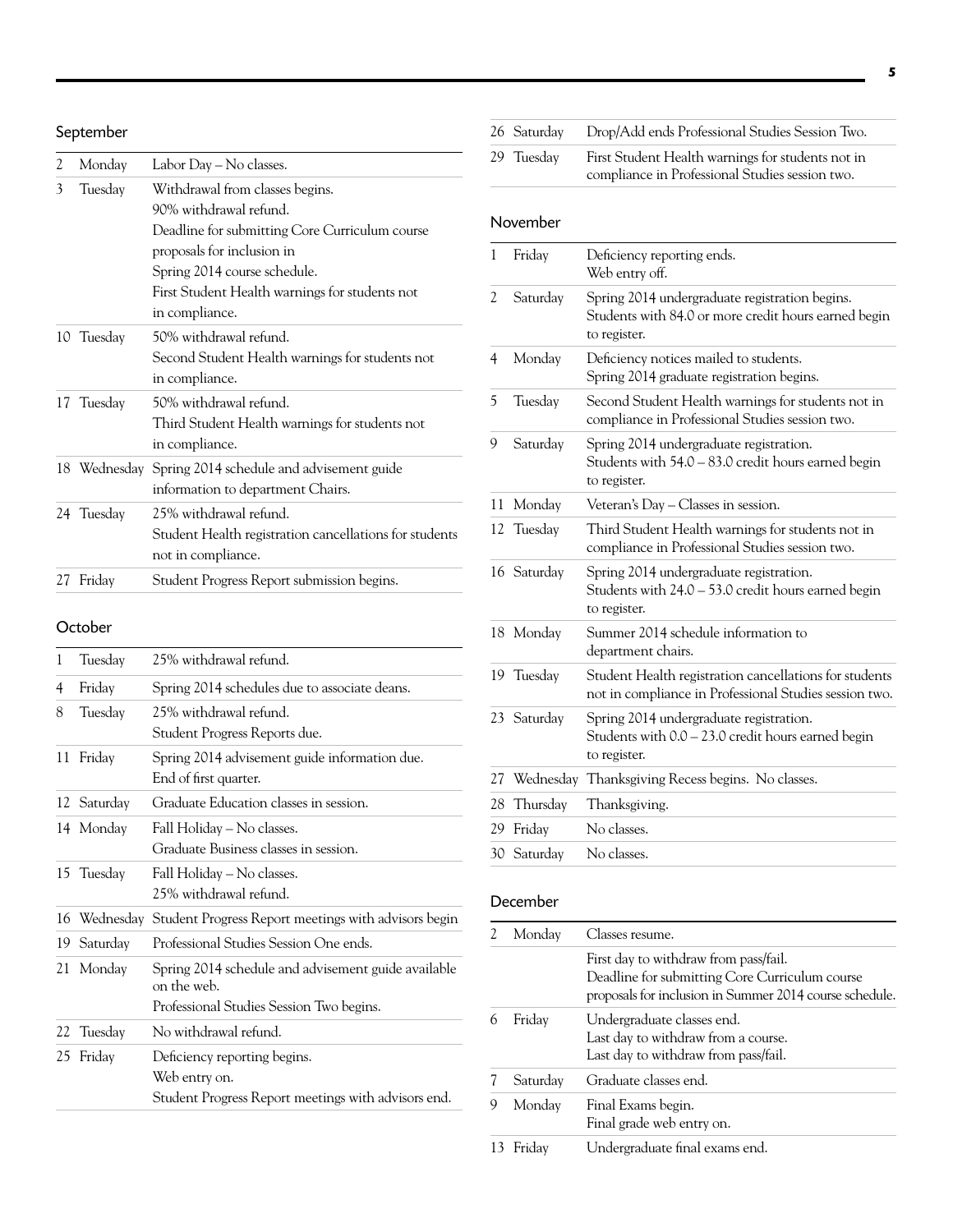| 14 Saturday | Graduate final exams end.<br>Professional Studies Session Two ends.   |
|-------------|-----------------------------------------------------------------------|
|             | 18 Wednesday Final grades due 9:00 a.m.<br>Final grade web entry off. |
|             | 19 Thursday Final grades available on the web.                        |
| 24 Tuesdav  | College holiday shutdown begins.                                      |

## Spring 2014

## January

| 2. | Thursday    | College reopens after holiday shutdown.                                                                                       |  |
|----|-------------|-------------------------------------------------------------------------------------------------------------------------------|--|
|    | 13 Monday   | Classes begin in all divisions.<br>First day to apply for a course pass/fail.                                                 |  |
|    | 17 Friday   | Last day to apply for a course pass/fail.                                                                                     |  |
|    | 18 Saturday | Last day to drop/add a class.<br>Graduate Education classes in session.                                                       |  |
|    | 20 Monday   | Martin Luther King Day – No classes.                                                                                          |  |
|    | 21 Tuesday  | Withdrawal from classes begins.<br>90% withdrawal refund.<br>First Student Health warnings for students not<br>in compliance. |  |
|    | 28 Tuesday  | 50% withdrawal refund.<br>Second Student Health warnings for students not<br>in compliance.                                   |  |

## February

| 3  | Monday      | Deadline for submitting Core Curriculum course<br>proposals for inclusion in Fall 2014 course schedule. |  |
|----|-------------|---------------------------------------------------------------------------------------------------------|--|
| 4  | Tuesday     | 50% withdrawal refund.<br>Third Student Health warnings for students not<br>in compliance.              |  |
| 6  | Thursday    | Fall 2014 schedule and advisement guide information<br>to department Chairs.                            |  |
|    | 11 Tuesday  | 25% withdrawal refund.<br>Student Health registration cancellations for students<br>not in compliance.  |  |
| 14 | Friday      | Student Progress Report submission begins.                                                              |  |
|    | 15 Saturday | Graduate Education classes in session.                                                                  |  |
|    | 17 Monday   | President's Day holiday – No classes.<br>Graduate Business classes in session.                          |  |
|    | 18 Tuesday  | President's Day holiday – No classes.<br>25% withdrawal refund.                                         |  |
| 20 | Thursday    | Fall 2014 schedule due to associate deans.                                                              |  |
|    | 25 Tuesday  | 25% withdrawal refund.<br>Student Progress reports due.                                                 |  |
|    |             | 26 Wednesday Fall 2014 advisement guide information due.                                                |  |
|    | 28 Friday   | End of third quarter.                                                                                   |  |
|    |             |                                                                                                         |  |

## March

| 3  | Monday     | Student Progress Report meetings with advisors begin.                                                 |  |
|----|------------|-------------------------------------------------------------------------------------------------------|--|
| 4  | Tuesday    | 25% withdrawal refund.                                                                                |  |
| 7  | Friday     | Deficiency reporting begins.<br>Web entry on.                                                         |  |
| 10 | Monday     | Professional Studies Session two begins.                                                              |  |
| 11 | Tuesday    | No withdrawal refund.                                                                                 |  |
| 12 | Wednesday  | Fall 2014 schedule and advisement guide available on<br>the web.                                      |  |
|    | 14 Friday  | Deficiency reporting ends.<br>Web entry off.<br>Student Progress Report meetings with advisors end.   |  |
| 15 | Saturday   | Graduate Education classes in session.                                                                |  |
|    | 16 Sunday  | Drop/Add Ends for Professional Studies session two.                                                   |  |
|    | 17 Monday  | Spring break begins - No classes.<br>Deficiency notices mailed to students.                           |  |
|    | 18 Tuesday | First Student Health warnings for students not in<br>compliance in Professional Studies session two.  |  |
|    | 24 Monday  | Classes resume.<br>Summer 2014 registration begins.                                                   |  |
|    | 25 Tuesday | Second Student Health warnings for students not in<br>compliance in Professional Studies session two. |  |
| 29 | Saturday   | Fall 2014 undergraduate registration begins.                                                          |  |
|    |            | Students with 72.0 or more credit hours earned begin<br>to register.                                  |  |
|    | 31 Monday  | Fall 2014 graduate registration begins.                                                               |  |

## April

| 1  | Tuesday     | Third Student Health warnings for students not in<br>compliance in Professional Studies session two.             |  |  |
|----|-------------|------------------------------------------------------------------------------------------------------------------|--|--|
| 2  |             | Wednesday Graduation check-out begins.                                                                           |  |  |
| 5  | Saturday    | Fall 2014 undergraduate registration.                                                                            |  |  |
| 8  | Tuesday     | Student Health registration cancellations for students<br>not in compliance in Professional Studies session two. |  |  |
| 11 | Friday      | Ignatian Scholarship Day.<br>Students with 42.0 – 71.0 credit hours earned begin<br>to register.                 |  |  |
|    | 12 Saturday | Fall 2014 undergraduate registration.<br>Students with 0.0 – 41.0 credit hours earned begin<br>to register.      |  |  |
|    | 17 Thursday | Easter recess begins - No classes.                                                                               |  |  |
|    | 20 Sunday   | Easter.                                                                                                          |  |  |
|    | 21 Monday   | No classes.<br>Graduate Business classes in session.                                                             |  |  |
|    | 22 Tuesday  | Classes resume.                                                                                                  |  |  |
|    | 28 Monday   | First day to withdraw from pass/fail.                                                                            |  |  |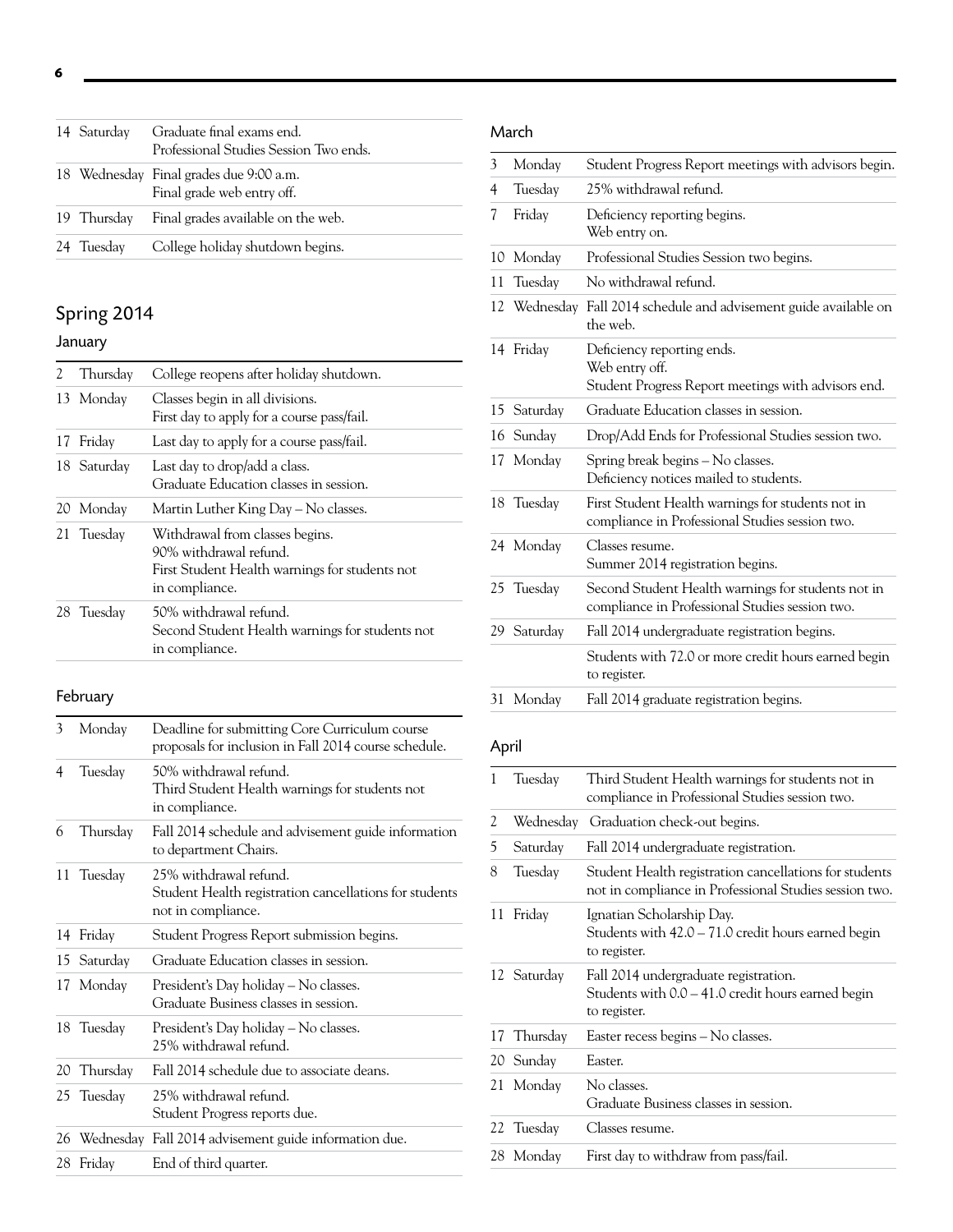## May

| 2    | Friday       | Undergraduate classes end.<br>Last day to withdraw from a course.<br>Last day to withdraw from pass/fail. |  |
|------|--------------|-----------------------------------------------------------------------------------------------------------|--|
| 3    | Saturday     | Graduate classes end.                                                                                     |  |
| 5    | Monday       | Final exams begin.<br>Final grade web entry on.                                                           |  |
| 9    | Friday       | Undergraduate final exams end.                                                                            |  |
| 10   | Saturday     | Graduate final exams end.                                                                                 |  |
|      | 14 Wednesday | Final grades due 9:00 a.m.<br>Final grade web entry off.<br>Graduate Commencement Ceremony.               |  |
|      | 15 Thursday  | Final grades available on the web.                                                                        |  |
|      | 16 Friday    | Spring Honors Convocation.<br>Baccalaureate Mass.                                                         |  |
| 17 - | Saturday     | Undergraduate Commencement Ceremony.                                                                      |  |

## Summer Sessions 2014

## May

| 19 Monday  |           | First undergraduate 5 week summer session begins.<br>First Graduate Business 6 week summer session begins.<br>First Graduate Education 5 week summer session begins. |
|------------|-----------|----------------------------------------------------------------------------------------------------------------------------------------------------------------------|
|            | 26 Monday | Memorial Day – No classes.                                                                                                                                           |
| 27 Tuesday |           | First Student Health warnings for students not in<br>compliance in the first Summer sessions.                                                                        |
|            | Friday    | Graduate Business make-up session for Memorial Day.                                                                                                                  |

#### June

| 3  | Tuesday     | Second Student Health warnings for students not in<br>compliance in the first Summer sessions.                          |  |
|----|-------------|-------------------------------------------------------------------------------------------------------------------------|--|
|    | 10 Tuesday  | Third Student Health warnings for students not in<br>compliance in the first Summer sessions.                           |  |
|    | 17 Tuesday  | Student Health registration holds placed for students<br>not in compliance in the first summer sessions.                |  |
| 19 | Thursday    | First undergraduate 5 week summer session ends.<br>First Graduate Education 5 week summer session ends.                 |  |
|    | 23 Monday   | Second undergraduate 5 week summer session begins.                                                                      |  |
|    | 26 Thursday | First Graduate Business 6 week summer session ends.                                                                     |  |
|    | 30 Monday   | Second Graduate Business 6 week summer<br>session begins.<br>Second Graduate Education 5 week summer<br>session begins. |  |

## July

| 4  | Friday      | Fourth of July holiday - No classes.                                                                      |  |
|----|-------------|-----------------------------------------------------------------------------------------------------------|--|
| 8  | Tuesday     | First Student Health warnings for students not in<br>compliance in the second Summer sessions.            |  |
|    | 15 Tuesday  | Second Student Health warnings for students not in<br>compliance in the first Summer sessions.            |  |
|    | 22 Tuesday  | Third Student Health warnings for students not in<br>compliance in the first Summer sessions.             |  |
|    | 24 Thursday | Second undergraduate 5 week summer session ends.                                                          |  |
|    | 29 Tuesday  | Student Health registration holds placed for students<br>not in compliance in the second summer sessions. |  |
| 31 | Thursday    | Second Graduate Education 5 week summer<br>session ends.                                                  |  |

## August

| 5 | Tuesday   | Student Health Fall 2014 registration cancellations<br>for students not in compliance during the<br>summer sessions. |
|---|-----------|----------------------------------------------------------------------------------------------------------------------|
| 7 | Thursday  | Second Graduate Business 6 week summer<br>session ends.                                                              |
|   | 25 Monday | Fall 2014 classes begin in all divisions.                                                                            |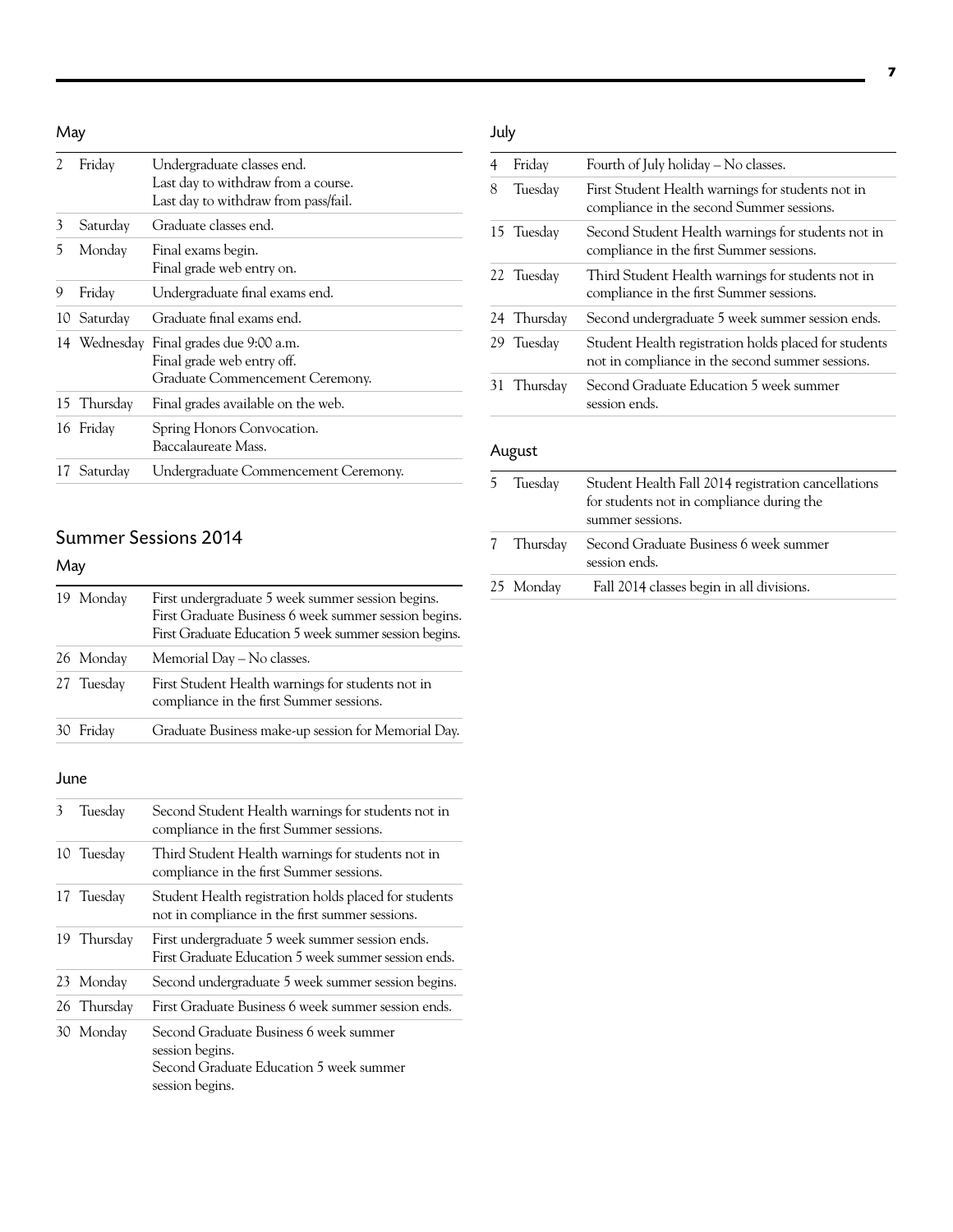## <span id="page-8-0"></span>General Information

#### The College and its Mission

Founded by the Jesuits in 1870, Canisius College is an independent, co-educational, medium sized institution of higher education conducted in the Catholic and Jesuit tradition. The official mission statement is:

Canisius College, a Catholic and Jesuit university, offers outstanding undergraduate, graduate, and professional programs distinguished by transformative learning experiences that engage students in the classroom and beyond. We foster in our students a commitment to excellence, service, and leadership in a global society.

(A Transformative Education: The Strategic Plan for Canisius College, 2011)

The major goals of the Strategic Plan are to:

- 1. Create a Dynamic Urban University
- 2. Live the Catholic, Jesuit Mission
- 3. Attract the World
- 4. Embrace Buffalo and Western New York
- 5. Secure the Future

As an urban college, Canisius enjoys a special relationship with the city of Buffalo. The concept of community service on which the college prides itself is best evidenced by the large number of Canisius graduates who have occupied important positions in the professional, educational, commercial and political life of the city and its surrounding communities.

Buffalo's largest private college is named after Saint Peter Canisius, a 16th-century Dutch scholar. The college's founders were guided by the same educational ideals which inspired several European universities and initiated a tradition of service to student and community.

Starting out as a single building in the center of downtown Buffalo, Canisius College has since expanded to cover the more than 72 acres and 36 academic and residential buildings on its campus on Main Street. In addition to the College of Arts and Sciences, Canisius includes the Richard J. Wehle School of Business, the School of Education and Human Services, a Graduate Division and a Summer Session, with a total enrollment for 2012-2013 of nearly 5,000 students.

Canisius College is governed by an independent self-perpetuating Board of Trustees under a charter granted in 1883 by the Board of Regents of the University of the State of New York.

#### Graduate Division

Although Canisius College awarded its first master's degree as far back as 1887, graduate-level coursework was not offered on a regular basis until much later. Primarily to meet the needs of the public schools which were just starting to require a bachelor's degree for elementary teaching and a master's degree for teaching on the secondary level, an extension school was opened in 1919. From this beginning, a separate graduate division began to emerge a few years later, and by the late 1930s there was a formally designated Regent of the Graduate School.

Over the years, Canisius College has offered graduate programs in English, history, chemistry, biology and religious studies at various times, but the two largest areas have always been education and business. Master's degrees have been awarded on a regular basis in education since 1930 and in business since 1969. These programs have been joined in recent years by curricula in sport administration, communication and leadership, international business, anthrozoology, and forensic accounting.

The college's graduate programs have become increasing prominent over the years. Over 1500 individuals, or about 30 per cent of the student body, are currently enrolled in the graduate division.

#### Accreditations

Canisius College is an accredited member of the Middle States Association of Colleges and Schools, Commission on Higher Education<sup>1</sup>. All of the college's programs are registered by the Regents of the University of the State of New York through the State Education Department<sup>2</sup>. The undergraduate programs in Business Administration and the M.B.A. program are accredited by the Association to Advance Collegiate Schools of Business International.3 The chemistry major is accredited by the American Chemical Society<sup>4</sup>, and the athletic training major by the Commission on Accreditation of Allied Health Education Programs<sup>5</sup>. The programs of the School of Education and Human Services designed to prepare students for school-based careers are accredited by the National Council for Accreditation of Teacher Education.<sup>6</sup> The Graduate Program for Teachers of the Deaf is accredited by the Council on the Education of the Deaf.7 The Graduate Programs in Counseling are accredited by the Council for the Accreditation of Counseling and Related Educational Programs.<sup>8</sup>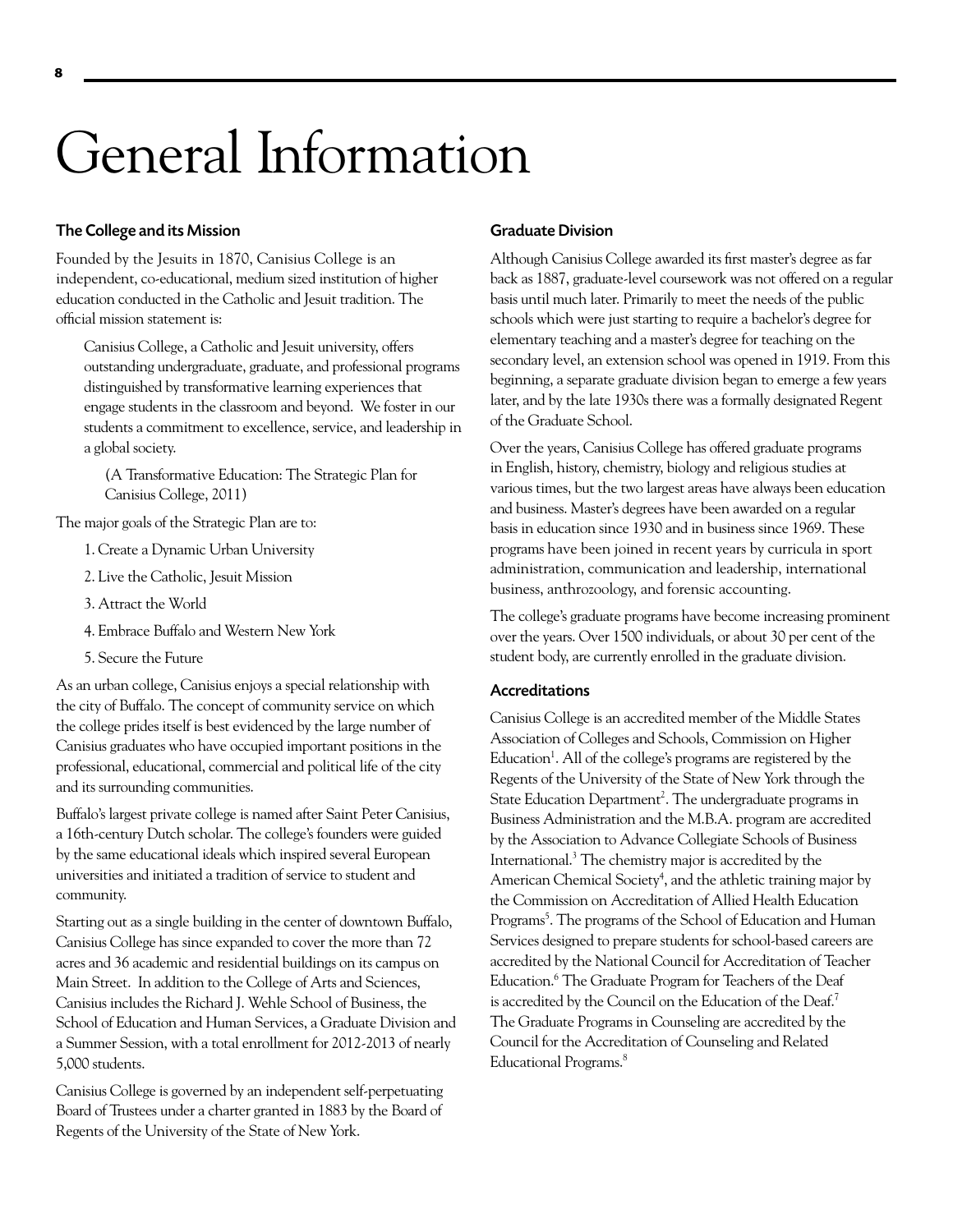#### Campus Ministry

Campus Ministry supports the spiritual and religious life of the campus with activities open to students and staff of all faiths. Campus Ministry seeks to empower students, faculty, administrators, staff and alumni as persons of faith "for and with others" in the Catholic, Jesuit tradition.

In addition to providing for a vital Roman Catholic liturgical and sacramental life, the campus ministry team:

- • offers opportunities for spiritual retreats.
- • organizes opportunities for prayer and small faith communities.
- promotes opportunities for service to those in need, both locally and through domestic and international serviceimmersion trips.
- • promotes ethical values and educates and organizes around issues of social justice and peace.
- • provides pastoral counseling and spiritual direction.

#### Mission statement

"Campus Ministry at Canisius College is missioned to empower our students, faculty, administrators, staff and alumni to grow as leaders and persons for others within Church and community. We do this in the spirit of Jesus and the Jesuit tradition. We are guided by the cornerstones of spirituality, community, simplicity of life and service and are committed to work toward justice with people of all faiths." (Campus Ministry Mission Statement, 2012)

#### The Faculty

The college considers itself primarily a teaching institution, where research is valued for its contribution to the learning experiences of the students. Small class size is the norm and interaction among students and faculty is easy and natural. Each of the faculty members has been chosen for his or her academic competence, ability to teach, interest in research, and moral integrity. The college's present faculty is a group of highly trained, dedicated individuals who take a personal interest in the students under their charge.

#### **The Library**

#### The Andrew L. Bouwhuis Library

The quality of any educational institution is determined largely by the proficiency of its faculty and the excellence of the information resources available to support the curriculum.

The ALB Library is evolving into a learning commons to better accommodate collaborative learning styles and to provide additional support for student learning. The Library has a variety of study and workspaces; a Curriculum Materials Center for K-12 teacher training; reservable group workrooms; audio-visual areas to practice

presentations; and a Tim Hortons coffee shop. Canisius students have at their disposal an excellent library collection of over 400,000 volumes of books, periodicals, microforms and other materials. The Library subscribes to thousands of full text electronic journals, hundreds of article databases, and hundreds of print journals. Electronic resources can be accessed from computer labs and residence halls on campus and remotely from any connected device. The Library has a substantial complement of equipment, including laptops; netbooks; cameras (digital still or video); projectors; headphones (with or without microphone); e-book readers; and SmartBoards. The Information Technology Help Desk is located within the Library to provide computer or technical support as needed.

Canisius students have convenient and rapid access to over eight million volumes in the ConnectNY library consortium and to the extensive research collections of the Center for Research Libraries. Additional library materials are available via Interlibrary Loan.

When school is in session, the Library is open every day of the week for study and research and is open nights until 2:00 a.m. from Sunday through Thursday. Professional librarians and technical assistants are available to provide assistance with research or in the use of the Library and its facilities while the library is open in person, via email, by text, or through chat (24/7).

The Rev. J. Clayton Murray, S.J. Archives, located in Bouwhuis Library, houses information related to the history of Canisius College. Visitors and researchers are welcome.

#### Computer Facilities

Wireless networking is available throughout the campus. Instructional computing facilities include over 500 personal computers, as well as scanners and printers. Computers in student labs have access to word processing, spreadsheet, database, presentation, web development, and statistical analysis software. There are several Internet Plazas located around campus where students may check their electronic mail or access the web. All computers are connected to the Internet and have access to extensive online research databases provided by the Andrew L. Bouwhuis Library. Laptops for loan and wireless networking are available for use in the Bouwhuis Library.

Canisius College has an extensive web site at [www.canisius.edu](http://www.canisius.edu) that includes a link to a portal for access to web-based electronic mail, course materials, course discussion boards and course registration.

Residence halls are wired for satellite TV (including several Canisius-oriented channels) and Internet access. Most classrooms provide video and computer projection for the instructor.

Several departments, including Digital Media Arts and Computer Science, maintain a substantial complement of computing equipment specific to their needs.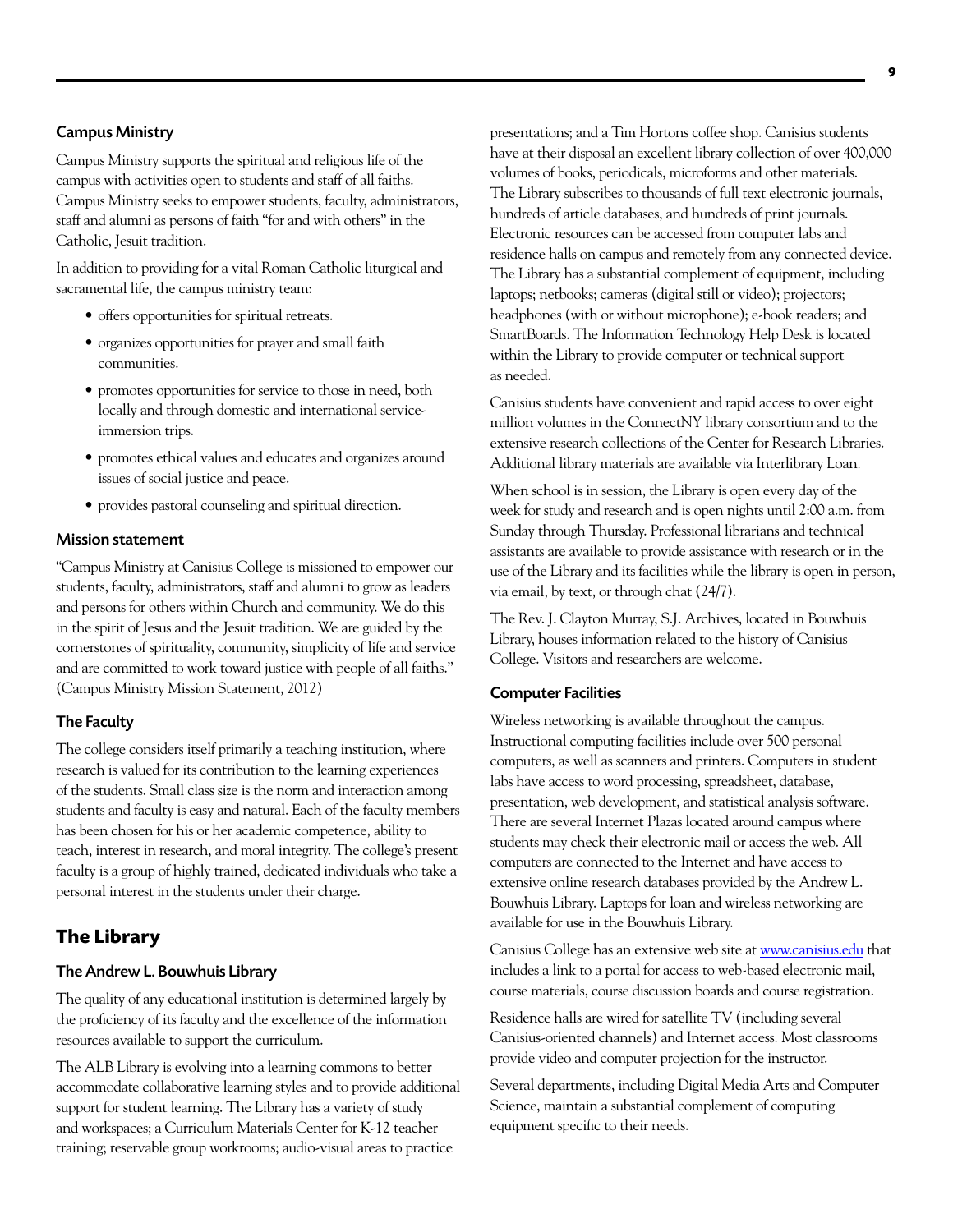#### Online Programs

The Graduate School offers online programs at the master's or advanced certificate level in Physical Education, Literacy, Educational Administration, Sport Administration, Educational Technologies, Bilingual Education, Teaching English to Speakers of Other Languages (TESOL), School and Community Health, Nutrition, Respiratory Care, and International Business. Applicants for admission to the Graduate Division online programs may be accepted as matriculants (master's degree candidates) in a particular department, or as non-matriculants (graduate course credit students). The same admission standards apply for online students as for all others: possess a baccalaureate degree (submit one transcript of all previous undergraduate studies), application for admission, and additional admissions requirements as found in the description of each graduate program. The degree in Literacy requires a clinical component that must be completed in the Literacy Center on campus during a two-week summer session.

Similar to the on campus programs, the online academic programs offer courses three times a year, summer, fall, and spring. Students in the online programs are held to the same academic and administrative policies as the on campus students. These include withdrawal from courses/college, refund policy, academic misconduct, and grade grievance. All administrative and financial transactions with the college can be completed online.

Upon registration, all online students will receive both an ANGEL account and a college e-mail account, and will be required to check both regularly. Windows users are required to use the following browsers when accessing ANGEL and the Canisius Portal: Internet Explorer 8 or 9, Chrome 15, and, preferably, Firefox 3.6 or 8. Mac users are requested to use the following browser: Chrome 15 and, preferably, Firefox 3.6 or 8. Further system compatibility information can be found on the learning management homepage.

The course management system, ANGEL, will function as long as the student's computer has the four required components (AJAX, JAVA, Javascript, Popups enabled). Some courses may also include content that will need one or more of the following: Acrobat Reader, Flash Player, Quicktime, and Windows Media. Students are encouraged to visit the Readiness Web site before starting their online courses, [www.canisius.edu/readiness.](http://www.canisius.edu/readiness)

The Canisius College ITS Help Desk is available to assist students with their technical questions at 716-888-8340.

#### Non-discrimination

Canisius College does not discriminate on the basis of age, race, religion or creed, color, sex, national or ethnic origin, sexual orientation, marital status, veteran's status, genetic predisposition or carrier status, or disability in administration of its educational policies, employment practices, admissions policies, scholarship and loan programs, and athletic and other school administered programs. Canisius admits students of any age, race, religion or creed, color, sex, national or ethnic origin, sexual orientation, marital status, or veteran's status to all rights, privileges, programs and activities generally accorded or made available to students at the college.

It continues to be the policy of Canisius College not to discriminate on the basis of handicap. No person is denied employment, admission, or access solely because of any physical, mental, or medical impairment which is unrelated to the ability to engage in the activities involved in the education requirements or occupation for which application has been made.

#### International Programs and Partnerships

Students who study abroad say that it is a life-changing experience. Whether you spend a semester or a year abroad, living and learning in another country will open the doors to unique personal and professional experiences as well as improve foreign language skills. Some programs enable students to work as volunteers or interns during their stays and combine language and culture courses with their academic work. The Office of International Programs and Partnerships is continually improving and increasing the options made available to Canisius students interested in expanding their horizons. There are both undergraduate and graduate programs that promote or allow for study abroad opportunities. Canisius offers study abroad programs in the following cities:

Antwerp, Belgium — University of Antwerp Barcelona, Spain – University Ramon Llull, IQS School of Management Beijing, China — The Beijing Center for Chinese Studies Berlin, Germany — Berlin School of Economics Dortmund, Germany — Technical University of Dortmund Eichstaett, Germany — Catholic University of Eichstaett El Salvador — Casa de Solidaridad Florence, Italy — Lorenzo De'Medici Galway, Ireland — National University of Ireland at Galway Lille, France — The Catholic University of Lille London, England — London Metropolitan University Madrid, Spain — Pontifical University Comillas Madrid Oviedo, Spain — University of Oviedo Porto Alegre, Brazil — Federal University Rio Grande do Sul Puerto Rico — Sacred Heart University Rio de Janeiro, Brazil — Pontifical Catholic University Queensland, Australia — University of the Sunshine Coast Rome, Italy — Lorenzo De'Medici Seoul Korea – Sogang University Tokyo, Japan — Sophia University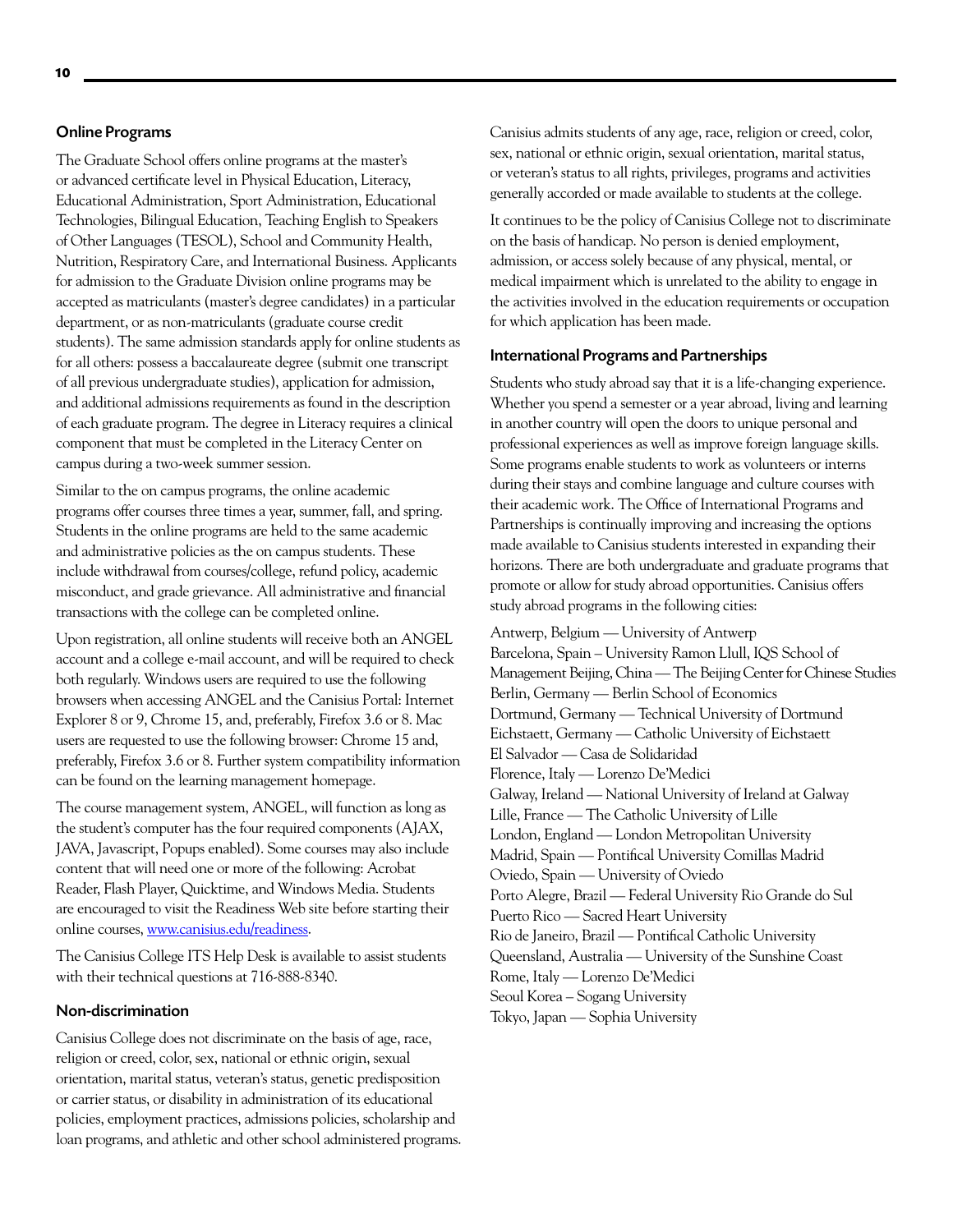#### Campus Security

Canisius College complies with the Jeanne Clery Disclosure of Campus Security Policy and Campus Crime Statistics Act by making available information on campus security and personal safety. This information includes crime prevention, public safety, law-enforcement authority, crime reporting policies, disciplinary procedures and other important matters about security on campus. Also available are statistics for the three previous calendar years on reported crimes that occurred on campus, in certain off-campus buildings or property owned or controlled by Canisius College and on public property within or immediately adjacent to and accessible from the campus. The Canisius College Advisory Committee on Campus Safety will provide upon request all campus crime statistics as reported to the United States Department of Education. This information is available on-line at [www.ope.ed.gov/security.](http://www.ope.ed.gov/security) A PDF of the full report is available at [www.canisius.edu/campus-life/public](http://www.canisius.edu/campus-life/public-safety/policy-laws-stats/)[safety/policy-laws-stats/](http://www.canisius.edu/campus-life/public-safety/policy-laws-stats/) and a printed copy may be obtained by calling Dr. Terri L. Mangione, dean of students, at 716-888-2130.

- <sup>1</sup> Commission on Higher Education, Middle States Association of Colleges and Schools, 3624 Market Street, Philadelphia, PA 19104 Telephone: (215) 662-5606
- <sup>2</sup> University of the State of New York, State Education Department, Board of Regents, Room 110EB, Albany, NY 12234 Telephone: (518) 474-5889
- <sup>3</sup> Association to Advance Collegiate Schools of Business-International, 777 South Harbour Island Blvd, Suite 750, Tampa, FL 33602-5730 Telephone: (813) 769-6500
- <sup>4</sup> American Chemical Society, 1155 Sixteenth St, NW, Washington, DC 20036 Telephone: (800) 227-5558 (US only) 202-872-4600
- <sup>5</sup> Commission on Accreditation of Allied Health Education Programs, 1361 Park St, Clearwater, FL 33756 Telephone: (727) 210-2354
- <sup>6</sup> National Council for Accreditation of Teacher Education, 2010 Massachusetts Ave, NW, Suite 500, Washington, DC 20036-1023 Telephone (202) 466-7496
- <sup>7</sup> Council on the Education of the Deaf, Dr. Tony Martin, Lamar University, PO Box 10076, Beaumont, TX 77710 Telephone (409) 880-8175
- <sup>8</sup> Council for Accreditation of Counseling and Related Educational Programs, 1001 North Fairfax Street, Suite 510, Alexandria, VA 22314, Telephone (703) 535-5990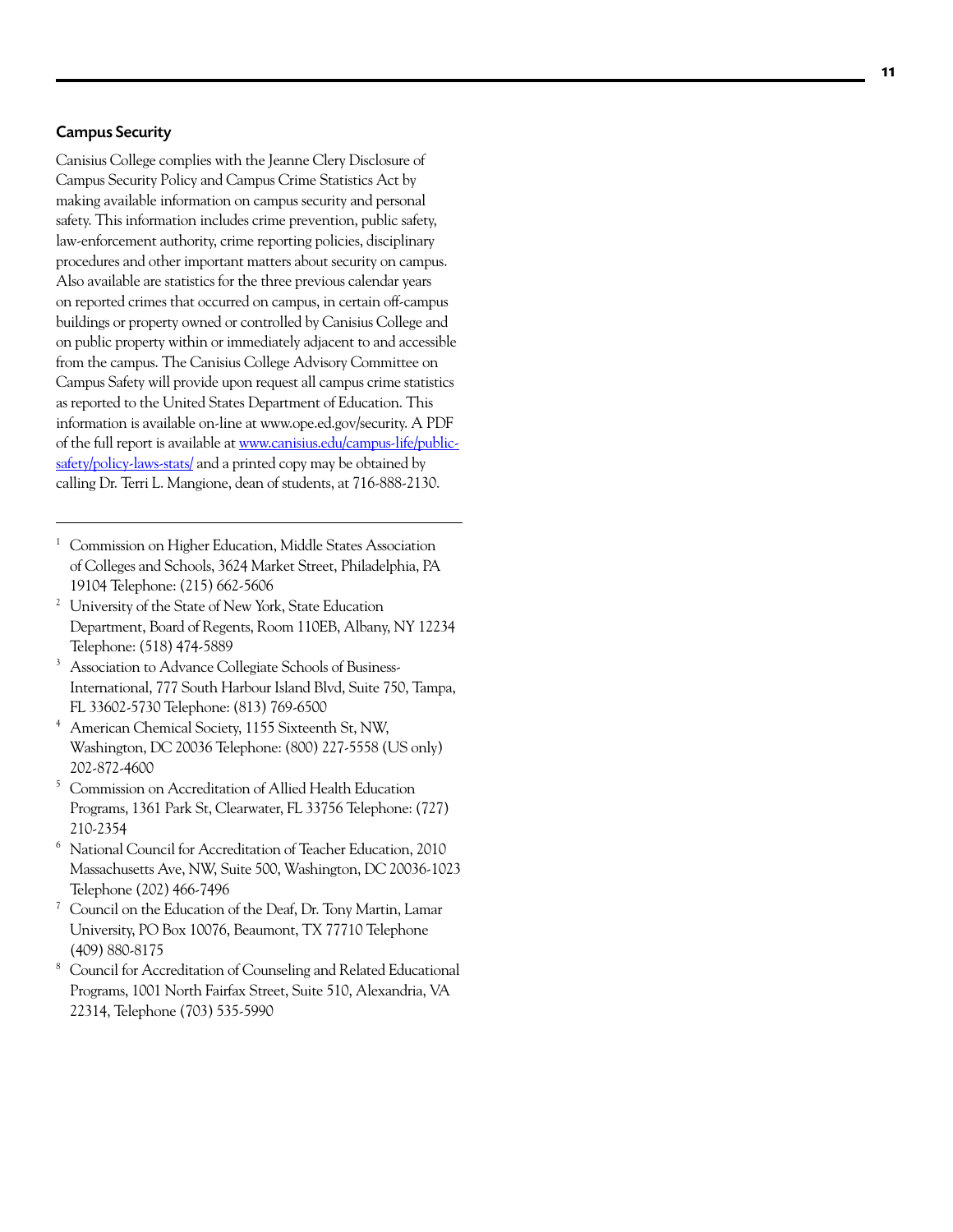## <span id="page-12-0"></span>Student Affairs

Graduate students' needs are different from the needs of undergraduate students. Many of the activities, developmental concerns and extra-curricular interests which characterize the undergraduate student become less important in the pursuit of an advanced degree. Nonetheless, there still remains an interest in extracurricular activities and a need for support services and assistance with problems. The availability of these services and programs is largely managed at Canisius by the Division of Student Affairs.

#### Division of Student Affairs

The Vice President for Student Affairs and the Dean of Students and their staff determine all student affairs policies and procedures for the college, subject to the approval of the president. Assistance to graduate students is provided by the following offices, programs and functions:

[Campus Programming and Leadership Development](http://www.canisius.edu/campus_leader/)

[Counseling Center](http://www.canisius.edu/counseling/)

[Student Academic Support Services](http://www.canisius.edu/academics/support.asp)

[Intercollegiate Athletics](http://www.canisius.edu/athletics/)

[International Student Programs](http://www.canisius.edu/isp/)

Intramural Athletics

ALANA Student Center

[Public Safety](http://www.canisius.edu/public_safety/)

[Residence Life](http://www.canisius.edu/reslife/)

[Student Health Center](http://www.canisius.edu/student_health/)

[Student Handbook](http://www.canisius.edu/studentlife/stuaffairs_handbook.asp)

#### Athletics and Intramural Athletics

Canisius College conducts an extensive program of intercollegiate athletics at the N.C.A.A. Division I level. While participation in intercollegiate athletics by an incoming graduate student is somewhat rare, there are occasionally opportunities for graduate students to participate. Interested individuals should contact the head coach of the program to inquire about their tryout opportunities. Griffin teams also provide an excellent venue for the sports spectator. Information on schedules is available from the Athletics Department at the Koessler Athletic Center. Graduate students are encouraged to participate in both club and intramural sports. Club sports include rugby and volleyball for men, and coeducational bowling, skiing and scuba. Intramural sports include basketball, football, indoor soccer and softball for men, basketball and softball for women, and co-educational racquetball, volleyball, floor hockey and tennis.

#### [Student Health Center](http://www.canisius.edu/student_health/) Frisch Hall 001 Phone 888-2610

The Student Health Center, located on the tunnel level of Frisch Hall, Room 001, provides service to graduate students Monday through Friday during the academic year. The specific clinic hours are circulated on campus at the beginning of each semester. The clinic is staffed by a physician, a nurse practitioner, a physician assistant and registered nurses. Graduate students needing more complex medical care and treatment are referred off-campus. Appointments are recommended and may be made by phone or online using GriffMed. A link to GriffMed is located on the Student Health Center web site.

#### Sickness and Accident Insurance

Canisius College students should have health insurance to prevent the financial burdens associated with an illness or injury. Students who do not have health insurance are encouraged to consider purchasing the sickness and accident plan offered by the college. Information about plan benefits, eligibility, cost and enrollment periods is available on the Student Health Center web site.

International students are required to purchase the college's health insurance plan written specifically for those studying away from their home countries. Information about this plan is available from the Office of International Student Programs.

All students must carry proof of their health insurance coverage while on campus. Most health insurance companies issue a health insurance card for that purpose. To prevent confusion, it is also recommended that all students know how their health insurance program is administered if a need for health care arises while they are at school.

#### New York State Immunization Requirement for Measles, Mumps and Rubella

New York State law requires all graduate students taking six or more credits and born on or after January 1, 1957 to provide proof of immunity against measles, mumps and rubella to the Student Health Center prior to class attendance. Graduate students must submit proof of two doses of measles (rubeola) vaccine, one dose of rubella (German measles) vaccine and one dose of mumps vaccine, given on or after their first birthday and after 1967. Non-compliance with this law results in exclusion from class and inability to register for future courses. Immunization forms are available at the Student Health Center or may be obtained by calling the center at (716) 888-2610.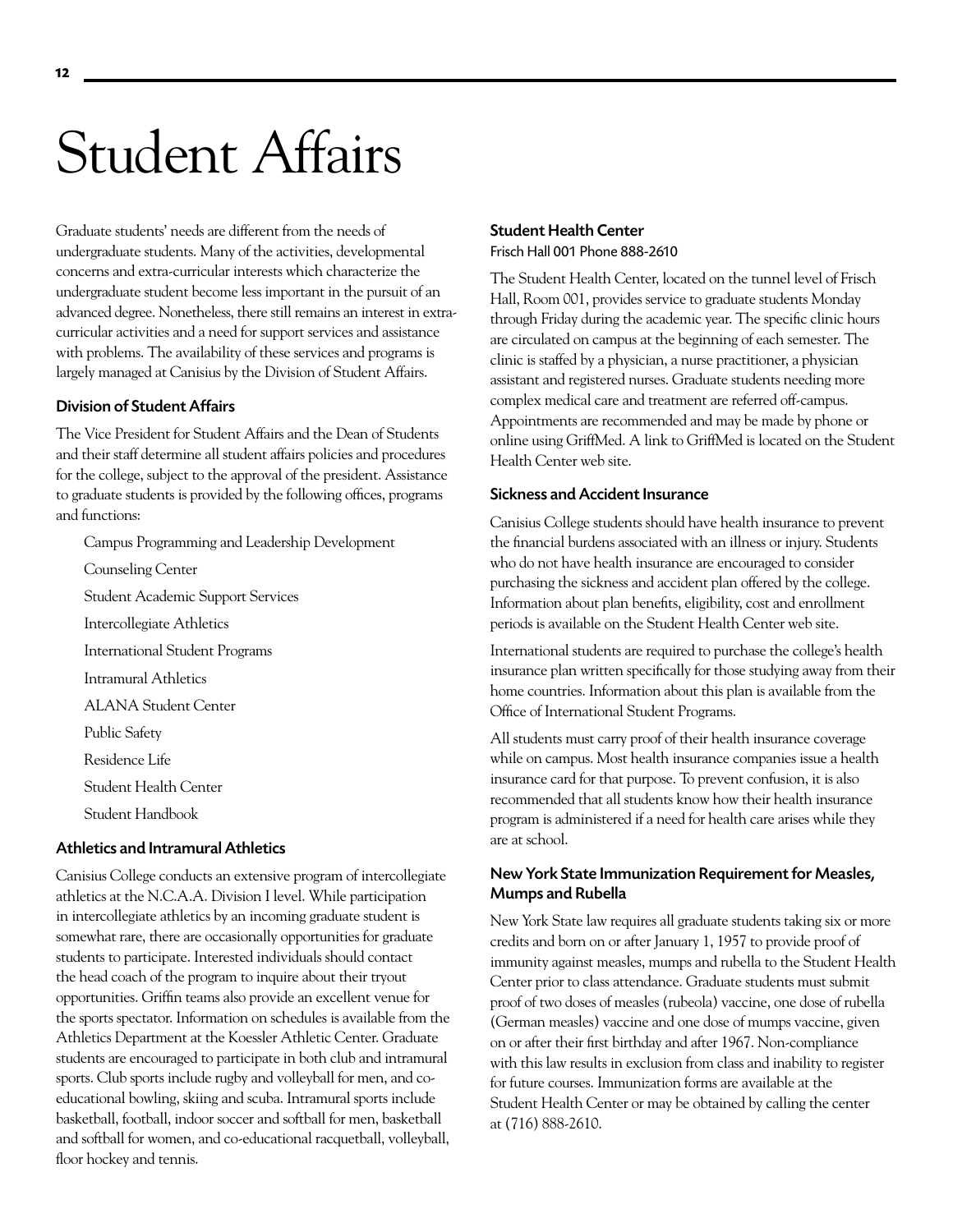#### Meningitis Requirement

All students registered for 6 or more credits, regardless of birth date, are required to receive information about the risk of meningococcal disease and the benefit of vaccination. Students are required to read the information and either obtain the meningitis vaccine or sign a vaccine refusal statement within thirty days of first class attendance. To read the information about meningococcal disease, go to the center's web site, where you may also submit your meningitis response form on-line.

#### The Counseling Center

The Counseling Center, as an integral service within the Office of Student Affairs, actively supports the educational mission of the college. Counseling is intended to assist students toward personal growth. A counselor supports and encourages the student to reflect on personal choices and actions in order to progress as a responsible adult. Participation in counseling may help students improve selfesteem, manage time and life better, and make reasoned decisions. Counseling may help an individual cope with difficult experiences, overcome self-defeating behavior and deal with feelings of anxiety, confusion, anger or loneliness. Through the counseling process, students can also learn to reduce stress and relax. Counseling services are available to all registered graduate students free of charge, from a staff of professionally qualified college counselors who act as objective, responsive listeners and supportive educators.

#### Residence Life

Housing for graduate students is available on a limited basis. For more information about the types of graduate housing Canisius offers, contact the Office of Residence Life at 716-888-8300 or [www.canisius.edu/campus-life/residence-life/](http://www.canisius.edu/campus-life/residence-life/)

#### Student Academic Support Services

Canisius College offers a variety of comprehensive academic resources to help students achieve academic success. The Student Academic Support Services (SASS) is a program that provides services to assist students in successfully completing their academic careers. The goal is to provide students with the academic support and assistance they need to become successful lifelong learners.

#### SASS Components

The Tutoring Center provides a variety of opportunities for students to achieve their own academic success. The services are free of charge and are open to all Canisius students. Individual Tutoring Services allow students to receive one-on-one academic assistance from peer and adjunct professor tutors. Tutors are available in most academic disciplines and employ various academic strategies to help address individual student needs. A Librarian-in- Residence is available once a week to assist with research based academic needs. "Jump into Success — Workshops for Life" are part of an innovative hands-on program offered through SASS that addresses a variety

of academic skills to help students become lifelong learners. The Study Center Program is open to all students and is an opportunity for students to focus on their academic work in a quiet environment where tutors are available to answer questions and provide academic support.

The Academic Mentor Program offers assistance to students who are on academic probation or experiencing other types of academic stress. Graduate students as mentors meet regularly with students and assist with better time management, handling of courses and study skills to help students achieve success.

Disability Support Services (DSS) is committed to creating equal access for all Canisius students with disabilities. It is our goal to help meet the needs of individuals registered and documented through the office, whether the disability is permanent or temporary.

The Director of DSS serves as the college's advocate for students with disabilities and is responsible for arranging the necessary accommodations. Any graduate student who needs special services should contact the director at 716- 888-3748 before the semester begins when possible since ample lead time is often needed to plan for appropriate on-campus accommodations.

#### ALANA Student Center

A genuine, pluralistic campus fosters respect, equality and understanding of a mosaic of cultural heritages. Such a campus recognizes the interdependence of cross-cultural student communities and the integrity of each individual. The college aims for all individuals to feel a sense of being participants in the college's mission and activities, particularly those who have been historically marginalized in America primarily due to the color of their skin. A Canisius Alumnus writes, "Understanding how to find the value in a different viewpoint and learning to assimilate the best of the differing approaches into your own are invaluable skills that permeate all fields of life." - Milton Santiago'97

The staff assists the campus in providing services for \*African American, Latino/a American, Asian American and Native American (ALANA) students while educating the entire student population about ALANA cultural patterns and trends in higher education. The staff assists students concerning racial perspectives, self-concept issues and participatory involvement within the framework of the campus.

Although primarily co-curricular focused, this area also serves students as a referral and support unit with respect to other collegiate matters. Multicultural (ALANA) Programs provides a place for students to share and discuss cross-cultural experiences and to interpret those experiences. By way of this service, and other support services campus-wide, Canisius College provides students with tools essential for their success in school and in the greater community.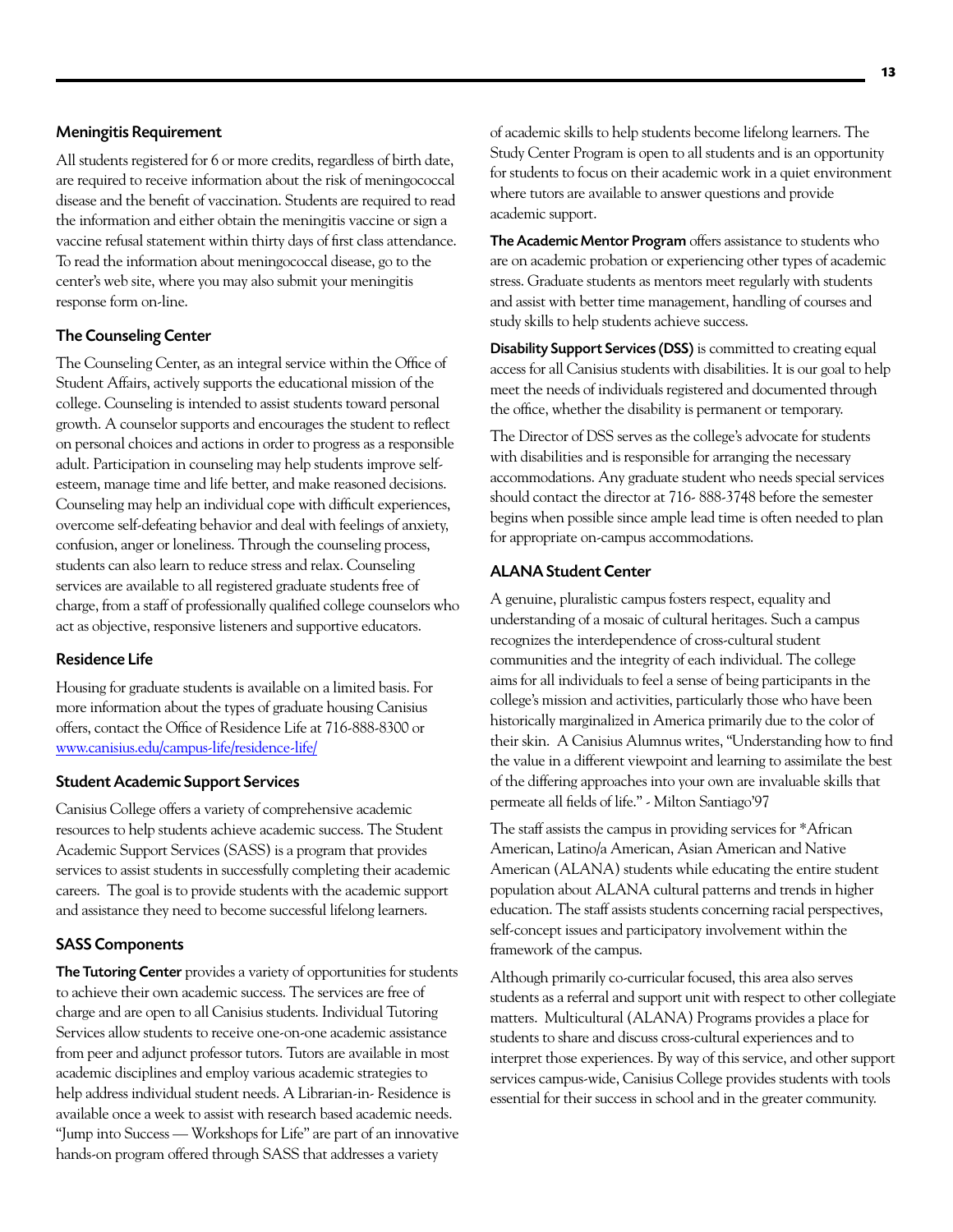#### International Student Programs

Canisius College welcomes international students and appreciates the cultural diversity they bring to the campus. Currently, our international students are from approximately 35 countries in Africa, Asia, Australia, Europe, North America and South America. The Office of International Student Programs advises international graduate students and assists them with their adjustment to Canisius College and American culture by organizing educational and social programs. To encourage cultural understanding within the Canisius community, arrangements are made for host families. Other services for international students include orientation for new graduate students, assistance with immigration regulations and special tutorial help in English. The Global Horizons Association, a student organization for American and international students, plans additional activities to promote cultural awareness on campus.

#### Public Safety

The Department of Public Safety, located in the basement of the Bosch Residence Hall, is open 24 hours a day, providing around the clock protection and services to the campus community. The department was established to protect the educational environment of Canisius College, keeping the environment free from the threat of physical harm, property damage and disruptive activity. Departmental objectives include: aiding in the enforcement of federal, state and local laws; preventing crime; regulating noncriminal conduct and preserving the peace.

Uniformed Public Safety Officers are on duty 24 hours a day, seven days a week, 365 days a year. Their primary responsibilities include: patrolling the campus area on foot, on bicycles and in vehicles; security services; emergency response; and requests for assistance involving members of the campus community.

Public Safety also provides a variety of support services that are tailored to meet the needs of the campus community. These services include: conducting crime prevention and personal safety programs, operating the campus shuttle system, providing Canisius ID cards, and providing assistance to campus motorists experiencing minor mechanical problems.

For a comprehensive summary of the activities and services provided by Public Safety, visit the Department of Public Safety Web site at [www.canisius.edu/campus-life/public-safety/](http://www.canisius.edu/campus-life/public-safety/)

#### Crime Statistics

Canisius College complies with the Jeanne Clery Disclosure of Campus Security Policy and Campus Crime Statistics Act by making available information on campus security and personal safety. This information includes crime prevention, public safety, law-enforcement authority, crime reporting polices, disciplinary procedures and other important matters about security on campus. Also available are statistics for the three previous calendar years on reported crimes that occurred on campus, in certain off-campus buildings or property owned or controlled by Canisius College and on public property within or immediately adjacent to and accessible from the campus. The Canisius College Advisory Committee on Campus Safety will provide upon request all campus crime statistics as reported to the United States Department of Education. This information is available on-line at [www.ope.ed.gov/security.](http://www.ope.ed.gov/security) A PDF of the full report is available at [www.canisius.edu/campus-life/public](www.canisius.edu/campus-life/public-safety/policy-laws-stats/)[safety/policy-laws-stats/](www.canisius.edu/campus-life/public-safety/policy-laws-stats/) and a printed copy may be obtained by calling the dean of students at 716-888-2130.

#### Student Handbook

The Canisius College Student Handbook provides information on student life at Canisius. Although written primarily for the undergraduate student, it contains considerable information of value to graduate students. Extensive information is provided on student organizations, student services and student housing. The handbook also contains the student code of conduct and other student life policies, which apply to both graduate and undergraduate students. The student handbook can be found online at<http://www.canisius.edu/resources/index.dot>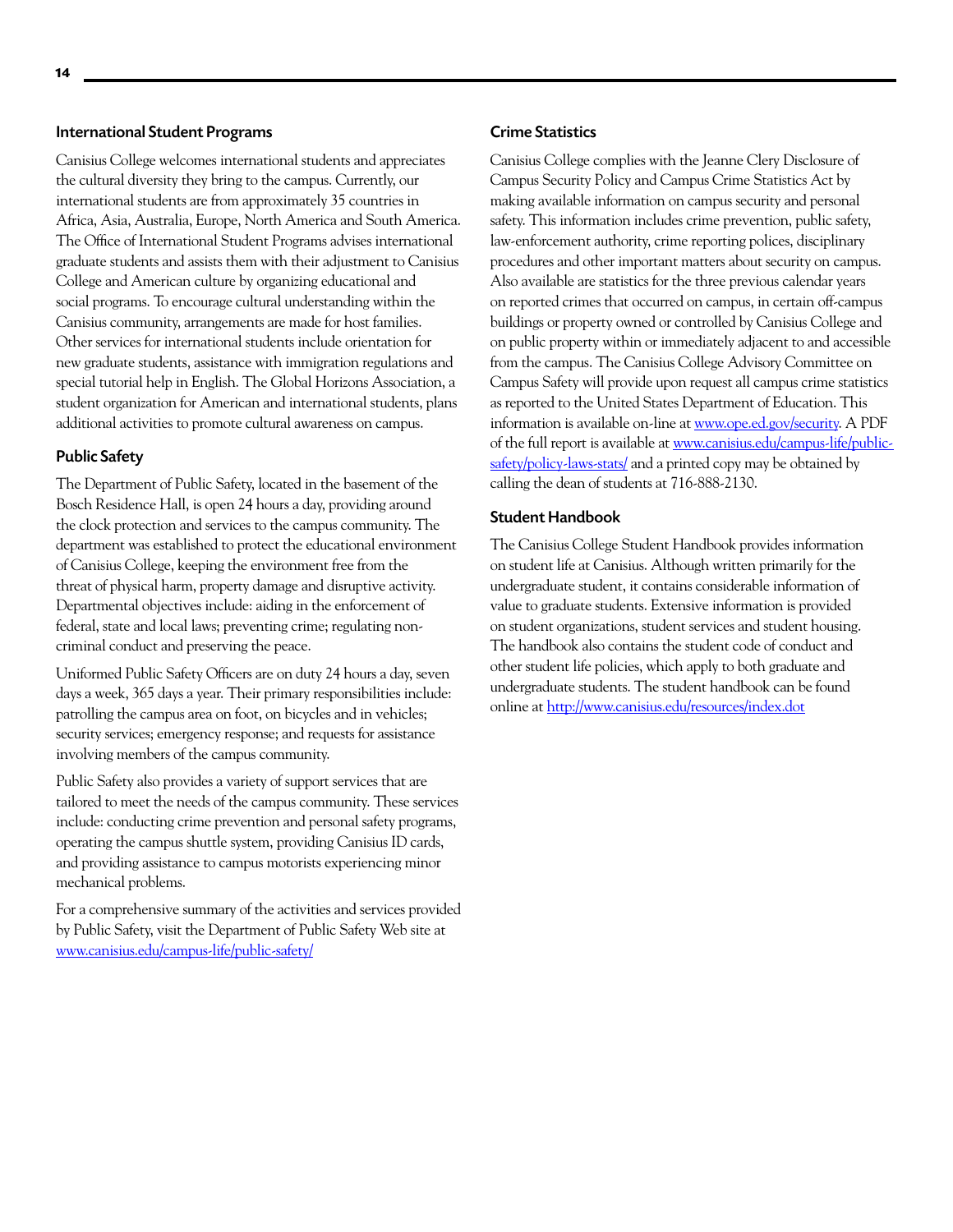## <span id="page-15-0"></span>Academic Policies

#### Admission

Men and women of ability and achievement are welcome in the Graduate Division of Canisius College. Their acceptability as students is determined by the individual departments on the basis of aptitude, achievement and character alone.

#### Admission procedures

Applicants for admission to the Graduate Division may be accepted as matriculants (master's degree candidates) in a particular department, or as non-matriculants (not available in Anthrozoology). In either instance, the same admission standards will apply. Prospective students for admission to graduate study in any department must possess a baccalaureate degree and must present evidence of their qualifications to participate successfully in a graduate-level academic endeavor. Each applicant is required to submit the following to the office of the appropriate program director:

- 1. Application for admission with \$25.00 (check payable to Canisius College). This is waived for online application.
- 2. One transcript of all previous undergraduate studies. No student will be permitted to register for class until he or she has been formally accepted into the graduate division. Additional admissions requirements may be found in the description of each graduate program.

Students whose general qualifications warrant their admission to the graduate division, but for whom some supplementary study is prescribed, may not be admitted to candidacy for a degree until all deficiencies have been removed.

#### Entrance examinations

A preliminary examination to determine the candidate's background may be required in any field or department. The candidate will be given adequate notice by the program director in the event of such an examination. G.R.E. or G.M.A.T. requirements, where applicable, are described in the departmental regulations.

#### International students

In order to attend Canisius College, Canadian and other international students must receive a Certificate of Visa Eligibility (Form 1-20). This form is issued by Canisius College after the student has submitted proof of his or her ability to meet all educational and living expenses for the entire period of study. The student must provide this proof by filling out the Canisius College International Student Certification of Finances form, which includes a budget worksheet to help the student determine the total educational expenses. This form must have enough funds listed (in

U.S. dollars) and verified to cover the full amount of the student's educational and living expenses. This form must be submitted with the Application for Graduate Studies.

#### Matriculation

Matriculated students: Most students enter the graduate division as matriculants, i.e., as students who are enrolled in a specific program leading to a master's degree. A student who interrupts matriculation for more than one complete calendar year is bound by the regulations in force at the time of readmission. Each student is responsible for the preparation of a program of studies in conformity with the requirements and course prerequisites in force in the student's program of study at the time of matriculation.

Non-matriculated students: In the education programs, persons who possess a baccalaureate degree and are otherwise eligible but who wish to pursue graduate study without intention of taking a higher degree may register as non-matriculated students. Should such a student later decide to work towards a degree, the student must apply for admission to the program and complete all admission requirements. The appropriate program director will determine what credits already completed will be accepted toward the master's degree. In the business programs, non-matriculation is not encouraged. In exceptional circumstances, students may be accepted in this category on a limited basis.

Auditors (non-credit students): Students wishing to pursue certain courses of study may register for such courses as auditors (non-credit students). It is the understanding of the college that such auditors, though encouraged to participate in class discussion and reading assignments, are exempt from examination and will not at any time claim credit for such attendance. In the Wehle School of Business, only individuals with a graduate degree in business may audit courses. Auditing is not available in the Anthrozoology program.

### **Courses of Instruction**

#### Introduction

The college year consists of two regular semesters, fall and spring, plus several summer sessions of varying lengths.

The number of semester credits to be earned in a given course is always indicated by the number after the course title.

Some courses have prerequisites that must be met before a student can register for the course. Prerequisites include such requirements as the successful completion of previous courses, concurrent registration in another course, permission of the instructor or chair, and specific GPA and course grade requirements. A student may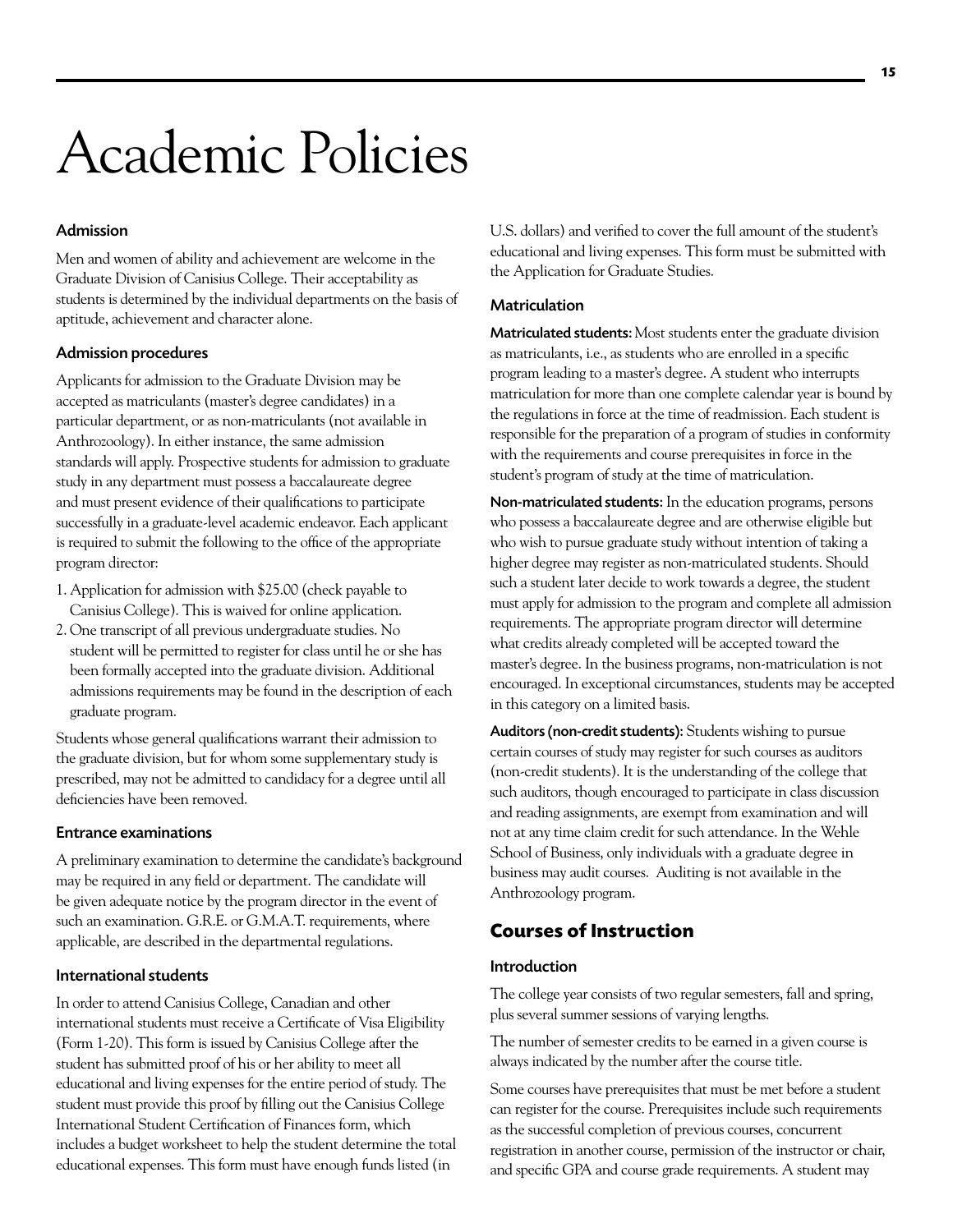<span id="page-16-0"></span>not register for a course where prerequisites are indicated unless the prerequisites have been successfully completed.

Note: For two-semester courses that are listed with one title and description (e.g., EDD 536-537 Language Theories and Strategies), it is understood that successful completion of the first semester is a prerequisite for admission to the second half of the course.

The numerical sequence used at Canisius College indicates the following: Courses numbered 100-499 are undergraduate courses, and courses numbered 500 and higher are graduate courses.

#### Registration

Students register for courses on-line at [www.canisius.edu](http://www.canisius.edu). Students are encouraged to register as early as possible to avoid finding the courses closed. It is strongly recommended that students consult with their advisors each semester to insure that they are taking the proper courses.

In the fall and spring, the first full week of classes of the semester is the Drop/Add week, during which students may drop or add classes without penalty (see Calendar for dates). After that, the withdrawal procedures described below apply. No change or deletion of courses, except for authorized withdrawals, may be made after the first full week of any semester.

Students who have not completed registration will not be admitted to class. It is the responsibility of the all students to be aware of registration procedures.

Once registration has been completed, the student must follow the program of studies shown on the official registration form. No change or deletion of courses, except for authorized withdrawals, may be made after the first full week of any semester.

Students are expected to maintain a continuous program of academic work until all course requirements, including research for the thesis, are completed. If a thesis is required, the student must register each fall and spring semester, after the completion of course requirements, for the appropriate research course until the degree is awarded.

#### **Attendance**

Students are expected to attend all regularly scheduled classes, labs and other course related activities. However, on some occasions students may need to be absent. Instructors are privileged to establish reasonable absence regulations which should be clearly stated at the first class meeting. The suggested norm is twice the number of classes per week. This means that a student would be permitted two absences in a class that meets once a week. When unavoidable absences occur, the student should explain the circumstances as soon as possible to the instructor who will judge the validity of the excuse.

The instructor is expected to determine when the number of absences has reached the level where any additional absences would prevent the student from attaining the objectives of the course. This judgment should be communicated to the student with the warning that any further absences will result in an automatic dismissal from the course and a grade of "D."

#### **Withdrawal**

A student wishing to withdraw from a course must submit a course withdrawal form to the Student Records office after it has been signed by the instructor and then by the appropriate associate dean or director. Students in online programs should send the program director an email requesting the withdrawal from the class. This will start the process. The date of the email will be the effective date of the withdrawal. A student receiving financial aid should consult with a counselor before withdrawing from a class. The faculty signature represents an acknowledgment of the student's withdrawal. Failure to submit the withdrawal form will mean that an automatic grade of "D" will be entered on the student's record.

The deadline for withdrawal without academic penalty is the last day of classes of each fall and spring semester. See the official academic calendar, pages 2 and 3. Summer sessions have their own deadlines for withdrawal. Consult the Summer Session catalog for details.

Withdrawal from a course automatically results in a notation of "W" (withdrawal) for the course. Ordinarily, no student will be allowed to withdraw from any course after the deadline. However, in extreme circumstances, a student may request permission from the dean and then the instructor of the class to withdraw after the deadline. Such permission will be granted rarely and only in exceptional cases. Written documentation explaining the reasons the withdrawal is being requested is required for all withdrawals after the deadline.

### **Academic Procedures**

#### **Examinations**

In their syllabi, instructors specify examinations of a kind and number that are, in their judgment, appropriate to the needs of the students and to the objectives and conditions of the course. Final examinations are required in every course and are administered during final-examination week at times and places scheduled by the registrar.

#### Academic misconduct

Faculty and students alike have rights and responsibilities for learning, teaching and scholarship within the entire college community. Academic functions are characterized by reasoned discourse, intellectual honesty, mutual respect and openness to constructive change. Individuals must remain active in avoiding violations of academic ethics.

Canisius College publishes this statement concerning academic misconduct.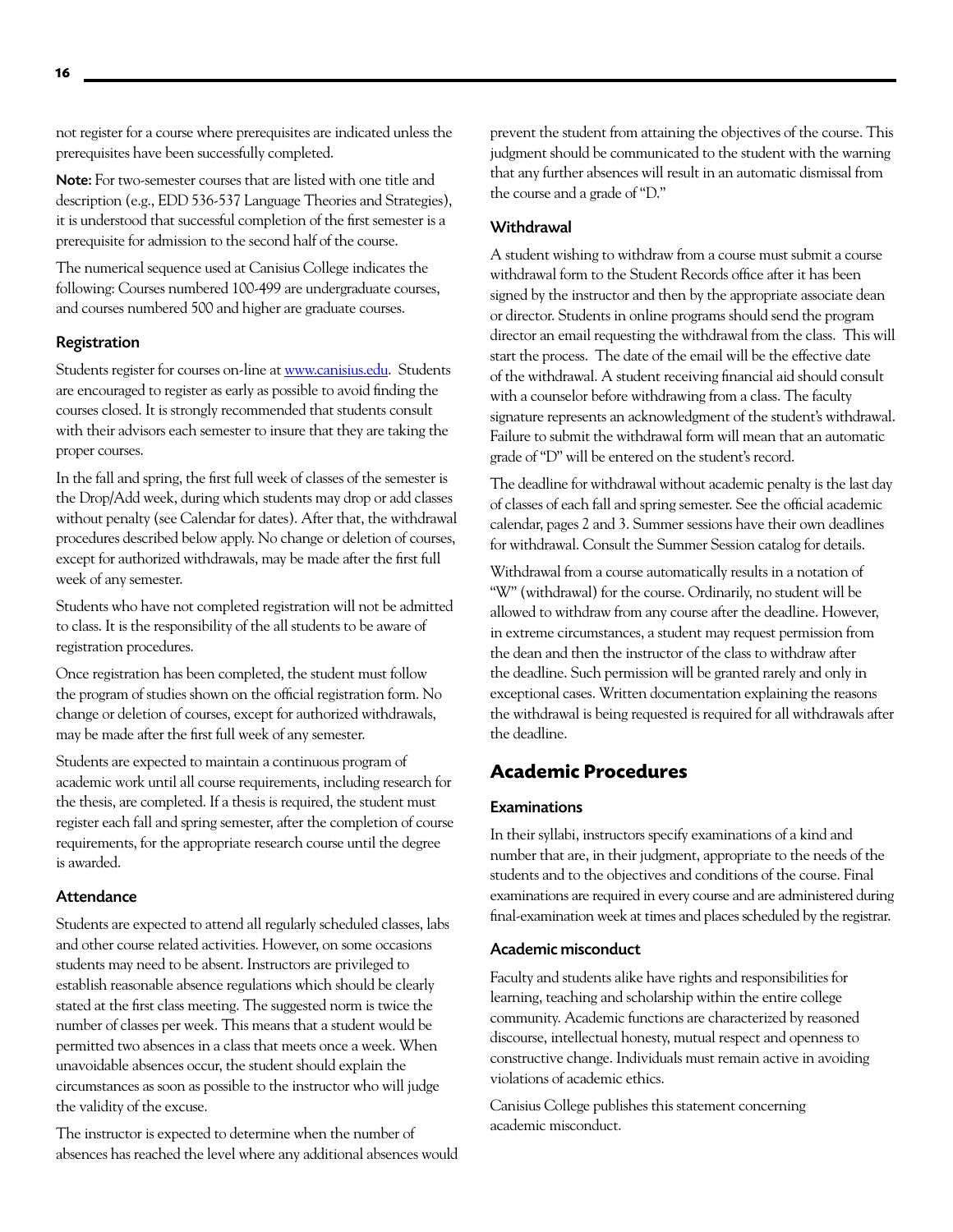#### Prohibited actions

The following categories of academic misconduct are prohibited:

Plagiarism. Plagiarism is offering the work of someone else as one's own. This may range from isolated formulas, sentences, or paragraphs to entire articles copied from books, periodicals, speeches or the writings of other students. Honesty requires that any work or materials taken from another source for either written or oral use must be acknowledged. Any student who fails to give credit for ideas or materials obtained from another source is guilty of plagiarism.

- 1. Obtaining without permission, manipulating or interfering with any academic work of another student.
- 2. Buying or selling term papers, examinations or other written assignments, or any part of them.
- 3. Aiding or abetting the conduct in sections (1) to (2).
- 4. Attempting to engage in any of the conduct in sections (1) to (3).

#### Procedures for handling academic misconduct

A faculty member may charge a student in his or her course with academic misconduct. After the student has been informed of the charge and the evidence upon which it is based and has been given an opportunity to present a defense or explanation, the faculty member shall issue a finding and impose a penalty within the course.

The student may accept the penalty or choose to appeal. The student may appeal the finding or the penalty to the chair of the faculty member's department within ten calendar days of the finding. Each party will present his case to the chair, who will then render a decision.

The student and the faculty member may accept the decision of the chair or either of them may appeal the matter to the appropriate associate academic dean or his or her designate within ten calendar days. Each party will present his case to the associate dean or his or her designate, who shall then render a decision.

At either stage of appeal, the chair, the associate dean or his or her designate may dismiss the charge, affirm the charge and penalty, or affirm the charge but change the penalty.

At any time after a student has been charged with academic misconduct, but before the dean or his or her designate has rendered a final decision, the student may request a college ombudsman to facilitate an informal resolution to the problem. The resolution may include a penalty. After a student has been charged with academic misconduct, he or she may request the assistance of another member of the college community in presenting an explanation or defense to the faculty member, chair, dean, or his or her designate.

#### **Penalties**

The penalties that may be imposed upon a student found responsible for academic misconduct include, but are not limited to, the following:

If consultation with the dean of the student's school reveals no prior offense: The student's grade in the assignment or examination in question will be a "D." At the discretion of the instructor, the assignment or examination may be repeated in a different form.

In addition: The student may receive a failing grade in the course.

The instructor may devise a penalty appropriate to the circumstances. If a prior offense is on record: The course grade should be a "D." The student's dean may impose a penalty outside the course, including the recommendation of suspension or expulsion. The Vice President for Academic Affairs makes all final decisions regarding suspension or expulsion for reasons of academic misconduct.

#### Record keeping

In all instances of academic misconduct in which a final penalty has been imposed, the person imposing the penalty shall notify the dean of the student's school for inclusion of the matter in the student's confidential file. This file enables the dean to determine when a student has engaged in more than one act of academic misconduct. Academic misconduct files are maintained in the Student Records Office.

After a student graduates, the confidential file concerning the misconduct shall be destroyed. However, if the student is expelled for academic dishonesty, the file will be retained.

#### Grades

Grades inform students of the level of performance they have achieved in a course. Grades are means whereby students may come to know and appreciate their capacities and abilities. Instructors are responsible for specifying the performances required in their courses; students are responsible for meeting the requirements specified.

Grades earned by students at Canisius College reflect:

- 1. The extent to which the requirements specified in the course syllabus have been met.
- 2. The degree to which the requirements completed exhibit mastery of the subject or skills which are the object of the course.
- 3. Other criteria specified by the instructor at the beginning of the course, criteria such as, but not limited to, attendance at lectures or other course functions, projects voluntarily undertaken in excess of specified requirements, correct use of oral or written English and contribution to discussion or other course activities.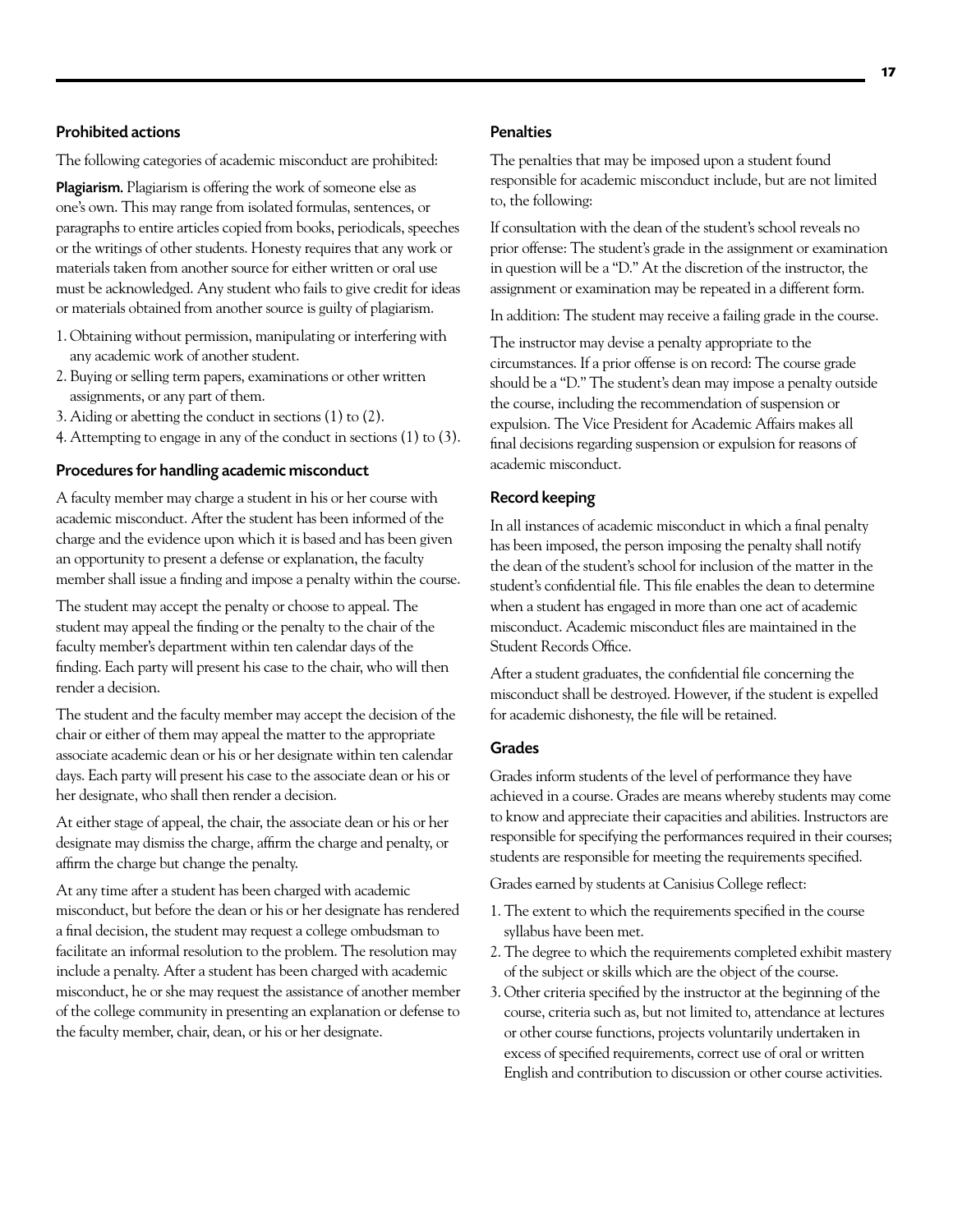#### Quality points

The quality-point average indicates the student's general scholastic average and is a measure of the quality of his or her work, just as credit hours are the measure of its extent. Points are assigned as follows for each semester hour completed:

| <b>GRADE</b> | <b>POINTS</b> | <b>GRADE</b> | <b>POINTS</b> |
|--------------|---------------|--------------|---------------|
|              | 4.0           | C+           | 2.3           |
| А-           | 3.7           | C            | 2.0           |
| $B+$         | 3.3           | C,           | 1.7           |
|              | 3.0           |              |               |
|              | 2.7           |              |               |

A student's GPA is obtained by dividing the total number of quality points by the total number of credit hours carried. Other grades authorized by the deans include the following:

- W Authorized withdrawal from a course. The description of withdrawal procedures is in a preceding section of this chapter.
- I Incomplete.

Final grades are available on the MyCanisius portal at the conclusion of each semester. If an official grade report is needed for any reason, contact the Student Records office to request a grade report.

Final course grades cannot in normal circumstances be altered after they have been recorded on the student academic record. Should an exceptional reason occur that would justify a late grade change, the faculty member can submit to the appropriate associate dean a request to change a student's recorded grade within the following time frame:

- The end of the spring semester following a course taken in the fall
- The end of the fall semester following a course taken in the summer
- The end of the fall semester following a course taken in the spring

Any request for a grade change after these deadlines must be submitted to the dean of the appropriate college with documentation as to why the grade should be changed.

Students who are dissatisfied with their grade in a course may repeat the course once (exceptions may be approved by the appropriate associate dean in consultation with the department chair). In such cases, both grades will be entered in the student's record, but, for the purpose of computing cumulative GPA, only the second grade will be used for the calculation.

#### Incomplete grade

A student who, for serious and well defined reasons, has failed to fulfill all requirements of a course or has failed to take the final exam may petition the course instructor to request from the appropriate associate dean, a grade of "I", indicating "Incomplete Performance."

Only the appropriate associate dean or his or her designate (Program Directors in the College of Arts & Sciences) may grant an incomplete grade request. It will not be granted to a student whose only reason is excessive absence during the semester or failure to complete the work of the course before the close of the semester without an exceptionally good reason. Examples of such good reasons might be prolonged illness or hospitalization during the semester, serious illness at the time of the final examination, or other unusual circumstances.

An incomplete grade, when granted, is merely temporary and will automatically be changed to an "D" grade if a final grade is not submitted by March 1 for the fall, August 1 for the spring and October 1 for the summer.

#### Grade grievance procedure

Occasions may arise when a student does not agree with the grade he or she has received in a course. When this happens, the question of whether the grade should be reconsidered is addressed in two stages.

Part A) The initial stage in the grievance procedure is as follows:

The student first contacts the course instructor to discuss the grade in question within four weeks of the start of the semester (regular academic session) immediately following that in which the grade was awarded. If the instructor agrees that the grade in question was inaccurate, a grade change is processed by the instructor.

If the student and the instructor cannot agree on the appropriateness of the grade in question, the student may contact the chair of the instructor's department, in writing, within ten working days after the meeting with the instructor. If a mutually agreeable decision is made through mediation conducted by the chair, the instructor will submit the agreed upon grade and the process is completed. If there is no outcome that is mutually acceptable to the student and the instructor, the process may continue. If the instructor is also the chair, then Step 2 is omitted and the process goes to step 3.

The student may appeal the decision to the appropriate associate dean's or his or her designates office within ten working days after the mediation process is complete. The dean shall collect written views and other pertinent material from the involved instructor, student and chair, as well as consult with any other individuals deemed necessary. The dean shall render the decision whether the grade should be reconsidered.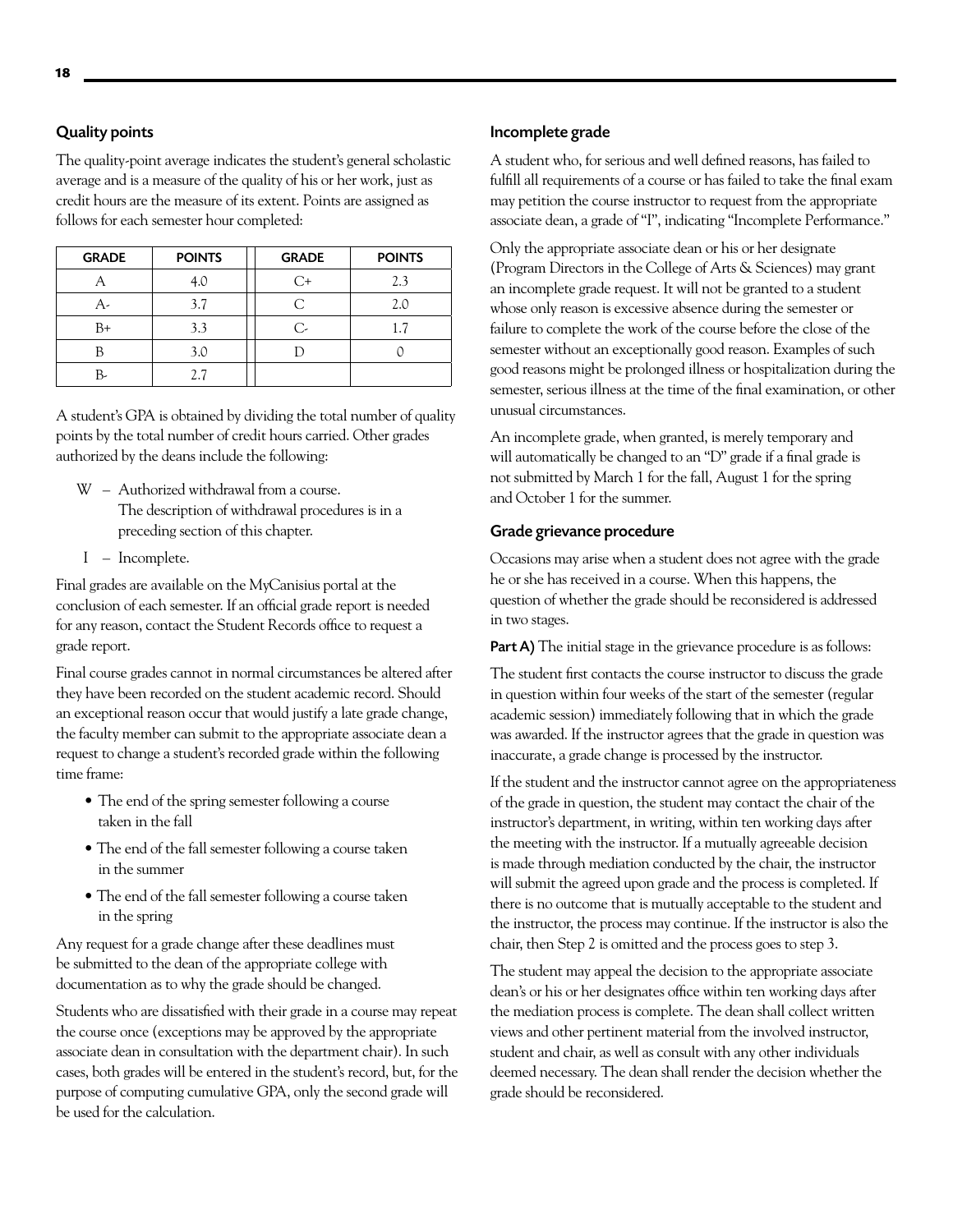<span id="page-19-0"></span>The decision of the associate dean or his or her designate to reconsider or not to reconsider the grade in question is final. If the decision is to reconsider the grade, the procedure outlined in Part B below is followed. If the decision is not to reconsider the grade, the original grade cannot be changed. Cases which are referred to the procedure in Part B can be withdrawn only with the consent of the student, instructor, department chair and dean, and after first informing all parties involved.

Part B) The final stage in the grievance procedure is as follows:

If the dean feels that the reconsideration of the grade in question is appropriate, a panel of tenured faculty who have not been involved in the process described above is formed from the department in question. The panel must be formed within ten days of the dean's decision. If the department does not have a minimum of four members, it will be expanded to include all the tenured members of the departments within the division (Natural Science, Social Science, Humanities, Business or Education) of which the department in question is a member.

A three-member panel will be selected as follows. The dean, faculty member and student involved will each select one member of the panel from the designated pool.

The panel will review all appropriate material and make a determination about the grade change. This review must be completed within thirty days of the formation of the panel. The panel has the authority to assign a grade for the course in question. That grade may be the same grade as assigned by the instructor or a higher or lower grade, according to the panel's judgment. The student and the instructor will be informed of the panel's decision and, when applicable, the authorized grade change will be submitted to the registrar.

The decision of the panel may be appealed by the original instructor or the student to the vice president for academic affairs only in the following extraordinary circumstances:

- a. The grade grievance procedure was not followed.
- b. Prejudice was manifested against either the student or the instructor.
- c. New, relevant information was introduced.

The appeal must be brought within thirty days of the panel's decision. The burden of proof for the appeal rests with the individual bringing the appeal.

If the Vice President for Academic Affairs believes that the decision of the panel should be reviewed, a three-member appeal panel will be appointed from the pool of tenured faculty as described in Step B: the vice president, the faculty member and the student involved will each select one member. No member of the original panel may serve on the appeal panel. The appeal panel will follow the procedure in Step B-3, including completion of its task within thirty days of the formation of the panel. The decision of the appeal panel is final.

#### Probation and disqualification

The regulations regarding probation and disqualification vary from one program to another. Specific information may be obtained from the associate deans or program directors.

### **Records**

#### Change of name/address/phone

It is the responsibility of each individual student to notify the college of any change of name, address and/or phone number. Change-ofaddress forms are available in the Student Records Office.

#### **Transcript**

A student wishing a transcript of his or her record in order to transfer to another college, university or professional school or for other purposes must make written application to the Office of Student Records one week before the transcript is needed. In no case will an official transcript be given to a student but, in accordance with accepted practice, it will be sent directly to the institution indicated by the student. A student can request a copy of the transcript for his or her personal use. This copy will be marked "Student's Copy." No transcripts will be released until students have cleared all financial obligations to the college.

#### Policy on student records

In compliance with Section 438 of the "General Education Provisions Act," entitled "Family Educational Rights and Privacy Act," the following constitutes the college's policy instructing students of the procedures available to provide appropriate access to personal records while protecting the confidentiality of these records.

A "student" is defined as one who has attended or is attending Canisius College and whose records are in the files of the college. Student records to which this policy applies do not include files retained by individual faculty/staff members which are not accessible to any other person except a substitute designated by the faculty/staff member.

Public information is limited to name, address, phone, major field of study, dates of attendance, admission or enrollment status, school or division, class standing, degrees and awards, student organizations and sports and athletic information. Public information shall be released freely unless the student files the appropriate form requesting that certain information may not be released. This form is available at the Office of Student Records, Bagen 106. Public information which cannot be restricted includes name, enrollment status, degrees and dates of attendance.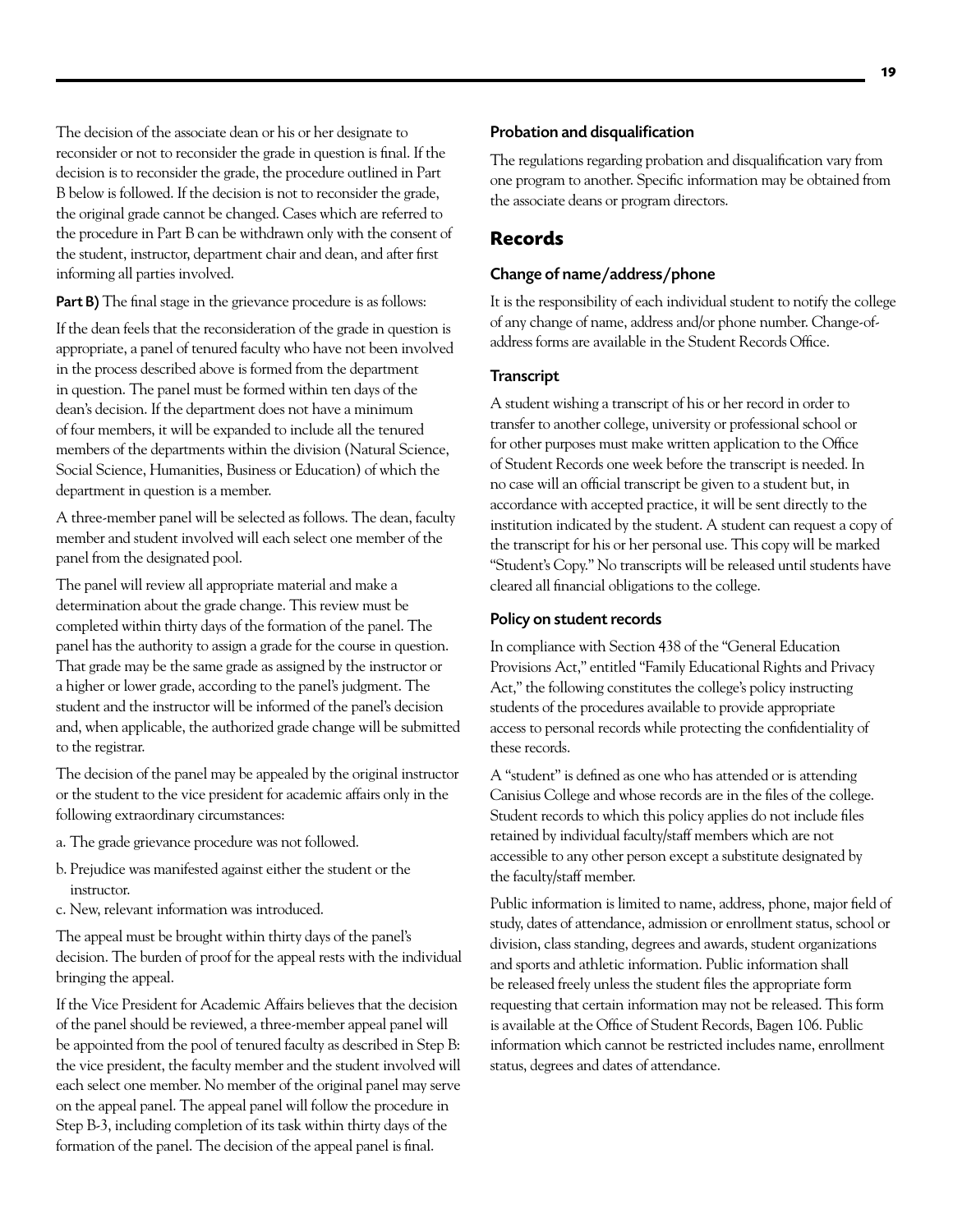All students have records in the student records office, but additionally, students may also have records in the following places:

- • Dean of Arts and Sciences, Bagen 202
- Dean of Business, Bagen 202
- Associate Dean/Arts and Sciences, Bagen 103
- • Associate Dean/School of Business, Bagen 103
- Dean of School of Education and Human Services, Bagen 201
- Associate Dean/School of Education and Human Services, Bagen 201
- Center for Professional Development, [cpdinfo@canisius.edu](mailto:cpdinfo@canisius.edu)
- Office of Student Affairs, Old Main 102
- Office of Student Accounts, Health Science 202D
- Office of Financial Aid, Old Main 100
- Career Center, Old Main 013
- Student Health Center, Frisch Hall lower level
- Office of Residence Life, Dugan Hall lower level
- Departmental offices

A student's educational record is open to the student, with the following exceptions:

- 1. Confidential letters of recommendation placed in files prior to January 1, 1975.
- 2. Records of parent's financial status.
- 3. Employment records (see below).
- 4. Medical records (see below).

The employment records to which students do not have access are records kept in the normal course of business which relate exclusively to students as employees. Medical records are kept in the Student Health Center. This office rigidly protects the confidentiality of those records but they can be reviewed by a physician or appropriate professional of the student-patient's choice. Student records are open to members of the faculty and staff who have a legitimate need to know their contents, except where access is prohibited by special policies such as those governing medical records. The determination of those who have "a legitimate need to know" will be made by the person responsible for the maintenance of the record. This determination must be made scrupulously and with respect for the individual whose record is involved.

#### The college has established the following procedures enabling the student to have access to his or her record:

- 1. The student may see his or her record by filling out a request form at the office where the record of interest is maintained.
- 2. Access is to be granted promptly and no later than thirty days from the date of the request.
- 3. The student may make the request in person or by mail, but the request may always be required to be in writing.
- 4. The student may obtain upon request copies of documents to which he or she is entitled. The college may charge for these copies.
- 5. The student may request and receive interpretation of his or her record from the person (or designee) responsible for the maintenance of the record. If the student considers the record faulty, he or she can request and receive review of the case according to the established procedures on file in the Office of Student Affairs, and the record will be corrected if judged faulty or in violation of privacy.

Normally, records can be released – or access given – to third parties (i.e., anyone not a member of the faculty and staff) only at the written request of the student. Without the consent of the student, releases to third parties may be given only as follows:

- 1. To a specific list of persons, primarily including Canisius College officials.
- 2. To federal, state and local officials as required by law.
- 3. To appropriate persons in an emergency situation when necessary to protect the welfare of an individual.
- 4. To parents of a student who is dependent for income tax purposes.

A student may secure from the Student Records Office a consent form authorizing the release of specified records to specific individuals. A notification of releases made to third parties must be kept in the student's record. This notification is open only to the student and the person in charge of the record. The third party must be informed that no release of personally identifiable data is authorized without the written consent of the student. This policy does not preclude the destruction of any record if the college does not consider it germane. Persons in charge of records should ensure that only pertinent items are retained in student files.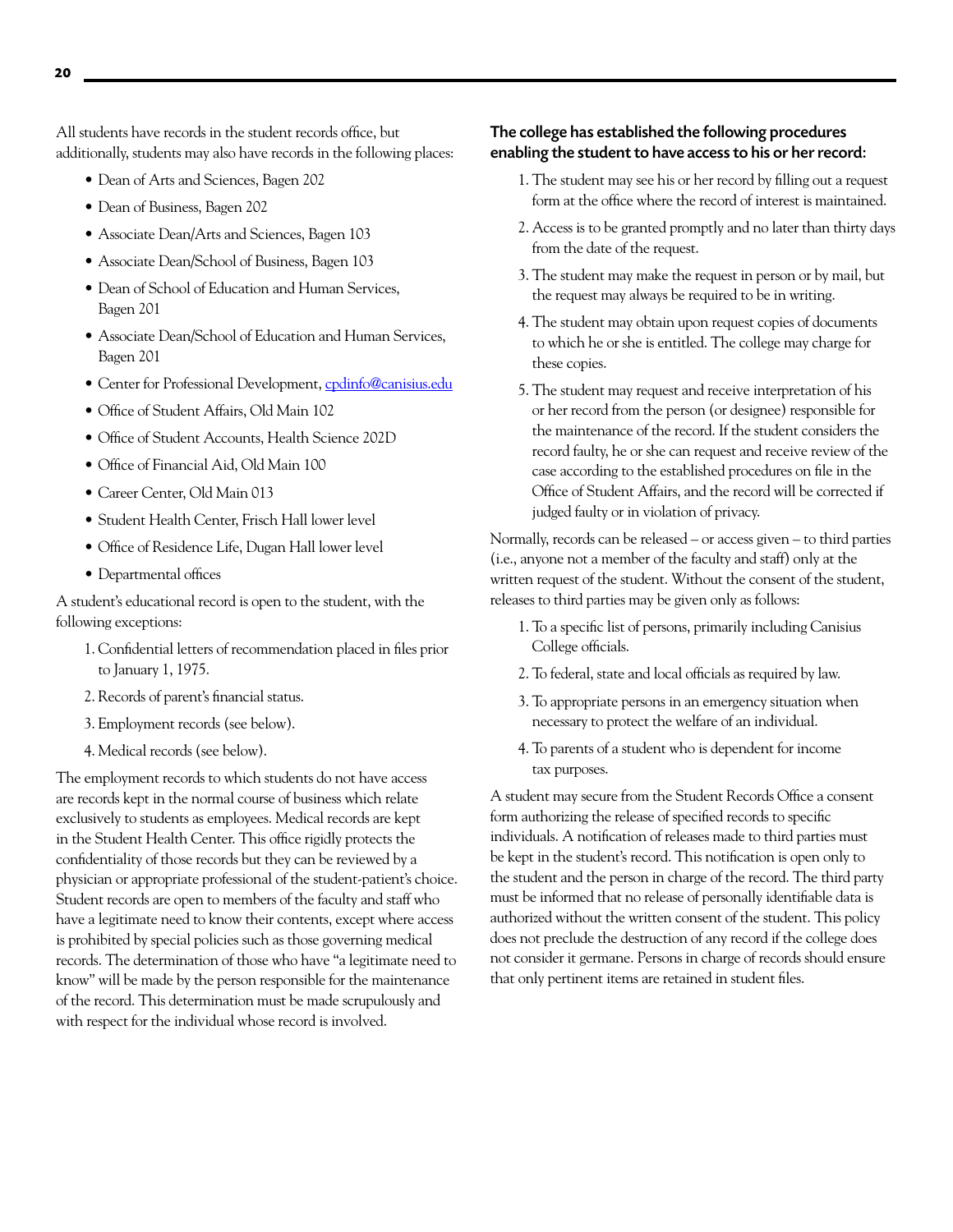#### Career Center

Canisius College provides a number of programs and services through the Career Center designed to help graduate students refine their career goals and to support their search for new jobs. Available services include:

Career Assessment. All students will have access to the Strong Interest Inventory and the Self Directed Survey programs to assist them in determining the areas of their occupational interests.

Workshops. Special sessions are held throughout the year focusing on such topics as career development, resume writing, interview skills, job search strategies and using the Internet.

Career Counseling. Individual sessions with a career counselor are always available. Graduate students make appointments to discuss special situations, assess skills and interests, review resumes and develop career strategies.

Career Web Site. An on-line listing of job openings with full and part-time positions, internships and seasonal and volunteer assignments through the Career Center website at [www.canisius.](http://www.canisius.edu/careercenter/) [edu/careercenter/](http://www.canisius.edu/careercenter/)

Career Library. An extensive collection of resources and selfhelp career-related materials is available to graduate students and alumni.

On-Campus Recruitment, Job Fairs, Career Days. Regularly scheduled events provide access to employers from public, private and non-profit organizations.

Credentials and Resumé Service. Graduate students in education may create a credentials file online. Contact the Career Center for more information. All graduate students may download their resumes on the password-protected career web site. Employers may conduct a search of candidates meeting career qualifications.

[Career Home Page](http://www.canisius.edu/career). The Center has established its own home page which provides computer access to information on job search topics and links to other websites that contain career-related information.

### Completing the Degree Program

#### Separation from college

Each student's continued registration at the college, the awarding of academic credits and the granting of any certificate or degree are entirely subject to the disciplinary authority of the college. The college reserves the right, therefore, to enforce the regulations concerning satisfactory academic performance and, in consequence, to cancel a student's registration, to refuse academic credits or to deny a certificate or degree. Separation from the college may also be imposed as a penalty for any conduct which conflicts with the ideals of the college or damages its reputation and that of its students.

#### Comprehensive exam

Requirements for a comprehensive examination, where applicable, are described in the departmental regulations.

#### Thesis requirement

Thesis requirements, where applicable, are described in the departmental regulations.

#### Graduation

To qualify for the master's degree, a candidate must complete satisfactorily all general and program requirements as outlined in this catalog. Degrees are awarded during the annual commencement ceremony on the date designated in the college academic calendar. Students completing the degree requirements in August or December may obtain their diploma before the next commencement. All students, regardless of when the requirements are completed (May, August, or December), must file a Request for Diploma form with the their respective graduate offices. Students should contact their specific program office regarding the deadline dates for such requests.

Each student's name should be submitted to the registrar exactly as the student wishes it to appear on all official documents of the college. It is the student's responsibility to keep this file accurate. A fee of \$30.00 will be assessed to reprint a diploma if the name on the new diploma is to differ from that on the official registration record of the college.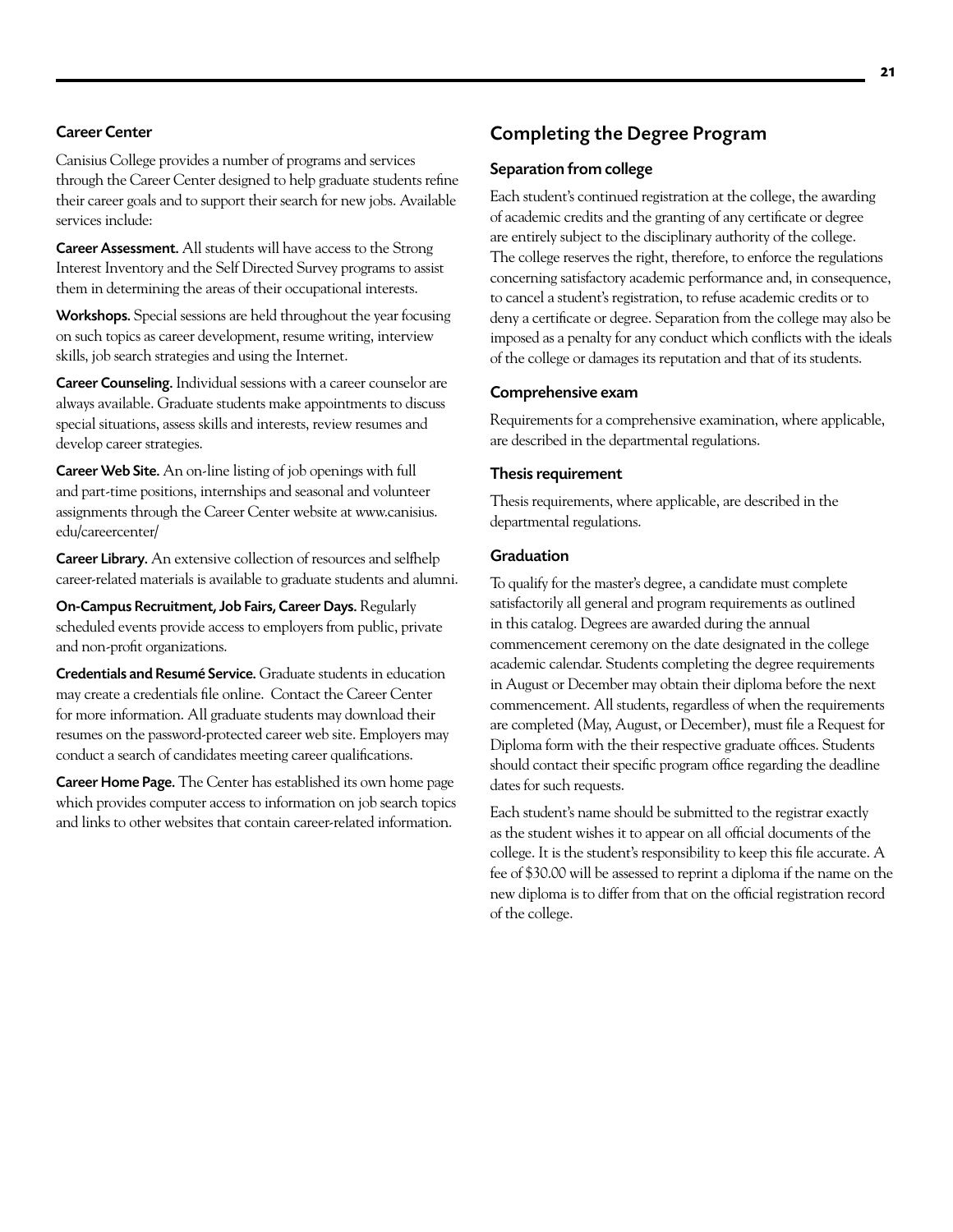## <span id="page-22-0"></span>Tuition & Fees

#### General regulations

All tuition charges, student fees, and room and board charges are assessed and collected by the Student Accounts Office with the exception of the application and deposit fees for new students, which are assessed by the Graduate Education Office, the Graduate Business Office and the Communication Studies Office (for the program in Communication and Leadership).

The trustees of the college, when necessary, may amend the tuition charges, fees, and room and board charges.

#### Application fee

An application fee of \$25.00 must accompany each formal application for admission to Canisius College. This fee is not refundable.

#### Tuition deposits

All candidates admitted to a graduate program must make a \$100.00 deposit before registration information and materials are forwarded to them.

These deposits will be applied to the tuition bill of the first semester. The entire deposit is forfeited if the student fails to enter a graduate program within one year of admission.

#### Room deposits

A \$200.00 deposit is required of students occupying a room in one of the resident facilities. The room deposit is non-refundable and is applied as a credit toward the spring semester room rental charge.

#### Payment of tuition, fees and room and board

The college bills the student, rather than his or her parents. Each semester a student is issued an electronic bill (ebill) for tuition, fees and room and board by the Student Accounts office. Financial responsibility begins with registration for a course. Failure to attend will not cancel a bill. Tuition, fees and room and board are due on the date printed on the bill. If a bill remains unpaid after the due date without payment arrangements being made, a \$300.00 late charge will be added. All money is credited on the day received, NOT the day mailed.

A student must pay the bill in full or make arrangements with the Student Accounts Office to sign a Semester Payment Plan. Failure to do so will result in the canceling of future registrations and a hold on the student's transcripts and may also result in suspension from classes. Legal action may result to collect monies due the college.

## **Policies**

#### Withdrawal, cancellation and refund $1$

Unofficial withdrawal does not cancel an account. No withdrawal credit will be given to any student who does not fill out the proper withdrawal forms provided by the appropriate academic dean. No withdrawals will be accepted or withdrawal credit given over the telephone. Withdrawal credit or refunds of tuition will be given to those students whose bills are paid or who have signed a Semester Payment Plan before the due date specified on the bill.

No refund of tuition may be demanded as a matter of right when a student leaves the college without completing the semester in which enrolled. For a student to obtain a refund, the withdrawal must be authorized by the appropriate dean by the filing of the official form. If this is done, the student may request in writing a refund of tuition only according to the appropriate schedule:

a. If the course is a 3.0 credit hour class, the refund schedule is as follows:

| First week of classes (Drop and Add Week) | 100% |
|-------------------------------------------|------|
| Second week of classes                    | 90%  |
| Third and fourth week of classes          | 50%  |
| Fifth week through eighth week of classes | 2.5% |
| After eighth week of classes              | None |

b. If the course is a 1.5 credit hour MBA class that meets 7-8 times including the final exam, the refund schedule is as follows:

| After first class  | 100%        |
|--------------------|-------------|
| After second class | 50%         |
| After third class  | 20%         |
| After fourth class | <b>None</b> |

c. If the course is a 1.0 credit hour, 5 week class, the refund schedule is as follows:

| First week of classes (Drop and Add Week) | 100\%       |
|-------------------------------------------|-------------|
| Second week of classes                    | 30%         |
| After second week                         | <b>None</b> |

d. Fees are not refundable.

The refund policy is set by the federal government. Refunds of tuition will be calculated from the date on which the appropriate academic dean approves the refund. The refund will be sent to the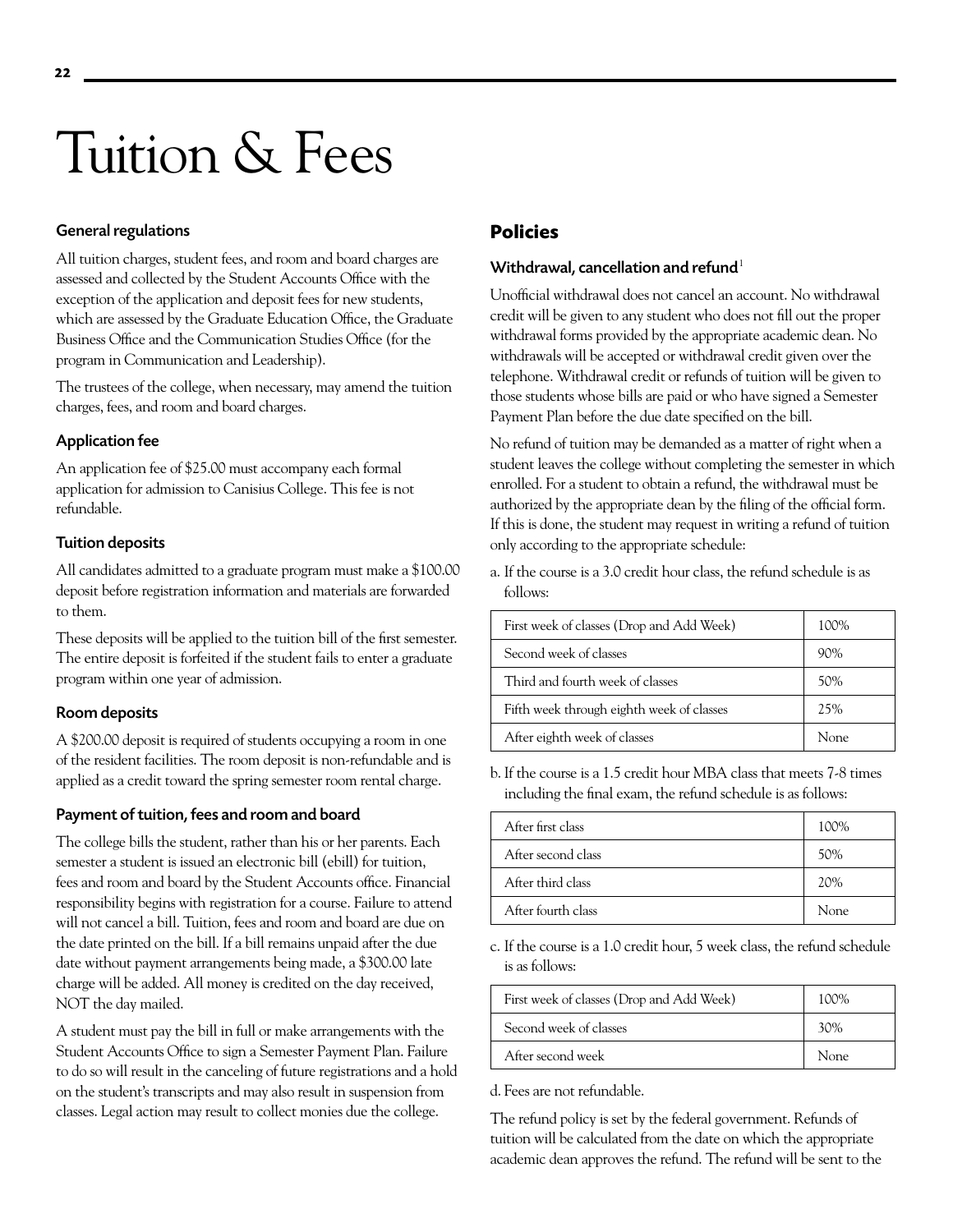student within thirty days. Full tuition and fees will be refunded in the event of cancellation of a student's enrollment because of an error on the part of the college. Any individual remaining enrolled may terminate the room and board agreement only under special circumstances approved by the Office of Residence Life. Upon any approved termination of the room and board agreement, the college will refund any payments received for room and board, less a room withdrawal fee, as specified in the Resident Facilities Agreement and a board withdrawal fee not to exceed a one-month board charge.

#### Outstanding financial obligations

Any outstanding financial obligation a student owes to the college can prevent the student from registering for courses, making schedule adjustments after registration, attending graduation or requesting transcripts.

The following types of outstanding financial obligations can cause a financial hold to be placed on a student's record and stop registration transactions:

- a. Student Accounts Office: Any outstanding tuition, default on Payment plans, late charges, write-offs or delinquent NDSL/ Perkins loans;
- b. Library: Any late fines or replacement fees for books not returned;
- c. Residence Life: Residence hall damage fees;
- d. Koessler Athletic Center: Fees for lost or damaged equipment.

In order to clear a financial hold, a student must pay the obligation due at the appropriate office or make suitable arrangements with that office.

A student must clear all financial holds in order to register for classes, make schedule changes, attend graduation or request transcripts.

#### Governmental programs

Students who attend Canisius College under the provision of Public Laws 16, 346, 550 or 894 and those under the sponsorship and benefits of other government agencies are subject to regulations governing agencies. They must present these papers to the Office of the Registrar and to the Student Accounts Office.

#### Deferred tuition payments

If a student wishes to utilize the Semester Payment Plan, he/she must do so by the due date on the bill. All semester payment plans are subject to an administration fee and a penalty fee if the balance is not paid in full by the payment plan's due date. All semester payment plans are payable in full at the end of each semester.

#### Tuition payments

Canisius College accepts for payment cash, check (US funds only), money orders, wire transfers, and checks over the telephone. Tuition payments can also be made on-line with your checking or savings account. It is the college policy to write the student's ID number

on the face of the check or money order to ensure accurate posting. By submitting a check, please be aware that you are authorizing Canisius College to use information on your check to make a onetime electronic debit from your account at the financial institution indicated on your check. This electronic debit will be for the amount on the check. Funds may be withdrawn from your account as soon as the same day your payment is received and you will not receive your check back from your financial institution. Call the Student Accounts Office if you have any questions about electronic check collection or options available if you do not want your payments collected electronically.

#### Full-time students

A full-time student is one who carries at least 9 semester credit hours.

#### Part-time students

A part-time student is one who carries less than 9 semester credit hours.

#### Fall and Spring Semesters

Tuition and Fees: Graduate Division effective May 2012 through May 2013

#### **Tuition (2012-2013)**

Per credit hour (unless otherwise indicated) For updated tuition, please refer to [www.canisius.edu/resources/accounts/tuition-fees/](http://www.canisius.edu/resources/accounts/tuition-fees/)

Canadian Graduate Students: Refer to [www.canisius.edu/education/canadian\\_tuition.asp](http://www.canisius.edu/education/canadian_tuition.asp) for tuition rates

#### College of Arts and Sciences

| Communication and Leadership | \$722.00 |
|------------------------------|----------|
|------------------------------|----------|

#### School of Education & Human Services

| Educational Administration, Adolescence            |          |
|----------------------------------------------------|----------|
| Education, Childhood Education, Counseling and     |          |
| Human Services, Deaf Education, Differentiated     | \$722.00 |
| Instruction, General Education, Literacy, Physical |          |
| Education, Special Education, Sport Administration |          |
| Ed Technologies and Emerging Media                 | \$600.00 |
| Office of Professional Studies                     | \$600.00 |
| Health and Human Performance                       |          |

| <b>College Student Personnel</b> |          |
|----------------------------------|----------|
| Fall 2011 Starts                 | \$829.00 |
| Fall 2012 Starts                 | \$862.00 |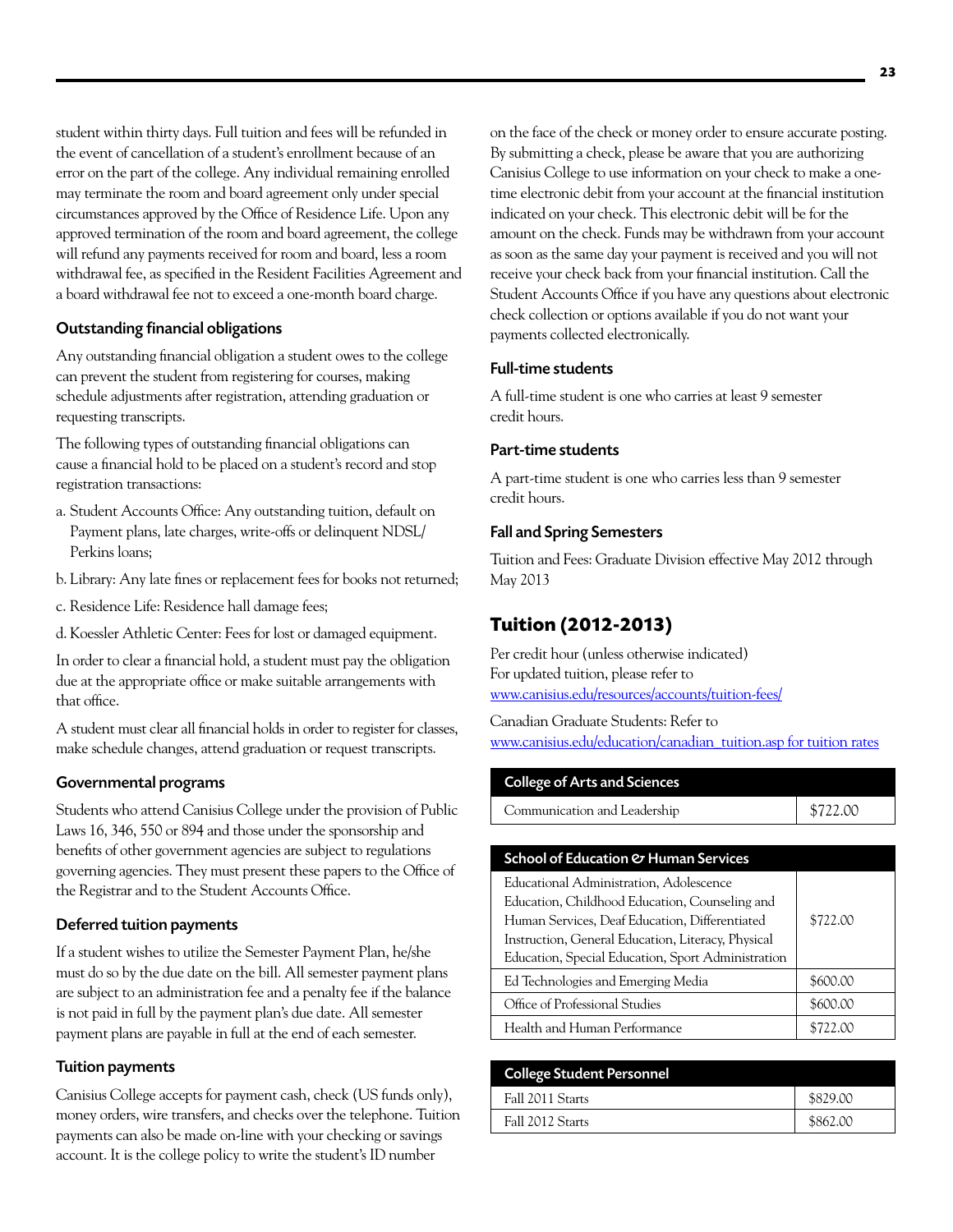| Wehle School of Business                        |             |
|-------------------------------------------------|-------------|
| M.B.A, M.B.A.P.A                                | \$722.00    |
| M.B.A. (Full Time) three semesters <sup>2</sup> | \$35,800.00 |

| Audit $3$                                                       |          |
|-----------------------------------------------------------------|----------|
| Graduate student in a graduate course, per credit hour          | \$361.00 |
| Graduate student in an undergraduate course,<br>per credit hour | \$361.00 |
| Alumnus/alumna in an undergraduate course,<br>per course        | \$60.00  |

| Board, per semester <sup>4</sup>                                            |           |
|-----------------------------------------------------------------------------|-----------|
| Griffin A: 17 meals/week, \$175 Griff Bucks, \$25<br>Golden Choice          | \$2440.00 |
| Griffin B: 225 meal blocks, \$275 Griff Bucks, \$25<br>Golden Choice        | \$2440.00 |
| Griffin C: 200 meal blocks, \$375 Griff Bucks, \$25<br>Golden Choice        | \$2440.00 |
| Ultimate Block: 175 meal blocks, \$350 Griff Bucks,<br>\$25 Golden Choice   | \$2285.00 |
| Supreme Block: 105 meal blocks, \$450 Griff Bucks,<br>\$25 Golden Choice    | \$1940.00 |
| Mega Block: 75 meal blocks, \$550 Griff Bucks, \$25<br>Golden Choice        | \$1655.00 |
| Super Griff Bucks: 4 meal blocks, \$650 Griff Bucks &<br>\$25 Golden Choice | \$675.00  |
| Griff Bucks only (minimum deposit)<br>(increase in \$25 increments)         | \$25.00   |
| Golden Choice (minimum deposit)                                             | \$5.00    |

| Room, per semester                |           |
|-----------------------------------|-----------|
| Bosch & Frisch – Double           | \$3470.00 |
| Bosch & Frisch – Suite            | \$3905.00 |
| Bosch & Frisch Corner Suite       | \$3975.00 |
| Campion Hall - Single             | \$4000.00 |
| Campion Hall $(2 \& 3)$           | \$3460.00 |
| Delavan Townhouses (2 & 3 person) | \$4575.00 |
| Delavan Townhouses (4 & 5 person) | \$4230.00 |
| Dugan – Suite                     | \$4030.00 |
| Martin Hall - Single              | \$4320.00 |
| Martin Hall – Double              | \$3460.00 |
| Main Humboldt (4 Person apt)      | \$4230.00 |
| Main Humboldt (2 Person apt)      | \$4575.00 |
| Main Delavan                      | \$4250.00 |
| Village Townhouses                | \$4230.00 |

| College fee (including library, facilities use and ID card) |
|-------------------------------------------------------------|
| \$132.00                                                    |
| \$11.00/credit hour                                         |
|                                                             |
| \$90.00                                                     |
| \$7.50/credit hour                                          |
| \$75                                                        |
| \$45                                                        |
|                                                             |

| <b>Occasional fees and charges:</b> |          |
|-------------------------------------|----------|
| Application fee                     | \$25.00  |
| Late Payment fee                    | \$300.00 |
| ID card late fee or replacement     | \$20.00  |
| Returned check charges              | \$25.00  |
| Vehicle Registration Fee            | varies   |
| Transcript of records, each         | N/C      |
| Thesis binding fee                  | varies   |

<sup>1</sup> The refund schedules shown are applicable only to the fall and spring semester of an academic year. For refunds during the summer session, consult the Student Records Office.

- $^{\rm 2}~$  Special three-semester program, beginning fall semester; fees included.
- <sup>3</sup> On a space-available basis.
- <sup>4</sup> A detailed description of each plan may be obtained from the Student Accounts office. First semester freshmen in Bosch, Frisch, or Dugan must be on Plan 1. Freshmen in the second semester may choose either Plan 1 or 2. Upperclassmen in Bosch, Frisch or Dugan must be on plan 1, 2, 3, or 4. Resident students not in Bosch, Frisch or Dugan, and commuter students, may choose any of the six options. If Plan 1, 2, 3, 4, or 5 is purchased in the fall semester, it will automatically be re-billed in the spring semester, unless changed during the first two weeks of the spring semester.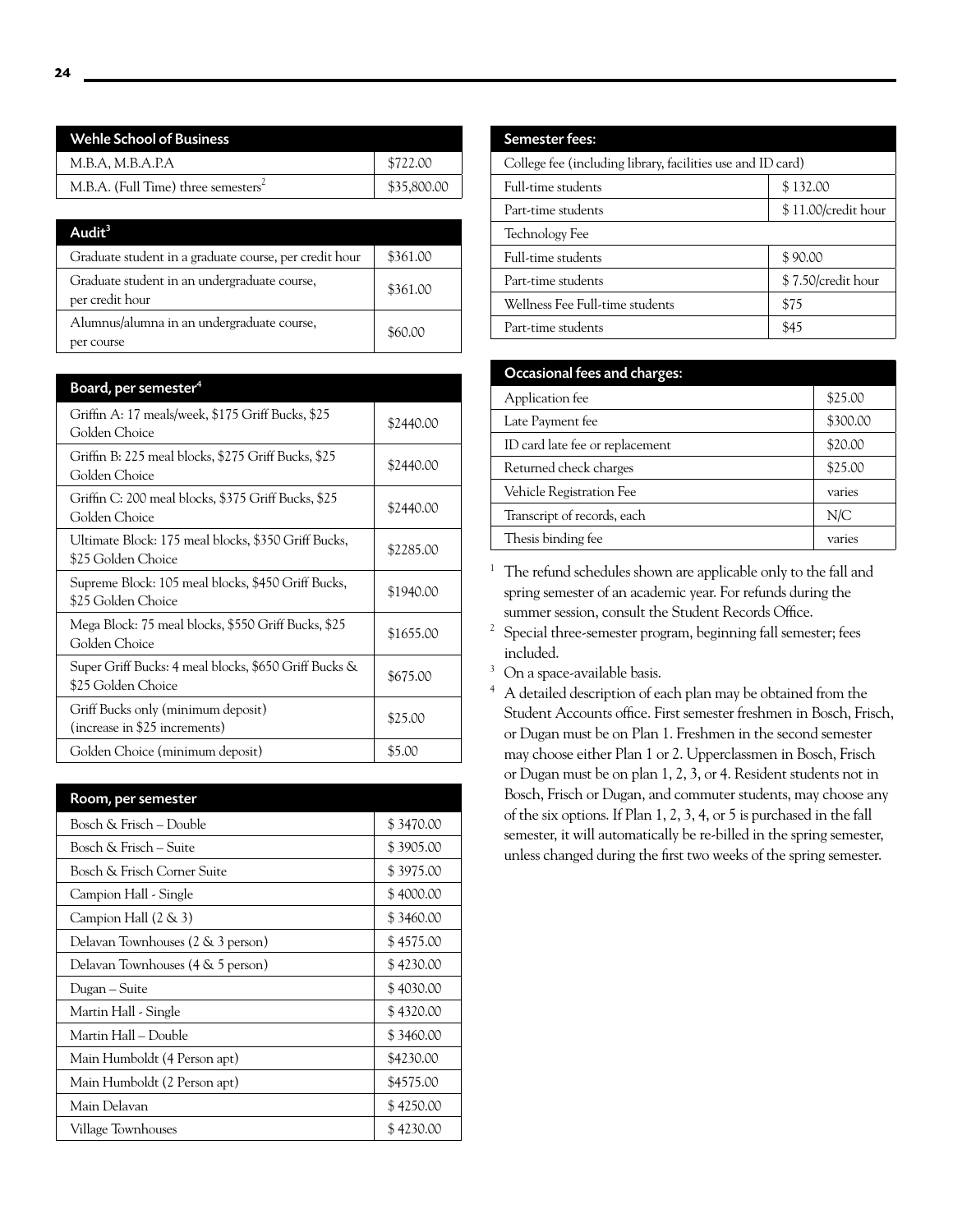# <span id="page-25-0"></span>Student Financial Aid

The cost of financing a college education is an important consideration for students. The staff of the Student Financial Aid Office is available to help students plan for the financing of a Canisius education. Students seeking federal financial assistance must complete the Free Application for Federal Student Aid (FAFSA). The FAFSA may be obtained on-line at [www.fafsa.gov](http://www.fafsa.gov)

#### General eligibility requirements

To be considered for student financial aid, a student must meet the following requirements:

- 1. Study at least half-time at an educational institution approved by the federal government. It may be located in New York, in another state, or in a foreign country;
- 2. Be a U.S. citizen or permanent resident alien;
- 3. Be a resident of New York State for 12 months (for New York State financial aid programs);
- 4. Be in good academic standing and making satisfactory academic progress;
- 5. Have no outstanding debt from a previous student loan default and must not owe a refund on any federal grant at any institution;
- 6. Demonstrate compliance with applicable Selective Service laws;
- 7. Demonstrate financial need or meet individual program or scholarship requirements;
- 8. Have never received a drug conviction or have satisfied federal requirements to reinstate eligibility after a drug conviction.

#### Education loans

- A loan is money the student borrows. It must be paid back.
- A loan is a serious obligation.
- Students should borrow only what they need. Education loans are for tuition and fees, room and board, books, transportation and personal expenses.
- An education loan cannot exceed the student's total educational costs minus other student financial aid and, if required, a student contribution. Education loans have lower interest rates than most other types of loans. For enrollment periods beginning Fall 2012, the loan program administered by the federal government is the the federal Unsubsidized Direct Loan.

#### Federal Ford Direct Student Loans

Graduate students are eligible to apply for a Federal Unsubsidized Direct Loan of up to \$20,500 per year. Interest accrues on the unsubsidized loan while students are in school. The aggregate loan maximum for graduate students is \$138,500. (This maximum includes Stafford and Direct loans borrowed for undergraduate study.)

#### How to Get a Loan

Two factors must be considered to determine Federal Unsubsidized Direct Student Loan eligibility: educational costs and other financial aid the student will receive. Therefore, all students must submit a Free Application for Federal Student Aid before the Student Financial Aid Office can process the Federal Direct Loan application. The school must report these figures to the federal government and certify the student's enrollment status. Borrowers are required to complete an electronic Master Promissory Note (e-MPN). Information about the e-MPN and instructions for submission are on-line at [www.studentloans.gov](http://www.studentloans.gov)

#### Paying Back a Loan

The student is responsible for the following:

- Repayment of the amount borrowed,
- Interest on the amount borrowed.
- Fees paid at the time he or she receives the loan check.

When a student gets a loan, the terms of repayment are explained. The student must be sure to understand all repayment terms before signing the loan's promissory note. If the student fails to meet these terms, he or she is in default and the entire balance of the loan becomes due.

#### **Costs**

The interest rate for all Federal Unsubsidized Direct Student Loans will be the current fixed rate which is 6.8%. Students who borrow through the unsubsidized Federal Direct Student Loan will accrue interest while in school. An origination fee of up to 1 percent of the amount borrowed may be charged. The fees are due when the student is issued the funds, so the loan amount is reduced by the fees when applied to the student's bill.

#### Federal Direct Graduate PLUS Loans

Graduate students may borrow from the Federal Direct Graduate PLUS Loan Program. Students may borrow up to the cost of attendance minus any financial aid received. A credit check is required. Interested students may apply on-line at [www.studentloans.gov](http://www.studentloans.gov)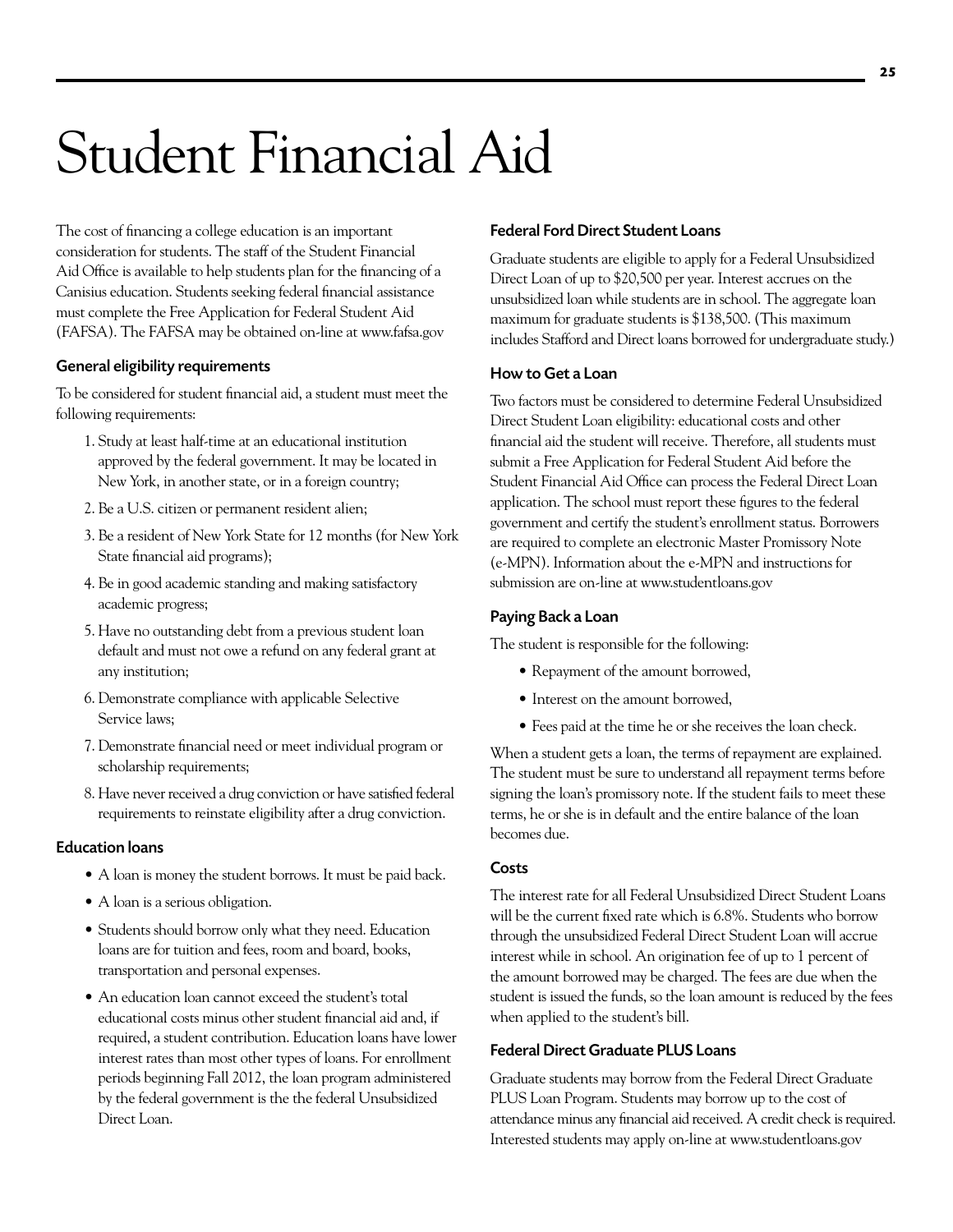#### **Costs**

The current fixed interest rate for PLUS Loans is 7.9%. Interest begins at the time of disbursement. An origination fee of up to 4 percent of the amount borrowed will be charged. The loan proceeds will be reduced by the origination fee at disbursement.

#### Repayment

Repayment of the Direct Graduate PLUS loan begins 60 days from full disbursement. Students may request a deferment of principal and make interest-only payments while enrolled.

#### Financing options

The following options are available to assist students in financing a Canisius education:

#### Griffin Tuition Payment Plan

This plan allows students to budget tuition payments over a full academic year. An annual fee of \$60 (\$30 per semester) is charged. Further information is available at the Financial Aid Office or the Student Accounts Office.

#### Canisius College Installment Loan

Students who are unable to pay their bills in full by the due date may pay the balance in monthly payments by signing a 2 payment Installment Payment plan. Students wishing to sign for the Installment Payment Plan must do so by the due date on the tuition bill. All installment plans are subject to a \$30 administrative fee. Accounts are subject to a 2½ percent penalty fee on the total unpaid balance after each missed payment.

#### Home Equity Loan

The Tax Reform Act of 1986 may allow interest to be deductible if it is on a debt secured by a residence, up to the value of the residence, which includes the purchase price and improvements, plus any amount incurred after August 16, 1986 for "qualified medical and educational expenses." This provision may allow homeowners to retain the option of subsidizing loans for their education by deducting interest payments on these loans.

### **Other information**

#### Over-Awards

Each year a number of financial-aid recipients are "over-awarded." As a result, refunds are withheld, and, in some cases, students are billed for funds already disbursed. This problem arises because of the length of time needed to match funds from various institutional sources and/or outside agencies against the individual student's record. To avoid this problem, students are urged to notify the Student Financial Aid Office promptly when they receive additional funds from any source not listed in their award letters or when a student changes his or her enrollment status.

#### Financial aid check list

To be evaluated for possible financial aid, the student must submit the following forms each academic year:

- Free Application for Federal Student Aid (FAFSA is available on-line at [www.fafsa.gov](http://www.fafsa.gov)
- If requested, Federal Income Tax transcripts for the previous calendar year and/or other requested verification of income, including child support. These should be returned to the Canisius College Student Financial Aid Office.

Students must re-apply for financial assistance each year. The academic year begins with the summer session and continues with the fall and spring semesters. If you attend in the fall and spring and then wish to attend Canisius College again the following summer session, you will need to complete a new FAFSA because the summer session begins a new academic year.

#### Satisfactory academic standing

To receive student financial aid, a student must remain "in Good Academic Standing." This means that the student must (1) make satisfactory academic progress toward the completion of program requirements and (2) pursue the program of study in which the student is enrolled. The two elements of program pursuit and satisfactory academic progress must be met for each term of study in which an award is received.

#### Satisfactory progress

A student must acquire a minimum number of credits at each semester interval and a minimum cumulative Q.P.A.

Students must meet the following satisfactory progress standards:

#### Graduate students

| Before being certified for<br>aid for this semester;              |  | 1st 2nd 3rd 4th 5th     |  |
|-------------------------------------------------------------------|--|-------------------------|--|
| A student must have accrued at<br>least this many graded credits; |  | 0 6 12 21 30            |  |
| With at least this Cumulative<br>Quality Point Average:*          |  | $0$ 2.25 2.50 2.75 2.90 |  |

\*Based on the 4.0 grading system.

#### Program pursuit

A student must receive a passing or failing grade in a certain percentage of the full-time course load. The percentage increases from a 50 percent of the minimum full-time load in each semester of study in the first year for which an award is made, to 75 percent of the minimum full-time load in each semester of study in the second year for which an award is made, to 100 percent of the minimum full-time load in each semester of study in the third and each succeeding year for which an award is made. Grades of W (indicating a student's withdrawal from a course) do not satisfy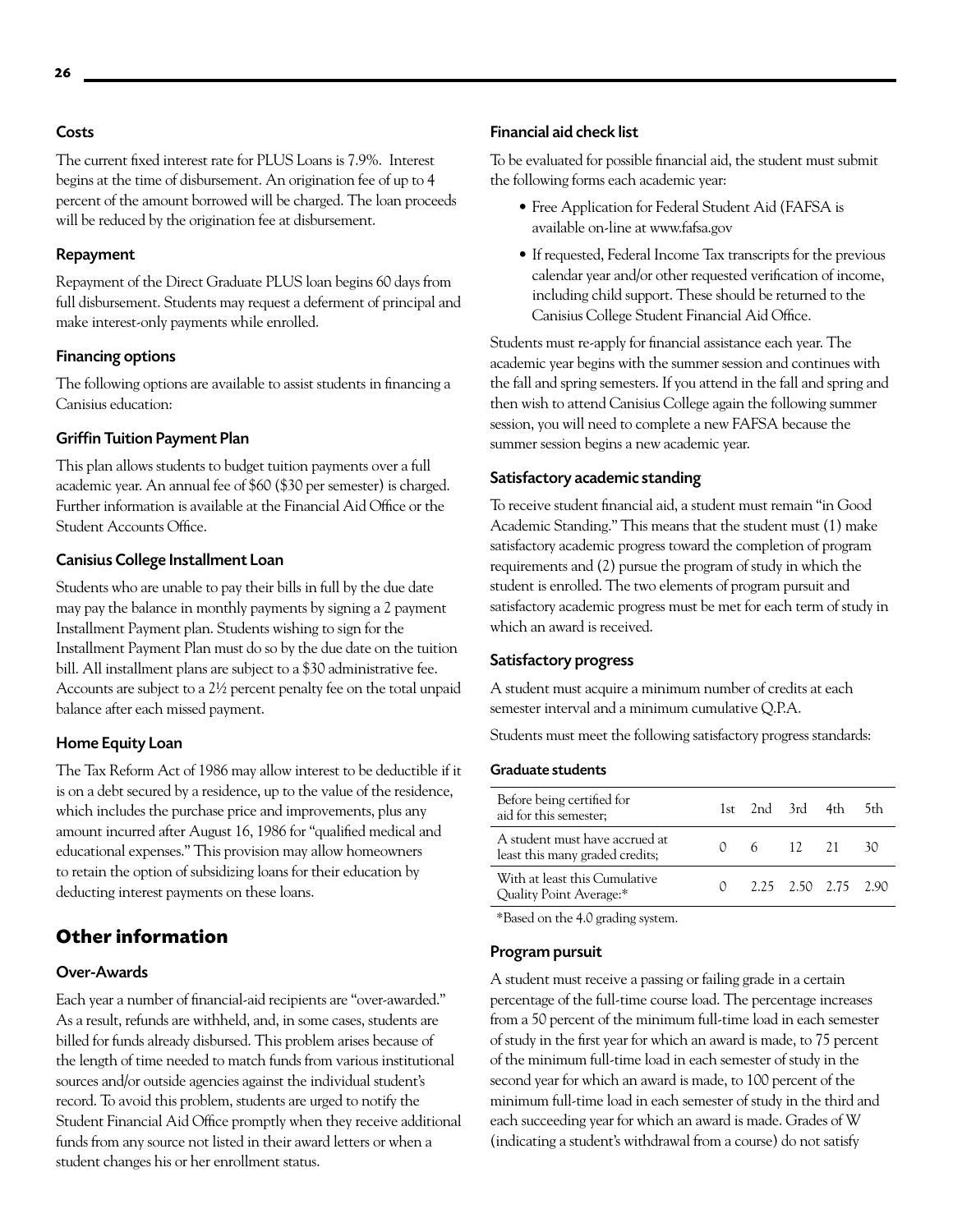program pursuit requirements. Full-time students must meet the following requirements for program pursuit:

### **Graduate:**

| Before being certified for<br>aid for this semester;                                                                     | 1st 2nd 3rd 4th 5th |   |   |  |
|--------------------------------------------------------------------------------------------------------------------------|---------------------|---|---|--|
| Minimum credit hours a student must<br>have completed in the previous semester 0<br>to meet Program Pursuit requirement: | -6                  | 6 | 9 |  |

#### **Waivers**

If a student fails to maintain program pursuit, fails to make satisfactory progress or fails to meet both of these elements of good standing, the college may grant a waiver which would allow the student to receive financial aid for the next semester. A maximum of one waiver at the undergraduate level and one at the graduate level may be awarded to a student. The waiver will not be automatic since it is intended to accommodate only extraordinary cases. Waiver policies are somewhat different for aid received under federal Title IV programs and aid received under New York State programs.

(See "Federal programs" and "New York State programs" below for more details.)

#### Federal programs

Each student's progress will be evaluated every semester. Students will be required to meet the academic standards as outlined in the college catalog.

However, Canisius College will allow "all students a one-time probationary period following their first adverse determination of satisfactory progress. During this probationary period, the students still will be considered to be maintaining satisfactory progress and are eligible for federal Title IV funds. The fact that a student was placed on probation must be made a part of his or her record." (Source: official Federal Regulations) A one-time probationary period is defined as one academic semester.

Students not meeting satisfactory academic progress or program pursuit requirements will be placed on financial aid probation status for the next semester of the student's enrollment. Students will be allowed to retain their financial aid during the probationary semester. Financial aid suspension will occur following the semester of probation if the student fails to meet the required academic standards. Reinstatement of aid will occur when the minimum standards have again been earned. In some instances, students may use summer classes (at their own expense) to improve their academic records sufficiently to reinstate their eligibility for financial aid. Only courses taken at Canisius College will affect a student's Q.P.A.

The Federal Direct Student Loans (subsidized and unsubsidized) are subject to the conditions described above.

#### New York State programs

A waiver will be granted if situations beyond a student's control prevent the student from maintaining satisfactory academic progress or program pursuit. These situations must be documented. The waiver will be granted only when there is reasonable expectation that the student will be able to meet the successive steps for financial aid eligibility as specified in the table above.

Reasons for which waivers may be granted include the following:

- 1. personal medical problems;
- 2. family medical problems;
- 3. severe personal problems;
- 4. other circumstances beyond the control of the student.

Any student wishing to request a waiver must submit to the associate dean of his or her division a written statement detailing the reasons why special consideration should be given. (A statement simply requesting a waiver is insufficient.) The written statement must be postmarked no later than ten calendar days after the date of the notice of loss of financial aid eligibility. Documentation supporting the stated reasons for special consideration must be provided and should be included with the written statement or should be forthcoming from appropriate third parties or agencies.

The student is responsible for requesting that all documentation be sent or brought to the associate dean.

Documentation should indicate that the student's problems have been directly responsible for his or her inability to meet the satisfactory progress and/or program pursuit requirements. The appropriate associate dean will review the student's written statement and supporting documentation. If additional information is needed, the associate dean may require an appointment with the student. A student will be informed of the associate dean's decision within seven calendar days of receipt of the student's written request. The associate dean will confer with any student being granted a waiver to assure that the student is fully aware of his or her situation and that the student concurs with the granting of the waiver. The associate dean's decision on the waiver request is final.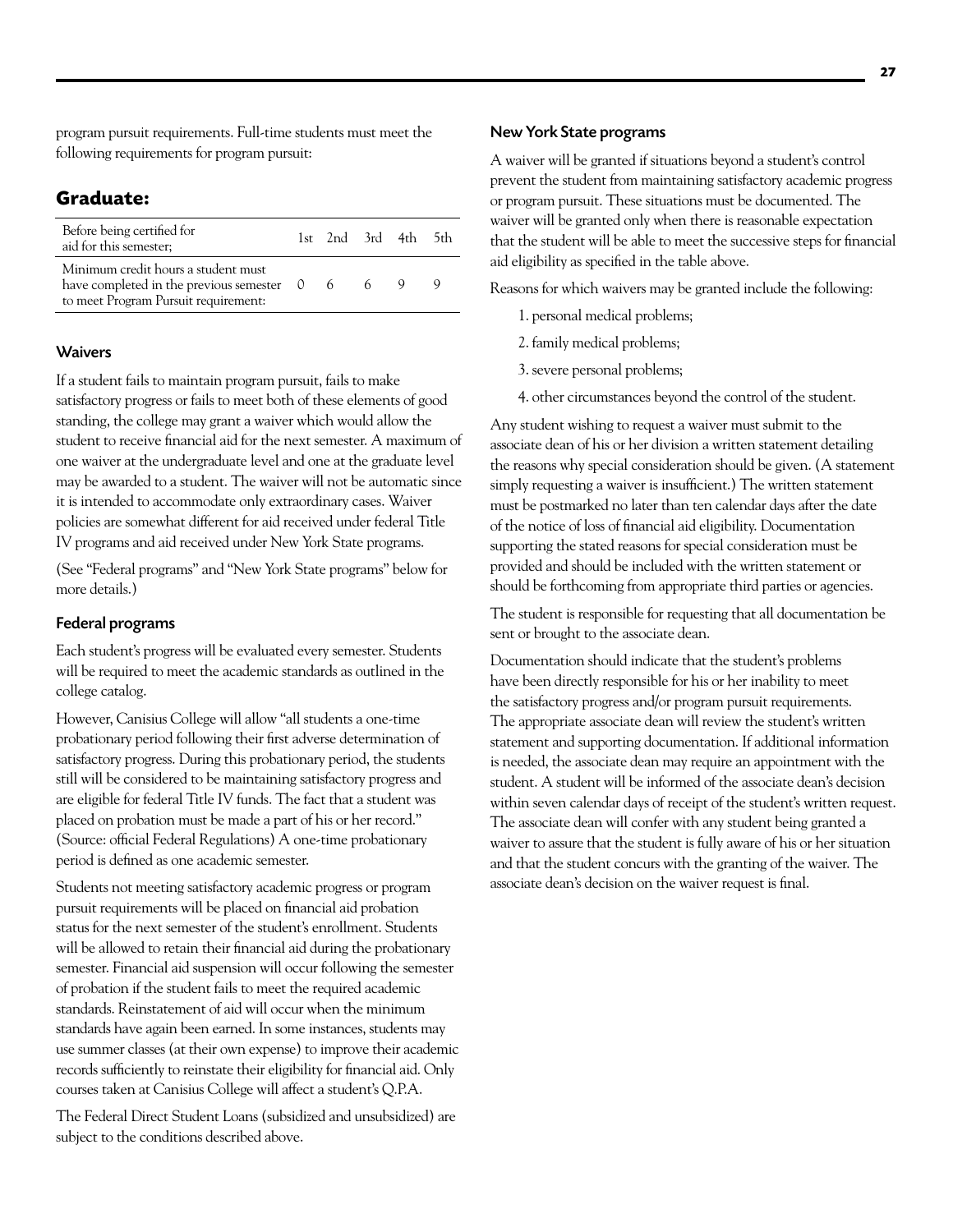# <span id="page-28-0"></span>Academic Degrees

The Canisius College Graduate Division offers curricula leading to the degrees of Master of Science (M.S.), Master of Science in Education (M.S. in Ed.), Master of Business Administration (M.B.A.), Master of Business Administration in Professional Accounting (M.B.A.P.A.) and Master of Business Administration in Accounting (M.B.A.A.). Each program is listed with the official approved title and HEGIS<sup>1</sup> number by which it is registered with the New York State Education Department. Enrollment in other than registered or otherwise approved programs may jeopardize a student's eligibility for certain student-aid awards. The programs are as follows:

#### College of Arts and Sciences

## Master of Science degree:

| Anthrozoology                |  |
|------------------------------|--|
| Communication and Leadership |  |

#### School of Education and Human Services

#### Master of Science degree:

| Physical Education                                                                                   | 0835    |
|------------------------------------------------------------------------------------------------------|---------|
| Educational Leadership and Supervision                                                               | 0827    |
| Community and School Health                                                                          | 1299    |
| <b>Applied Nutrition</b>                                                                             | 1306    |
| <b>Respiratory Care</b>                                                                              | 1299    |
| Educational Technologies and Emerging Media                                                          | 0899    |
| Counselor Education                                                                                  | 0826-01 |
| Community Mental Health Counseling                                                                   | 2104.10 |
| Certificate Program (advanced program for students<br>with a master's degree in Counselor Education) | 0826.01 |
| Teachers of the Deaf and Hearing Impaired                                                            | 0812    |
| Teaching Students with Disabilities: Childhood                                                       | 0808    |
| Teaching Students with Disabilities: Adolescence                                                     | 0808    |
| Teaching Students with Disabilities:<br>Childhood-Severe/ Multiple Disabilities                      | 0808    |
| College Student Personnel Administration                                                             | 0826    |
| Sport Administration                                                                                 | 0599    |
| Health and Human Performance                                                                         | 1299.30 |

#### Master of Science in Education degree

| Education (general)                             | 0801    |
|-------------------------------------------------|---------|
| Childhood Education                             | 0802    |
| Biology 7-12                                    | 0401-01 |
| Chemistry 7-12                                  | 1905-01 |
| English 7-12                                    | 1501-01 |
| French 7-12                                     | 1102-01 |
| German 7-12                                     | 1103-01 |
| Mathematics 7-12                                | 1701-01 |
| Physics 7-12                                    | 1902-01 |
| Social Studies 7-12                             | 2201-01 |
| Spanish 7-12                                    | 1105-01 |
| Adolescence Education                           | 0803    |
| Biology 7-12                                    | 0401-01 |
| Chemistry 7-12                                  | 1905-01 |
| English 7-12                                    | 1501-01 |
| French 7-12                                     | 1102-01 |
| German 7-12                                     | 1103-01 |
| Mathematics 7-12                                | 1701-01 |
| Physics 7-12                                    | 1902-01 |
| Social Studies 7-12                             | 2201-01 |
| Spanish 7-12                                    | 1105-01 |
| Differentiated Instruction                      | 0811    |
| Literacy Education: Birth-Grade 6               | 0830    |
| Literacy Education: Grades 5-12                 | 0830    |
| Literacy Education: Birth-Grade 12              | 0830    |
| Physical Education                              | 0835    |
| <b>Business and Marketing</b>                   | 0838    |
| Adolescence Education: Social Studies           | 2201.01 |
| Advanced Certificate Programs:                  |         |
| School Building Leader                          | 0828    |
| School District Leader                          | 0827    |
| <b>Bilingual Education</b>                      | 0899    |
| Teaching English to Speakers of Other Languages | 1508    |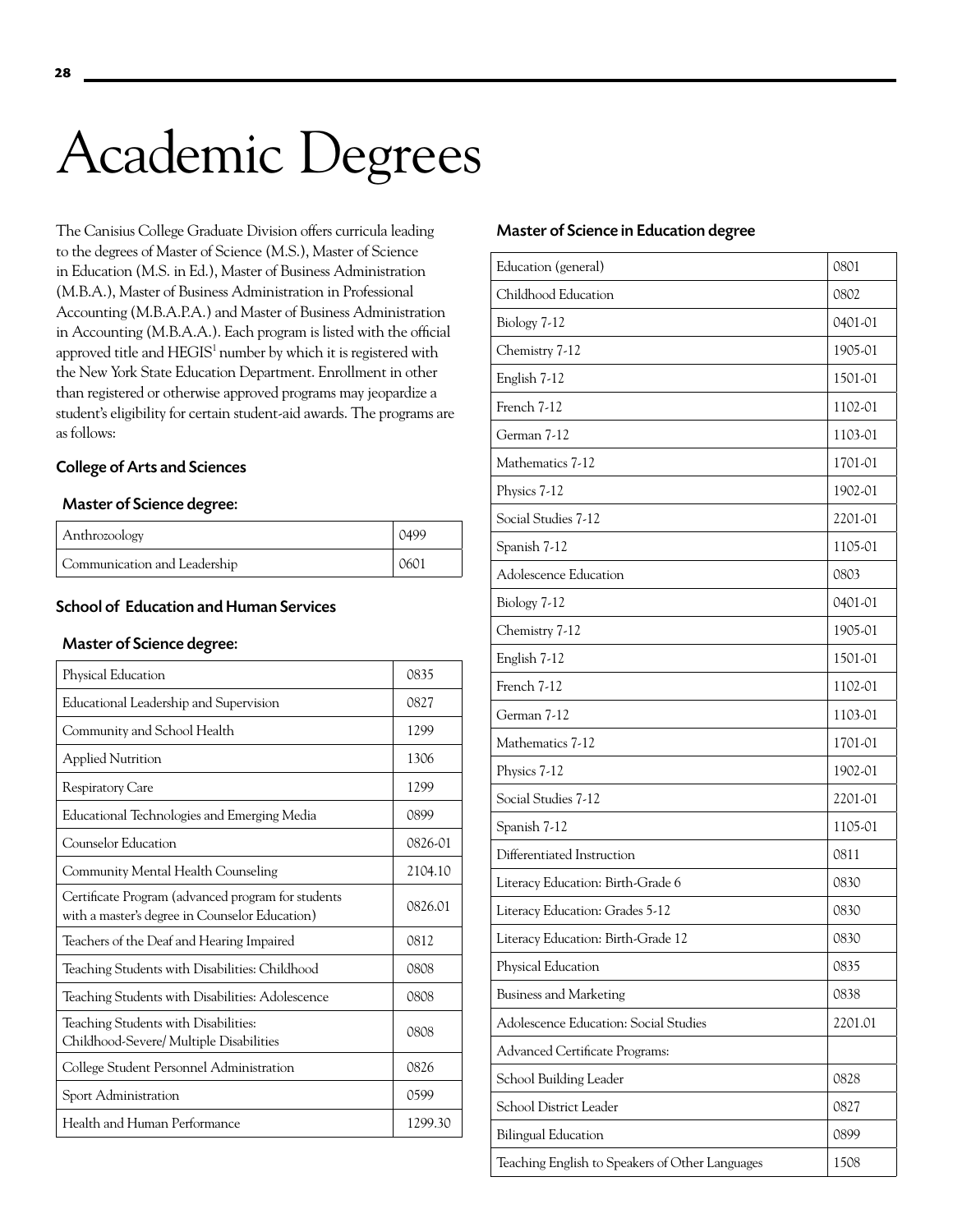#### Richard J. Wehle School of Business

| Master of Business Administration degree                               | 0506 |
|------------------------------------------------------------------------|------|
| Master of Business Administration in Professional<br>Accounting degree | 0502 |
| Master of Business Administration in Accounting degree <sup>2</sup>    | 0502 |
| Master of Science in International Business degree                     | 0513 |
| Master of Science in Forensic Accounting degree                        | 0502 |

The college reserves the right to modify its regulations at any time to conform with current university and graduate school practice.

The graduate division offers courses during the regular summer, fall and spring sessions.

Students must assume the responsibility of acquainting themselves with all requirements pertaining to their program of study and of adhering to them. This involves a careful reading of the Canisius College Catalog and of departmental and graduate division notices. When in doubt, they should avail themselves of the advice of their department chair or program director.

<sup>2</sup> The M.B.A.A. degree is awarded only to those students who complete the 150-hour program in accounting.

<sup>&</sup>lt;sup>1</sup> Higher Education General Information Survey.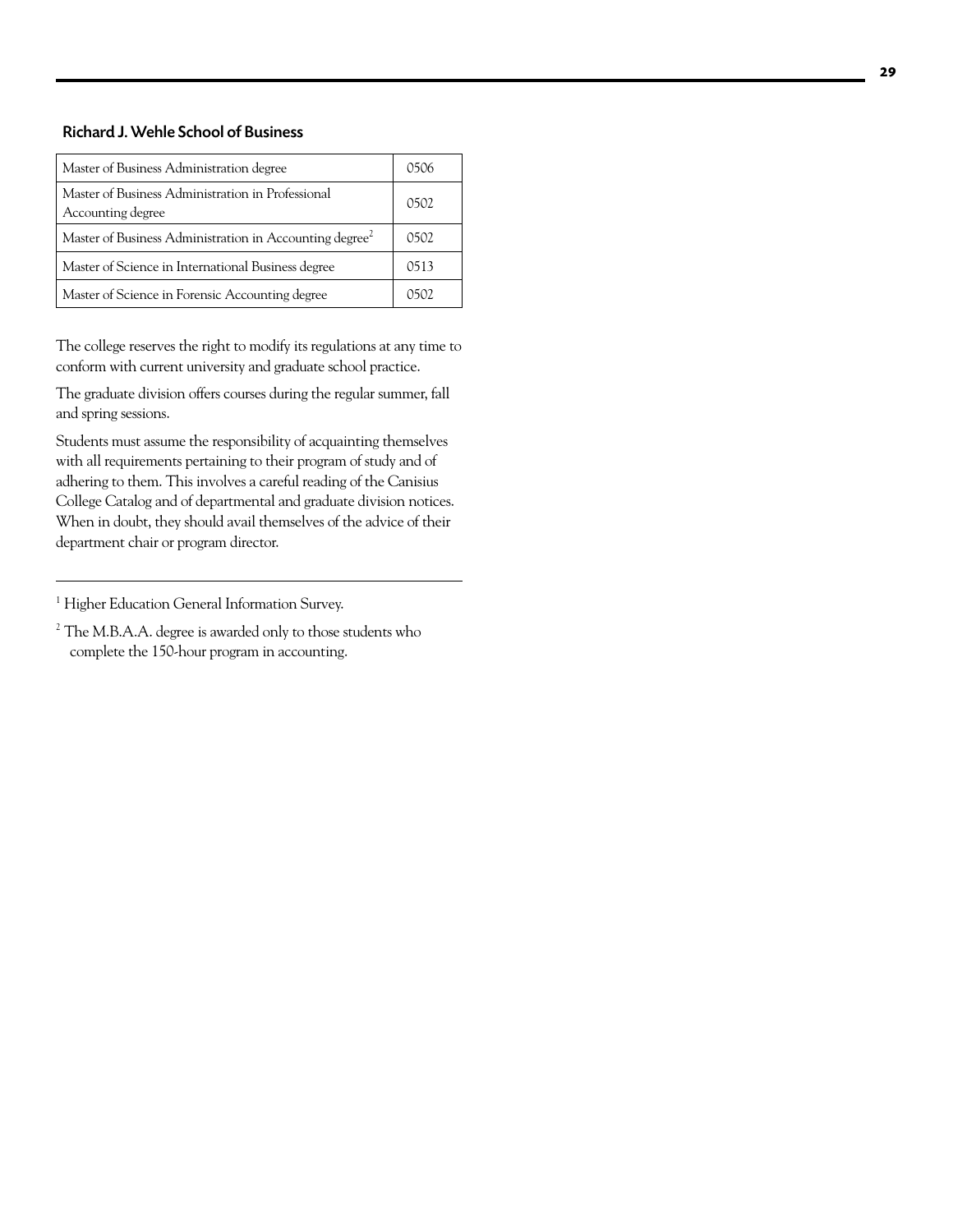## <span id="page-30-0"></span>College of Arts and Sciences

## **Anthrozoology**

Faculty: Michael Noonan, PhD (Chair); Christy Hoffman, PhD; Paul Waldau, PhD.

Adjunct Faculty: Marie-France Boissonneault, PhD; Jon Coe, MA; Julie Hecht, MSc; Randall Lockwood, PhD; Kathryn Lord, PhD; Sheryl L. Pipe, PhD; Malini C. Suchak, ABD; Steve Zawistowski, PhD.

Anthrozoology Degree: Master of Science Degree

#### Anthrozoology Mission Statement:

Our program embraces the positive value of human-animal relations by focusing on the many benefits that accrue to humans by including animals in their lives. It also covers the benefits that are provided to animals by humans. It is an interdisciplinary field of study that includes scientific investigations, philosophical considerations, religious perspectives, animals in literature, and humane education. Our program also examines the intersection between animal protection and environmental protection: the special relationship that exists between two worldwide movements. Students can tailor their coursework and internships so that their own topics of interest can be explored in depth.

 This program is conducted in a "modified online" format. The generic formula is one in which our students and faculty initially meet together on the Canisius College campus for an intensive fourday sequence of course orientations, planning sessions, classroom meetings, and special seminars by invited speakers. After that, the rest of the coursework is conducted in a vibrant online learning community maintained throughout the semester. In other words, except for a single, "extended-weekend" visit to the campus each semester, this program can be completed online from any geographic location. It is hoped that this formula will allow students to participate with minimal disruption to their present employment and/or living conditions.

#### Anthrozoology Learning Goals and Objectives:

Learning Goal 1: Students will exhibit strong critical thinking skills regarding the roles of animals in society.

Learning Goal 2: Students will demonstrate an understanding of human-animal relationships that extends beyond their personal frame of reference.

Learning Goal 3: Students will proficiently communicate anthrozoological information.

Learning Goal 4: Students will engage in an independent learning opportunity.

#### Admission:

Admission to the Anthrozoology Master's Program is selective and competitive. Admission is based upon the applicant's perspective on the discipline expressed in the application material, and on evidence of past academic excellence. A previously completed bachelor's degree (in any major discipline) is required. The ordinary expectation is a past undergraduate GPA of 3.0 or higher. Submission of GRE scores is recommended, but not required.

It is recognized that an applicant's background and experiences can greatly enhance their prospects for graduate studies. Applicants are encouraged to include any relevant information and letters of reference with the application form.

Eligible students may enter the program only in fall semesters.

#### Anthrozoology Curriculum:

The Canisius College Master's Degree in Anthrozoology requires 36 credit hours. This will involve the completion of 10 to 12 courses, depending on the size and scope of the Internship/Independent Research in the last semester.

| <b>Required Courses (2 courses)</b> |     |                                    |             |  |
|-------------------------------------|-----|------------------------------------|-------------|--|
| ANZ                                 | 501 | Introduction to Anthrozoology      | 3 credits   |  |
| ANZ                                 | 601 | Anthrozoology Internship           | 3-9 credits |  |
| <b>or</b>                           |     |                                    |             |  |
| ANZ                                 | 602 | Independent Research: Quantitative | 3-9 credits |  |
| <sub>or</sub>                       |     |                                    |             |  |
| ANZ                                 | 603 | Independent Research: Qualitative  | 9 credits   |  |

#### Major Elective (choose any combination of courses – usually 8 – to reach the required 36 credit total for graduation)

| ANZ        | 502 | <b>Animal Ethics</b>                           | 3 credits |
|------------|-----|------------------------------------------------|-----------|
| ANZ        | 503 | Religious Perspectives on Animals              | 3 credits |
| ANZ.       | 504 | Animals, Public Policy, and the Law            | 3 credits |
| ANZ        | 505 | Research Methods in Anthrozoology              | 3 credits |
| ANZ        | 506 | Animal Behavior/Animal Communication           | 3 credits |
| <b>ANZ</b> | 507 | The Mental Lives of Animals                    | 3 credits |
| ANZ.       | 508 | Applied Animal Behavior                        | 3 credits |
| ANZ        | 509 | Animal Assisted Interventions                  | 3 credits |
| ANZ.       | 510 | Animals in Humane Education and<br>Development | 3 credits |
| <b>ANZ</b> | 511 | Companion Animals and Society                  | 3 credits |
| ANZ.       | 512 | Animals in the Arts                            | 3 credits |
| ANZ        | 513 | Animals in Science                             | 3 credits |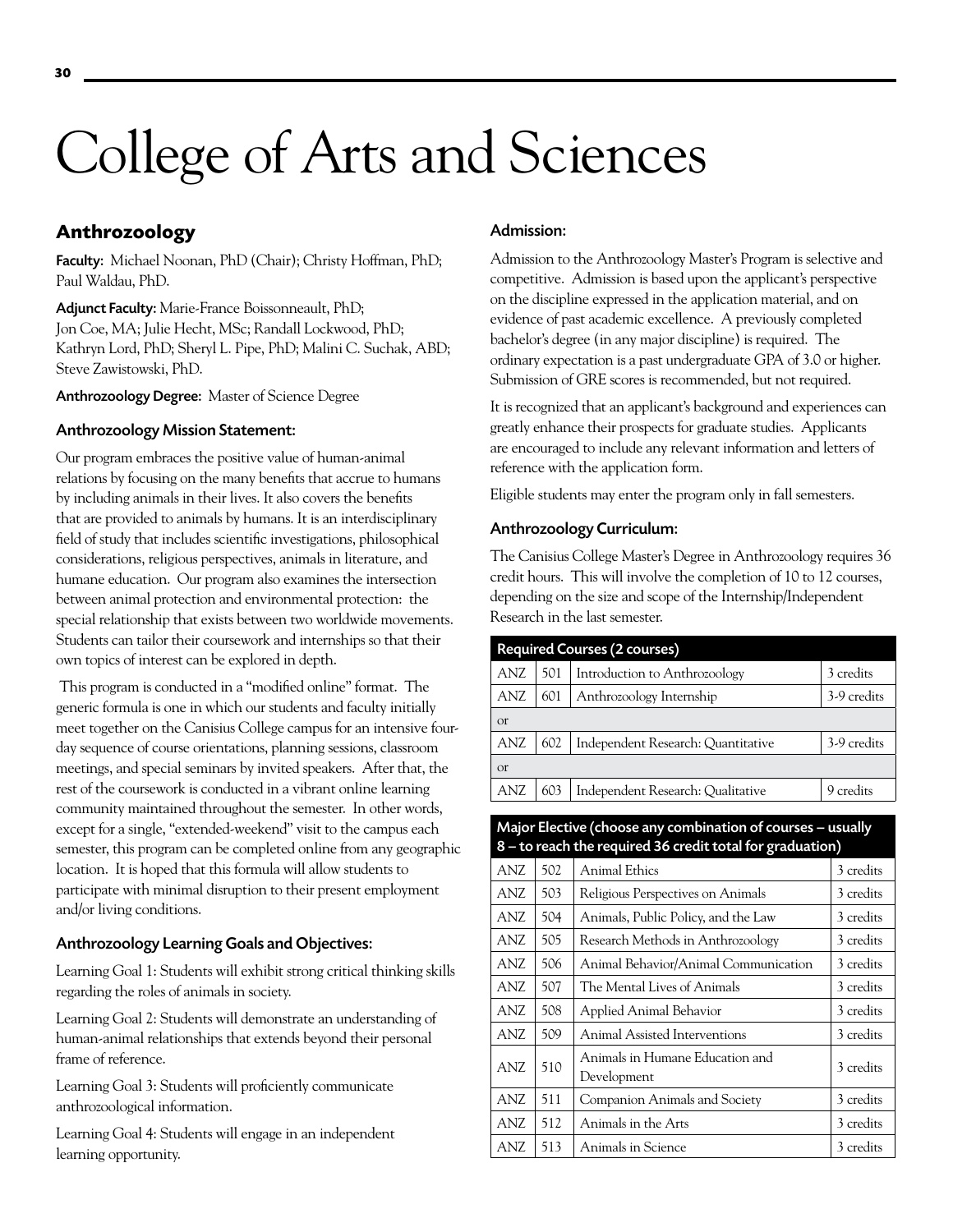| ANZ | 514 | Animals – Food/Agriculture                     | 3 credits |
|-----|-----|------------------------------------------------|-----------|
| ANZ | 515 | Animals – Economy                              | 3 credits |
| ANZ | 516 | Understanding Indifference and<br>Animal Abuse | 3 credits |
| ANZ | 517 | Animal Protection as a Social Movement         | 3 credits |
| ANZ | 518 | Psych of the Human-Animal Bond                 | 3 credits |
| ANZ | 519 | Animals in War                                 | 3 credits |
| ANZ | 521 | The Future of Zoos                             | 1 credit  |
| ANZ | 522 | Zoo Exhibitry                                  | 1 credit  |
| ANZ | 523 | <b>Zoo Visitor Studies</b>                     | 1 credit  |
| ANZ | 599 | Independent Study                              | 3 credits |

In order to complete the degree, the student needs to complete the curriculum with a minimum average grade of B.

#### **Courses 2012-2014**

#### ANZ 501 Introduction to Anthrozoology 3 credits

An engagement with the fundamental issues of the field of Anthrozoology by evaluating the history of human/nonhuman interactions, the categories into which humans have sorted animals, and a variety of science-based and valuebased approaches to humans' inevitable intersection with other living beings.

#### ANZ 502 Animal Ethics 3 credits

Analysis of different approaches to ethics as this key human ability has been discussed in different domains and throughout history as applying to human-animal issues.

#### ANZ 503 Religious Perspectives on Animals 3 credits

Views and treatments of animals in the world's religions. Animals in religion as a source of human solace and human plight.

#### ANZ 504 Animals, Public Policy, and the Law 3 credits

An exploration of both American and other national approaches to public policy and law as factors impacting modern societies' views and treatment of nonhuman animals. Particular emphasis is given to issues involving companion animals, wildlife, research animals, and food animals.

#### ANZ 505 Research Methods in Anthrozoology 3 credits

Introduction to the methods of social and natural science. Practical experience with study design, data analysis and interpretation.

#### ANZ 506 Animal Behavior/Animal Communication 3 credits

The behavior of animals in their natural contexts (as evolutionary adaptations). The means by which animals communicate with each other.

#### ANZ 507 The Mental Lives of Animals 3 credits

Exploration of the perceptual world of animals. Animal information processing and the mental lives of animals. Animal Emotions

#### ANZ 508 Applied Animal Behavior 3 credits

The adaptation of animals to interactions with humans. Provision of service to humans by animals. Solutions to problems involving animals.

#### ANZ 509 Animal Assisted Interventions 3 credits

Use of animals to improve the lives of humans in therapeutic and other settings. The role of exotic animals and equine-assisted therapy.

#### ANZ 510 Animals in Humane Education and Development 3 credits

The roles of animals in childhood development, and in our educational systems. Developmental ties among human rights, environmental preservation, and animal protection. Integral dimensions of a healthy, just society. Animals and animal themes in humane education.

#### ANZ 511 Companion Animals in Society 3 credits

The social and biological history of companion animals. The unique roles that companion animals play in human lives. Issues of population control, and pet industry reforms.

#### ANZ 512 Animals in the Arts 3 credits

Review of the roles animals play in classical and modern literature, theater and film. Influences on societal perceptions of animals stemming from their use as fictional characters and/or as metaphors.

#### ANZ 513 Animals in Science 3 credits

The study of animals in nature, and the use of animals in sciences such as bio-medicine and psychology.

#### ANZ 514 Animals in the Food/Agriculture 3 credits

The historical and modern use of animals as human food. Evolutionary, nutritional, health, environmental, and humane concerns.

#### ANZ 515 Animals and the Economy 3 credits

Study of the economics related to animal involvement in human societies. The \$40B companion animal industry. The \$100B impact of animals as food. Relationships to other economic segments.

#### ANZ 516 Understanding Indifference and Animal Abuse 3 credits

The Dawkins standards of animal welfare. Veterinary forensics. Animal-focused crimes. Assessment of rehabilitation and recovery. Cultural perspectives.

#### ANZ 517 Animal Protection as a Social Movement 3 credits

Historical development/evolution of mankind's attitudes toward animals. Ties with other "Green" movements, with particular emphasis on the special relationship that exists between animal protection and environmental protection. A global perspective will be taken on these issues in considering the past, present and future of animal protection as a social movement.

#### ANZ 518 Psychology of the Human-Animal Bond 3 credits

Exploration of human-animal relationships for various perspectives within the psychological sciences.

#### ANZ 519 Animals in War 3 credits Historical study of the roles that animals have played in human warfare.

#### ANZ 521 The Future of Zoos 1 credit A one-credit mini-course that explores predictions about the future of zoos.

#### ANZ 522 Zoo Exhibitry 1 credit

A one-credit mini-course that explores the principles of zoo exhibitry. This course involves a mandatory one-week road-trip that covers five zoos.

## **31**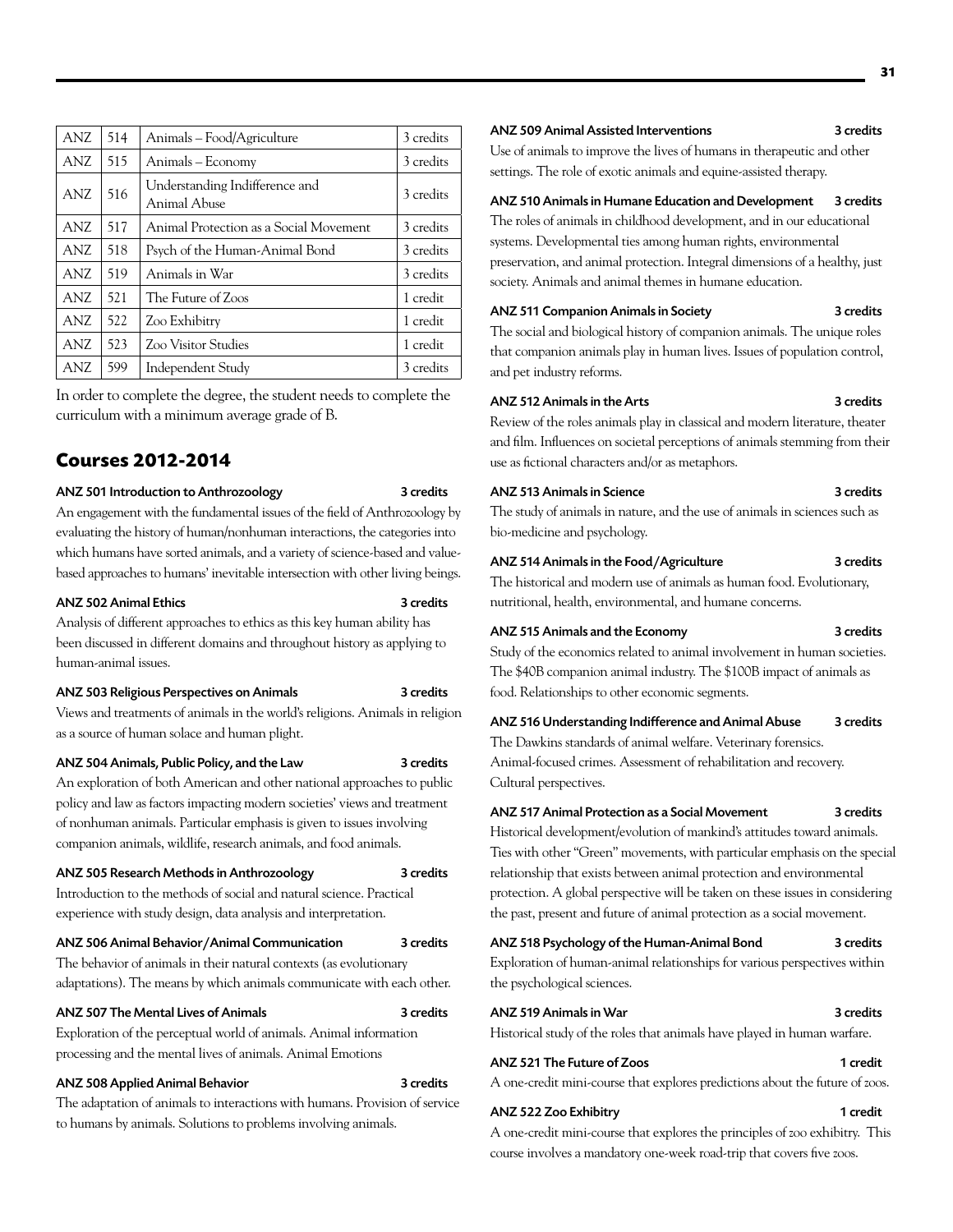#### <span id="page-32-0"></span>ANZ 523 Zoo Visitor Studies 1 credit

A one-credit mini-course in which student research projects explore the nature of the zoo visitor experience.

#### ANZ 599 Independent Study 3 credits

In this course, the student is allowed to explore unique subjects. Permission of the instructor is required.

#### ANZ 601 Anthrozoology Internship 3-9 credits

Field and workplace experiential learning in variety of sites throughout the US and the world, including animal shelters, zoos, sanctuaries, rehabilitation centers, therapy-focused work with animals, humane education organizations, and other settings. This course can count for as few as three, or as many as nine, credits depending on the size and scope of the project.

#### ANZ 602 Independent Research 3-9 credits

As an exception, selected students may be permitted to substitute a graduate-level research project in place of the internship. This course can count for as few as three, or as many as nine, credits depending on the size and scope of the project.

### **Communication and Leadership**

Faculty in the Department of Communication Studies: Rosanne Hartman, Program Director; John Dahlberg, Catherine Foster, Melissa Wanzer.

Adjunct Faculty: Neil Melbrod, Nancy Blaschak.

Faculty in the Richard J. Wehle School of Business: Michael Gent, Gordon Meyer, Gregory Wood, Howard Stanger, Ian J. Redpath, Paul L. Sauer, David J. Snyder.

Adjunct Faculty: Ray Pipitone.

#### Degree

The Communication Studies Department, part of the College of Arts and Sciences, offers a master of science degree in Communication and Leadership. For more information please go to: <http://www.canisius.edu/masters-in-communication-and-leadership/>

#### Learning Goals

A degree in Communication & Leadership will develop a student's ability to:

- Think critically when communicating expectations and goals.
- Bridge relationship networks.
- Influence and motivate others within an organizational setting.
- Collaborate effectively.
- Develop communication and leadership frameworks and capabilities that you can use throughout your career.

Leaders of Fortune 500 companies cite communication as their number one concern, spending approximately 70-80 percent of their efforts communicating. A growing number of corporate and organizational CEOs point to organizational effectiveness, intellectual capital and people as the critical elements needed to compete and survive in today's global economy. The Communication and Leadership program is designed to address how communicative behaviors create and alter organizational processes and how organizations in which individuals interact affect communicative behaviors.

The MS in Communication and Leadership provides insight into the complex relationship between leadership and communication in areas such as building and bridging networks of relationships, communicating expectations and goals, motivating, and listening. Leaders persuade, motivate, communicate a shared vision and create an environment that enables them to lead effectively. The Communication and Leadership program blends functional knowledge and analytical skills with the ability to interact with others, understand them, interpret their behavior and communicate effectively. Graduates of the program will gain knowledge and understanding of personal leadership behaviors, advancing these behaviors to lead effectively in teams and other organizational contexts.

The master's degree program in Communication and Leadership exists to meet the emerging need for a blended approach to organizational leadership. It provides persons working in the private, public and non-profit sectors with the opportunity to understand their strengths as leaders and build on these strengths. The multidisciplinary program is directed toward current and future professionals in any facet of organizational communication, organizational development, human resources or general management, management of not-for-profits, and integrated marketing communication. The program combines theory and practical experience where students directly apply their knowledge in partnerships with organizations. The MS in Communication and Leadership is uniquely positioned to make more effective and more humane leaders in the changing work environment.

#### Communication and Leadership Mission Statement

In keeping with the Jesuit tradition and the Canisius mission and goals, the MS graduate program in Communication and Leadership provides quality education with a strong commitment to academic excellence, creating opportunities for personal growth experiences. Such an environment actively engages faculty and students in the continuous process of teaching, learning and service to others. The Communication and Leadership curriculum encourages critical thinking and intellectual growth within a spiritual, moral and ethical frame.

#### *Academic Excellence*

The faculty in the Communication and Leadership program are committed to academic excellence, providing students with a quality education and creating personal growth opportunities.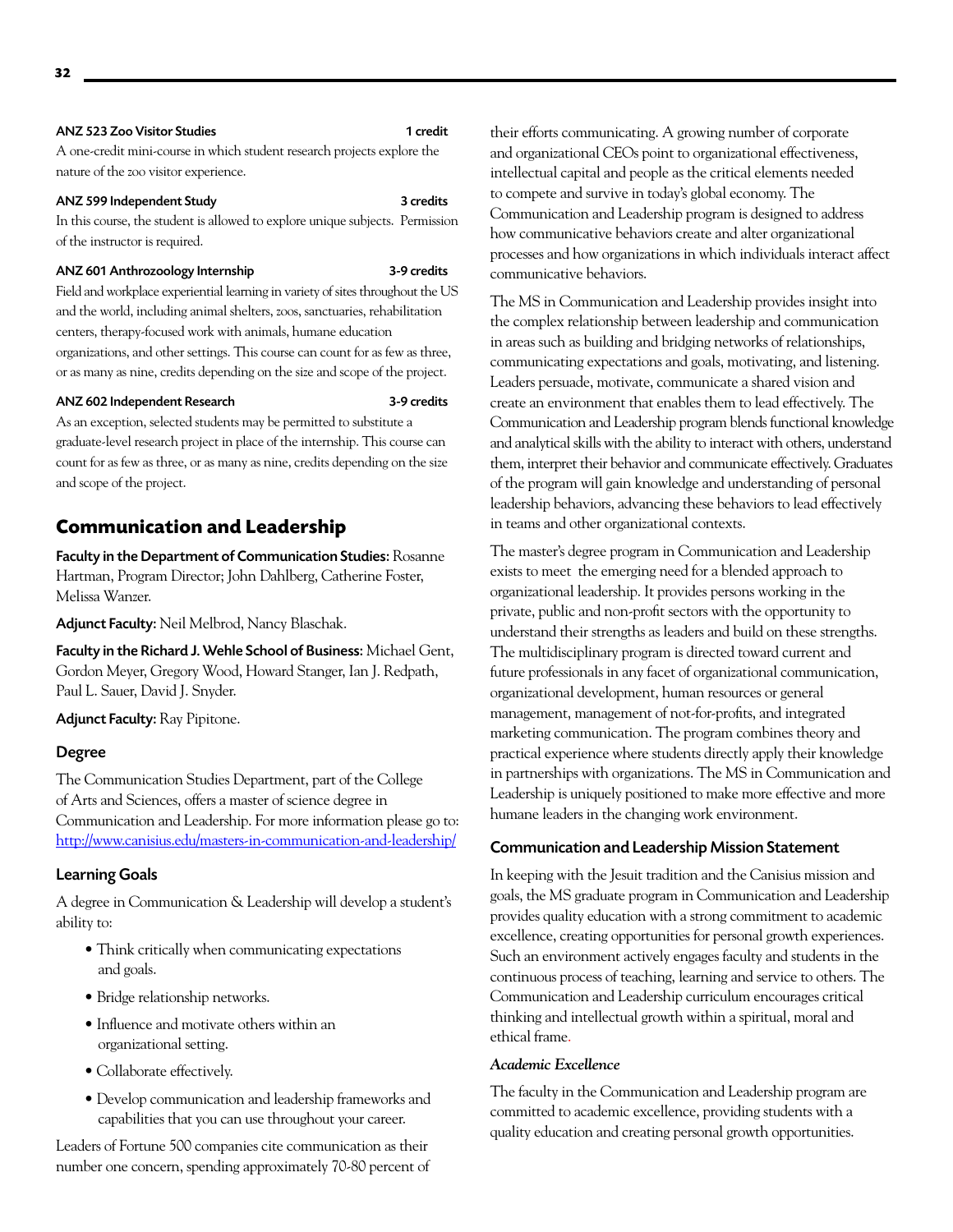#### *Care of the Individual*

Small class sizes facilitate an environment in which a dedicated faculty maintains focus on individual needs in order to attain success.

#### *Expert Faculty*

A combination of respected academics and recognized business professionals as adjuncts provides each student with the maximum learning experience.

#### *Canisius Network*

Alumni are devoted to the success of Canisius and its students while the college focuses on continuing to develop strong relationships with classmates, faculty and administration.

#### *Objectives*

The program reflects Canisius' objectives of combining functional knowledge and analytical skills in order to effectively conceptualize, manage, communicate and enhance skills within the corporate world.

#### **Admission**

Applicants for admission to the Communication and Leadership program may be accepted as matriculants (master's degree candidates) or as non-matriculants (graduate course credit students). In either instance, the same admission standards will apply. Prospective students must possess a baccalaureate degree from an accredited college or university, regardless of major field of study, and must present evidence of their qualifications to participate fully in a graduate level endeavor. The Admissions Committee evaluates applicants on the basis of academic records with a minimum undergraduate GPA 3.0, scores on the Graduate Record Exam (GRE) or Graduate Management Admissions Test (GMAT), professional accomplishments and subjective appraisal of motivation and the likelihood of successful program completion.

### To qualify for admission, the student needs the following:

- Completed either a GRE or GMAT exam. For more information on the GRE exam go to [www.ets.org/gre/](http://www.ets.org/gre/)
- For more information on the GMAT exam go to [www.mba.com/the-gmat.aspx](http://www.mba.com/the-gmat.aspx)
- Minimum undergraduate GPA of 3.0 or higher
- Proof of successful completion of a baccalaureate degree from an accredited college or university, regardless of major field of study

#### AND

• For international students or for applicants whose native language is not English, a completed TOEFL examination or IELTS exam is required (as well as the appropriate undergraduate credentials).

The Admissions Committee recognizes that an applicant's background and experience may enhance the ability to succeed in this program. Those individuals who wish to have these experiences considered in the admission decision may submit letters of reference

and/or information pertaining to such experience with the application form.

The Admissions Committee recognizes that some applicants may wish to begin the program prior to taking the GMAT or GRE. A program candidate whose QPA is 3.00 or higher may be admitted to the program as a provisionally accepted student for one academic semester. A student may take no more than nine semester hours of course work on a provisional basis. Candidates may also be accepted as a non-matriculating student eligible to complete nine credit hours of course work.

In order to apply, applicants need to complete an application form, have their GMAT, GRE and TOEFL scores or IELTS scores if applicant is an international student forwarded from the testing service, provide two official transcripts of all college work, write a brief essay describing their interest in the Communication and Leadership program, and submit such other information as requested by the Graduate Admissions Office.

Eligible students may enter in the fall, spring or summer semester. Preferred consideration will be given to those who complete the application process by June 15 for the fall, November 15 for the spring and April 15 for the summer.

#### Academic Standards

To receive the MS degree in Communication and Leadership, students must maintain a 3.0 QPA.

Students must maintain a 3.0 grade point average (a B average) to remain in good standing.

Students must be in good standing with a 3.0 cumulative average to be eligible to take the capstone course.

Any student receiving less than a C+ grade in two or more courses will be dismissed from the program.

#### Academic standing

A student is placed on academic probation if:

After completion of nine hours of course work, the student's cumulative grade point average falls below a 2.7.

#### OR

Any time after completion of nine or more hours of course work, the cumulative grade point average is less than 3.0.

A student may not be placed on academic probation more than twice.

A student may be dismissed from the program if:

After completion of six hours of course work subsequent to being placed on academic probation, the cumulative grade point average is less than 3.0.

#### OR

After completion of a second semester on academic probation, the student fails to meet the minimum QPA of 3.0. Two semester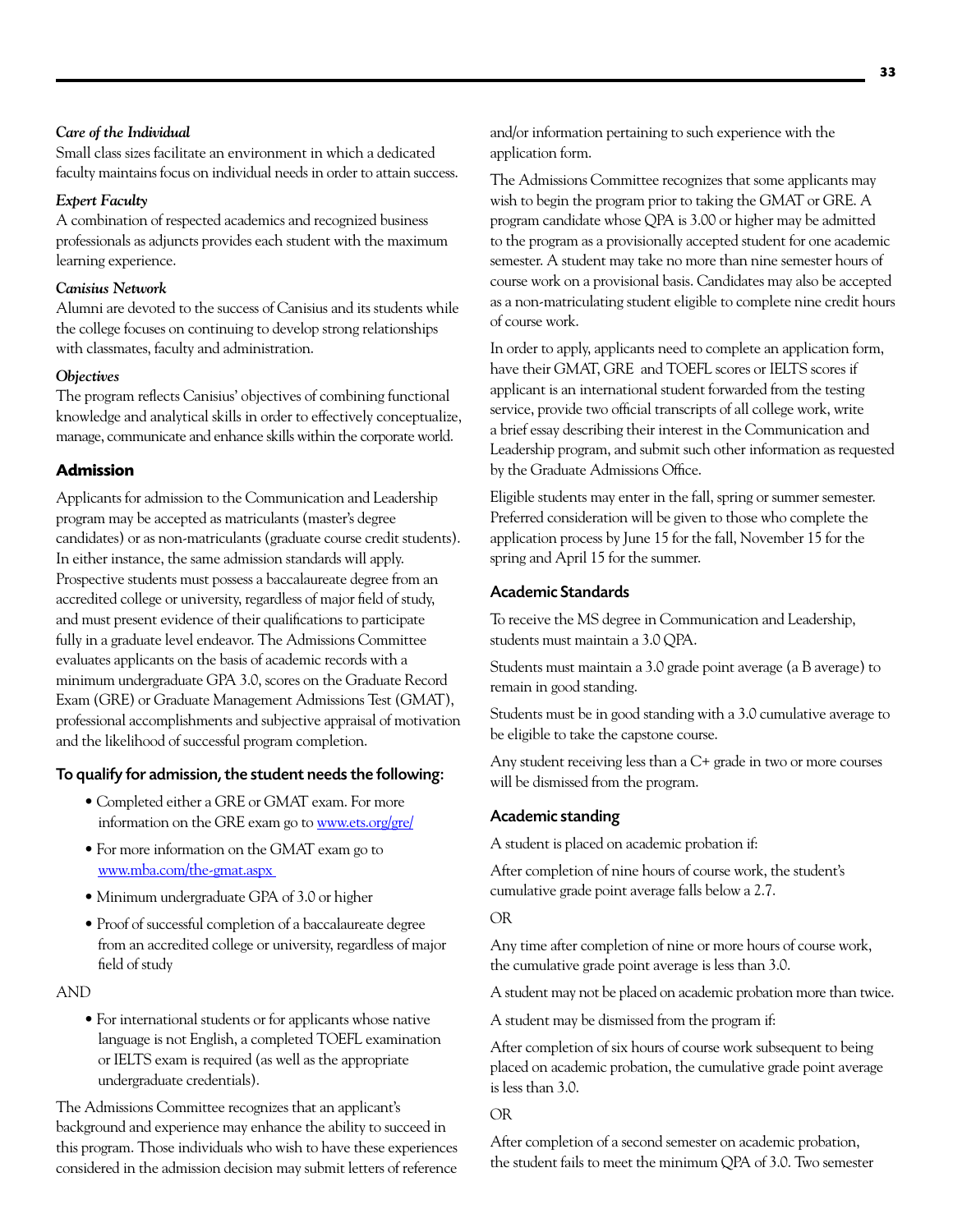of academic probation include both consecutive and non-consecutive semesters.

#### All students must

Meet the requirements stated in the graduate handbook for entry into the program.

Assume the responsibility of acquainting themselves with all requirements pertaining to the program of study and adhering to them.

Assume the responsibility of being familiar with their academic standing and the consequences connected to academic policy and procedures.

NOTE: For the purpose of these policies, an average, which includes all graduate coursework, is computed according to the values listed in the Academic Procedures section.

#### Transfer credit

Graduate course work completed by a student at another accredited college or university may be accepted for transfer credit. Students desiring transfer credit should submit a written request to the program director for evaluation. The courses will be evaluated on content relevancy to the Communication and Leadership program. No transfer credit will be awarded for grades below a "B" and not more than 6 credit hours of transfer credit will be accepted for the Communication and Leadership program.

All graduate work must be completed within five years. A student who has not taken a course in three successive semesters is considered to have withdrawn from the program. Extensions to these time limits may be granted upon petition of the student to the director.

#### Communication and Leadership Curriculum

Total credit hours: 36

| I. Required Core Courses (18 credit hours): |                                                                                               |                |  |  |
|---------------------------------------------|-----------------------------------------------------------------------------------------------|----------------|--|--|
| Course                                      | Title                                                                                         | <b>Credits</b> |  |  |
| COM 602                                     | Organizational Communication                                                                  | 3              |  |  |
| COM 604                                     | Persuasion and Social Influence                                                               | 3              |  |  |
| COM 610                                     | Leadership                                                                                    | 3              |  |  |
| COM 605                                     | Research Methods: Measurement and Analysis<br>(Fall only, last year of coursework)            | 3              |  |  |
| MBA 502                                     | Leadership in Organizational Behavior<br>(Prerequisite for all other MBA courses)             | 3              |  |  |
| COM 699                                     | Capstone (Spring only, last semester of<br>coursework; admission by Program Director<br>only) | 3              |  |  |

#### II Concentration # 1 Organizational Leadership

Leaders within organizations must be able to effectively communicate organizational vision, mission and goals in relation to expectations for individual behaviors. These key elements of an organization are understood within a society's beliefs, values, structure and practices. This concentration bridges theory and practice of communication and leadership within an organizational setting.

| Required Courses (12 credit hours, 6 credit hours elective) |                                              |                |  |
|-------------------------------------------------------------|----------------------------------------------|----------------|--|
| Course                                                      | Title                                        | <b>Credits</b> |  |
| COM 630                                                     | Interpersonal Communication in Organizations |                |  |
| COM 620                                                     | Conflict, Facilitation and Communication     |                |  |
| MBA 641                                                     | Human Resource Management                    | 3              |  |
| MBA 647                                                     | Organization Change and Development          |                |  |

#### III. Concentration # 2 Managing Not-for-Profits

Leaders in not-for-profit organizations must meet the challenges of fundraising, long-range planning and development in a time where competition for resources is increasing. This concentration blends theory and practice to promote learning.

| Required Courses (12 credit hours required,<br>6 credit hours elective) |                                                                 |                |  |  |
|-------------------------------------------------------------------------|-----------------------------------------------------------------|----------------|--|--|
| Course                                                                  | Title                                                           | <b>Credits</b> |  |  |
| COM 615                                                                 | Partnership and the Not-for-Profit Organization                 | 3              |  |  |
| <b>COM 616</b>                                                          | Fundraising and Development for Not-for-Profit<br>Organizations | 3              |  |  |
| <b>COM 618</b>                                                          | Seminar: Special Topics and Not-for-Profit<br>Organizations     | 3              |  |  |
| 4 621                                                                   | <b>Integrated Marketing Communication</b>                       | 3              |  |  |

#### IV. Concentration # 3 Integrated Marketing Communication

In today's environment, each marketer increasingly needs to differentiate its product or service through its reputation and within the consumers' relationship with the brand. This new two-way communication integrates marketing tools into continuous, consistent messaging to and from customers. This IMC concentration employs theory and practice to examine how communication drives issues of branding, marketing, persuasion and consumer behavior.

| Required Courses (12 credit hours required,<br>6 credit hours elective) |                                                       |                |  |
|-------------------------------------------------------------------------|-------------------------------------------------------|----------------|--|
| Course                                                                  | Title                                                 | <b>Credits</b> |  |
| COM 621                                                                 | Integrated Marketing Communication                    | 3              |  |
| <b>COM 622</b>                                                          | Case Studies in Integrated Marketing<br>Communication | 3              |  |
| <b>MBA 506</b>                                                          | Marketing                                             | 3              |  |
| <b>MBA 634</b>                                                          | Consumer Behavior                                     | 3              |  |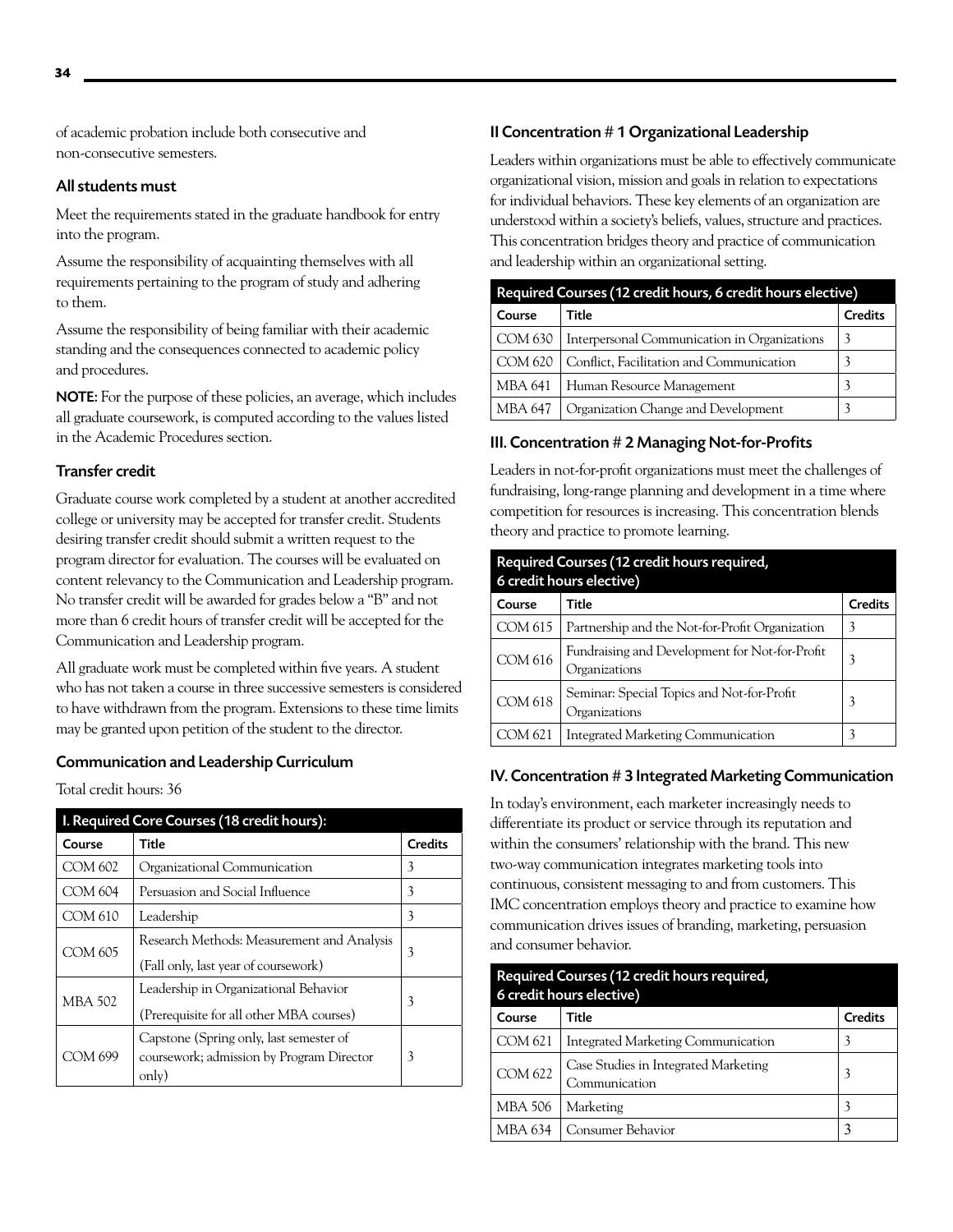#### V. Electives

Six credit hours from either two COM courses or one MBA course and one COM course. Students can also take courses offered in other concentrations to meet this requirement.

| Other suggested offerings: |                                                            |                |  |
|----------------------------|------------------------------------------------------------|----------------|--|
| Course                     | Title                                                      | <b>Credits</b> |  |
| <b>COM 599</b>             | Independent Study (permission by program<br>director only) | 3              |  |
| COM 630                    | Interpersonal Communication in Organizations               | 3              |  |
| MBA 509                    | Legal Environment and Ethics                               | 3              |  |
| <b>MBA 510</b>             | Managerial Environment and Ethics                          | 3              |  |
| MBA 631                    | Marketing Research (survey course)                         | 3              |  |
| MBA 638                    | Internet Marketing (MBA 506 prerequisite)                  | 3              |  |
| MBA 649                    | Labor Relations                                            | 3              |  |
| MBA 643                    | Topics in Leadership, Change and Systems                   | 3              |  |
| MBA 653                    | Business History: Leadership in Context                    | 3              |  |

#### **Courses 2012-2014**

#### COM 602 Organizational Communication 3 credits

This course focuses on the challenges of communication within organizational settings. Organizational communication theory, methods and practices are discussed and related to organizational life. The course addresses problems and paradoxes of organizational communication and the changing nature of organizational life. Specific topics include the adoption of change, conflict management, political frames, culture, leadership, group dynamics and practical knowledge and skills for communicating effectively within organizations.

#### COM 604 Persuasion and Social Influence 3 credits

The nature of social influence in organizations and methods for influencing others. Methods for seeking and acquiring compliance, e.g., in superiorsubordinate interaction.

#### COM 605 Research Methods: Measurement and Analysis 3 credits

This course examines qualitative and quantitative approaches to theory building and methods of inquiry. The course will describe research issues and main methodologies used to study communication processes. The course provides the foundation material for the capstone project. Therefore, the end goal is to enable students to research, design and carry out a research project. COM 605 should be taken during the fall semester of the student's final academic year.

#### COM 610 Leadership 3 credits

This course focuses on the understanding of leadership processes and behaviors. Students will reflect on past and current leadership situations to gain an understanding of leadership behaviors. Assessments and reflection will be used to create an understanding of personal strengths. There is a strong emphasis on experiential learning and reflective behavioral practices as a basis for self-discovery and change. Students will take several assessments which measure personal style and behavior. Fees for licenses, assessment inventories and feedback reports are required for this course.

#### COM 615 Partnerships and the Not-for-Profit Organization 3 credits

Growing and strengthening our non-profit organizations through partnerships is one of the most important strategies available to organizational leaders today. Say the word "collaboration" and everyone knows it is code for innovation, inspiration, new funding sources and a great deal of hard work. In this course, we will blend practice and theory to gain a deeper understanding and mastery of the process of collaboration. During our time together, we will use the power of our own partnership "success stories" and "lessons learned" in order to weave together key content areas of communication, collaboration and leadership in the non-profit.

#### COM 616 Fund Raising and Development at Not-for-Profit Organizations 3 credits

This course will introduce students to the principles and practices of fundraising and long-term development planning in the not-for-profit organization. Blended into each topic area is the professional code of ethics, advocacy and role and responsibilities. The course combines theory and practice by using case studies, in-class small group exercises, case writing, role plays and experience sharing.

#### COM 618 Seminar: Special Topics and Not-for-Profit Organizations 3 credits

The seminar experience concentrates on current issues and trends in not-for-profit organizations. Topics will vary to meet the changing challenges and opportunities not-for-profit organizations face in light of political climate changes and the evolution of public policy. Topics may include community building, the role of a board of directors, women's issues, aging, public policy and globalization. The seminar will incorporate discussion of relevant theory and topical issues leading to independent research related to the selected topic(s).

#### COM 620 Conflict, Facilitation and Communication 3 credits

The purpose of this course is to introduce students to the process of conflict, communication and facilitation within organizational settings. It is an introduction to several theoretical frames for studying and explaining the conflict process and applies these ideas to experiences in organizations. The course content explains the role of a leader in facilitating conflict throughout the semester.

#### COM 621 Integrated Marketing Communication 3 credits

This course explores the theoretical and practical implications for managing and integrating marketing communications into commerce. A range of contemporary integrated marketing tactics and how they come together in an integrated plan will be discussed. The focus is on understanding the role and interplay of marketing, advertising and public relations in the IMC mix.

#### COM 622 Case Studies in Integrated Marketing 3 credits

The purpose of this course is to explore extant case studies in integrated marketing communication. The course covers major theoretical approaches to integrated marketing and organizational communication which affect the dynamic of corporate communication and marketing. Research tools will be introduced to help with analyzing and developing IMC plans and processes. Students will research and present their own case studies and recommendations for an IMC plan for a local or regional company or organization.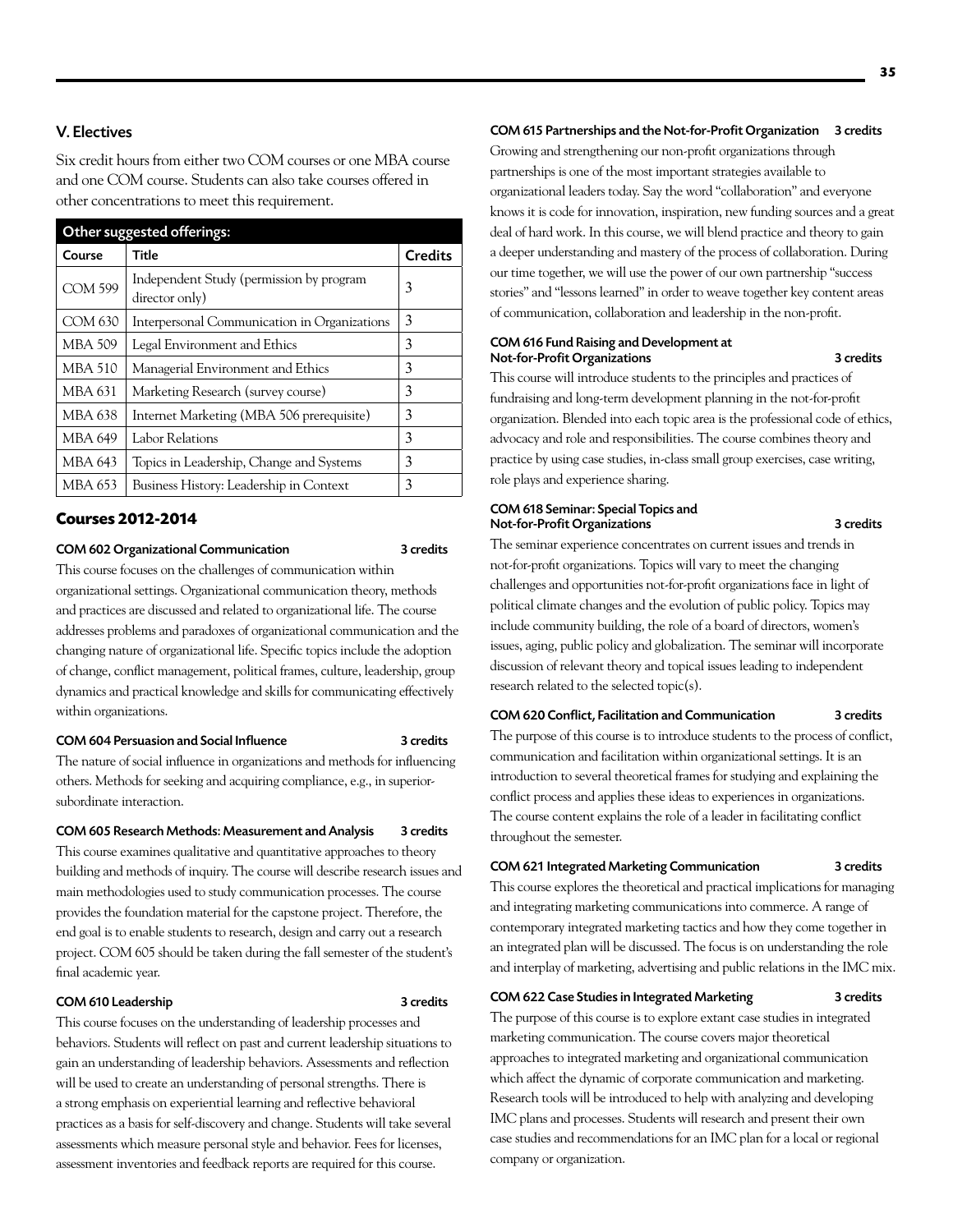#### COM 630 Interpersonal Communication in Organizations 3 credits

Study and practice of communication in one-on-one settings which occur in business. The focus is on ways content and relationship influence verbal and non-verbal messages and business interaction and productivity.

#### COM 699 Capstone Project

#### (Permission of Program Director Required) 3 credits

Academic inquiry, case study, field project or directed study under the supervision of the faculty advisor in the program. Prerequisites: COM 605. COM 699 should be taken during the spring semester of the student's final academic year.

#### MBA 502 Leadership in Organizational Behavior 3 credits

Individual, group and organizational principles within a framework of high functioning and high quality performance. Critical organizational issues and strategies to effectively manage them.

#### MBA 506 Marketing 3 credits

This course provides a survey of the various environmental factors that affect marketing strategy decisions as well as the variety of strategic marketing decisions themselves. It also examines the research and other information gathering techniques available to managers and the psychological and economic foundations for consumer and buyer behavior. An understanding of buyer behavior is applied to the preliminary steps of segmentation of markets, targeting of segments and positioning of market offerings. The breadth of the material covered in this course prohibits an in-depth treatment in any area, yet cases and other forms of application to real world problems are used throughout the course to develop a richer understanding of the material covered.

#### MBA 509 Legal Environment and Ethics 3 credits

Threshold knowledge for managers of the law in areas of contract, product liability, corporations, partnerships, employment and environment.

#### MBA 510 Managerial Environment and Ethics 3 credits

Relationships of business and society. The emphasis is on management and the integration of ethics and social issues in daily business practices.

#### MBA 631 Marketing Research 3 credits

This marketing research course takes a "learn-by-doing" approach to developing a mastery of some of the marketing research and information gathering techniques available, particularly survey research techniques. The course will begin with researching managerial decision issues and searching secondary data sources to define the research problems and develop testable hypotheses. Students will then implement marketing research tools and techniques, including specifying a research design, developing a survey instrument, employing a data collection technique, performing data analysis and writing and presenting a report on this process that includes recommendations for managerial decision making.

#### MBA 634 Consumer Behavior 3 credits

This course focuses on the application of information from the behavioral sciences (e.g. psychology, sociology, anthropology) to help understand consumer behavior. Emphasis is placed on understanding the factors that influence consumer behavior and developing the ability to apply this information to the practice of marketing. Additionally, students are encouraged to consider their own personal consumption behavior and to identify ways they can improve their consumption decision outcomes and reduce their susceptibility to undesirable external influences. Course topics include perception, memory, learning, persuasion, attitudes, materialism, behavioral decision theory, family and cultural influences.

#### MBA 638 Internet Marketing 3 credits

The Internet is the first exciting, significant marketing tool to emerge in many years. Learn how companies are building relationships, promoting and selling products, gathering valuable market information, providing customer service and establishing competitive advantages online. This primer course on the Internet will lay the groundwork for a professional online experience.

#### MBA 641 Human Resource Management 3 credits

This course examines the critical functions and roles of human resource management (HRM) in complex organizations. Topics include the legal implications of HRM, job analysis and design, human resource planning, recruitment and selection, training and development, performance management, compensation and benefits, and employee and labor relations. Prerequisite: MBA 502.

#### MBA 647 Organizational Change and Development 3 credits

Contemporary approaches through application of behavioral science concepts and tools. Systems concepts and operational components, need for change and development, action research and intervention strategies, overcoming resistance to change, managing paradigm shifts in organization culture. Prerequisite: MBA 502.

#### MBA 649 Labor Relations 3 credits

This course introduces the student to the development, structure and process of labor relations in the United States. While the main focus will be on the private sector, some attention will be paid to the public sector, especially in the area of dispute settlement. Among the main topics covered are the evolution of unions and the management of labor, labor law and federal agencies, the structure and government of unions, why workers join unions and the process of organizing, the state of organized labor and membership, the structure, process and outcomes of collective bargaining, contract administration, grievances and arbitration, dispute settlement techniques, labor-management cooperation, the future of labor in America and contemporary issues.

#### MBA 643 Topics in Leadership, Change and Systems 3 credits

This course explores various topics relating to systems, organizational leadership and change. Possible topics include, but are not limited to, high performance work systems, organizational culture and leadership, the gap between knowledge about leadership, management and organizations and what managers do, Senge's fifth discipline and servant leadership. The common theme in course topics is the relationships between leader behaviors, system-level factors and dynamics within organizations.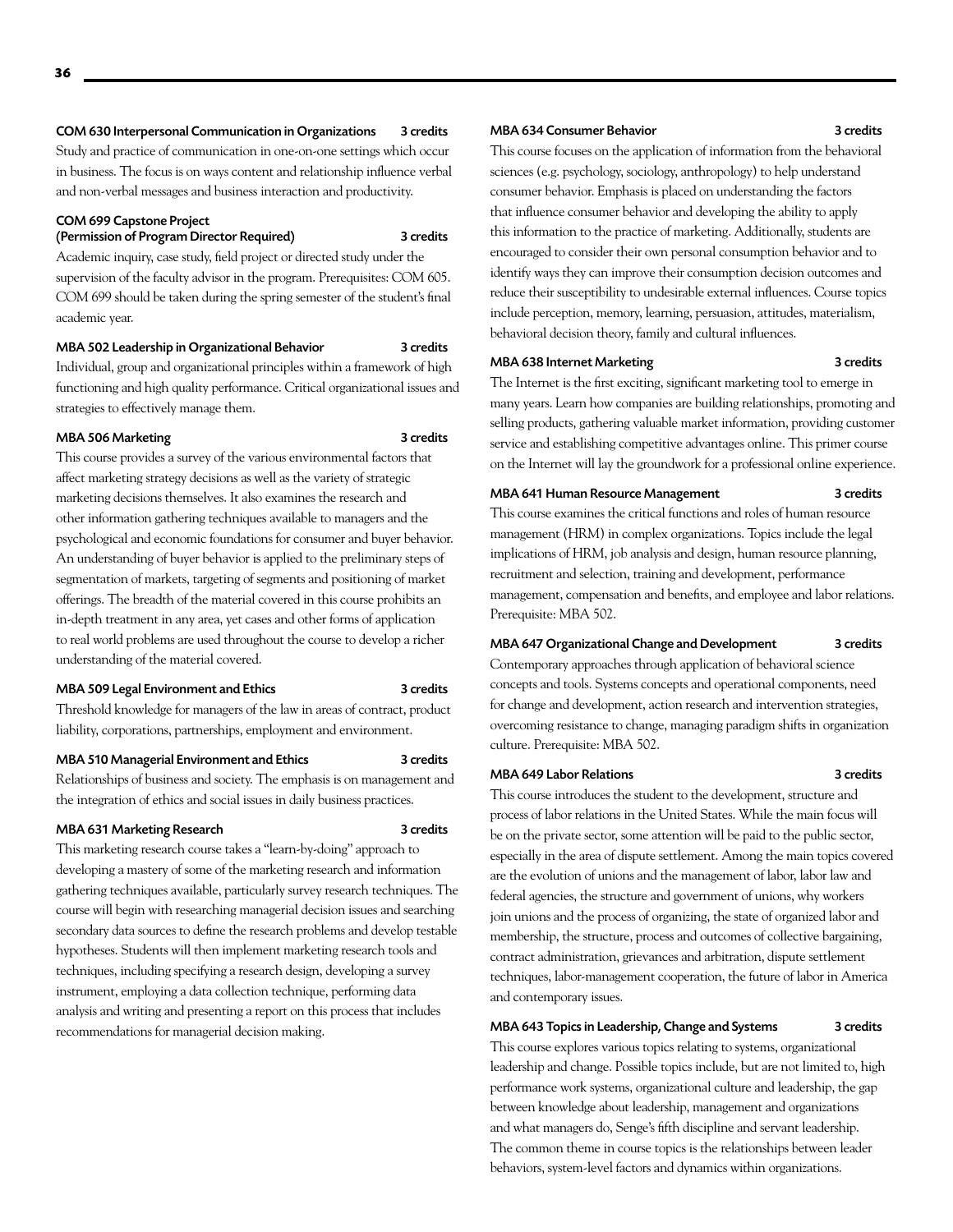#### MBA 653 Business History: Leadership in Context 3 credits

This course examines how business leaders and others have responded over time to the environment in which their organizations are embedded. In recent years, business history has shifted its focus from examining managerial choice in an environment rich with economic opportunity to examining the role of forces outside the firm that constrain the choices available to and made by business leaders. Among these external forces are the law, politics, culture, labor and consumers. Often the firm and its environment remake one another in large and small ways. In short, internal and external forces interact with the relative balance of these forces shifting over time. The focus of this course will be on US Business History from the late 18th century to the present. Larger themes include small business development and entrepreneurship, the rise of big business and management, business government relations, the management of labor and unions, and the consumer culture. Students will explore and learn the many ways that organization leaders and others responded to external environmental changes and challenges.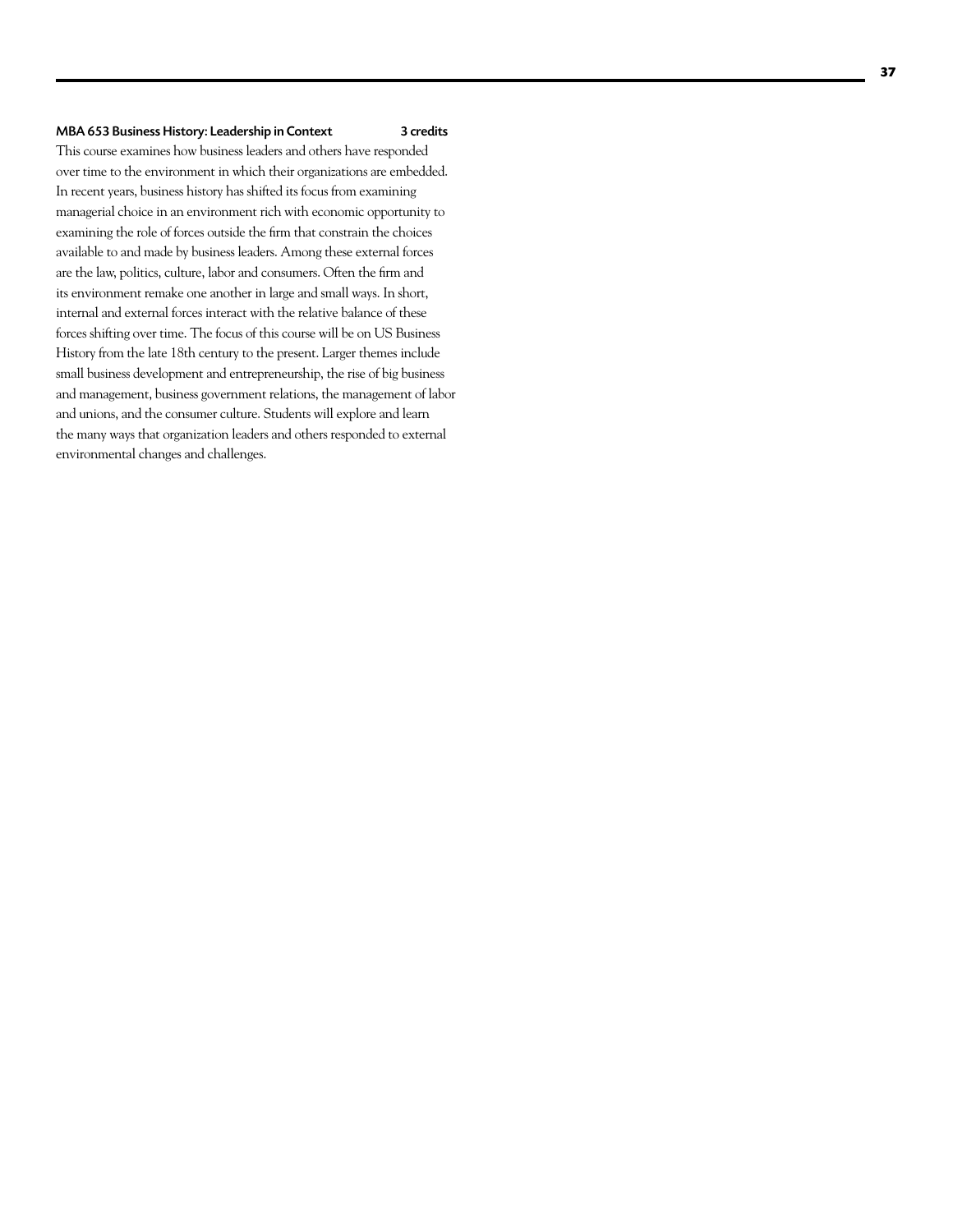# The Richard J. Wehle School of Business

Laura A. McEwen, Assistant Dean ; Emma D. Bojinova, Donald I. Bosshardt, Michael J. Braunschneidel, Robert R. Davis, Lynn A. Fish, Lawrence W. Franz, Edward J. Garrity, Michael J. Gent, Guy H. Gessner, James C. Goldstein, Edward J. Gress, Patricia A. Hutton, Patricia A. Johnson, George F. Kermis III, Ji-Hee Kim, Rev. Frank LaRocca, S.J., Larry Lichtenstein, Gordon W. Meyer, Stephen C. Molloy, Joseph B. O'Donnell, George M. Palumbo, Philip Pfaff, Michael S. Piemonte, Ian J. Redpath, Ronald R. Reiber, Ronald M. Rivas, Craig D. Rogers, Paul L. Sauer, Girish Shambu, Richard A. Shick, Coral R. Snodgrass, David J. Snyder, Howard Stanger, Edward J. Szewczak, , Thomas J. Vogel, Linda A. Volonino, Richard A. Wall, Gregory R. Wood, Mark P. Zaporowski.

#### Degrees

The Richard J. Wehle School of Business offers graduate programs leading to the following master's degrees:

Master of Business Administration (MBA)

Evening Program (part-time or full-time)

One-Year Program (full-time)

Master of Business Administration in Professional Accounting (MBAPA)

Master of Business Administration in Accounting (MBAA)

Master of Science International Business (MIB)

Master of Science Forensic Accounting (MSF)

All five programs are professional in nature and the MBAA and the MBPA are derivatives of the MBA Program. Their objective is to educate forward-looking leaders for business, industry and government. They are all registered with the New York State Education Department. The MBA, MBAPA, MBAA, MIB, and MSF programs are fully accredited by AACSB-International, the Association to Advance Collegiate Schools of Business. The professional accounting program (MBAPA) is for those who enter on the graduate level without an accounting background. The MBAA is for those who begin as accounting undergraduates at Canisius College. The MBAA is designed to meet the 150-hour requirement of the American Institute of CPAs. The MBAPA and MBAA programs qualify students to sit for the CPA examination in New York State. Graduates of the MBAPA and MBAA are required to complete one year of experience for certification in the State of New York.

Students should check the registrar's schedule each semester to determine whether a given course is taught on the Main Street campus or at the business school's suburban facility: Canisius Center @ Amherst, 300 Corporate Parkway, Amherst, New York 14226.

#### Mission statement

The Richard J. Wehle School of Business develops business professionals to lead within their organizations, to excel in the globally competitive marketplace and to behave as ethically and socially responsible individuals. This is a achieved through teaching excellence, intellectual vigor and community involvement in the Jesuit tradition.

The objectives of the graduate business programs are to provide the best business education offered and serve the employer market through:

1. The development of graduates who are known for: Technical and professional skills which allow them to make an immediate contribution to their organization.

Application of high ethical standards to decision making.

The ability to manage effectively in a changing business environment.

Effective communication skills.

The ability to confront issues and solve problems in an organized and effective way by integrating a number of different disciplines.

Engagement in life-long learning and professional development. Interpersonal and team skills.

- 2. A learning environment characterized by concern for the maximum development of our students who have a variety of abilities and backgrounds.
- 3. An outstanding faculty of teacher-scholars who are excellent classroom instructors, who provide a blend of theoretical and practical aspects of their discipline, and who engage on a regular basis in professional and community service and scholarly activity involving a blend of basic, applied and instructional research.
- 4. Maintaining a network of graduates and friends to provide advice on the school's programs, lend their expertise to the school, serve as a teaching resource and provide counseling, internship and job opportunities for our students.
- 5. Operating the school with sound management practices including continuous improvement and the efficient allocation of resources.

#### Master of Business Administration (MBA)

The Evening MBA is designed for either full or part-time study. Working adults can complete their program of studies on a part time basis. Students attending full-time can take up to 12 credit hours a semester and complete in 16 months. The majority of students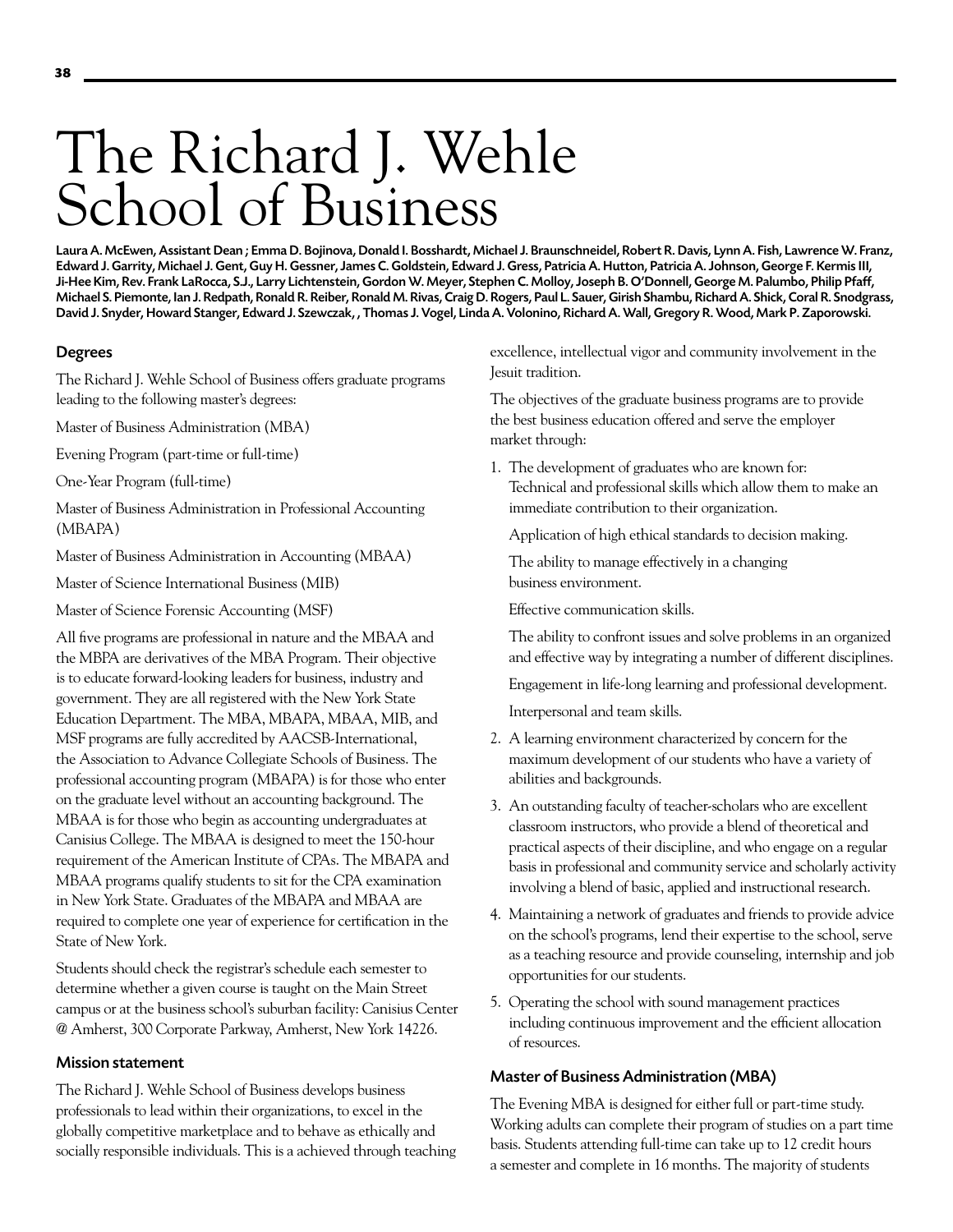come from the Western New York area and they have a variety of undergraduate majors.

# One-Year MBA Program

The One-Year MBA Program is a full-time program designed for individuals who wish to minimize the delay in starting their professional career or reduce the time away from their present career. This intense program begins in the fall semester and continues through the spring and summer semesters. Because of the special nature of this course of study, candidates for the One-Year MBA are admitted as a single group in the fall and complete the program together. Classes are during the day at the main campus.

# Master of Business Administration in Professional Accounting (MBAPA)

In addition to enabling them to earn an MBA degree, this program makes it possible for holders of undergraduate and graduate degrees with majors other than accounting to:

- 1. Complete a major in accounting.
- 2. Prepare to enter the accounting profession.
- 3. Acquire the credentials to take the CPA examination leading to professional licensing.

# Master of Business Administration in Accounting (MBAA)

This program is designed for undergraduate accounting majors at Canisius College. It meets the 150-hour requirement of the American Institute of CPAs and qualifies students for CPA Licensure. Graduates are required to complete one year of work experience for certification. Students should apply for admission in the fall of their junior year. They should take the GMAT at the earliest opportunity and no later than February 1 of their junior year. The admissions criteria for this program are different from those that apply to the MBA and MBAPA programs. Candidates must have: (1) a minimum cumulative average of 2.75 in all accounting courses taken at Canisius, including junior accounting courses, (2) a minimum cumulative overall average of 3 by the end of junior year, and (3) a minimum score of 500 on the GMAT.

#### Master of Science International Business (MIB)

This program is designed to immerse students in the global market place through a combination of course work, international research projects and international experiences. Course work emphasizes the fundamentals of international business, a focus on international trade and logistics and concentrations in international entrepreneurship and world area studies. International market research projects are carried out in the capstone international strategy course.

#### Master of Science Forensic Accounting MSF

This program will provide not only skill sets necessary to detect irregularities in financial instruments and systems but also heavily inculcates ethical values in decision making and analysis. The program is intended to provide students with the necessary background and tools to both detect and prevent possible future fraudulent behavior by those developing and using financial data. Additionally, students utilizing the skill sets provided by this program should make financial data more reliable for those who make decisions based upon that data.

The program will provide students with the ability to obtain the additional thirty credit hours to be eligible for licensure as Certified Public Accountants (CPA) as well as being able to obtain other certifications such as a Certified Fraud Examiner (CFE).

## Admission

The graduate programs in business are open to any qualified holder of a bachelor's degree from a recognized college or university regardless of the undergraduate major field of study. The goal of the admission policy is the selection of those candidates who indicate the greatest potential for academic and professional achievement. The candidate for admission to graduate study must present evidence of qualifications to participate successfully in a graduate level academic endeavor. The Admissions Committee recognizes the need to adjust the criteria for pre-service and in-service students.

The Admissions Committee in its decisions takes into consideration the undergraduate QPA (and any graduate QPA) and the scores on the Graduate Management Admission Test (GMAT) or Graduate Record Exam (GRE). The following guidelines are suggested for those considering applying to one of the programs. The candidate should have a total of at least 1000 points for the One-Year MBA and 950 for the other programs based on this formula: 200 times the undergraduate QPA (4.0 system) + the GMAT/GRE score. A minimum score of 450 is required on the GMAT.

It should be noted, however, that candidates who meet minimum requirements are not guaranteed an offer of admission. Because of limitations in staff and resources, only the most qualified of the eligible applicants may be admitted.

Applicants should plan to take the GMAT/GRE at the earliest opportunity. Information is available at [www.mba.com](http://www.mba.com) for the GMAT and the GRE at www.ets.org/gre.

Each applicant must submit: (1) a completed application form, (2) an official transcript of all college work,: (3) other information as requested by the Admissions Committee. In addition, the applicant must arrange for an official score on the GMAT or GRE to be submitted by the Graduate Management Admission Council or by Educational Testing Service.

Additional admissions information may be found in the sections on the individual programs.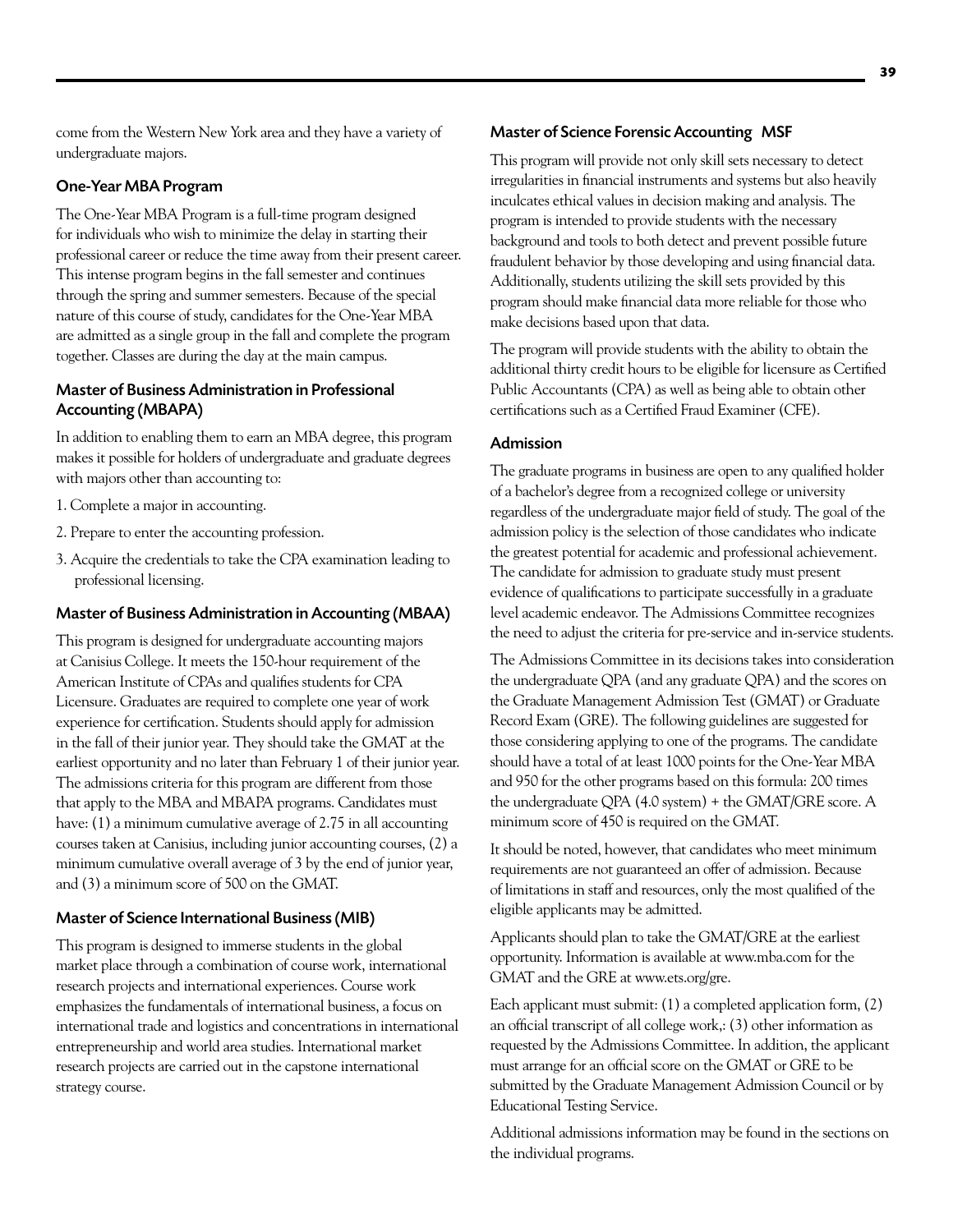#### Academic standing

## MBA – Evening MBA (full or part time), MIB

A student is placed on academic probation if:

After completion of six hours of course work, the student's cumulative grade point average is 2.00 or lower, or

Any time after completion of nine or more hours of course work, the cumulative grade point average is less than 2.80.

A student may be dismissed from the program if:

After completion of six hours of course work subsequent to being placed on academic probation, the cumulative grade point average is less than 2.0, or

After completion of at least 18 hours of course work, the cumulative grade point average is less than 2.80. A student may be dismissed without having been placed on probation first.

### One-Year MBA

- 1. A student may be dismissed from the program if the student's QPA is 2.3 or lower, or if they fail or withdraw from a course upon completion of the first semester.
- 2. A student will be placed on academic probation if the student's QPA is greater than 2.3 but less than 2.80 upon completion of the first semester.
- 3. A student may be dismissed from the program if the student's QPA is less than 2.80, or they fail a course upon completion of the second semester.
- 4. A student must have a QPA of at least a 2.80 to graduate. Students dismissed from the One-Year MBA Program can request to be evaluated for the Evening MBA Program.

#### MBAA, MBAPA, MSF

A student is placed on academic probation if:

After completion of six hours of course work, the student's cumulative grade point average is 2.80 or lower, or

Any time after completion of nine or more hours of course work, the cumulative grade point average is less than 3.0.

A student may be dismissed from the program if:

After completion of six hours of course work subsequent to being placed on academic probation, the cumulative grade point average is less than 2.80, or

After completion of at least 18 hours of course work, the cumulative grade point average is less than 3.0. A student may be dismissed without having been placed on probation first.

Note: For the purpose of these policies, averages are computed according to the values listed in the Academic Procedures section.

## Graduation

Students must ordinarily complete all requirements within five years of their first semester of attendance. Extensions may be granted upon the petition of the student to the Director of Graduate Business Programs.

# Evening MBA, One-Year MBA, and MIB

To graduate, a student must have a cumulative grade point average of at least a 2.80.

#### MBAA, MBAPA, and MS in Forensic Accounting

To graduate, a student must have a cumulative grade point average of at least a 3.0.

\*Students interested in pursuing a CPA license should refer to CPA licensure education and experience requirements of the state for which they are seeking a CPA license. For New York State, students must have a B average or better in all accounting courses.

#### Transfer credit

Graduate business course work completed by a student at another AACSB accredited college or university may be accepted for transfer credit. Students desiring transfer credit should submit a written request to the program director for evaluation.

No transfer credit will be awarded for courses with grades below "B" and not more than 21 credit hours of transfer credit will be accepted for the evening MBA and MBAPA programs. No transfer credit is allowed for the One-Year MBA program.

Transfer students in the Graduate Business Programs must complete more than 50% of their program at Canisius.

Graduate business students at Canisius College who wish to transfer graduate course work at another institution must have the prior written permission from the director of Graduate Business Programs.

The Jesuit Consortium (JEBNET), of which Canisius is a member, allows MBA students from another Jesuit institution to readily transfer coursework upon approval of the program director.

#### **Waivers**

Students may qualify for waivers of foundation courses in the MBA or MBAPA Program and pre-requisite courses in the MIB program based upon their undergraduate or graduate coursework, at the discretion of the program director. No waivers are granted for the One-Year MBA program.

Policy for Waivers of Foundation Level Courses: A minimum of six credit hours of undergraduate courses with grades of B or better in the last five years in appropriate content.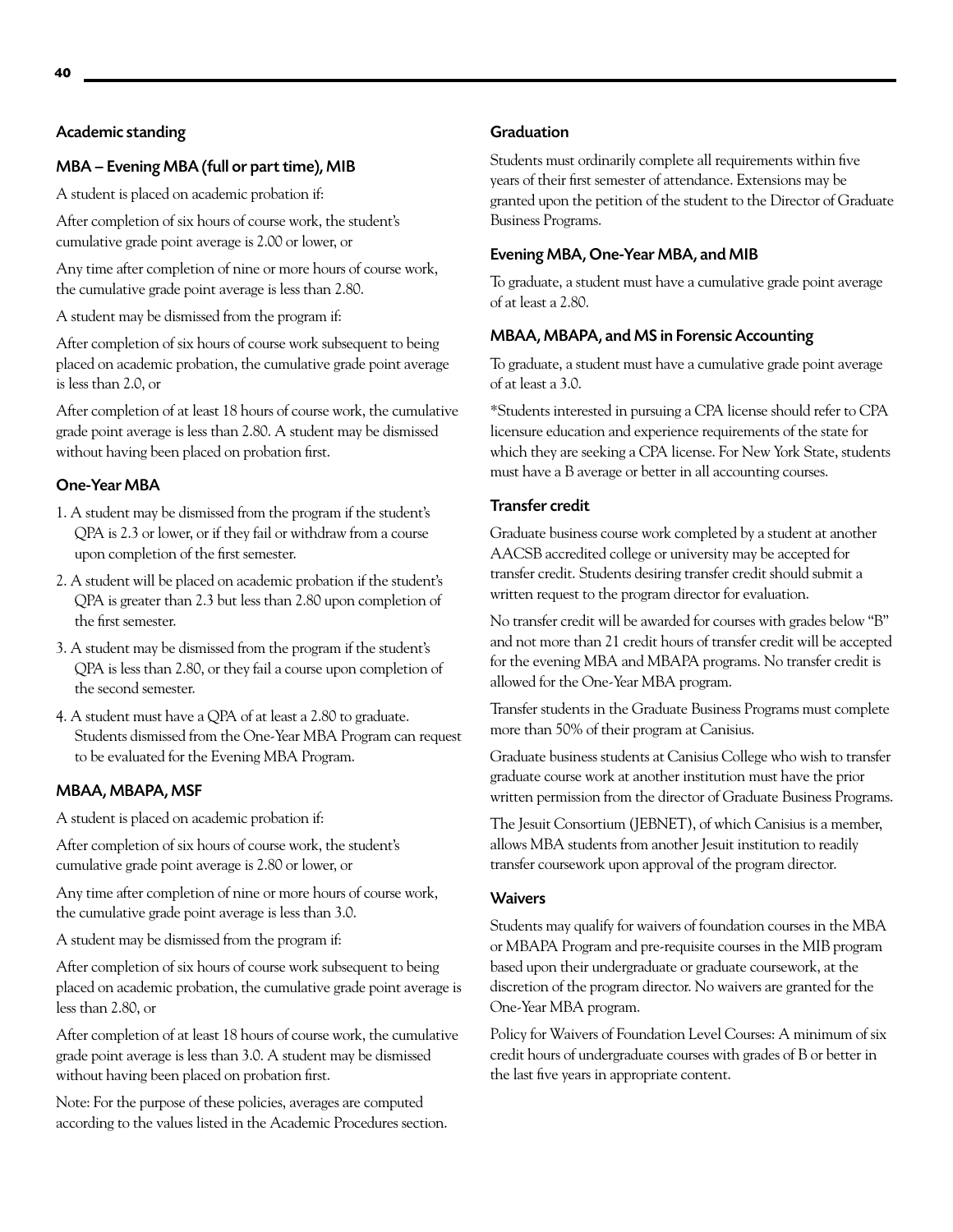# **Master of Business Administration Degree**

Masters of Business Administration Learning Goals and Objectives

Student Learning Goal 1: MBA graduates will understand global operations management and marketing concepts.

Students will:

Objective A: Explain how value is created and managed throughout the product lifecycle, using marketing strategy and supply chain management in a dynamic environment;

**Objective B:** Demonstrate a capacity to apply business knowledge in new and unfamiliar circumstances through a conceptual understanding of relevant disciplines.

# Student Learning Goal 2: MBA graduates will apply quantitative methods in accounting, finance and statistics.

Students will:

**Objective A:** Apply and interpret quantitative methods and statistical analyses;

Objective B: Perform and interpret standard accounting and financial computations, including cash flow and time-value-ofmoney calculations, cost-benefit analysis, and capital budgeting to evaluate the merits of a proposed investment;

**Objective C:** Develop and reinforce critical thinking and argumentation skills with emphasis on problem identification from various viewpoints, causal diagnosis, and solution development.

# Student Learning Goal 3: MBA graduates will have a fundamental knowledge of human behavior and market structures in a global context.

Students will:

**Objective A:** Demonstrate an understanding of how cultural differences and human Diversity impact business decisions;

**Objective B:** Demonstrate an understanding of market structure, macroeconomic, and international environments within which businesses operate, including the roles of financial institutions, the central bank, and central governments.

# Student Learning Goal 4: MBA graduates will understand ethical frame works in managerial decision-making and leadership.

Students will:

Objective A: Demonstrate knowledge of multiple frameworks for ethical decision-making, and how they apply to different business situations in a socially responsible manner;

Objective B: Demonstrate knowledge of corporate governance issues and the responsibilities of business in society and the fiduciary responsibilities of managers, including ethical reporting;

Objective C: Describe issues pertaining to social responsibility;

Objective D: Identify situations when ethical leadership is required.

# Student Learning Goal 5: MBA graduates will understand how Information Technology supports business strategy and operations.

Students will:

**Objective A:** Have the information literacy skills necessary to effectively research, locate, extract, structure, and organize the information needed to assist in management planning, decision making and execution;

**Objective B:** Demonstrate proficiency with data management software.

# Student Learning Goal 6: MBA graduates will understand and effectively apply elements of leadership to individuals and group dynamics.

Students will:

 Objective A: Demonstrate awareness of conventional and innovative approaches to leadership and motivation;

Objective B: Gain experience in teamwork and communication through involvement in experiential exercises including group presentation of case studies.

# **I. One Year MBA Curriculum**

# **Sample One Year MBA Curriculum**

(courses are subject to change)

| <b>Fall Semester</b> |                                       |         |
|----------------------|---------------------------------------|---------|
| Course               | Title                                 | Credits |
| <b>MBA 501</b>       | <b>Management Information Systems</b> | 3       |
| <b>MBA 822</b>       | <b>Statistical Methods</b>            | 3       |
| <b>MBA 823</b>       | Economics                             | 3       |
| <b>MBA 824</b>       | <b>Financial Accounting</b>           | 3       |
| MBA 825              | Leadership in Organizational Behavior | 3       |
| <b>MBA 803</b>       | Leadership Development Series         |         |
|                      | Total                                 | 16      |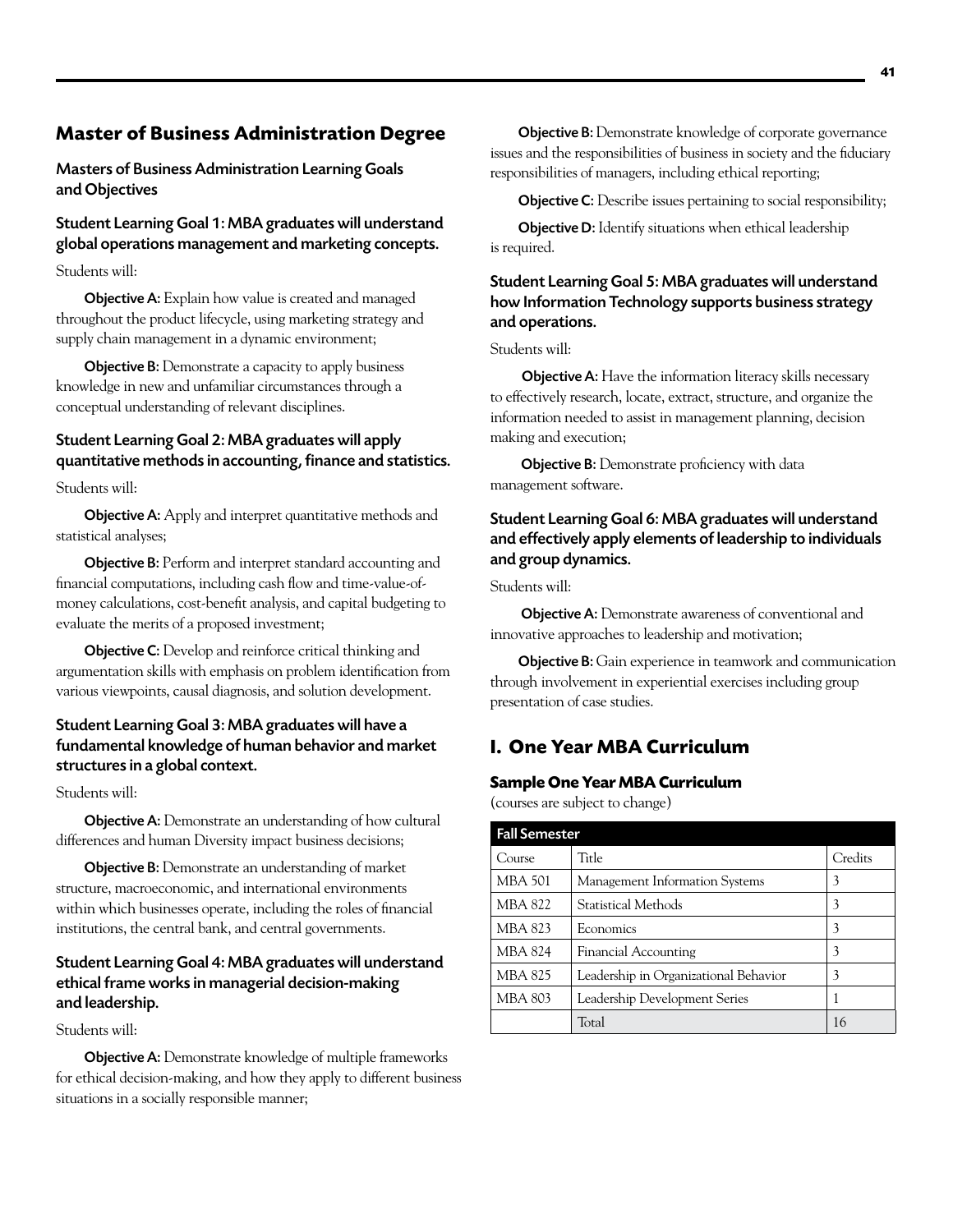| <b>Spring Semester</b> |                                     |         |  |
|------------------------|-------------------------------------|---------|--|
| Course                 | Title                               | Credits |  |
| MBA 840                | Managerial Accounting               | 3       |  |
| <b>MBA 841</b>         | Finance                             | 3       |  |
| MBA 843                | Foundations of Marketing Management | 3       |  |
| MBA 847                | Operations Planning and Control     | 3       |  |
| MBA 526                | Regression Analysis and Forecasting | 3       |  |
| $_{\rm O}r$            |                                     |         |  |
| MBA 645                | Human Resource Management           | 3       |  |
| <b>MBA 804</b>         | Leadership Development Series       | 1       |  |
|                        | Total                               | 16      |  |

| <b>Summer Semester</b> |                                                                |         |
|------------------------|----------------------------------------------------------------|---------|
| Course                 | Title                                                          | Credits |
| MBA 809                | Legal Environment & Ethics                                     | 3       |
| MBA 876                | Quantitative Analysis & Global Issues                          | 3       |
| <b>MBA 897</b>         | <b>Strategy Consulting Project</b><br>(Started in late spring) | 3       |
| <b>MBA</b>             | Elective (with or without an internship)                       | 9       |
| <b>MBA 805</b>         | Leadership Development Series                                  |         |
|                        | Total                                                          | 19      |
|                        |                                                                |         |
|                        | Total Program                                                  | 51      |

Electives will be offered in the evening.

Students can earn concentrations in financial services, international business, and marketing by completing 9 credit hours of electives in that area.

Students can choose not to concentrate and take electives from all different areas.

Concentrations will be reflected on a student's transcript.

Leadership Development Series will include mentoring, skills training, and leadership development activities.

# **II. Evening MBA Curriculum– full or part-time**

# EVENING MBA CURRICULUM

| I. Foundation Level (24 credit hours)                 |  |  |
|-------------------------------------------------------|--|--|
| Title<br>Credits<br>Course                            |  |  |
| 3<br>MBA 501<br>Management Information Systems        |  |  |
| 3<br>MBA 502<br>Leadership in Organizational Behavior |  |  |
| 3<br>MBA 503<br><b>Statistics for Managers</b>        |  |  |
| 3<br>MBA 504<br><b>Economics for Managers</b>         |  |  |
| 3<br>MBA 505<br>Financial Accounting                  |  |  |
| 3<br>MBA 506<br>Foundations of Marketing Management   |  |  |
| 3<br>MBA 507<br>Operations Planning & Control         |  |  |
| 3<br>MBA 508<br>Corporate Finance                     |  |  |

| II. Ethics (3 credit hours)(choose one) |                                 |         |
|-----------------------------------------|---------------------------------|---------|
| Course                                  | Title                           | Credits |
| MBA 509                                 | Legal Environment & Ethics      |         |
| $\alpha$                                |                                 |         |
| MBA 510                                 | Managerial Environment & Ethics |         |
|                                         |                                 |         |

# III. Core Areas (9 credit hours) Students must complete three credit hours in each of the three of the following areas.

| Course         | Title                                  | Credits |
|----------------|----------------------------------------|---------|
| Accounting     |                                        |         |
| MBA 610        | Managerial Accounting                  | 3       |
| Finance        |                                        |         |
| MBA 620        | <b>Investment Management</b>           | 3       |
| MBA 622        | Financial Inst. & Markets              | 3       |
| MBA 625        | <b>Advanced Corporate Finance</b>      | 3       |
|                | Other Finance courses as designated    |         |
| Management     |                                        |         |
| MBA 641        | Human Resource Mgmt.                   | 3       |
| <b>MBA 642</b> | Global Supply Chain Mgmt.              | 3       |
| MBA 653        | Business History Leadership in Context | 3       |
| Marketing      |                                        |         |
| MBA 630        | Marketing Strategy                     | 3       |
| Technology     |                                        |         |
| MBA 658        | <b>System Dynamics</b>                 | 3       |
| MBA 526        | Regression: Analysis and Forecasting   | 3       |

Other technology courses as designated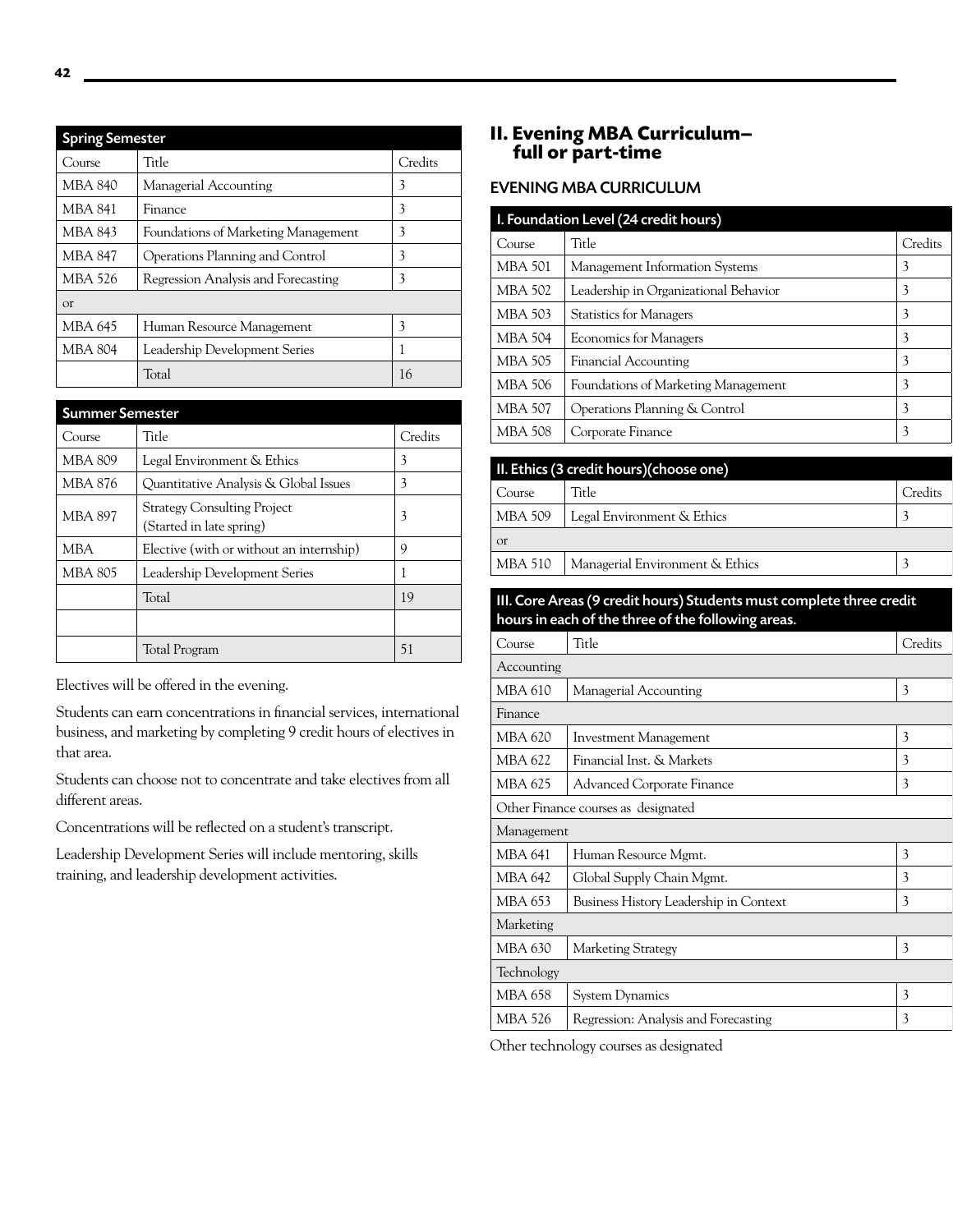# IV. Concentration or Electives (9 credit hours)

Concentrations offered: Accounting, Financial Services, Global Supply Chain Management, Information Technology, International Business, Leadership and Change, Marketing in the new Economy

| V. Capstone (3 credit hours) take in the second last<br>to last semester |                                                                |         |  |
|--------------------------------------------------------------------------|----------------------------------------------------------------|---------|--|
| Course                                                                   | Title                                                          | Credits |  |
| MBA 690                                                                  | Strategic Management & Leadership 2nd<br>last or last semester |         |  |
|                                                                          |                                                                |         |  |
| <b>Total Credit Hours</b>                                                |                                                                | 48      |  |

# Concentrations:

**Accounting** 

*Complete MBA 610*

| Course         | Title                                                        | Credits |
|----------------|--------------------------------------------------------------|---------|
| <b>MBA 711</b> | Intermediate Financial Reporting I                           | 3       |
| <b>MBA 715</b> | Basic Taxation and one of the following:                     | 3       |
| <b>MBA 707</b> | Accounting Information Systems 3<br>Prerequisite: MBA 505    | 3       |
| <b>MBA 712</b> | Intermediate Financial Reporting II<br>Prerequisite: MBA 711 | 3       |
| <b>MBA 716</b> | Advanced Taxation Prerequisite: MBA 715                      | 3       |
| <b>MBA 729</b> | Not-for-Profit Accounting Prerequisite:<br>MBA 505           | 3       |

Note that this concentration does NOT qualify a student to sit for the CPA exam. Students interested in doing so should consider the MBA in professional accounting program, which would also satisfy the accounting core in the MBA program. Students who are unsure should complete MBA 702 rather than MBA 610

# Financial Services

Complete a finance course in the core area and three additional courses from the following:

| Course         | <b>Title</b>                                                         | <b>Credits</b> |
|----------------|----------------------------------------------------------------------|----------------|
| MBA 616        | Mergers & Valuation Prerequisite: MBA 508                            | 3              |
| <b>MBA 617</b> | Portfolio Analysis Prerequisite: MBA 508                             | 3              |
| MBA 618        | Financial Analyst Preparation Prerequisite:<br>Consent of Instructor | 3              |
| MBA 619        | Financial Modeling Prerequisite: MBA 508                             | 3              |
| <b>MBA 620</b> | <b>Investment Management Prerequisite:</b><br><b>MBA 508</b>         | 3              |
| <b>MBA 621</b> | Money, Banking, and the Economy<br>Prerequisite: MBA 504             | 3              |
| MBA 622        | Financial Institutions and Markets Prerequisite:<br><b>MBA 508</b>   | 3              |
| MBA 623        | Fixed Income Securities Prerequisite: MBA 508                        | 3              |
| MBA 624        | Golden Griffin Fund I Prerequisite: Consent<br>of Instructor         | 3              |
| MBA 625        | Advanced Corporate Finance Prerequisite:<br><b>MBA 508</b>           | 3              |
| MBA 626        | International Finance Prerequisite: MBA 508                          | 3              |
| MBA 627        | Multinational Banking Prerequisite: MBA 508                          | 3              |
| <b>MBA 628</b> | Derivative Securities Prerequisite: MBA 508                          | 3              |
| MBA 629        | Golden Griffin Fund II Prerequisite: Consent<br>of Instructor        | 3              |
| <b>MBA 812</b> | Analyzing Financial Information Prerequisite:<br><b>MBA 508</b>      | 3              |

It is suggested that students intending to complete a finance concentration also complete MBA 610, Managerial Accounting, and MBA 526, Regression Analysis and Forecasting, as part of their core requirements.

# Global Supply Chain Management

*Complete: both MBA 633 and MBA 642*

| Course         | Title                                                                                              | <b>Credits</b> |
|----------------|----------------------------------------------------------------------------------------------------|----------------|
| MBA 633        | Global Logistics Prerequisites: MBA 506, 507                                                       | 3              |
| MBA 642        | Global Supply Chain Management Prerequisites:<br>MBA 507 and three credit hours from the following | 3              |
| MBA 526        | Regression Analysis & Forecasting Prerequisites:<br>MBA 503, 504                                   | 3              |
| <b>MBA 546</b> | Management Science Prerequisites:<br>MBA 503, 504                                                  | 1.5            |
| MBA 626        | International Finance Prerequisites:<br>MBA 504, 508                                               | 3              |
| <b>MBA 638</b> | Internet Marketing Prerequisite: MBA 506                                                           | 3              |
| MBA 639        | New Product Strategy Prerequisite: MBA 630                                                         | 3              |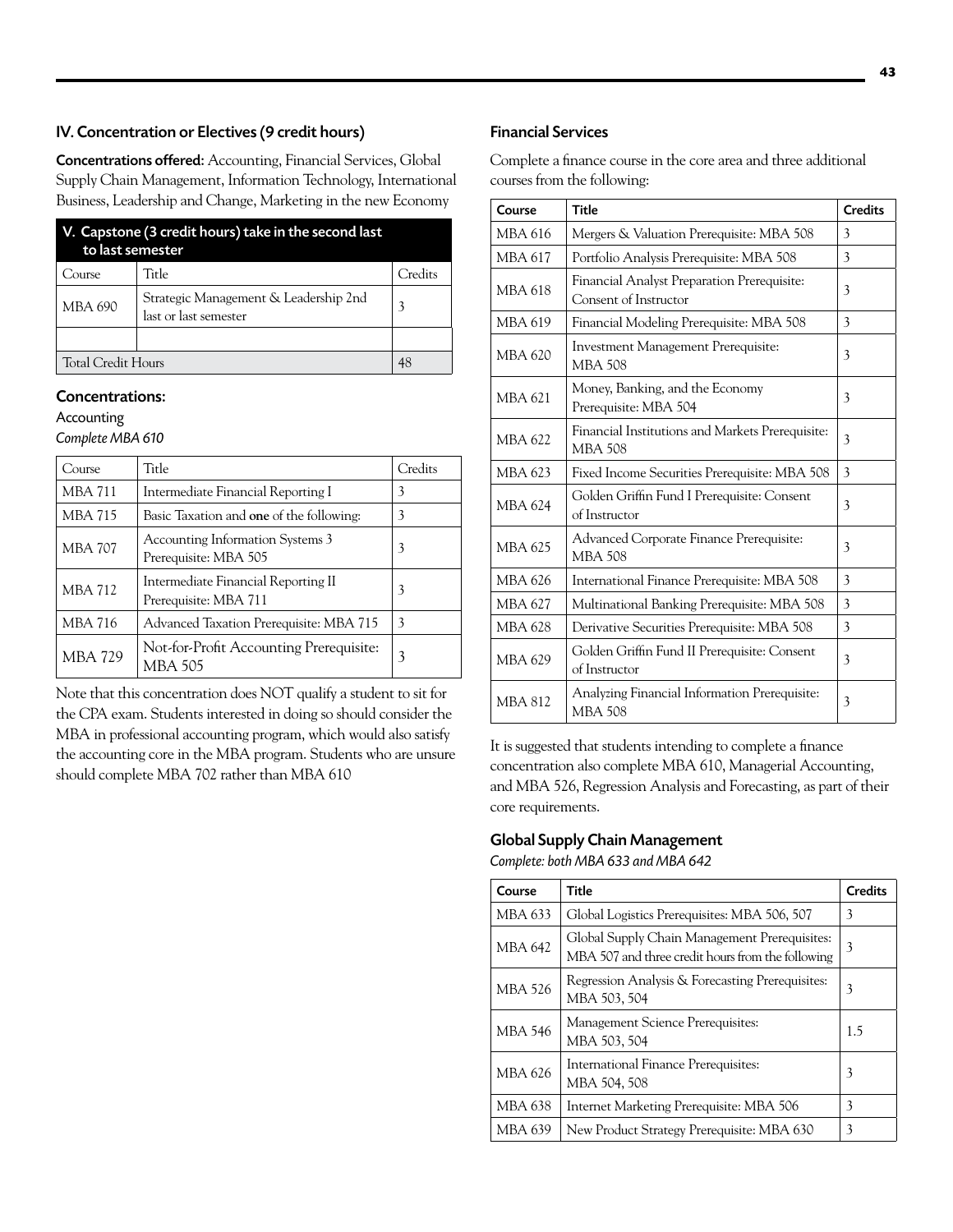| MBA 646        | International Business Prerequisites:<br>MBA 506, 507              |  |
|----------------|--------------------------------------------------------------------|--|
| MBA 660        | Internship in Supply Chain Management<br>Prerequisite: Permission  |  |
| MBA 662        | Special Topics in Supply Chain Management<br>Prerequisite: MBA 642 |  |
| <b>MBA 680</b> | International Business Seminar Prerequisites:<br>MBA 506, 507      |  |

MBA 636 International Marketing Prerequisites: MBA 506

Note that if MBA 642 is selected for the core area, only six additional credit hours are required for the concentration, leaving three credit hours of free elective that must be taken.

# Information Technology

*Complete the IT core and nine credit hours from the following:*

| Course         | Title                                                             | <b>Credits</b> |
|----------------|-------------------------------------------------------------------|----------------|
| MBA 600        | Digital Network Security                                          | 3              |
| <b>MBA 601</b> | Anti-Fraud Management                                             | 3              |
| MBA 638        | Interment Marketing Prerequisite: MBA 506                         | 3              |
| MBA 655        | Project Management Prerequisite: MBA 507                          | 3              |
| <b>MBA 658</b> | System Dynamics Prerequisite: MBA 501                             | 3              |
| <b>MBA 526</b> | Regression Analysis and Forecasting<br>Prerequisites MBA 503, 504 | 3              |

## International Business

*Complete any three of the following:* 

| Course         | Title                                                              | <b>Credits</b> |
|----------------|--------------------------------------------------------------------|----------------|
| MBA 626        | International Finance Prerequisite:<br>MBA 504, 508                | 3              |
| MBA 633        | Global Logistics and Transportation Prerequisites:<br>MBA 506, 507 | 3              |
| MBA 636        | International Marketing Prerequisite: MBA 506                      | 3              |
| <b>MBA 642</b> | Global Supply Chain Management Prerequisite:<br><b>MBA 507</b>     | 3              |
| <b>MBA 646</b> | International Business Prerequisites:<br>MBA 506, 507              | 3              |
| MBA 680        | International Business Seminar Prerequisites:<br>MBA 506, 507      | 3              |

#### Leadership and Change

*Complete MBA 653 in the core area and three of the following:* 

| Course         | Title                                           | <b>Credits</b> |
|----------------|-------------------------------------------------|----------------|
| MBA 640        | Leadership and Management Skills<br>Development | 3              |
| MBA 641        | Human Resource Management                       | 3              |
| MBA 644        | Organizational Theory and Design                | 3              |
| MBA 647        | Organizational Leadership and Change            | 3              |
| MBA 649        | Labor Relations                                 | 3              |
| COM 602        | Organizational Communication                    | 3              |
| <b>COM 604</b> | Persuasion and Social Influence                 | 3              |
| COM 610        | Organizational Leadership                       | 3              |
| COM 620        | Conflict, Facilitation, and Communication       | 3              |
| COM 630        | Interpersonal Communication                     | 3              |

**Note:** Only two of the three courses can be completed from the courses listed as COM Marketing

| Complete MBA 630 in the core area and three of the following: |  |  |
|---------------------------------------------------------------|--|--|
|---------------------------------------------------------------|--|--|

| Course         | Title                                                            | <b>Credits</b> |
|----------------|------------------------------------------------------------------|----------------|
| <b>MBA 631</b> | Market Research Prerequisite: MBA 506                            | 3              |
| MBA 634        | Consumer Behavior Prerequisite: MBA 506                          | 3              |
| MBA 635        | Sales Management Prerequisite: MBA 506                           | 3              |
| MBA 636        | International Marketing Prerequisite: MBA 506                    | 3              |
| MBA 637        | Professional Sales Prerequisite: MBA 506                         | 3              |
| MBA 638        | Internet Marketing Prerequisite: MBA 506                         | 3              |
| MBA 639        | New Product Strategy Prerequisite: MBA 630                       | 3              |
| <b>MBA 654</b> | <b>Customer Relationship Management</b><br>Prerequisite: MBA 506 | 3              |

Note that the list of concentration courses may be amended.

# **Master of Science International Business (0n-line)**

Residency Requirement over the summer for MIB 640 and MIB 690

Masters of Science International Business Learning Goals and Objectives

# Student Learning Goal 1: Students will analyze the international environments in which businesses operate.

Students will:

Objective A: Examine the elements of societal culture, especially ethics and social responsibility;

Objective B: Identify the critical aspects of the external environment that must be modified when expanding from a domestic to an international market;

Objective C: Integrate the complex aspects of the international environment into a cohesive decision model.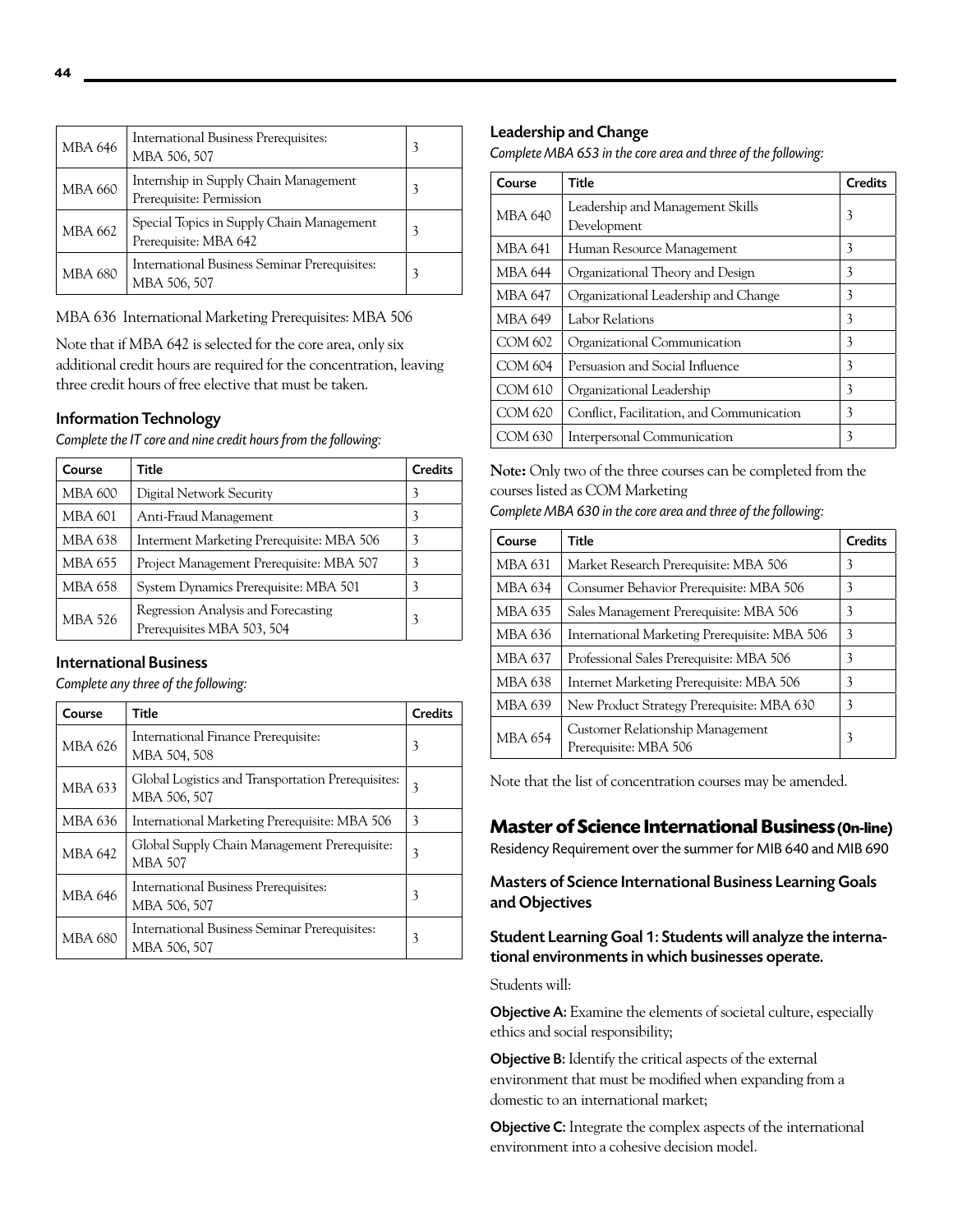# Student Learning Goal 2: Students will solveproblems related to international competition.

Students will:

**Objective A:** Find, analyze and apply international data;

**Objective B:** Perform international marketing screening processes;

**Objective C:** Apply models for analyzing competitive positioning in order to develop international market opportunities.

# Student Learning Goal 3: Students will integrate the functional areas of the international organization.

Students will:

**Objective A:** Examine the elements of organizational design that differentiate the international organization from the domestic;

**Objective B:** Analyze international data from multiple perspectives;

**Objective C:** Work in interdisciplinary teams to develop innovative solutions to complex international business problems.

# Student Learning Goal 4:

Students will:

**Objective A:** Develop strategies for success in international business;

**Objective B:** Examine the critical success factors relevant to international business strategies;

**Objective C:** Apply their knowledge of critical success factors to the solution of international business cases;

**Objective D:** Work in interdisciplinary teams to design international strategies for clients firms.

# **Master of Science International Business (MIB)**

| I. Pre-requisites: Students with undergraduate course in<br>business will be evaluated for waivers. |                      |                |  |
|-----------------------------------------------------------------------------------------------------|----------------------|----------------|--|
| Course                                                                                              | Title                | <b>Credits</b> |  |
| MBA 505                                                                                             | Financial Accounting |                |  |
| MBA 508                                                                                             | Corporate Finance    | 3              |  |
| MBA 504                                                                                             | Economics            |                |  |

| II. Required courses (24 credit hours) |                                             |                |  |
|----------------------------------------|---------------------------------------------|----------------|--|
| Course                                 | Title                                       | <b>Credits</b> |  |
| MIB 606                                | Fundamentals of International Business      | 3              |  |
| MIB 607                                | Operations and Supply Chain Fundamentals    | 3              |  |
| MIB 616                                | Comparative Management                      | 3              |  |
| MIB 626                                | International Finance: prerequisite MBA 508 | 3              |  |
| MIB 633                                | Global Logistics: prerequisite MIB 607      | 3              |  |
| MIB 636                                | International Marketing                     | 3              |  |
| MIB 640                                | Multiculturalism Leadership                 | 3              |  |
| MIB 690                                | Capstone                                    | 3              |  |

#### III. International requirement (9 credit hours) (choose 1 area)

| Area I     |                                                                          |                |
|------------|--------------------------------------------------------------------------|----------------|
| Course     | Title                                                                    | <b>Credits</b> |
| <b>MIB</b> | International Field Experience requirement-one<br>week over school break |                |
| and        |                                                                          |                |
| MIR        | Internship or Project                                                    | 6              |

| Area 2 |                         |                |
|--------|-------------------------|----------------|
| Course | Title                   | <b>Credits</b> |
| $MIB*$ | Study Abroad Experience |                |
|        |                         |                |
|        | Total                   |                |

\*MBA 640 and MBA 690 have a residency requirement over the summer

# **MBA in Professional Accounting Degree (MBAPA)**

This program is open to students that did not complete a bachelor's degree in accounting and are interested in becoming a NYS licensed Certified Public Accountant.

# MBA in Professional Accounting Learning Goals and Objectives

# Learning Goal 1: Graduates will know how financial information is measured and reported to external users.

Students will:

**Objective A:** Calculate financial ratios and performance measures and analyze the results;

**Objective B:** Apply current principles of accounting to the measurement and reporting of financial accounting information;

**Objective C:** Apply taxation regulations in the measurement and reporting of information to governmental entities;

Objective D: Explain the processes/principles related to providing assurance as to the integrity of the reporting process.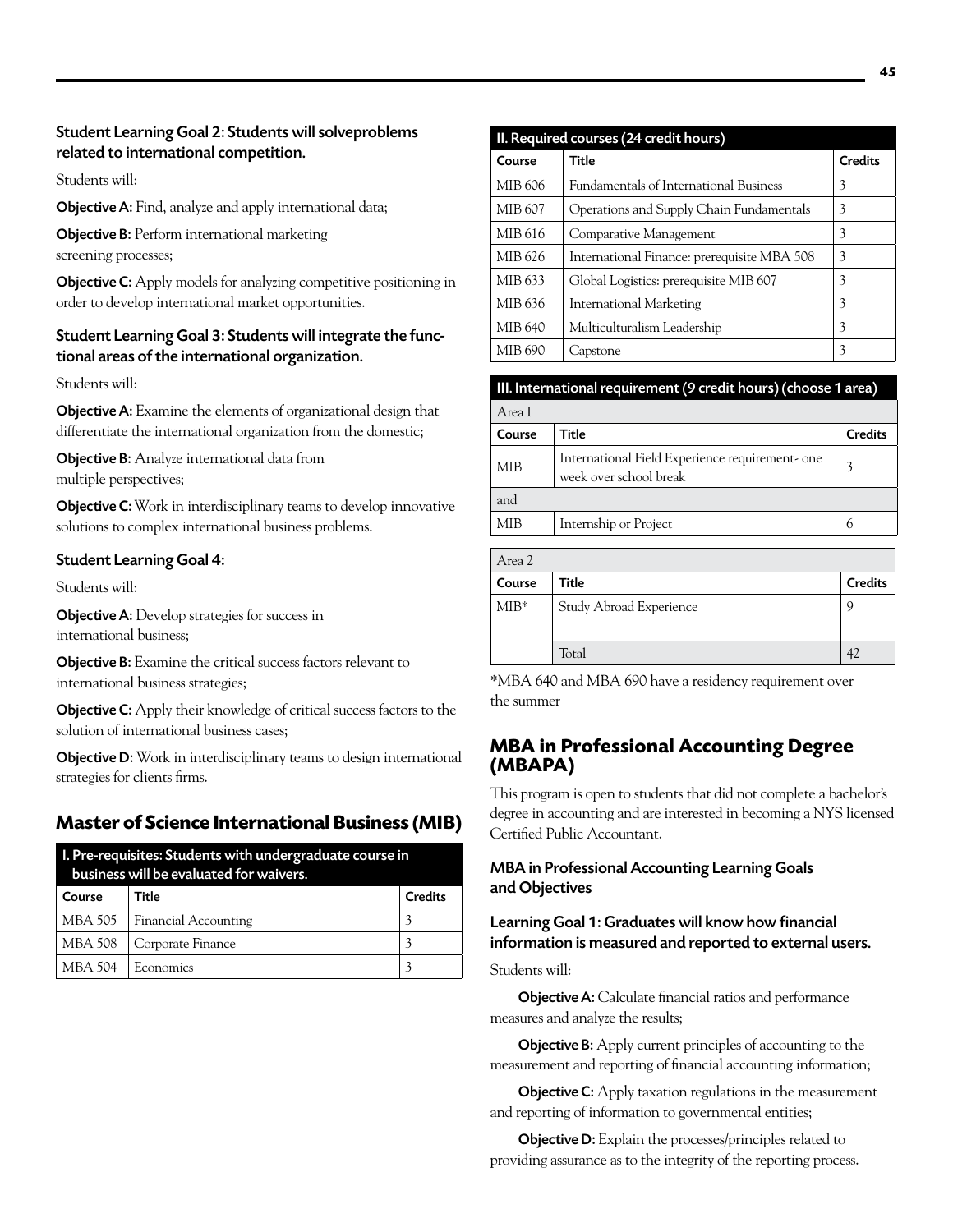Learning Goal 2: Graduates will know how companies evaluate internal controls for the aggregation of financial information, and compare/contrast the impact of alternative business decisions on future company performance.

Students will:

Objective A: Explain the budgeting process and analyze business decisions related to the budgets prepared;

**Objective B:** Apply concepts related to accounting system controls.

# **MBA in Professional Accounting (MBAPA)**

| I. Accounting requirements (33 credit hours) |                                                    |                |
|----------------------------------------------|----------------------------------------------------|----------------|
| Course                                       | Title                                              | <b>Credits</b> |
| MBA 701                                      | <b>Financial Accounting</b>                        | 3              |
| MBA 702                                      | Managerial and Cost Accounting                     | 3              |
| <b>MBA 711</b>                               | Intermediate Financial Reporting I                 | 3              |
| MBA 712                                      | Intermediate Financial Reporting II                | 3              |
| <b>MBA 715</b>                               | Basic Taxation                                     | 3              |
| MBA 716                                      | Advanced Taxation                                  | 3              |
| <b>MBA 721</b>                               | Advanced Financial Reporting                       | 3              |
| MBA 725                                      | Auditing Theory and Practice                       | 3              |
| <b>MBA 726</b>                               | Information Systems Auditing/<br>Advanced Auditing | 3              |
| <b>MBA 751</b>                               | Seminar in Accounting Theory                       | 3              |
| *MBA                                         | <b>Accounting Elective</b>                         | 3              |
| *MBA                                         | <b>Accounting Elective</b>                         | 3              |

\* Recommend MBA 716, Advanced Tax and MBA 729, Not-for profit Accounting

| II.MBA requirements (24 credit hours) |                                       |                |
|---------------------------------------|---------------------------------------|----------------|
| Course                                | <b>Title</b>                          | <b>Credits</b> |
| MBA 502                               | Leadership in Organizational Behavior | 3              |
| <b>MBA 503</b>                        | <b>Statistics for Managers</b>        | 3              |
| MBA 504                               | Economics                             | 3              |
| MBA 506                               | Marketing for Managers                | 3              |
| MBA 507                               | Operations Planning and Control       | 3              |
| MBA 508                               | Corporate Finance                     | 3              |
| <b>MBA</b>                            | <b>MBA Elective</b>                   | 3              |
| <b>MBA 707</b>                        | <b>Accounting Information Systems</b> | 3              |

# III. Core Areas (6 credit hours)

(students must complete three credit hours in two of the following areas)

| Management |                                        |                |
|------------|----------------------------------------|----------------|
| Course     | Title                                  | <b>Credits</b> |
| MBA 641    | Human Resource Management              |                |
| MBA 642    | Global Supply Chain Management         |                |
| MBA 653    | Business History Leadership in context |                |

| Marketing |                                |                |  |
|-----------|--------------------------------|----------------|--|
| Course    | Title                          | <b>Credits</b> |  |
|           | MBA 630   Marketing Management |                |  |

| <b>Financial Services</b>             |                           |                |  |
|---------------------------------------|---------------------------|----------------|--|
| Course                                | Title                     | <b>Credits</b> |  |
| MBA 620                               | Investment Management     | 3              |  |
| MBA 621                               | Money, Banking & Econ.    |                |  |
| MBA 622                               | Financial Inst. & Markets | 3              |  |
| MBA 625                               | Adv. Corporate Finance    |                |  |
| (Other finance courses as designated) |                           |                |  |

| IV. Business Law (4 credit hours) |                                            |                |
|-----------------------------------|--------------------------------------------|----------------|
| Course                            | Title                                      | <b>Credits</b> |
|                                   | MBA 671   Business Law & Legal Environment |                |

| V. Capstone (3 credit hours) |                                  |                |  |
|------------------------------|----------------------------------|----------------|--|
| Course                       | Title                            | <b>Credits</b> |  |
| MBA 690                      | Strategy Management & Leadership |                |  |
|                              |                                  |                |  |
|                              | Total                            | 7Λ             |  |

# **Master of Science in Forensic Accounting**

Students entering this program must have a bachelor's degree in accounting. This program meets NYS requirement for 150 hours for certification as a CPA.

MS in Forensic Accounting Learning Goals and Objectives

Learning Goal 1: Graduates will develop and apply processes and procedures to recognize and prevent fraudulent activity in the collection and manipulation of financial data.

#### Students will:

**Objective A:** Develop and apply tools and methods to fraud detection and prevention.

**Objective B:** Appropriately use interviewing processes and develop plans for the conduct of interviews in the context of fraud detection and deterrence.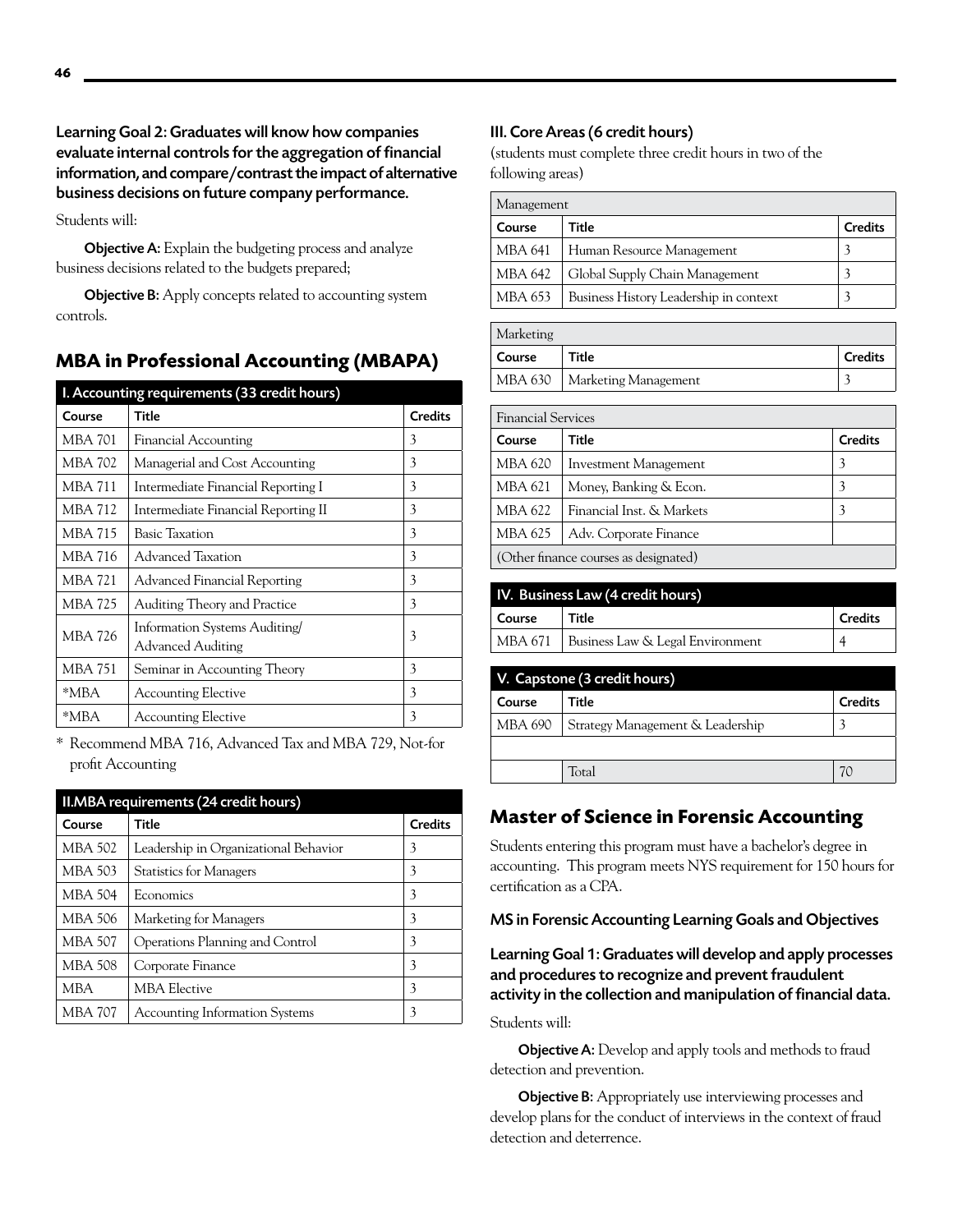**Objective C:** Explain the use of technology in auditing and fraud detection.

Learning Goal 2: Graduates will apply legal and ethical principles in decision-making in the context of fraud investigation and analysis.

Students will:

**Objective A:** Apply professional accounting and auditing standards to fraud-related investigative work.

**Objective B:** Apply ethical values in the context of fraud detection and deterrence engagements

# **Master of Science Forensic Accounting (MSF)**

| I. Required courses |                                                          |         |
|---------------------|----------------------------------------------------------|---------|
| Course              | Title                                                    | Credits |
| <b>MSF 701</b>      | Fraud Examination                                        | 3       |
| <b>MSF 702</b>      | Fin Statement Fraud & Risk Assessment                    | 3       |
| <b>MSF 703</b>      | Legal & Regulatory Environment of Forensic<br>Accounting | 3       |
| <b>MSF 704</b>      | <b>Computer Forensics</b>                                | 3       |
| <b>MSF 707</b>      | <b>Accounting Information Systems</b>                    | 3       |
| <b>MSF 708</b>      | White Collar Crime                                       | 3       |
| <b>MSF 716</b>      | Advanced Tax                                             | 3       |
| <b>MSF 725</b>      | Auditing                                                 | 3       |
| MSF 726             | <b>Information Systems Auditing</b>                      | 3       |

II .Elective area (students must complete courses from this area for each sub-course above)

| Course         | Title                            | Credits |
|----------------|----------------------------------|---------|
| <b>MSF 751</b> | Seminar in Accounting Theory     | 3       |
| MBA 626        | International Economics Finance  | 3       |
| MBA 625        | Advanced Corporate Finance       | 3       |
| MBA 620        | Investment Management            | 3       |
| MBA 622        | Financial Institutions & Markets | 3       |
| <b>MBA 729</b> | Not-for-Profit Accounting        | 3       |
| MBA 752        | <b>Enterprise System</b>         | 3       |
|                |                                  |         |
|                | Total                            | 70      |

\* other finance courses as designated

| III. Capstone (3 credit hours) |                                   |         |
|--------------------------------|-----------------------------------|---------|
| Course                         | Title                             | Credits |
| MSF 755                        | Advanced Financial Investigations |         |
|                                |                                   |         |
|                                | Total                             |         |

# **Master of Business Administration in Accounting**

(MBAA -150-hour program)

Students in the 150-Hour Program will graduate with a BS degree in accounting at the end of their senior year. In order to receive the BS degree, the student must have a minimum QPA of 2.0 on a scale of 4.0 in all under-graduate courses, a minimum QPA of 2.0 on a scale of 4.0 in the combination of accounting and business law courses taken at Canisius College. In order to receive the MBAA, a student must have a minimum of 3 on a scale of 4.0 in all graduate courses.

Under present education requirements of the State of New York, students are able to sit for the CPA examination upon completing their 120 hour program (BS). Students must have 150 hours to secure CPA Licensure.

# Learning Goal 1: Graduates will know how financial information is measured and reported to external users.

Students will:

Objective A: Calculate financial ratios and performance measures and analyze the results;

Objective B: Apply current principles of accounting to the measurement and reporting of financial accounting information;

**Objective C:** Apply taxation regulations in the measurement and reporting of information to governmental entities;

Objective D: Explain the processes/principles related to providing assurance as to the integrity of the reporting process.

# Learning Goal 2: Graduates will know how companies evaluate internal controls for the aggregation of financial information, and compare/contrast the impact of alternative business decisions on future company performance.

#### Students will:

**Objective A:** Explain the budgeting process and analyze business decisions related to the budgets prepared;

**Objective B:** Apply concepts related to accounting system controls.

#### MBAA curriculum 150-hour program:

FYS 101, ENG 101, RST 101, PHI 101 4 courses 12 cr. hrs. One course from each of the Breadth of Knowledge Fields 1 to 7. One course from each of the six knowledge and skills attributed.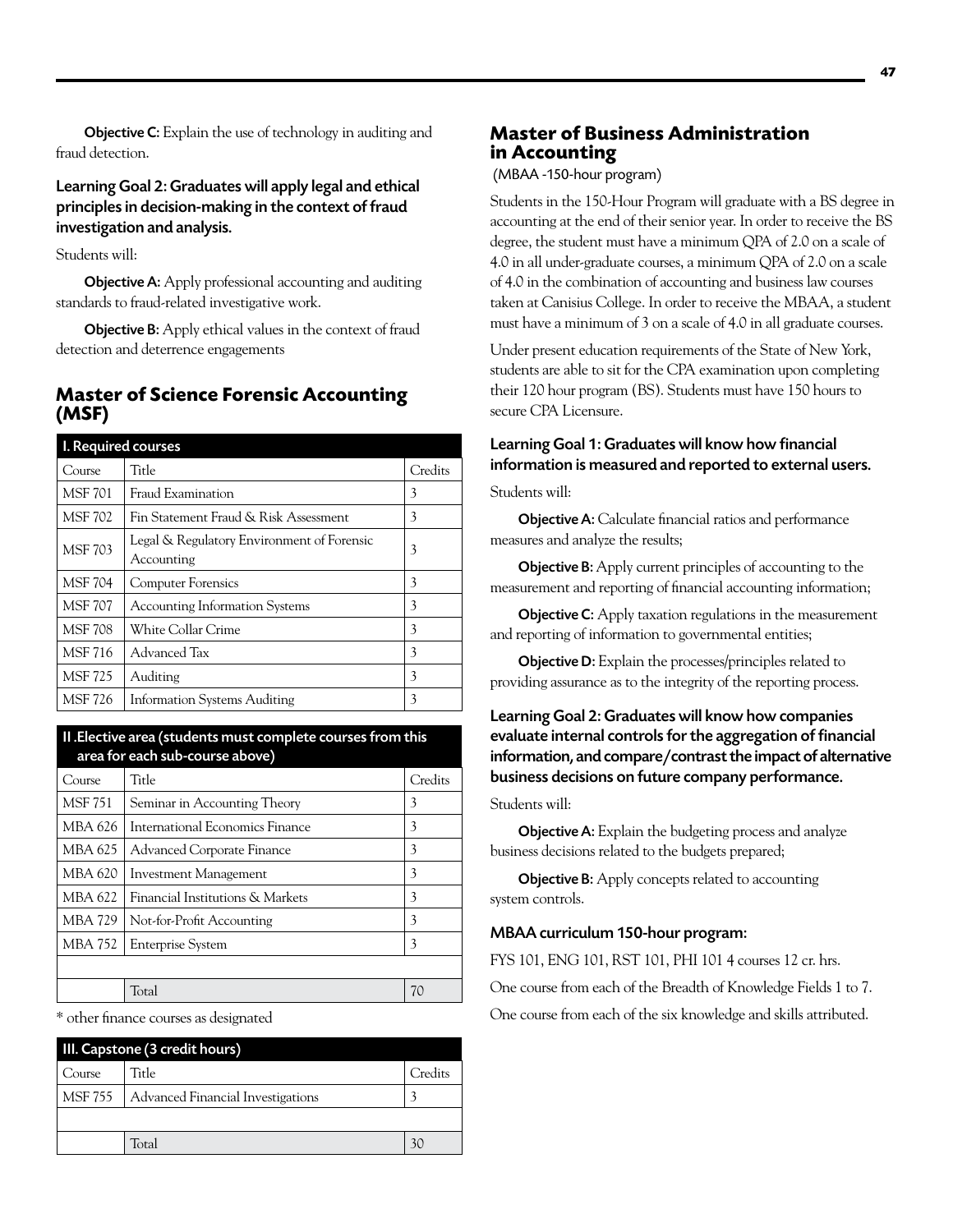|                                    | Course         | Title                         | <b>Credits</b> |
|------------------------------------|----------------|-------------------------------|----------------|
| Common body of business knowledge: |                |                               |                |
|                                    |                | MAT 105   Finite Mathematics  | 3              |
|                                    | and            |                               |                |
|                                    | <b>MAT 106</b> | Calculus for the Non-Sciences | 3              |
|                                    | <sub>or</sub>  |                               |                |
|                                    | <b>MAT 111</b> | Calculus I                    | 3              |
|                                    | <sub>or</sub>  |                               |                |
|                                    | MAT 115        | Calculus for Business I       | 3              |

| Course         | Title                                     | <b>Credits</b> |
|----------------|-------------------------------------------|----------------|
|                | Arts and Sciences Electives               | 3              |
| <b>ENG 389</b> | <b>Business Communications</b>            | 3              |
| <b>ACC 211</b> | Principles of Accounting I                | 3              |
| <b>ACC 212</b> | Principles of Accounting II               | 3              |
| ECO 101        | Principles of Macroeconomics              | 3              |
| <b>ECO 102</b> | Principles of Microeconomics              | 3              |
| <b>ECO 255</b> | <b>Business Statistics I</b>              | 3              |
| <b>ECO 256</b> | <b>Business Statistics II</b>             | 3              |
| <b>FIN 201</b> | Introduction to Finance                   | 3              |
| <b>ISB 101</b> | Management Technology                     | 3              |
| <b>MGT 101</b> | Introduction to Management                | 3              |
| <b>MGT 325</b> | <b>Operations Analysis for Business</b>   | 3              |
| MGT 446        | Managerial Policy Strategy                | 3              |
| <b>MKT 201</b> | Principles of Marketing                   | 3              |
|                | <b>Business International Requirement</b> | 6              |

| Accounting courses at the undergraduate level |                                                         |                |  |
|-----------------------------------------------|---------------------------------------------------------|----------------|--|
| Course                                        | Title                                                   | <b>Credits</b> |  |
| <b>ACC 301</b>                                | Intermediate Accounting I                               |                |  |
| ACC.302                                       | Intermediate Accounting II                              |                |  |
| ACC 303                                       | Cost Accounting                                         |                |  |
| <b>ACC 307</b>                                | Management and Accounting<br><b>Information Systems</b> | 3              |  |

| 6. Graduate Portion: |                                     |                |  |
|----------------------|-------------------------------------|----------------|--|
| Course               | Title                               | <b>Credits</b> |  |
| MBA 502              | Organizational Behavior             | 3              |  |
| <b>MBA 507</b>       | Operations Planning & Control       | 3              |  |
| MBA 508              | Corporate Finance                   | 3              |  |
| <b>MBA</b>           | <b>Finance Elective</b>             | 3              |  |
| MBA 630              | Marketing Management                | 3              |  |
| <b>MBA 641</b>       | Human Resource Management           | 3              |  |
| MBA 672              | Advanced Commercial Law             | 3              |  |
| MBA 690              | Strategy Management & Leadership    | 3              |  |
| <b>MBA 715</b>       | <b>Basic Taxation</b>               | 3              |  |
| <b>MBA 716</b>       | Advanced Tax                        | 3              |  |
| <b>MBA 721</b>       | <b>Advanced Financial Reporting</b> | 3              |  |
| <b>MBA 725</b>       | Auditing Theory and Practice        | 3              |  |
| MBA 726              | <b>Advanced Auditing</b>            | 3              |  |
| <b>MBA 729</b>       | Not-for-Profit Accounting           | 3              |  |
| <b>MBA 751</b>       | Seminar in Accounting Theory        | 3              |  |
| <b>MBA</b>           | <b>MBA</b> Elective                 | 3              |  |
|                      |                                     |                |  |
|                      | Total                               | 150/151        |  |
|                      |                                     |                |  |

#### **Courses**

(3 credit hours unless otherwise noted)

Note that pre-requisites are not listed here. They are posted online for student access, along with course schedules and other registration materials.

#### MBA Courses

#### MBA 501 Management Information Systems

Businesses operate through their information systems, databases, data networks, supply chains and electronic commerce applications. This course provides an overview of a company's critical information infrastructure and data applications.

#### MBA 502/MBA 825 Leadership in Organizational Behavior

This course is designed to enrich students' understanding of behavior in organizations. Course study draws on the behavioral and social sciences to explore organizational phenomena in terms of individuals, groups and total organizational systems. The course stresses the role leadership plays in creating effective organizations, meeting employee needs, managing power relationships and revealing meaning in contemporary organizations.

#### MBA 503/MBA 822 Statistics for Managers

This course covers statistical concepts and techniques emphasizing problem solving and interpretation: descriptive measures and charts, probability distributions, estimation, hypothesis testing, contingency tables, analysis of variance and simple regression analysis.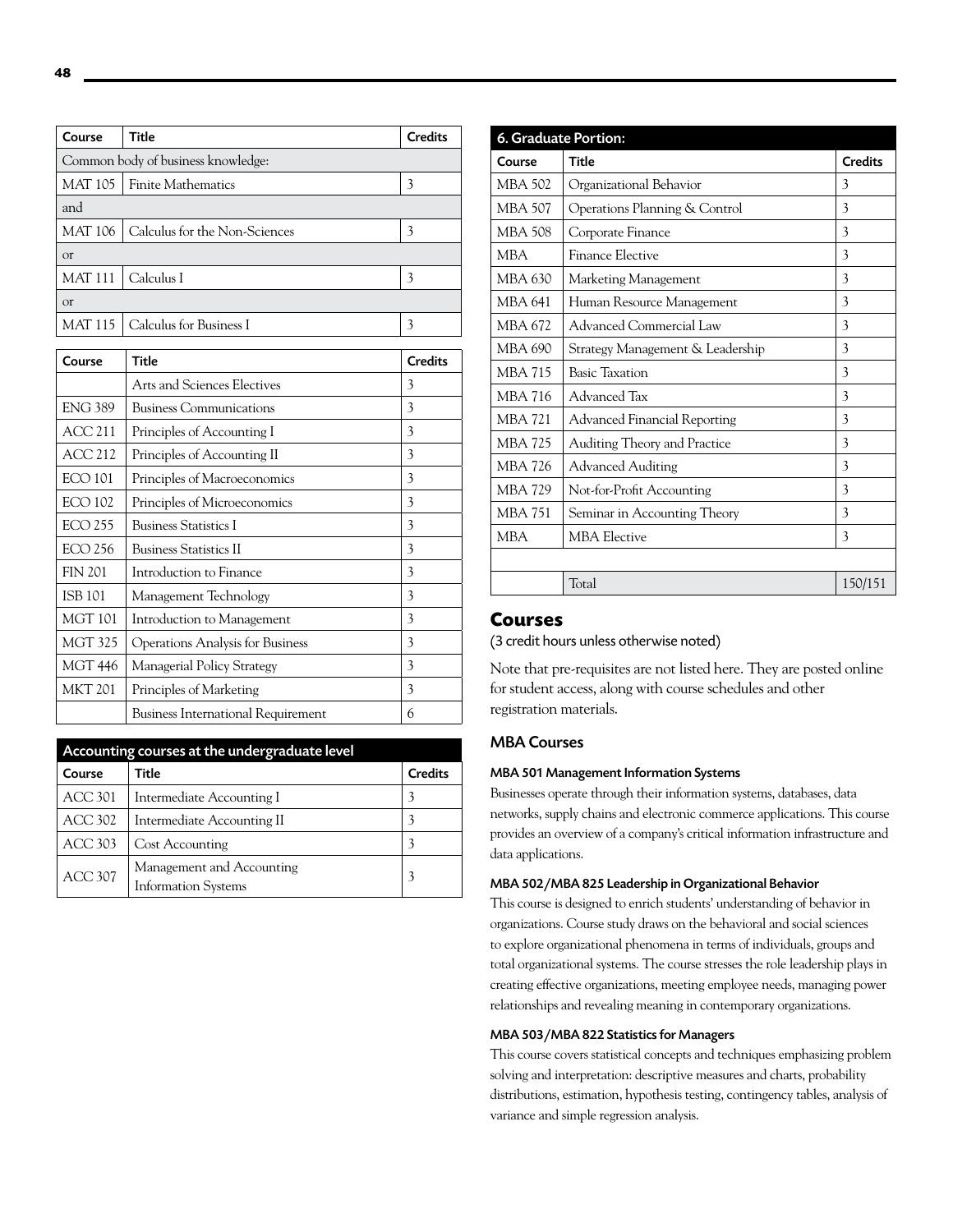#### MBA 504/MBA 823 Economics for Managers

This course introduces students to fundamental concepts and analytical tools of microeconomics and macroeconomics. Included are demonstrations of how economics can be used to as a practical tool for problem solving. Emphasis in the course is placed on the application of theory to both managerial and public policy decision making. The following principles are emphasized: optimization subject to constraints, opportunity cost, specialization and exchange, markets and equilibrium, marginal decision making, short-run versus long-run outcomes and the importance of real economic variables.

#### MBA 505/MBA 824 Financial Accounting

Reporting the financial results of operations and financial position to investors, creditors, and managers; examination of problems that arise in the preparation, analysis and use of accounting data, with emphasis on the use of financial reports.

#### MBA 506/MBA 843 Foundations of Marketing Management

This course provides a survey of the various environmental factors that affect marketing strategy decisions as well as the variety of strategic marketing decisions themselves. It also examines the research and other information gathering techniques available to managers and the psychological and economic foundations for consumer and buyer behavior. An understanding of buyer behavior is applied to the preliminary steps of segmentation of markets, targeting of segments and positioning of market offerings. The breadth of the material covered in this course prohibits an in-depth treatment in any area, yet cases and other forms of application to real world problems are used throughout the course to develop a richer understanding of the material covered.

#### MBA 507/MBA 847 Operations Planning and Control

Operations management involves the planning, coordinating and executing of all activities that create goods and services. The subject matter includes, but is not limited to, productivity, competitiveness, operations strategy, quality management, facility layout, new technologies, inventory management, just-in-time, demand and capacity planning within the firm.

#### MBA 508/MBA 841 Corporate Finance

This course provides an introduction to the basic tools of financial management. Topics covered include the goal of financial management, analysis of financial statements, the concept of cash flow, financial planning, time value of money, capital budgeting, the principles of stock and bond valuation, the risk/return tradeoff and capital markets theory, capital structure, cost of capital, dividend policy, working capital management and international aspects of finance.

#### MBA 509/MBA 809 Legal Environment and Ethics

Threshold knowledge for managers of the law in areas of contract, product liability, corporations, partnerships, employment and environment.

#### MBA 510 Managerial Environment and Ethics

Relationships of business and society with an emphasis on management and the integration of ethics and social issues in daily business practices.

#### MBA 526 Regression Analysis and Forecasting

Builds on the tools of statistical inference to address issues of estimation and hypothesis testing encountered in regression and time series analysis.

#### MBA 600 Digital Network Security

An introduction to cyber threats, hackers, malicious code, computer forensics and electronic records management (ERM). This course provides an overview of legal problems triggered by Internet connectivity; and how to defend against exposure to financial loss and liability. Also covered are the e-records retention requirements of the Sarbanes-Oxley Act of 2002.

#### MBA 601 Anti-Fraud Management

Information technology (IT) has made fraud easier to commit as well as to detect. Flash drives, MP3 players, the Internet and botnets have created more ways to commit "old crimes" and new ones. This course covers current fraud prevention and detection methods and IT tools to investigate fraud after it has been committed.

#### MBA 610/MBA 840 Managerial Accounting

Preparation and analysis of data used by management in planning, budgeting, decision making, product costing, inventory valuation and performance evaluation.

#### MBA 616 Mergers and Valuation

This course will cover a variety of topics related to corporate valuation. Particular emphasis will be on valuation analysis used in mergers and acquisitions and on the assessment of restructuring options and recapitalization plans. Free cash flows, cost of capital and economic value added (EVA) will be among the analytic tools to be discussed. Students should have an understanding of accounting and finance concepts, including the basics of financial statements and the principles of present value.

#### MBA 617 Portfolio Analysis

An introduction to modern portfolio theory and management. Strategies underlying portfolio construction and evaluation. Implications of market efficiency on portfolio management.

#### MBA 618 Financial Analyst Preparation

Review of topics contained in Chartered Financial Analyst Exam.

#### MBA 619 Financial Modeling

This course uses spreadsheets for financial modeling and planning for the financial decision maker.

#### MBA 620 Investment Management

This course introduces the student to the construction, management, and performance evaluation of investment portfolios. Primary topics include portfolio models, equilibrium in financial markets, market efficiency and the application of these concepts to the investment industry.

#### MBA 621 Money, Banking and the Economy

The connection between financial markets, the economy, and the Federal Reserve will be explored. This course will examine the nature of financial markets, the determination of interest rates, banking, money and monetary policy. Emphasis will be placed on the impact of monetary policy on the macro economy.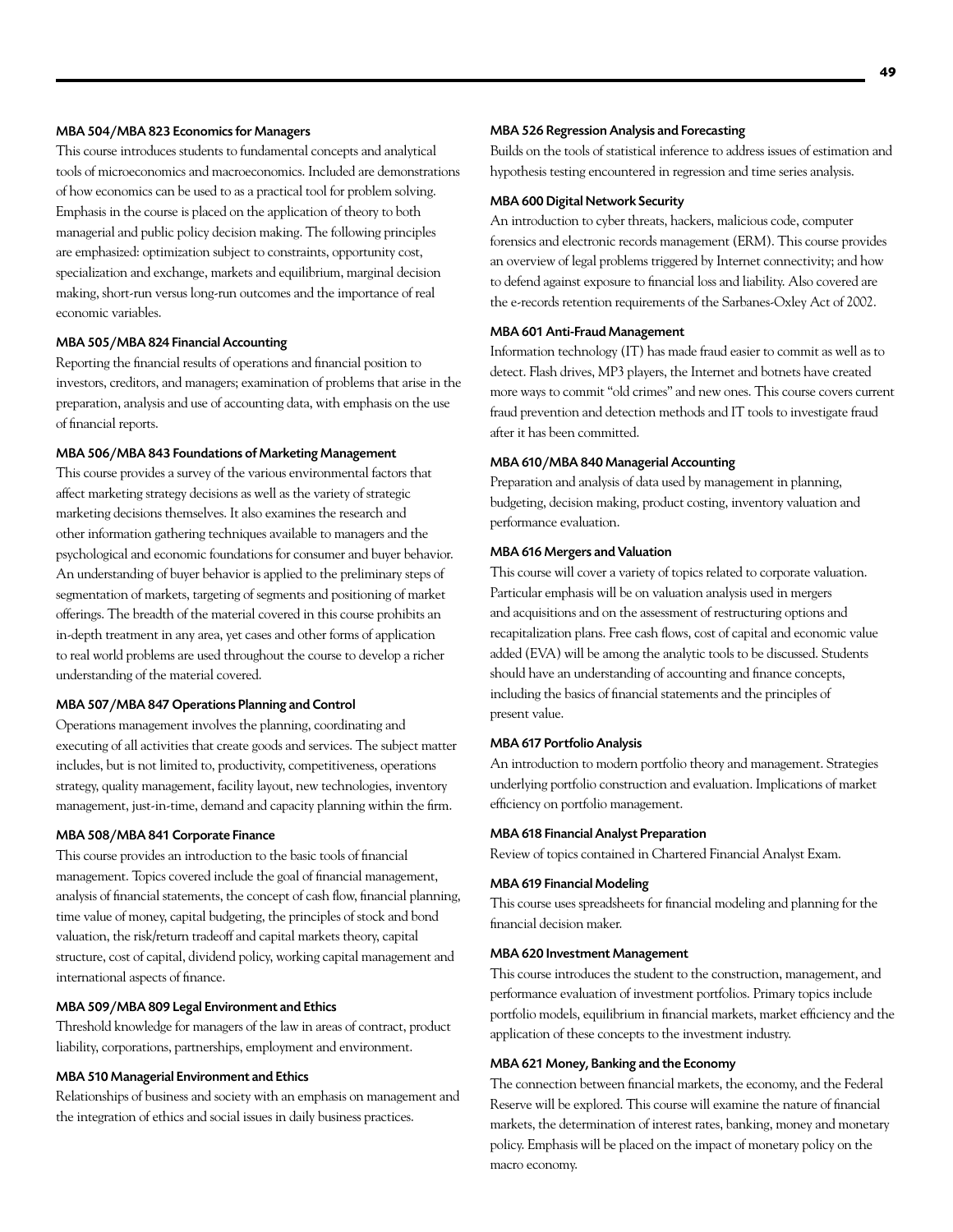#### MBA 622 Financial Institutions and Markets

This course examines the changing world of financial services and the role that financial intermediaries and financial markets are playing in a rapidly consolidating industry with new benchmarks and success factors. Universal banking as the new model will be analyzed. Emphasis will be placed on contemporary issues as well as a review of the history of this evolving industry.

#### MBA 623 Fixed Income Securities

This course discusses the various types of fixed income securities and the markets in which they are traded. Emphasis is placed on contact evaluation, extracting term/risk structure information from pricing, evaluating, investment opportunities and interest rate risk management.

#### MBA 624 Golden Griffin Fund I

This course is the first of a two semester program in which students become equity analysts and portfolio mangers responsible for "real money" portfolio of common equity securities (the Golden Griffin Fund "GGF"). In the Fall semester, students begin the process of stock selection and analysis, leading to recommendations for investment by the GGF. Students follow and discuss current events in the economy and financial markets, and monitor and produce written reports regarding current GGF portfolio positions. Students serve on committees, including: Accounting and Finance; Legal and Compliance; Marketing; Public Relations and Portfolio Management. Each committee will have certain responsibilities throughout the Fall and Spring semesters. Students taking MBA 624 are expected to continue into the Spring semester in MBA 629.

#### MBA 625 Advanced Corporate Finance

This course provides an in-depth treatment of corporate financial management. Topics from the introductory course (MBA 508) are developed in greater detail with emphasis on the underlying theories and more extensive applications to financial decision making. Additional topics beyond the introductory level are presented and discussed. The class relies primarily on lectures, problems and case discussions.

#### MBA 626 International Finance

In an increasingly globalized world, it is imperative that managers understand how the international economy works. International Finance (also known as "Open-Economy Macroeconomics") is the study of the monetary and economic linkages among countries. The main goal of this course is to equip students with an understanding of the global macroeconomic environment and important issues that managers must be aware of. The main topics covered in this class involve exchange rates, international flows of capital and economic policy, as well as the role of business in this environment. This course aims to introduce students to these topics in the context of recent developments around the world. By the end of this course, students will better understand these core concepts, be able to apply them to specific country and business experiences, and locate and analyze relevant sources of information.

#### MBA 627 Multinational Banking

An in-depth study of practical applications and issues faced by internationally active, large and complex banking organizations. Emphasis is given to the applications related to Basel Accord and the impact it

has on capital adequacy requirements, lending guidelines, and risk-based pricing by these financial institutions. Students will also learn the scope of international trade finance with a focus on how multinational banks handle import/export transactions in the global economy.

#### MBA 628 Derivative Securities

This course discusses forward and futures contracts, swaps and options. Markets for these securities are described and analyzed. Modern techniques for identifying over and undervalued contracts are presented. The use of these derivative securities for risk management is discussed.

#### MBA 629 Golden Griffin Fund II

This course is the second of a two semester program in which students become equity analysts and portfolio managers responsible for "real money" portfolio of common equity securities (the Golden Griffin Fund "GGF"). In the spring semester, students begin the process of original equity research, leading to recommendations for investment by the GGF. Students continue to follow and discuss current events in the economy and financial markets, and monitor and produce written reports regarding current GGF portfolio positions. Committee work started in the fall semester continues as well.

#### MBA 630 Marketing Strategy

Through the use of case analysis and computer simulation games, students will develop skills in applying and evaluating strategic marketing decisions. This course builds on the MBA 506 Foundation of Marketing Strategy course in that students will be expected to have mastered material in that course and be able to apply it to a series of cases or simulations of a competitive market environment. Application of statistical and other computer-based analytical techniques also go beyond what is covered in the foundation course. Strategic decisions in the cases used will be taken from a combination of the following strategic decision areas of marketing, the choice of which areas depending on the expertise of the instructor delivering the course and the nature of the cases available: 1) Product and Service Decisions, 2) Pricing and Related Decisions, 3) Integrated Marketing Communications Decisions, and 4) Supply Chain Marketing Decisions. Organization and control factors essential to implementation of effective marketing strategy that would be used in this course include 1) Developing and implementing a marketing budget, 2) Sales forecasting approaches and techniques, 3) Financial Statement Analysis, 4) Compensation planning for sales and marketing personnel, and 5) Marketing controls and Marketing Information Systems.

#### MBA 631 Market Research

This course emphasizes survey-based marketing research. Students engage in a semester-long research project in which they interview a client, specify the research problem and an appropriate research design, do a secondary data search, design and administer a survey instrument (questionnaire), perform statistical data analysis and develop and present a report of their findings to the client. Course content also includes marketing databases, observational techniques, causal designs and various applied statistical techniques.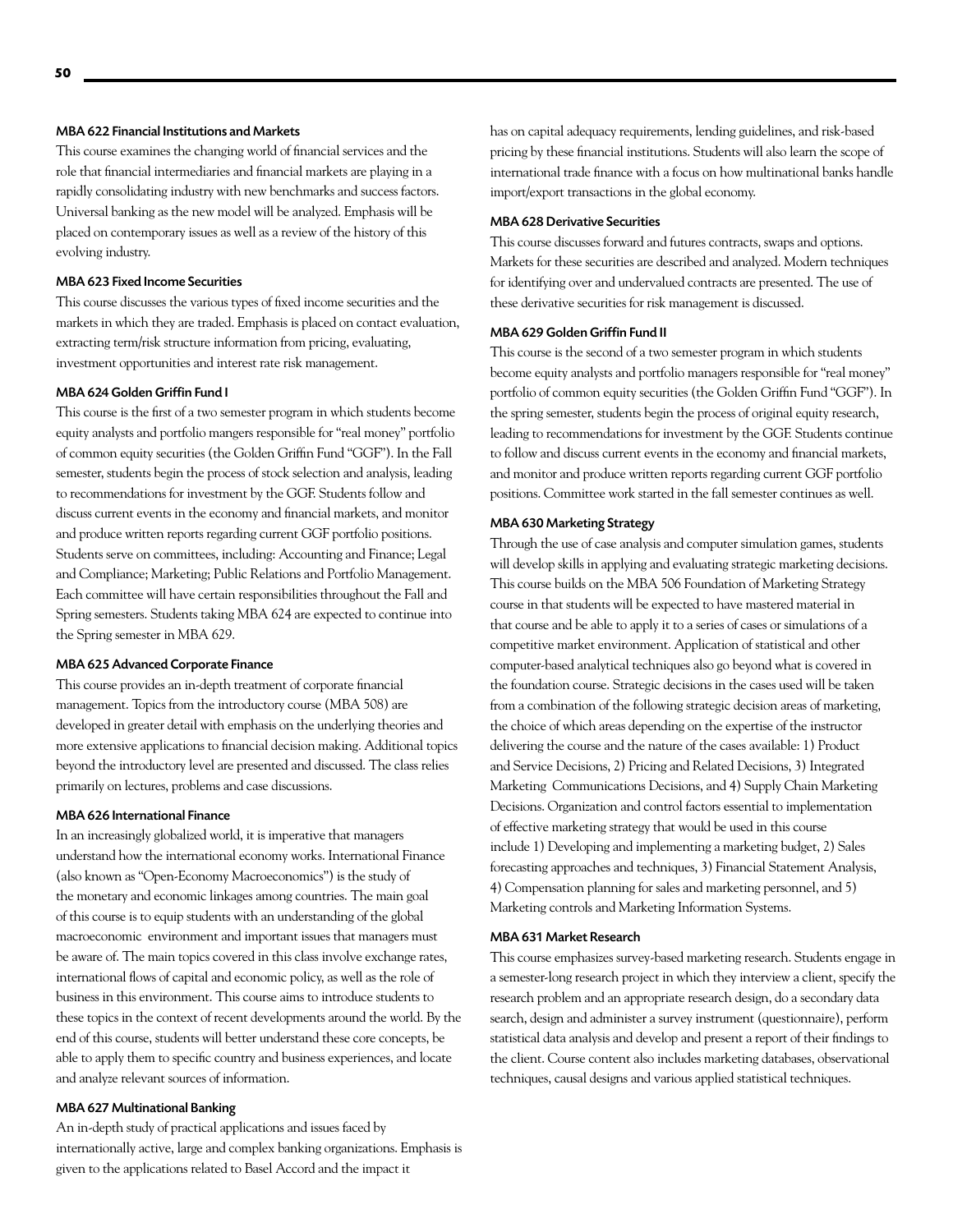#### MBA 633 Global Logistics & Transportation

Organization of export and import operations in support of marketing, distribution, production and other global business functions; freight forwarding, shipping procedures and selecting transportation modes and documentation.

#### MBA 634 Consumer Behavior

This course focuses on the application of information from the behavioral sciences (e.g. psychology, sociology, anthropology) to help understand consumer behavior. Emphasis is placed on understanding the factors that influence consumer behavior and developing the ability to apply this information to the practice of marketing. Additionally, students are encouraged to consider their own personal consumption behavior and to identify ways they can improve their consumption decision outcomes and reduce their susceptibility to undesirable external influences. Course topics include perception, memory, learning, persuasion, attitudes, materialism, behavioral decision theory, family and cultural influences.

#### MBA 636 International Marketing

Issues involved in entering operations in an overseas market. Focus on identifying opportunities in world markets and adapting strategies to fill specific national market needs.

#### MBA 637 Professional Sales

The more significant aspects and techniques of sales and practical issues pertaining to a career in sales.

#### MBA 638 Internet Marketing

The Internet is the first exciting, significant marketing tool to emerge in many years. Learn how companies are building relationships, promoting and selling products, gathering valuable market information, providing customer service and establishing competitive advantages online. This primer course on Internet will lay the groundwork for your professional online experience.

#### MBA 639 New Product Strategy

This course examines marketing's increasingly important role in new product development. Advances in communication technologies have worked to enhance the customer's role in the new product development process for both consumer and industrial goods. A key role of marketing is to bring the "voice of the customer" into the new product development process in a way that facilitates customer satisfaction. New technologies are also speeding up the new product development process and shortening product and brand life cycles. This course employs a "learn-by-doing" approach to understanding concepts, techniques, tools, models and methods employed by marketing at various stages in the development and launch of new products.

#### MBA 640 Leadership and Management Skills Development

This seminar provides students with opportunities to assess their current management skill levels and to better understand and internalize concepts and theories of leadership and organizational behavior through application. Focuses on an active-learning cycle of taking action, reflecting upon that action and its consequences, developing concepts and generalizations based upon such reflection, and testing of concepts by taking action new situations. Topics include decision making, motivation, conflict management, exercising influence, supportive communication, interviewing, empowering and delegating

#### MBA 641 Human Resource Management

This course examines the critical functions and roles of human resource management (HRM) in complex organizations. Topics include the legal implications of HRM, job analysis and design, HR planning, recruitment and selection, training and development, performance management, compensation and benefits, and employee and labor relations. Most significantly, the course looks at managing people and the employment relationship from a strategic perspective.

#### MBA 644 Organizational Theory and Design

Overview of organizational theory and design: what organizations are, how they are designed, how they operate and how they can be changed and improved through organizational design.

#### MBA 642 Global Supply Chain Management

Supply Chain Management addresses the integrated management of the set of value-added activities from product development, through material procurement from vendors, through manufacturing and distribution of the good to the final customer. The course will address inventory movement within the supply chain, network configuration and location, capacity and demand management, the value of information, strategic alliance, new product development and technology and information impact in a global environment.

#### MBA 645 Fundamentals of International Business

There are two types of objectives for this course, one for the mastery of International Business content and the other for the development of good International Managerial processes. The content objective of this course is the development of a solid background in the basic elements of International Business. We will examine the international environment and discuss questions such as:

Why is there trade between countries?

Why do companies "go international"?

- How does the international market differ from the domestic?
- What are the keys to success in the international marketplace?
- What are the keys to success in careers in international business

#### MBA 646 International Business

An introduction to the fundamentals of international business. Course topics include the comparative advantage of nations, international institutions and organizations, the international aspects of the functional areas of business and the development of international business strategies.

#### MBA 647 Organizational Change and Leadership

Contemporary approaches through application of behavioral science concepts and tools. Systems concepts and operational components, need for change and development, action research and intervention strategies, overcoming resistance to change, managing paradigm shifts in organization culture.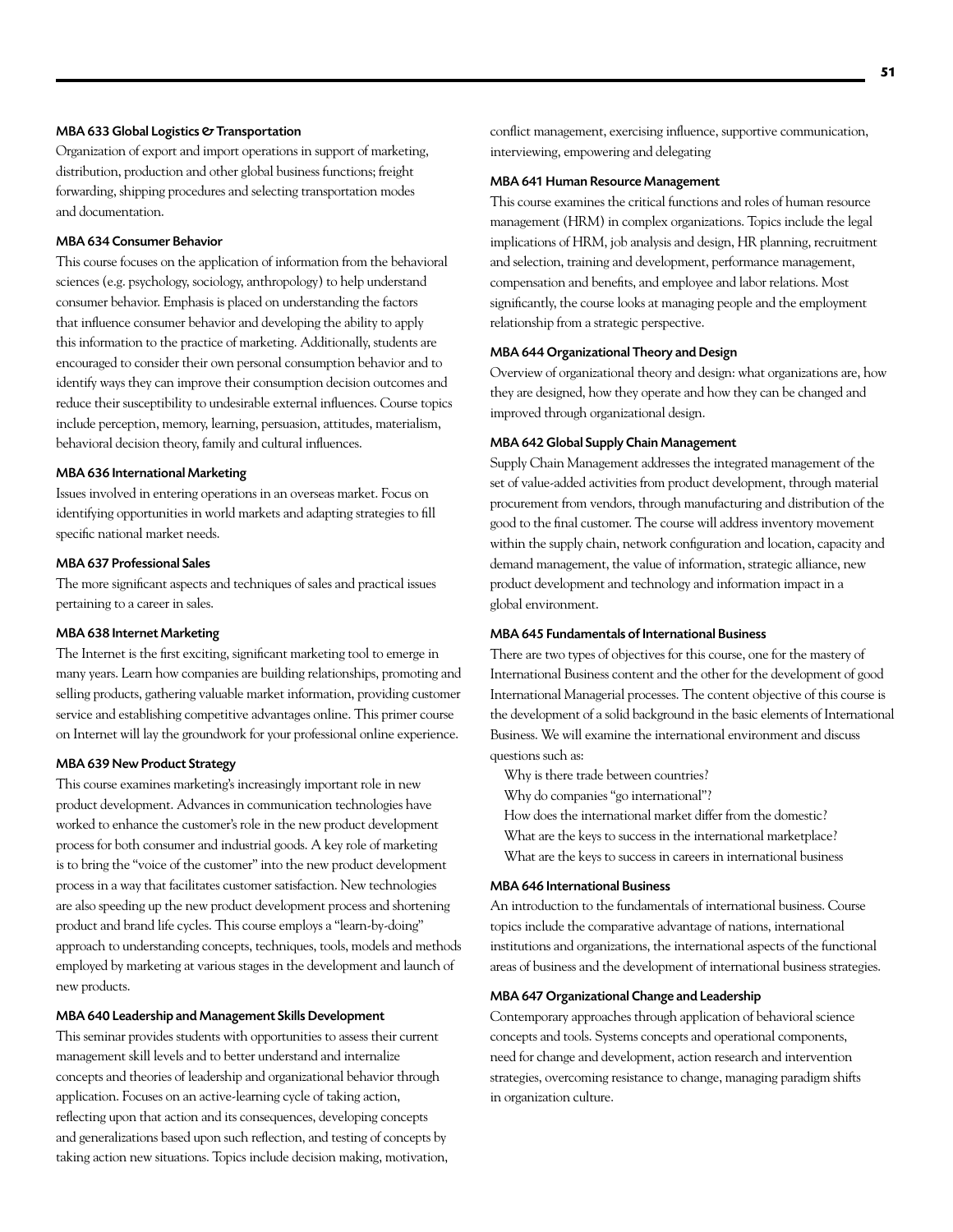#### MBA 649 Labor Relations

This course introduces the student to the development, structure and process of labor relations in the United States. While the main focus will be on the private sector, some attention will be paid to the public sector, especially in the area of dispute settlement. Among the main topics covered are the evolution of unions and the management of labor, labor law and federal agencies, the structure and government of unions, why workers join unions and the process of organizing, the state of organized labor and who belongs to unions, the structure, process and outcomes of collective bargaining, contract administration, grievances and arbitration, dispute settlement techniques, labor-management cooperation, the future of labor in America and contemporary issues.

#### MBA 650 Personal Leadership

Personal Leadership is a course about self-discovery. Students will be developing a unique leadership approach which fits them as potential leaders in organizations. They will take several assessments which measure personal style and behaviors. Students will also reflect about past experiences in leadership situations and read books which focus on selfdiscovery and change. Once the optimal leadership approach is developed, students will identify ways of leveraging their leadership to improve their effectiveness. Lab fees for licensed assessment inventories and feedback reports will cost \$100.00. Students will be evaluated by papers and class participation.

#### MBA 651 Executive Coaching

How do executives improve their skills in managing complex organizational systems? What methods are used to help executives manage more effectively? In recent years the field of executive coaching has emerged to address these challenges. What is good executive coaching? What methods do executive coaches use? How effective is executive coaching in creating change? These are the questions which will be addressed in this newly created seminar on Executive Coaching. Students will learn about coaching and how to coach from professional coaches. Hands on mentoring and skill development in coaching will take place throughout the course. Students should have taken either Personal Leadership or Organizational Change prior to this course.

#### MBA 653 Business History Leadership in Context

This course examines how business leaders and others have responded over time to the environment in which their organizations are embedded. In recent years business history has shifted its focus from examining managerial choice in an environment rich with economic opportunity to examining the role of forces outside the firm that constrain the choices available to and made by business leaders. Among these external forces are the law, politics, culture, labor and consumers. Often the firm and its environment remake one another in large and small ways. In short, internal and external forces interact with the relative balance of these forces shifting over time.

The focus of this course will be on US Business History from the late 18th century to the present. Larger themes include small business development and entrepreneurship, the rise of big business and management, business government relations, the management of labor and unions and the consumer culture. Students will explore and learn the many ways that

organization leaders and others responded to external environmental changes and challenges.

#### MBA 655 Project Management (MTM 630)

This course introduces students to the principles, practices, techniques, and special problems of the project manager. The focus will be on the entire project life cycle - from selection and initiation, through planning, implementation and control, to termination and close-out. Critical issues such as time, cost, and performance parameters are analyzed from the organizational, people, and resource perspectives.

#### MBA 658 System Dynamics

This course provides an introduction to systems thinking and system dynamics. System dynamics is a tool for solving interdisciplinary problems and understanding the deeper system structure rather than simply examining problem symptoms and surface behavior. Important policy decisions in one area often have impacts in multiple areas – political, economic, social and environmental. Similarly, decisions in one functional area, such as marketing, will have important impacts on other functional areas such as production. Students will learn to see common patterns in business, natural and social systems and such insight will lead to a better understanding of both system behavior and human behavior. Finally, to better understand the systems, we develop computer models - computer simulations. We can then test the consequences of our actions using a computer-based virtual world before making decisions.

#### MBA 660 Internship in Supply Chain Management

Non-routine job experience which links academic concepts with practical experience, specifically in the area of logistics and/or supply chain management. Requires supervision by faculty and student demonstration of academic value through papers and reports.

#### MBA 662 Special Topics in Supply Chain Management

Seminar on selected topics with focus on emerging practices and contemporary examples in global supply chain management. Topics may include new strategies, new concepts in purchasing, packaging, operations, locations analysis, international accounting and information systems.

#### MBA 671 Business Law and Legal Environment (4 credits)

Legal aspects of partnerships and corporations; substantive law of contracts, agency, bailments, accountants' liability; Uniform Commercial Code, commercial paper and secured transactions; bankruptcy, SEC, antitrust law.

#### MBA 672 Advanced Commercial Law

Foreign Corrupt Practices Act of 1977, secured transactions, accountant's liability, real property, trusts, estates and insurance.

#### MBA 680 International Business Seminar

Two to three weeks of travel in Europe, either between the fall and spring semesters or in the summer. Gives exposure to the international business environment and to business practices outside the U.S.A. Each of these trips involves programmed visits to international businesses, government agencies, and/or nonprofit organizations, as well as substantial free time.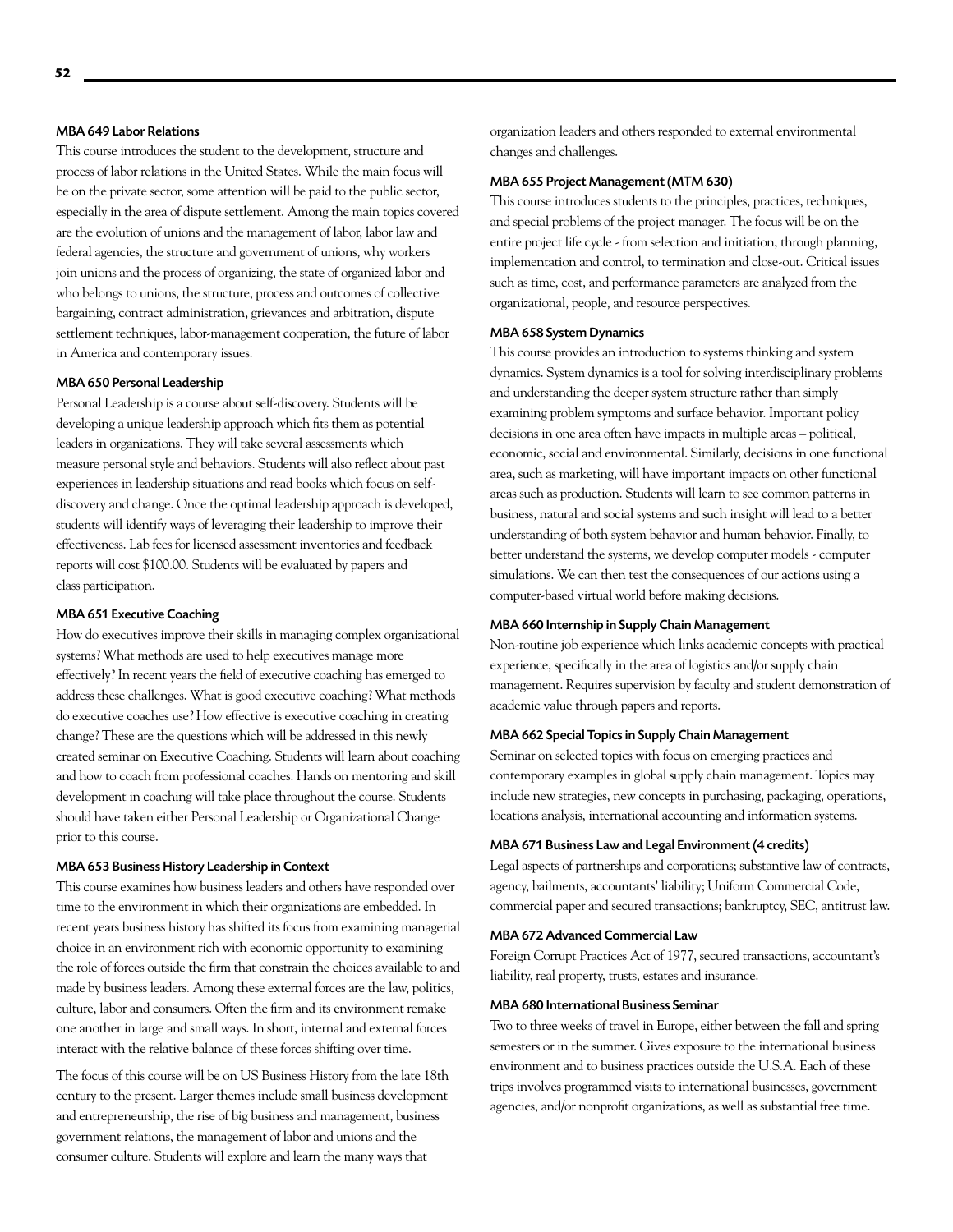Contact the Management/Marketing department at 888-2640 for details of each trip. The course grade depends on the student's participation in question and answer sessions at the presentations as well as the quality of a paper to be written upon the student's return.

#### MBA 686 Doing Business in the European Union

The objective of this course is to introduce students to the current issues impacting the development and the implementation of the unique economic and political unit called the European Union. Given the multiplicity of issues, the course readings and activities will serve only as an introduction to the broad spectrum of possible research topics. Each student will choose a particular topic or issues for their individual topic.

#### MBA 690/MBA 897 Strategic Management & Leadership

Developing strategies for successful business operation and hands-on business analysis focusing on problem solving; student teams work with current business problems using analytical tools and skills developed from other courses

#### MBA 701 Financial Accounting

Accounting concepts related to external financial reporting; theories and procedures relevant to reporting financial position and results of operations. Note: Students who have taken MBA 524 prior to enrolling in the MBAPA program must consult the program director for possible waiver of this course.

#### MBA 702 Managerial and Cost Accounting

Preparation and analysis of data used by management for planning, control and performance evaluations; inventory valuation and reporting methods in manufacturing enterprises; standards and budgets.

#### MBA 707 Accounting Information Systems

Development, organization, and implementation of manual and electronic accounting information systems. Emphasis on flow charts and analysis, modification, and improvement of existing systems.

#### MBA 711-712 Intermediate Financial Reporting I and II

Reporting In-depth theories relating to asset and liability measurement and reporting, revenue and expense determination and financial statements presentation.

#### MBA 715 Basic Taxation

Provisions of the Internal Revenue Code affecting individuals and corporations. Tax factors in planning and decision making. Social, political, and economic considerations underlying tax laws.

#### MBA 716 Advanced Taxation

Internal Revenue Code provisions relating to taxation of corporations and shareholders, partnerships and partners, including organization, reorganization, distribution and liquidation. Emphasis on Sub Chapters "C," "S,"and "K."

#### MBA 721 Advanced Financial Reporting

Accounting for partnerships, corporate mergers and acquisitions, non-profit institutions, foreign exchange and fiduciaries.

#### MBA 725 Auditing Theory and Practice

Standards and practice relevant to verification of financial statements, responsibilities and ethics of the public-accounting profession, internal control design and evaluation, auditing programs and working papers, statistical sampling.

#### MBA 726 Advanced Auditing

Review and integration of the underlying concepts in the auditing and accounting information systems courses, reviews and tests associated with computerized accounting systems as well as the relationship between specific procedures and overall audit objectives.

#### MBA 729 Not-for-Profit Accounting

Accounting and reporting issues that apply to governmental units, hospitals, schools, religious institutions and other non-profit organizations; budgetary procedures including appropriations and encumbrances.

#### MBA 751 Seminar in Accounting Theory

Accounting theory and theory formulation. Current issues in financial accounting and concepts of income determination.

#### MBA 752 Enterprise Systems

Measuring the value of enterprise information; enterprise resource planning system design and functionality; international accounting systems issues: data integrity; use of financial and non-financial information for corporate decision-making.

#### MBA 803/804

A series of presentations that are designed to acquaint students with the tools needed to effectively manage in a competitive environment. Topics include the use of advanced spreadsheet techniques, internet security, data base management and ethics. Additionally, career path discussions take place led by former students, as well as past and prospective employers.

#### MBA 812 Analyzing Financial Information

The analysis and valuation of equity securities is developed in stages using a case approach based on live publicly traded companies. Valuation models and the concept of value creation follows preliminary analysis of financial statements and market based financial information on risk and return.

#### MBA 876 Quantitative Analysis and Global Issues

This course is designed to acquaint the student with the body of knowledge, methods of analysis related to the global macroeconomic environment. The underlying models and their impacts on decision-makers is the focus of the course. Issues of price stability, income and employment growth are discussed along with the policy concerns associated with macroeconomic problems.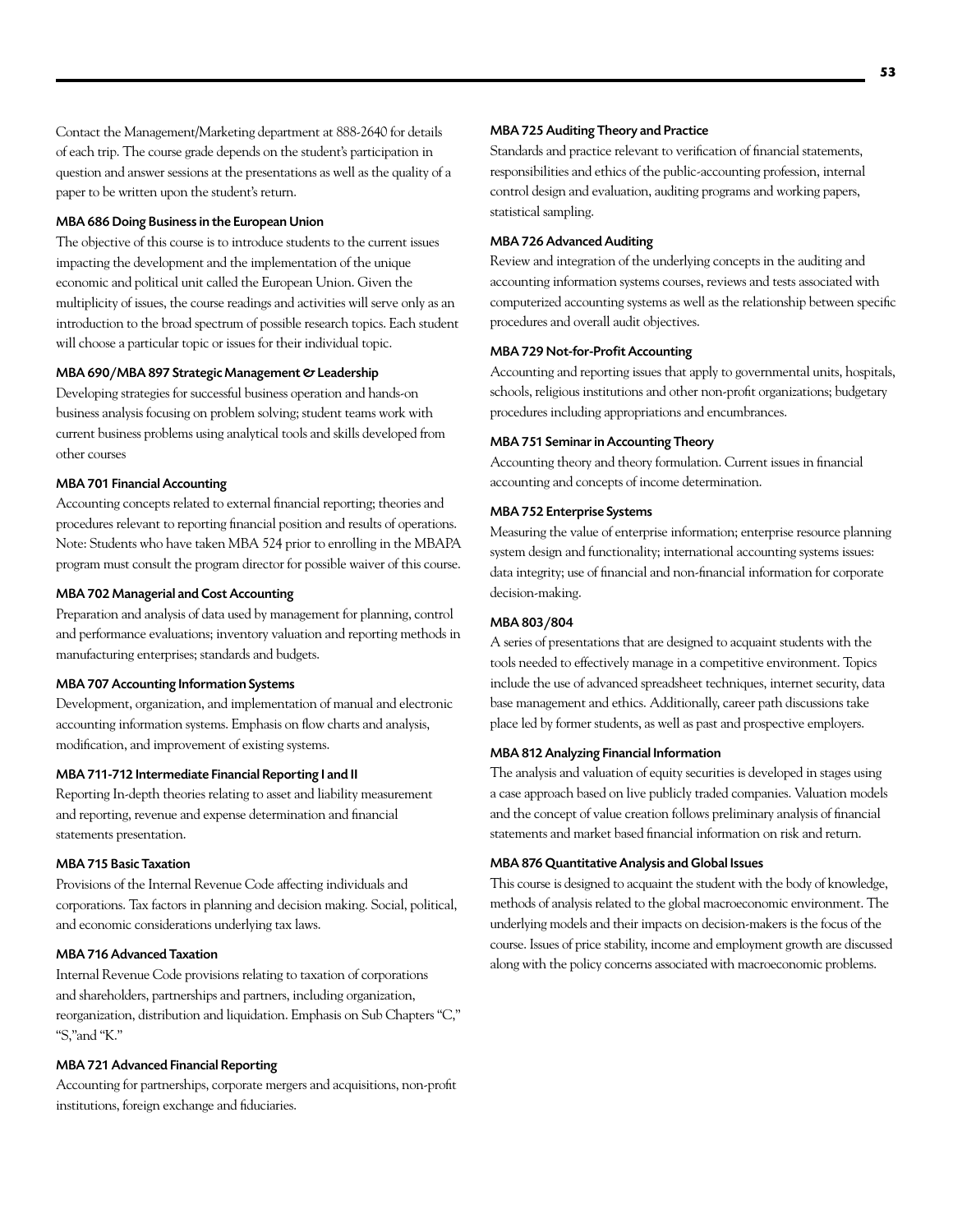# **MIB Course Descriptions**

Pre-requisite courses – see MBA course descriptions

#### Required Courses

#### MIB 586 Doing Business in the European Union

The objective of this course is to introduce students to the current issues impacting the development and the implementation of the unique economic and political unit called the European Union. Given the multiplicity of issues, the course readings and activities will serve only as an introduction to the broad spectrum of possible research topics. Each student will choose a particular topic or issues for their individual topic.

#### MIB 606 Fundamentals of International Business

There are two types of objectives for this course, one for the mastery of International Business content and the other for the development of good International Managerial processes. The content objective of this course is the development of a solid background in the basic elements of International Business. We will examine the international environment and discuss questions such as:

- 1. Why is there trade between countries?
- 2. Why do companies "go international"?
- 3. How does the international market differ from the domestic?
- 4. What are the keys to success in the international marketplace?
- 5. What are the keys to success in careers in international business?

#### MIB 607 Operations and Supply Chain Fundamentals

This course will introduce students to concepts and practices used in the planning and control of operations and supply chains for the creation of services and goods. This course will provide a basic overview and understanding of the language and tools used in operations and supply chain management. Topics will include: operations strategy, process strategy & analysis, quality, capacity planning, location, sales & operations planning, layout, inventory management, scheduling, lean systems and supply chain management.

#### MIB 616 Comparative Management

The objective of this course is the development of an understanding of what it takes to be a "good international manager". To do this, we will discuss how and why management differs when an international border is introduced and how the resulting ways of managing compare to the "domestic" systems that students have traditionally studied. We will go through a series of activities that will require students to compare and contrast their knowledge of management systems in different settings and to apply this knowledge to solving problems in the global market. Consequently, we will cover the traditional areas of management, such as planning and controlling. But we will also examine how these actions must be modified to meet the demands of the international arena.

#### MIB 626 International Finance

In an increasingly globalized world, it is imperative that managers understand how the international economy works. International Finance (also Known as "Open-Economy Macroeconomics") is the study of the monetary and economic linkages among countries. The main goal of this course is to equip students with an understanding of the global macroeconomic environment and important issues that managers must be aware of.

The main topics covered in this class involve exchange rates, international flows of capital, and economic policy, as well as the role of business in this environment. This course aims to introduce students to these topics in the context of recent developments around the world. By the end of this course, students will better understand these core concepts, be able to apply them to specific country and business experiences, and locate and analyze relevant sources of information.

#### MIB 633 Global Logistics

Organization of export and import operations in support of marketing, distribution, production and other global business functions; freight forwarding, shipping procedures, and selecting transportation modes and documentation

#### MIB 636 International Marketing

Issues involved in entering operations in an overseas market. Focus on identifying opportunities in world markets and adapting strategies to fill specific national market needs, inventory movement within the supply chain, network configuration and location, capacity and demand management, the value of information, strategic alliance, new product development, and technology and information impact in a global environment.

#### MIB 640 Multiculturalism Leadership

This course provides students the opportunity to design corporate strategies to manage the impact of multiple cultural environments on the leadership of international corporations. The course is a combination of classroom and on-line discussion. Working in teams, students will develop a model for leadership appropriate to different international settings.

#### MIB 690 Capstone

Global Strategy is a capstone course designed to enable students to integrate and apply concepts learned in their prior MBA courses. This course focuses on how firms, including multinational companies, create and sustain competitive advantage in a highly competitive, networked economy. Students are exposed to models of competition in global markets. Emphasis is placed on strategy formulation at the corporate and business levels and on strategy implementation at all firm levels. Macro-economic theory, trade theory, exchange rate theory, ethics frameworks, political analysis, risk management and the analysis of impact of host- and home country government regulations on firms are considered as part of prerequisite knowledge. Hence, such topics will be just briefly overviewed. (offered on campus over the summer)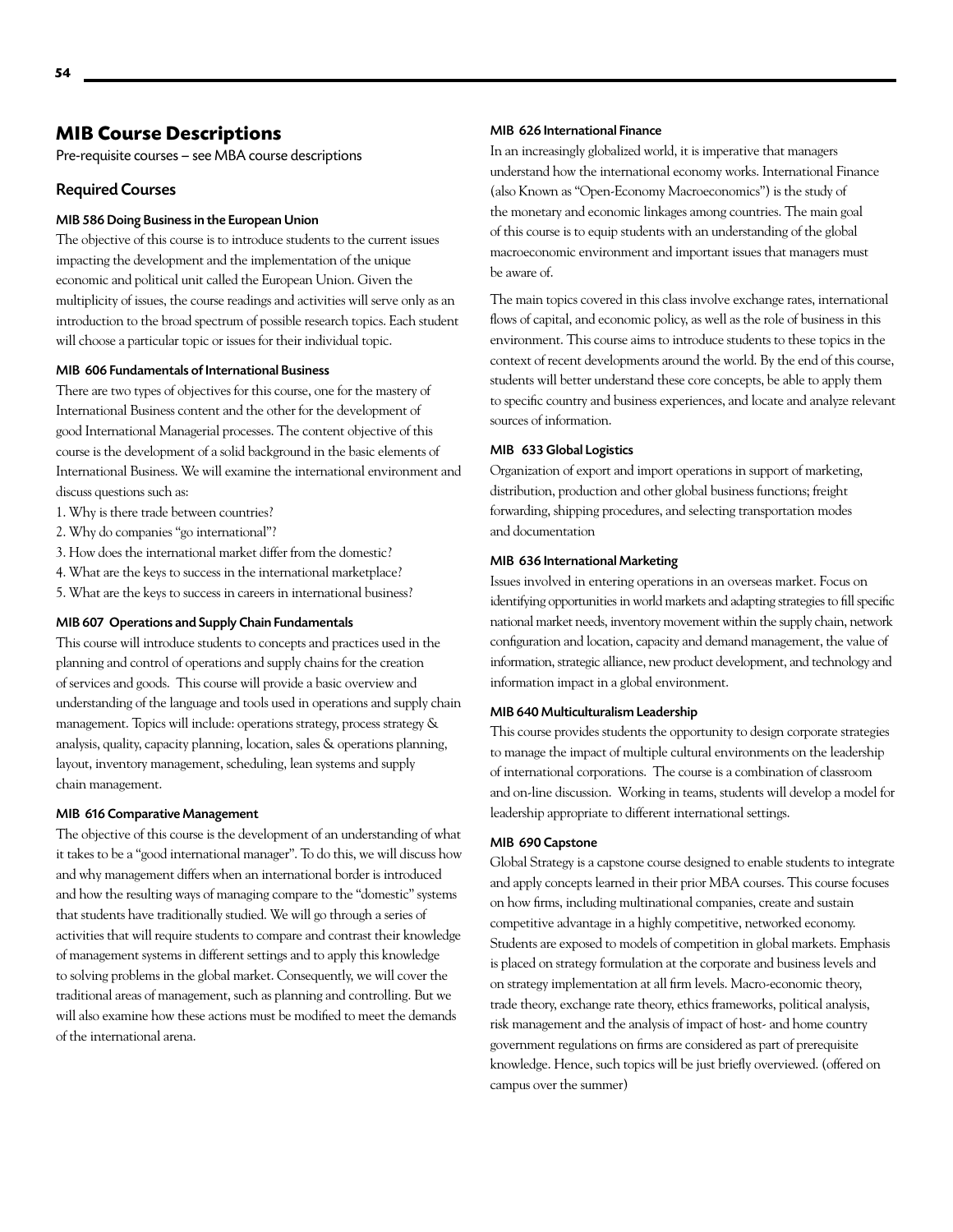#### MSF 701 Fraud Examination: Detection and Deterrence

The course will concentrate on financial fraud, white-collar crime, how financial fraud is perpetrated, approaches to fraud investigations and documentation, and fraud detection and prevention. Ethical issues in fraud examination and investigation will be covered as well as strategies and tools for fraud deterrence in organizations. Prerequisite: MSF 725 or MSF 726

#### MSF 702 Financial Statement Fraud and Risk Assessment

Examines the variety of ways that fraud may be perpetrated in a company's financial statements. Fraud schemes specific to areas of the financial statements will be examined in depth, including schemes related to revenue recognition, capitalization of expenses, understatement of liabilities and inadequate disclosure. Real life examples will be analyzed to identify early warning signs and techniques used to uncover fraud. Risk assessment tools and methodology will be explored and applied in a situational context. Prerequisite: MSF 701

#### MSF 703 Legal and Regulatory Environment of Forensic Accounting

Familiarity with the rules of evidence and laws governing individual rights will be emphasized. Interviewing techniques, expert witness testimony and report writing will be covered. Litigation support services will be discussed including measurement of economic damages and business valuations. Prerequisite: MSF 701

#### MSF 708 White Collar Crime

Psychological and sociological motivations of fraud perpetrators will be examined in depth. Crimes committed by "respectable people" in positions of responsibility in private or public sector will be studied, looking at similarities and differences in behaviors. Discusses the nature of these crimes, how regulatory bodies and legal systems treat these criminals and how they seek to avoid detection and prosecution. Criminal procedure will be covered as it relates to such topics as search and seizure, due process and sentencing. The impact of this type of crime on individuals, organizations and society will be discussed.

#### MSF 755 Capstone Advanced Financial Investigations

Integration of legal, behavioral and technical aspects of forensic accounting investigations. Case analysis and presentations will emphasize analytical and writing skills while affording an opportunity to apply investigative procedures used in practice. Students will take part in a culminating activity such as a moot court exercise, which pulls together the data analysis, interviewing and other skills developed in the program. Prerequisite: MSF 701, MSF 702, MSF 703, MSF 704

#### COM 602 Organizational Communication

The course design introduces the foundations of organizational communication theory with advanced understanding of communication behavior in organizations. To achieve these ends, organizational communication theory, methods, and practices are introduced and related to organizational life. The course addresses the problems and paradoxes of organizational communication and the changing features of organizational life. We will use group case study learning experiences to highlight practical application of the theories in organizational life.

#### COM 604 Persuasion and Social Influence

Terms such as persuasion, social influence, or compliance gaining are all part of the same whole and involve "essentially the same human activity: trying to convince others to think, feel, or do what we want" (Gass & Seiter, 1999, xiii). At the onset of the course basic persuasion terms and research procedures will be overviewed. Also, we address the question, "why study persuasion?" Other related persuasion, social influence, and/or compliance gaining topics covered this semester will include: relationship between attitudes and behaviors, methods of conducting persuasion research, classic and contemporary persuasion and social influence theories, communicator characteristics and persuasibility, verbal and nonverbal messages, structuring and ordering persuasive messages, and improving one's ability to persuade others.

#### COM 610 Organizational Leadership

Some basic assumptions of the course are: you can become aware of and learn leader behaviors; you can improve upon leader behaviors; leaders behave differently than do managers; and leadership concepts and theories provide a framework for understanding and improving. Therefore, this course takes a theoretical and applied approach to the understanding of leadership. Theory gives you a framework for thinking about leadership behaviors and processes. Theory also provides the frame for the creation of awareness, understanding, behavioral change and improvement in how we live the leadership experience.

#### COM 620 Conflict, Facilitation, and Communication

This course provides the student with foundations and advanced understanding of how conflict, facilitation and communications intersect. To achieve these ends, group development theory, methods and practices are introduced and related to organizational life. The course addresses the inevitability of conflict and explores how different approaches to conflict yield either negative or harmful outcomes or positive, mutually satisfying outcomes. The course uses a combination of lectures, group case studies and experiential activities as approaches to learning. The group experiences highlight practical application of the theories and facilitation techniques in organization life.

#### COM 630 Interpersonal Communication

This course focuses on theoretical and pragmatic aspects of interpersonal communication in different types of relationships. During the semester we examine interpersonal theories, research, and skills anchored in the field of interpersonal communication. The main objectives of this course are to heighten students' self-awareness of their interpersonal communication skills and to understand the role that interpersonal communication plays in identity management and relationship development. Students will also identify specific interpersonal communication skills that can be used strategically to improve work relationships and outcomes.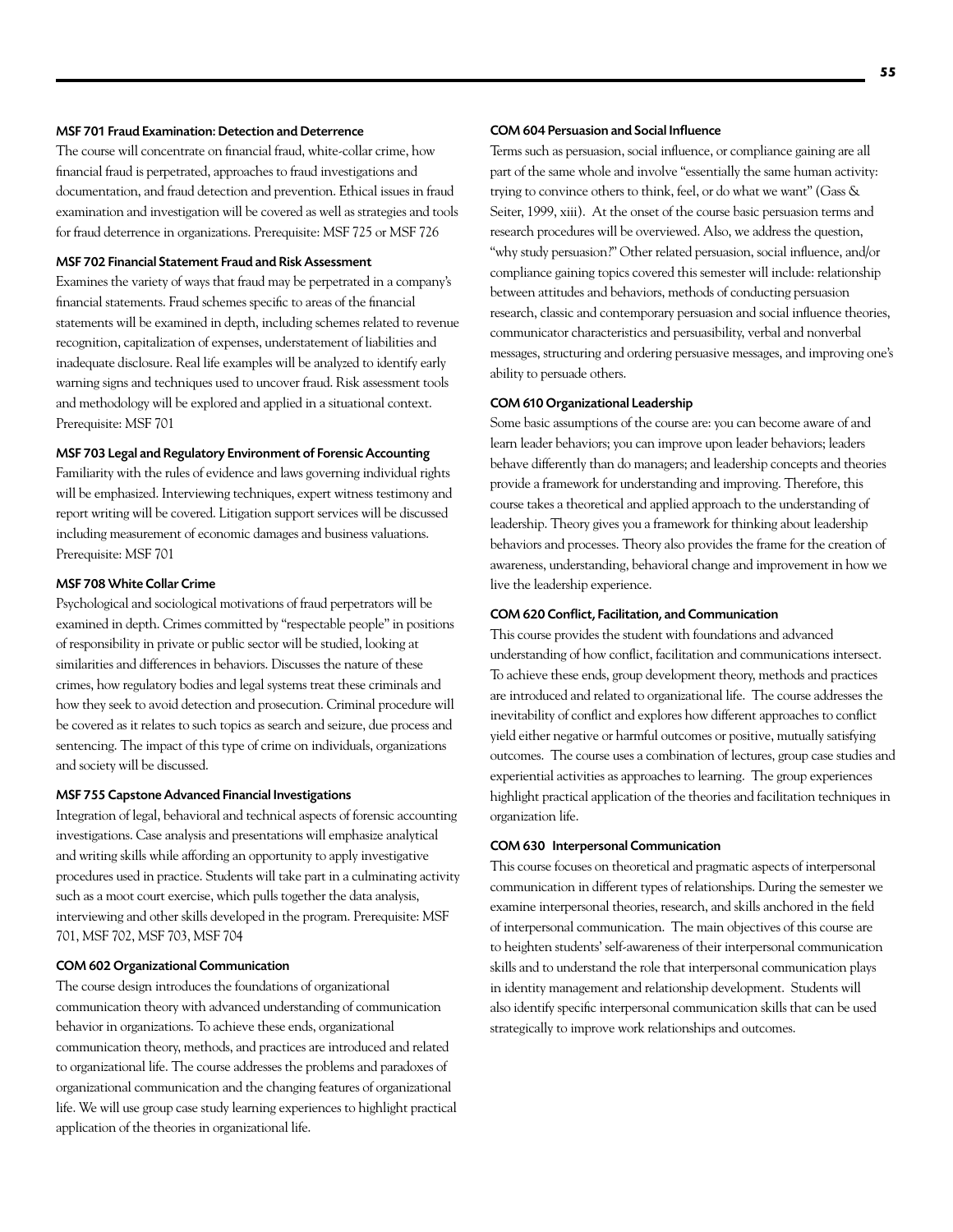# School of Education and Human Services

Michael Pardales, Dean; Shawn O'Rourke, Associate Dean, Graduate and Canadian Programs, Certification Officer; Nancy Wellenzohn, Associate Dean, Program Quality and Undergraduate Affairs, Director of Accreditation, & Certification Officer; Tracy Callaghan, Program Coordinator.

#### Mission Statement

The faculty of the School of Education and Human Services (SEHS), in concert with our candidates, school partners, alumni and the community, seek to prepare highly effective, professional and socially committed educators and counselors who value the Jesuit traditions demonstrated through their own cura personalis, work towards social justice and leadership through service. The mission of the unit is to prepare educators who possess content, pedagogical and professional knowledge, use their gifts in the service of others, and demonstrate professionalism and leadership in their field.

#### Accreditation

All initial teacher preparation and all advanced preparation programs in the School of Education and Human Services are accredited by the National Council for the Accreditation of Teacher Education (NCATE), the standard of excellence in teacher education.

#### Conceptual Framework

Canisius' teacher preparation programs focus on knowledge, service, leadership and professionalism, the foundational tenets of our conceptual framework. Academic programs offer candidates the content, pedagogical and professional knowledge, skills and dispositions necessary for quality performance in their field of study. Candidates will demonstrate the ability to reflect on their instructional practice, apply knowledge, exhibit skills and develop dispositions essential for success in P-12 schools. In coursework and in practice, candidates will display a clear understanding of the historical, philosophical, sociological, legal and psychological bases of education and educational policy. Candidates must be committed to the education of the whole person and to the belief that all individuals can learn. Within the contexts of their work, candidates promote authentic learning, social and emotional development and a commitment to service and social justice in environments that foster respect for diversity and the dignity of all. Candidates are encouraged to participate in the urban community in which the college is located and, through a variety of field experiences and service-learning opportunities, to interact with an ethnically, racially, culturally, religiously and intellectually diverse population. Collaborative projects allow candidates to learn from others, develop a professional orientation and assume positions of responsibility and leadership. Candidates develop the ability to reflect thoughtfully on their experience in order to guide

professional development and to improve practice and are encouraged to join professional organizations and actively participate in professional conferences.

Central to our conceptual framework is a symbol of infinity, representing four interrelated and evolving characteristics: Knowledge, Service, Professionalism, and Leadership. These elements are situated within the overarching Ignatian vision and Jesuit educational principles. These values include:

- • *Cura personalis*, concern for individuals, and desire to educate the whole person;
- • Magis, or seeking the greater good, striving for excellence and desire to have our candidates reach one's full potential;
- Sharing one's gifts in the service for and with others in the pursuit of social justice;
- • Contemplation in action, that is being a reflective learner & educator striving for ethical decision-making and mindful creative solutions to today's issues in Education.

To this end, with a vision of P-16 partnership, we strive to engage our students in their chosen field of study. As stated by Rev. Peter-Hans Kolvenbach, S.J., Superior General of the Society of Jesus (2000), "Students, in the course of their formation, must let the gritty reality of this world into their lives, so they can learn to feel it, think about it critically, respond to its suffering and engage it constructively" (p. 8).

# Performance outcomes aligned with knowledge, service and professionalism, and leadership are:

#### Knowledge:

The acquisition, creation and dissemination of knowledge is a continuing, transformational process.

#### Knowledge Outcomes:

The competent professional:

- Applies theory and research in practice.
- • Applies effective teacher/counselor/administrator principles.
- • Demonstrates appropriate dispositions, emphasizing student responsibility for behavior and achievement.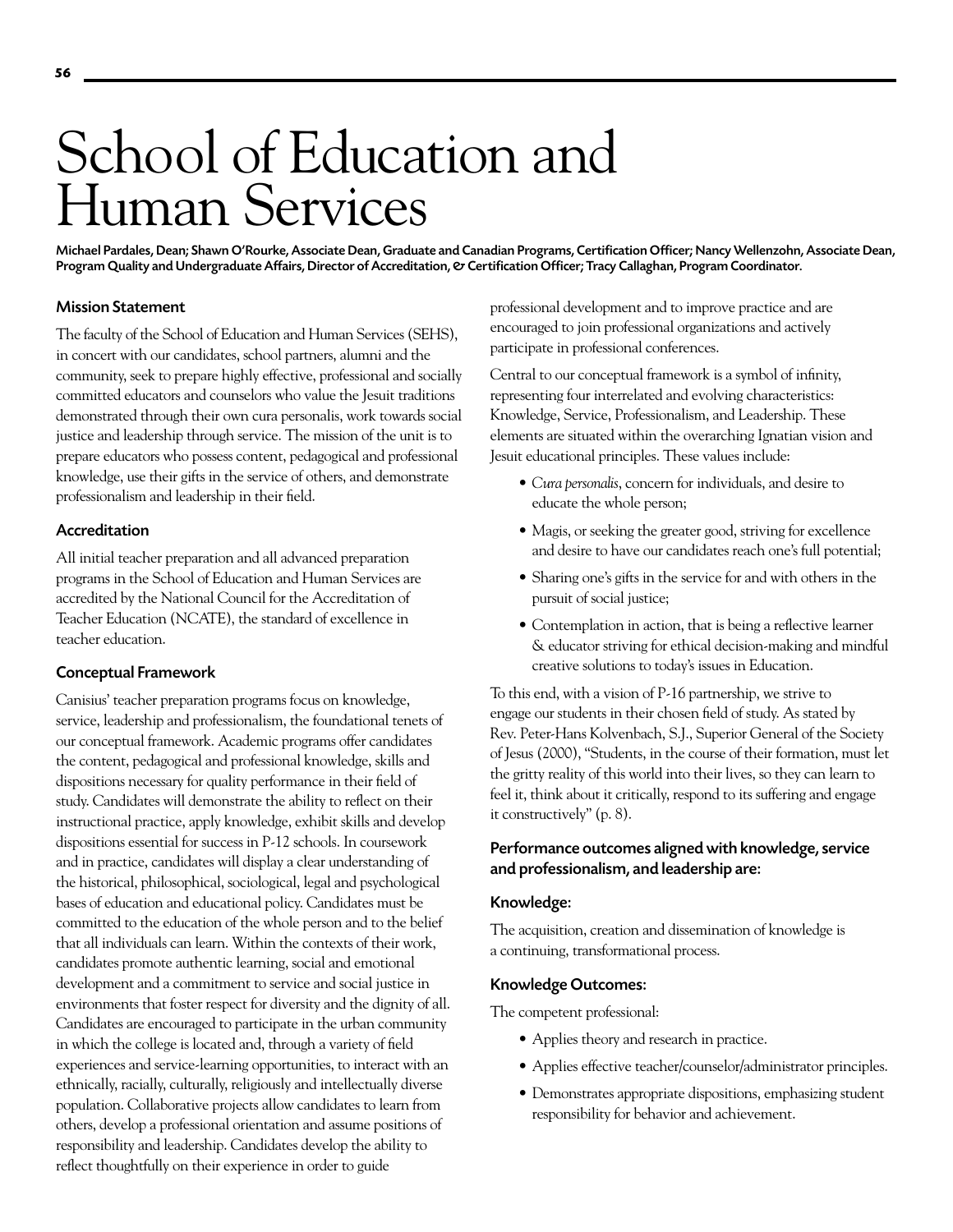Each individual has gifts and talents that should be developed to the highest level.

# Service Outcomes:

The competent professional:

- Is committed to diversity, equity and social justice.
- Has a sense of purpose and power, and in all endeavors works for the benefit of all learners in their respective human service professions.
- • Demonstrates appropriate dispositions:
	- Enthusiasm toward content/subject areas
	- Appreciation of social/cognitive/emotional development for all learners
	- Appreciation of human diversity
	- Values development of students' critical thinking
	- Engages in comprehensive and collaborative planning that meets curricular goals
	- Commitment to utilizing assessment information to inform decisions

# Professionalism/Leadership:

Each individual has an obligation to improve the world in which they live as advocates for social justice and through a dedication to education as a vehicle for positive social change.

# Professionalism Outcomes:

The competent professional is:

- An effective communicator.
- A reflective practitioner.
- A lifelong learner.
- • Demonstrates appropriate dispositions:
	- Values and utilizes effective communication techniques in professional settings
	- Is committed to, and actively seeks out, opportunities to grow professionally
	- Is committed to advocating for the well-being of children and families

# Leadership:

Each individual applies knowledge, skills, and dispositions in such a way that they positively impact the performance and outcomes of those they teach or serve.

A competent professional:

- Is skilled at using outcome data to assess the effectiveness of their own professional practice.
- Seeks to improve their practice with the goal being to positively impact student learning.

# **Degrees**

# Master of Science (M.S.), Master of Science in Education (M.S. in Ed.)

The School of Education and Human Services offers graduate-level programs leading to the master of science (M.S.) or the master of science in education (M.S. in Ed.) degrees in the following programs:

# Adolescence Education (Grades 7-12)

• Initial /Professional

# Childhood Education (Grades 1-6)

• Initial /Professional

# College Student Personnel Administration Counseling & Human Services

- School Counseling
- Community Mental Health Counseling

# Deaf Education Differentiated Instruction Educational Leadership and Supervision

- • On-campus master's degree
- • On-line master's degree

# Educational Technologies and Emerging Media

**•** On-line master's degree (may include certification as Educational Technology Specialist)

# General Education

Health and Human Performance

# Literacy Education

- **•** On-campus master's degree
- • On-line master's degree

# Physical Education

- • Initial certification/master's
- • On campus master's degree
- • On-Line master's degree

# Special Education (Students with Disabilities) Sport Administration

- **•** On-campus master's degree
- On-line master's degree

# Teaching English to Speakers of Other Languages (TESOL)

# Advanced Certificates

The School of Education and Human Services also offers several graduate level Advanced Certificate Programs including: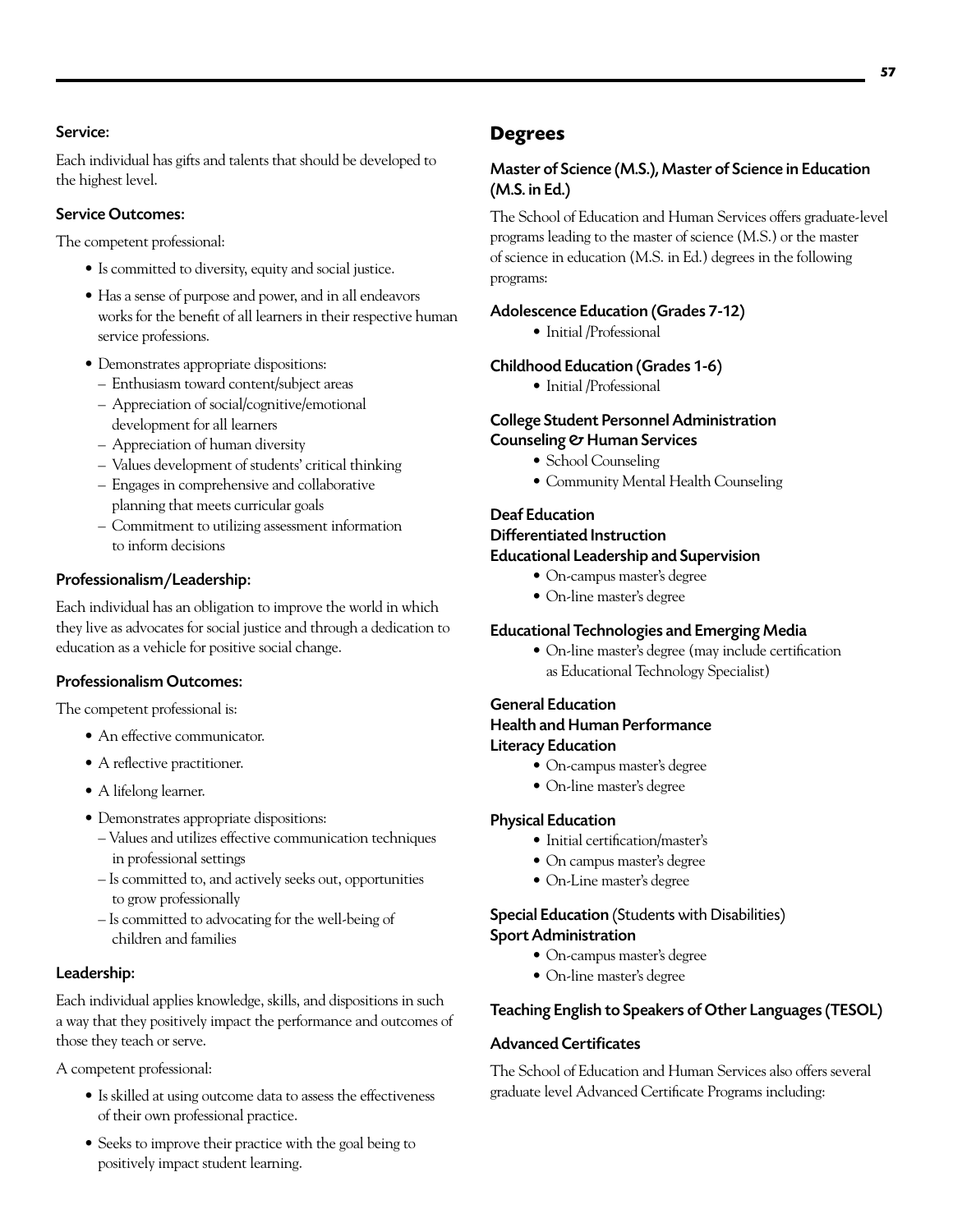Counseling (School or Community Mental Health Bridge) Educational Leadership and Supervision

- • On-campus Advanced Certificate in School Building Leader, or in School Building Leader and School District Leader
- • On-line Advanced Certificate in School Building Leader or in School building Leader and School District Leader

# Middle Childhood (Grades 5-6 or 7-9-Extension Only) Teaching English to Speakers of Other Languages (TESOL)

# **Admission**

Men and women of character, ability and achievement are welcome in the graduate education programs at Canisius College. Their acceptability is judged by the department and is based on achievement, aptitude and character alone.

Applicants for admission to graduate work in education may be accepted as matriculants (master's degree candidates) in a particular program, or as non-matriculants. Except in unusual cases, non-matriculants may take no more than 9 credit hours before matriculation is required.

# Admission Procedures

All applicants for admission to a graduate program must submit:

- One copy of official undergraduate transcripts indicating the receipt of a baccalaureate degree from an accredited institution of higher learning
- Two personal letters of reference

# Graduate application

Admission will require a 2.7 cumulative undergraduate GPA. Applicants who have an undergraduate GPA below a 2.7 may be required to meet additional requirements in order to provide evidence of their ability to be successful in graduate studies. These requirements may include a personal interview, and the GRE, GMAT, or MAT. Canadian and other international applicants must provide a completed Certification of Finances form.

# Portfolio Development

In designated courses throughout the program of study, candidates will complete specific assignments which reflect the conceptual framework of the School of Education and Human Services and the standards established by specialized professional associations and, for teacher candidates, the principles of the Interstate New Teacher Assessment and Support Consortium. These assignments, which include both content and reflection components, must be assembled into a portfolio which will be evaluated at specific transition points throughout the program and must be successfully completed prior to graduation.

Through the assessment system performance is evaluated at four transition points, providing candidates with ongoing and integrated feedback on their progress. The five major transition points are: (1) program entrance, (2) prior to Clinical Practice, (3) after Clinical Practice, and (4) before graduation. Transition to each successive level requires successful performance on all measures described at the transition point. The faculty review the progress of each candidate and, if deficits are noted, a plan is developed to address and remediate any shortcomings. Candidates who consistently do not meet program expectations may be counseled out of or dismissed from the program. The development and exhibition of dispositions appropriate to teaching all children is a requirement of all Canisius teacher preparation programs. Candidates who demonstrate an unwillingness or inability to act in a mature, respectful and professional manner will be prohibited from participation in field experiences, including student teaching and may be counseled out of or dismissed from their program.

# Teacher certification

To obtain initial teacher certification, candidates must pass the examinations required by the New York State Education Department. These include the Liberal Arts and Sciences Test (LAST), the Assessment of Teaching Skills-Written (ATS-W), and the Content Specialty Test (CST). The LAST must be taken prior to student teaching. New York State has given notice that these testing requirements will be changing effective 2014.

For the professional certificate, candidates will need additional professional development, three years teaching experience, and the completion of an appropriate master's degree within five years. Contact the New York State Education Department at [www.nysed](http://www.nysed). gov for additional information.

All Canadian (Ontario) students will be required to actually obtain New York State certification before the Ontario College of Teachers (O.C.T.) will issue a teaching credential. This policy is consistent with Ontario's 'long standing' policy that if a person leaves the province to study to become a teacher, that person must complete and obtain certification in the jurisdiction in which he or she studied. Ontario students will follow the same procedure as U.S. students in applying for certification, including fingerprint clearance.

Dual citizens (U.S. and Canada) are required to first obtain New York State certification before receiving Ontario certification. Also, candidates applying for New York State certification must possess either a 4-year bachelor's degree or a master's degree to obtain New York State certification. Holders of a 3-year bachelor's degree must complete the entire Master's program before New York State will issue teacher certification.

# Assessment and Continued Progress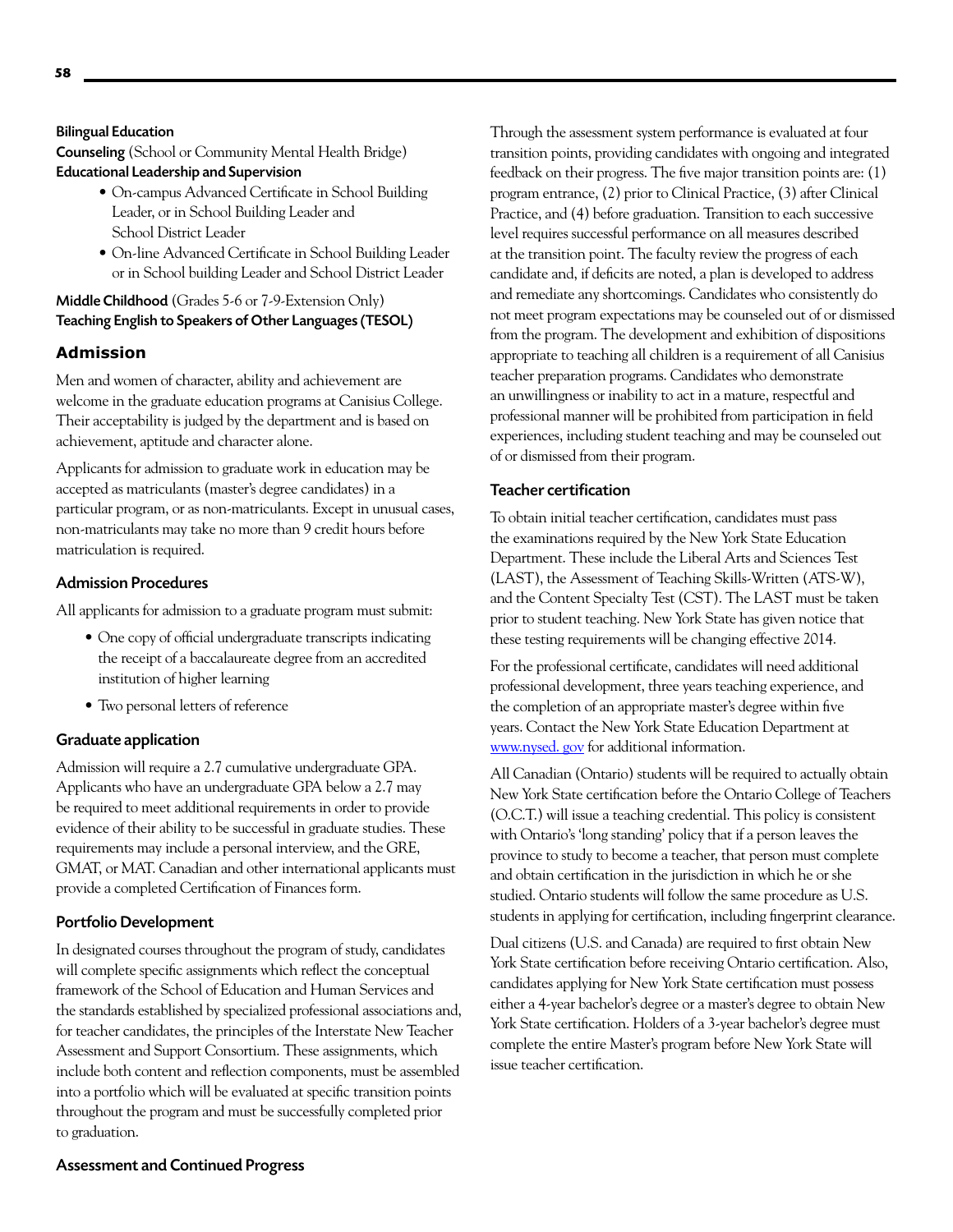# Transfer credits

No more than six credits of graduate coursework will be accepted in transfer from other institutions. The grades must have been at least "B" and must have been earned within the five-year time limit for completion of degree requirements. All transfer credits must coordinate with the candidate's program of study at Canisius College, as approved by the program director. Any exceptions to the above may only be made with the approval of both the program director and the associate dean.

## Credit by examination

Individuals who are applying for admission or who are presently in attendance may obtain credit for previously completed examinations sponsored by the College Level Examination Program (CLEP) of the College Entrance Examination Board (CEEB) or by the New York State College Proficiency Examination Program (CPE). The minimum acceptable grades for these exams are "Pass" for exams graded Pass/Fail and "C" for exams with letter grades. On exams graded on a standard score scale of 20 to 80, the passing score varies from 40 to 50 depending on the subject area. Candidates must consult with the appropriate dean for permission to use any credit by examination toward their graduate degree or certification requirements.

# Probation and disqualification

Receipt of a grade of "D" will result in probationary status. A second grade of "D" will automatically disqualify a candidate from the master's degree program. A candidate whose grade point average drops below a 3.0 will be placed on probation and will be dismissed from the master's degree program if their overall grade point average is below a 3.0 in two consecutive terms.

## Time limitation

A candidate must complete all master's degree requirements within five years. Exceptions to this policy must be approved by the chair of the appropriate program as well as the associate dean.

# Instruction in child abuse; prevention of school violence; fingerprinting

New York State requires that all persons applying for an initial or professional certificate or license in the areas of administrative or supervisory service, classroom teaching service and school service complete two clock hours of coursework or training on the identification and reporting of suspected child abuse or maltreatment. In addition, all new candidates for certification must attend a mandatory two-hour course on the prevention of school violence and must also submit fingerprints for law enforcement clearance.

#### Graduation

Degrees are awarded three times a year:

September 15th for students completing their degree requirements during the summer, February 1st for students completing their requirements during the fall semester and at the annual commencement program in May on the date designated in the College's academic calendar. All students, regardless of when the requirements are completed (May, August, or December), must file a Request for Diploma form with the School of Education and Human Services Graduate Office. Students should contact that office regarding the deadline dates for such requests.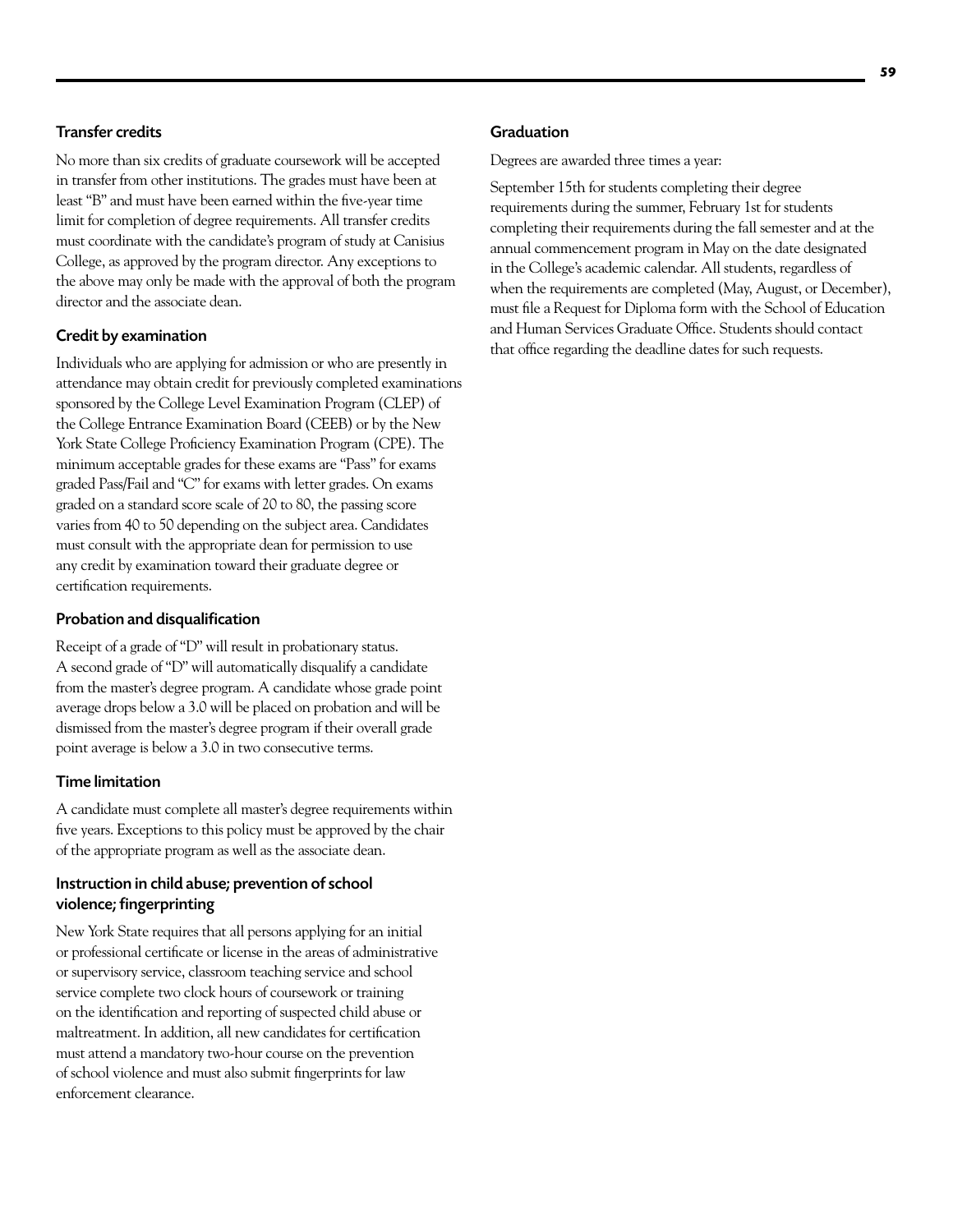# Teacher Education

Faculty: Julie Henry, Barbara A. Burns, Co-Chairs (2012-2013); Ali Ait Si Mhamed, M. Fernanda Astiz, Nancy M. Bailey, Nicki Calabrese, Betsy DelleBovi, Lorrei DiCamillo, Karen Dutt-Doner, Janet M. Ferguson, Kristin E. Finn, Roberto Gregorius, Marya Grande, Ellen M. Hamm, Kelly Harper, Corinne Kindzierski, Christopher Lopata, Michele Marable, Robert Nida, James Oigara, Camille Pontrello, Marcus Thomeer, Nancy Wallace, Jill Zarazinski.

# **Childhood Education Program**

For Childhood Education Goals and Objectives please go to: <http://www.canisius.edu/grad-childhood-education/index.dot>

The program in childhood education leads to certification as a general classroom teacher of Grades 1-6. Candidates must provide evidence of successful completion of six hours of college level credit in each of the following:

English • Mathematics • Foreign Language • Natural Science • Social Studies

| Grades 1-6                      | Required Courses for Master's Degree in Childhood Education                                      |                |
|---------------------------------|--------------------------------------------------------------------------------------------------|----------------|
| Course                          | <b>Title</b>                                                                                     | <b>Credits</b> |
| EDCH <sub>598</sub>             | Professional Seminar                                                                             | 0              |
| <b>EDCH 502</b>                 | Foundations of Literacy Instruction                                                              | 3              |
| <b>EDU 505</b>                  | Foundations of Education                                                                         | 3              |
| <b>EDCH 509</b>                 | Teaching Literacy with Diverse Populations<br>(30 Hours of Classroom Participation Required)     | 3              |
| EDCH 515                        | Assessment for Instruction                                                                       | 3              |
| EDCH 540                        | Childhood Learning and Development                                                               | 3              |
| <b>SPE 541</b>                  | <b>Inclusive Strategies</b>                                                                      | 3              |
| <b>EDCH 543</b>                 | <b>Elementary Mathematics Instruction</b>                                                        | 3              |
| EDCH 545                        | <b>Elementary Science Instruction</b>                                                            | 3              |
| EDCH 546                        | <b>Elementary Social Studies Instruction</b>                                                     | 3              |
| EDCH 570                        | Seminar in Teaching and Assessment:<br>Childhood (70 hrs of classroom<br>participation required) | 3              |
| $EDCH 571A*$                    | Student Teaching: Childhood                                                                      | 9              |
| EDCH 574A*                      | Child Abuse Seminar                                                                              | 0              |
| $EDCH 575A*$                    | Prevention of School Violence Seminar                                                            | 0              |
|                                 | * must be registered for the same semester                                                       |                |
| $EDCH 615$ or<br><b>EDU 615</b> | Research Methods (EDCH 615 can be taken<br>during student teaching semester.)                    | 3              |
|                                 | Total                                                                                            | 42             |

Required Certification Exams for Initial Certification:

# New York State Teachers Certification Exams (NYSTCE)

For students applying for certification with all requirements completed on or before 4/30/2014:

- • LAST: Liberal Arts and Science Test (must be taken prior to student teaching)
- ATS-W: Assessment of Teaching Skills-Written (Elementary)
- CST: Content Specialty Test (Multi-Subject)

For students applying for certification on or after 5/1/2014:

- • TPA: Teacher Performance Assessment
- EAS: Educating all Students Test
- ALST: Academic Literacy Skills Test
- • CST: Content Specialty Test Note : Fingerprinting is also required for certification

# Completion of Graduation Portfolio requirement:

Meetings are regularly scheduled to review portfolio requirements. Course instructors will also designate that certain assignments be included in the portfolio.

Candidates wishing to obtain an extension to teach grades 7-9, enabling candidates to teach middle childhood grades 7-9 as well as childhood grades 1-6, must take the following additional courses:

| Course         | Title                                                                          | <b>Credits</b> |
|----------------|--------------------------------------------------------------------------------|----------------|
| $EMC$ 552      | Human Growth and Development in<br>Middle Childhood                            |                |
| <b>EMC 553</b> | Cognition, Learning, Assessment and Diagnostic<br>Teaching in Middle Childhood |                |

IN ADDITION to the six (6) credit hours of coursework for the Middle Childhood extension, candidates must also:

- Possess a thirty (30) credit hour academic concentration in a teaching discipline: English, Mathematics, Social Studies, French, Spanish, German, Science (Biology, Chemistry, Physics); and
- Pass the corresponding Content Specialty Test.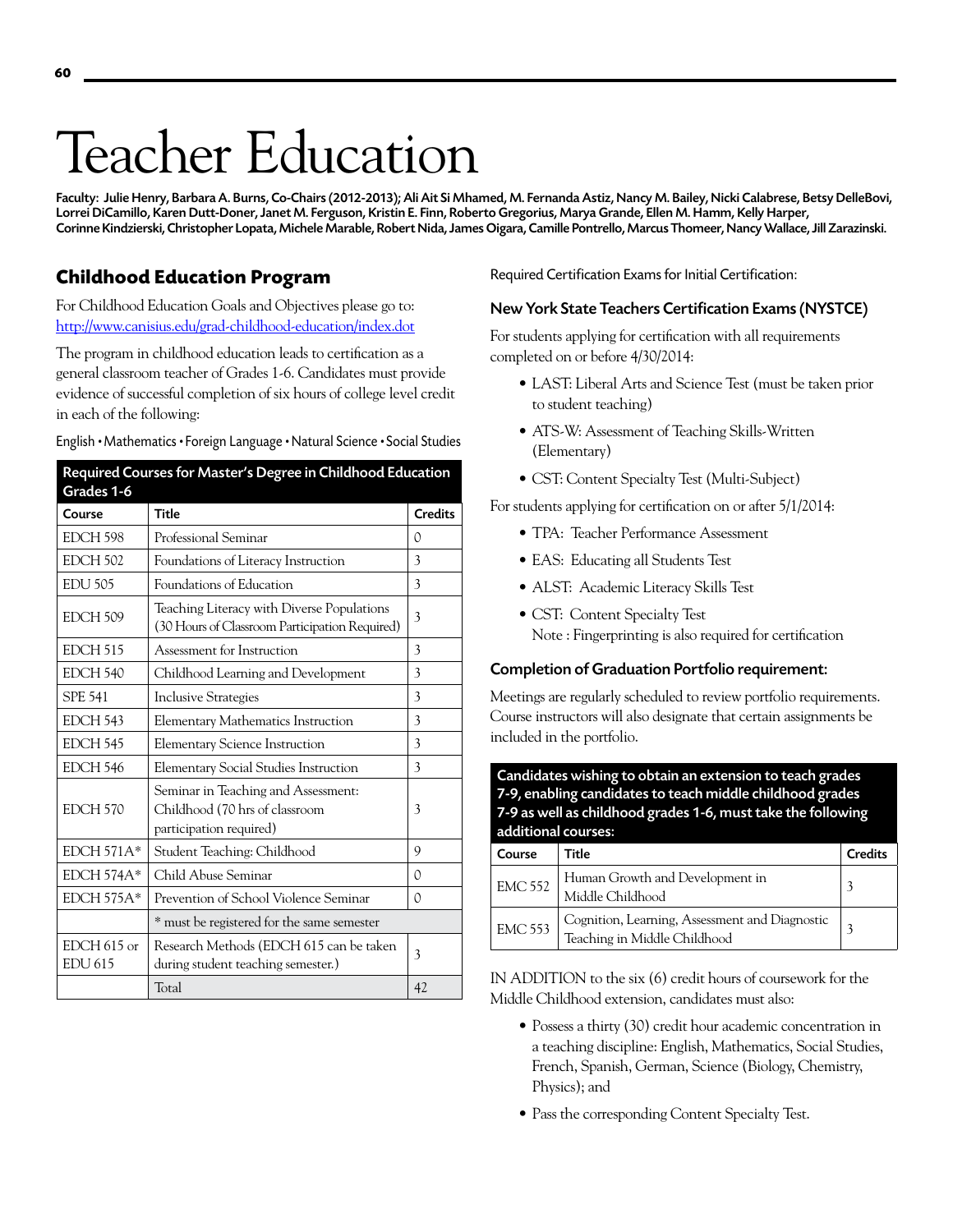| Birth-Grade 6:          |                                                               |                |
|-------------------------|---------------------------------------------------------------|----------------|
| Course                  | Title                                                         | <b>Credits</b> |
| <b>EDR 501</b>          | Reading & Writing in the Content Areas                        | 3              |
| <b>EDR 508</b>          | <b>Emergent Literacy</b>                                      | 3              |
| <b>EDR 510</b>          | Creating a Literate Environment: Teaching<br>Language Process | 3              |
| <b>EDR 600</b>          | Literacy Curriculum and the Role of the<br>Reading Specialist | 3              |
| EDR 601                 | Diagnosis and Diagnostic Teaching Practicum:<br>Birth-Grade 6 | 6              |
| <b>EDR 603</b>          | Advanced Practicum: Birth-Grade 6                             | 3              |
| $EDR$ 616 or<br>EDU 615 | Research Methods in Reading<br>Research Methods               | 3              |
|                         | Total                                                         | 66             |

Additional Required Courses for Master of Science Degree in Childhood Education and Professional Certification in Literacy:

Required Certification Exams for Literacy Certification:

#### New York State Teachers Certification Exams (NYSTCE)

• CST: Content Specialty Test (Literacy)

Completion of Program Portfolio requirement. Meetings are regularly scheduled to review portfolio requirements. Course instructors will also designate that certain assignments be included in the portfolio.

# **Courses**

#### EDU 505 Foundations of Education 3 credits

An examination of the social, historical and philosophical foundations of education intended to provide a framework for understanding contemporary issues in education. Topics may include the role of education in a democratic society; gender, race and class in education; home, school and community relationships; and the organizational structure of education.

#### EDCH 502 Foundation of Literacy Instruction 3 credits

This introductory course focuses on the importance of literacy and the teaching skills needed to become a proficient teacher of reading. Meeting the needs of diverse learners (diverse in interest, needs, ability, etc.) with appropriate materials, activities and instructional approaches will be an ongoing discussion woven through the course content. All language processes will be addressed with an appreciation that they are interrelated and support each other. Students will create materials for reading instruction that reflect knowledge of "best practice" as concluded from research and described in course readings.

#### EDCH 509 Teaching Literacy with Diverse Populations 3 credits

Strategies for effective literacy instruction with diverse populations of students will be examined for efficacy. These strategies include researchbased approaches with demonstrated success for use with students with disabilities, English Language Learners, Gifted and Talented students and any other students with identified special and/ or unique educational needs. Students will examine the qualities that make a successful match with students' needs as well as how to incorporate differentiated instruction based on those needs in a classroom context. Multicultural literature and literature that deals with specific disabilities will be examined for applications in the curriculum. 30 hours of field experience are required.

#### EDCH 515 Assessment for Instruction 3 credits

An in-depth study of formal and informal assessment strategies. Utilization of assessment for planning, evaluation and instructional program improvement to provide continuous intellectual, social, emotional and physical development of elementary-aged students will be studied. Candidates will become familiar with norm referenced, criterion-referenced and performance instruments.

### EDCH 540 Childhood Learning and Development 3 credits

The application to classroom practice of the principles of effective learning and the role of motivation and a consideration of motivation and self-worth will be studied. Candidates will critically review basic brain and nerve structure and function as it applies to learning and teaching. Attention will be directed toward the constructs of intelligence, creativity, meta-cognition, transfer of learning and learning styles. Specific theories including those of Skinner, Piaget, Vygotsky and Covington will be analyzed and critiqued. Classroom management options will be considered.

#### EDCH 543 Elementary Mathematics Instruction 3 credits

Methods and strategies for developing children's knowledge and skills in number systems, early geometry, arithmetical operations, fractions and decimals, probability and statistics will be examined. Candidates will develop proficiency in the use of instructional and informational technologies to support mathematics. Instruction will be aligned with Common Core Learning Standards. Assessment practices and research regarding mathematics knowledge and skill development will be integrated with teaching methodology.

#### EDCH 545 Elementary Science Instruction 3 credits

Methods and strategies for developing children's knowledge and understanding of earth/space science, physical science and the life sciences will be addressed. Candidates will develop proficiency in the use of instructional and informational technologies and handson activities to support science learning. Instruction will be aligned with the New York State Mathematics, Science and Technology Standards. Application of research in education and formative and summative assessment practices will be stressed.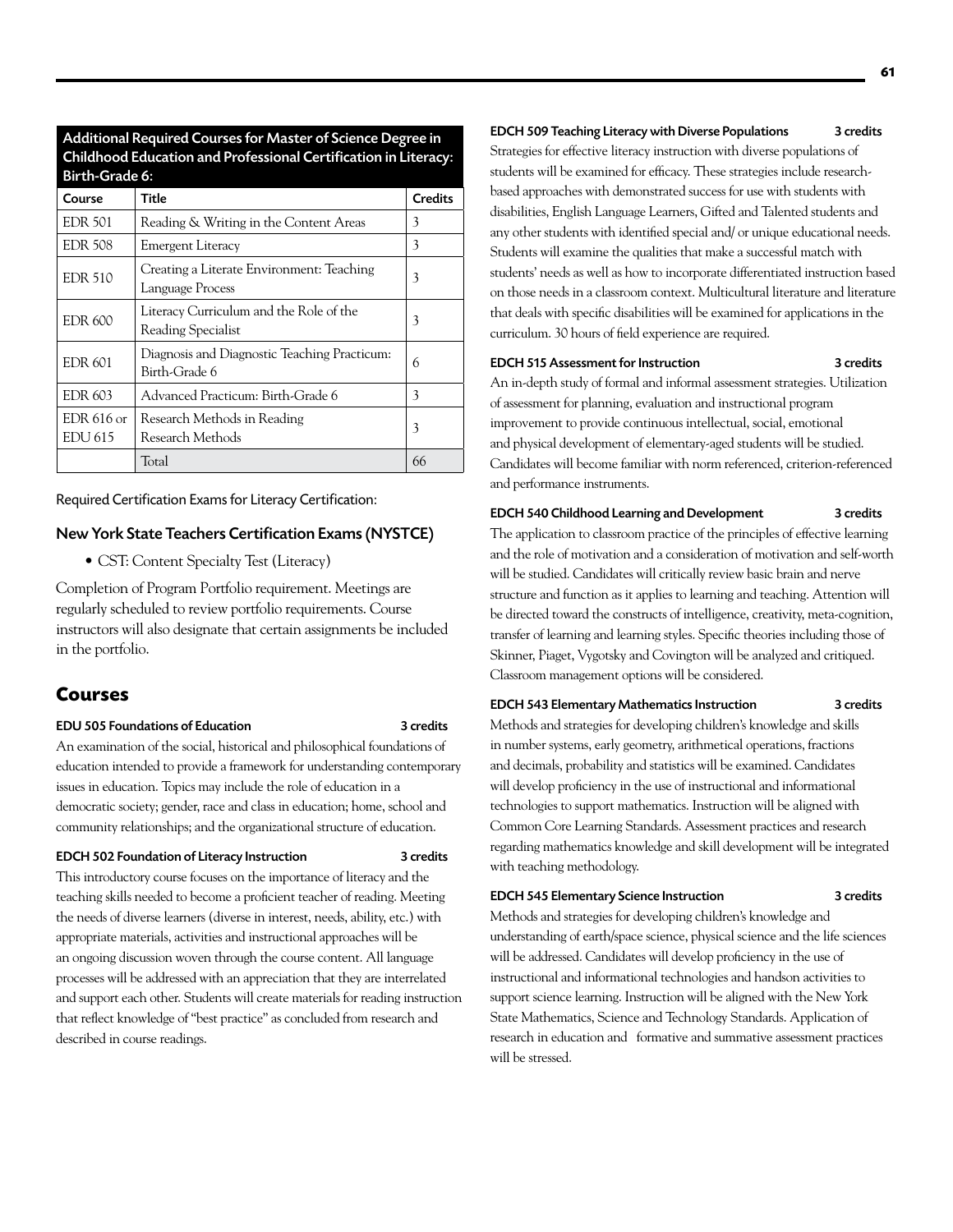#### EDCH 546 Elementary Social Studies Instruction 3 credits

An in-depth consideration of ethnic, economic, and racial cultures found in elementary schools will share the focus of this course with instructional methods and strategies necessary for effective instruction in the areas of geography, history, anthropology and economics. Use of technology and New York State Learning Standards will be considered as they pertain to cultural diversity and social studies instruction. The role of family, peer and parental involvement in society and the culture of schooling will be studied.

EDCH 570 Seminar in Teaching and Assessment: Childhood 3 credits This course is intended to prepare students for the broader responsibilities required in student teaching. In childhood-level settings, grades 1-6, students will begin to plan and teach lessons, as well as continue to observe master teachers. They will prepare classroom materials, design long-range plans and examine site based parent involvement projects. On-campus meetings will provide opportunities for professional reflection with a team and workshop experiences on topics related to classroom management, increasing family involvement, teaching to higher standards and assessment. 70 hours of field experience required. This course is normally taken during the semester prior to student teaching.

#### EDCH 571A Student Teaching: Childhood 9 credits

Requires two supervised teaching placements in schools appropriate to certification level and includes experience in high- needs schools or schools serving socio-economically disadvantaged students. Prerequisites: Successful completion of required education courses (EDCH, 502, 509; EDU 505, EDCH 515, 540, SPE 541, EDCH 543, 545, 546, 570) and an overall QPA of 3.5. Some school districts may require tuberculosis or other health tests.

#### EDCH 598 Professional Seminar 0 credits

This noncredit course introduces students to the Childhood and Special Education programs and provides important information to successfully complete the program. Focus will be on topics such as program description, course sequence, academic integrity, students' expected dispositions, New York State's code of ethics for teachers, field experience hours, electronic portfolio (TaskStream), common assignments and certification requirements.

#### EDCH 615 Research Methods 3 credits

The purpose of this course is to enable the students to develop an understanding of the research process from formulating a research problem to project completion through data analysis and interpretation. The course will review all phases of the research project from inception to the presentation of the final report. In addition, students will learn how to critically analyze research studies, discuss ethical considerations in conducting research and understand the importance of scientific research for educational policy and practice. The focus will encompass those skills necessary for social research in general and survey research in particular. These include, but are not limited to the following: Conceptual design of a research project, Developing hypotheses, Selecting variables and Constructing operational definitions, Sample logic and Sample selection, Instrument design and development, Collection and coding of data, Writing the research report, and Literature research (i.e., the use of Electronic Databases and developing a "working bibliography"). Note: may be completed during the student teaching semester, if desired.

#### EDU 615 Research Methods 3 credits

Candidates will develop an understanding of the research process from formulating a research problem through data analysis and interpretation. Candidates will learn how to critically analyze research studies, discuss ethical considerations in conducting research and discuss the importance of scientific research for educational policy and practice. Each candidate will plan a research project consistent with his/her interests and with the course goals. Prerequisite: EDU 515.

#### SPE 541 Inclusive Strategies 3 credits

Provides an overview of special education, including seminal legislation and current trends. Addresses successful strategies to support students with disabilities in the general education classroom. Examines the empirical basis of methods utilized to meet the New York State Learning Standards and emphasizes collaboration to meet the diverse needs of all learners.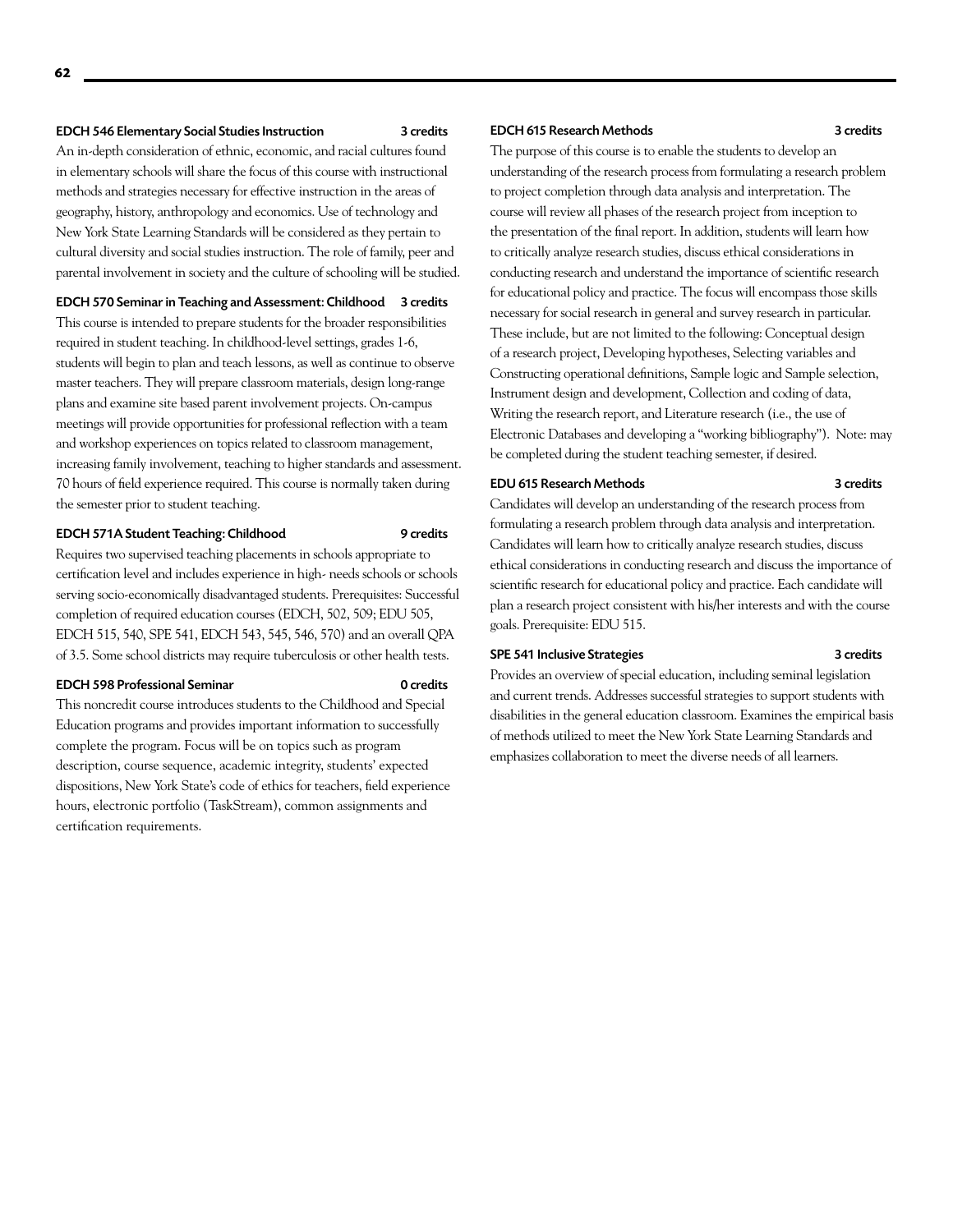# **Adolescence Education**

For Adolescence Education Goals and Objectives please go to: <http://www.canisius.edu/grad-adolescence-education/index.dot>

The adolescence education program provides the education necessary for teacher certification in grades 7-12. Canisius offers certification in ten disciplines at the adolescence level: English, mathematics, social studies, French, German, Spanish, biology, chemistry, physics and business. Candidates should possess a bachelor's degree with 36 credit hours in the academic discipline. Candidates must also complete 3 credit hours of study, or the equivalent, of a language other than English. Students who complete certification requirements may complete additional coursework to extend their certification downward to grades 5-6 (see Middle Childhood).

| Required courses for initial certification in                                      |                                                                                                                                                                                |                |
|------------------------------------------------------------------------------------|--------------------------------------------------------------------------------------------------------------------------------------------------------------------------------|----------------|
| adolescence education                                                              |                                                                                                                                                                                |                |
| Course                                                                             | <b>Title</b>                                                                                                                                                                   | <b>Credits</b> |
| EDAD 598                                                                           | Professional Seminar                                                                                                                                                           | 0              |
| EDAD 502                                                                           | Foundations of Literacy Instruction (includes<br>30 hours of field experience)                                                                                                 | 3              |
| EDAD <sub>503</sub>                                                                | Literacy Skills for the Teaching Profession*                                                                                                                                   | 3              |
| <b>EDU 505</b>                                                                     | Foundations of Education                                                                                                                                                       | 3              |
| EDAD 534                                                                           | Teaching Strategies & Assessment:<br>Adolescence*                                                                                                                              | 3              |
| EDAD 535                                                                           | Learning & Human Development:<br>Adolescence                                                                                                                                   | 3              |
| EDAD 536                                                                           | Differentiated Instruction for Diverse Learners                                                                                                                                | 3              |
| $EDAD$ 561-<br>566                                                                 | Methods of Teaching: Adolescence<br>(EDAD 561 Business, EDAD 562 English,<br>EDAD 563 Mathematics, EDAD 564 Modern<br>Languages, EDAD 565 Science, EDAD 566<br>Social Studies) | 3              |
| EDAD <sub>537</sub>                                                                | Advanced Methods of Teaching: Adolescence<br>(70 hours of field experience required)                                                                                           | 3              |
| EDAD 593**                                                                         | Student Teaching: Adolescence                                                                                                                                                  | 9              |
| EDAD 594**                                                                         | Student Teaching Seminar                                                                                                                                                       | 0              |
| EDU 595**                                                                          | Child Abuse Seminar                                                                                                                                                            | 0              |
| EDI 596**                                                                          | Prevention of School Violence Seminar                                                                                                                                          | 0              |
| ** These four courses are co-requisites during the student teaching term.          |                                                                                                                                                                                |                |
| * Business & Marketing Education candidates replace EDAD 503 and<br>EDAD 534 with: |                                                                                                                                                                                |                |
| <b>EMC 552</b>                                                                     | Human Growth & Development: Middle<br>Childhood                                                                                                                                | 3              |
| <b>EMC 553</b>                                                                     | Cognition, Learning, Assessment: Middle<br>Childhood                                                                                                                           | 3              |

Required Certification Exams for Initial Certification:

# New York State Teachers Certification Exams (NYSTCE)

For students applying for certification with all requirements completed on or before 4/30/2014:

- LAST: Liberal Arts and Science Test (must be taken prior to student teaching)
- ATS-W: Assessment of Teaching Skills-Written (Elementary)
- CST: Content Specialty Test (Multi-Subject)

For students applying for certification on or after 5/1/2014:

- TPA: Teacher Performance Assessment
- EAS: Educating all Students Test
- • ALST: Academic Literacy Skills Test
- • CST: Content Specialty Test

#### Other Certification Requirements:

• Fingerprinting

At this point candidates will be eligible for initial certification in Adolescence Education.

For Professional Certification, candidates must complete the master's degree within five years of certification and teach for three years.

| Additional courses for Master's Degree in<br><b>Adolescence Education</b> |                                                                 |                |  |
|---------------------------------------------------------------------------|-----------------------------------------------------------------|----------------|--|
| Course                                                                    | Title                                                           | <b>Credits</b> |  |
| EDAD 538                                                                  | Contemporary Issues in the Methods of<br>Teaching (select one): | 3              |  |
|                                                                           | Social Sciences & Education<br>or New Literacies                |                |  |
| EDAD <sub>616</sub>                                                       | Research Methods (select one):                                  | 3              |  |
|                                                                           | Social Sciences & Education<br>or New Literacies                |                |  |

Students will complete EDAD 538 and EDAD 616 by taking courses from the same strand, i.e., Social Sciences & Education or New Literacies.

## Middle Childhood:

Candidates wishing to obtain an extension to teach grades 5-6 (thus enabling candidates to teach middle childhood grades 5-9 as well as adolescence grades 7-12) must take the following additional courses:

| Course         | Title                                                | <b>Credits</b> |
|----------------|------------------------------------------------------|----------------|
| <b>EMC 552</b> | Human Growth and Development:<br>Middle Childhood    |                |
| <b>EMC 553</b> | Cognition, Learning, Assessment:<br>Middle Childhood |                |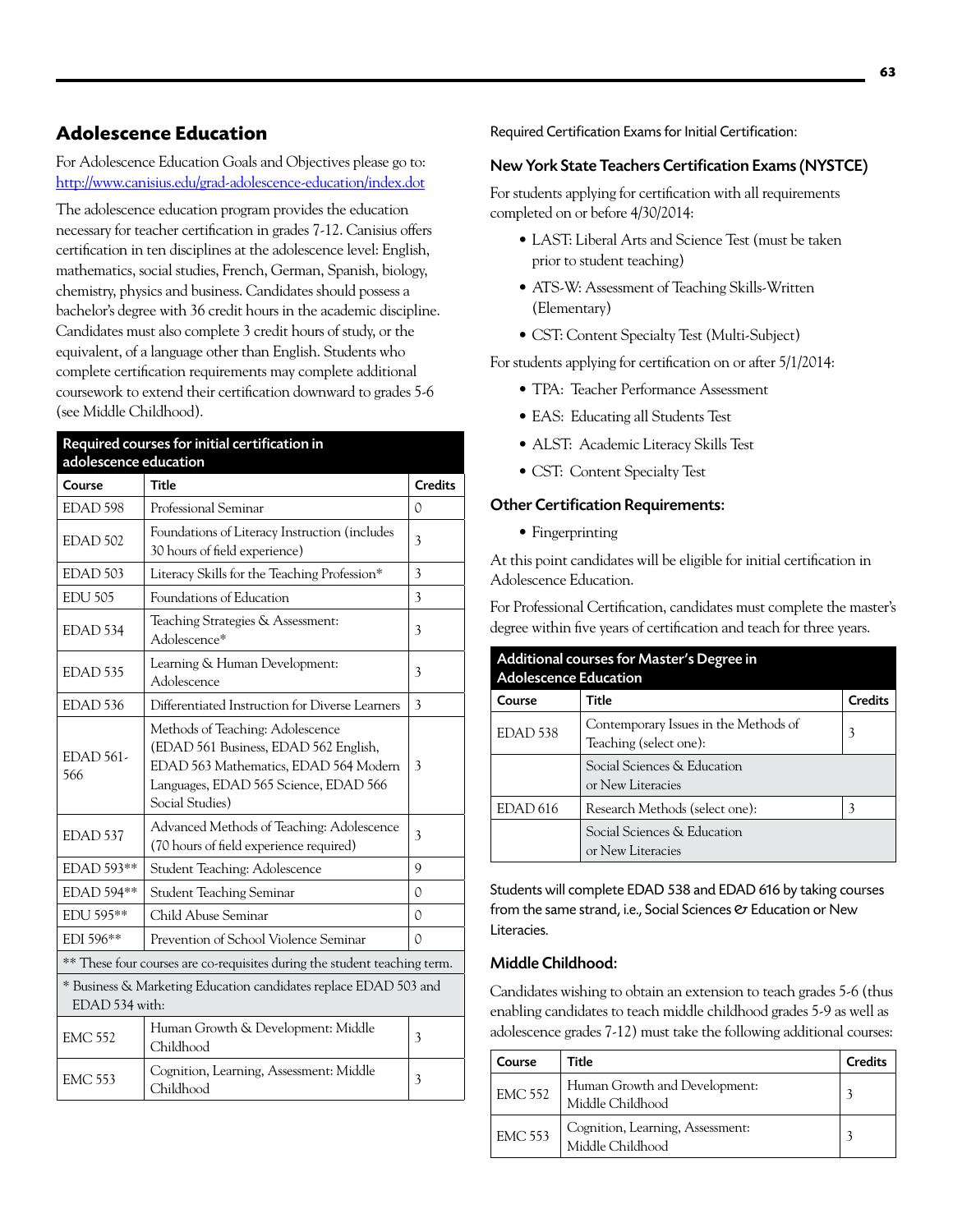#### Graduate Adolescence Course Descriptions

#### EDAD 502 Foundations of Literacy 3 credits

This course introduces effective instructional approaches to literacy instruction in the 21st century. Both theoretical and practical approaches to teaching skills of literacy in a variety of disciplines will be addressed. Focus will be on reading, researching and implementing these theories and practices and observing teachers and students engaged in literacy learning. Thirty hours of field experience will be required.

#### EDAD 503 Literacy Skills for the Teaching Profession 3 credits

The second of two required semesters of literacy study in the Adolescence Program, this course is designed for pre-service teachers who will be responsible for developing students' literacy skills in secondary education. Students receive instruction in reading and writing skills of secondary students, current expectations of these skills as articulated in standards and school curricula guidelines, instructional practices for teachers and evaluation methods.

#### EDAD 534 Teaching Strategies and Assessment: Adolescence 3 credits

This course examines the relationships linking lesson planning, test construction and assessment techniques. Assessment techniques will be guided by New York State and Ontario learning standards. Basic descriptive statistics will be introduced, along with table of specifications, test reliability, validity and item analysis. Technology will be used to simulate evaluations and statistical analysis and illustrate various instructional strategies. Teaching strategies such as cooperative learning, small and large group instruction and questioning techniques will be addressed.

#### EDAD 535 Learning and Human Development: Adolescence 3 credits

This course focuses on understanding the learning process, both as it develops in the adolescent learner and as it exists in the social setting of the classroom. Topics will include influential learning theories and developmental approaches, information processing, problemsolving, motivation and classroom management. Skills in applying this understanding to real-life situations will be stressed. Research findings are integrated with each topic. Emphasis is upon grades 7 – 12.

EDAD 536 Differentiating Instruction for Diverse Learners 3 credits This course focuses on understanding the need for including all students in adolescence education, regardless of their social and cultural backgrounds, differences in ability and special needs. Social and emotional issues pertaining to an inclusive classroom and school will be discussed in addition to addressing the knowledge, skills and strategies for planning, managing, coordinating and evaluating inclusive teaching and learning environments. Attention will be given to collaboration with parents, specialists, agencies and community organizations.

#### EDAD 537 Advanced Methods of Teaching: Adolescence 3 credits This field experience seminar course focuses on the broader responsibilities

required in student teaching. Emphasis will be placed on beginning to plan and teach lessons, as well as continuing to observe cooperating teachers. Seminars will provide opportunities for professional reflection with workshop experiences on topics related to teaching for diversity and social justice. Seventy hours of field experience will be required.

#### EDAD 538 Contemporary Issues in Social Sciences 3 credits

This course explores current topics in education within a seminar-style format. Through this exploration, issues of lasting educational relevance and value will be identified, researched, presented, evaluated, and critiqued. Emphasis will be placed on the development of critical thinking skills and effective public speaking. Adaptation of material to appropriate areas of study allows for the student to concentrate upon and specialize in a particular field of interest.

EDAD 538 Contemporary Issues in New Literacies Methods 3 credits This course addresses the unique opportunities and challenges faced by all content area teachers in today's multimodal, global economy. Hands-on experience with new media and investigation of New Literacies theories will be addressed.

# EDAD 561 Methods of Teaching Business: Adolescence 3 credits

This class emphasizes writing lesson plans and unit plans, instructional methods and strategies, evaluation practices, developing curriculum, and classroom management techniques. These educational concepts will be applied to teaching high school business classes.

# EDAD 562 Methods of Teaching English: Adolescence 3 credits

This course combines theory and practice to encourage sound, research based pedagogical strategies for the teaching of English Language Arts for middle and high school students. Focus will be on available teaching materials and multiple approaches to teaching literature, writing, grammar and language development, as well as on technology integration. Effective lesson planning and unit planning will be emphasized.

# EDAD 563 Methods of Teaching Mathematics: Adolescence 3 credits This course combines theory and practice to encourage sound, research based pedagogical strategies for teaching mathematics to middle and high school students. Focus will be on available teaching materials and multiple approaches to teaching, including technology applications. Effective lesson construction and unit planning will be emphasized.

#### EDAD 564 Methods of Teaching Modern Languages: Adolescence 3 credits

This course addresses methods of planning effective lessons and units. Through a research-based combination of theory and practice, methods, curricula, materials and assessment for instruction of methods of teaching modern languages will be examined. Using multiple approaches to teaching, students will examine strategies of teaching their target languages with emphasis on target cultures. Authentic assessment of lessons and units as well as technology integration in the modern language classroom will be emphasized.

## EDAD 565 Methods of Teaching Science: Adolescence 3 credits

This course focuses on developing a rich intellectual life through study, reflection and practice. Discussions will be on philosophy of science and pertinent education psychology theories as applied to science teaching. Current research-based science teaching techniques will be emphasized. The course is designed to align with the National Science Teachers Association science teacher standards and requires a working knowledge of at least one science discipline.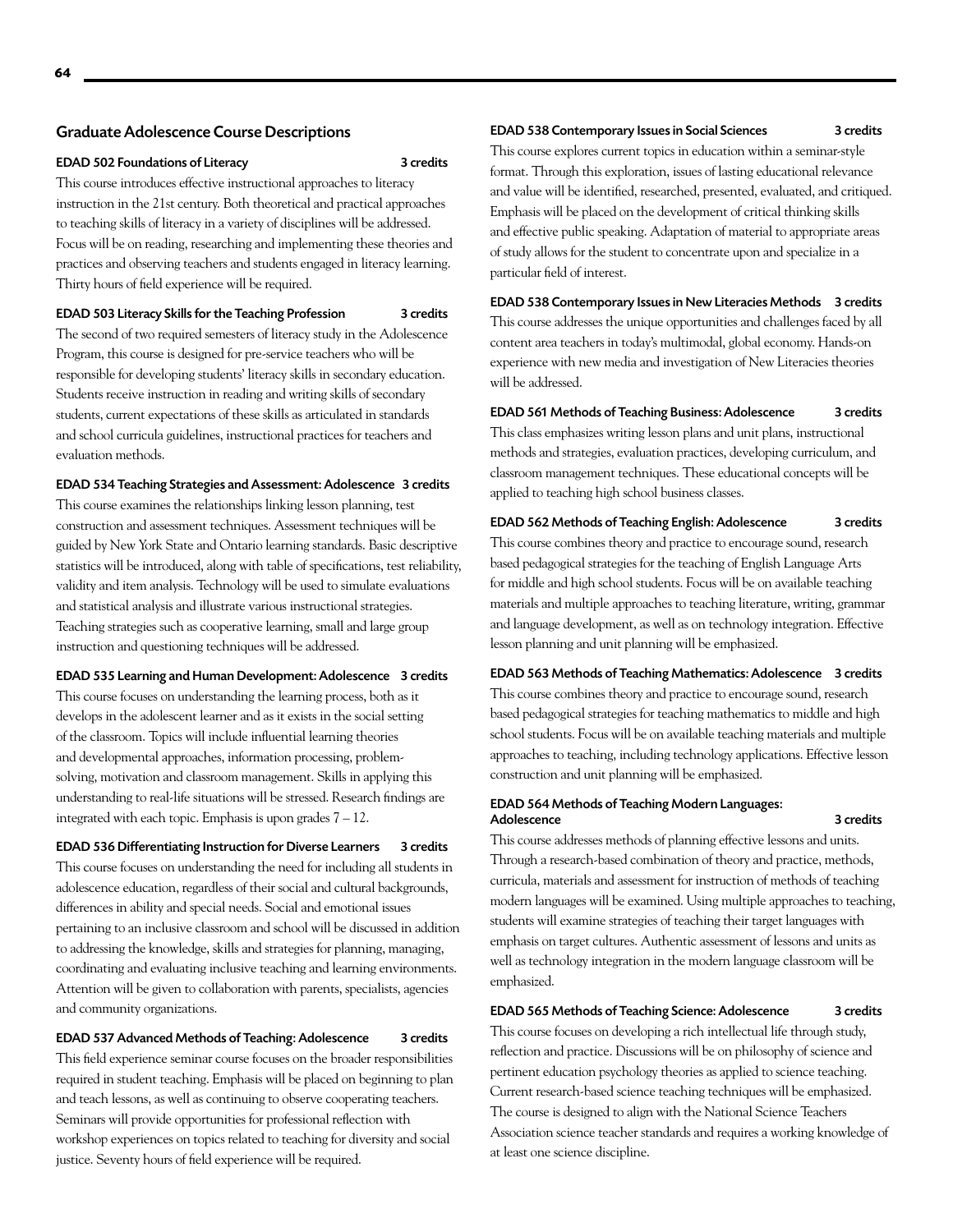#### EDAD 566 Methods of Teaching Social Studies: Adolescence 3 credits

This course addresses the objectives, methods, curricula, materials, and assessment necessary for teaching social studies at the secondary level. Topics such as teaching for democratic citizenship, authentic assessment, culturally responsive teaching, and technology in the social studies classroom will be examined. Various instructional strategies will be modeled and practical assignments and experiences will be included.

#### EDAD 598 Professional Seminar

This noncredit course introduces students to the Adolescence Education program and provides important information to successfully complete the program. Focus will be on topics such as program description, course sequence, academic integrity, students' expected dispositions, New York State's code of ethics for teachers, field experience hours, electronic portfolio (TaskStream), common assignments and certification requirements.

#### EDAD 616 Research Methods in Social Sciences 3 credits

This course focuses on understanding the research process from formulating a research problem through data analysis and interpretation. Emphasis will be placed on learning to critically analyze research studies, discuss ethical considerations in conducting research, and the importance of scientific research for educational policy and practice.

#### EDAD 616 Research Methods in New Literacies 3 credits

This course focuses upon the conceptual, theoretical, and methodological ideas that are shaping the emerging field of New Literacies. Emphasis will be placed on understanding the research process by engaging in an educational inquiry project. This will include formulating an essential question related to new forms of literacy that are created online or with other digital tools; learning to use online research methodology while collecting, analyzing, and interpreting data; and making use of multimodal forms of communication and representation to report research findings.

#### EDU 505 Foundations of Education 3 credits

This course introduces the historical, sociological, philosophical, and legal foundations of education in the United States. Topics will include a broad overview of teaching as a profession, an understanding of the role of education in a democratic society, issues of race/class/gender, the rights and responsibilities of teachers and students, home/school/community relationships, educational reform and other current issues.

#### EMC 552 Human Growth and Development: Middle Childhood3 credits

This course stresses the understanding of major concepts, principles, theories and research related to the intellectual, emotional, physical, social and moral development of young adolescents. Attention will be on productive learning environments where developmental differences are respected and supported and individual potential is encouraged.

#### EMC 553 Cognition, Learning and Assessment: Middle Childhood 3 credits

This course presents concepts, standards and research related to middle level curriculum development, stressing the importance of a curriculum that is relevant, challenging, integrative and exploratory. Topics will include interdisciplinary middle level curriculum standards, models and assessment strategies.

# **Special Education**

# For Special Education Goals and Objectives please go to: <http://www.canisius.edu/grad-special-education/index.dot>

The Graduate Special Education programs place a strong emphasis on research, content and applied practice as a means to produce highly qualified educational professionals. Courses in the graduate program provide a thorough analysis of research-based interventions and their application in the classroom. The program is designed to meet the needs of those seeking in-depth study of the needs of students with disabilities. There are four distinct tracts in the program that result in a Master of Science Degree in Special Education and New York State Certification for Students with Disabilities (SWD) at the Childhood (1-6) or Adolescence Level (9-12):

# SPE 1:

For those who are new to teaching and are seeking Certification in Childhood Education and Special Education (1-6 and SWD 1-6)

#### SPE 7:

For those who are new to teaching and are seeking Certification in Adolescence Education and Special Education (7-12 and SWD 9-12)

#### SPM 1:

For those who possess Certification in Childhood Education and are seeking Certification in Special Education (SWD 1-6)

# SPM 7:

For those who possess Certification in Adolescence Education and are seeking Certification in Special Education (SWD 9-12)

#### SPE A:

For those who possess Certification in Childhood Special Education and seek a Master of Science Degree in Special Education (MSED)

#### SPE 1

Prerequisites: SPE1– Initial Certification-Childhood/ Special Education 54 credit hours

This program prepares candidates to gain Certification in both Childhood Education (Grades 1-6) and Special Education (SWD 1-6). Candidates must provide evidence of successful completion of six hours of college-level credit in each of the following:

#### English • Mathematics • Natural Science • Social Science

All candidates will also need as a prerequisite, one semester of study of a language other than English at the college or university level or its equivalent.

#### Course Requirements:

#### SPE 1:

Initial Program in Childhood/Special Education (no prior certifications)

The following courses are required of all candidates: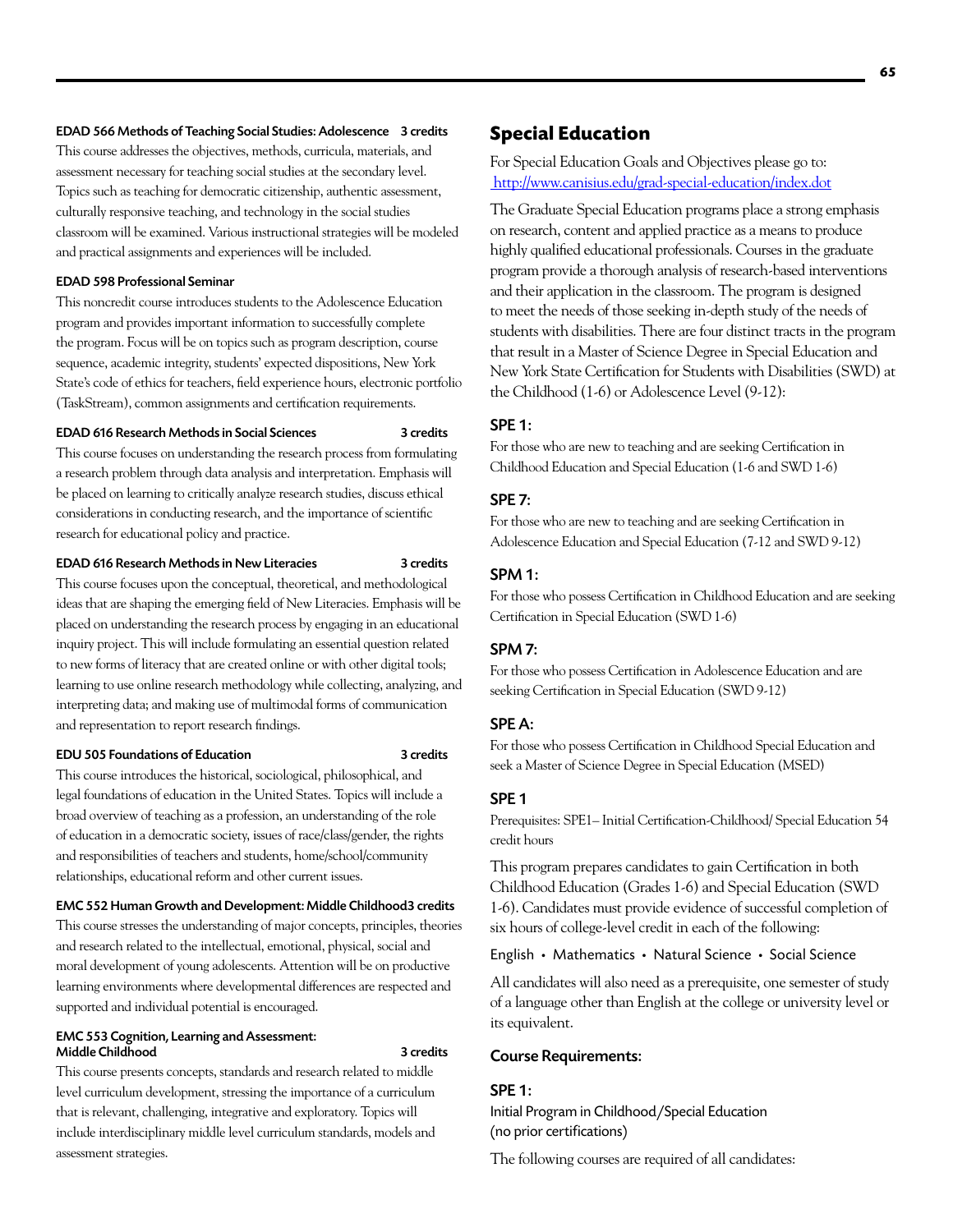| The following courses are required of all candidates: |                                                                                                                                                 |                         |
|-------------------------------------------------------|-------------------------------------------------------------------------------------------------------------------------------------------------|-------------------------|
| Course                                                | <b>Title</b>                                                                                                                                    | <b>Credits</b>          |
| EDCH 598                                              | Professional Seminar                                                                                                                            | 0                       |
|                                                       | SPE 531 Foundations of Literacy in an<br>Inclusive Classroom                                                                                    | 3                       |
|                                                       | EDCH 543 Elementary Math Instruction                                                                                                            | 3                       |
|                                                       | EDCH 545 Elementary Science Instruction                                                                                                         | 3                       |
| EDCH 540                                              | Childhood Learning & Development                                                                                                                | $\overline{\mathbf{3}}$ |
| EDCH 546                                              | Multicultural Social Studies                                                                                                                    | $\overline{3}$          |
| <b>SPE 541</b>                                        | <b>Inclusive Strategies</b>                                                                                                                     | $\overline{3}$          |
| <b>SPE 570</b>                                        | <b>Standards Based Assessment</b>                                                                                                               | 3                       |
| <b>SPE 580</b>                                        | Classroom Management                                                                                                                            | $\overline{3}$          |
| <b>SPE 644</b>                                        | Collaborative Practices on a<br>Transdisciplinary Team                                                                                          | 3                       |
| <b>SPE 640</b>                                        | Learning and Behavioral Disorders: Etiology<br>and Research Based Interventions                                                                 | 3                       |
| <b>SPE 631</b>                                        | Reading and Writing Processes for Students<br>with Disabilities (25 hours field experience)                                                     | 3                       |
| <b>SPE 650</b>                                        | Developmental Disabilities and Autism<br>Spectrum Disorders: Analysis of Causes and<br>Research-Based Interventions                             | 3                       |
| <b>SPE 652</b>                                        | Functional Curriculum and Assistive<br>Technology for Students with Severe<br>Developmental Disabilities and ASD (25 hours<br>field experience) | 3                       |
| <b>SPE 615</b>                                        | Research Methods                                                                                                                                | 3                       |
| SPE 698                                               | Seminar in Teaching and Assessment (50 hours<br>field experience)                                                                               | 3                       |
| <b>SPE 593</b>                                        | Student Teaching: Special Education/<br>Childhood SPE-1<br>One Placement Childhood and One Placement<br>Special Education                       | 9                       |
| <b>EDU 594</b>                                        | <b>Student Teaching Seminar</b>                                                                                                                 | $\mathcal{O}$           |
| <b>EDU 595</b>                                        | Child Abuse Seminar                                                                                                                             | 0                       |
| <b>EDU 596</b>                                        | Prevention of School Violence Seminar                                                                                                           | 0                       |
|                                                       | <b>Total Credit Hours</b>                                                                                                                       | 54                      |
|                                                       |                                                                                                                                                 |                         |

# SPE 7

# Prerequisites: SPE 7– Initial Certification-Adolescence/Special Education 54 credit hours

This program prepares candidates to gain Certification in both Adolescence Education (Grades 7-12) and Special Education (7-12). Candidates should possess a bachelor's degree with a major, or its equivalent of a minimum of 36 credit hours in one of the following academic disciplines: English, mathematics, social studies, business, chemistry, biology, physics, French, Spanish or German.

All candidates will also need as prerequisite, six semester hours in English, science, social studies and math and three semester hours

of study of a language other than English at the college or university level or its equivalent.

# Course Requirements

# SPE 7:

Initial Program in Adolescence/Special Education (no prior certifications)

| The following courses are required of all candidates: |                                                                                                                                                 |                |
|-------------------------------------------------------|-------------------------------------------------------------------------------------------------------------------------------------------------|----------------|
| Course                                                | Title                                                                                                                                           | <b>Credits</b> |
| EDCH 598                                              | Professional Seminar                                                                                                                            | 0              |
| EDAD 502                                              | Foundations of Literacy                                                                                                                         | 3              |
| EDAD <sub>534</sub>                                   | Teaching Strategies; Adolescence                                                                                                                | 3              |
| EDAD <sub>535</sub>                                   | Human Growth and Development:<br>Adolescence                                                                                                    | 3              |
| <b>EDAD</b><br>561-566                                | EDAD 561, 562, 563, 564, 565 OR 566<br>Methods of Teaching Business, English,<br>Mathematics, Modern Languages, Science<br>or Social Studies    | 3              |
| EDAD <sub>536</sub>                                   | Differentiated Instruction for Diverse Learning                                                                                                 | 3              |
| <b>SPE 570</b>                                        | <b>Standards Based Assessment</b>                                                                                                               | 3              |
| <b>SPE 580</b>                                        | Classroom Management                                                                                                                            | 3              |
| <b>SPE 631</b>                                        | Reading and Writing for Students with<br>Disabilities (25 hours field experience)                                                               | 3              |
| <b>SPE 640</b>                                        | Learning and Behavioral Disorders: Etiology<br>and Research Based Interventions                                                                 | 3              |
| <b>SPE 644</b>                                        | Collaborative Practices on a<br>Transdisciplinary Team                                                                                          | 3              |
| SPE 650                                               | Developmental Disabilities and Autism<br>Spectrum Disorders: Analysis of Causes and<br>Research-Based Intervention                              | 3              |
| <b>SPE 652</b>                                        | Functional Curriculum and Assistive<br>Technology for Students with Severe<br>Developmental Disabilities and ASD<br>(25 hours field experience) | 3              |
| <b>SPE 649</b>                                        | Transition Issues for Adolescents with<br><b>Disabilities</b>                                                                                   | 3              |
| SPE 615                                               | Research Methods                                                                                                                                | 3              |
| <b>SPE 698</b>                                        | Seminar in Teaching and Assessment (50 hours<br>field experience)                                                                               | 3              |
| <b>SPE 593</b>                                        | Student Teaching: Special Education/<br>Adolescence SPE 7<br>One placement Adolescence and one<br>placement Special Education                   | 9              |
| <b>SPE 594</b>                                        | <b>Student Teaching Seminar</b>                                                                                                                 | 0              |
| <b>EDU 595</b>                                        | Child Abuse Seminar                                                                                                                             | 0              |
| <b>EDU 596</b>                                        | Prevention of School Violence Seminar                                                                                                           | 0              |
|                                                       | <b>Total Credit Hours</b>                                                                                                                       | 54             |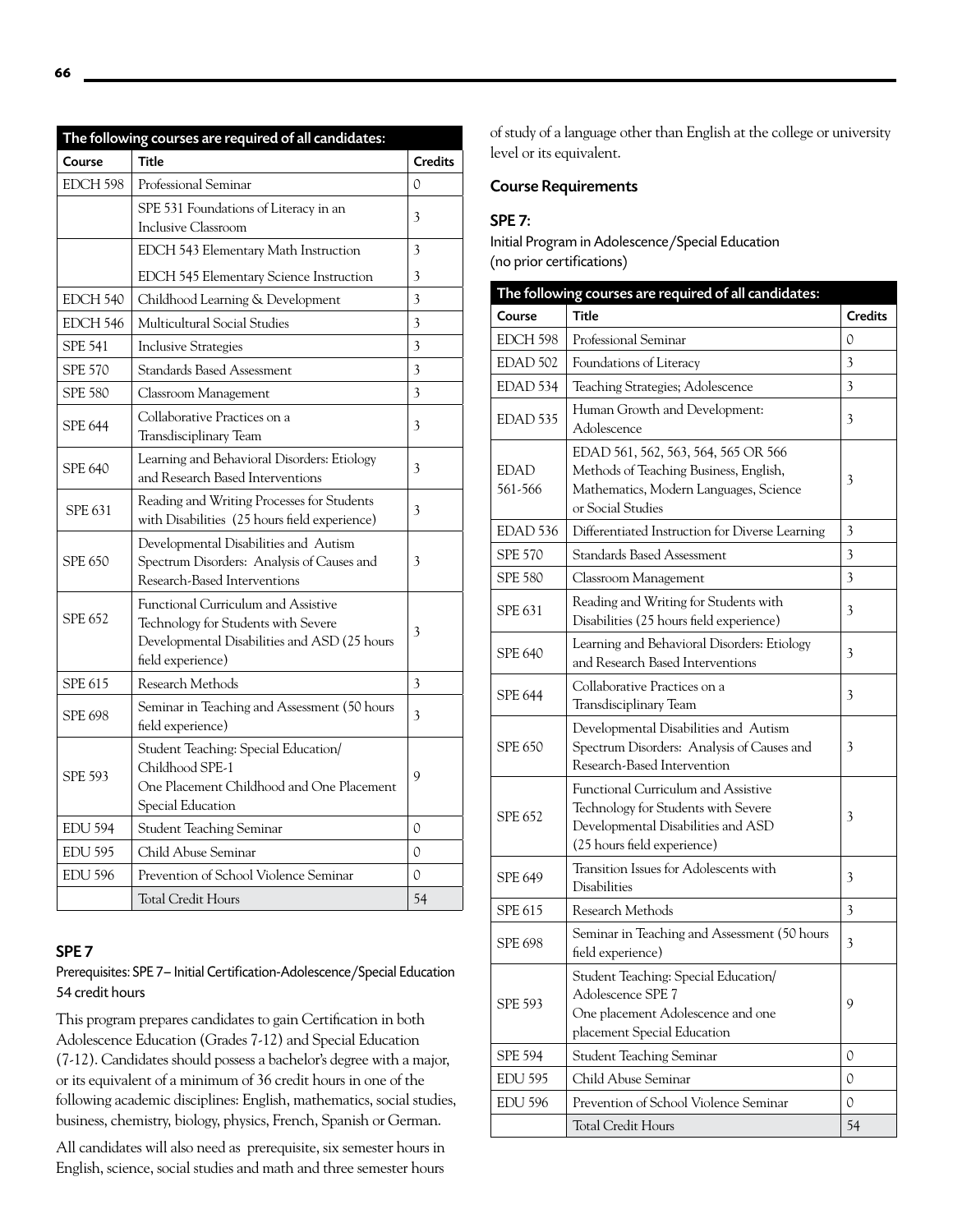# SPM 1

Prerequisites: SPM 1–Special Education -Childhood 33 credit hours

This program prepares candidates already holding a Childhood Certificate (Grades 1-6) to gain Certification in Special Education (SWD 1-6).

# Course Requirements

# SPM 1:

Special Education Certification for those holding Childhood Certification

| The following courses are required of all candidates: |                                                                                                                                              |         |
|-------------------------------------------------------|----------------------------------------------------------------------------------------------------------------------------------------------|---------|
| Course                                                | Title                                                                                                                                        | Credits |
| <b>EDCH</b><br>598                                    | Professional Seminar                                                                                                                         | 0       |
| <b>SPE 570</b>                                        | Standards Based Assessment                                                                                                                   | 3       |
| <b>SPE 580</b>                                        | Classroom Management                                                                                                                         | 3       |
| <b>SPE 631</b>                                        | Reading and Writing for Students with<br>Disabilities (25 hours field experience)                                                            | 3       |
| <b>SPE 644</b>                                        | Collaborative Practices on a<br>Transdisciplinary Team                                                                                       | 3       |
| <b>SPE 640</b>                                        | Learning and Behavioral Disorders: Etiology and<br>Research Based Interventions                                                              | 3       |
| <b>SPE 650</b>                                        | Developmental Disabilities and Autism<br>Spectrum Disorders: Analysis of Causes and<br>Research-Based Intervention                           | 3       |
| <b>SPE 652</b>                                        | Functional Curriculum and Assistive Technology<br>for Students with Severe Developmental<br>Disabilities and ASD (25 hours field experience) | 3       |
| SPE 615                                               | Research Methods                                                                                                                             | 3       |
| Elective                                              | <b>Under Advisement</b>                                                                                                                      | 6       |
| <b>SPE 696</b>                                        | <b>Transition Point Check</b>                                                                                                                | 0       |
| <b>SPE 593</b>                                        | Advanced Practicum: Special Education/<br>Childhood SPM 1<br>One placement in Childhood Special Education                                    | 4.5     |
|                                                       | <b>Total Credit Hours</b>                                                                                                                    | 33      |

# SPM 7

# Prerequisites: SPM 7– Special Education - Adolescence 33 credit hours

This program prepares candidates already holding an Adolescence Certificate (Grades 7-12) to gain Certification in Special Education (SWD 7-12).

All candidates will need as prerequisites, six semester hours in English, science, social studies and math at the college or university level.

# Course Requirements

# SPM 1:

Special Education Certification for those holding Adolescence Certification

| The following courses are required of all candidates: |                                                                                                                                              |                |
|-------------------------------------------------------|----------------------------------------------------------------------------------------------------------------------------------------------|----------------|
| Course                                                | <b>Title</b>                                                                                                                                 | <b>Credits</b> |
| <b>EDCH</b><br>598                                    | Professional Seminar                                                                                                                         | 0              |
| <b>SPE 570</b>                                        | Standards Based Assessment                                                                                                                   | 3              |
| <b>SPE 580</b>                                        | Classroom Management                                                                                                                         | 3              |
| <b>SPE 631</b>                                        | Reading and Writing for Students with Disabilities<br>(25 hours field experience)                                                            | 3              |
| <b>SPE 640</b>                                        | Learning and Behavioral Disorders: Etiology and<br>Research Based Interventions                                                              | 3              |
| <b>SPE 644</b>                                        | Collaborative Practices on a<br>Transdisciplinary Team                                                                                       | 3              |
| <b>SPE 649</b>                                        | Transition Issues for Students with Disabilities                                                                                             | 3              |
| SPE 650                                               | Developmental Disabilities and Autism<br>Spectrum Disorders: Analysis of Causes and<br>Research-Based Intervention                           | 3              |
| <b>SPE 652</b>                                        | Functional Curriculum and Assistive Technology<br>for Students with Severe Developmental<br>Disabilities and ASD (25 hours field experience) | 3              |
| <b>SPE 615</b>                                        | Research Methods                                                                                                                             | 3              |
| <b>SPE 696</b>                                        | <b>Transition Point Check</b>                                                                                                                | 0              |
| <b>SPE 593</b>                                        | Advanced Practicum: Special Education<br>Adolescence SPM 7<br>One placement in childhood Special Education                                   | 4.5            |
|                                                       | <b>Total Credit Hours</b>                                                                                                                    | 33             |

# SPE A

# Prerequisites: SPM A– The Advanced Special Education Program 30 credit hours

This program is available for those who already certified in both Childhood and Special Education and provides in-depth study in research based techniques for students with disabilities.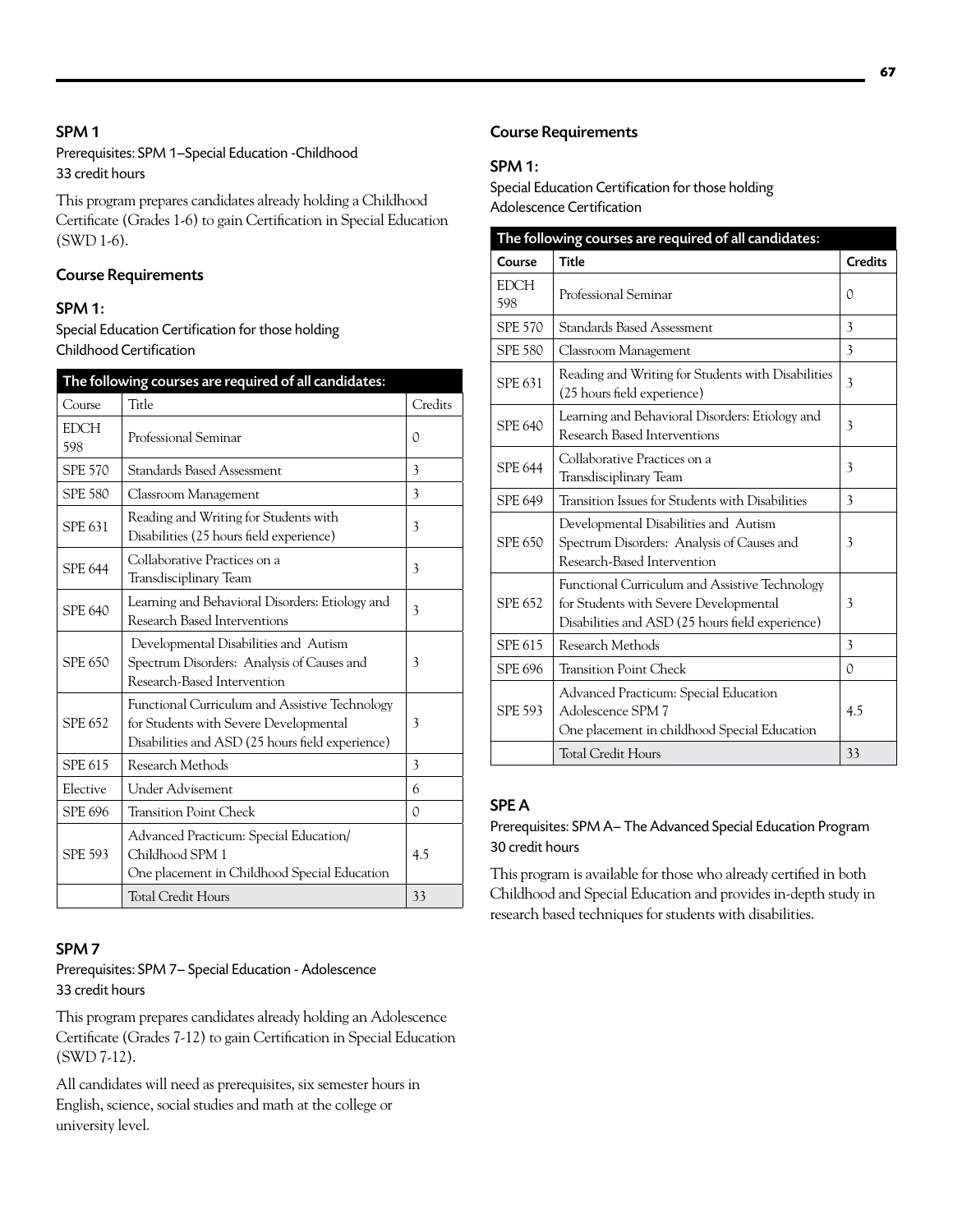# Course Requirements

SPE A: Advanced Program in Childhood Special Education for those already holding Childhood and Special Education Certification

| The following courses are required of all candidates: |                                                                                                                    |                |
|-------------------------------------------------------|--------------------------------------------------------------------------------------------------------------------|----------------|
| Course                                                | Title                                                                                                              | <b>Credits</b> |
| EDCH 598                                              | Professional Seminar                                                                                               | 0              |
| <b>SPE 644</b>                                        | Collaborative Practices on a<br>Transdisciplinary Team                                                             | 3              |
| <b>SPE 615</b>                                        | Research Methods                                                                                                   | 3              |
| <b>SPE 639</b>                                        | Therapeutic Approaches for<br>Disruptive Behavior                                                                  | 3              |
| SPE 653                                               | Behavior Management and Principles of<br>Applied Behavior Analysis                                                 | 3              |
| <b>SPE 649</b>                                        | Transition Issues for Adolescents<br>with Disabilities                                                             | 3              |
| <b>SPE 650</b>                                        | Developmental Disabilities and Autism<br>Spectrum Disorders: Analysis of Causes and<br>Research-Based Intervention | 3              |
| Electives                                             |                                                                                                                    | 9              |
| <b>SPE 696</b>                                        | Transition Point Check                                                                                             | 0              |
|                                                       | <b>Total Credit Hours</b>                                                                                          | 30             |

# **Special Education Courses**

#### SPE 541 Inclusive Strategies 3 credits

Provides an overview of inclusive education including foundations, seminal legislation and current trends. Addresses successful strategies to support students with disabilities in the general education classroom. Examines the empirical basis of methods utilized to meet the New York Learning Standards and emphasizes collaboration with families and professionals to meet the diverse needs of all learners.

#### SPE 570 Standards Based Assessment 3 credits

Addresses the empirical basis of test construction and assessment including standardized tests, curriculum based assessment, criterion-referenced assessment and alternative methods of evaluation. Monitoring student performance as it relates to New York State standards including academic, management, social and physical abilities. Test modifications, IEP development and multicultural issues are highlighted.

#### SPE 580 Classroom Management 3 credits

Provides an overview of classroom interventions supported by research. Managing group and individual behavior and promoting positive social skills are addressed. The importance of a multidisciplinary team approach to school-home collaboration, functional behavioral assessments and behavioral intervention plans is highlighted. Systematic data collection procedures to determine intervention effectiveness are emphasized.

#### SPE 640 Learning and Behavioral Disorders (LBD): Etiology and Research Based Interventions 3 credits

Provides an in-depth analysis of the causes of LBD and the assessment procedures and interventions proven effective for students with LBD. Addresses the referral process, IEP development, assistive technology, the continuum of services and collaboration. A comprehensive review of the literature on current trends and controversial issues facing students with LBD is emphasized.

#### SPE 631 Reading and Writing Process for Students with Learning and Behavioral Disorders **3** credits

Addresses literacy development across the content areas. Emphasizes research based interventions and best practices to meet the NYSED Standards. An integrated approach analyzes assessment techniques, instructional models and scoring techniques for all levels of readers and writers. Includes a thorough analysis of research to identify methods that maximize student achievement. Requirements include 25 hours practicum experience.

# SPE 639 Therapeutic Approaches for Disruptive Behavior 3 credits

Addresses the complex issues surrounding troublesome behavior and provides a variety of techniques grounded in research. Examines models and management strategies integrating the array of methodologies to illustrate best practice standards. A comparison of theoretical models and a detailed analysis of the research promotes best practices and collaboration with families.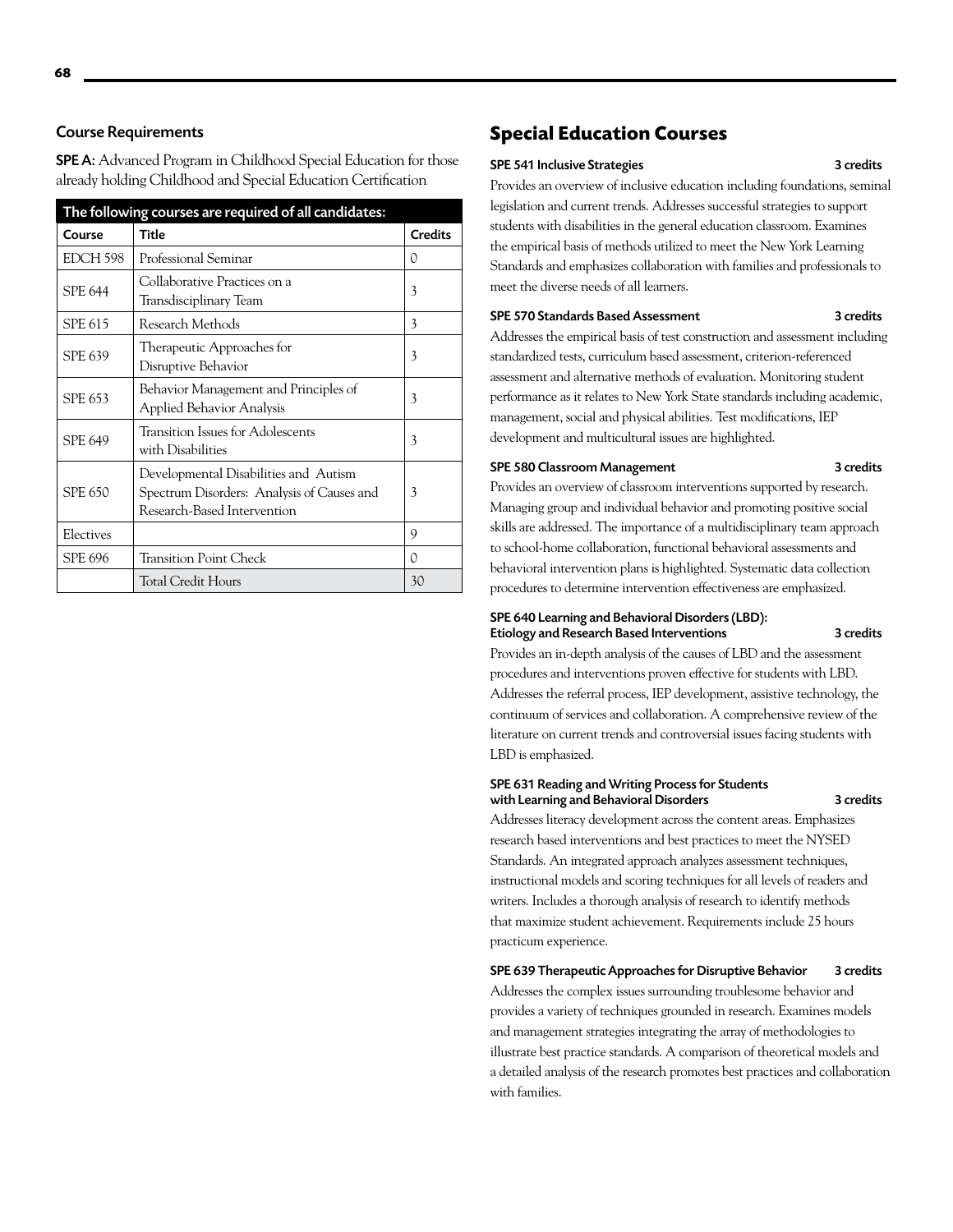Investigates systems of collaboration supported by empirical evidence. Investigates the referral process, IEP development, behavioral intervention plans, and support in general education. Best practices for general and special educators, counseling, occupational and physical therapy, speech pathology, and hearing and vision services are synthesized to promote the successful team approach. Promoting parent involvement is emphasized.

SPE 650 Developmental Disabilities and Autism Spectrum Disorders: Analysis of Causes and Research- Based Interventions Provides an overview of the comprehensive needs of students with Autism Spectrum and Severe Developmental Disabilities. Addresses etiology, myths, assessment, treatment, research-based interventions, program models and legal issues. Focuses on clinical implications for classroom and home environments, including family collaboration and the use of assistive technology.

#### SPE 652 Functional Curriculum for Students with Severe Disabilities and ASD 3 credits

Provides an overview of New York State learning standards for students with severe disabilities. Emphasizes differentiated instruction, accommodations and modifications, assistive technology and assessment utilizing alternative performance indicators. Emphasizes research-based approaches to functional academics, adaptive behavior and life skills, social development, communication, leisure/recreation, employment, community-based instruction and classroom management. Requirements include 25 hours practicum experience.

#### SPE 653 Behavior Management and Principles of Applied Behavioral Analysis 3 credits

Provides an overview of behaviorism including classical and operant conditioning. Focuses on the principles of ABA and their application in classroom and home environments. Addresses functional behavioral assessments, behavioral intervention, skill acquisition, and data management. Examines existing research on ABA principles and effective interventions for students with behavioral challenges.

#### SPE 649 Transition Issues for Adolescents with Disabilities 3 credits

Highlights research based interventions that incorporate New York State Part 200 Regulations on transition. Addresses level-one assessment, transition IEP, family and community involvement and outcome-based instruction. Fostering self-advocacy among students with disabilities and person-centered planning are emphasized. Service options available in education, employment, community and adult living are explored.

#### SPE 696 Transition Point Check 0 credits

Candidates complete the transition point portfolio requirements.

#### SPE 698 Seminar in Teaching and Assessment 3 credits

Discusses current issues in Special Education and highlights research findings. Emphasizes application of research-based strategies in classrooms serving students with disabilities across the continuum of services. Requirements include 50 hours practicum experience.

#### SPE 593 Student Teaching: Special Education 4.5-9 credits

Includes one placement in classrooms serving students with disabilities and one placement in classrooms serving students without disabilities, if appropriate. Placements are appropriate with the level of certification and include high-needs schools or schools serving socio-economically disadvantaged students.

# SPE 594 Student Teaching Seminar 0 credits

Student Teaching Seminar enhances the student teaching experience through opportunities to foster professional growth and guided reflection on teaching as a profession. The course assists student teachers in transition to careers in teaching and focuses on topics such as building relationships with children, the art of teaching, classroom management, interviewing skills and professional ethics.

| EDU 595 Child Abuse Seminar                   | 0 credits |
|-----------------------------------------------|-----------|
| EDU 596 Prevention of School Violence Seminar | 0 credits |

# **Middle Childhood**

Students enrolled or certified in childhood education or adolescence education may obtain an extension to teach in the middle childhood grades 5-9. Students in secondary education must complete the two courses listed below to extend their 7-12 certification to include grades 5-6. Students in childhood education who also hold a bachelor's degree, or the equivalent study of 30 credit hours in one of the secondary teaching areas available at Canisius, may obtain an extension to teach grades 7-9 by taking the two courses below. Candidates seeking the upward extension for grades 7-9 will be required to pass the same CST Exam required of adolescence education candidates, in addition to the CST for childhood education.

#### **Courses**

#### EMC 552 Human Growth and Development: Middle Childhood 3 credits

The understanding of major concepts, principles, theories and research related to the intellectual emotional, physical, social and moral development of young adolescents will be stressed. Candidates will observe and participate in positive, productive learning environments where developmental differences are respected and supported and individual potential is encouraged.

#### EMC 553 Cognition, Learning, Assessment and Diagnostic Teaching: Middle Childhood 3 credits

Presents concepts, standards and research related to middle level curriculum development, stressing the importance of a curriculum that is relevant, challenging, integrative and exploratory. Interdisciplinary middle level curriculum standards, models and assessment strategies will be introduced. Assessment strategies that promote the continuous intellectual, social and physical development of all young adolescents will be presented.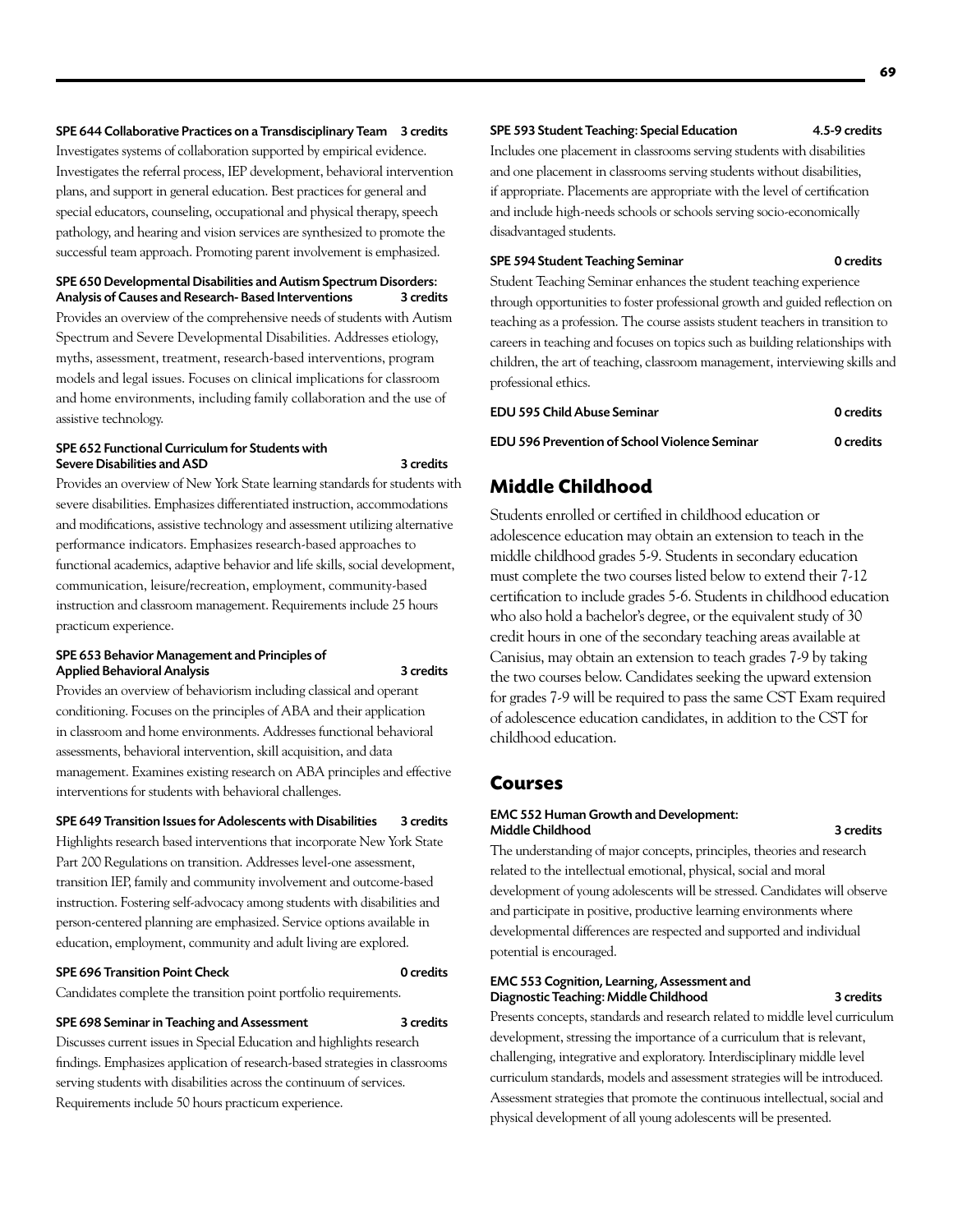# College Student Personnel Administration

Faculty: Rosemary K. Murray, Chair; Sandra M. Estanek, Director; Margaret C. McCarthy. Adjunct Faculty: Kevin Ahuna, Anne Marie Dobies, Terri L. Mangione, Brian P. Smith, John D. White.

The CSPA master's program at Canisius College is a full time cohort-based course of study that prepares graduates for careers in student affairs administration at both private and public institutions. The program is grounded in a theory-to-practice philosophy based in Jesuit pedagogy and student affairs professional competencies.

The course of study consists of 36 credit hours taken over two academic years. Students typically are only admitted to the program for full time study. The CSPA program combines the in-class education of graduate coursework with the experiential learning of required internships to achieve its mission. Graduate assistantships are also available, which provide additional experience.

Candidates will be charged a single program fee, which includes tuition, books, membership in a national professional association and the cost of attendance at one national professional conference (College Student Educators International [ACPA] or Student Affairs Administrators in Higher Education [NASPA]) during each year of the program. This experience will enhance the student's understanding of the importance of professional development and the value of professional relationships. Candidates will progress through the academic program together, taking all of their coursework as a cohesive group, thus developing strong team building skills and effective work groups.

## CSPA Learning Goals and Objectives

Based upon ACPA and NASPA professional standards, Canisius College learning goals, School of Education and Human Services learning goals, and the CSPA mission statement, the CSPA faculty has determined the following learning outcomes.

SEHS Learning Goal 1: Candidates in the College Student Personnel Administration (CSPA) program will demonstrate content, pedagogical, and professional knowledge necessary for successful performance in their field.

*Students will be able to:*

Objective A: Know and demonstrate the ability to apply relevant student development theories to professional situations and student activities.

**Objective B:** Know and demonstrate the ability to apply relevant counseling theories and techniques in working with individuals and groups.

**Objective C:** Know and demonstrate the ability to apply laws relevant to American higher education to policies and programs. **Objective D:** Know and demonstrate the ability to apply relevant leadership theories in higher education settings.

**Objective E:** Know and demonstrate the ability to apply the lessons of the history of higher education and student affairs in the United States to current issues.

**Objective F:** Know and demonstrate the ability to apply the principles of multicultural competence.

**Objective G:** Know and demonstrate the ability to apply Jesuit educational values in multiple institutional settings.

SEHS Learning Goal 2: Candidates in the College Student Personnel Administration (CSPA) program will demonstrate professional skills and dispositions necessary for successful performance in their field.

*Students will be able to:*

Objective A: Demonstrate the ability to write effectively.

**Objective B:** Demonstrate the ability to give effective professional presentations.

**Objective C:** Demonstrate the ability to find, read, and evaluate scholarly research on professional topics.

**Objective D:** Demonstrate the ability to construct, plan, and assess out-of-class experiences.

SEHS Learning Goal 3: Candidates in the College Student Personnel Administration (CSPA) program will demonstrate willingness to use their skills to benefit and serve society. Within the contexts of their work, candidates promote authentic learning, social and emotional development, and a commitment to social justice in environments that foster respect for diversity and the dignity of all.

Objective A: Demonstrate the ability to understand and work with diverse students and staff.

Objective B: Demonstrate the ability to model cura personalis in professional interactions.

SEHS Learning Goal 4: Candidates in the College Student Personnel Administration (CSPA) program will demonstrate self-reflection as a habit of mind, continuously assessing and refining their professional practice as they construct a rich repertoire of research-based knowledge, skills, and attitudes for effective performance ensuring that all students and/or clients have optimal opportunities to learn and grow.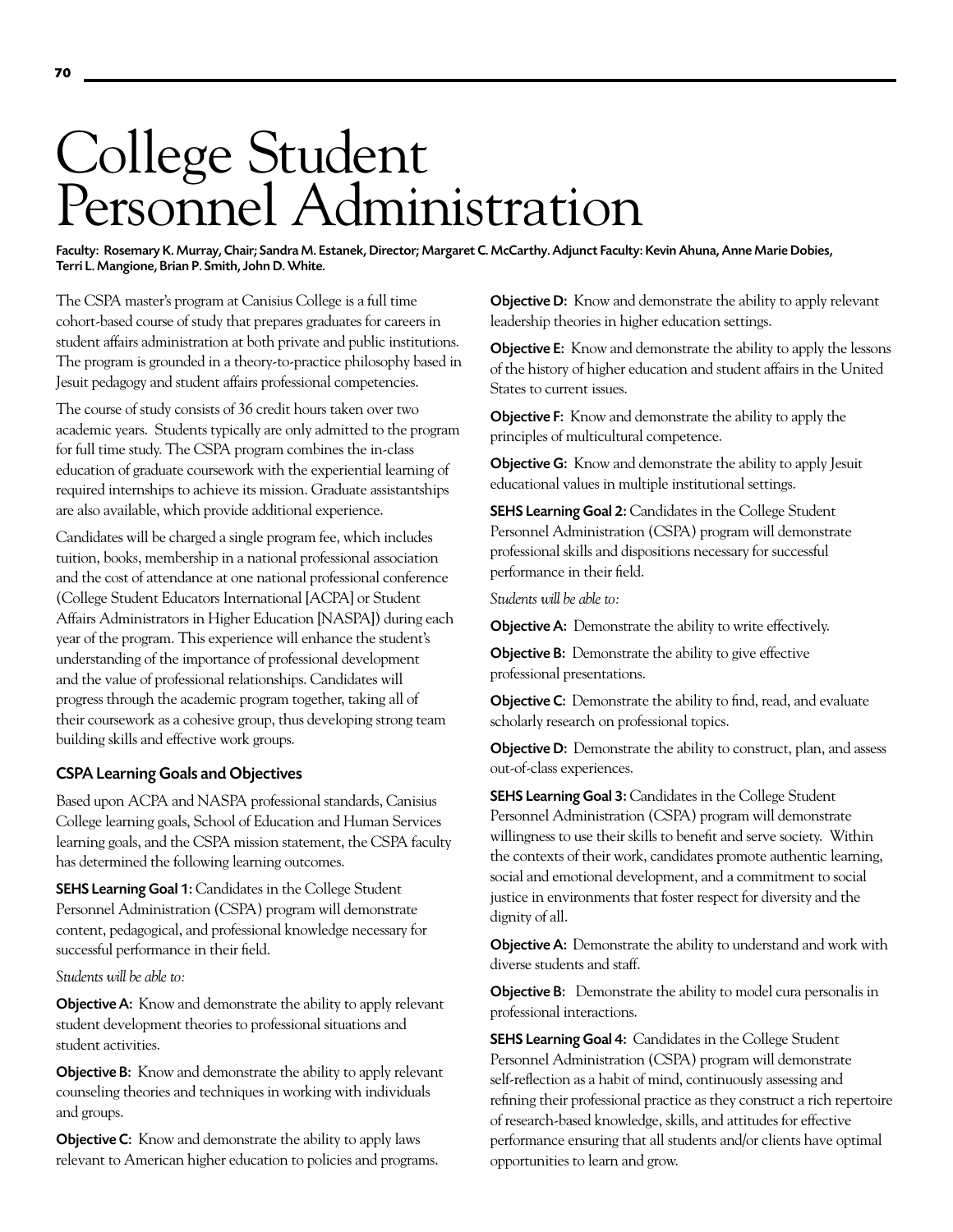*Students will be able to:*

Objective A: Demonstrate the ability to make responsible and ethical professional decisions.

**Objective B:** Demonstrate the ability to conduct independent research.

SEHS Learning Goal 5: Candidates in the College Student Personnel Administration (CSPA) program will become adept at applying their acquired knowledge in the process of evaluating their own professional performance and decision-making with respect to its impact on students and/or clients, organizations, and the wider community

*Students will be able to:*

Objective A: Demonstrate the capacity for self-reflection and professional development.

#### Admission

Application for admission to the program is open to any qualified holder of a bachelor's degree from an accredited college or university, regardless of undergraduate field of study, who meets the requirements for admission to graduate study in the School of Education and Human Resources. To be eligible to participate in interviews for graduate assistantships, students should complete the admission process and be accepted by **February 1**. However, admission is on a rolling basis until the cohort is filled.

# **Curriculum**

| <b>First Year Fall and Spring</b> |                                                                      |                |
|-----------------------------------|----------------------------------------------------------------------|----------------|
| Course                            | <b>Title</b>                                                         | <b>Credits</b> |
| <b>CSP 501</b>                    | Introduction to College Student Personnel<br>Administration          | 3              |
| CSP 570                           | Foundations of Counseling in Student Affairs                         | 3              |
| CSP 660                           | The American College Student                                         | 3              |
| CSP 510                           | History and Organization of Higher<br>Education in the United States | 3              |
| CSP 560                           | Theories of Leadership                                               | 3              |
| <b>CSP 530</b>                    | Methods of Research and Assessment                                   | 3              |
| <b>First Year Fall and Spring</b> |                                                                      |                |
| Course                            | <b>Title</b>                                                         | <b>Credits</b> |
| <b>CSP 540</b>                    | Diversity in Higher Education                                        | 3              |
| CSP 665                           | Legal Issues in Higher Education                                     | 3              |
| CSP 677                           | Capstone Seminar                                                     | 3              |
| CSP 699                           | Independent Research or Elective<br>Comprehensive Exam Option*       | 3              |
| CSP 680-681                       | Internships                                                          | 6              |
|                                   | Total                                                                | 36             |

# **Courses 2012-2014**

#### CSP 501 Introduction to College Student Personnel Administration 3 credits

An introduction to the development of student affairs as a profession, specific job responsibilities within student affairs and professional ethics. Introduction to higher education research and other professional sources.

# CSP 510 History and Organization of Higher Education in the United States 3 credits

Students will examine the development and organization of colleges and universities including the faculty role and the rise of student affairs, institutional culture, and current issues within their historical context.

#### CSP 530 Methods of Research and Assessment 3 credits

The nature of social science inquiry with specific implications for both research and assessment in higher education. Review of both quantitative and qualitative methods of research.

## CSP 540 Diversity in Higher Education 3 credits

This class is designed to assist students increase their knowledge of diversity-related issues and their impact on college communities. Students will explore how they can work to build inclusive communities within institutions of higher education and develop the competencies needed when addressing a diverse population.

#### CSP 560 Theories of Leadership 3 credits

Introduction to the topic of leadership in the student affairs context. Introduction to leadership theories, styles, practices and applications. Development of an individual philosophy of leadership and reflection on how the course content may be incorporated into professional practice.

CSP 570 Foundations of Counseling in Student Affairs 3 credits

Provides a working knowledge of counseling issues and techniques to address the needs of the student within the realm of higher education. Introduction to mental health disorders and exposure to preventative and communication strategies to assist college-aged students.

## CSP 660 The American College Student 3 credits

Provides an introduction to student development theory and a profile of the contemporary college student. Theories of identity development, involvement and learning will be considered. In addition, the relationship of theory to practice in student affairs will be explored along with issues related to diversity.

#### CSP 665 Legal Issues in Higher Education 3 credits

An examination of the many ways federal, state, and local laws impact higher education administration. Issues include differences between public and private higher education, first amendment issues, affirmative action, the requirements of laws such as FERPA, Clery, and Title IX, and other relevant case law.

#### CSP 677 Capstone Seminar 3 credits

Designed to provide graduating CSPA students with the opportunity to discuss current issues in student affairs practice with a goal toward making the transition from being graduate students to becoming full time student affairs professionals.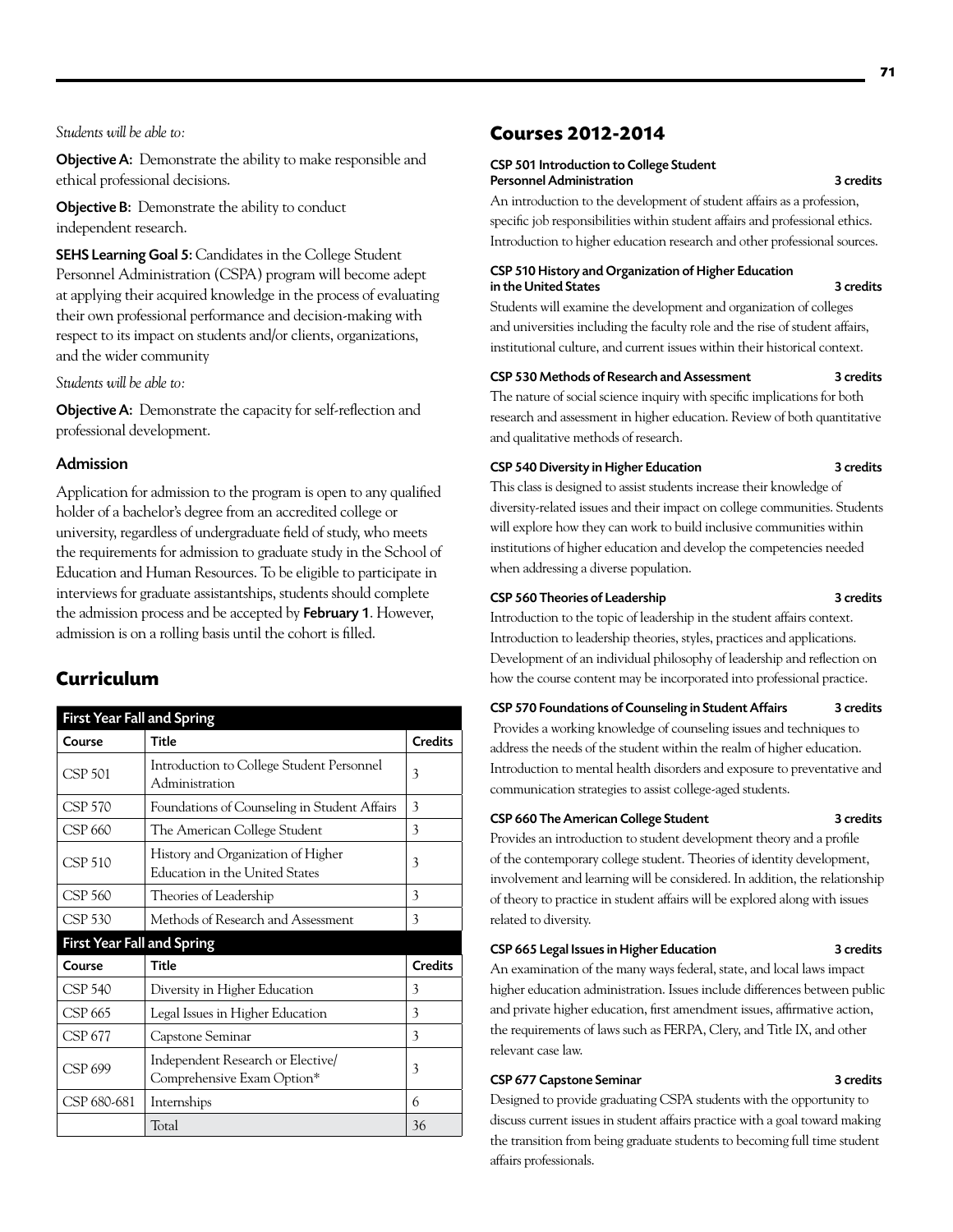**72**

The first of two required internship experiences intended to broaden the student's understanding of the profession. Each internship requires 225 hours of supervised experience. Permission of the program director is required. Prerequisites: CSP 501, CSP 510, CSP 530, CSP 540, CSP 570, CSP 660.

# CSP 681 Internship II 3 credits

The second of two required internship experiences intended to broaden the student's understanding of the profession. Each internship requires 225 hours of supervised experience. Permission of the program director is required. Prerequisite: CSP 680.

## CSP 699 Independent Research 3 credits

A thesis, research paper, or major project which provides the opportunity to investigate an issue or aspect of student personnel administration of particular interest to the student. Prerequisites: CSP 501, CSP 510, CSP 540, CSP 530, CSP 560, CSP 660, CSP 665, CSP 570.

\* Students may also choose to fulfill the CSP 699 requirement through a comprehensive examination (written and oral) and by successfully completing an elective course, which is chosen in consultation with the CSPA program director.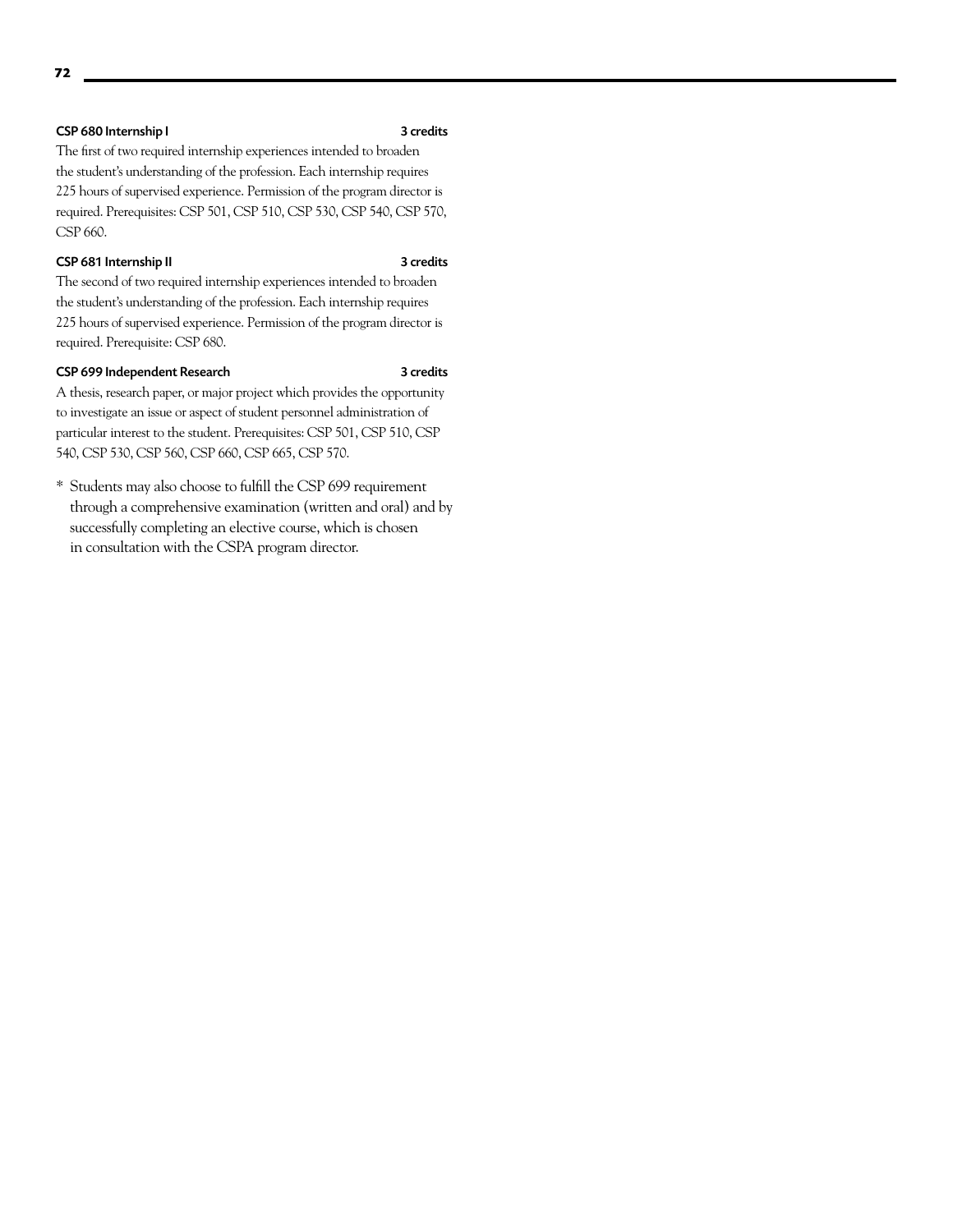# Counseling and Human Services

E. Christine Moll, Chair; Jennifer E. Beebe, James P. Donnelly, David L. Farrugia, Ann Marie C. Lenhardt, Michael Rutter, Holly Tanigoshi-Fetter.

The Department of Counseling and Human Services offers a course of study designed to prepare humanistic, competent, professional counselors. The Council for Accreditation of Counseling and Related Educational Programs (CACREP), a specialized accreditor in the field of counseling, accredits the two counseling programs leading towards a Master of Science degree. The Department offers the following:

A 60 hour Master of Science (MS) degree in Community Mental Health Counseling; a 48 hour Master of Science (MS) degree in School Counseling; a Certificate of Advanced Study (CAS) in School Counseling; and a Certificate of Advanced Study (CAS) in Mental Health Counseling.

The Community Mental Health Counseling program prepares graduates to work in settings serving clients diagnosed along a continuum of mental and emotional disorders. Our graduates advocate for and promote mental health and wellness. Our graduates are knowledgeable in the principles and practices of diagnosis, treatment, referral and prevention and often work in interdisciplinary teams with other health professionals (e.g., psychiatrists, social workers, MDs). Mental Health Counselors work with individuals, couples, families, or groups in settings that include the following:

- Mental health counseling agencies
- Substance abuse clinics/agencies
- • Crises counseling centers
- Private practice hospitals

# **Counseling and Human Services Learning Goals & Objectives**

Learning Goal 1: Candidates in the counseling program will demonstrate content, pedagogical, and professional knowledge necessary for successful performance in their field.

The Candidate:

- Demonstrates the application of career development and decision making theories within the career counseling process.
- • Demonstrates knowledge of the dimensions, functions, and practices of the professional counselor.
- • Demonstrates a commitment to eliminating bias, prejudice, discrimination and promoting social justice, based on an understanding of cultural dynamics within identity formation and social behavior.
- Identifies theories of human growth and development including factors related to optimal development and factors that challenge optimal development such as disability, psychopathology, trauma and addiction.
- • Demonstrates essential interview and counseling skills, based on knowledge of counseling theories.
- Demonstrates leadership skills for group counseling based on an understanding of the dynamics of group work including theories of group counseling.
- • Demonstrates knowledge of assessment strategies used in counseling including an understanding of statistical concepts and cultural issues related to assessment.
- Identifies research methods and statistical procedures used to study human behavior and uses appropriate data based procedures for program planning and evaluation.
- • Demonstrates specific foundations of knowledge related to the student's specialization in counseling.

Learning Goal 2: Candidates in the counseling program will demonstrate professional skills and dispositions necessary for successful performance in their field.

The Candidate:

- • Demonstrates a commitment to eliminating bias, prejudice, discrimination and promoting social justice, based on an understanding of cultural dynamics within identity formation and social behavior.
- • Demonstrates the application of career development and decision making theories within the career counseling process.
- • Demonstrates essential interview and counseling skills, based on knowledge of counseling theories.
- • Demonstrates leadership skills for group counseling based on an understanding of the dynamics of group work including theories of group counseling.
- Demonstrates knowledge of assessment strategies used in counseling including an understanding of statistical concepts and cultural issues related to assessment.
- Identifies research methods and statistical procedures used to study human behavior and uses appropriate data based procedures for program planning and evaluation.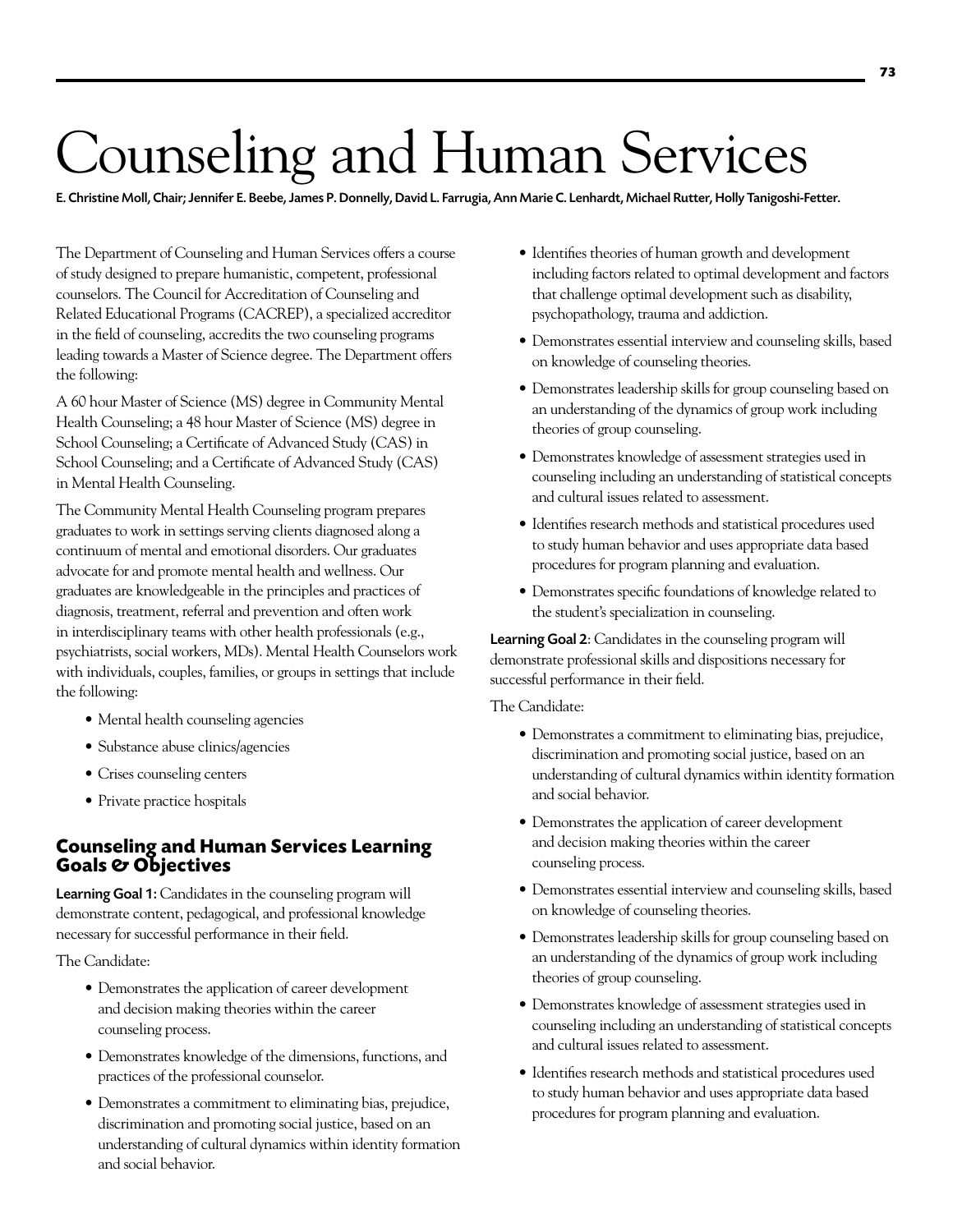- • Demonstrates the professional skills and dispositions to work effectively with clients.
- • Demonstrates the skills and practices necessary for effective professional work in the student's specialization in counseling.

Learning Goal 3: Candidates in the counseling program will demonstrate willingness to use their skills to benefit and serve society. Within the contexts of their work, candidates promote authentic learning, social and emotional development, and a commitment to social justice in environments that foster respect for diversity and the dignity of all.

The Candidate:

• Demonstrates a commitment to eliminating bias, prejudice, discrimination and promoting social justice, based on an understanding of cultural dynamics within identity formation and social behavior.

Learning Goal 4: Candidates will demonstrate self-reflection as a habit of mind, continuously assessing and refining their professional practice as they construct a rich repertoire of research-based knowledge, skills, and attitudes for effective performance ensuring that all students and/or clients have optimal opportunities to learn and grow.

The Candidate:

• Demonstrates improved articulation and application of professional counseling skills, through self-reflection and supervision.

**Learning Goal 5:** Candidates will become adept at applying their acquired knowledge in the process of evaluating their own professional performance and decision-making with respect to its impact on students and/or clients, organizations, and the wider community.

The Candidate:

• Applies systematic evaluative procedures

The Community Mental Counseling Program is a "license qualifying education program" within New York State leading towards licensure as a "licensed mental health counselor" (LMHC). Please see the New York State Mental Health Counseling website for more information at:

# <http://www.op.nysed.gov/prof/mhp/mhcbroch.htm>

The Certificate of Advance Study in Mental Health Counseling is a course of study (15 to 21 credit hours) for candidates who already have a Master's degree in counseling, but do not meet the required coursework and experience for the NYS mental health-counseling license. In order to qualify for this "bridge program", candidates should have Master's degrees in school counseling, community agency counseling, college counseling, rehabilitation counseling, or other general counseling degrees.

The School Counseling Program prepares graduates to work with students ranging from kindergarten through high school, as an "initially certified school counselor" in New York State. School counselors work in both private and public school systems at the elementary, middle and high school levels.

School counselors are prepared to promote the academic, career, and personal and social development of all K-12 students by understanding how to design and implement comprehensive school guidance and counseling programs that include time for individual counseling, group counseling, classroom guidance, and family and teacher consultations within the school setting.

Upon completion of the MS degree in School Counseling and Initial Certification, a graduate must work full-time for two years as a school counselor and complete a Certificate of Advanced Study (CAS) within five years to apply for the New York State "Permanent Certification." The program at Canisius has a reputation for having an orientation toward practical and applied skills. In addition to learning direct counseling skills, future school counselors are prepared to work collaboratively in the roles of leadership, advocacy and consultation, allowing our graduates to influence schools on a systemic level in addition to performing the traditional counselor's role with individuals and groups.

# Chemical Dependency Counseling

The Credentialed Alcoholism and Substance Abuse Counselor (CASAC) is the credential for counselors in New York who work specifically with individuals afflicted with addiction. Canisius is accredited by New York State to provide academic preparation for the CASAC. Additional requirements can be found on the New York State Office of Alcoholism and Substance Abuse Services (OASAS) at: <http://www.oasas.ny.gov/sqa/credentialing/CASACreq.cfm>

# Rehabilitation Counseling

Rehabilitation counselors help people deal with the personal, social, and vocational effects of disabilities. They counsel people with both physical and emotional disabilities resulting from birth defects, illness or disease, accidents, or other causes. They evaluate the strengths and limitations of individuals, provide personal and vocational counseling, offer case management support, and arrange for medical care, vocational training, and job placement. Our program allows students to gain the academic background necessary to become a Certified Rehabilitation Counselor (CRC). Additional information and requirements can be found on the Commission on Rehabilitation Counselor Certification (CRCC) website at: <http://www.crccertification.com/>

# **Admission**

Student candidates must fulfill the general requirements for admission to graduate work in education. In addition, candidates must complete the following: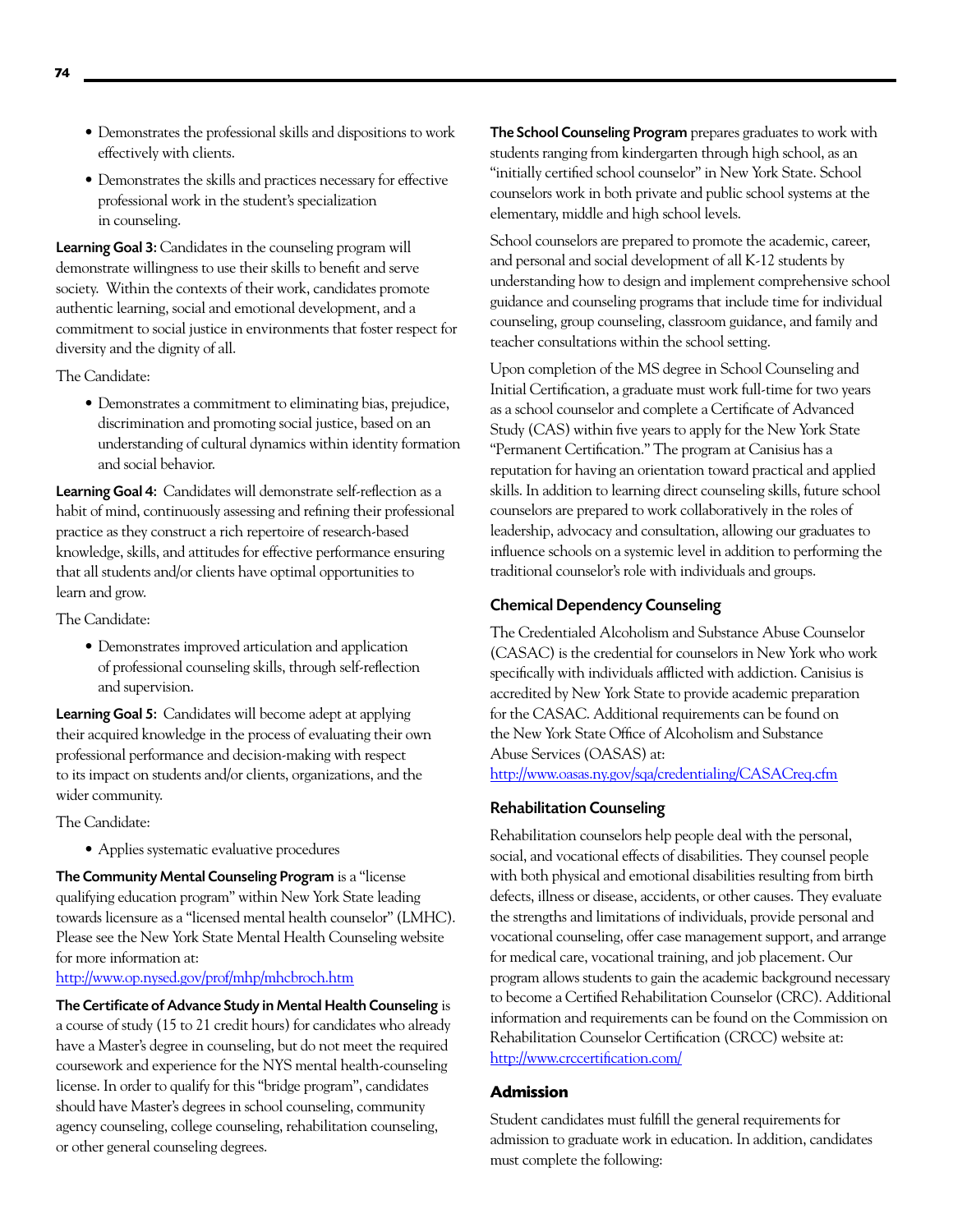# Required for Admission or Within the First Semester of Study

Successful completion of the Counseling and Human Services screening assessment battery, which includes the Minnesota Multiphasic Personality Inventory-II (MMPI-II), a written autobiography, and an empathy test.

Completion of a personal interview with the academic advisor.

On-going Evaluation of Counseling Candidates.

It is necessary that candidates continue to show evidence of high academic performance and display professional dispositions during interactions in and out of class. These characteristics as well as each candidate's professional identity are assessed at specific "transition points" through the program. It is imperative that student candidates pass each transition point to continue in the program.

Candidates in both counseling programs adhere to the 2005 American Counseling Association (ACA) Code of Ethics. Candidates must declare a program major in either school counseling (SC) or community mental health counseling (CMHC). It is possible to be a "dual major." Interested candidates should contact their advisors.

| Outline of Courses: Core courses required for both<br>counseling programs: |                                                                |                |
|----------------------------------------------------------------------------|----------------------------------------------------------------|----------------|
| Course                                                                     | <b>Title</b>                                                   | <b>Credits</b> |
| <b>EDC 570</b>                                                             | Introduction to Professional Counseling & Ethics               | 3              |
| <b>EDC 560</b>                                                             | Child Abuse Prevention co-requisite lab (done<br>with EDC 570) | 0              |
| <b>EDC 593</b>                                                             | Lifespan Development                                           | 3              |
| <b>EDC 579</b>                                                             | Social and Cultural Issues in Counseling                       | 3              |
| EDC 573                                                                    | Counseling Theories                                            | 3              |
| <b>EDC 589</b>                                                             | Family and Couples Counseling                                  | 3              |
| <b>EDC 574</b>                                                             | Group Counseling                                               | 3              |
| <b>EDC 571</b>                                                             | Psychological and Educational Assessment                       | 3              |
| <b>EDC 572</b>                                                             | Career Counseling                                              | 3              |
| <b>EDC 597</b>                                                             | Psychopathology                                                | 3              |
| EDC <sub>615</sub>                                                         | Research Techniques                                            | 3              |
| <b>EDC 575</b>                                                             | Pre-Practicum Helping Skills                                   | 3              |
|                                                                            | Core Credits                                                   | 33             |

# School Counseling Courses Required for Master's Degree Course Title Course Course Credits EDC 566 School Violence Prevention 0 EDC 567 Principles of School Counseling 3 EDC 576 School Practicum 3  $EDC 603$  Internship (full time) 6 or  $EDC 604$  Part-time Internship I 3 and  $EDC 605$  Part-time Internship II 3 Elective 3 Total Credits for Master's Degree 48

# Courses required for Certificate of Advanced Study for Permanent Certification in School Counseling

| Course   | Title                                                  | Credits |
|----------|--------------------------------------------------------|---------|
| EDC 590  | Managing School Counseling Programs                    | 3       |
|          | Choose a substance abuse prevention course:            |         |
| EDC 587  | School-Based Prevention and Intervention<br>Programs   | 3       |
| $\alpha$ |                                                        |         |
| EDC 585  | Chemical Dependency and Rehabilitation                 | 3       |
| and      |                                                        |         |
| EDC 586  | Physiological & Psychological Aspects of Sub.<br>Abuse | 3       |
| Elective |                                                        | 3       |
| Elective |                                                        | 3       |
|          | Total Credits for Permanent Certification              | 60      |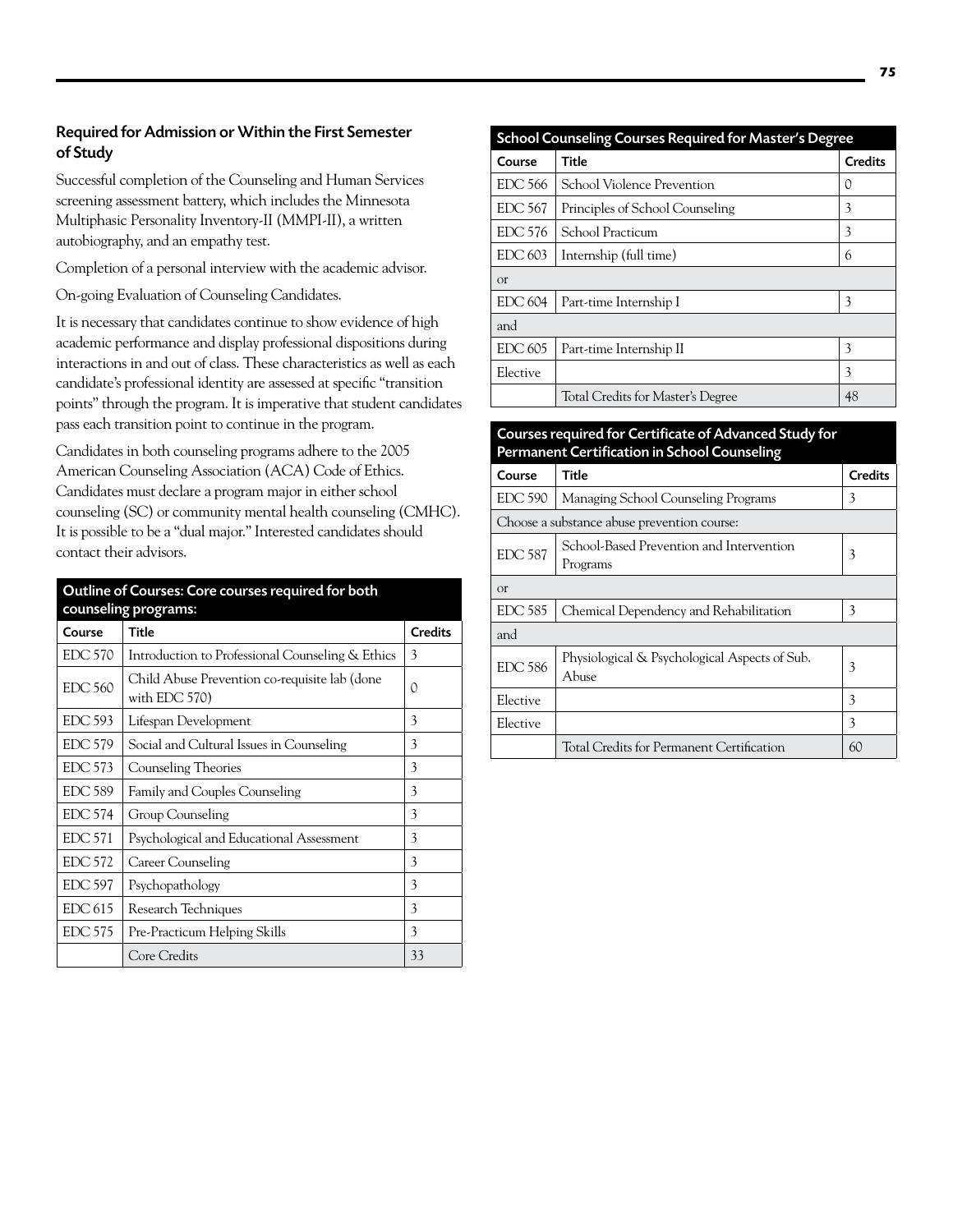| <b>Mental Health Counseling Courses required for Master's</b><br>Degree |                                                          |                |
|-------------------------------------------------------------------------|----------------------------------------------------------|----------------|
| Course                                                                  | <b>Title</b>                                             | <b>Credits</b> |
| EDC 568                                                                 | Principle of Community Mental Health<br>Counseling       | 3              |
| <b>EDC 577</b>                                                          | <b>Agency Practicum</b>                                  | 3              |
| <b>CHOOSE ONE</b>                                                       |                                                          |                |
| <b>EDC 585</b>                                                          | Chemical Dependency and Rehabilitation                   | 3              |
| Οľ                                                                      |                                                          |                |
| <b>EDC 586</b>                                                          | Physiological & Psychological Aspects of Sub.<br>Abuse   | 3              |
| <b>EDC 598</b>                                                          | Case Formulation, Tx Planning, and<br>Psychopharmacology | 3              |
| <b>EDC 600</b>                                                          | Internship (full time)                                   | 6              |
| Οľ                                                                      |                                                          |                |
| <b>EDC 601</b>                                                          | Part-time Internship I                                   | 3              |
| and                                                                     |                                                          |                |
| EDC 602                                                                 | Part-time Internship II                                  | 3              |
| Elective                                                                |                                                          | 3              |
| Elective                                                                |                                                          | 3              |
| Elective                                                                |                                                          | 3              |
|                                                                         | Total Credits for Master's Degree                        | 60             |

# **Courses 2012 – 2014**

#### EDC 567 Principles of School Counseling 3 credits

The various roles, functions, responsibilities and identity of the school counselor are the focus of this course. This course presents social, political and current professional issues within school counseling.

## EDC 568 Principles and Practices of Mental Health Counseling3 credits

Introduction to historical and organizational perspectives of Mental Health Counseling services. This course presents the roles and functions of mental health counselors and the current professional issues confronting those in the mental health field.

# EDC 570 Introduction to Professional Counseling and Ethics 3 credits

This course serves as an introduction to the roles, philosophy, issues, theories, professional foundations and ethics for counselors in schools and community agencies.

## EDC 571 Psychological and Educational Assessment 3 credits

This course examines the selection, use, interpretation and critical evaluation of standardized psychological tests of intelligence, achievement, interest and personality. The practical use of psychological and educational assessment in counseling is reviewed. Prerequisite: EDC 570.

# EDC 572 Career Counseling 3 credits

Current theories, resources and processes pertinent to vocational development, decision-making and career counseling is studied. Prerequisite: EDC 570.

## EDC 573 Counseling Theories 3 credits

The introduction of historical and current theories of counseling and psychotherapy. Students study the application of those theories to realistic case situations and the development of the individual student's approach to the helping relationship. Prerequisite: EDC 570.

#### EDC 574 Group Counseling 3 credits

This course studies the theoretical and experiential basis for dealing with groups in both information-oriented and therapy-oriented situations. Values and limitations of group techniques are delineated. Prerequisite: EDC 570.

## EDC 575 Pre-Practicum Helping Skills 3 credits

Application of theory, consultation and other helping skills conducted in a supervised educational environment. Must be completed before any fieldbased practicum or internship. Prerequisites: EDC 570, EDC 573.

# EDC 576 School Practicum 3 credits

The first of two field experiences, this is a school-centered placement of student counselors for experiential purposes. Directed activities develop understanding of the role and skills of the school counselor. School violence issues related to Safe Schools Against Violence in Education (SAVE) legislation are discussed in the course seminar. Prerequisites: EDC 567, 570, 573, and 575.

# EDC 577 Agency Practicum 3 credits

The first of two field experiences, this is an agency-centered placement of student counselors for experiential purposes. Directed activities develop understanding of the role and clinical skills of community mental health counselors. Prerequisites: EDC 568, 570, 573, and 575.

# EDC 579 Social and Cultural Issues in Counseling 3 credits

A broad range of diversity issues in counseling including ethnic, racial, gender, disability, and sexual orientation are discussed. The focus is on developing sensitivity and counseling skills that are applicable to all clients.

# EDC 581 Grief Counseling 3 credits

This is an elective course to educate the counselor about the grief response in individuals and families when faced with disappointment and loss, especially when the loss entails death.

# EDC 585 Chemical Dependency and Rehabilitation 3 credits

This course reviews the history of drug abuse and characteristics of drug dependence and chemical abuse treatment modalities, including strategies for prevention, intervention and rehabilitation.

# EDC 586 Physiological and Psychological Aspects of Chemical Dependency 3 credits

This course delineates the etiology of chemical dependency. Students learn diagnosis, screening, counseling issues and ethical issues as they relate to the recovery and growth of a client.

**76**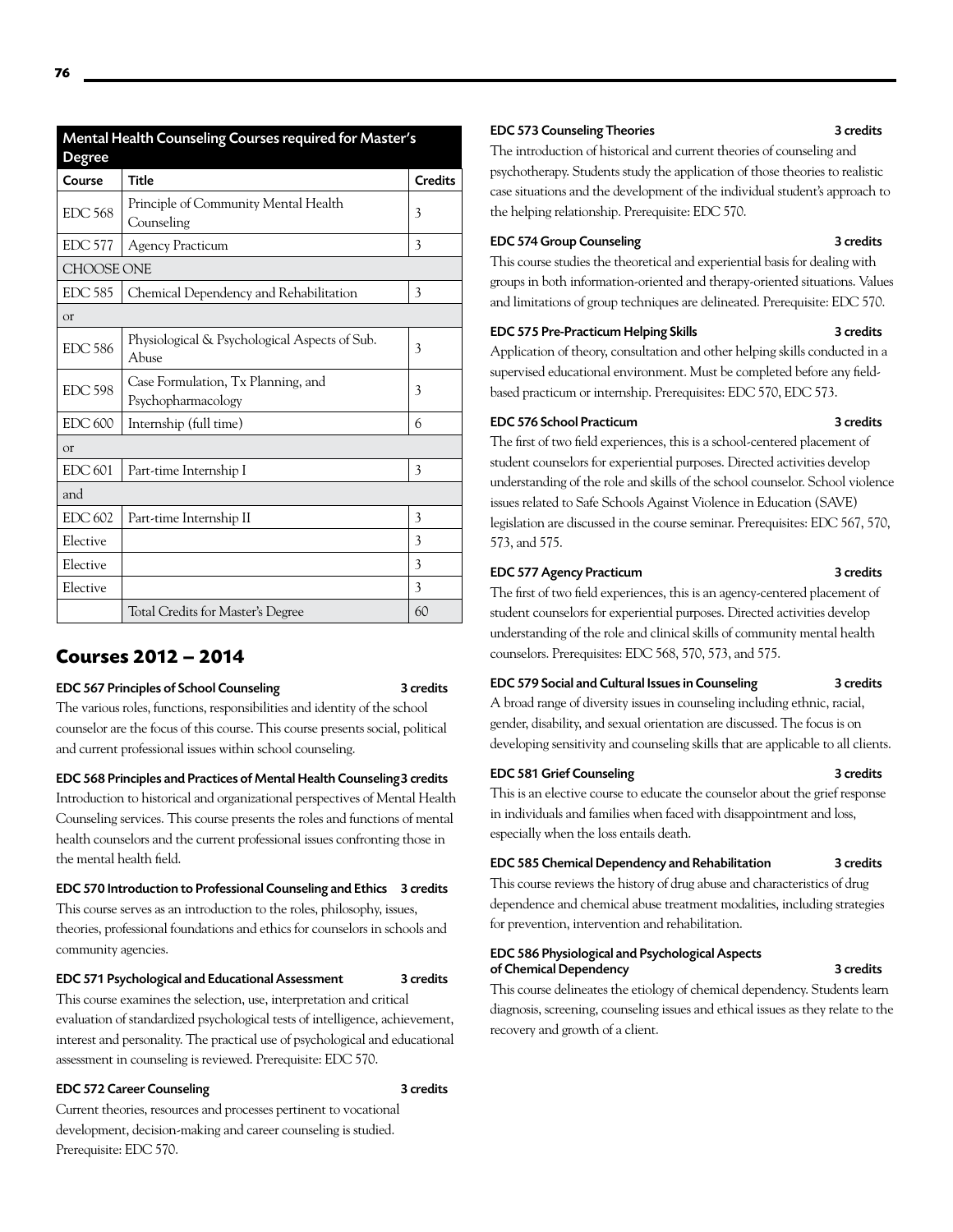# EDC 587 School Based Prevention and Intervention Programs 3 credits

This elective course is designed for those preparing to become school counselors, teachers and administrators. Students learn about the factors involved in the lives of at-risk youth. Participants develop skills to design, monitor and evaluate proactive student assistance programs to maximize learning in today's schools. Discussion revolves around prevention programming and intervention models.

# EDC 589 Family and Couples Counseling 3 credits

The course outlines the characteristics of normal and troubled families. There is an emphasis on the theories and techniques of family counseling, including the works of Minuchin, Satir, Bowen and Haley. Solution Focused approaches and other post-modern theories are also discussed.

# EDC 590 Managing School Counseling Programs (web only) 3 credits

Designed for the novice professional school counselor, administrative and leadership practices in school counseling are discussed. Issues, challenges and opportunities to take a leadership role within school counseling programs are discussed. Prerequisite: EDC 603 or EDC 605.

# EDC 593 Lifespan Development 3 credits

Human growth and development are the primary topics for this class. It includes individual and family development within various domains (cognitive, career, socio-economic) across the lifespan. Theoretical perspectives for understanding child, adult and family development are discussed and applied to counseling.

# EDC 597 Psychopathology 3 credits

This course provides an in-depth investigation of human abnormality. Students learn the current DSM categories of disorders, depression and considerations for dealing with crisis situations.

# EDC 598 Case Formulation, Tx Planning, and Psychopharmacology 3 credits

# This course teaches students to integrate information from clinical interviews, behavioral observations, and test results to establish DSM-IV multiaxial diagnoses and to develop person-centered biopsychosocial counseling plans. Major categories of psychotropic medications will be discussed.

# EDC 600 Internship FT 6 credits

The second of two field experiences, this is a full-time placement within a community mental health facility. The student has to an opportunity to engage in diagnosis, treatment planning and intervention. Prerequisite: EDC 577.

# EDC 601 Internship PT 3 credits

The second of two field experiences, this is the first of a two semester placement within a community mental health facility. The student has an opportunity to engage in diagnosis, treatment planning and intervention. Must be followed by EDC 602. Prerequisite: EDC 577.

## EDC 602 Internship PT 3 credits

This is the continuation of EDC 601 and is an in-depth experience with the functions of a mental health counselor through placement in a community mental health agency. Prerequisite: EDC 601.

# EDC 603 Internship FT 6 credits

The second of two field experiences, this a full-time placement within a school counseling office. The student has an opportunity to engage in counseling, guidance and other functions of a school counselor. Prerequisite: EDC 576.

# EDC 604 Internship PT 3 credits

The second of two field experiences, this the first of a two semester placement within a school counseling office. The student has an opportunity to engage in counseling, guidance and other functions of a school counselor. Prerequisite: EDC 576. Must be followed by EDC 605. Prerequisite: EDC 577.

# EDC 605 Internship PT 3 credits

This is a continuation of EDC 604, and is an in-depth experience with the functions of a school counselor through placement in a K-12 educational setting. Prerequisite: EDC 604.

# EDC 615 Research Techniques 3 credits

Students learn qualitative and quantitative research methods. The course reviews realistic experiences in carrying out research and evaluation experiments, including inferential statistical methods. Prerequisite: EDC 571.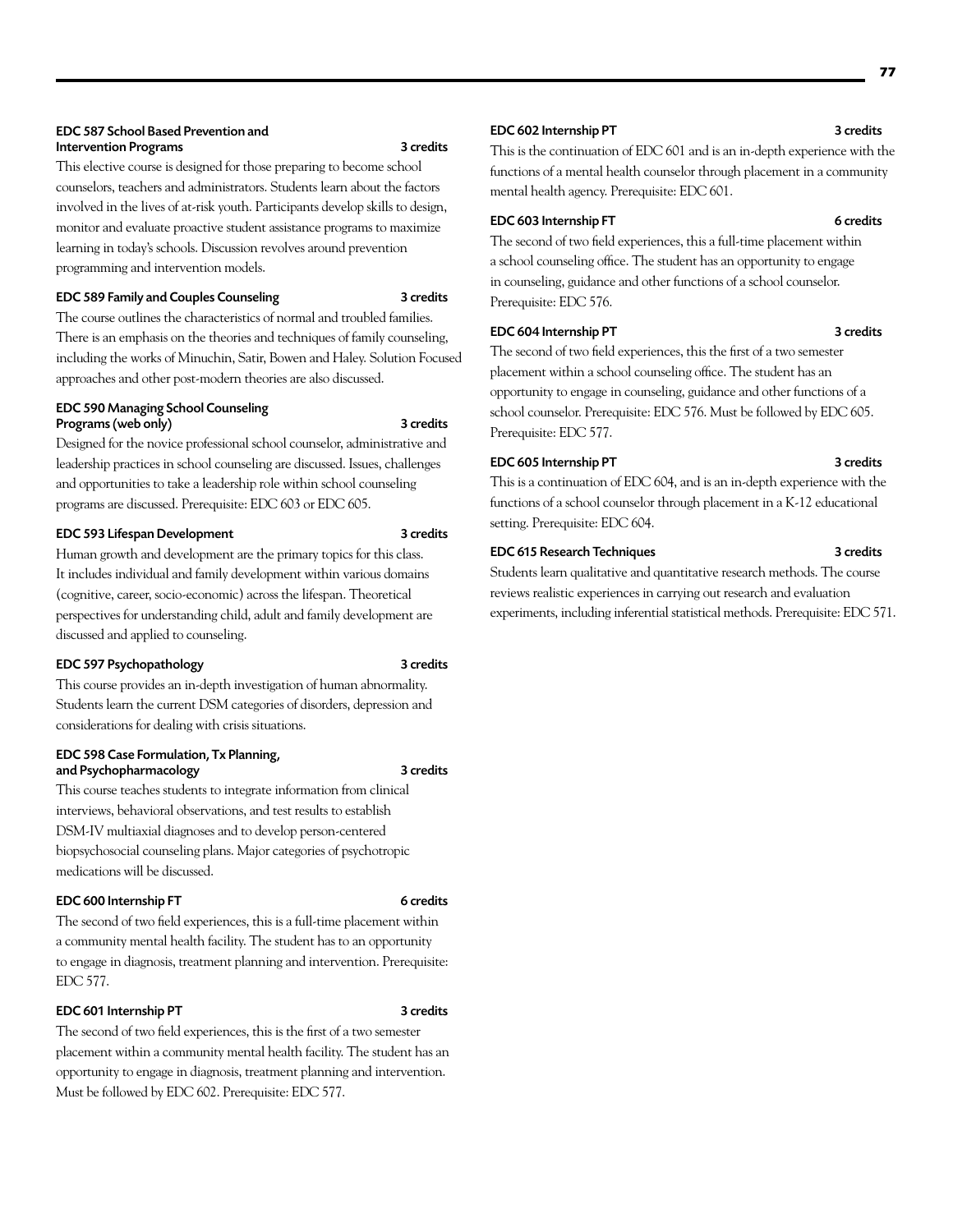# Deaf Education Cooperative Program

Marjorie L. Harrington, Director; Cathie Kersten, Director of Professional Experiences.

At Canisius College interns are challenged to become teachers of students who are deaf or hard of hearing in a rigorous two-year graduate program that prepares them to teach children in a wide variety of settings: residential schools, public day schools, resource rooms, inclusion settings and itinerant situations. The program is an accredited comprehensive course of study and interns experience that thoroughness as they take classes and interact with children who are deaf or hard of hearing. The program develops teaching professionals who are able to interrelate the effects of hearing loss on language, learning, cognition, and speech; to develop competency in presenting academic content to children who have hearing losses; and to collaborate with families, as well as with professionals and non-professionals in related fields.

The Canisius College Deaf Education program is a collaborative program with St. Mary's School of the Deaf. Canisius has had this special arrangement with St. Mary's for more than 40 years and is located less than one mile from the St. Mary's campus. Graduate interns can choose to live at St. Mary's while they attend the graduate program. This arrangement with St. Mary's gives interns a unique opportunity to interact on a more continuous basis with the resident students attending the school.

The Canisius College program enables graduate students to earn a master of science degree to teach students who are deaf or hard of hearing from birth through age 21 anywhere in the United States. Certification is received from New York State and from the Council on the Education of the Deaf (CED), the only national organization that grants teacher certification to deaf education colleges and universities.

# Admission

In addition to meeting the general requirements for admission to graduate work in education, program applicants must also submit three letters of recommendation and a letter of intent describing their interest in teaching the deaf, and they must complete a personal interview. Admission is competitive, as a small number of applicants are admitted each year and interns only begin in the fall semester.

A candidate must hold a public school teaching certificate prior to admission or must complete all requirements for such certification before the candidate receives the master of science degree in Education of Deaf/Hard of Hearing Students.

NOTE: Candidates who do not possess an unexpired New York State provisional certificate (or a certificate of qualification) under New York State regulations prior to 2004 must pass the required examinations in order to obtain an initial teaching certificate in elementary or secondary education and also the certificate as an educator of deaf/hard of hearing students. The student must complete all the coursework required of the master's degree in order to qualify for certification in New York State.

Applicants must pass the Liberal Arts and Sciences Test (LAST) and the Assessment of Teaching Skills-Written (ATS-W), prior to starting instructional practicum experiences and must demonstrate completion of New York State approved workshops in child abuse and in school violence issues.

Other electives, when needed for New York State certification, will be selected from elementary, secondary or special education upon advisement by the program director.

# Learning Goals and Objectives:

The School of Education and Human Services Learning Goals and Objectives can be found here:

# <http://canisius.edu/academics/academic-schools/>

| <b>Core Courses</b> |                                                                                |                |
|---------------------|--------------------------------------------------------------------------------|----------------|
| Course              | Title                                                                          | <b>Credits</b> |
| EDD 536             | Language Theories and Strategies I                                             | 3              |
| <b>EDD</b> 537      | Language Theories and Strategies II                                            | 3              |
| <b>EDD 545</b>      | Methods of Teaching Literacy for Deaf and Hard<br>of Hearing Persons           | 3              |
| EDD 533             | Introduction to Speech and Hearing Science                                     | 3              |
| EDD 535             | Introduction to Audiology and Assistive Devices                                | 3              |
| <b>EDD 542</b>      | Oral/Aural Development Skills and Methods of<br>Teaching Speech with Practicum | 4              |
| EDD 534             | Introduction to Deaf and Hard of<br><b>Hearing Persons</b>                     | 3              |
| <b>EDD 550</b>      | Theory, Research and Assessment of<br>Deaf Learners                            | 3              |
| $EDD$ 555           | Psychology/Counseling of Deaf and Hard of<br><b>Hearing Persons</b>            | 3              |
| EDD 548             | The Deaf or Hard of Hearing Child 0-8 Years:<br>Methods and Partnerships       | 3              |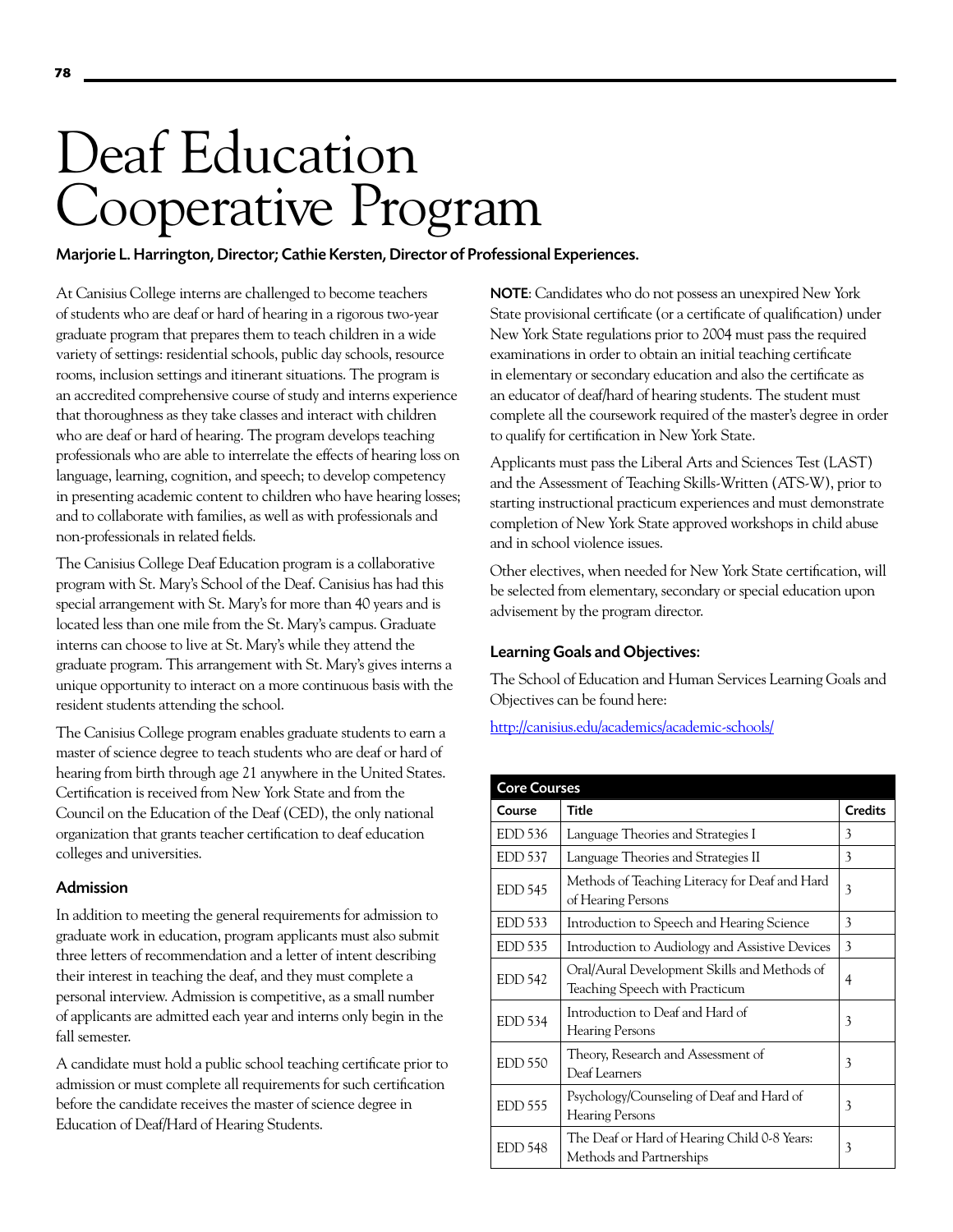| <b>EDD 532</b> | Curriculum/Methods of Teaching Subject Areas<br>to Deaf and Hard of Hearing Learners |  |
|----------------|--------------------------------------------------------------------------------------|--|
| EDD 551        | Sign Communication I                                                                 |  |
| <b>EDD 600</b> | American Sign Language I                                                             |  |
| EDD 601        | American Sign Language II                                                            |  |

| <b>Capstone Courses</b> |                                                                        |                |
|-------------------------|------------------------------------------------------------------------|----------------|
| Course                  | Title                                                                  | <b>Credits</b> |
| EDD 539                 | <b>Instructional Practicum</b>                                         | 3              |
| EDD 556                 | Student Teaching I                                                     | 4.5            |
| <b>EDD</b> 557          | Student Teaching II                                                    | 4.5            |
| EDD 603                 | Professional Seminar/Portfolio To Deaf and Hard<br>of Hearing Learners | 3              |
| EDD 607                 | Current Topics for Deaf Education Professionals                        |                |

| <b>Electives</b> |                                                 |                |
|------------------|-------------------------------------------------|----------------|
| Course           | Title                                           | <b>Credits</b> |
| EDD 602          | Characteristics of Deafblind Children and Youth | 3              |
| EDD 604          | Braille I                                       | 3              |
| EDD 605          | Braille II                                      | 3              |
| EDD 606          | Cued Speech                                     | 3              |
| <b>EDD 608</b>   | Instructional Methods for Deafblind Children    | 4              |
| EDD 609          | ASL III                                         | 3              |

# **Courses – 2012-2014**

\*NOTE: All required courses and most optional electives in this program are taught at St. Mary's School for the Deaf, 2253 Main Street, Buffalo, New York. All program courses are limited to program majors.

# EDD 532 Curriculum/Methods of Teaching Subject Areas to Deaf and Hard of Hearing Learners 3 credits

Comparative curriculum theory: planning and design based upon the work of Wiggins & McTigue 2000. Major influences on curriculum development; integrating technology in the self-contained classroom, pre K-12th grade; teaching in the public school in the inclusionary setting, in the resource room, in the self-contained room, or in settings as an itinerant teacher with particular consideration of the New York State Learning Standards as they are used to plan curriculum/methods for teaching subject areas. This course covers the Individual Education Plan (IEP), the Individual Transition Plan (ITP), the multidisciplinary team, the law, classroom and behavior management, collaborative partnerships, educational services, vocational issues, curriculum adaptations, differentiated instruction and children who are deaf or hard of hearing with additional disabilities.

#### EDD 533 Introduction to Speech and Hearing Science 3 credits

Anatomy and physiology of the speech and hearing mechanisms; acoustic and neurological correlates of signal representations; etiologies of hearing loss, communication theory and application in education of students who are deaf or hard of hearing.

## EDD 534 Introduction to Deaf and Hard of Hearing Persons 3 credits Students study deaf culture and history, etiologies, methodologies,

educational placement options, school law, communication modes, parent issues, socio-cultural issues, ethical issues and learn about students who are deaf or hard of hearing with additional disabilities.

# EDD 535 Introduction to Audiology and Assistive Devices 3 credits

Students study the identification and assessment of hearing loss from infancy to adulthood. Individual and group amplification systems, assistive listening devices and medical rehabilitative correlates of typical audiological profiles are presented. Interpretation and application of audiological data and understanding the cochlear implant are part of the course.

# EDD 536 Language Theories and Strategies I 3 credits

Students receive an overview of language and theories in teaching students who are deaf or hard of hearing. Review of the function and structure of language, the grammar of English, theories of language acquisition, issues in language learning and deafness and research on cognition and language learning are presented. Language learning issues for students who are deaf or hard of hearing with multiple disabilities are discussed.

## EDD 537 Language Theories and Strategies II 3 credits

Applications of language theories in teaching deaf and hard of hearing students are presented. Review of language curricula, assessment of language acquisition and development of language strategies in teaching academic subjects to students who are deaf or hard of hearing and students who are deaf or hard of hearing with multiple disabilities are discussed. Students discuss the differences in educational systems in the United States and other countries of the world.

## EDD 539 Instructional Practicum 3 credits

A minimum of 150 hours of observations and teaching in self-contained classrooms, resource rooms, and inclusionary settings are included in the practicum prior to student teaching. Observations include a professional field trip to three exemplary schools for the deaf and professional meetings in major agencies in Western New York. Weekly seminars.

# EDD 542 Oral/Aural Developmental Skills and Methods of TeachingSpeech with Practicum 4 credits

Development of speech perception and language production strategies using the oral philosophy and methodology are presented. Instructional possibilities for students who are deaf or hard of hearing in residential schools or public schools are explored. Survey of assistive technology for classroom communication and understanding students' use of the cochlear implant are part of the course. A minimum 65 hours of a practicum assignment is attached to the course so each intern will practice the theories and methods presented in the course.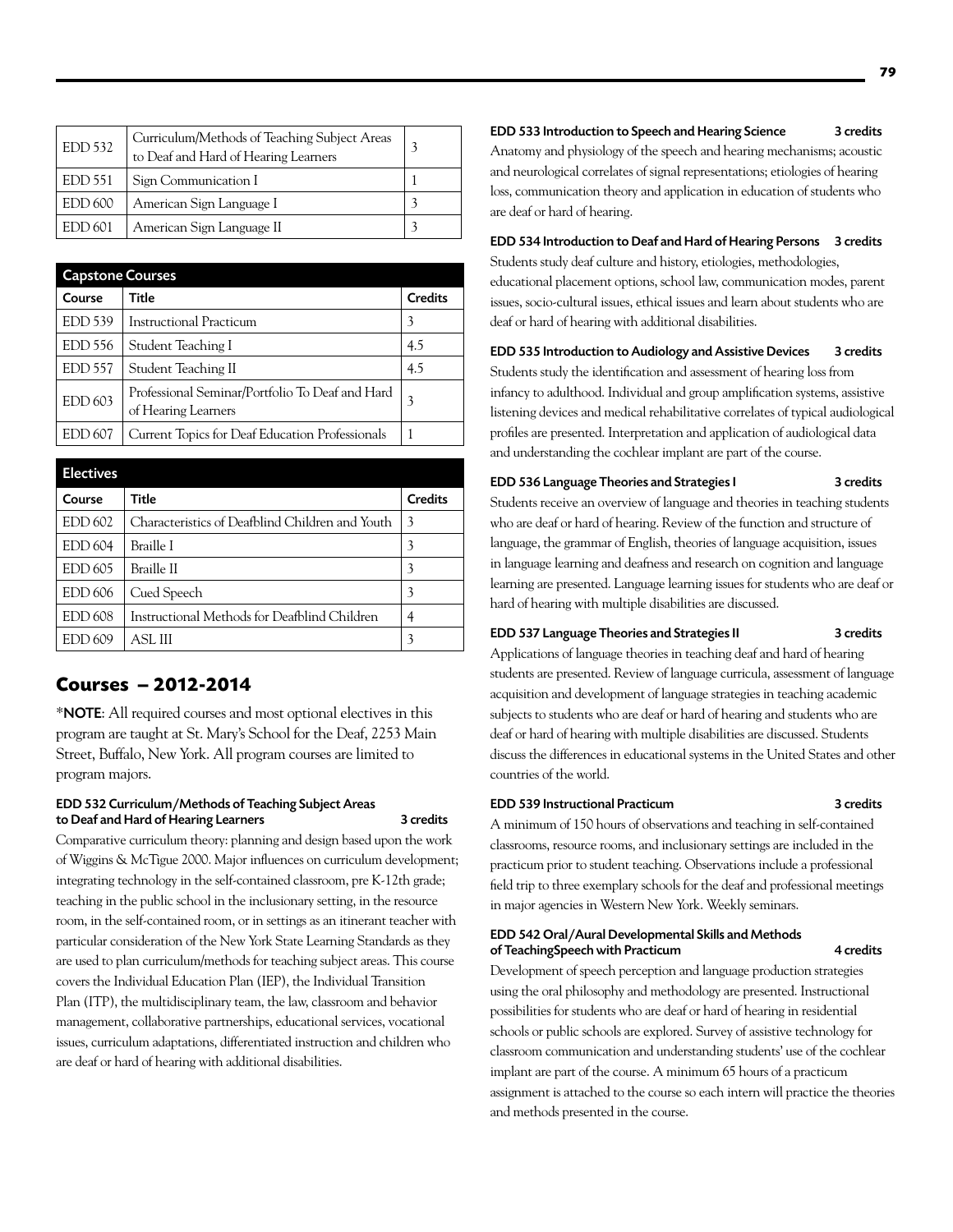## EDD 545 Methods of Teaching Literacy for Deaf and Hard of Hearing Persons 3 credits

This course presents the theories and pedagogy related to teaching reading and writing to students who are deaf or hard of hearing. Discussion of research on teaching English as a second language is included. The study of language diversity, deafness and language development as it pertains to reading and writing is part of the course. New York State Learning Standards are emphasized.

# EDD 548 The Deaf or Hard of Hearing Child-0-8 Years: Methods and Partnerships 3 credits

A study of the critical time period of infancy to age 8 of the child who is deaf or hard of hearing for the development of cognition, language, psychological and socio-cultural skills. The Individualized Family Service Plan (IFSP), parents and family issues, school education issues and children who are deaf or hard of hearing who have multiple disabilities are presented.

## EDD 550 Theory, Research and Assessment of Deaf Learners 3 credits

Students discuss assessment methods and materials applicable to the student who is deaf or hard of hearing and the student who is deaf or hard of hearing who has multiple disabilities. The role of the teacher, psychologist, counselor and social worker are discussed. Research theories, the application of a variety of research methods and statistics are presented. Assessment instruments used for the 0-21 year old population are discussed. Assessments mandated by New York State and federal laws are discussed.

## EDD 551 Sign Communication I 1 credit

Implication of deafness in communication in language and the introduction of Signing Exact English vocabulary and syntax are presented in both the receptive and expressive formats. An introduction to deaf culture and the use of English-based sign language systems are discussed. Assigned activities using Signing Exact English are shared in the class.

## EDD 555 Psychology/Counseling of Deaf and Hard of Hearing Persons

Issues and trends in the field of psychology and counseling as they affect the field of deafness are presented. Psychological assessment of the student who is deaf or hard of hearing and the student who is deaf or hard of hearing who has multiple disabilities is discussed. Counseling methods and materials used by counselors and psychologists for persons who are deaf or hard of hearing are also discussed. Issues of the individual, the family, the community and society as they impact the person who is deaf or hard of hearing are presented. Psychosocial implications of deafness and the cognitive-emotional development of the individual who is deaf or hard of hearing are discussed.

# EDD 556 Student Teaching I 4.5 credits

Eight weeks of student teaching in a residential setting for students who are deaf. Several residential schools in New York State are available for placements.

# EDD 557 Student Teaching II 4.5 credits

Eight weeks of student teaching in a public school program serving students who are deaf or hard of hearing in Western New York.

## EDD 600 American Sign Language I 3 credits

This course is an introduction to American Sign Language (ASL): its structures, grammatical features, language functions and vocabulary acquisition. Deaf culture and sociolinguistic implications are discussed. An emphasis is given to developing interaction/interpersonal skills with deaf persons.

#### EDD 601 American Sign Language II 3 credits

This course is the second course in American Sign Language (ASL) and emphasizes the development of receptive and expressive skills. Emphasis is on learning the nuances of ASL: the syntax, semantics and pragmatics of the language. Students must take the Sign Communication Proficiency Interview (SCPI) test the last semester before graduation.

# EDD 603 Professional Seminar/Portfolio 3 credits

Students complete an electronic portfolio based on reflections in the areas of knowledge, service and leadership, which include professionalism, technology use and dispositions, while completing the two-year deaf education program. A formal presentation of the portfolio is required.

EDD 607 Current Topics of Deaf Education Professionals 1 credit Current topics in the field of deaf education will be presented to second year graduate students utilizing experts in the field.

# Electives

# EDD 602 Characteristics of Deafblind Children and Youth 3 credits

Comparative course based upon understandings of deafness and vision loss. Identification of deafblind children, characteristics and commonly seen etiologies and instructional implications are part of the course. Professional resources, local and national agencies will be discussed.

An introduction to Braille. Development and skill in Braille reading. Implications for teaching children with vision problems.

#### EDD 605 Braille II 3 credits

Intermediate skills in Braille reading. Development of instructional lessons for children with vision problems. Prerequisite: EDD 604.

## EDD 606 Cued Speech 3 credits

Complete skill development in Cued Speech, an oral communicative method for deaf persons.

# EDD 608 Instructional Methods for Deafblind Children 3 credits

Specific methods for the instruction of children who are deafblind. Instructional environments such as one-on-one, the resource room, the self-contained classroom with children who are deaf or hard of hearing and inclusive strategies are discussed.

# EDD 609 ASL III 3 credits

Advanced ASL. Linguistic study, contrastive analysis and proficiency. Prerequisite: ASL II.

# EDD 604 Braille I 3 credits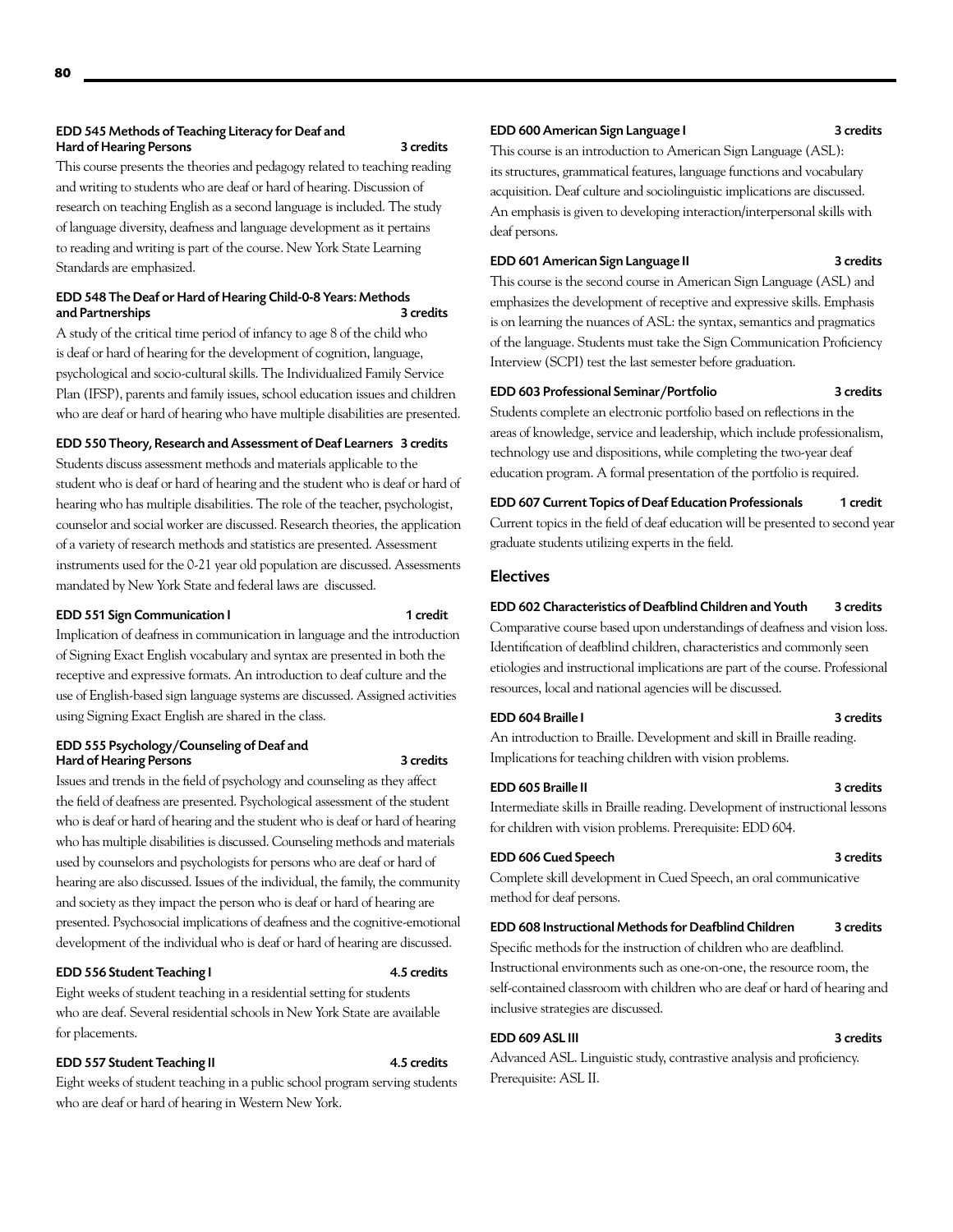# Differentiated Instruction

Kara M. Schwabel, Director; Barbara Broomell, Program Coordinator Adjunct faculty: Susan Allen, Andrea Armstrong, Julia Bermingham, Michele Clarke, Nancy Dennis, Kristen Frawley, Julie Henry, Kristin Jaeger, Denise Konieczko, Katelyn Mazurkiewicz, Lynn O'Connor, Jennifer Talarico, Sara VanNortwick, Patrick Wirth.

The Differentiated Instruction graduate program is a rigorous 30-hour program that meets the master's degree requirement for permanent or professional teacher certification in New York State. The degree also meets the requirements for a certification extension in Gifted Education.

Our mission is to provide a meaningful, hands-on approach to delivering the best pedagogical methods and strategies available in order to meet the diverse needs in the classroom, including the gifted population. Our courses are taught by instructors who are practitioners in the field, who each day integrate the most widely recognized aspects of differentiated instruction into their own classroom. The curriculum is based on the following tenets:

- • We believe that all people are creative, with unique gifts to contribute.
- We encourage cultivating habits of mind such as critical thinking and risk-taking through which one can discover and uncover the content.
- We expect the creation of multi-modal products by which students demonstrate their understanding of material.
- We find the above works best when offered in an environment that sparks individual creative spirit and connects people together through collaboration, idea-sharing, openness and trust.

The experience you gain in this program will seamlessly translate into the classroom and beyond, as you go forth in making your mark in differentiating yourself as an educator and change agent in the classroom, school, community and the world.

# Differentiated Instruction Learning Goals & Objectives

Learning Goal 1 (KNOWLEDGE – Observed in Writing): Candidates in the Differentiated Instruction program will demonstrate content knowledge, pedagogical, and professional knowledge necessary for successful performance in their field.

Candidates will:

• Demonstrate recognition of how foundational influences affect professional practice, including assessment, instructional planning, delivery, and program evaluation. They further demonstrate understanding of issues of human diversity impact families, cultures, and schools, and how these complex human issues can interact in the delivery of gifted and talented education services.

• Express how different characteristics interact with the domains of human development and use this knowledge to describe the varying abilities and behaviors of individuals with gifts and talents, understanding how families and communities contribute to the development of individuals with gifts and talents.

# Learning Goal 2 (KNOWLEDGE – Observed Skills and

Dispositions): Candidates in the Differentiated Instruction program will demonstrate professional skills and dispositions necessary for successful performance in their field.

Candidates will:

- Educators of the gifted understand the effects that gifts and talents can have on an individual's learning in school and throughout life, and understanding of these learning differences and their interactions provides the foundation upon which educators of the gifted plan instruction to provide meaningful and challenging learning.
- Select, adapt, and use these strategies to promote challenging learning opportunities in general and special curricula and to modify learning environments to enhance self-awareness and self-efficacy for individuals with gifts and talents, enhancing the learning of critical and creative thinking, problem solving, and performance skills in specific domains.
- Create learning environments for individuals with gifts and talents that foster cultural understanding, safety and emotional well-being, positive social interactions, and active engagement, fostering environments in which diversity is valued and individuals are taught to live harmoniously and productively in a culturally diverse world.
- Understand the role of language and communication in talent development and the ways in which exceptional conditions can hinder or facilitate such development and use relevant strategies to teach oral and written communication skills to individuals with gifts and talents.
- Develop long-range plans anchored in both general and special curricula. They systematically translate shorterrange goals and objectives that take into consideration an individual's abilities and needs, using differentiated instructional strategies.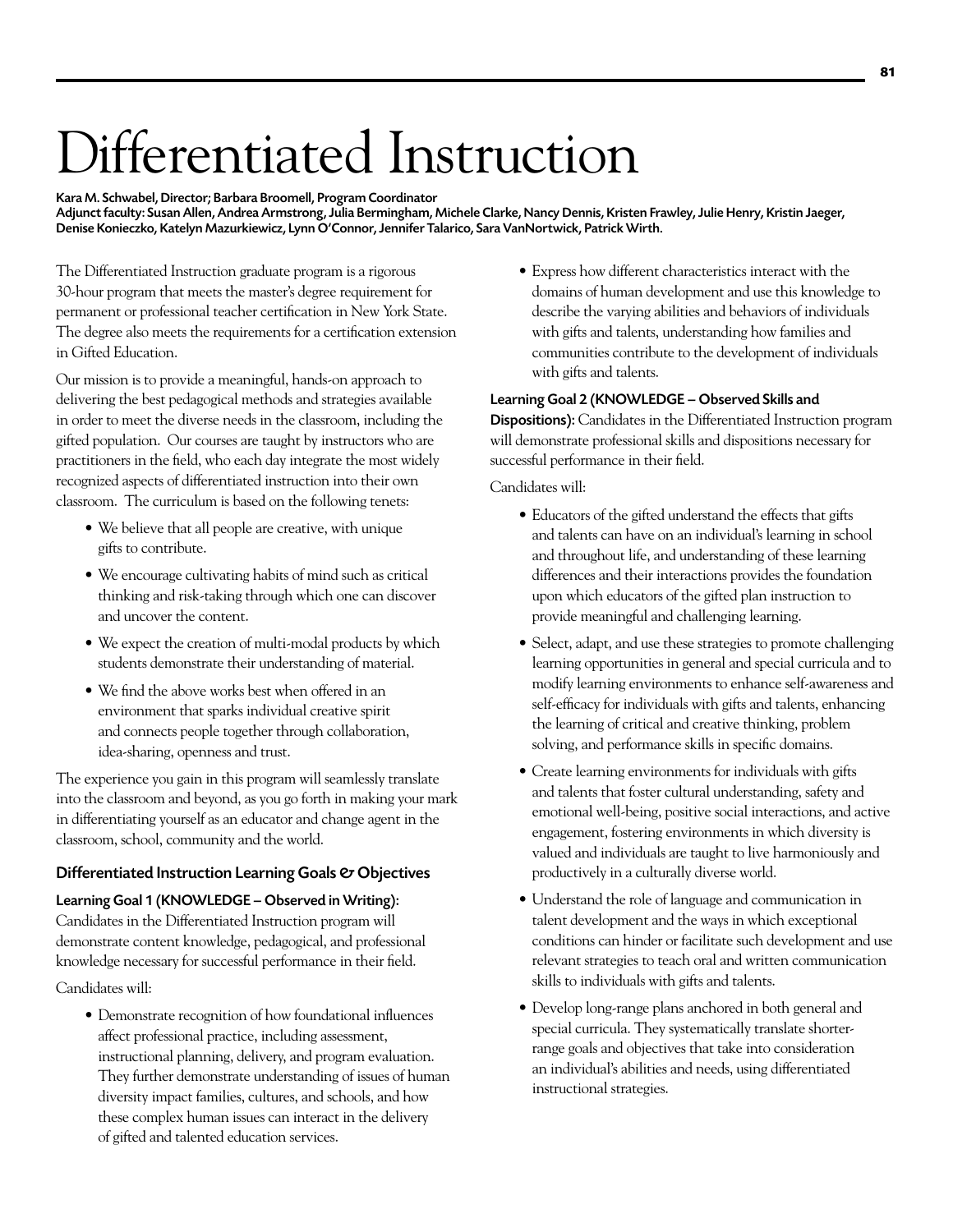• Collaborate with families, other educators, and related service providers, enhancing comprehensive articulated program options across educational levels and engagement of individuals with gifts and talents in meaningful learning activities and interactions.

Learning Goal 3 (SERVICE): Candidates in the Differentiated Instruction program will demonstrate willingness to use their skills to benefit and serve society. Within the contexts of their work, candidates promote authentic learning, social and emotional development, and a commitment to social justice in environments that foster respect for diversity and the dignity of all.

Candidates will:

- Demonstrate respect for their students as unique human beings, understanding variations in characteristics and development between and among individuals with and without exceptional learning needs and capacities.
- Educators of the gifted can express how different characteristics interact with the domains of human development and use this knowledge to describe the varying abilities and behaviors of individuals with gifts and talents. Educators of the gifted also understand how families and communities contribute to the development of individuals with gifts and talents.
- Educators of the gifted are familiar with assistive technologies to support and enhance communication of individuals with exceptional needs. They match their communication methods to an individual's language proficiency and cultural and linguistic differences. Educators of the gifted use communication strategies and resources to facilitate understanding of subject matter for individuals with gifts and talents who are English language learners.

Learning Goal 4 (PROFESSIONALISM): Candidates will demonstrate self-reflection as a habit of mind, continuously assessing and refining their professional practice as they construct a rich repertoire of research-based knowledge, skills, and attitudes for effective performance ensuring that all students and/or clients have optimal opportunities to learn and grow.

Candidates will:

• Engage in professional activities that promote growth in individuals with gifts and talents and update themselves on evidence-based best practices, regularly reflecting on and adjust their practice. They are aware of how attitudes, behaviors, and ways of communicating can influence their practice.

Learning Goal 5 (LEADERSHIP): Candidates will become adept at applying their acquired knowledge in the process of evaluating their own professional performance and decision-making with respect to its impact on students and/or clients, organizations, and the wider community.

Candidates will:

• Use the results of assessments to adjust instruction and to enhance ongoing learning progress, understanding the process of identification, legal policies, and ethical principles of measurement and assessment related to referral, eligibility, program planning, instruction, and placement for individuals with gifts and talents, including those from culturally and linguistically diverse backgrounds.

| The following core courses are required of all candidates |                                                                  |                |
|-----------------------------------------------------------|------------------------------------------------------------------|----------------|
| Course                                                    | <b>Title</b>                                                     | <b>Credits</b> |
| EDDI 500                                                  | Dimensions of Learning I                                         | 3              |
| <b>EDDI 505</b>                                           | Introduction to Differentiated Instruction                       | 3              |
| <b>EDDI 510</b>                                           | Introduction to Gifted Education and<br>Collaboration            | 3              |
| <b>EDDI 515</b>                                           | Identification and Assessment of Students in<br>Gifted Education | 3              |
| <b>EDDI 520</b>                                           | Curriculum Development for Gifted Students                       | 3              |
| <b>EDDI 600</b>                                           | Practicum and Seminar in Gifted Education                        | 3              |
| <b>EDDI 615</b>                                           | Action Research for a Differentiated Classroom                   | 3              |
|                                                           | Total                                                            | 21             |

# Elective courses

Three of the following courses are required or approval from the program director to transfer in non-program electives.

| Course          | Title                                                                           | <b>Credits</b> |
|-----------------|---------------------------------------------------------------------------------|----------------|
| EDDI 530        | Differentiating Instruction in Mathematics K-12                                 | 3              |
| EDDI 550        | Dimensions of Learning II<br>Pre-requisite: Dimensions of Learning I-EDDI 500   | 3              |
| <b>EDDI 555</b> | Gifted Representation in Contemporary Society                                   | 3              |
| <b>EDDI 556</b> | Art Integration in the Differentiated Classroom                                 | 3              |
| EDDI 560        | Experience & Adventure: A Model for<br>Differentiation                          | 3              |
| EDDI 570        | Social and Emotional Implications of<br>Differentiation                         | 3              |
| <b>EDDI 575</b> | Enhancing the Differentiated Classroom through<br>Creativity                    | 3              |
| <b>EDDI 585</b> | Integrating Technology in the Differentiated<br>Classroom                       | 3              |
| EDDI 590        | Using Primary Sources as an Inquiry-Based Tool<br>for Differentiation (ON-LINE) | 3              |
|                 | Total                                                                           | 9              |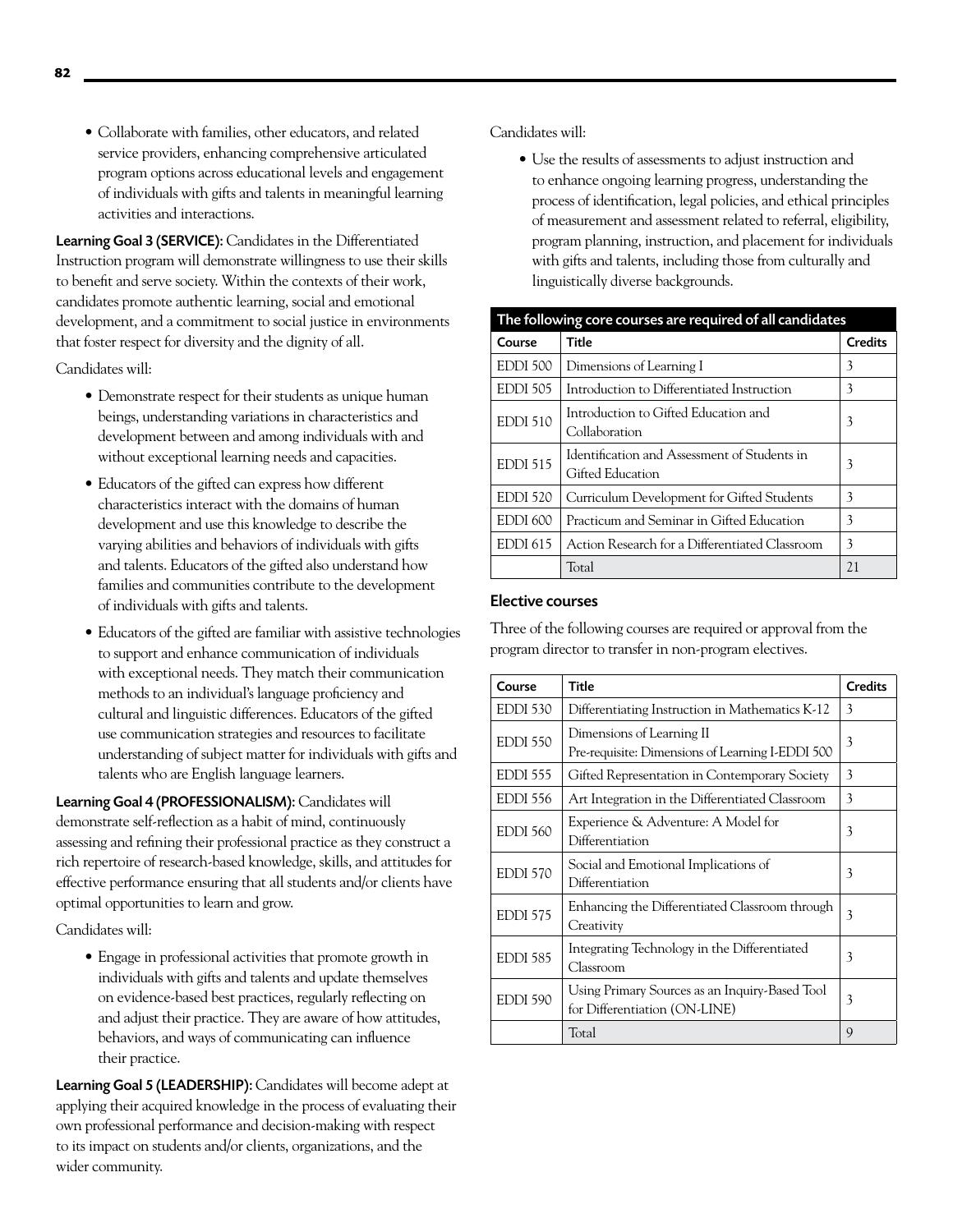# **Courses 2012-2014**

## EDDI 500 Dimensions of Learning I 3 credits

Participants will explore and understand a learning-centered framework for instructional planning. This course translates the latest research on cognition and learning into practical classroom strategies. Participants learn how to help students develop positive attitudes and perceptions about learning, develop habits of mind for critical, creative and self-regulated behaviors, construct meaning for declarative and procedural knowledge and extend and refine knowledge.

# EDDI 505 Introduction to Differentiated Instruction 3 credits

Provides an introduction to the philosophy of differentiation. This course will examine ways that classrooms can effectively support differentiating instruction and assessment to address the complex challenges of meeting the diverse learning needs of all students. Participants will gain an understanding of the reasons and assumptions underlying differentiation and acquire the ability to identify key indicators in a classroom. Knowledge of the characteristics of students who learn at different paces and levels will be developed. Students will study a variety of curriculum options such as those of content and implementation of differentiated lessons that optimize learning for all students, including gifted students and other high-ability learners.

# EDDI 510 Introduction to Gifted Education and Collaboration 3 credits

Participants will explore the history, research, laws and varied philosophies of gifted education. The class will also focus on developing skills in communication and collaboration to individualize instruction for gifted students. Participants will learn how to develop a support system and manage open communication among classroom teachers, special area teachers, administrators, parents and outside agencies.

## EDDI 515 Identification and Assessment of Students in Gifted Education 3 credits

This course will provide an overview of tools and methods for identifying and assessing students who learn at a pace and level that is significantly different from that of their classmates. Assessment tools will be examined, utilized and evaluated. Implications for instruction will be discussed.

# EDDI 520 Curriculum Development for Gifted Students 3 credits

This course focuses on methods of instruction for gifted students. Participants will develop knowledge and skills for planning, providing, coordinating and evaluating differentiated teaching and learning environments to challenge and assist gifted students in learning to their highest levels of achievement. Participants will learn how to develop a layered curriculum in order to maximize each student's growth and individual success. Instructional strategies for differentiating the key elements of content, process and products will be addressed.

# EDDI 530 Differentiated Instruction in Mathematics K-12 3 credits

Differentiating instruction means providing students with options for learning new information, helping them to make sense of ideas and express what they learn. This course will focus on helping the teacher learn approaches for differentiating mathematics instruction in the classroom. Participants will discuss and apply the principles of differentiated instruction to math instruction, learn effective strategies for managing flexible groups, acquire ideas for providing students with a variety of options that successfully target math standards and understand how to plan strategically in order to reach the needs of diverse learners in the classroom.

# EDDI 550 Dimensions of Learning II 3 credits

Participants will continue to explore and understand the learning-centered framework for instructional planning. This course translates the latest research on cognition and learning into practical classroom strategies. Participants learn how to help students use knowledge meaningfully. A focus will be on integrating dimensions strategies into lesson and unit planning for differentiated curriculum in order to optimize learning for all students, including those with exceptionalities.

#### EDDI 555 Gifted Representation in Contemporary Society 3 credits

This course will examine the various representations of giftedness in American literature, film and television. From John Nash to Jimmy Neutron, the gifted have been romanticized, criticized and stereotyped. We will examine to what extent these representations of giftedness are accurate or off-base, and part of a uniquely American culture. Ultimately, this course will investigate what impact these representations of giftedness have on our gifted students and what can be done to frame giftedness in a positive light in a society that often portrays it as a negative.

#### EDDI 556 Art Integration in the Differentiated Classroom 3 credits

Participants will develop skills and strategies in adapting differentiated lessons utilizing the visual arts. Integration of art history, creative process and production will result in meaningful and connected experiences for K-12 students. Participants will explore and extend themes and content relative to their own disciplines while modeling and assessing their own creative outcomes.

## EDDI 560 Experience and Adventure: A Model for Differentiation 3 credits

Through direct experience, fieldwork and investigative research, students in this course will learn about the ways in which experiential learning can create opportunities for differentiation both in and out of the classroom. Students will participate in several learning models that lend themselves to managing the needs of a diverse student population. Students should be prepared for active learning in the outdoors and the local community, as well as in the classroom. Finally, students will carry out independent research to explore their own application of experiential and adventure education in their classrooms.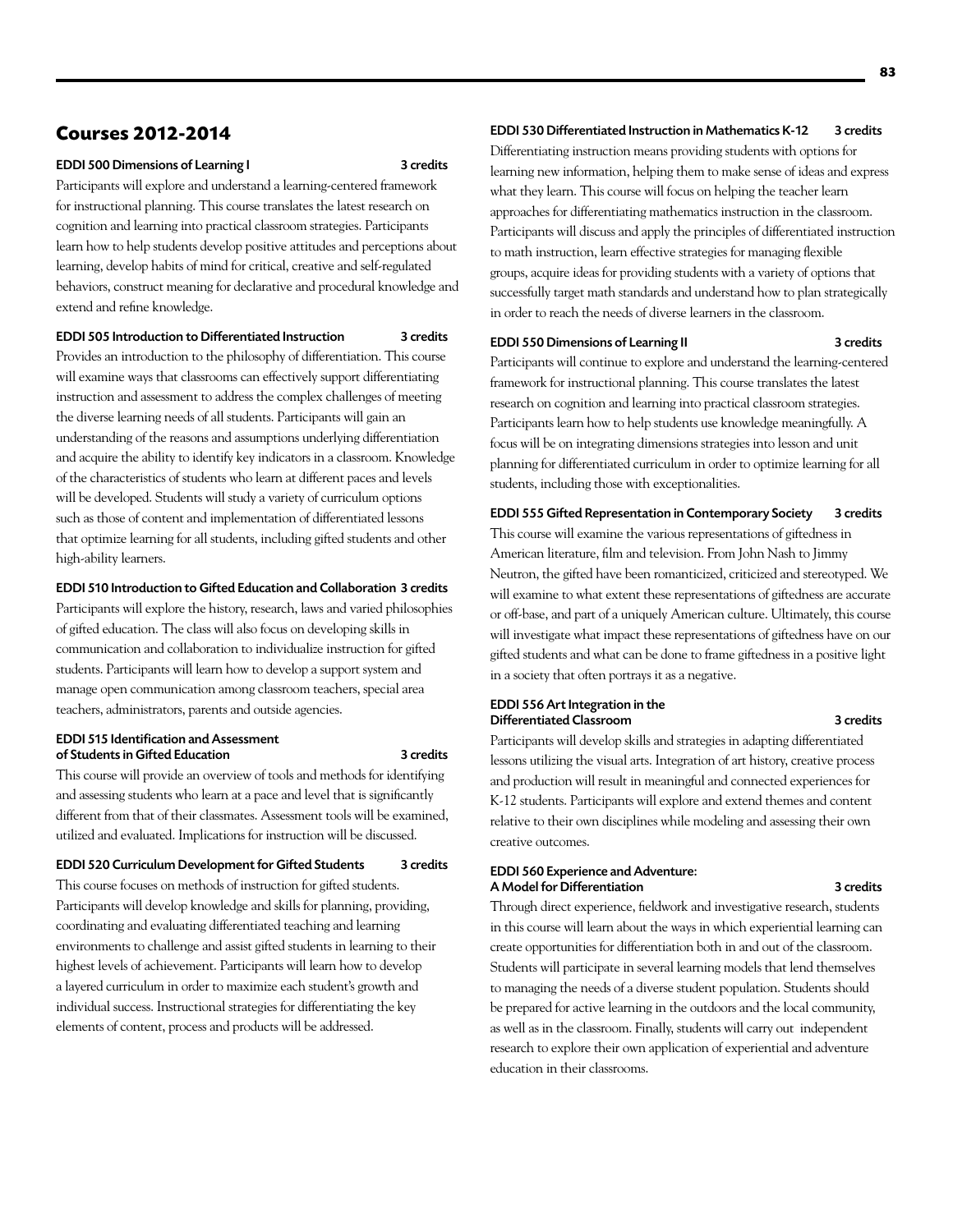# EDDI 570 Social and Emotional Implications of Differentiation 3 credits

This course focuses on social and emotional issues in a differentiated classroom. This course will address issues such as fairness and grading, taking charge of individual learning, developing organization and study skills, procrastination and perfectionism, fear of failure, struggling with appropriately challenging activities, and underachievement behaviors. The role the parent plays in supporting a child in a differentiated classroom will also be explored.

# EDDI 575 Enhancing the Differentiated Classroom through Creativity **3** credits

This course will offer students the opportunity to learn about the field of creativity and current research supporting its value in enhancing the learning environment. Participants will discuss and experience ways to nurture teacher creativity to better prepare them to recognize and support creativity in students. Activities and resources to develop creativity will be explored and evaluated.

## EDDI 585 Integrating Technology in the Differentiated Classroom 3 credits

This course introduces educators to technology that can be used to support, supplement and deliver differentiated content and assessment in the mixed ability classroom. The benefits and challenges of incorporating technology will be considered while participants learn how to integrate technology into their curriculum. Participants will gain hands-on experience using technological strategies for differentiation that will engage learners of all styles, ranging from new uses for basic software applications and online collaboration to the production of multimedia.

# EDDI 590 Using Primary Sources as an Inquiry-Based Tool for Differentiation 3 credits

This course focuses on inquiry-based instruction utilizing primary sources for all students, including the gifted population. Participants will develop knowledge and skills relating to primary sources and inquiry-based learning that will enable planning, providing, coordinating and evaluating differentiated teaching and learning environments to challenge and assist gifted students in learning to their highest levels of achievement. Participants will learn how to implement a layered curriculum, which will differentiate instruction in order to maximize each student's growth and individual success. Instructional strategies incorporating primary sources for differentiating the key elements of content, process and products will be addressed. ON-LINE COURSE

# EDDI 600 Practicum and Seminar in Gifted Education 3 credits

This course involves completing a college supervised practicum experience of 50 hours teaching gifted students. The practicum is individualized and takes place during regular school hours near the end of the program. Students will have the opportunity to discuss and reflect on the practicum experiences in on-campus seminars.

# EDDI 615 Action Research for a Differentiated Classroom 3 credits

Focuses on the study of the background of educational research, understanding research methodologies and designs, tools and techniques of educational research, and the collection, treatment, analysis and interpretation of research data. The student will develop an action research project that will be implemented during their practicum.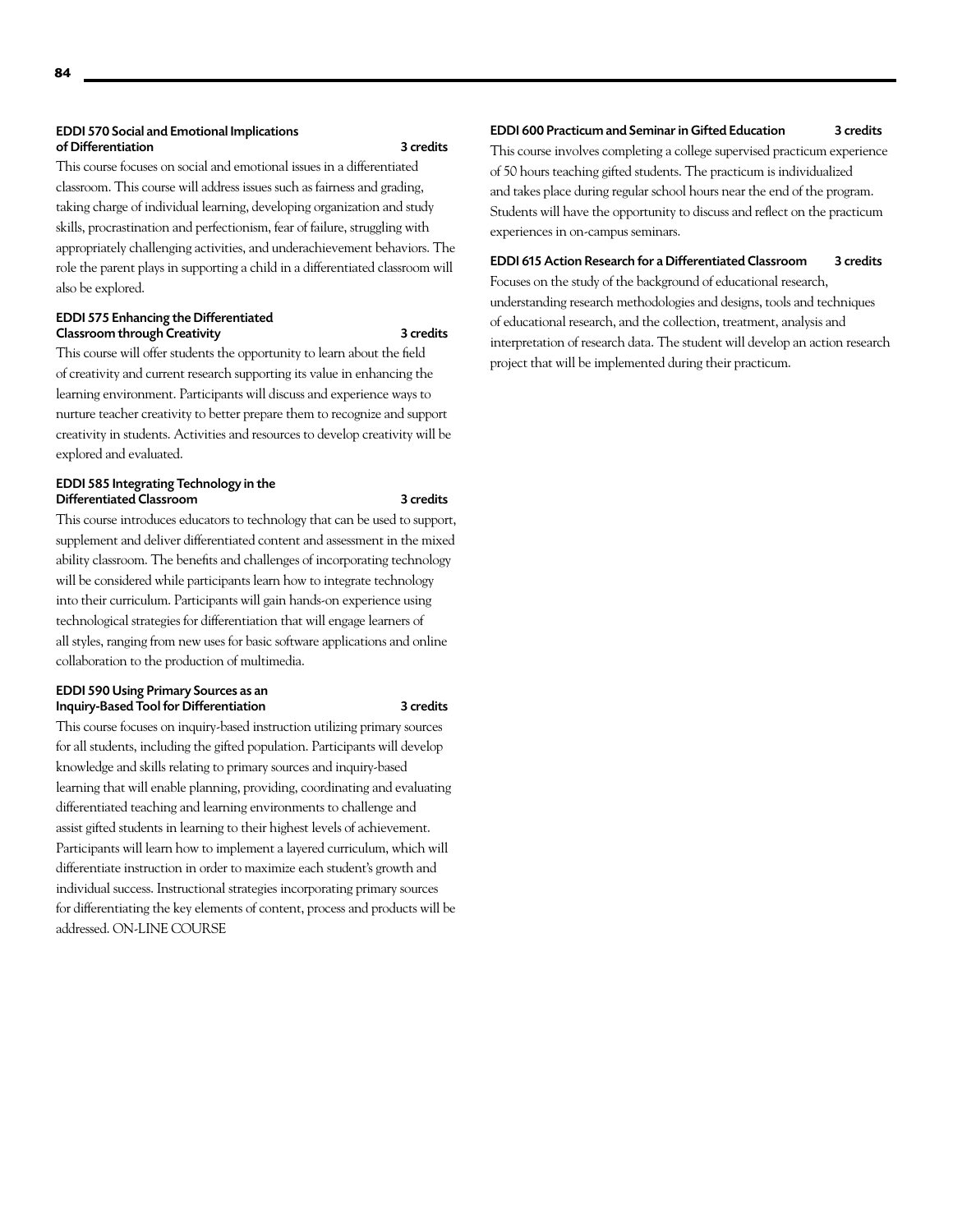# Educational Leadership

Rosemary Murray, Chair; Nancy Wellenzohn, Director; Douglas David, Assistant Director; Anne Marie Tryjankowski.

Leading a school organization is one of the most demanding and rewarding careers. A school leader has the opportunity to shape the lives of learners of all ages. Students in the Canisius College Educational Leadership Program are expected to enroll with not only the desire to be a leader, but also with an experience of excellence as an educator.

The Canisius College Educational Leadership Program is designed to assist candidates in acquiring the knowledge, skills and dispositions essential for a successful career as a school leader. This competencybased program leads to a New York State School Building Leader license (SBL), a New York State School District Leader license (SDL), and a master's degree in Educational Leadership. Students may apply for the SBL and/or the SDL upon completion of the SBL/SDL required courses and internship. The MS in Educational Leadership is not required for certification.

Possession of the SBL certificate is necessary for employment in the public schools of New York State in leadership roles such as building principal, assistant building principal, supervisor, coordinator, or any position in which a person is serving more than 25% of an assignment in an administrative or supervisory position. An appointment to positions such as superintendent of schools, deputy superintendent, associate superintendent, assistant superintendent, or any position with district-wide administrative responsibilities requires an SDL.

# Course Offerings

All of the required courses and some of the electives for the SBL and the SDL are taught in both on-campus and on-line formats. All courses are offered at least once during the fall or spring semesters with all required courses offered in the summer semester. Internship placements are coordinated with the candidate and take place at a site in the candidate's local geographic area.

# Admission requirements

In addition to meeting the general requirements for admission to graduate work in the Canisius College School of Education and Human Services, the applicant must submit the following:

- Evidence (an official and final transcript) of an earned master's degree from an accredited institution of higher education.
- Evidence of a minimum of three (3) years of successful, full-time teaching and/or pupil personnel service experience in K-12 schools.\*
- Written recommendations from three (3) professional educators, one of whom must be a certified school administrator familiar with the applicant's work as a professional educator.\*
- • A program preference form.\*
- A writing sample.
- An applicant may be required to meet with the program director or designee.
- \* These forms are available in the Office of the School of Education and Human Services and on the program Web site.

# **Educational Leadership and Supervision Program Learning Goals and Objectives**

# Learning Goal 1 (KNOWLEDGE – Observed in Writing):

Candidates in the Educational Leadership programs will demonstrate content knowledge, pedagogical, and professional knowledge necessary for successful performance in their field.

# Students will:

- • Understand and promote continual and sustainable school(district) improvement by appropriately evaluating school (district) progress.
- Understand and know how to sustain a school (district) culture and instructional program through collaboration, trust, and personalized learning with high expectations for all students.
- • Understand how school (district) policies protect welfare and safety of students and staff.
- Understand how school districts are governed and how school district policy establishes the foundation for administrative roles, responsibilities, and initiatives.

# Learning Goal 2 (KNOWLEDGE – Observed Skills and Dispositions):

Candidates in the Educational Leadership programs will demonstrate professional skills and dispositions necessary for successful performance in their field.

# Students will:

• Collaboratively develop, articulate, and steward a district vision, using data to identify goals and evaluate progress toward those goals.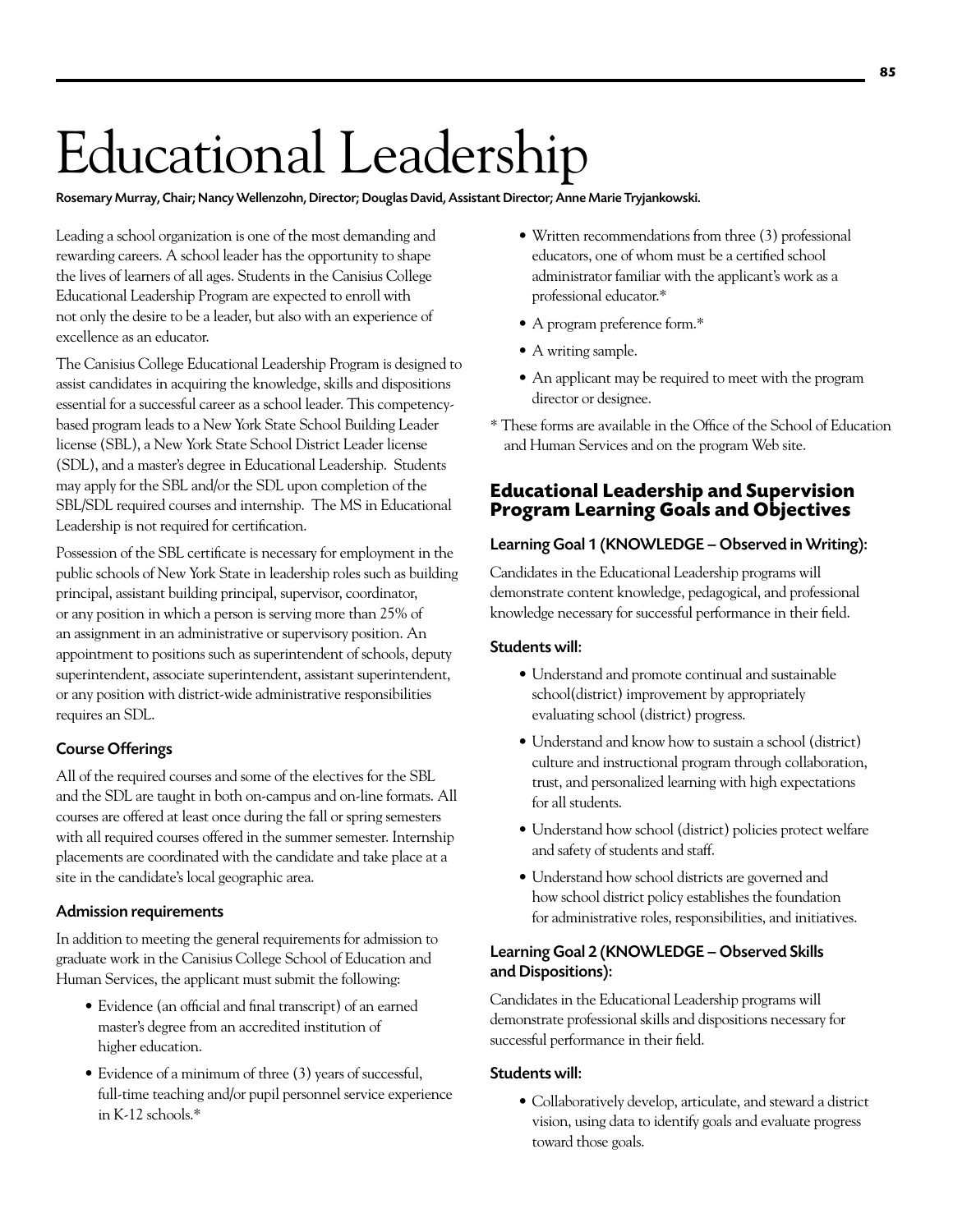- • Create and evaluate a comprehensive, rigorous, and coherent curricular and instructional school (district) program using appropriate technologies.
- Develop and supervise the instructional and leadership capacity of school (district) staff.
- • Monitor and evaluate school (district) management and operational systems efficiently using human, fiscal, and technological resources
- Respond to community interests and needs by building and sustaining productive school (district) relationships with community partners.

# Learning Goal 3 (SERVICE):

Candidates in the Educational Leadership programs will demonstrate willingness to use their skills to benefit and serve society. Within the contexts of their work, candidates promote authentic learning, social and emotional development, and a commitment to social justice in environments that foster respect for diversity and the dignity of all.

# Students will:

- Understand and mobilize community resources by promoting an understanding, appreciation, and use of diverse cultural, social, and intellectual resources within the school (district) community.
- • Understand and advocate for school (district) students, families, and caregivers by acting to influence local, district, state, and national decisions affecting student learning in a school (district) environment.
- Understand moral and ethical implications of policy options and political strategies.

# Learning Goal 4 (PROFESSIONALISM):

Candidates will demonstrate self-reflection as a habit of mind, continuously assessing and refining their professional practice as they construct a rich repertoire of research-based knowledge, skills, and attitudes for effective performance ensuring that all students and/or clients have optimal opportunities to learn and grow.

# Students will:

• Act with integrity and fairness to ensure a school system of accountability for every student's academic and social success and will model principles of self-awareness, reflective practice, transparency, and ethical behavior.

# Learning Goal 5 (LEADERSHIP):

Candidates will become adept at applying their acquired knowledge in the process of evaluating their own professional performance and decision-making with respect to its impact on students and/or clients, organizations, and the wider community.

# Students will:

- • Understand and evaluate potential moral and legal consequences of decision making in the school (district) and will promote social justice to ensure that individual student needs inform all aspects of schooling.
- Understand and can anticipate and assess emerging trends and initiatives in order to adapt school (district)-based leadership strategies in an effort to improve the performance of the students.

# Required courses for New York State License as a School Building Leader (SBL) (18 credit hours of course work plus international

| pius internamp <sub>i</sub> .                  |                |  |
|------------------------------------------------|----------------|--|
| Title                                          | <b>Credits</b> |  |
| Theory in School Administration                | 3              |  |
| School Law                                     | 3              |  |
| Supervision for the Improvement of Instruction | 3              |  |
| <b>Instructional Program Design</b>            | 3              |  |
| School Personnel Administration                | 3              |  |
| The Principalship                              | 3              |  |
| Educational Administration Internship          | 8              |  |
| Internship Lab                                 |                |  |
|                                                |                |  |

| Required courses for New York State License as a School<br>District Leader (SDL). All the above SBL courses, plus: |                                                |                |  |
|--------------------------------------------------------------------------------------------------------------------|------------------------------------------------|----------------|--|
| Course                                                                                                             | Title                                          | <b>Credits</b> |  |
| EDA 640                                                                                                            | School Business Administration                 |                |  |
| EDA 660                                                                                                            | The Administrator and Pupil Personnel Services |                |  |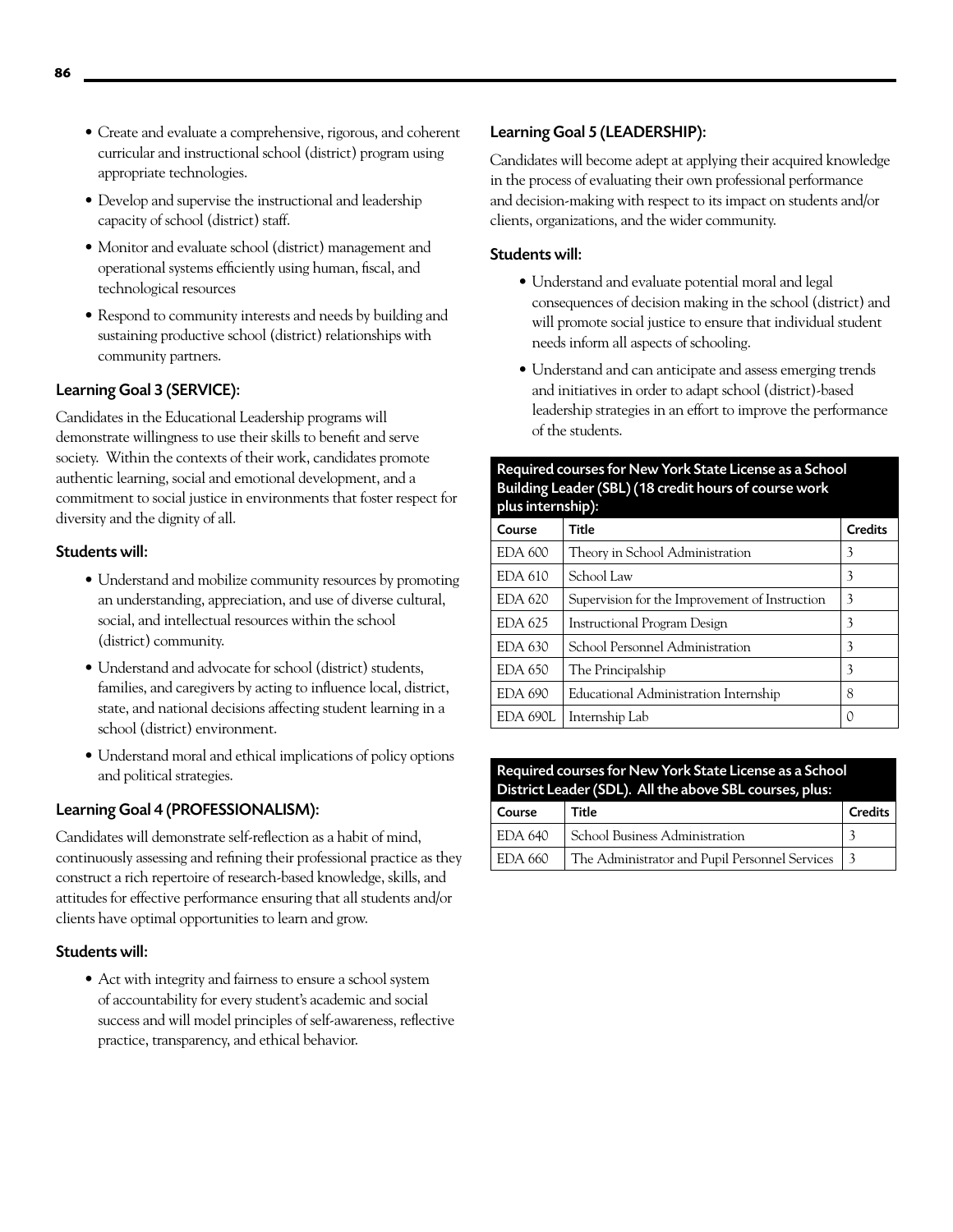Required courses for Master of Science degree in Educational Leadership. All of the course work required for the SBL and SDL Licenses, plus 3 electives. Students may elect to declare a content concentration as described below.

## Educational Leadership Electives:

| Course          | <b>Title</b>                                                                                                                              | <b>Credits</b> |
|-----------------|-------------------------------------------------------------------------------------------------------------------------------------------|----------------|
|                 | Concentration: Emerging Issues in Educational<br>Leadership (choose 3)                                                                    |                |
| <b>EDA 655</b>  | School Leaders and Community Relations                                                                                                    | 3              |
| <b>EDA 657</b>  | Development of Urban Teachers                                                                                                             | 3              |
| <b>EDA 661</b>  | Issues in School Leadership                                                                                                               | 3              |
| <b>TESL 590</b> | Foundations of Bilingual Education                                                                                                        | 3              |
|                 | Concentration: Educational Technologies and Emerging                                                                                      |                |
|                 | Media (choose 3)                                                                                                                          |                |
| <b>EDT 501</b>  | Theory, Design, and Technology                                                                                                            | 3              |
| <b>EDT 502</b>  | Differentiating Instruction                                                                                                               | 3              |
| <b>EDT 503</b>  | Educational Multimedia Design                                                                                                             | 3              |
| <b>EDT 504</b>  | Technology in Content Area                                                                                                                | 3              |
| <b>EDA 656</b>  | Technology Tools for the Administrator                                                                                                    | 3              |
|                 | <b>Concentration: Athletics Administration</b>                                                                                            |                |
| <b>PEG 620</b>  | Leadership in Physical Education and Athletics                                                                                            | 3              |
| <b>PEG 681</b>  | Legal Aspects in Sport                                                                                                                    | 3              |
| <b>PEG 635</b>  | Administrative Principles of Physical Education/<br><b>Athletics</b>                                                                      | 3              |
|                 | Concentration: Instructional Leadership (choose 3)                                                                                        |                |
| <b>EDDI 505</b> | Introduction to Differentiated Instruction                                                                                                | 3              |
| <b>EDDI 585</b> | Integrating Technology in the Differentiated<br>Classroom                                                                                 | 3              |
| <b>EDA 658</b>  | Advanced Clinical Instructional Supervision                                                                                               | 3              |
| <b>EDA 657</b>  | Development of Urban Teachers                                                                                                             | 3              |
| <b>TESL 590</b> | Foundations of Bilingual Education                                                                                                        | 3              |
|                 |                                                                                                                                           |                |
|                 | Candidates may choose not to declare a concentration<br>but may select any of the above electives to satisfy the<br>elective requirement. |                |

The master's degree in Educational Leadership may not be used to meet New York State requirements for professional certification in teaching. School District Leader (SDL) certification requires at least 60 semester hours of graduate credit.

# **Courses 2012-2014**

## EDA 600 Theory of Educational Administration 3 credits

This course is designed as an introductory course in school administration. The course is intended to give candidates an overview of the forces that drive education today. Through independent and group work, candidates will investigate leadership/management styles, change forces, organizational models, and schools for the 21st century. Candidates will have the opportunity to present and reflect on case studies in education leading to the development of solutions and theories.

Candidates will be expected to read course texts and handouts, critique current literature, attend and report on a Board of Education meeting, present orally and in writing a researched topic that will positively affect school change, and actively engage in class discussion through investigations before each class.

Candidates will explore theories as they may relate to the forces reshaping our schools. Topics such as organizational models, characteristics of leadership, change systems, vision development, and school design may be investigated.

# EDA 610 School Law 3 credits

Candidates will have the opportunity to learn the principles of public school law with a focus on New York State Education Law and selected federal and state cases affecting the administration of our educational system. School leaders are facing an ever-increasing demand to make appropriate and legal educational decisions. To assist in this endeavor, one must have a working knowledge of basic school law. To that end, school law topics are discussed through a combination of lecture and case law analysis. The goal of this course is to empower the candidate with the knowledge of how laws affect schools and how laws are applied to school situations. A focus on practical aspects of school law is emphasized.

Candidates will be expected to read the course text and handouts, actively engage in classroom discussions, and communicate appropriately and effectively in both written and oral presentations. Topics include student residency, attendance and discipline; freedom of speech; search and seizure; FERPA; IDEA; LRE; and employee rights.

EDA 620 Supervision for Instructional Improvement 3 credits This course will focus on the critical role of effective instructional supervision in the development of positive school culture. Candidates will examine institutional change, school improvement, staff development, and teacher evaluation. Supervision techniques will be explored, including: mentoring and peer coaching, as well as clinical supervision. Special emphasis will be placed on the skills and strategies needed to develop learning organizations that, build an appropriate curriculum, support instructional improvement, and incorporate best practices. Candidates will study the use of various staffing patterns and student grouping plans, as well as school organizational structures, to support teaching strategies and student success.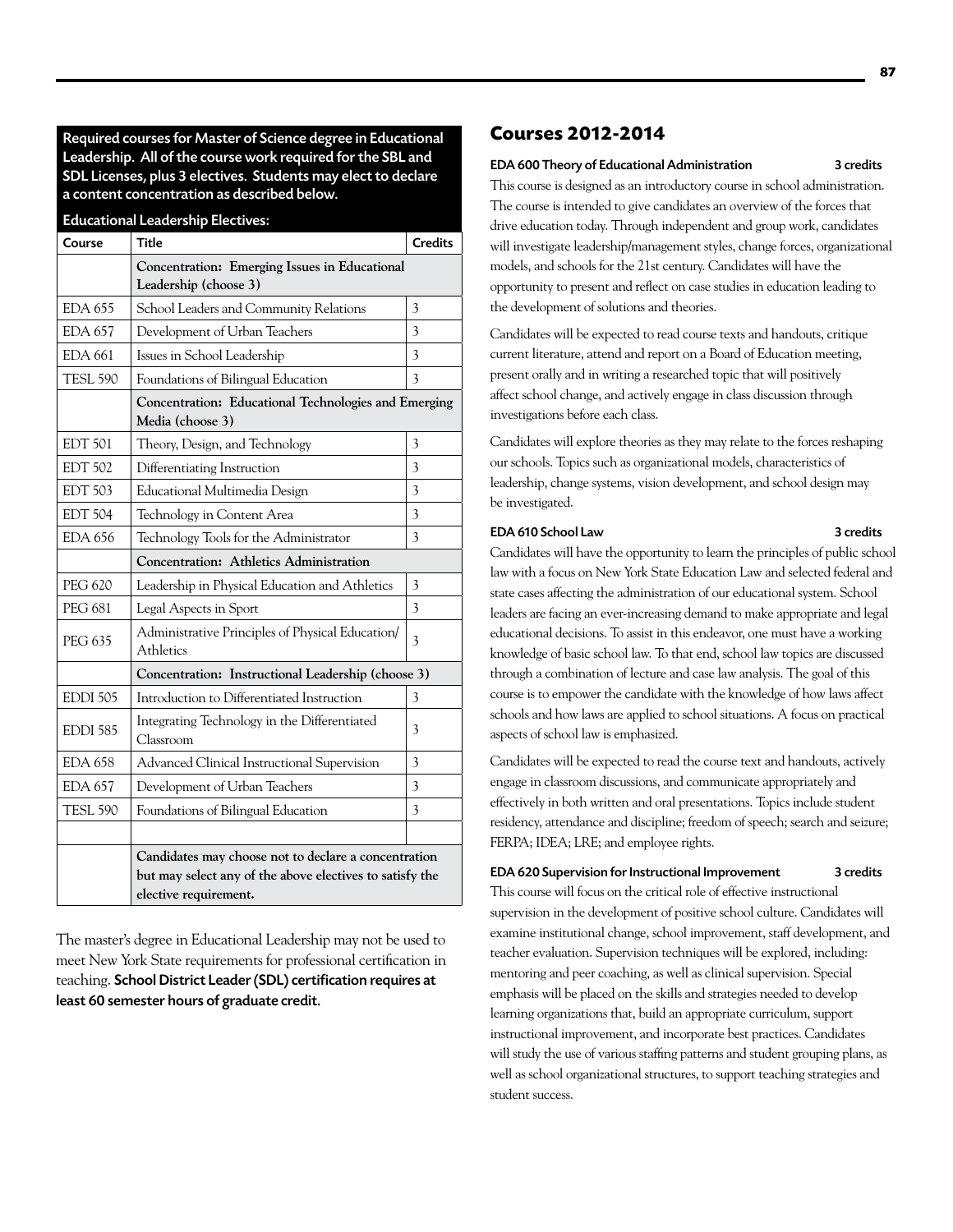# EDA 625 Instructional Program Design and Manuscriptus 3 credits

This course will give candidates a comprehensive overview of the concepts, strategies, and resources associated with planning, implementing, and evaluating school curriculum. Candidates will investigate the historical, philosophical, psychological, sociological, and political factors associated with curriculum programs. The various dynamic forces that influence the curriculum will be researched from historical, contemporary and futuristic perspectives. Additional attention will be focused on contemporary research regarding constructivist principles, invitational learning, cooperative learning, outcome-based education, multiculturalism, learning styles, multiple intelligences, and various techniques to customize learning experiences and staff development activities that support curriculum change. This course will combine the theoretical with the practical, in order to develop the knowledge, skills, and dispositions that will prepare candidates to effectively develop, implement, and evaluate specific curriculum programs.

#### EDA 630: School Personnel Administration 3 credits

This course is designed as a survey course in school personnel leadership. It provides an overview of the myriad of duties and responsibilities of the office of human resources. Through individual assignments and small/large group experiences, candidates gain the knowledge, skills, and attributes involved in leading both professional and non-professional staff. Specific case studies are presented, guest speakers are invited to present, and specific theories and philosophies are studied.

Assignments will include reading of required articles and texts, reflecting on class lectures and presentations over e-mail, interviewing key leaders in candidate's workplace, and participation in class seminar discussions. The course will be taught using a combination of on-campus and distance learning experiences as well as other instructional technology/ telecommunications.

Matters having to do with leadership and organization of school personnel will be addressed. Exploration of topics such as recruitment and selection; induction; professional development; supervision and evaluation; discipline and dismissal; the work environment; compensation and benefits; administering employee contracts; and legal issues in personnel management will be included.

#### EDA 640: School Business Administration 3 credits

This course is designed to provide candidates with an overview of the major areas of responsibilities of the school business administrator. Financial support for public schools from local, state, and federal governments will be emphasized. Fiscal planning, budgeting, plant management, accounting and purchasing procedures, distribution of supplies and services, transportation and food service will be examined. The course will underscore the crucial role of the school business administrator as a key member of the district's leadership team. The course is also designed to provide candidates with an understanding of how the school business administrator can facilitate educational decision-making, thereby having a positive effect on student learning.

## EDA 650: The Principalship 3 credits

The candidate will study the wide range of responsibilities of the principal as both manager and educational leader. Topics include establishing a common vision and purpose with stakeholders, working collaboratively to achieve common goals, developing a learner centered school culture, planning for the improvement of instruction, school finance management, supervising employees, providing a safe school environment, promoting student health and welfare, and initiating, managing, and evaluating change.

# EDA 655: School & Community Relations 3 credits

This course is designed to empower school administrators to mobilize community resources and create partnerships that enhance and drive a school culture where all youth can succeed. The changing school in the changing community will be discussed, as well as principles of effectiveness and New York State mandates involved in maintaining a desirable relationship between "town and gown." The course instructors will incorporate research-based strategies and experiential activities that can effect positive school community change in an era of diminishing resources. This course will also discuss powerful avenues to current school/community challenges such as character education, school violence prevention, overcoming barriers to learning, and academic reinforcement.

# EDA 656: Technology Tools for the Administrator 3 credits

This course is designed to give candidates a comprehensive overview of technology and its application to education today. Candidates will learn to use technology, telecommunications, and information systems to enrich curriculum and instruction (e.g., CAI systems, CD ROM retrieval systems, online networks, distance learning, interactive video, etc.). Current technologies for school management, information retrieval, and staff development will be explored. Candidates will become critical consumers of technology and will utilize actual school and district data to develop and monitor long range plans, thus discovering the impact of technologies on student outcomes and school operations. Candidates will also examine social and ethical issues surrounding the use of technology within the educational arena.

#### EDA 657: Development of Urban Teachers 3 credits

This course addresses the difference between new urban teachers and new suburban teachers and identifies how appropriate, relevant professional development can have a positive impact on new teacher turnover. Topics for professional development include classroom management, appropriate assessment, mentoring, and the importance of teacher dispositions. Candidates will be required to develop hiring criteria plans and professional development plans.

#### EDA 658: Advanced Clinical Instructional Supervision 3 credits

This course will focus on the tools needed for clinical instructional supervision in New York State. Students will be introduced to stateapproved models including Class, Danielson's Framework for Teaching, Marzano's Teacher Evaluation Rubric, Marshall's Teacher Evaluation Rubric, NYSTCE Framework for the Observation of Effective Teaching, NYSUT Teacher Practice Rubric, and the Thoughtful Classroom Teacher Effectiveness Framework.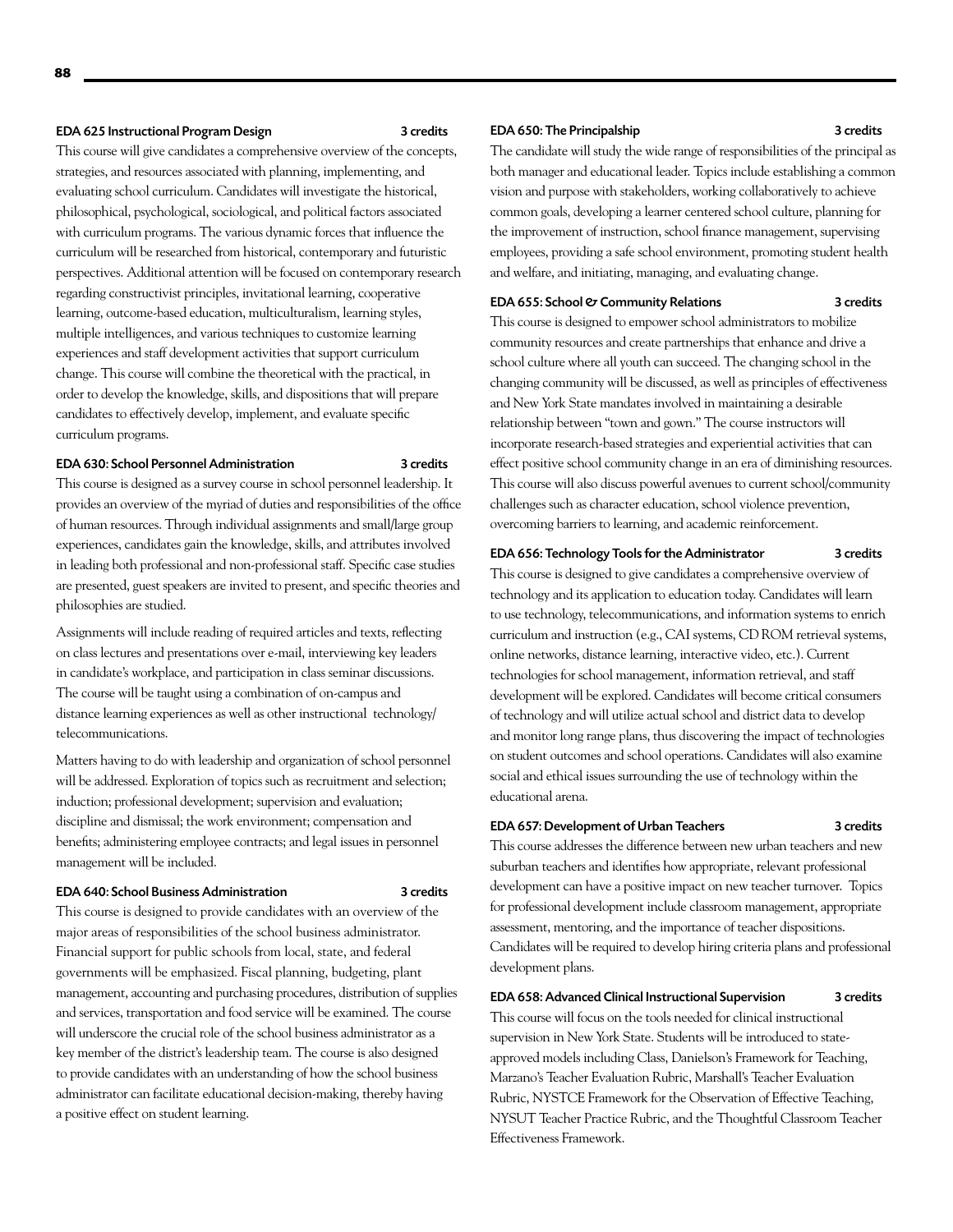#### EDA 660: The Administrator & Pupil Personnel Services 3 credits

This is a survey course which provides the necessary background and basic understanding of the quantitative and qualitative dimensions of pupil personnel services (PPS) found in schools/districts today. The role of the building/district administrator will be reviewed. Working independently and in groups, candidates will have the opportunity to become familiar with the mandated deliverance mechanisms of pupil personnel services in New York State. Candidates will learn the "language" of pupil personnel services as related to special education, academic intervention services, testing and assessments, and guidance services. Candidates will identify their own administrative skills and demonstrate these skills through class presentations.

Candidates will be expected to read course texts and handouts, critique current literature as specified, present orally and in writing a researched topic of choice, and actively engage in class discussions.

Topics include: role of the administrator, mandated delivery mechanisms and the "language" of PPS as it relates to special education, academic intervention services, curriculum development, counseling services, state mandates/testing, and any other area pertinent to the needs and interest of the candidates.

## EDA 661: Issues in School Leadership 3 credits

To create and maintain a successful learning organization, educational leaders must act with a reasoned understanding of major historical, philosophical, ethical, social and economic influences affecting education. This course provides candidates the opportunity to explore an array of education leadership issues and trends, closely examine an issue of their choosing using existing qualitative and quantitative data, and develop an action research project to address the identified problem(s), outlining possible actions and their implications. Important foundations for this exploration are:

- The view that schools are interactive internal systems operating within external systems
- • The importance of efficient and effective communication skills and networks
- The necessity of positive/supportive school climate
- The need to frame, analyze, and resolve problems
- The impact of current educational and social movements

#### EDA 690: The Administrative Internship 8 credits

The internship is the process and product that results in the application of knowledge, skills, and attributes candidates have acquired in strategic, instructional, organizational, and contextual leadership. Internship experiences will be coupled with seminars, resulting in a meaningful synthesis of knowledge, skills, service, professionalism, and leadership.

The internship includes a variety of rigorous leadership experiences in diverse settings planned and guided cooperatively by personnel from Canisius College and cooperating school districts. Interns will be provided substantial responsibilities that increase over time in amount and complexity, and which involve direct interaction and involvement with students, staff, parents, and community leaders. The internship should include some involvement with social service organizations such as Child and Family Services, Catholic Charities of Buffalo, Bry Lin Hospitals, Mid-Erie Counseling and Treatment Services, People Inc., etc.

#### EDA 690L: Internship Lab 0 credits

EDA 690L utilizes a seminar format to provide candidates an opportunity to expand their knowledge and skills in strategic, instructional, organizational, and contextual leadership.

Seminars are designed to augment the internship experience by engaging candidates in professional dialogue and collective inquiry of current educational issues and concerns encountered in authentic educational settings. Leadership will be explored through various mechanisms including guest speakers, site visitations, simulated exercises, use of technology, current professional literature, bulletins, monographs, press releases, etc.

# EDT 501: Theory, Design and Technology 3 credits

Students will examine how technology and various learning theories and brain-based research impacts instructional practices. Computer-mediated instruction, current digital resources, and virtual learning environments will be presented and explored as a way to foster learning in a learner-centered, developmentally appropriate, differentiated environment.

# EDT 502: Differentiating Instruction 3 credits

Students will learn how to effectively design, implement, and assess learning experiences and to engage students and improve learning through educational technologies and differentiated instruction. Participants will gain hands-on experience using technological strategies for differentiation that will engage learners of all styles, ranging from new uses for basic technology, to online teaching tools and the production of multi-media.

# EDT 503: Educational Multimedia Design 3 credits

Students will examine theory and practice of creating educational and instructional multimedia for learning. Students will examine the use of technology to support learning, and ways in which media can be adapted for learning modalities.

#### EDT 504: Technology in Content Areas 3 credits

The course provides practical, timely, and relevant ways to integrate technology for content learning. Students will examine best practice use of Education Technologies for their content areas, emerging technology, and curriculum-specific uses of technology for learning new content.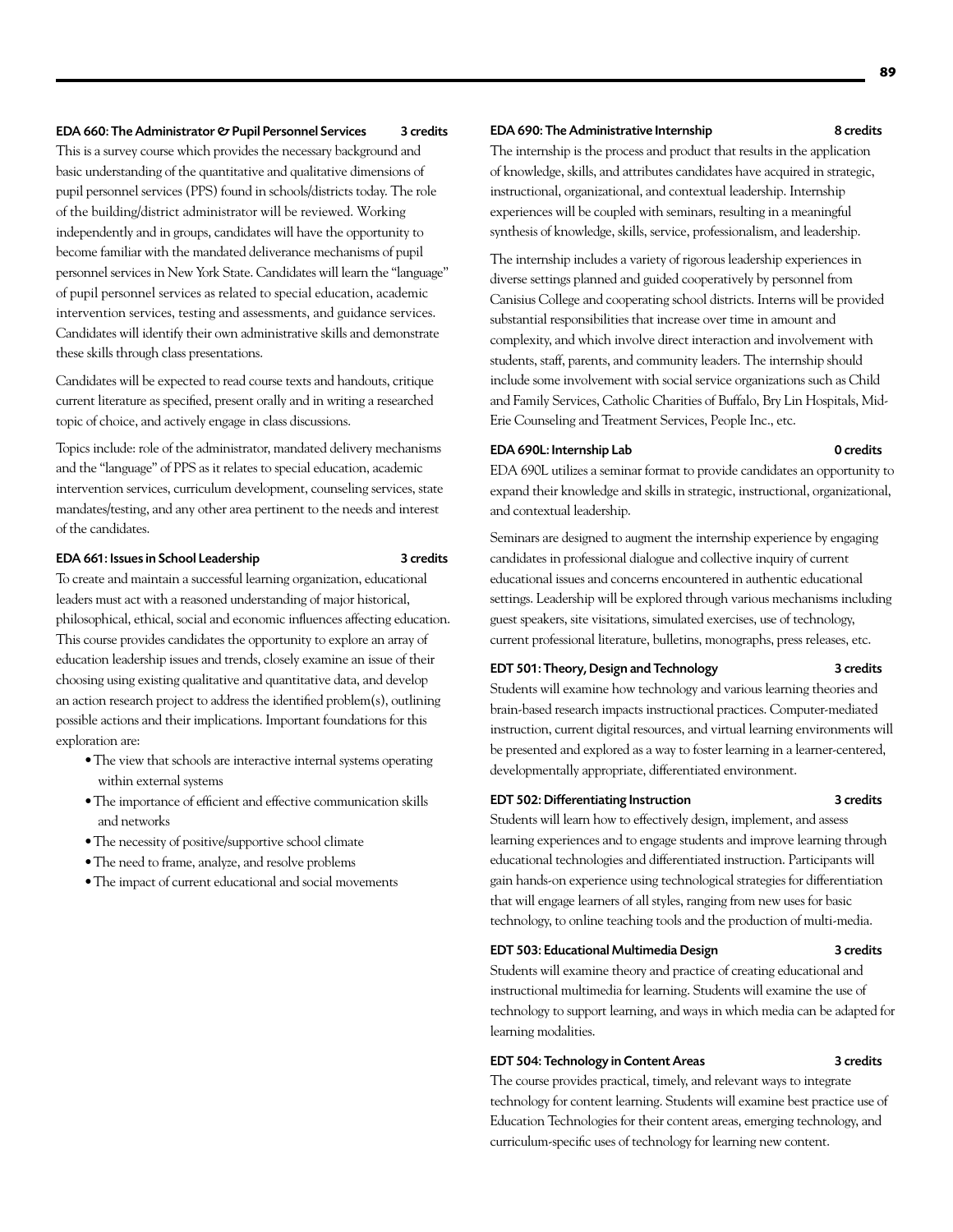# PEG 620: Leadership in Physical Education and Athletics 3 credits

This course will examine the appropriate concepts relating to efficient management and leadership for physical education, sport and recreational settings. Principles and techniques of management associated with effective leaders of programs, personnel, facilities, and participants in the sport activity field.

# PEG 681: Legal Aspects in Sport 3 credits

The goal of the course is to enable the student to identify, analyze and understand legal issues and to discuss the ramifications of those issues in their professional lives. The course attempts to provide the student with an understanding of the legal principles relevant to educational and sport setting. The course considers the legal liabilities and responsibilities of athletic coaches, administrators and physical education instructors in the educational institutions, with review and discussion of current case law.

#### PEG 635: Administrative Principles of Physical Education/Athletics 3 credits

The goal of the course will be to enable the student to develop skills needed to serve as an athletic director in a K-12 school district. Scheduling, safety, qualification of coaches, eligibility, and local league governance will be covered.

# EDDI 505: Introduction to Differentiated Instruction 3 credits

Provides an introduction to the philosophy of Differentiation. This course will examine ways that classrooms can effectively support differentiating instruction and assessment to address the complex challenges of meeting the diverse learning needs of all students. Participants will gain an understanding of the reasons and assumptions underlying differentiation and acquire the ability to identify key indicators in a classroom. Knowledge of the characteristics of students who learn at different paces and levels will be developed. Study of a variety of curriculum options, such as those of content, implementation of differentiated lessons that optimize learning for all students, including gifted students and other high-ability learners.

#### EDDI 585: Integrating Technology in the Differentiated Classroom 3 credits

This course introduces educators to technology that can be used to support, supplement and deliver differentiated content and assessment in the mixed ability classroom. The benefits and challenges of incorporating technology will be considered while participants learn how to integrate technology into their curriculum. Participants will gain hands-on experience using technological strategies for differentiation that will engage learners of all styles, ranging from new uses for basic software applications and online collaboration, to the production of multimedia.

# TESL 590: Foundations of Bilingual Education 3 credits

This is a survey course intended to explore foundational elements of bilingual education: theory and practice, cultural perspectives, and linguistics and grammar. A survey of theories, practices, and research currently most productive and relevant to the teaching and learning of English as a second/foreign language are described and evaluated. Candidates will have an opportunity to investigate theory informing best practice. Examination of cultural perspectives will include the current debate regarding the role and definition of culture in the English Language Learner (ELL) classroom. Students will come to understand the effects of cultural stereotyping, as well as the impact culture has on students' learning styles and classroom experiences. Finally, candidates will be introduced to the core disciplines of linguistics, the scientific study of language, as they apply to literacy learning, including phonetics, phonology, morphology, syntax, and semantics. Candidates will consider how grammar is shaped by human cognition, culture, and speakers' communicative goals as well as how languages around the world construct words, figurative language, and sentences.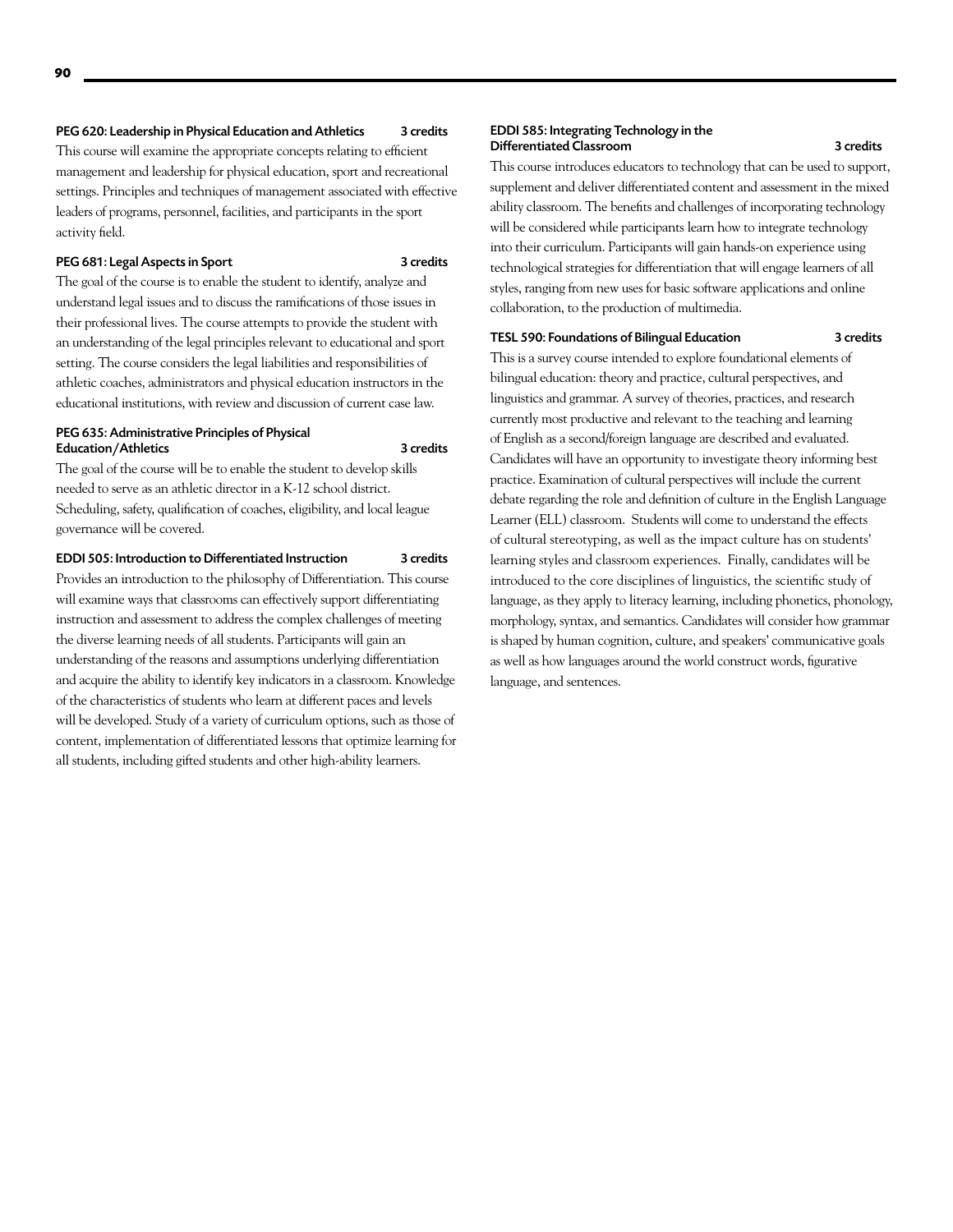# Education Technologies and Emerging Media

Faculty in Education Technologies and Emerging Media: Dr. Marie Larcara

Education Technologies and Emerging Media Degree: Master's in Education Technologies and Emerging Media, Advanced Certificate in Education Technologies, Advanced Certificate in Online Teaching and Training

# Education Technologies and Emerging Media Mission Statement:

The mission of the Education Technologies and Emerging Media programs is to prepare educators to find, utilize, and assess the purposeful use of technology for teaching and learning.

# Admission:

To be considered for admission to Canisius College's s Education Technologies and Emerging Media programs, candidates are required to submit the following items:

- 1. A completed graduate application.
- 2. One official college/university transcript showing completion of a bachelor's degree from an accredited institution of higher learning with a minimum grade point average of 2.7.
- 3. Evidence of teaching certification complete or in progress is required if seeking NY State certification.
- 4. Submission of two (2) letters of recommendation.

International applicants are welcome and encouraged to apply to the program. Applicants who are citizens of non-English speaking countries are required to provide:

- Proof of English proficiency. The most common means is submission of an official TOEFL (Test of English as a Foreign Language) score of at least 61 on the internet based exam or 500 on the paper based version.
- A transcript evaluation (1 official copy) from a service such as [World Evaluation Services](http://www.wes.org/) at <http://www.wes.org/>which converts your degree into U.S. equivalents, i.e. degree equivalent, grades, course credits, etc. We may also accept the evaluation from other organizations providing this service.

# **Education Technologies and Emerging Media Learning Goals & Objectives**

Learning Goal 1 (KNOWLEDGE – Observed in Writing): Candidates the Education Technologies and Emerging Media programs will demonstrate content knowledge, pedagogical, and professional knowledge necessary for successful performance in their field.

Technology Coaches will:

- • Demonstrate professional knowledge, skills, and dispositions in content, pedagogical, and technological areas.
- Model technology effectively for assessing student learning, differentiating instruction, and providing rigorous, relevant, and engaging learning experiences for all students.

# Learning Goal 2 (KNOWLEDGE – Observed Skills and

Dispositions): Candidates in the Education Technologies and Emerging Media programs will demonstrate professional skills and dispositions necessary for successful performance in their field.

Technology Coaches will:

- • Create and support effective digital-age learning environments to maximize the learning of all students.
- Assist teachers in using technology effectively for assessing student learning, differentiating instruction, and providing rigorous, relevant, and engaging learning experiences for all students.

Learning Goal 3 (SERVICE): Candidates in the Education Technologies and Emerging Media programs will demonstrate willingness to use their skills to benefit and serve society. Within the contexts of their work, candidates promote authentic learning, social and emotional development, and a commitment to social justice in environments that foster respect for diversity and the dignity of all.

Technology Coaches will:

• Model and promote digital citizenship by promoting equity, ethics, and diversity.

Learning Goal 4 (PROFESSIONALISM): Candidates will demonstrate self-reflection as a habit of mind, continuously assessing and refining their professional practice as they construct a rich repertoire of research-based knowledge, skills, and attitudes for effective performance ensuring that all students and/or clients have optimal opportunities to learn and grow.

Technology Coaches will:

• Demonstrate adult learning and leadership and will continuously deepen their knowledge and expertise through reflective evaluation.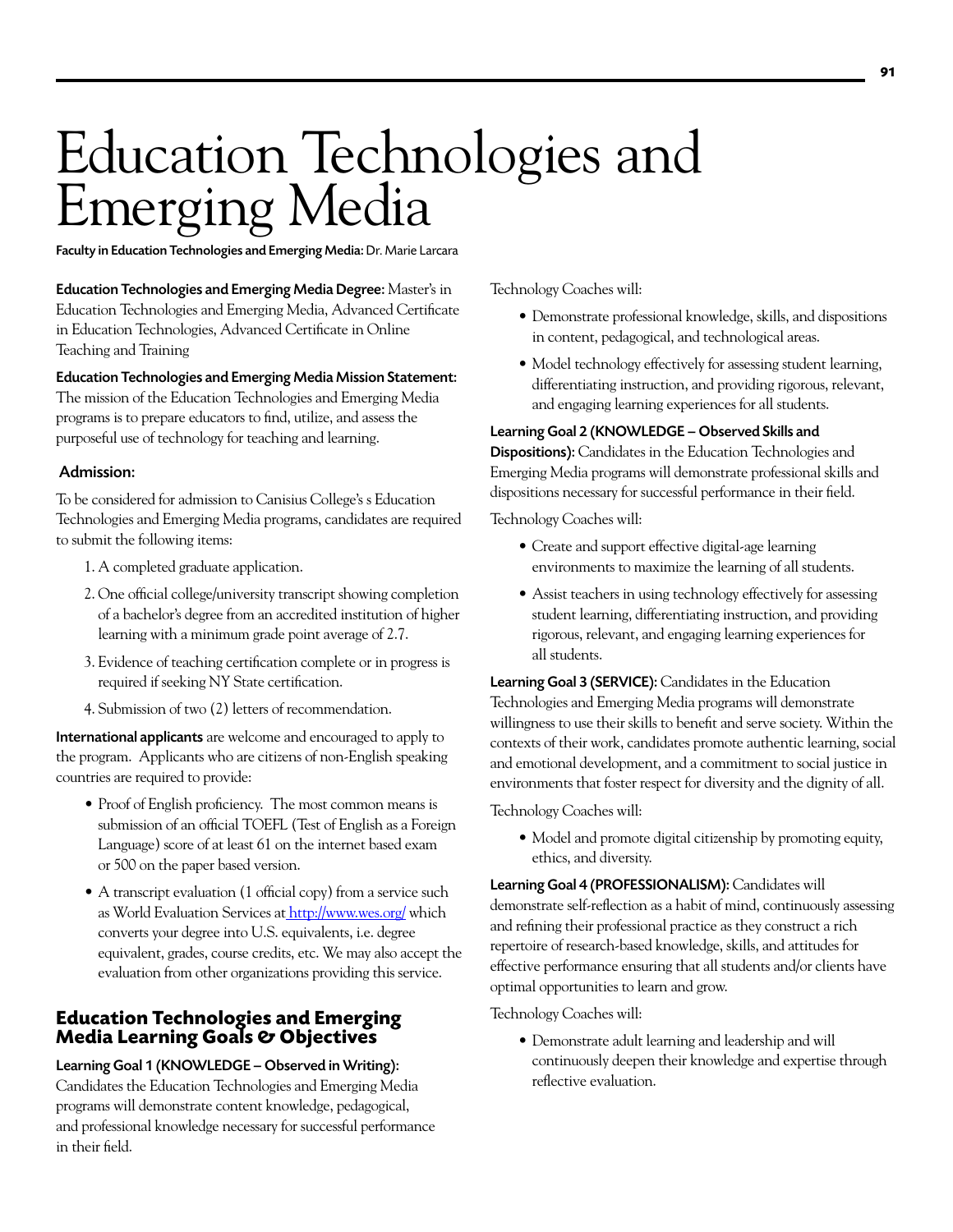Learning Goal 5 (LEADERSHIP): Candidates will become adept at applying their acquired knowledge in the process of evaluating their own professional performance and decision-making with respect to its impact on students and/or clients, organizations, and the wider community.

Technology Coaches will:

- Conduct needs assessments, develop technology-related professional learning programs, and evaluate the impact on instructional practices and student learning.
- Participate in the development and implementation of shared vision for the comprehensive integration of technology to promote excellence.

# **Education Technologies and Emerging Media Curriculum:**

Total credit hours for the Master's Degree=33 Total credit hours for the Advanced Certificates= 12

# **Courses 2012-2014**

# Required Courses for Master's

# EDT 501: Learning with Technology 3 credits

This course helps teachers create safe, supportive, respectful, and equitable learning environments utilizing technology in order to facilitate learning for all students. Students will investigate how to gain quality and effectiveness in teaching by expanding their knowledge of technology as a tool, a medium, and a setting for learning. The content focus will not be on learning specific technologies, but rather to gain an understanding of how technology can be much more than "just a tool" in a classroom or training.

#### EDT 502: Instructional Design Theories and Models 3 credits

Students investigate and apply models for systematically analyzing instructional problems and developing valid and practical solutions specific to their professional goals.

### EDT 503: Educational Multimedia Design and Emerging Technology **3** credits

Students will examine theory and practice of creating educational and instructional multimedia for learning and will look at future trends in teaching and learning. They will explore promising technology and discover how the use of these may help them lead in their field and address current challenges in their work and professions. Students will demonstrate their ability and willingness to become agents of social change through the thoughtful and scholarly integrating of technology for learning. This course includes a 10 hour field experience.

#### EDT 504: Integrating Technology in the Differentiated Classroom 3 credits

This course introduces educators and professionals to technology that can be used to support, supplement and deliver differentiated content and assessment in the mixed ability classroom, including those with disabilities and specific learning needs. The benefits and challenges of incorporating technology will be considered while participants learn how to integrate technology into their curriculum. Participants will gain hands-on experience using technological strategies for differentiation that will engage learners of all styles, ranging from new uses for basic software applications and online collaboration, to the production of multimedia. This course includes a 10 hour field experience.

#### EDT 505: Integrating Technology and Emerging Media into the Content Areas 3 credits

This course provides practical, timely, and relevant ways to integrate technology for content learning. Students will examine best practice use of Education Technologies for their content areas, emerging technology, and curriculum-specific uses of technology for learning new content. This course includes a 10 hour field experience.

# EDT 506: Research Methods: New Literacies 3 credits

This course is a response to the call of the 21st century to make students interactive, technologically savvy citizens. As our global society increasingly turns from page to screen for most aspects of modern life, teachers in all content areas will need to know not only the traditional knowledge, skills and methods of their disciplines, but they also must develop competencies in new literacies. New literacies are now necessary for everyone to interact and function in business, for entertainment, and in virtually all other areas of modern life. It is vital, therefore, for teachers to teach students to use inquiry, collaboration, and multimodal design, as well as more traditional types of critical thinking to do their life's work.

# EDT 507: Transformational Leadership and Technology 3 credits

Students will examine concepts and strategies needed for leadership in the use and integration of technology for learning. Topics include strategic planning, leadership styles, change processes, and policy issues in educational technology. This course includes a 10 hour field experience.

#### EDT 508: Technology for Social Change 3 credits

Students will prepare for educational leadership and be better able to be advocates of social justice through the use of technology for learning. The course focuses on policies that relate to social justice and technology in an attempt to prepare educational leaders to make a positive contribution in their fields. The main objective is to better understand how technology can impact society and how to make that positive change happen.

# EDT 511: College Supervised Fieldwork in Education Technologies 6 credits

This course is the culmination of the work throughout the course and will require students to complete a practicum of 90 hours working with a teacher or leader in the field. The program will follow the protocols set forth by the School of Education and Human Services, and will utilize the same rubrics, lesson plan formats, unit plan formats, Code of Ethics, Student Teacher Candidate Contract, etc.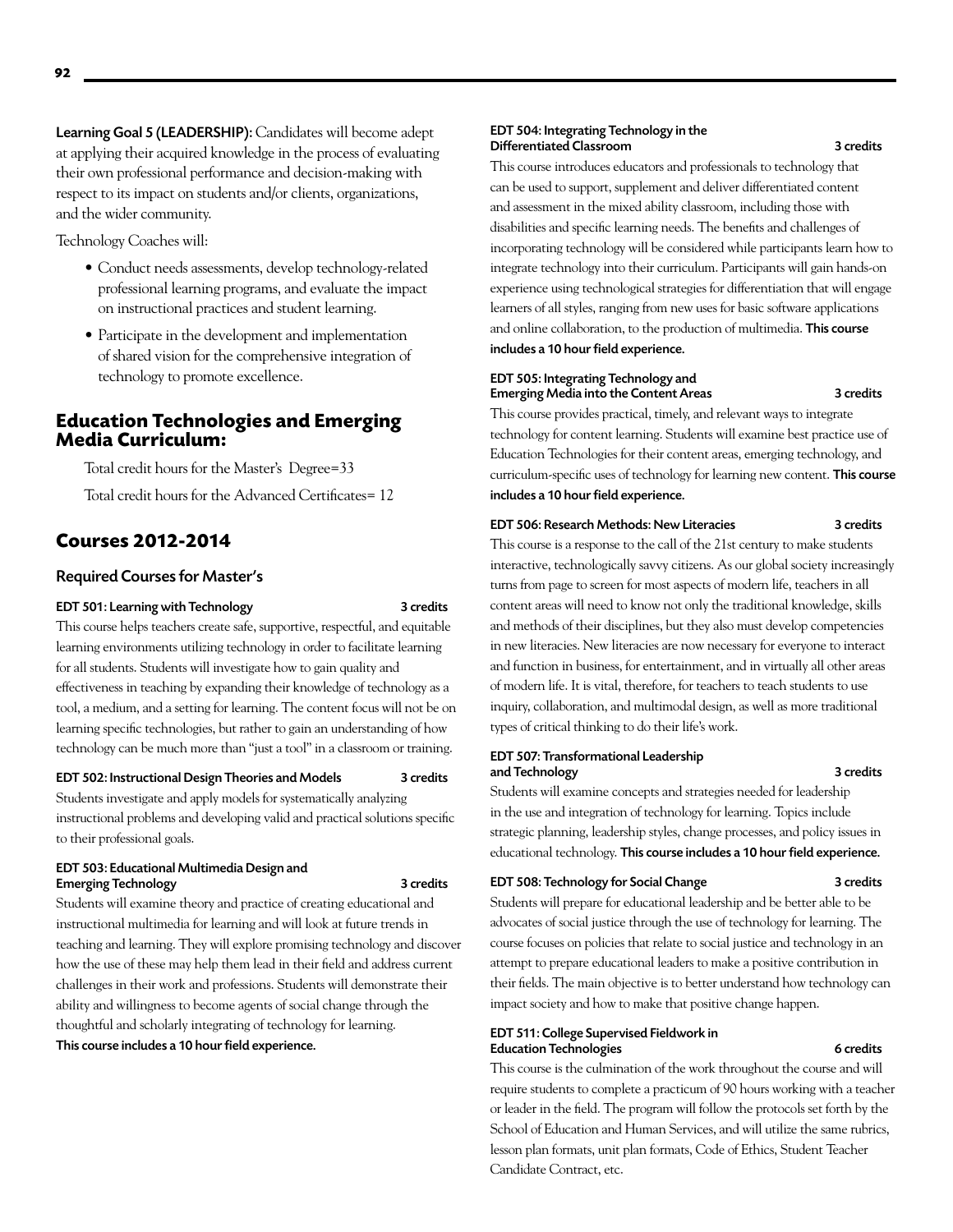# OTT 501: Introduction to eLearning 3 credits

Learners will get an overview of eLearning, learn about the basics, and learn how to teach and assess readiness for eLearning. Participants will be introduced to the concepts of the virtual classroom, including the design and delivery of online coursework. Course concepts include synchronous and asynchronous learning systems, using the web for instruction, virtual communities, online teaching tools, and how students' needs can be addressed in online delivery. Current research in online teaching and learning will be explored and participants will begin to consider how they might build a basic course or course component in their field. The course or course component will begin the participant's capstone project, which will be developed throughout the program and which will exemplify the application of the program concepts.

## OTT 502: eLearning Course Development 3 credits

Students will learn how to plan, design, develop, deliver, and assess an online course and learners. They will also learn how to accommodate a wide variety of learners. Participants will investigate online teaching concepts and models. They will plan their learning outcomes and incorporate them into their plan for implementation by aligning learning outcomes and models. They will build and rationalize appropriate assignments and technology tools to meet course goals and objectives.

## OTT 503: Technologies for eLearning 3 credits

Because technology and innovation happens at a fast pace, students will be expected to learn how to find, evaluate, and synthesize how new tools may benefit teaching and training. This course examines emerging technology tools for virtual learning environments. Students will be expected to utilize the learning outcomes for a particular class or training session to purposefully choose appropriate technologies, including both synchronous and asynchronous tools. They will demonstrate careful consideration for selecting certain technology tools and how they will help learners succeed in a classroom setting.

# OTT 504: Evaluating eLearning 3 credits

Participants will investigate how the history of innovation and distance education has impacted educational thought and culture, including managerial and organizational issues, change-management, decisionmaking, and solutions for successful course and program management. They will investigate and plan for the use of research-based solutions to educational problems, both in face-to-face and online environments. As a deliverable, participants will analyze which particular challenge(s) they may encounter and write a plan for addressing such an issue. The plan will be included in their course development portfolio.

# Required Courses for Advanced Certificates

| <b>Required Courses for Online</b><br><b>Education Technologies Certificate:</b> |                                |           |
|----------------------------------------------------------------------------------|--------------------------------|-----------|
| <b>EDT 501</b>                                                                   | Theory, Design, and Technology | 3 credits |
| <b>EDT 502</b>                                                                   | Differentiating Instruction    | 3 credits |
| <b>EDT 503</b>                                                                   | Educational Multimedia Design  | 3 credits |
| <b>EDT 504</b>                                                                   | Technology in Content Areas    | 3 credits |

| <b>Required Courses for Online</b><br><b>Teaching and Training Certificate:</b> |                              |           |  |
|---------------------------------------------------------------------------------|------------------------------|-----------|--|
| OTT 501                                                                         | Introduction to eLearning    | 3 credits |  |
| <b>OTT 502</b>                                                                  | eLearning Course Development | 3 credits |  |
| OTT 503                                                                         | Technologies for eLearning   | 3 credits |  |
| OTT 504                                                                         | Evaluating eLearning         | 3 credits |  |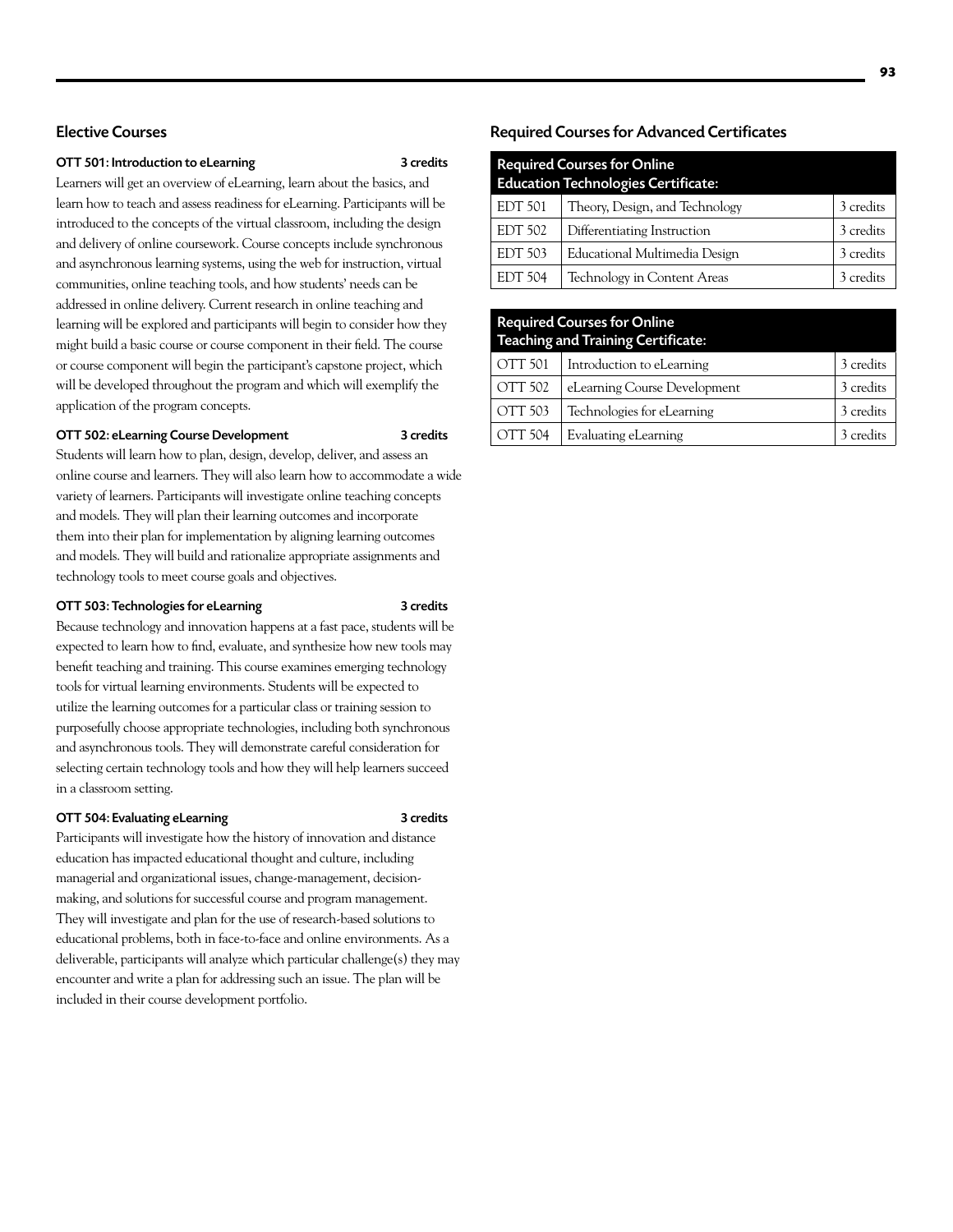# **Literacy**

Rosemary Murray, Chair; Mary E. Shea, Director of Graduate Literacy Programs; Rosemary K. Murray, Director of Literacy Center; Dennis Mike, Associate Professor.

The Canisius College graduate literacy program prepares students to meet New York State requirements for certification as a literacy specialist. It also leads to a master's degree. There are course sequences in the program that involve 33 hours of study for Birth-Grade 6 or Grade 5 – 12 Certification. Additional coursework (9 hours) qualifies candidates for certification in both areas. Each program has a component that involves working with children in a clinical setting, specifically testing and tutoring in literacy skills (e.g. reading and writing).

# **Literacy Learning Goals and Objectives**

Learning Goal 1: Candidates in the literacy program will demonstrate content, pedagogical, and professional knowledge necessary for successful performance in their field.

Candidates will:

- Demonstrate understanding of major theories and empirical research that describe the cognitive, linguistic, motivational, and sociocultural foundations of reading and writing development, processes, and components, including word recognition, language comprehension, strategic knowledge, and reading–writing connections.
- • Demonstrate understanding of the historically shared knowledge of the profession and changes over time in the perceptions of reading and writing development, processes, and components.
- Use a wide range of texts (e.g., narrative, expository, and poetry) from traditional print, digital, and online resources.
- • Use routines to support reading and writing instruction (e.g., time allocation, transitions from one activity to another, discussions, and peer feedback).

Learning Goal 2: Candidates in the literacy program will demonstrate professional skills and dispositions necessary for successful performance in their field.

Candidates will:

- • Use foundational knowledge to design or implement an integrated, comprehensive, and balanced curriculum.
- Use appropriate and varied instructional approaches, including those that develop word recognition, language comprehension, strategic knowledge, and reading–writing connections.
- Display positive dispositions related to their own reading and writing and the teaching of reading and writing, and pursue the development of individual professional knowledge and behaviors.
- Design the physical environment to optimize students' use of traditional print, digital, and online resources in reading and writing instruction.
- Use a variety of classroom configurations (i.e., whole class, small group, and individual) to differentiate instruction.

Learning Goal 3: Candidates in the literacy program will demonstrate willingness to use their skills to benefit and serve society. Within the contexts of their work, candidates promote authentic learning, social and emotional development, and a commitment to social justice in environments that foster respect for diversity and the dignity of all.

Candidates will:

- Recognize, understand, and value the forms of diversity that exist in society and their importance in learning to read and write.
- Use a literacy curriculum and engage in instructional practices that positively impact students' knowledge, beliefs, and engagement with the features of diversity.
- • Develop and implement strategies to advocate for equity.
- • Design a social environment that is low risk and includes choice, motivation, and scaffolded support to optimize students' opportunities for learning to read and write.

Learning Goal 4: Candidates in the literacy program will demonstrate self-reflection as a habit of mind, continuously assessing and refining their professional practice as they construct a rich repertoire of research-based knowledge, skills, and attitudes for effective performance ensuring that all students and/or clients have optimal opportunities to learn and grow.

Candidates will:

- Demonstrate understanding of the role of professional judgment and practical knowledge for improving all students' reading development and achievement.
- Demonstrate understanding of the types of assessments and their purposes, strengths, and limitations.
- Select, develop, administer, and interpret assessments, both traditional print and electronic, for specific purposes.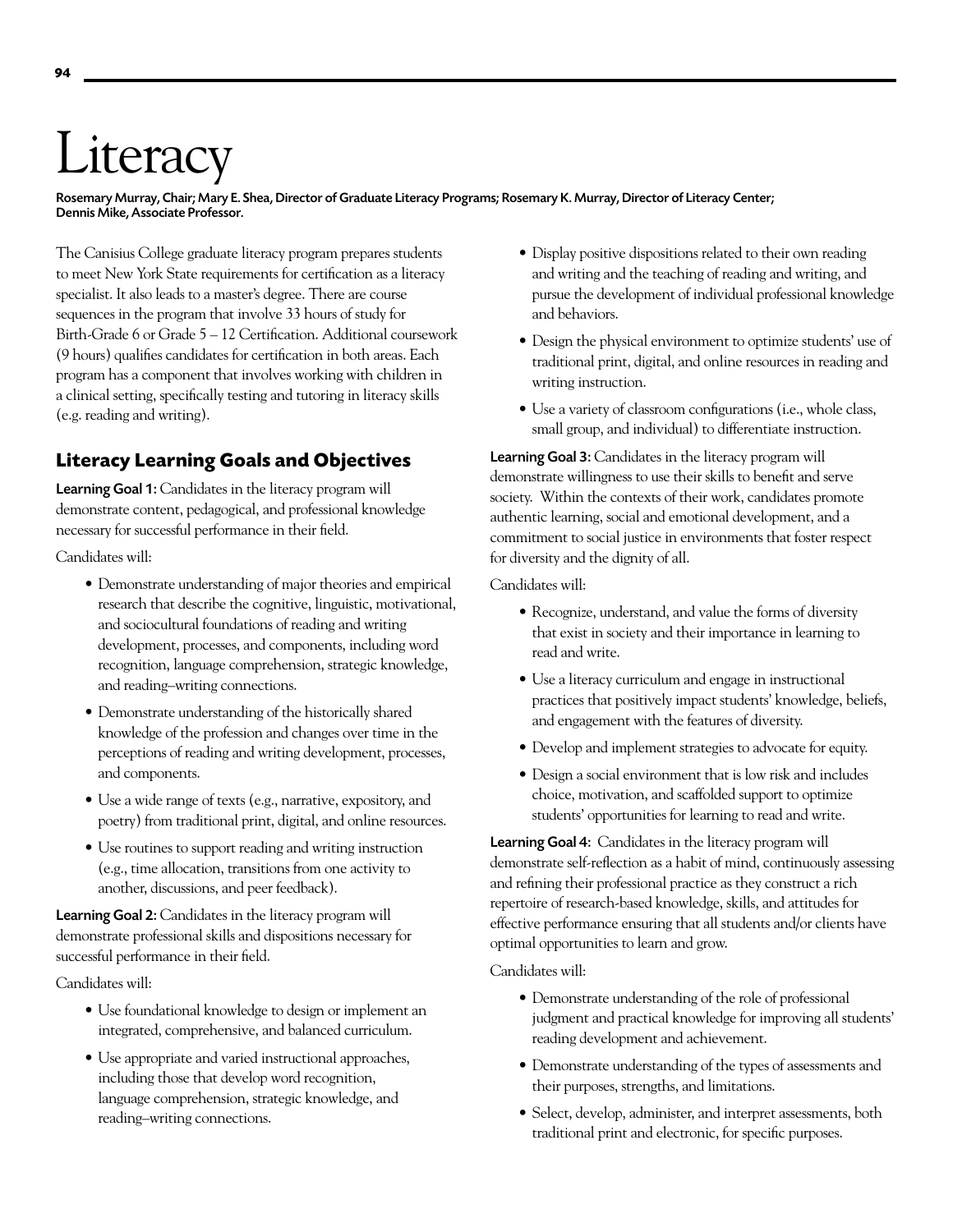Learning Goal 5: Candidates in the literacy program will become adept at applying their acquired knowledge in the process of evaluating their own professional performance and decision-making with respect to its impact on students and/or clients, organizations, and the wider community.

Candidates will:

- • Demonstrate foundational knowledge of adult learning theories and related research about organizational change, professional development, and school culture.
- Participate in, design, facilitate, lead, and evaluate effective and differentiated professional development programs.
- • Demonstrate understanding of and influence local, state, or national policy decisions.
- Use assessment information to plan and evaluate instruction.
- • Communicate assessment results and implications to a variety of audiences.

# **Required Core Courses for Professional Certification in Literacy, Birth – Grade 6:**

| The following courses are required of all candidates |                                                                     |                |
|------------------------------------------------------|---------------------------------------------------------------------|----------------|
| Course                                               | Title                                                               | <b>Credits</b> |
| <b>EDR 502</b>                                       | Foundations of Literacy Instruction                                 | 3              |
| <b>EDR 509</b>                                       | Teaching Literacy with Diverse Populations                          | 3              |
| <b>EDR 510</b>                                       | Creating a Literate Environment: Teaching the<br>Language Processes | 3              |
| <b>EDR 600</b>                                       | Literacy Curriculum and the Role of the Reading<br>Specialist       | 3              |
| <b>EDR 515</b>                                       | Introduction to Statistics, Measurement &<br>Assessment             | 3              |
| EDR 616                                              | Research Methods in Reading                                         | 3              |
|                                                      | Total                                                               | 18             |

| <b>Additional Courses for Birth-Grade 6</b><br><b>Professional Certification:</b> |                                                                        |         |  |
|-----------------------------------------------------------------------------------|------------------------------------------------------------------------|---------|--|
| Course                                                                            | Title                                                                  | Credits |  |
| <b>EDR 501</b>                                                                    | Reading and Writing in the Content Areas                               | 3       |  |
| <b>EDR 508</b>                                                                    | <b>Emergent Literacy</b>                                               | 3       |  |
| <b>EDR 601</b>                                                                    | Diagnosis and Diagnostic Teaching Clinical<br>Practicum: Birth-Grade 6 | 6       |  |
| EDR 603                                                                           | Advanced Practicum: Birth-Grade 6                                      | 3       |  |
|                                                                                   | Total                                                                  |         |  |

# **Required Certification Exams for Initial Certification:** New York State Teachers Certification Exams (NYSTCE)

• CST: Content Specialty Test (Literacy)

# Completion of Graduation Portfolio requirement:

Candidates will use Task Stream to complete graduate portfolio requirements. Course instructors will also designate that certain assignments be included in the portfolio.

| <b>Optional: To Add Grade 5-12 Certification</b> |                                             |                |
|--------------------------------------------------|---------------------------------------------|----------------|
| Course                                           | Title                                       | <b>Credits</b> |
|                                                  | EDR 606   Internship Practicum: Grades 5-12 | 6              |
|                                                  | EDR 504   Adolescent Literacy               |                |
|                                                  | Total                                       | 42             |

# Required Core Courses for Professional Certification in  $C$ *under*  $F$   $-$  12

| $H = 1$        |                                                               |                |
|----------------|---------------------------------------------------------------|----------------|
| Course         | Title                                                         | <b>Credits</b> |
| <b>EDR 502</b> | Foundations of Literacy Instruction                           | 3              |
| <b>EDR 509</b> | Teaching Literacy with Diverse Populations                    | 3              |
| <b>EDR 510</b> | Creating a Literate Environment                               | 3              |
| <b>EDR 600</b> | Literacy Curriculum and the Role of the Reading<br>Specialist | 3              |
| <b>EDR 515</b> | Introduction to Statistics, Measurement &<br>Assessment       | 3              |
| <b>EDR 616</b> | Research Methods in Reading                                   | 3              |
|                | Total                                                         | 18             |

| <b>Additional Courses for Grades 5-12 Professional Certification</b> |                                                                             |                |
|----------------------------------------------------------------------|-----------------------------------------------------------------------------|----------------|
| Course                                                               | Title                                                                       | <b>Credits</b> |
| <b>EDR 503</b>                                                       | Reading in the Secondary Schools                                            | 3              |
| <b>EDR 504</b>                                                       | <b>Adolescent Literacy</b>                                                  | 3              |
| <b>EDR 602</b>                                                       | Grade5-12: Diagnosis & Diagnostic Teaching and<br><b>Clinical Practicum</b> | 6              |
| EDR 604                                                              | Advanced Practicum: Grades 5-12                                             | 3              |
|                                                                      | Total                                                                       | 33             |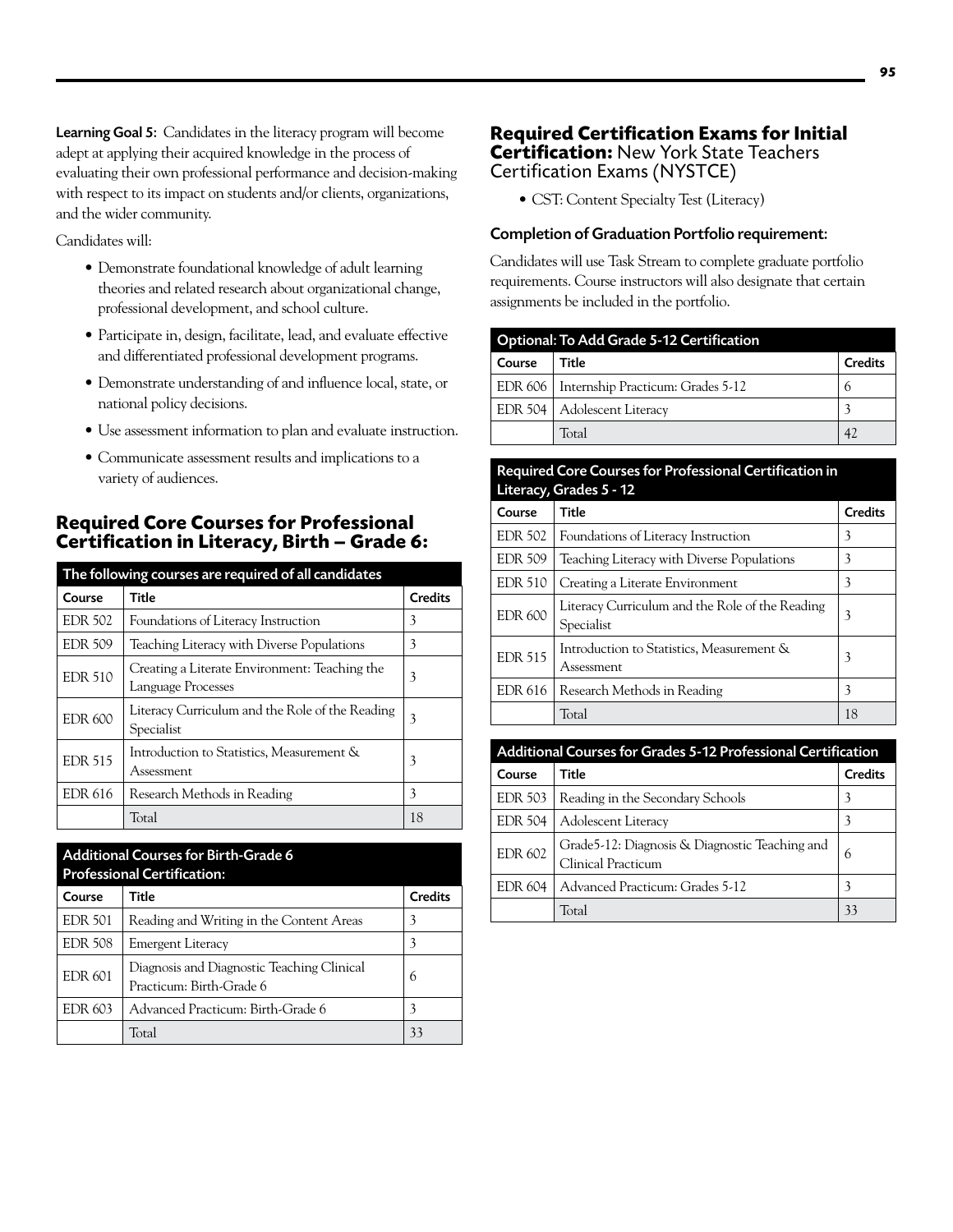# **Required Certification Exams for Initial Certification:** New York State Teachers Certification Exams (NYSTCE)

• CST: Content Specialty Test (Literacy)

# Completion of Graduation Portfolio requirement:

Candidates will use Task Stream to complete graduate portfolio requirements. Course instructors will also designate that certain assignments be included in the portfolio.

| Optional: To Add Birth-Grade 6 certification |                                                       |                |
|----------------------------------------------|-------------------------------------------------------|----------------|
| Course                                       | Title                                                 | <b>Credits</b> |
|                                              | EDR 605   Internship Practicum: Grades Birth- Grade 6 | 6              |
|                                              | EDR 508   Emergent Literacy                           |                |
|                                              | Total                                                 |                |

# **Courses 2012-2014**

# EDR 501 Reading and Writing in the Content Areas 3 credits

Strategies for teaching and developing young children's skills in effectively applying literacy skills as tools for learning in content areas will be examined. Candidates will develop materials and procedures that enhance comprehension, vocabulary acquisition, and study skills of diverse populations of learners. Various measures for assessing children's performance in subject areas will be studied. Children's literature that supplements textbooks across the content areas will be examined.

#### EDR 502 Foundations of Literacy Instruction 3 credits

Research-based foundational principles for effective instruction in each of the language areas will be explored. Candidates will study the historical trajectory of literacy research and instruction, learn strategies for literacy instruction with diverse populations of learners, create lesson plans that apply instructional techniques, select materials based on children's literacy level and interests, and examine various assessment measures. Multiple genres of children's literature along with applications in literacy instruction will be explored.

## EDR 503 Reading in the Secondary School 3 credits

The effective application of literacy skills as tools for teaching secondary level content areas to diverse populations will be examined. Candidates will develop materials and procedures that enhance comprehension. Integration of content and skills across subjects will be emphasized as well as methods to meet specific needs of students, including the use of multiple measures of assessment, diverse genres of literature, and various interventions in literacy instruction.

# EDR 504 Adolescent Literacy:

# A Critical Pedagogy for a Diverse Urban Population 3 credits

Candidates will address the literacy needs of an increasingly diverse middle childhood and adolescent school population. Candidates will explore the factors influencing literacy education in the secondary school and become familiar with effective diagnostic teaching strategies appropriate for this diverse population. Field experience will be provided.

# EDR 508 Emergent Literacy 3 credits

Research on the emergence of young children's literacy knowledge and structures that enhance this development will be studied. Implementation of the emergent literacy paradigm through lessons and programs for a diverse population of young children will be a focus. Multiple measures of assessment, effective early intervention models, and multiple genres of

EDR 509 Teaching Literacy with Diverse Population 3 credits

literature with applications in literacy instruction will be explored.

Strategies for effective literacy instruction with diverse populations will be examined. These include research-based approaches for special education students, ESL/LEP students and gifted and talented students. Candidates will examine how to match instruction to students' needs and how to incorporate differentiated instruction in a classroom. Multicultural literature and literature that deals with specific disabilities will be examined. Candidates create a comprehensive curricular unit that is ready to be implemented in a classroom of diversity.

## EDR 510 Creating a Literate Environment: Teaching the Language Processes 3 credits

Instructional techniques for concurrently developing skills in speaking, listening, reading and writing as well as specific models for instruction that meet diverse needs and interests at all levels will be examined. Organizational components of an effective reading and writing classroom will be explored along with methods for providing a print-rich environment that spans a broad spectrum of reading levels, genres and interests.

# EDR 600 Literacy Curriculum and the Role of the Reading Specialist 3 credits

Procedures for planning, evaluating and implementing curriculum at the school district level that address state and local mandates will be explored. Multiple resources that can be used in the implementation of curriculum will be examined. The role that the literacy specialist plays in coordinating this process, guiding the selection of instructional materials, and determining appropriate in-service will be examined.

# EDR 601 Birth-Grade 6:

Diagnosis and Diagnostic Teaching Clinical Practicum 6 credits

Candidates will explore theories and conduct in-depth literacy assessments, using both formal and informal age-appropriate measures. Candidates will examine administrative procedures and the interpretation of results for multiple assessment instruments, including diagnostic and achievement tests, reading inventories, observations, and anecdotal records. The diagnostic teaching model will be introduced and traditional remediation and intervention theories will be explored as candidates work with struggling readers during scheduled tutorial sessions.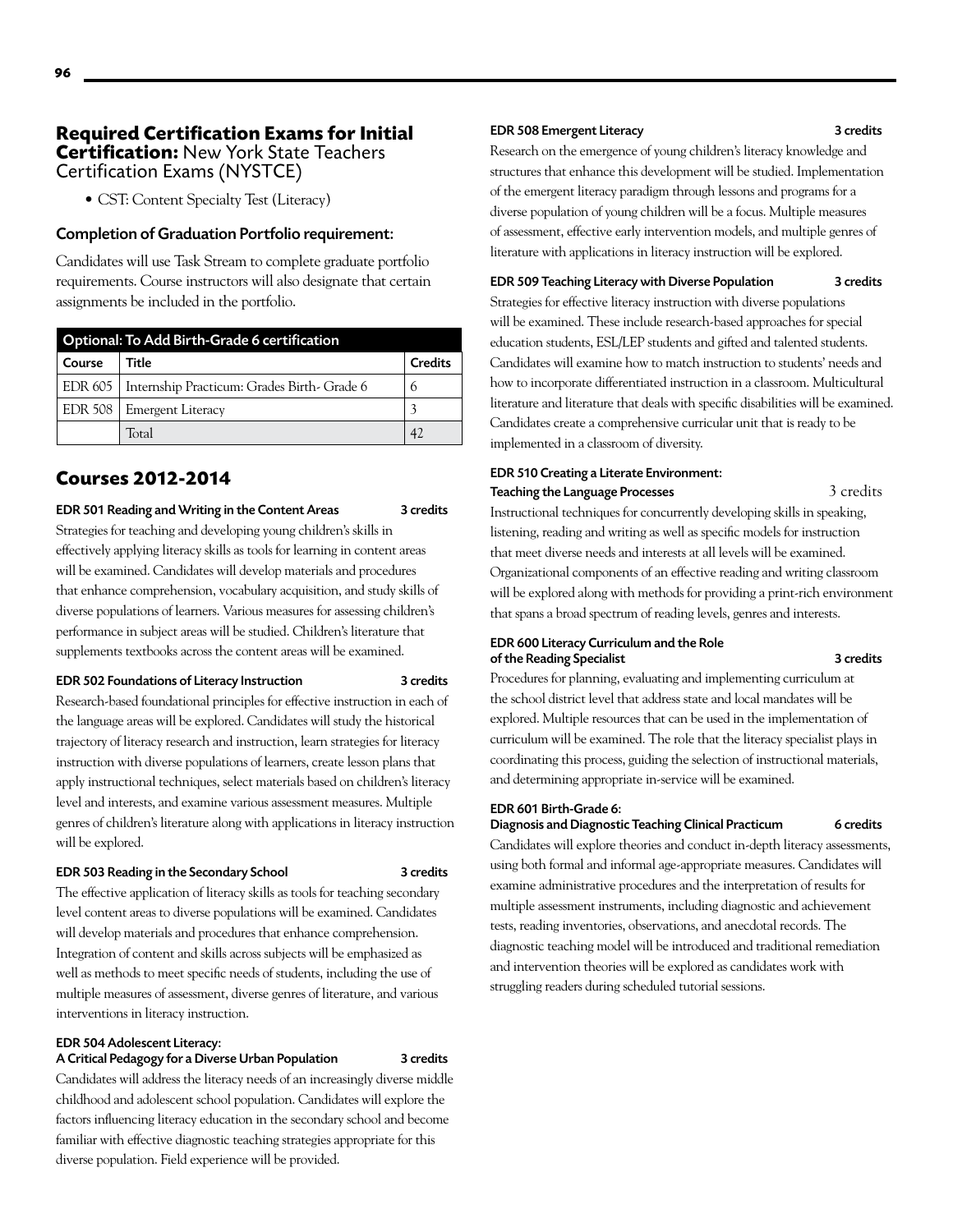# Diagnosis and Diagnostic Teaching Clinical Practicum 6 credits

Candidates will explore theories and conduct in-depth literacy assessments using both formal and informal age-appropriate measures. Candidates will examine procedures and the interpretation of results for multiple assessment instruments, including diagnostic and achievement tests, reading inventories, observations and anecdotal records. The diagnostic teaching model will be introduced. Traditional remediation and intervention theories will be explored as candidates work with struggling readers during scheduled tutorial sessions.

# EDR 603 Advanced Practicum: Birth-Grade 6 3 credits

Candidates observe and fully participate as an intern in reading clinics, schools, or public and voluntary agencies serving children who are experiencing literacy problems. Candidates will refine proficiencies in instruction and assessment, organization, and enhancement of a literacy curriculum as they work with a professional team at the site. Candidates will serve as a resource for literacy instruction; they will also prepare staff development for professionals at the site based on a survey of teachers' interests/needs. Prerequisite: EDR 601.

#### EDR 604 Advanced Practicum: Grades 5-12 3 credits

Candidates observe and fully participate as an intern in reading clinics, schools, or public and voluntary agencies serving children who are experiencing literacy problems. Candidates will refine proficiencies in instruction and assessment, organization, and enhancement of a literacy curriculum as they work with a professional team at the site Candidates will serve as a resource for literacy instruction; they will also prepare staff development for professionals at the site based on a survey of teachers' interests/needs. Prerequisite: EDR 602.

# EDR 605 Internship Practicum: Birth-Grade 6 6 credits

During this semester-long practicum experience in literacy instruction, candidates will observe and fully participate in reading clinics, schools, or public and voluntary agencies serving children who are experiencing literacy problems. Candidates will work with clients at the emergent and childhood level.

#### EDR 606 Internship Practicum: Grades 5-12 6 credits

During this semester-long practicum experience in literacy instruction, candidates will observe and fully participate in reading clinics, schools or public and voluntary agencies serving children who are experiencing literacy problems. Candidates will work with clients at the middle childhood through adolescent level.

#### EDR 616 Research Methods in Reading 3 credits

The course will include an examination of research on teaching in general and teaching literacy in particular. It will explore perspectives and questions on contrasting paradigms, implications of this research for curriculum, instruction, policy and practice, and teacher education and professional development. Each candidate will plan a research project consistent with his/her interests and with the course goals. Prerequisite: EDR 515.

#### EDR 515 Introduction to Statistics, Measurement & Assessment 3 credits

Descriptive and inferential statistical methods, quantitative and qualitative methods, research models, procedures for designing research studies and ethical principles will be studied. Candidates will also analyze literacy research studies that incorporate the various statistical procedures studied.

# **Online Literacy**

# Two Strands for certification:

Master's with NY State certification in literacy Birth–Grade 6 **or** Master's with NY State certification in literacy Grades 5-12

Sequence of courses differs based on fall, spring, or summer start. Each is outlined on degree summary sheets.

| <b>Birth-Grade 6 Strand</b> |                                                                       |                |
|-----------------------------|-----------------------------------------------------------------------|----------------|
| Course                      | Title                                                                 | <b>Credits</b> |
| ONL 501                     | Reading and Writing in the Content Areas                              | 3              |
| ONL 508                     | <b>Emergent Literacy</b>                                              | 3              |
| <b>ONL 502</b>              | Foundations of Literacy Instruction                                   | 3              |
| <b>ONL 509</b>              | Teaching Literacy with Diverse Populations                            | 3              |
| ONL 610                     | Diagnosis: Birth-Grade 6                                              | 3              |
| <b>ONL 612</b>              | Practicum I: Birth-Grade 6                                            | 3              |
| ONL 603                     | Advanced Practicum: Birth-Grade 6                                     | 3              |
| <b>ONL 510</b>              | Creating a Literature Environment: Teaching the<br>Language Processes | 3              |
| <b>ONL 515</b>              | Introduction to Statistics, Measurement &<br>Assessment               | 3              |
| <b>ONL 600</b>              | Literacy Curriculum and the Role of the Reading<br>Specialist         | 3              |
| ONL 616                     | Research Methods                                                      | 3              |
|                             | Total                                                                 | 33             |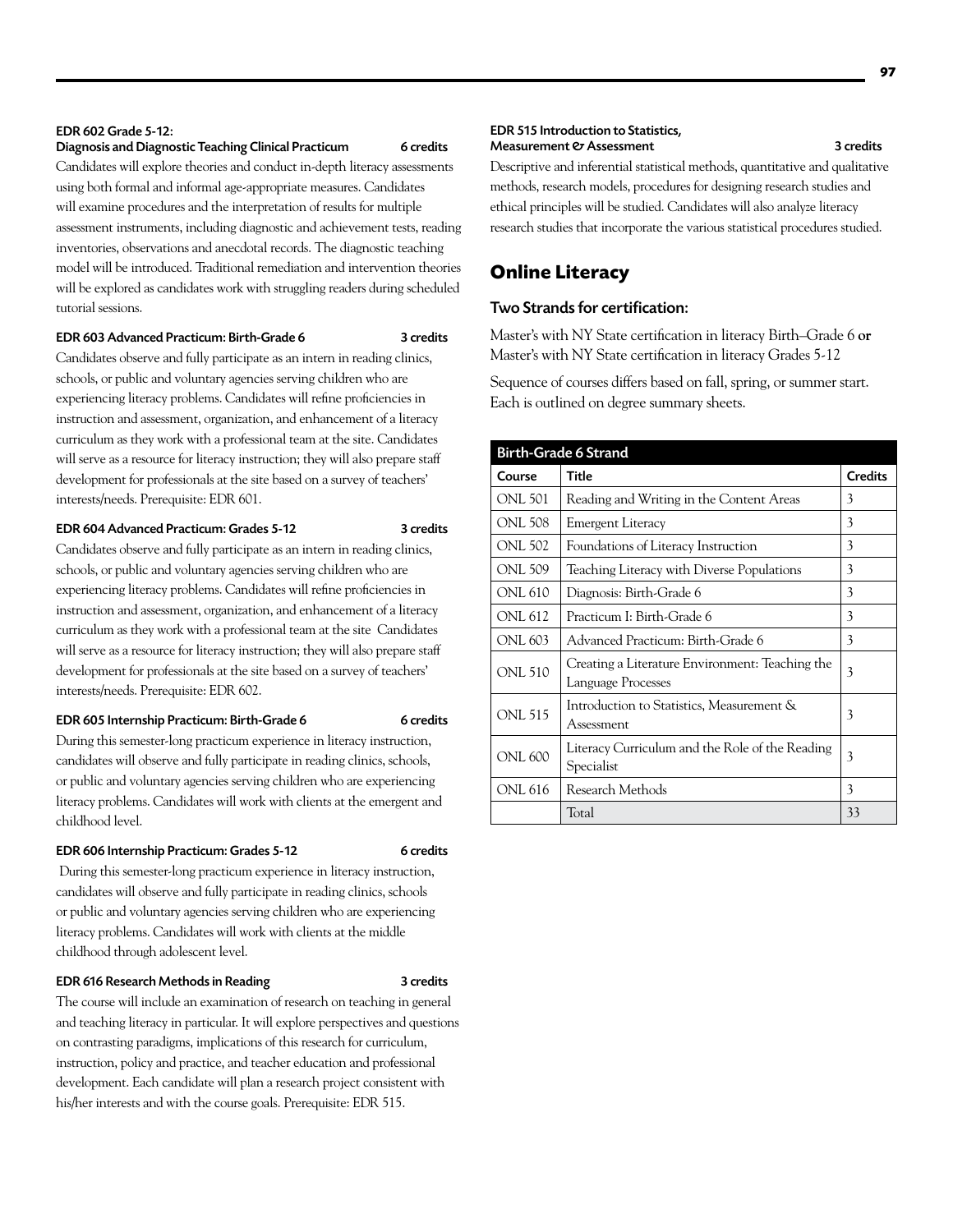| Grades 5-12 Strand |                                                                     |                |
|--------------------|---------------------------------------------------------------------|----------------|
| Course             | Title                                                               | <b>Credits</b> |
| ONL 503            | Reading in the Secondary Schools                                    | 3              |
| <b>ONL 504</b>     | Adolescent Literacy                                                 | 3              |
| <b>ONL 502</b>     | Foundations of Literacy Instruction                                 | 3              |
| <b>ONL 509</b>     | Teaching Literacy with Diverse Population                           | 3              |
| <b>ONL 611</b>     | Diagnosis: Grades 5-12                                              | 3              |
| ONL 613            | Practicum I: Grades 5-12                                            | 3              |
| <b>ONL 604</b>     | Advanced Practicum: Grades 5-12                                     | 3              |
| <b>ONL 510</b>     | Creating a Literate Environment:<br>Teaching the Language Processes | 3              |
| <b>ONL 515</b>     | Introduction to Statistics,<br>Measurement & Assessment             | 3              |
| <b>ONL 600</b>     | Literacy Curriculum and the Role of the<br>Reading Specialist       | 3              |
| <b>ONL 616</b>     | Research Methods                                                    | 3              |
|                    | Total                                                               | 33             |

# Required Certification Exams for Initial Certification: New York State Teachers Certification Exams (NYSTCE)

• CST: Content Specialty Test (Literacy)

# Completion of Graduation Portfolio requirement:

Candidates will use Task Stream to complete graduate portfolio requirements. Course instructors will also designate that certain assignments be included in the portfolio.

# **Courses 2012-2014**

# Course descriptions remain the same as for EDR versions. New versions of Diagnosis and Practicum I are described below.

# EDR 610 Diagnosis for Birth-6

Candidates will explore theories and conduct in-depth literacy assessments, using both formal and informal age-appropriate measures. Candidates will examine administrative procedures and the interpretation of results for multiple assessment instruments, including diagnostic and achievement tests, reading inventories, observations, and anecdotal records. A case report will be completed.

# EDR 611 Diagnosis for Grades 5-12

Candidates will explore theories and conduct in-depth literacy assessments, using both formal and informal age-appropriate measures. Candidates will examine administrative procedures and the interpretation of results for multiple assessment instruments, including diagnostic and achievement tests, reading inventories, observations, and anecdotal records. A case report will be completed.

# EDR 612 Practicum I for Birth-Grade 6

The diagnostic teaching model, traditional remediation and intervention theories will be explored as candidates work with struggling readers during scheduled tutorial sessions. In another venue, they will work with students to provide enrichment in literacy skills.

# EDR 613 Practicum for Grades 5-12

The diagnostic teaching model, traditional remediation and intervention theories will be explored as candidates work with struggling readers during scheduled tutorial sessions. In another venue, they will work with students to provide enrichment in literacy skills.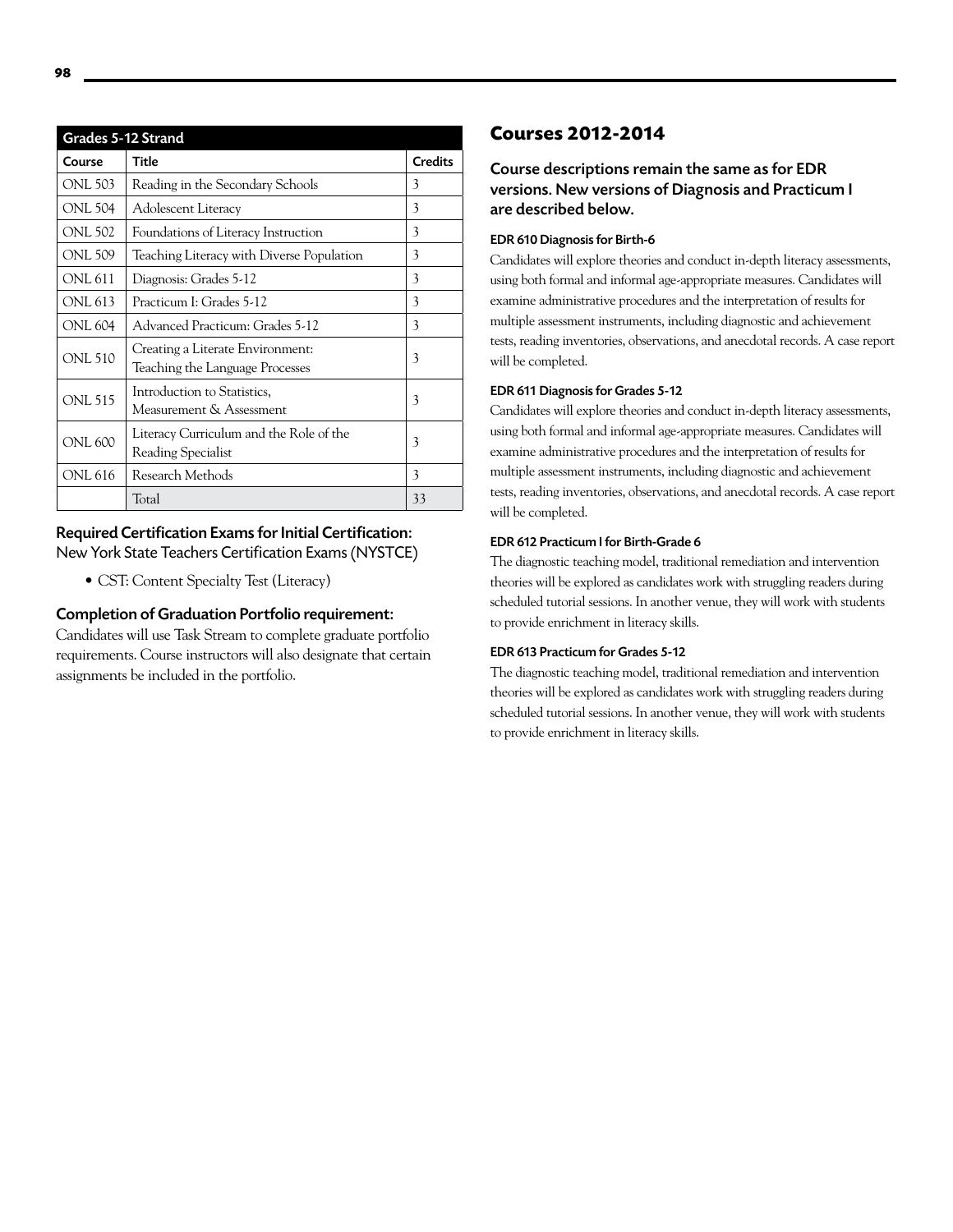# Physical Education

# Jeffrey Lindauer, Gregory K. Reeds, Timothy Sawicki, Clancy Seymour.

These programs offer graduate study leading to the Master of Science degree. They are designed to develop job-related competencies with the goal of producing physical education professionals, sports scientists and health educators who are knowledgeable and skilled in the administration of physical activity programs.

The Department of Kinesiology offers a Master of Science degree program in Physical Education which meets the New York State requirements for professional certification for in-service teachers. This fully on-line degree program provides students with an opportunity for coursework in the areas of school athletic administration, adapted physical education, coaching, sport psychology, health education, teaching physical education and sport studies. It is designed for physical education professionals who already possess initial teaching certification in physical education.

Another distinct program of study leads to either the New York State initial teaching certificate issued by the New York State Education Department (SED) or the Interim Certification of Qualification from the Ontario College of Teachers. This predominantly on-campus program is designed for pre-service teachers and culminates with the student teaching experience.

Candidates seeking the New York State initial certificate (or the certification of qualification) must pass the required examination(s) in order to obtain initial certification in physical education. The required standardized test will be the New York State Teacher's Exam (LAST, ATS-W, CST in physical education) for anyone desiring New York State certification. For any student desiring to gain certification in another state, the National Teacher's Exam (NTE) may also be required.

NOTE: Foreign language competency is required for teaching certification in New York State. See the Department Chair for advisement.

# **Physical Education Learning Goals & Objectives**

# Learning Goal 1 (KNOWLEDGE – Observed in Writing):

Candidates in the Physical Education program will demonstrate content knowledge, pedagogical, and professional knowledge necessary for successful performance in their field.

Students will:

• Know and apply discipline-specific scientific and theoretical concepts critical to the development of a physically educated person.

# Learning Goal 2 (KNOWLEDGE – Observed Skills and

Dispositions): Candidates in the Physical Education program will demonstrate professional skills and dispositions necessary for successful performance in their field.

Students will:

- Demonstrate that they are physically educated individuals with the knowledge and skills necessary to demonstrate competent movement performance and health-enhancing fitness.
- Implement developmentally appropriate learning experiences aligned with local, state, and national standards to address the diverse needs of all students.
- Use effective communication and pedagogical skills and strategies to enhance student engagement and learning.
- • Utilize assessments and reflection to foster student learning and inform instructional decisions.

Learning Goal 3 (SERVICE): Candidates in the Physical Education program will demonstrate willingness to use their skills to benefit and serve society. Within the contexts of their work, candidates promote authentic learning, social and emotional development, and a commitment to social justice in environments that foster respect for diversity and the dignity of all.

Students will:

• Demonstrate dispositions essential to becoming effective professionals.

Learning Goal 4 (PROFESSIONALISM): Candidates will demonstrate self-reflection as a habit of mind, continuously assessing and refining their professional practice as they construct a rich repertoire of research-based knowledge, skills, and attitudes for effective performance ensuring that all students and/or clients have optimal opportunities to learn and grow.

Students will:

• Demonstrate dispositions essential to becoming effective professionals.

Learning Goal 5 (LEADERSHIP): Candidates will become adept at applying their acquired knowledge in the process of evaluating their own professional performance and decision-making with respect to its impact on students and/or clients, organizations, and the wider community.

Students will:

• Demonstrate dispositions essential to becoming effective professionals.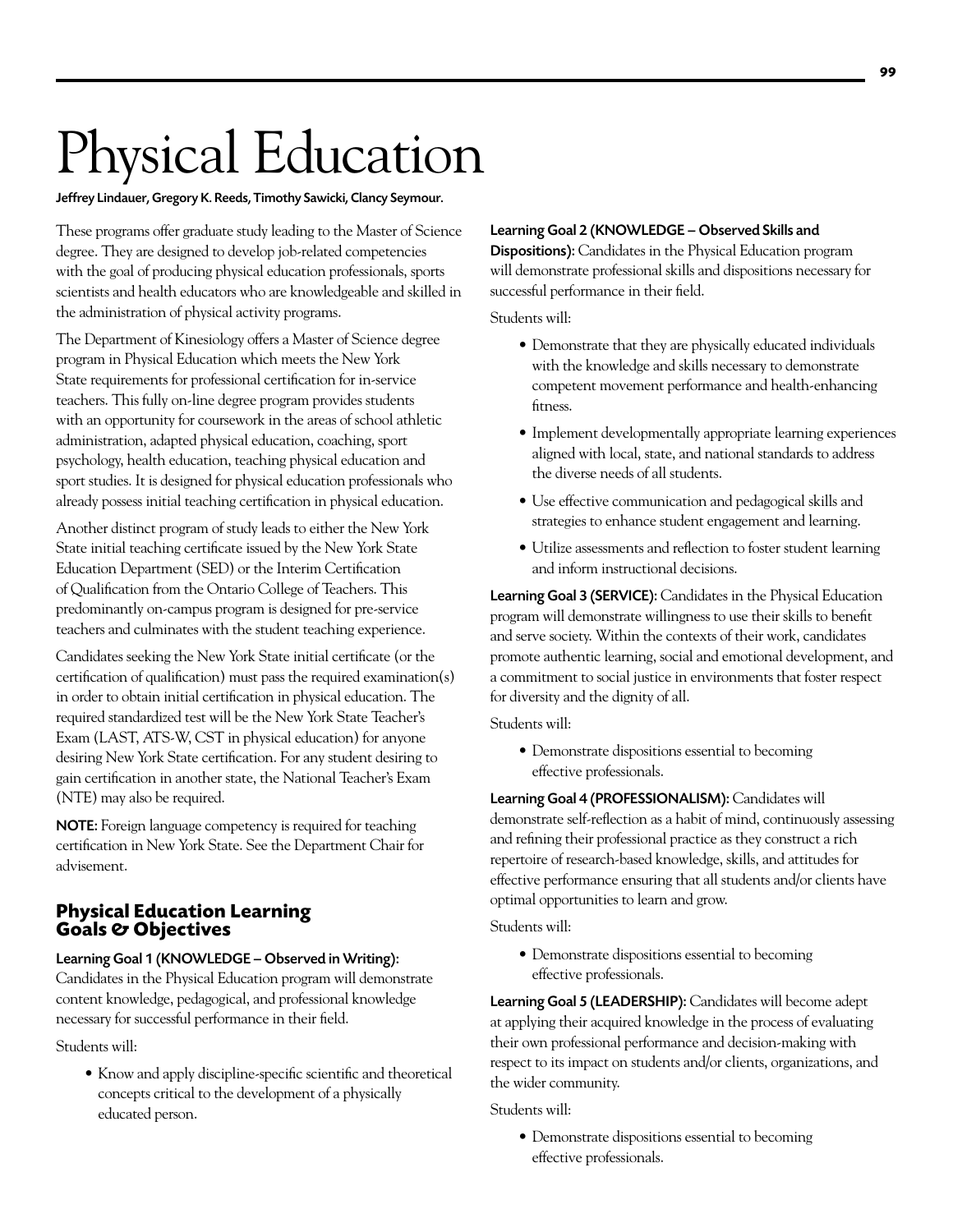# Admission/graduation:

Applicants must meet the general requirements for admission to graduate work in the School of Education and Human Services. Student performance and progress toward program completion will be assessed regularly in terms of established competencies. A GPA of 3.0 (B) on a four point scale is required for graduation. A grade of D earns 0 credits.

# On-line Physical Education curriculum:

*Master of science degree/professional certification* 

Designed for physical education professionals who already possess initial or provisional teaching certification in physical education, this program is ideal for coaches and others with demanding schedules who need to balance work and family while continuing their education.

The master of science/education degree in physical education meets the master's degree requirement for professional certification in New York State. The student will complete the nine credit research core sequence, twelve credit teaching sequence, and nine credits of electives.

| 1. Core Research |                                |                |
|------------------|--------------------------------|----------------|
| Course           | Title                          | <b>Credits</b> |
| PEG 615          | Statistics in PE/Health        | 3              |
| PEG 680          | Research Methods               | 3              |
| <b>PEG 684</b>   | Capstone in Teaching PE/Health | 3              |
|                  | Total                          | Q              |

| 2. Teaching Sequence |                |                                                    |                |
|----------------------|----------------|----------------------------------------------------|----------------|
|                      | Course         | Title                                              | <b>Credits</b> |
|                      | <b>PEG 650</b> | Analysis of Curriculum and Teaching                | 3              |
|                      | <b>PEG 660</b> | Advanced Human Growth and Motor<br>Development     | 3              |
|                      | <b>PEG 670</b> | Advanced Teaching Methods in Physical<br>Education | 3              |
|                      | <b>PEG 671</b> | Authentic Assessment in Physical Education         | 3              |
|                      |                | Total                                              | 12             |

| 3. Electives (Choose 3 of the following) |                                                               |                |  |
|------------------------------------------|---------------------------------------------------------------|----------------|--|
| Course                                   | <b>Title</b>                                                  | <b>Credits</b> |  |
| PEG 609                                  | Health and Cultural Awareness                                 | 3              |  |
| PEG 612                                  | Principles and Foundations of Holistic Health                 | 3              |  |
| PEG 613                                  | Dimensions in Women's Health                                  | 3              |  |
| PEG 614                                  | Alternative Medicine                                          | 3              |  |
| <b>PEG 616</b>                           | International Health Perspectives                             | 3              |  |
| PEG 618                                  | Controversial Issues in Health Education                      | 3              |  |
| <b>PEG 621</b>                           | Leadership in Physical Education & Athletics                  | 3              |  |
| <b>PEG 630</b>                           | Physical Education for the Exceptional Individual             | 3              |  |
| <b>PEG 632</b>                           | Recreational Activities for Individuals with<br>Special Needs | 3              |  |
| <b>PEG 640</b>                           | Social Psychology of Sport and Physical Activity              | 3              |  |
| <b>PEG 645</b>                           | Sport Psychology Interventions                                | 3              |  |
| <b>PEG 646</b>                           | Sport in Society                                              | 3              |  |
| PEG 651                                  | Coaching Theory and Techniques                                | 3              |  |
| <b>PEG 681</b>                           | Legal Aspects in Physical Education and<br>Athletics          | 3              |  |
| <b>PEG 687</b>                           | Contemporary Issues in Physical Education                     | 3              |  |
|                                          | Total                                                         | 9              |  |

\* Graduate Education or other PEG electives may be substituted with approval from the Department Chair or Program Director. The total requirements for the master's of science degree is ten courses (30 credits).

# **Physical Education Curriculum:**

# Master of Science Degree/initial certification

Master of science degree with student teaching certification for New York State and Ontario students whose bachelor's degree is not in physical education or whose physical education degree does not contain initial teaching certification.

Candidates for this program of study must meet all the Department of Kinesiology requirements prior to receiving a student teaching placement. This includes an activity skills sequence, the bioscientific basis of exercise, and Lifeguarding or Health.

The theory courses must be taken at the graduate level. Students should meet with the program director for individual advisement, but must take at least twenty four hours of course work at Canisius College in addition to the student teaching placement (9 credits). Total credits required will vary from student to student.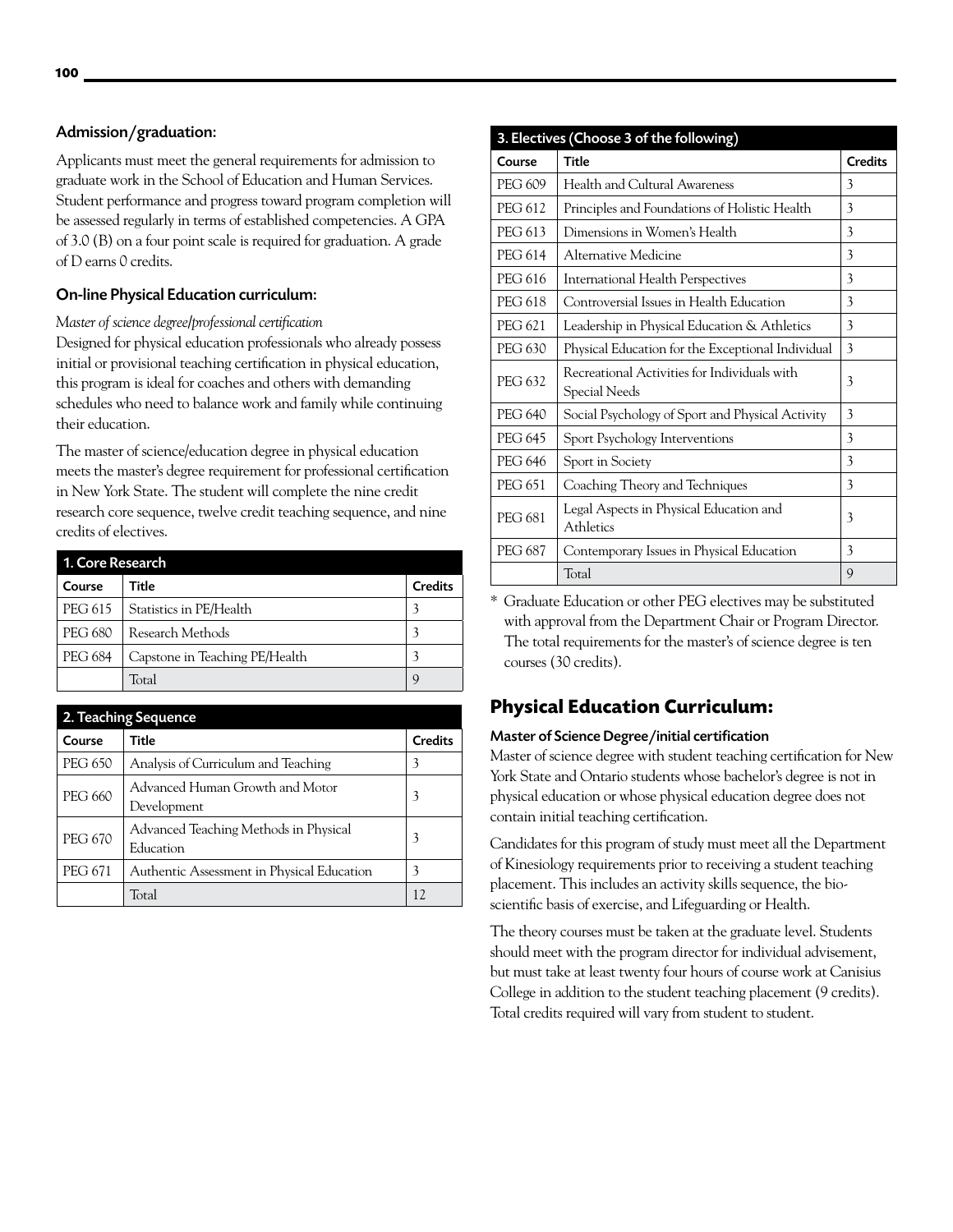| <b>Prerequisites for Physical Education</b>                                                    |                                                                              |                |  |
|------------------------------------------------------------------------------------------------|------------------------------------------------------------------------------|----------------|--|
| Course                                                                                         | Title                                                                        | <b>Credits</b> |  |
| Two 3 credit courses from the following: Individual Games,<br>Team Games, Dance, or Gymnastics |                                                                              | 6              |  |
| <b>HED 337</b>                                                                                 | <b>Exercise Principles</b>                                                   | 3              |  |
| <b>HHP 235</b>                                                                                 | Kinesiology                                                                  | 3              |  |
| <b>BIO 114/L</b>                                                                               | Human Anatomy and Physiology and Lab                                         | 4              |  |
| <b>HED 321</b>                                                                                 | Lifeguard, CPR, First Aid, WSI (US)<br>$\alpha$<br>Health Elective (Ontario) | 3              |  |
|                                                                                                | Total                                                                        | 19             |  |

Other courses may satisfy the above requirements at the director's discretion.

| Required courses for Initial Certification in<br>K-12 Physical Education |                                               |                |  |
|--------------------------------------------------------------------------|-----------------------------------------------|----------------|--|
| Course                                                                   | Title                                         | <b>Credits</b> |  |
| <b>PEG 505</b>                                                           | Cooperative Activities and Outdoor Curriculum | 3              |  |
| <b>PEG 511</b>                                                           | Movement Activities for the Elementary Child  | 3              |  |
| <b>PEG 554</b>                                                           | Adapted Physical Education                    | 3              |  |
| <b>PEG 560</b>                                                           | Motor Development                             | 3              |  |
| <b>PEG 572</b>                                                           | Seminar in Teaching Physical Education        | 3              |  |
| <b>PEG 541B</b>                                                          | Teaching Methods in Physical Education        | 3              |  |
| <b>PEG 571</b>                                                           | Assessment in Physical Education              | 3              |  |
| <b>PEG 580</b>                                                           | Concepts of Teaching Sport Skills             | 3              |  |
|                                                                          | Total                                         | 24             |  |
| <b>PEG 593</b>                                                           | Student Teaching                              | 9              |  |
| <b>PEG 594</b>                                                           | Student Teaching Seminar                      | $\Omega$       |  |
| <b>EDU 495</b>                                                           | Child Abuse Seminar                           | $\Omega$       |  |
| <b>EDU 496</b>                                                           | Prevention of School Violence Workshop        | $\Omega$       |  |
|                                                                          | Total                                         | 33             |  |

# Required Certification Exams for Initial Certification: New York State Teachers Certification Exams (NYSTCE)

- • LAST: Liberal Arts and Science Test ATS-W: Assessment of Teaching Skills-Written (Elementary or Secondary)
- • CST: Content Specialty Test (Physical Education)

# Other Certification Requirements:

# Fingerprinting

Students may apply for Initial Certification upon completion of student teaching. The MS in physical education, along with 3 years of experience, is required for Professional Certification in New York State.

| <b>Additional Courses for the MS Degree</b> |                                                         |                |
|---------------------------------------------|---------------------------------------------------------|----------------|
| Course                                      | Title                                                   | <b>Credits</b> |
|                                             | PEG 680   Research Methods in Physical Education/Health |                |
|                                             | PEG 584 Capstone in Teaching Physical Education/Health  | 3              |

# **Courses 2012-2014**

PEG 505 Cooperative Activities and Outdoor Curriculum 3 credits The adventure education experience produces a number of team building outcomes that emerge from the challenge by choice philosophy. This course provides an on-hands experience in the psychological processes of team formation, cohesion and group productivity that can emerge from an outdoor education experience.

# PED 511 Movement Education and Elementary Activities 3 credits

Conceptual bases, perceptual-motor development and practical applications of movement education. Development, implementation and integration of a physical education program; teaching strategies geared to the elementary level classroom with emphasis on New York and national learning standards in Physical Education. 50 hour field experience required.

# PEG 541B Teaching Methods in PE 3 credits

Development, implementation and integration of a physical education program; teaching strategies for K-12 physical education with an emphasis on New York State and national learning standards in Physical Education. 50 hour field experience required.

# PEG 554 Adapted Physical Education 3 credits

Designed to provide students with an exposure to education, physical education, sport and recreational programming for children with disabilities. Content focuses on variety of disabilities eligible for service under the Individuals with Disabilities Act (IDEA) and the ability to design, conduct, and assess a physical education program that is appropriate for this population.

# PEG 560 Motor Development 3 credits

Examination of principles of growth and developmental theory with an emphasis on factors affecting changes in movement potential of individuals. (On-line for distance learning).

# PEG 571 Assessment in Physical Education 3 credits

Lectures, laboratory, and field experience in the Physical Best Fitness program, Fitnessgram, and integrating the New York State Profile. Focus on the evaluation of the State standards and authentic assessments and the National Association for Sport and Physical Education (NASPE) guidelines. Certification fee required for this course. 10 hour field experience required.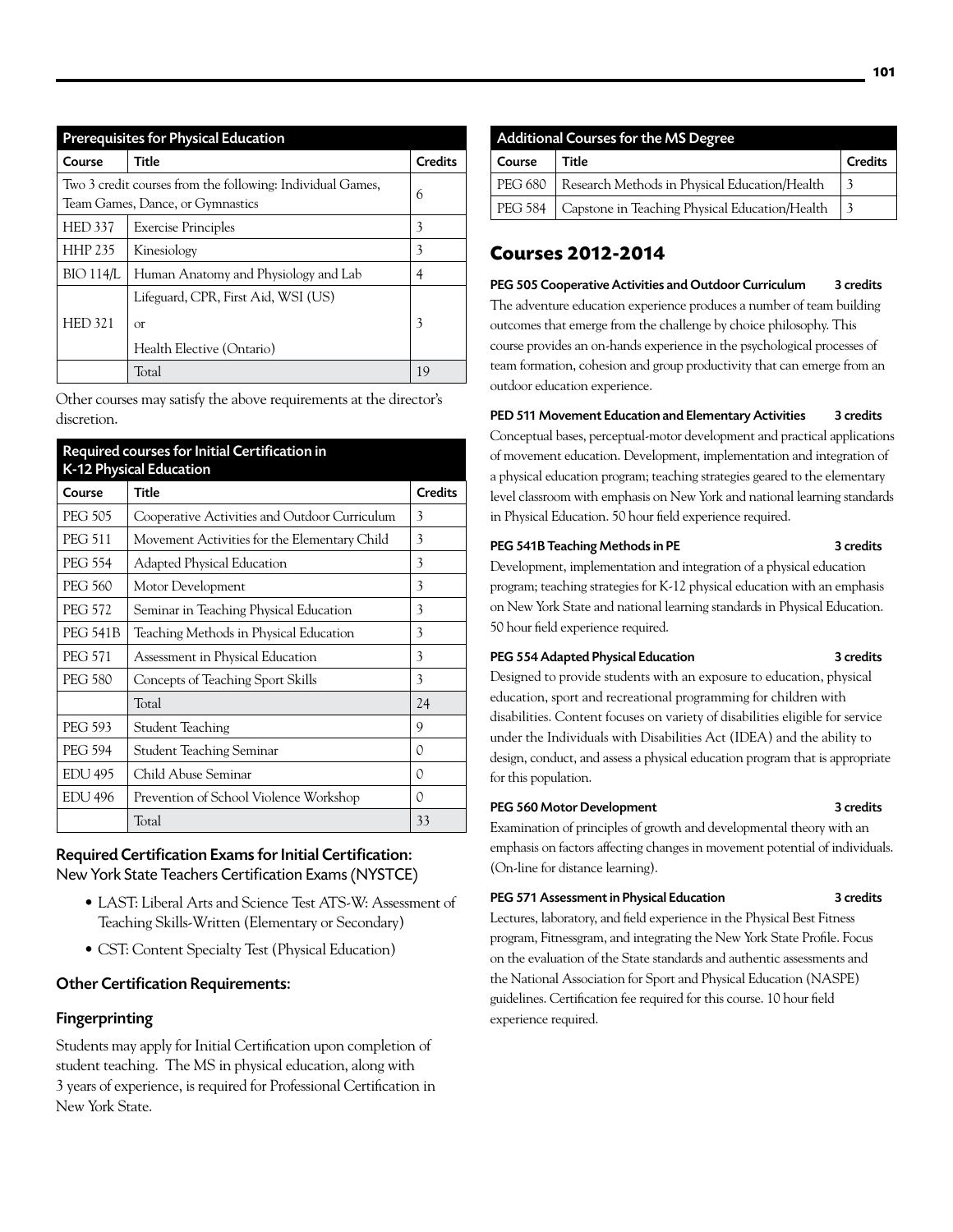# PEG 572 Seminar in Teaching Physical Education Section A 3 credits

The course is designed to meet the needs of pre-student teachers in Physical and Health Education who intend to become certified and seek employment in Ontario. This course will focus on those areas of curriculum, policies and current educational issues which are more specific to Ontario schools. By becoming familiar with the contents of this course, the candidate will be better prepared for student teaching in Ontario, for job interviews, and eventually for a successful teaching career in this province. For initial certification Canadian candidates only.

# PEG 572 Seminar in Teaching and Assessment Section B 3 credits

Current Issues in P-12 Physical Education, Health and Athletics as well as certification requirements.

## PEG 580 Concepts of Teaching Sport Skills 3 credits

Normal developmental patterns of motor skills. How the human organism acquires movement proficiency in those skills.

# PEG 584 Capstone in Teaching Physical Education 3 credits

Analysis and evaluation of issues, directed readings, and comprehensive exam of content and theory identified in the program and student teaching.

# PEG 593 Student Teaching 12 credits

Culminating experience includes fourteen (14) weeks of student teaching in the schools.

### PEG 594 Student Teaching Seminar 0 credits

In conjunction with the student teaching experience, students must attend a series of seminars. Topics include school violence, child abuse, drug and alcohol awareness and multiculturalism. Resume, job search and interview techniques will be reviewed.

#### PEG 609 Health and Cultural Awareness 3 credits

A multicultural perspective of health, wellness and healing. Focus on health issues and concerns that ethnic minority populations face in the United States. Promotes awareness of the diversity of attitudes, values and beliefs from various cultural backgrounds. Explores traditional healing theories and practices of cultures across the world and their use among our ethnic populations today.

## PEG 612 Principles and Foundations of Holistic Health 3 credits

An alternative and complimentary perspective on health and wellbeing. Focus on the most effective holistic approaches to illness and today's prevention and treatment opportunities. A comparison of holistic modalities to conventional medical practices.

# PEG 613 Dimensions in Women's Health 3 credits

The uniqueness of women's health issues is examined. Focus on the female population, which has special health needs and concerns that are different from men. Examination of the various dimensions of women's health and exploration of the contributing epidemiological, historical, psychosocial, cultural/ethnic, legal, political and economic influences. Highlights a woman's lifespan and the factors that affect overall health and well-being.

#### PEG 614 Alternative Medicine 3 credits

Theory and content related to various topics in the field. May include topics such as reflexology, acupuncture, aromatherapy, meditation, massage, and herbal remedies.

# PEG 615 Statistics in Physical Education/Health 3 credits

Descriptive statistical methods including central tendencies, dispersion standard scores, correlation, and probability theory will be addressed. The elements of test construction: table of specifications, reliability, validity and item analysis will be considered. Candidates will become familiar with norm referenced, criterion referenced and performance instruments and will study the diagnostic teaching model of instruction. Technology will be used to simulate evaluation and statistical analysis.

#### PEG 616 International Health Perspectives 3 credits

the future of world health.

Examines the constantly evolving global health issues of the 21st century. Focus on international health problems and solutions to reduce human pain and suffering. Topics include globalization of international health, changing environmental conditions, nutritional challenges of developing countries and industrialized nations, epidemics of non-communicable and infectious disease, maternal and child health, comparison of health care systems and

## PEG 618 Controversial Issues in Health and Society 3 credits

Encourages critical thought on important health issues and provides a context for controversy. Explores dimensions and approaches to the study of health and society. Examines a variety of opposing viewpoints related to health science and personal health using a debate framework. Topics include euthanasia, sexuality and gender issues, human cloning, stem cell research, organ trafficking, gun control, substance abuse, etc.

PEG 621 Leadership in Physical Education and Athletics 3 credits Appropriate concepts relating to efficient management and leadership for sport or exercise settings. Management principles and techniques relating to programs, personnel, facilities, and special events.

PEG 630 Physical Education for the Exceptional Individual 3 credits Principles and objectives of programming for exceptional individuals in physical activity. Diagnostic techniques, activity modifications, contraindicated activities and causes of disabilities.

#### PEG 632 Recreational Activities for Individuals with Special Needs 3 credits

Development of community recreational facilities and equipment for the handicapped from childhood through old age. Emphasis on promotion, organization and administration.

# PEG 640 Social Psychology of Sport and Physical Activity 3 credits

Psycho-social development, psychological factors in competitive sport and social behavior in sport contexts. Includes emotions, the coach /athlete relationship, motivation, personality and mental training techniques.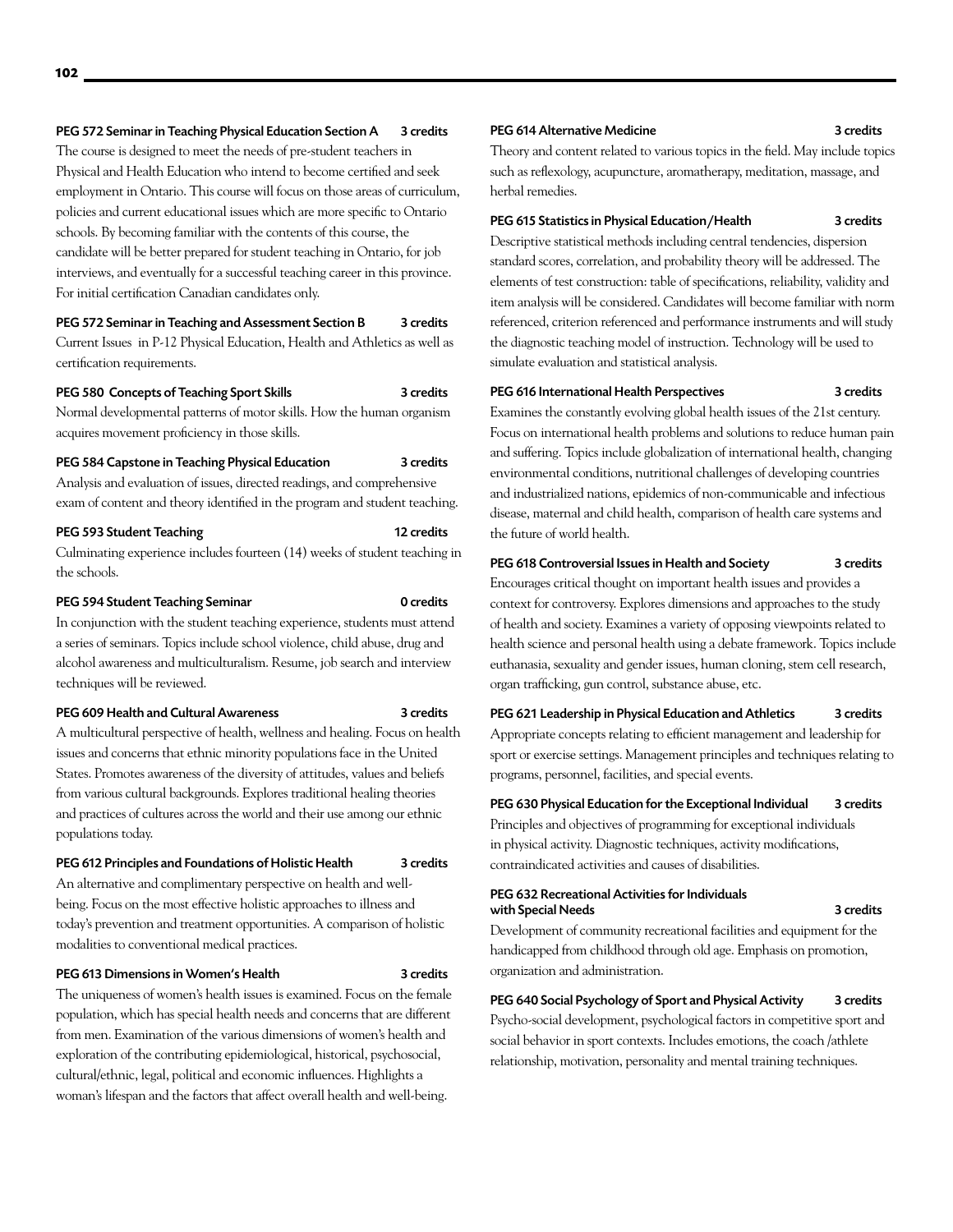# PEG 645 Performance Enhancements and Interventions 3 credits

Educates professionals in learning theoretical constructs and implementing related counseling interventions with athletes. Investigates the application of sport psychology/counseling strategies across many different fields and domains, such as physical education, counseling and sport administration.

# PEG 646 Sport in Society 3 credits

A sociological inquiry into North American Sport as a social institution. Sport is examined as a microcosm of the larger society and how it reflects the dominant ideology of the time. Institutional interconnections between family, politics, economics and religion bring the role of sport in society into focus. Topics such as social stratification, prejudice, discrimination and collective behavior are discussed.

# PEG 651 Coaching Theory and Techniques 3 credits

Principles of effective coaching, including the role of the coach, practice planning, leadership theory, sport psychology and teaching motor skills.

PEG 670 Advanced Teaching Methods in Physical Education 3 credits Examination of Mosston's Spectrum of Teaching Styles in Physical Education. Focus will be on applying the teaching styles to various units in physical education.

PEG 671 Authentic Assessment in Physical Education 3 credits Content and theory related to authentic and alternative assessment in physical education. Development, implementation and assessment of authentic assessments in physical education included.

PEG 680 Research Methods in Physical & Health Education 3 credits Identification and delineation of research problems, survey of related literature and detailed examination of various research methods. Attention given to the presentation of research in both written and oral form.

PEG 681 Legal Aspects in Physical Education and Athletics 3 credits Provides educational personnel the knowledge and understanding of laws pertinent to sport and education. Emphasis on practical situations where litigation most frequently arises.

PEG 684 Capstone in Teaching Physical Education and Health 3 credits Analysis and evaluation of issues, directed readings, and comprehensive exam of content and theory identified in the program. Professional portfolio developed.

PEG 687 Contemporary Issues in PE/Athletics 3 credits

Focuses on current issues which help define the field of Physical and Health and high school athletics. Students examine the resolution of issues for topics such as meeting the New York State Learning Standards, zero tolerance for substance abuse on athletic teams, sportsmanship, winning and losing, and the state of childhood obesity.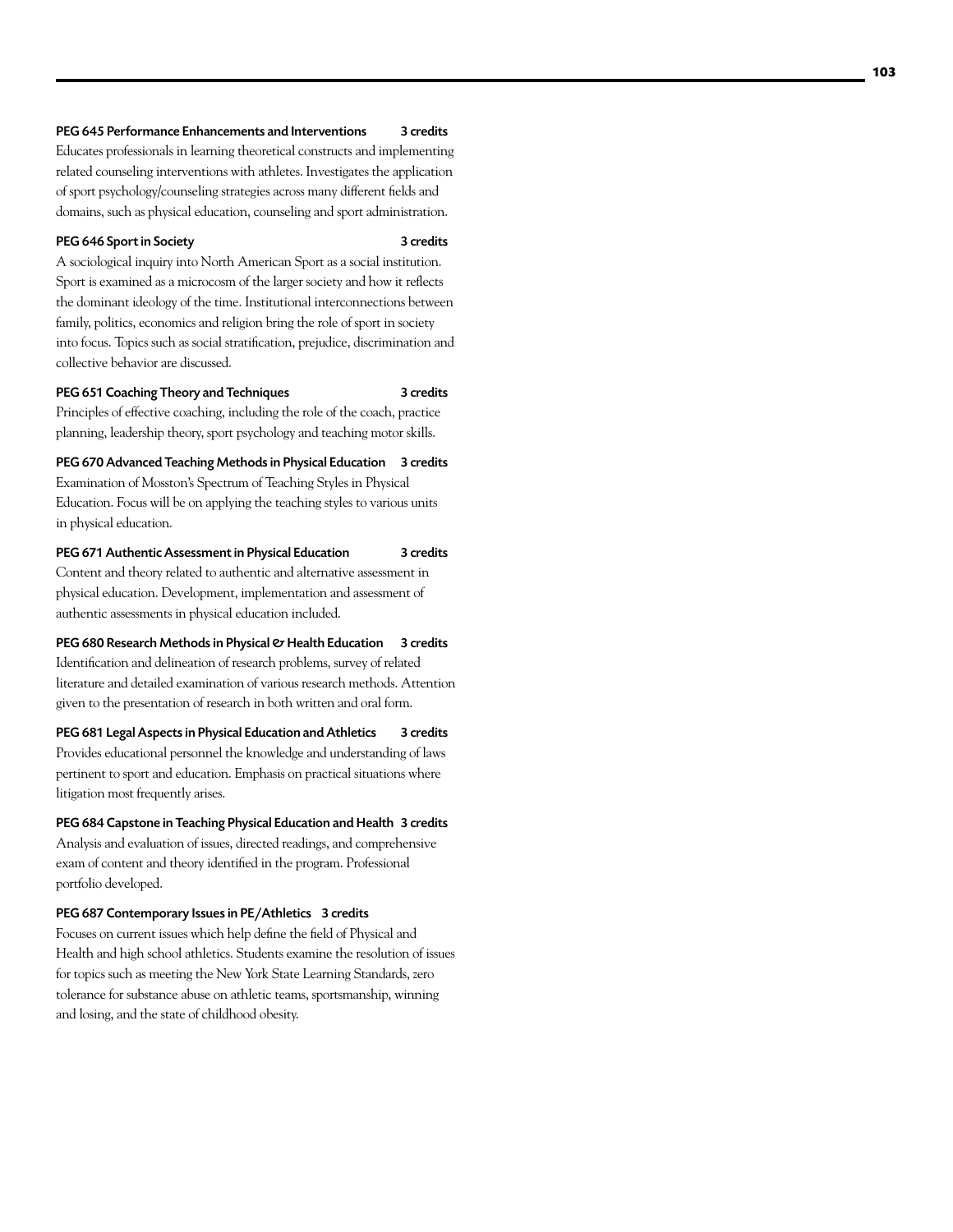# Professional Studies

# Allied Health Programs

According to research performed at the University of California San Francisco, allied health professionals make up 60% of the total healthcare workforce. As a result of this increasing demand for well-trained and motivated professionals, the Allied Health program offerings at Canisius are rapidly expanding. Students can choose from MS programs in [Health & Human Performance,](http://www.canisius.edu/hhp/) [Applied](http://www.canisius.edu/masters-in-applied-nutrition/default.asp)  [Nutrition,](http://www.canisius.edu/masters-in-applied-nutrition/default.asp) [Community & School Health](http://www.canisius.edu/csh/) and [Respiratory Care](http://www.canisius.edu/respcare/).

# Master's Degree Programs:

[MS in Applied Nutrition](http://www.canisius.edu/nutrition/)  [MS in Community and School Health](http://www.canisius.edu/csh/) [MS in Health and Human Performance](http://www.canisius.edu/hhp/) [MS in Respiratory Care](http://www.canisius.edu/respcare/)

For more information, contact Dr. Khalid Bibi, Executive Director, Office of Professional Studies at 716-888-8296. For admissions assistance, contact the Graduate Admissions Office at (716) 888-2545, or toll free at 1-800-950-2505, or [GradAdmissions@canisius.edu](mailto:GradAdmissions@canisius.edu)

# **Learning Goals and Objectives:**

The School of Education and Human Services Learning Goals and Objectives can be found here: <http://canisius.edu/academics/academic-schools/>

# **Applied Nutrition**

Program Director: Mary Jo Parker, MS, RD, CDN

# Faculty:

Khalid Bibi, PhD, HFS; Rachel Darr, MS, RD, CSSD; CDN; Sherry Farrow, PhD; Margaret Garfoot, MS, RD, CDN; Dennis Koch, PhD, HFS; Garry Ladd, DHSc; Robin Schenk, MS, RD, CDN, CNSC; Dan Smith, PhD, CRC, NCC, LMHC, BCC.

# Degree: Master of Science

Overview: The Master of Science in Applied Nutrition program is offered in a fully online format structured to fit the busy lifestyle of working professionals. It is designed for students, practitioners and professionals who are interested in expanding their knowledge in health-related fields. This program can be completed in as little as one year.

Graduates of the master's in applied nutrition program will be:

- Qualified to assume leadership, management or administrative roles
- Able to conduct and comprehend dietetic research
- Able to apply current research to practice
- Able to evaluate nutritional programs, among many other acquired skills.

# The program will provide students with the opportunity to build upon clinical knowledge and specialize in one of three areas:

- Obesity and Eating Disorders
- Fitness and Sports Nutrition
- • Business and Entrepreneurship in Nutrition

Admission: Applications are processed on a rolling basis and are considered as they are received for each of our terms. We recommend submitting all material required for admission at least 30 days prior to the start of the term you wish to begin. Earlier application will ensure the best scheduling options, as some course sections may become unavailable. Terms are eight weeks in length, and students may start in the fall, spring, or summer semesters. The on-line application can be submitted with no application fee.

# To qualify for admission, all students must:

- Complete the graduate admissions application.
- • Complete a baccalaureate degree from an accredited institution of higher learning with a minimum GPA of 2.7.
- Submit one (1) official undergraduate transcript from each institution attended with the degree posted from the degreegranting institution.
- Submit two (2) letters of recommendation.
- • Provide evidence of sufficient college-level coursework in the areas of anatomy, physiology, chemistry, or biology or current licensure as a Registered Dietitian. Students who do not meet prerequisites may be required to complete additional undergraduate coursework.
- • Provide a statement of purpose of approximately 500 words explaining your motivation for pursuing the MS in Applied Nutrition at Canisius College. The statement may be submitted in the essay section of the graduate application.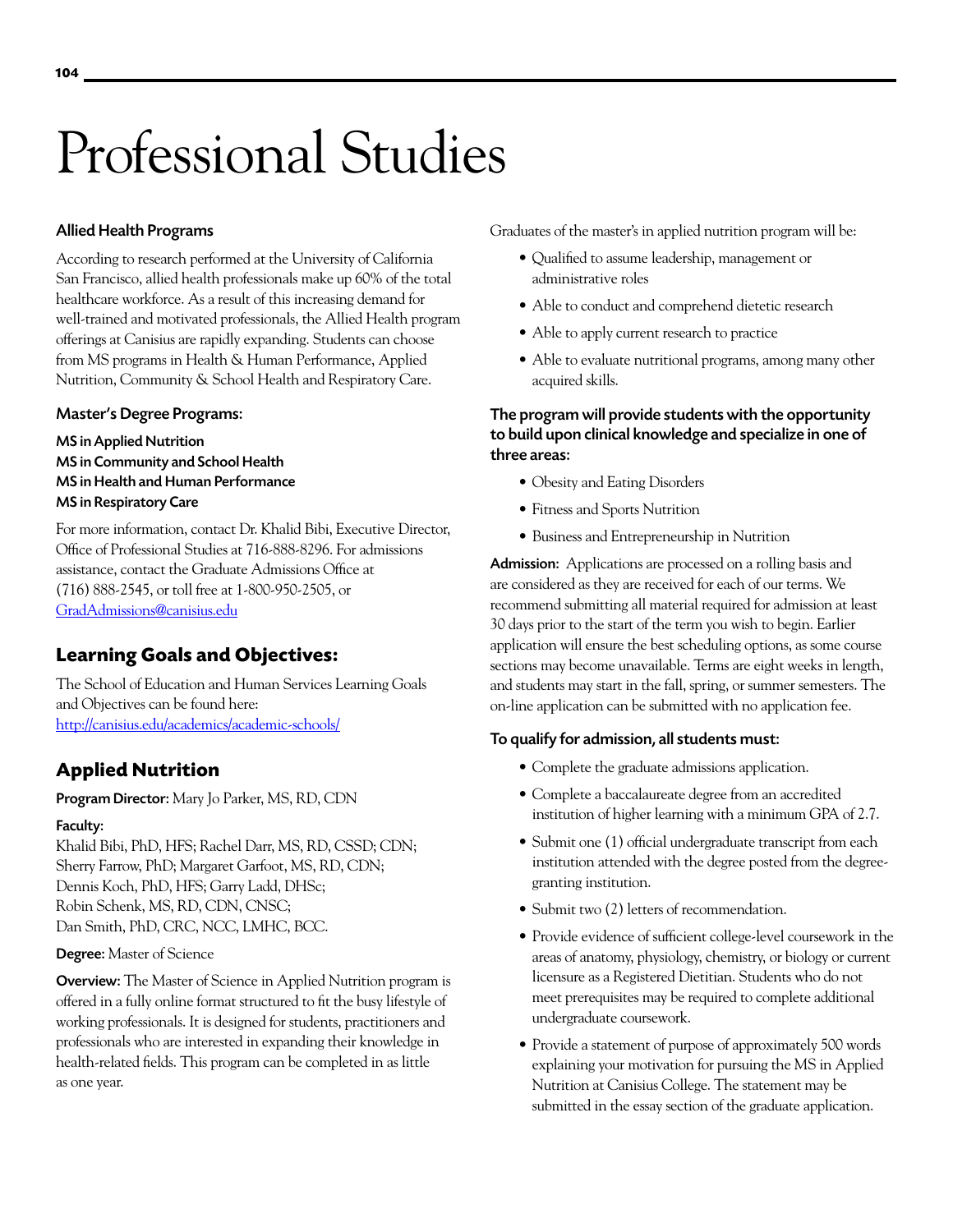Transfer credit: Previous graduate level transfer credits will be assessed on a case-by-case basis.

Academic Standing: Students must maintain a GPA of 3.0 to graduate from the program. If the GPA drops below 3.0, the student will be placed on academic probation. If the student does not bring his/her cumulative GPA above 3.0 by the end of the next term, the student may be dismissed from the program. Any student receiving more than 2 grades below B- may be dismissed from the program.

Applied Nutrition Curriculum: Total credit hours: 33. MS Students will complete seven courses (21 credits) of the core curriculum and four courses (12 credits) within a specialty track.

# Pre-requisite: May be required for non-RD or non-DTR students.

# ALH502 Nutrition 3 credits

This course if required, will count as an elective within a specialty track. Studies nutrition principles, behavior, and counseling, as well as clinical applications of nutrition as it relates to health, clinical exercise physiology, and cardiac rehabilitation.

|                   | Core Courses (21 credit hours)                                |                         |
|-------------------|---------------------------------------------------------------|-------------------------|
| Course            | <b>Title</b>                                                  | <b>Credits</b>          |
| ALH 503           | Medical Nutrition Therapy                                     | 3                       |
| ALH 507           | Clinical Health Behavior Change                               | 3                       |
| <b>ALH 531</b>    | Applied Statistics for the Health Professions                 | 3                       |
| ALH 631           | Research Methods in Allied Health                             | 3                       |
| <b>NTR 505</b>    | Advanced Nutrition                                            | 3                       |
| <b>NTR 603</b>    | <b>Nutrition Seminar</b>                                      | 3                       |
| ALH 689           | Master's Project/Thesis                                       | 3                       |
|                   |                                                               |                         |
|                   | <b>Specialty Track 1: Obesity and Eating Disorders</b>        |                         |
| (12 credit hours) |                                                               |                         |
| <b>ALH 501</b>    | Health Promotion/Disease Prevention                           | 3                       |
| <b>NTR 510</b>    | <b>Adult and Pediatric Obesity</b>                            | 3                       |
| <b>NTR 512</b>    | Eating Disorders in Children and Adults                       | 3                       |
| <b>NTR 612</b>    | Sociology of Nutrition                                        | 3                       |
| <b>NTR 625</b>    | Health Communications in Nutrition                            | 3                       |
|                   | Guided Elective                                               | 3                       |
|                   |                                                               |                         |
|                   | <b>Specialty Track 2: Fitness and Sports Nutrition</b>        |                         |
| (12 credit hours) |                                                               |                         |
| <b>ALH 520</b>    | <b>Exercise Prescription</b>                                  | 3                       |
| ALH 522           | Fitness Psychology                                            | 3                       |
| ALH 536           | <b>Exercise Physiology</b>                                    | 3                       |
| <b>ALH 582</b>    | Functional Conditioning*                                      | 3                       |
| ALH 622           | Sports and Fitness Nutrition                                  | 3                       |
|                   | Guided Elective                                               | 3                       |
|                   |                                                               |                         |
|                   | Specialty Track 3: Business and Entrepreneurship in Nutrition |                         |
| (12 credit hours) |                                                               |                         |
|                   | COM 616   Fundraising for Non-Profits *                       | 3                       |
| <b>MBA 504</b>    | Economics for Managers *                                      | 3                       |
| <b>MBA 506</b>    | Marketing Solutions <sup>*</sup>                              | $\overline{\mathbf{3}}$ |
| <b>MBA 606</b>    | Entrepreneurship*                                             | $\overline{\mathbf{3}}$ |
| <b>NTR 610</b>    | Accounting *                                                  | $\overline{\mathbf{3}}$ |
|                   | Guided Elective                                               | $\mathfrak{Z}$          |
|                   |                                                               |                         |

\* Course contains an on-campus component, and cannot be completed fully online.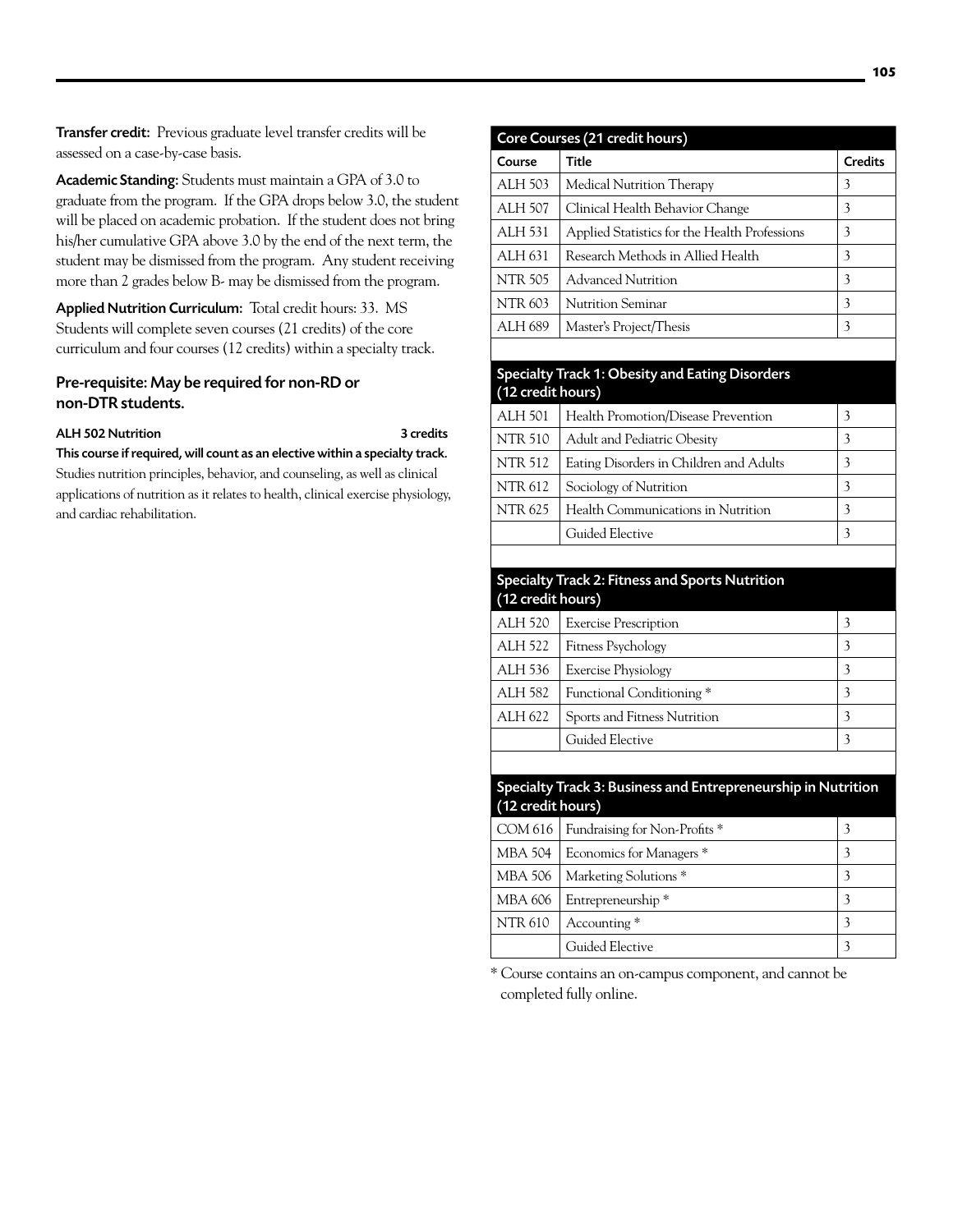# **Courses 2012-2014**

# **Core Courses:**

### ALH 507 Clinical Health Behavior Change 3 credits

This course will explore health behavior theories to facilitate the adoption of healthful behaviors to various groups. It will include motivational interviewing, practice of nonverbal, active listening, goal assessment and group counseling. It will also explore the evaluation of nutrition education interventions.

# ALH 531 Applied Statistics for the Health Professions 3 credits

In this course, students will learn to select appropriate statistical procedures, analyze data, and interpret the results. SPSS for Windows will be used to cover descriptive statistics, tests of differences, and to develop methods of presenting tables and graphs.

# ALH 631 Research Methods in Allied Health 3 credits

This course considers research methods and designs used in a variety of professional settings. The development of research techniques will be emphasized, including the ability to define research problems, develop hypotheses, review and interpret literature, apply research designs and draw relevant conclusions. The class culminates in the student writing and presenting a research proposal.

## ALH 503 Medical Nutrition Therapy 3 credits

This course will explore the application of nutrition principles to the treatment and prevention of diseases. This treatment can range from changes in diet to providing specialized therapies such as intravenous or tube feeding. Topics discussed will include lifestyle strategies and therapeutic nutrient intervention to correct nutritional insufficiencies, promote optimal health, and prevent, manage, or correct medical problems.

#### NTR 505 Advanced Nutrition 3 credits

This course examines the metabolism, physiological actions and interrelationships of carbohydrates, protein, fats, vitamins, minerals and water. Topics discussed include the regulation of the biochemical pathways and the nutritional principles of macronutrient and micronutrient metabolism; absorption, excretion, transport and cellular metabolism; nutritional and toxicological standards for humans and animal models and bioavailability of minerals.

# NTR 603 Nutrition Seminar 3 credits

This course is to provide graduate students in nutrition with experience in formal presentation of research results, with emphasis on the components of quality research. The students will present a research seminar on a research topic (relating to their required project) in a clear, concise and logical manner. Students will write an abstract, with references, that summarizes the research seminar.

# ALH 689 Master's Project 3 credits

The master's project is designed as a rigorous scholarly activity that provides an opportunity to integrate theoretical knowledge with research.

# SPECIALTY TRACK 1: Obesity and Eating Disorders

## ALH 501 Health Promotion/Disease Prevention 3 credits

This course is an in-depth examination of health promotion; the science and art of helping people change their lifestyle to move toward a state of optimal health. Lifestyle changes can prevent chronic diseases, such as heart disease, cancer, and diabetes, which are the leading causes of death and disability in the United States. We will review and critically assess current efforts to influence lifestyle change, at both the individual and population levels. Students will have the opportunity to plan, organize, and conduct lifestyle change programs.

## NTR 510 Adult and Pediatric Obesity 3 credits

This course addresses the epidemiology, etiology, and risk factors associated with obesity across the lifespan. The medical management and complications of obesity will be discussed in depth. Students will review and critically assess current treatment strategies such as pharmacotherapy, bariatric surgery, and behavioral approaches. Review and discussion of current research and theory will allow students to gain a broad understanding of the causes, prevention, and treatment of obesity.

# NTR 512 Eating Disorders in Children and Adults 3 credits

This course is an in-depth examination of eating disorders in children and adults, including the definition and clinical presentation of eating disorders. Medical complications of eating disorders will be considered, as well as the relationship between eating disorders and obesity. Family issues, especially for children and adolescents, in the etiology and treatment of eating disorders will be examined. Existing approaches to treatment will be examined, as well as new and experimental treatments.

# NTR 612 Sociology of Nutrition 3 credits

This course addresses the effects of family and society on food availability and the development of eating habits, food rituals and norms, and body acceptance across the lifespan. The influence of family systems and cultural contexts on psychosocial development and the adoption of pathogenic eating behaviors will be explored. Theoretical perspectives related to the epidemiology, prevention and treatment of eating disorders and obesity will be examined in depth.

# NTR 625 Health Communications in Nutrition 3 credits

This course is designed to expand a student's awareness of the information explosion with regard to nutrition/health/fitness, critically analyze material that is for public consumption, discuss the implications on health care and public health in general, as well as to learn how to effectively communicate health messages.

# SPECIALTY TRACK 2: Nutrition and Fitness

# ALH 520 Exercise Prescription 3 credits

Instruction in the guidelines for exercise testing and prescription. Didactic instruction and practical training will be used to educate students in the various methodologies used to assess adult health and fitness. Practical experiences include the assessment of cardiovascular risk, coronary artery disease risk stratification, body composition assessment, functional capacity assessment and muscular fitness assessment.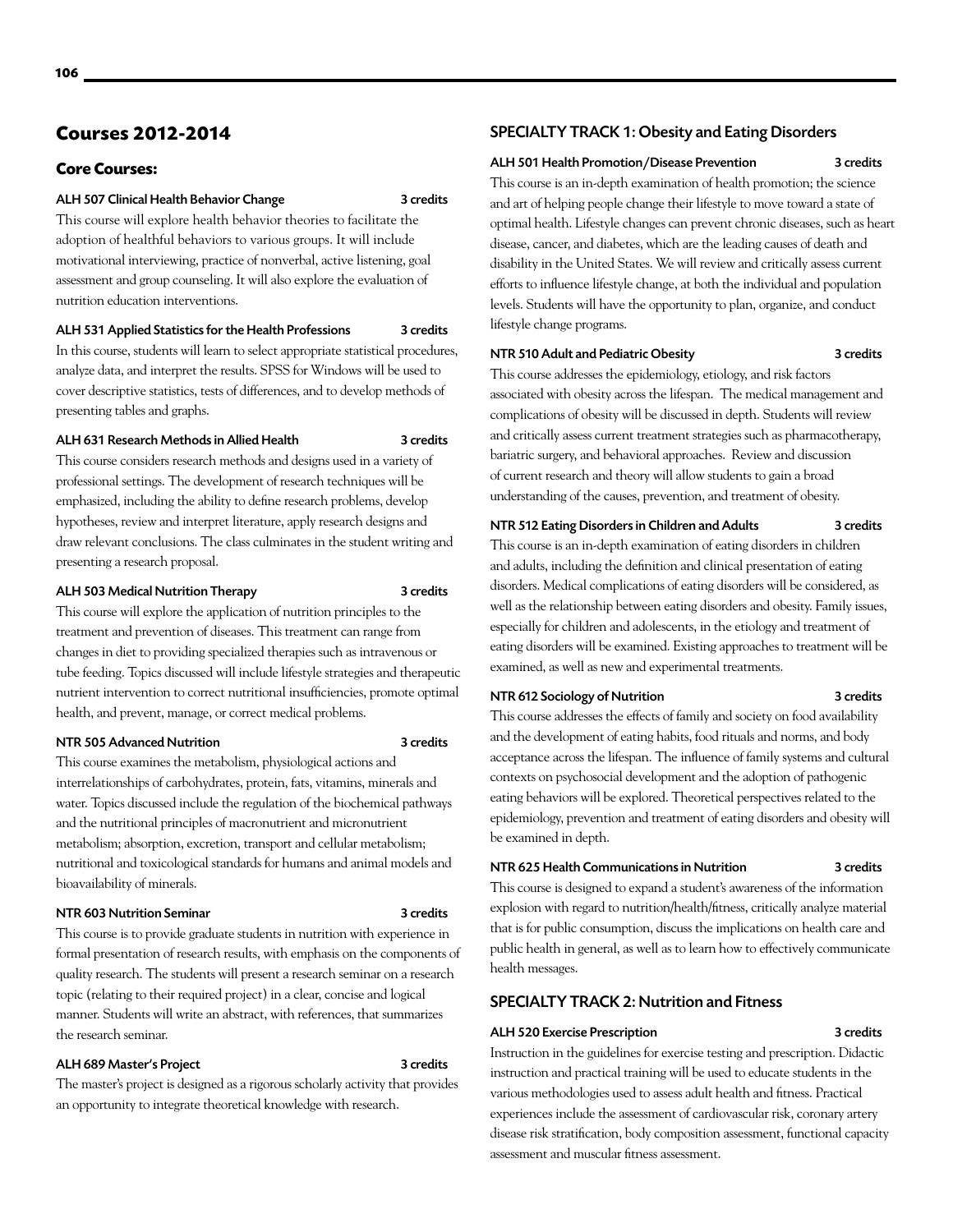#### ALH 522 Fitness Psychology 3 credits

This course will cover topics such as eating disorders among athletes, female athlete triad, and weight management. It will provide students with skills to counsel athletes as well as sports teams. The course will also cover performance enhancement, motivation, and stress management of athletes. Students will develop an understanding of behavioral change theory as it relates to sports psychology.

# ALH 536 Exercise Physiology 3 credits

Covers the advanced study of concepts, principles, and research in the field of exercise physiology. Discusses advanced concepts in the muscular/neuromuscular, cardiovascular, ventilatory, endocrine, and metabolic responses to exercise and exercise training. Specific study of the physiological control mechanisms regulating these systems are also addressed during periods of rest, acute exercise, and following chronic exercise training.

# ALH 582 Functional Conditioning 3 credits \*

Explores principles of physical training for improving performance, including strength and endurance training. Helps prepare students for working with athletes, or low risk clients who want to improve fitness.

# ALH 622 Sports and Fitness Nutrition 3 credits

This course will focus on understanding the specific role of energy and nutrients in fitness and athletic performance. Additional topics will include the role of fluid and electrolytes, ergogenic aids, and special diets in physical activity. Tools for assessing body composition (body fat, muscle mass), unique dietary concerns across the lifespan and in special population groups (heart disease, diabetes, obesity) and the effect of diet on endurance will be explored.

# SPECIALTY TRACK 3: Business and Entrepreneurship in Nutrition

Note: This track is not available fully online. Campus-based courses in this track will be completed in a 16-week semester format.

## COM 616 Fundraising for Non-Profits 3 credits \*

This course will introduce students to the principles and practices of fundraising and long-term development planning in the not for profit organization. Blended into each topic area is the Professional Code of Ethics, advocacy and role responsibilities. The course combines theory and practice by using case studies, in-class small group exercises, case writing, role plays and experience sharing.

# MBA 504 Economics for Managers 3 credits \*

This course introduces students to fundament concepts and analytical tools of microeconomics and macroeconomics. Included are demonstrations of how economics can be used to as a practical tool for problem solving. Emphasis in the course is placed on the application of theory to both managerial and public policy decision making. The following principles are emphasized: optimization subject to constraints, opportunity cost, specialization and exchange, markets and equilibrium, marginal decision making, short-run versus long-run outcomes, and the importance of real economic variables.

#### MBA 506 Foundations of Marketing Management 3 credits \*

This course provides a survey of the various environmental factors that affect marketing strategy decisions as well as the variety of strategic marketing decisions themselves. It also examines the research and other information gathering techniques available to managers and the psychological and economic foundations for consumer and buyer behavior. An understanding of buyer behavior is applied to the preliminary steps of segmentation of markets, targeting of segments and positioning of market offerings. The breadth of the material covered in this course prohibits an in-depth treatment in any area, yet cases and other forms of application to real world problems are used throughout the course to develop a richer understanding of the material covered.

# MBA 606 Entrepreneurship 3 credits \*

Students will learn how to identify market opportunities for a potential new venture. They will analyze information and write reviews and present a complete business plan of their proposed business venture. Students will learn how to identify market opportunities for a potential new venture. They will analyze information and write reviews and present a complete business plan of their proposed business venture.

# NTR 610 Accounting 3 credits \*

Preparation and analysis of data used by management in planning, budgeting, decision making, product costing, inventory valuation, and performance evaluation.

\* Course contains an on-campus component, and cannot be completed fully online.

# **Community and School Health**

Program Director: Khalid Bibi, PhD, HFS

Graduate Project Director: Garry Ladd, DHSc

Faculty: Kathy Hassey, MEd, RN, BSN; Arvela Heider, PhD; Patricia Johnson, RN, EdD; Dennis Koch, PhD, HFS; Melva Visher, MA, RHIA.

Degree: Master of Science

Overview: The Online Master's in Community and School Health program is designed for nurses, physical therapists, occupational therapists, social workers, counselors, psychologists, and others with a bachelor's degree and the appropriate science and health background. The program is ideal for working professionals who need to balance work, family and a continuing education, since it can be completed entirely online.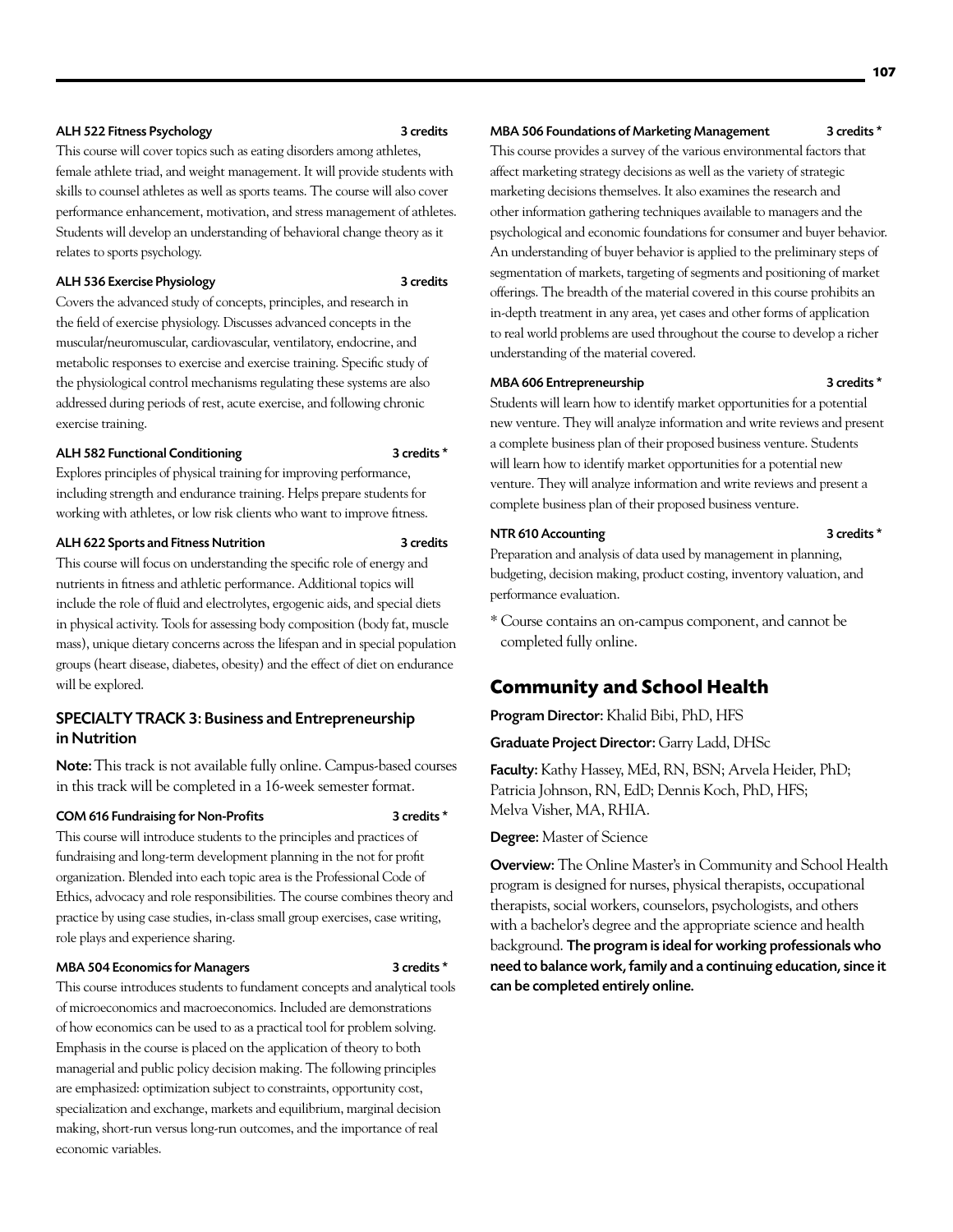Graduates of the Master's in Community & School Health program will:

- Have excellent knowledge surrounding health education, physical education, health services, nutrition services, counseling, psychological and social services, health promotion, and family and community involvement.
- Be well prepared to participate in the development of policy within the work place, as well as healthcare systems at the community, state or national level.

Upon completion of the Master's in Community and School Health program, graduates will be prepared for positions as:

- Senior clinicians
- Nursing / healthcare administrators
- • Clinical nurse educators
- Healthcare managers and leaders
- Health policy application specialists

Admission: Applications are processed on a rolling basis and are considered as they are received for each of our terms. We recommend submitting all material required for admission at least 30 days prior to the start of the term you wish to begin. Earlier application will ensure the best scheduling options, as some course sections may become unavailable. Terms are eight weeks in length, and students may start in the fall, spring, or summer semesters. The on-line application can be submitted with no application fee.

# To qualify for admission, all students must:

- Complete the graduate admissions application.
- Submit one (1) official undergraduate transcript showing completion of a baccalaureate degree from an accredited institution of higher learning with a minimum GPA of 2.7 (or a GPA of 2.5 or above with 3 years relevant work experience).
- Submit two (2) letters of recommendation.
- Submit a current resume.
- Provide a statement of purpose of approximately 500 words explaining your motivation for pursuing the MS in Community and School Health at Canisius College. The statement may be submitted in the essay section of the graduate application.

Transfer credit: Previous graduate level transfer credits will be assessed on a case-by-case basis.

Academic Standing: Students must maintain a GPA of 3.0 to graduate from the program. If the GPA drops below 3.0, the student will be placed on academic probation. If the student does not bring his/her cumulative GPA above 3.0 by the end of the next term, the student may be dismissed from the program. Any student receiving more than 2 grades below B- may be dismissed from the program.

# Community and School Health Curriculum: Total credit hours: 33

| Course         | Title                                   | <b>Credits</b> |
|----------------|-----------------------------------------|----------------|
| <b>ALH 501</b> | Health Promotion and Disease Prevention | 3              |
| ALH 540        | Program Planning in Healthcare          | 3              |
| ALH 631        | Research Methods in Allied Health       | 3              |
| <b>CSH 500</b> | <b>Healthcare Systems</b>               | 3              |
| CSH 520        | Leadership Initiatives                  | 3              |
| CSH 530        | State of the Nation's Child             | 3              |
| CSH 550        | Health Impacts on Academic Success K-12 | 3              |
| <b>CSH 670</b> | Healthcare and Public Policy            | 3              |
| ALH 689        | Master's Project/Thesis I               | 3              |
| ALH 699        | Master's Project/Thesis II              | 3              |
|                | Guided Elective                         | 3              |
|                | Total Credits                           | 33             |

# **Courses 2012-2014**

# CSH 500 Healthcare Systems 3 credits

The course introduces students to the historical development, structure, operation, and current and future directions of the major components of the American health care delivery system. It examines the ways in which health care services are organized and delivered, the influences that impact health care public policy decisions, factors that determine the allocation of health care resources and the establishment of priorities, and the relationship of health care costs to measurable benefits. The course enables students to assess the role of organized efforts to influence health policy formulation, and the contributions of medical technology, research findings, and societal values on our evolving health care delivery system.

## ALH 501 Health Promotion and Disease Prevention 3 credits

This course will provide students with information on health promotion and education that will enable them to develop a practical approach to health promotion and disease prevention. This course is specifically designed for nurses, physical therapists, social workers, counselors and others who wish to develop programs within schools and the community that address specific target populations in the prevention of non-communicable diseases such as diabetes, heart disease, and cancer.

## CSH 520 Leadership Initiatives in Community and School Health3 credits

This course is designed to expand the student's knowledge of a variety of leadership concepts and explore how these concepts can be integrated into community and school health settings. Students will examine organizational systems and structures, leadership styles, change theory, conflict and power, and coalition building.

#### CSH 530 State of the Nation's Child 3 credits

An exploratory course on the national and statewide issues of poverty, child welfare, and youth at risk impacting the nation's children.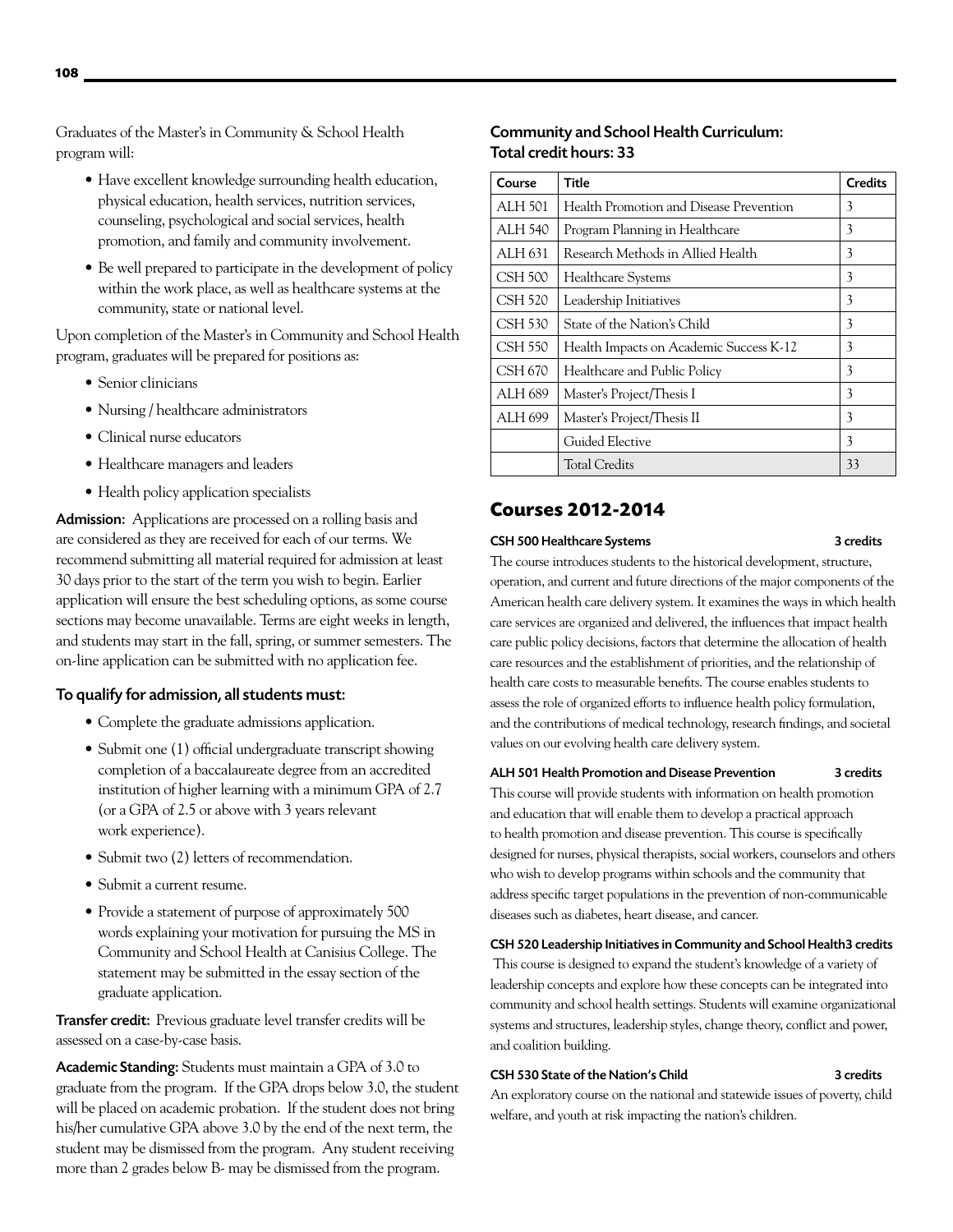#### ALH 540 Program Planning in Healthcare 3 credits

This course is designed to provide students with an overview of models, strategies, interventions and assessment techniques to use in designing, planning, initiating and evaluating public health programs that address the most important health issues affecting our communities at the local, state, national and international levels. As a foundation for exploration and discussion, the socio-ecologic framework (individual/behavioral, environmental/social/community and policy levels) of interventions will all be studied.

### CSH 550 Health Impacts on Academic Success K-12 3 credits

This course addresses the growing number of health issues unique to the school age child K-12. Topics such as expanding chronic health problems and diseases linked to teen lifestyle choices will be explored and discussed.

# ALH 631 Research Methods in Allied Health 3 credits

This course considers research methods and designs used in a variety of professional settings. The development of research techniques will be emphasized, including the ability to define research problems, develop hypotheses, review and interpret literature, apply research designs and draw relevant conclusions. The class culminates in the student writing and presenting a research proposal.

## CSH 670 Healthcare and Public Policy 3 credits

This course expands the student's knowledge of the U.S. healthcare system and fosters understanding of the process of public policy development. Political policy debates related to school health are discussed.

#### ALH 689 Master's Project/Thesis I 3 credits

Provides initiation to scholarly investigation. Requires students to submit a written research or project proposal for approval by a thesis/project committee. Prerequisite: Permission of program director.

### ALH 699 Master's Project/Thesis II 3 credits

Continues ALH 689 with an approved thesis or project proposal and culminates in an approved written thesis or project. Prerequisites: ALH 689 and permission of program director.

Guided Elective (Selected with advisor) 3 credits

# **Health and Human Performance**

Program Director: Dennis Koch, PhD, HFS

Faculty: Khalid Bibi, PhD, HFS; James Bierl, MS, RRT, NPS; Rachel Darr, MS, RD, CSSD, CDN; Matthew Diegelman, MS, CSCS; Sherry Farrow, PhD; Patrick Gannon, PharmD.; Garry Ladd, DHSc; Thomas McCarthy, MS; Mary Jo Parker, MS, RD, CSSD, CDN; Charles Pelitera, MS, CSCS\*D; Daniel Smith, PhD, CRC, NCC, LMHC, BCC; Melva Visher, MA, RHIA.

# Degree: Master of Science

Overview: The Master of Science degree program in Health and Human Performance at Canisius College trains students in the areas of rehabilitative and preventive health, and gives students options to specialize in cardiac rehabilitation, health promotion, or strength and conditioning.

Offered in a hybrid format that includes some online and some faceto-face classes, the 34 to 35 credit hour MS program offers students the choice between an internship and a research (thesis) experience, the latter a preparation for doctoral programs. The program prepares students to practice in clinical settings as part of a health care team, or to work in exercise and health-promotion programs with apparently healthy or high-risk populations.

The curriculum will provide students with appropriate course work and field experiences to prepare for the American College of Sports Medicine (ACSM) Certified Personal Trainer (CPT), Health Fitness Specialist (HFS), Exercise Specialist (ES) and Registered Clinical Exercise Physiologist (RCEP) certification exams. There will also be course work geared towards preparing students for the Certified Strength and Conditioning Specialist (CSCS) exam offered by the National Strength and Conditioning Association (NSCA).

Admission: Applications are processed on a rolling basis and are considered as they are received for each term. We recommend submitting all materials required for admission at least 30 days prior to the start of the term you wish to begin. Earlier application will ensure the best scheduling options, as some course sections may become unavailable. Terms are eight weeks in length, and students may start in the fall, spring, or summer semesters. The online application can be submitted with no application fee.

# To qualify for admission, all students must:

- • Complete the graduate admissions application.
- • Complete a baccalaureate degree from an accredited institution of higher learning with a minimum GPA of 2.7.
- Submit one (1) official undergraduate transcript from each institution attended with the degree posted from the degreegranting institution.
- Submit two (2) letters of recommendation.
- • Complete a phone or face-to-face interview with the program director, or his representative.
- Provide evidence of sufficient college-level coursework in the areas of anatomy and physiology, kinesiology, nutrition, and exercise physiology. Students who do not meet prerequisites may be required to complete additional undergraduate coursework.
- Provide a statement of purpose of approximately 500 words explaining your motivation for pursuing the MS in Health and Human Performance at Canisius College. The statement may be submitted in the essay section of the graduate application.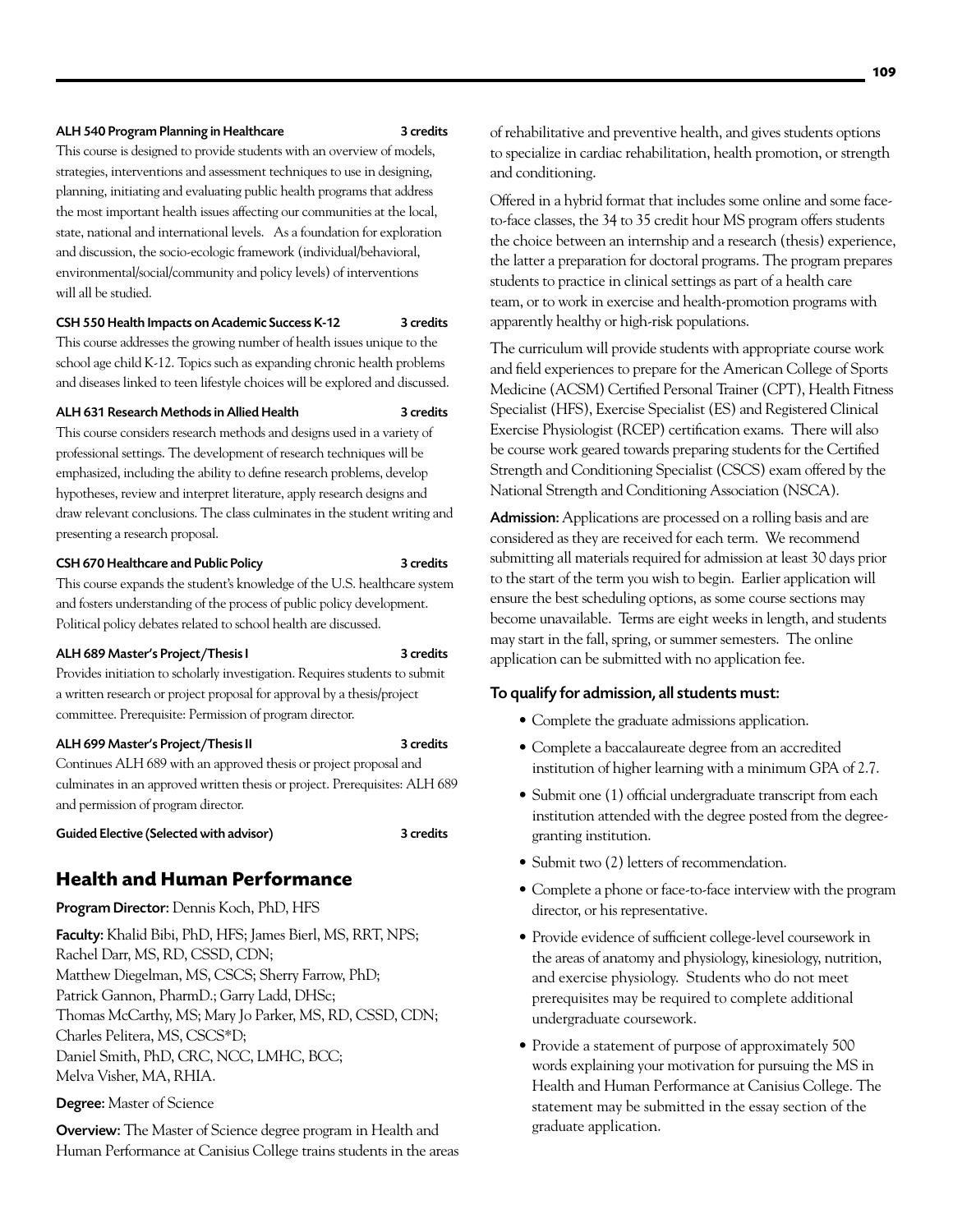Transfer credit: Previous graduate level transfer credits will be assessed on a case-by-case basis.

Academic Standing: Students must maintain a GPA of 3.0 to graduate from the program. If the GPA drops below 3.0, the student will be placed on academic probation. If the student does not bring his/her cumulative GPA above 3.0 by the end of the next term, the student may be dismissed from the program. Any student receiving more than 2 grades below B- may be dismissed from the program.

# Health and Human Performance Curriculum:

Total credit hours: 34 or 35, depending on specialty track chosen. Every student must complete 19 credit hours of core courses, each of the courses in one (1) of the specialty tracks, and 6 credit hours of internship or thesis.

|                | Core Courses (19 credit hours)                              |                         |
|----------------|-------------------------------------------------------------|-------------------------|
| Course         | <b>Title</b>                                                | <b>Credits</b>          |
| <b>HHP 501</b> | Epidemiology                                                | 1                       |
| <b>ALH 502</b> | Nutrition                                                   | 3                       |
| <b>ALH 520</b> | <b>Exercise Prescription</b>                                | 3                       |
| <b>HHP 521</b> | <b>Exercise Testing</b>                                     | 3                       |
| <b>ALH 531</b> | Applied Statistics for the Health Professions               | 3                       |
| <b>ALH 582</b> | <b>Functional Conditioning</b>                              | 3                       |
| ALH 631        | Research Methods in Allied Health                           | $\overline{\mathbf{3}}$ |
|                |                                                             |                         |
|                | Specialty Track 1: Cardiac Rehabilitation (10 credit hours) |                         |
| <b>HHP 601</b> | Electrocardiography & Clinical Stress Testing               | 4                       |
| ALH 602        | Cardiopulmonary Pathophysiology                             | 3                       |
| ALH 621        | Cardiopulmonary Pharmacodynamics                            | 3                       |
|                |                                                             |                         |
|                | Specialty Track 2: Health Promotion (9 credit hours)        |                         |
| <b>ALH 501</b> | Health Promotion & Disease Prevention                       | 3                       |
| <b>ALH 507</b> | Clinical Health Behavior Change                             | 3                       |
| ALH 540        | Program Planning in Healthcare                              | 3                       |
|                |                                                             |                         |
|                | Specialty Track 3: Strength and Conditions (9 credit hours) |                         |
| <b>HHP 583</b> | <b>Advanced Movement Analysis</b>                           | 3                       |
| <b>ALH 522</b> | Fitness Psychology                                          | 3                       |
| ALH 622        | Sport & Fitness Nutrition                                   | 3                       |
|                |                                                             |                         |
|                | Additional Requirements (6 credit hours)                    |                         |
| <b>HHP 603</b> | Internship 1                                                | 3                       |
| <b>HHP 604</b> | Internship 2                                                | 3                       |
| Or             |                                                             |                         |
| ALH 689        | Master's Project/Thesis 1                                   | 3                       |
| ALH 699        | Master's Project/Thesis 2                                   | $\overline{3}$          |

# **Courses 2012-2014**

# Core Courses:

# HHP 501 Epidemiology 1 credit

The study of the distribution and determinants of health related states or events in a population and applications to control specific health problems. Emphasis will be placed on discussing evidence for the role of lifestyle choices in determining long-term health and chronic disease risk.

# ALH 502 Nutrition 3 credits

Study of nutrition principles, behavior and counseling, as well as clinical applications of nutrition as it relates to health, clinical exercise physiology and cardiac rehabilitation.

# ALH 520 Exercise Prescription 3 credits

This course presents a comprehensive overview of the human body's responses to acute and chronic exercise. An understanding of the processes involved in prescribing safe and effective therapeutic exercise for healthy individuals as well as geriatric populations, pregnant women, children, and patients with chronic conditions including heart and lung disease, diabetes, and obesity will be reviewed. In the course, environmental and legal considerations in the prescriptive process will be discussed. Consideration will also be given to behavior change principles and the role of motivation in prescribing appropriate exercises for a variety of clients.

# ALH 521 Exercise Testing 3 credits

Didactic instruction and practical training will be used to educate students in the various methodologies used to assess adult health and fitness. Practical experiences include the assessment of cardiovascular risk, coronary artery disease risk stratification, body composition assessment, functional capacity assessment and muscular fitness assessment.

# ALH 531 Applied Statistics for the Health Professions 3 credits

In this course, students will learn to select appropriate statistical procedures, analyze data, and interpret the results. SPSS for Windows will be used to cover descriptive statistics, tests of differences, and to develop methods of presenting tables and graphs.

# ALH 582 Functional Conditioning 3 credits

This course provides an overview of the physiological responses and adaptations to resistance training. Training theories and methodology for program design for different populations will also be discussed.

# ALH 631 Research Methods in Allied Health 3 credits

This course considers research methods and designs used in a variety of professional settings. The development of research techniques will be emphasized, including the ability to define research problems, develop hypotheses, review and interpret literature, apply research designs and draw relevant conclusions. The class culminates in the student writing and presenting a research proposal.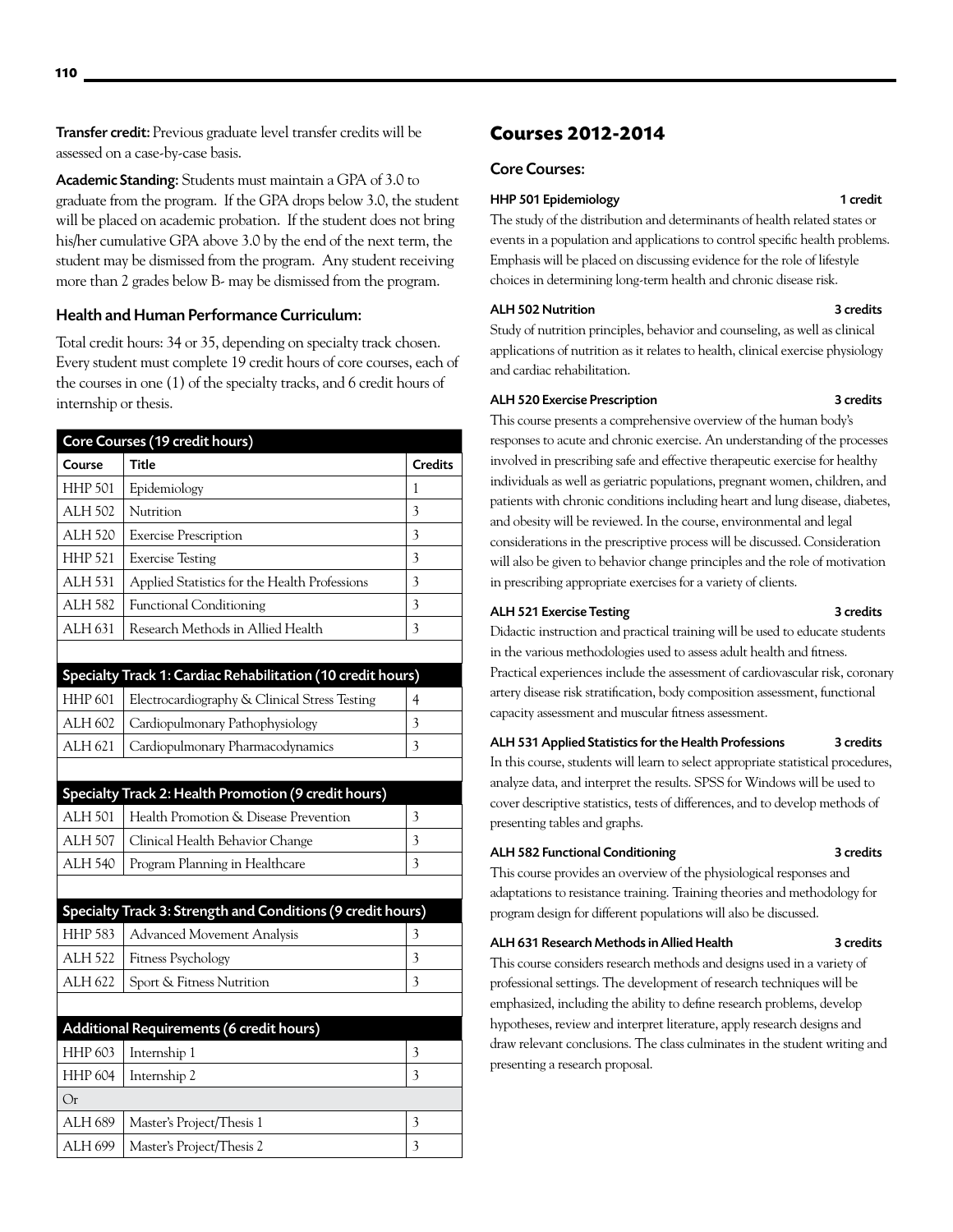# SPECIALTY TRACK 1: Cardiac Rehabilitation

#### HHP 601 Electrocardiography and Clinical Stress Testing 4 credits

This course is designed to present the theoretical principles of electrocardiography. Topics include a review of cardiac physiology including the normal sequence of cardiac muscle depolarization and repolarization, determination of heart rate and rhythm, electrical axis and the diagnosis of cardiac rhythm in 12-lead ECG. Special emphasis will be placed on myocardial ischemia, myocardial infarction, treatment and clinical evaluation. Pharmacological interventions and the impact of the ECG, as well as exercise will be discussed. There will also be a laboratory component in which students will gain hands-on practical experience in ECG electrode placement and clinical stress testing, culminating in a practical exam in which students are expected to run an ECG stress test.

#### ALH 602 Cardiopulmonary Pathophysiology 3 credits

Details the functions of the cardiovascular and respiratory systems

emphasizing normal function, pathophysiology, initiation and progression of disease and current treatment. Special reference will be made to the role of exercise as a therapeutic modality.

#### ALH 621 Cardiopulmonary Pharmacodynamics 3 credits

This course provides study of the current medications used in the treatment of congestive heart failure, coronary artery disease, arrhythmias, angina and hypertension, asthma and COPD. The effects of these medications during acute and chronic exercise and cardiac emergency medications will also be covered. Prerequisite: ALH 602.

# SPECIALTY TRACK 2: Health Promotion

#### ALH 501 Health Promotion/Disease Prevention 3 credits

This course is an in-depth examination of health promotion; the science and art of helping people change their lifestyle to move toward a state of optimal health. Lifestyle changes can prevent chronic diseases, such as heart disease, cancer, and diabetes, which are the leading causes of death and disability in the United States. We will review and critically assess current efforts to influence lifestyle change, at both the individual and population levels. Students will have the opportunity to plan, organize, and conduct lifestyle change programs.

#### ALH 507 Clinical Health Behavior Change 3 credits

This course will explore health behavior theories to facilitate the adoption of healthful behaviors to various groups. It will include motivational interviewing, practice of nonverbal, active listening, goal assessment and group counseling. It will also explore the evaluation of nutrition education interventions.

#### ALH 540 Program Planning in Healthcare 3 credits

This course is designed to provide students with an overview of models, strategies, interventions and assessment techniques to use in designing, planning, initiating and evaluating public health programs that address the most important health issues affecting our communities at the local, state, national and international levels. As a foundation for exploration and discussion, the socio-ecologic framework (individual/behavioral, environmental/social/community and policy levels) of interventions will all be studied.

# SPECIALTY TRACK 3: Strength and Conditioning

#### HHP 583 Advanced Movement Analysis 3 credits

In this course, students will learn how to perform functional movement screens to evaluate movement patterns. Students will also learn how to interpret and analyze movement patterns to identify muscular weaknesses/ imbalances as well as areas where flexibility limits proper execution of a movement. Finally, students will learn to customize an exercise/stretching routine to address the limitations of the athlete to both improve their athletic performance and reduce the risk of injury.

# ALH 522 Fitness Psychology 3 credits

This course will cover topics such as eating disorders among athletes, female athlete triad, and weight management. It will provide students with skills to counsel athletes as well as sports teams. The course will also cover performance enhancement, motivation, and stress management of athletes. Students will develop an understanding of behavioral change theory as it relates to sports psychology.

# ALH 622 Sports and Fitness Nutrition 3 credits

This course will focus on understanding the specific role of energy and nutrients in fitness and athletic performance. Additional topics will include the role of fluid and electrolytes, ergogenic aids, and special diets in physical activity. Tools for assessing body composition (body fat, muscle mass), unique dietary concerns across the lifespan and in special population groups (heart disease, diabetes, obesity) and the effect of diet on endurance will be explored.

#### ADDITIONAL REQUIREMENTS:

# HHP 603 Internship I 3 credits

A supervised part-time internship in clinical and non-clinical exercise

programs or in clinical exercise testing laboratories. Includes clinical exercise testing, exercise prescription and/or exercise leadership experiences. Requires students to complete a minimum of 120 hours. Prerequisite: Permission of program director.

## HHP 604 Internship II 3 credits

OR:

Continues HHP 603. Prerequisites: ALH 603 and permission of program director.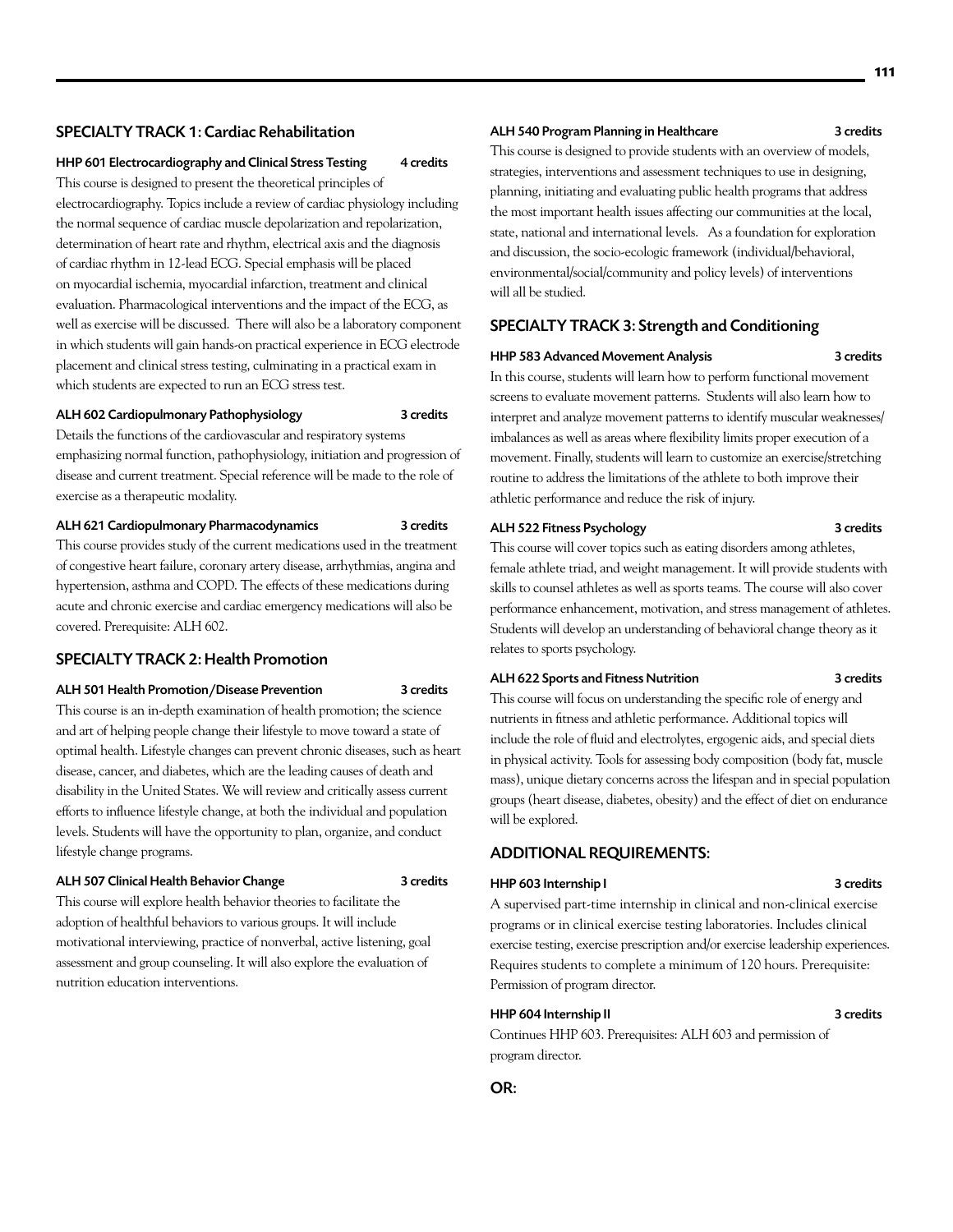# ALH 689 Master's Thesis I 3 credits

Provides initiation to scholarly investigation. Requires students to submit a written research proposal for approval by a thesis/project committee. Prerequisite: Permission of program director.

### ALH 699 Master's Thesis II 3 credits

Continues HHP ALH 689 with an approved thesis proposal and culminates in an approved written thesis. Prerequisites: ALH 689 and permission of program director.

# **Respiratory Care**

# Program Director: Dennis Koch, PhD, HFS

Faculty: James Bierl, MS, RRT, NPS; Patrick Gannon, PharmD; Margaret Garfoot, MS, RD, CDN; Garry Ladd, DHSc; Marie Larcara, EdD; Daniel Smith, PhD, CRC, NCC, LMHC, BCC; Christina Weatherby, MS, RRT; Connie Zimicki, MS, RRT.

# Degree: Master of Science

Overview: The online Master of Science degree program in Respiratory Care (MSRC) is designed for Registered Respiratory Therapists and health professionals, including nurses, doctors, physical therapists, pharmacists, exercise physiologists, occupational therapists, and all others who wish to have a broader knowledge of Pulmonary Care.

The MSRC program is offered in a **fully online format**, structured to fit the busy lifestyle of working students. The 33 credit hour master's program may be completed in as little as 1 year with full-time study. The MSRC consists of 5 core courses and 6 specialty track courses. The program provides students with the opportunity to select one of the specialty areas below:

- Respiratory Therapeutics
- Respiratory Care Education

Students in the online Master's Degree in Respiratory Care program can expect to prepare for clinical practice, undergo leadership training in management, supervision, education and research, develop skills to formulate appropriate questions, organize and test hypotheses, and apply research results to practice, among other acquired skills.

Admission: Applications are processed on a rolling basis and are considered as they are received for each term. We recommend submitting all materials required for admission at least 30 days prior to the start of the term you wish to begin. Earlier application will ensure the best scheduling options, as some course sections may become unavailable. Terms are eight weeks in length, and students may start in the fall, spring, or summer semesters. The online application can be submitted with no application fee.

# To qualify for admission, all students must:

- Complete the graduate admissions application.
- Submit one (1) official undergraduate transcript showing completion of a baccalaureate degree from an accredited institution of higher learning with a minimum GPA of 2.7.
- Submit two (2) letters of recommendation.
- Submit a current resume.
- • Provide evidence of current licensure as a Registered Respiratory Therapist or any other certification in the related allied health professions.
- • Provide evidence of sufficient college-level coursework in the areas of anatomy, physiology, chemistry, and biology. Students that do not meet prerequisite requirements may be required to complete additional undergraduate coursework as a condition for admission.
- Provide a statement of purpose of approximately 500 words explaining your motivation for pursuing the MS in Respiratory Care. The statement may be submitted in the essay section of the graduate application.

Transfer credit: Previous graduate level transfer credits will be assessed on a case-by-case basis.

Academic Standing: Students must maintain a GPA of 3.0 to graduate from the program. If the GPA drops below 3.0, the student will be placed on academic probation. If the student does not bring his/her cumulative GPA above 3.0 by the end of the next term, the student may be dismissed from the program. Any student receiving more than 2 grades below B- may be dismissed from the program.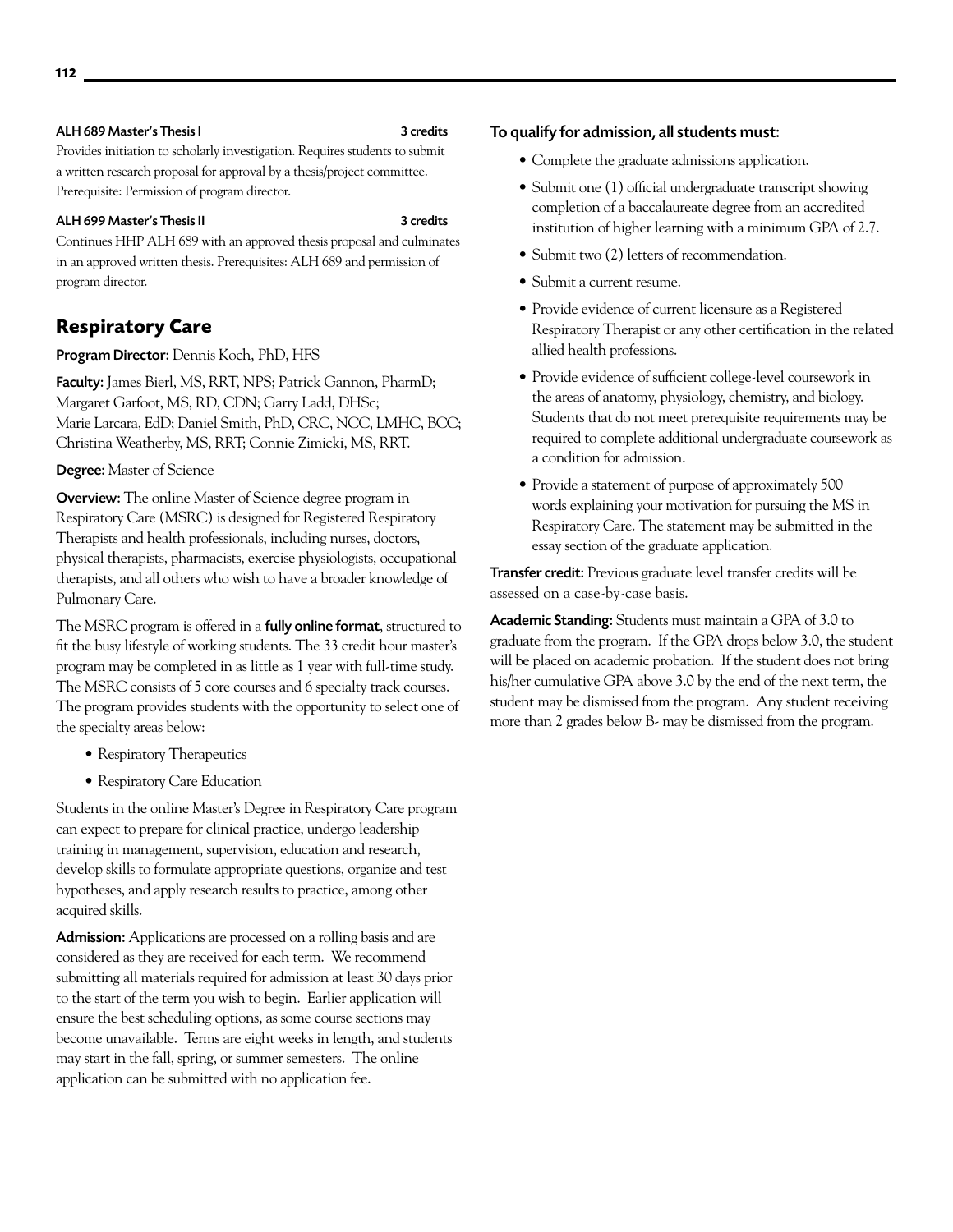# Respiratory Care Curriculum:

Total credit hours: 33

Every student must complete 15 credit hours of core courses and each of the courses in one (1) of the specialty tracks.

|                | Core Courses (15 credit hours)                                  |                |
|----------------|-----------------------------------------------------------------|----------------|
| Course         | <b>Title</b>                                                    | <b>Credits</b> |
| ALH 501        | Health Promotion & Disease Prevention                           | 3              |
| ALH 531        | Applied Statistics for the Health Professions                   | 3              |
| ALH 602        | Cardiopulmonary Pathophysiology                                 | 3              |
| ALH 621        | Cardiopulmonary Pharmacodynamics                                | 3              |
| ALH 631        | Research Methods in Allied Health                               | 3              |
|                |                                                                 |                |
|                | Specialty Track 1: Respiratory Therapeutics (18 credit hours)   |                |
| ALH 503        | Medical Nutrition Therapy                                       | 3              |
| <b>RES 512</b> | <b>Pulmonary Function Testing</b>                               | 3              |
| <b>RES 612</b> | Advanced Cardiopulmonary Monitoring                             | 3              |
| <b>RES 615</b> | <b>Advanced Topics in Ventilatory Support</b>                   | 3              |
| <b>RES 618</b> | Pulmonary and Cardiac Rehabilitation                            | 3              |
| ALH 689        | Master's Project                                                | 3              |
|                |                                                                 |                |
|                | Specialty Track 2: Respiratory Care Education (18 credit hours) |                |
| <b>EDT 501</b> | Learning with Technology                                        | 3              |
| <b>RES 512</b> | <b>Pulmonary Function Testing</b>                               | 3              |

# RES 618 Pulmonary and Cardiac Rehabilitation 3 ALH 689 | Master's Thesis I  $\vert$  3 ALH 699 Master's Thesis II  $\frac{3}{3}$

RES 522 Adult Learning Theory 3

# **Courses 2012-2014**

# Core Courses:

lifestyle change programs.

### ALH 501 Health Promotion & Disease Prevention 3 credits

This course is an in-depth examination of health promotion; the science and art of helping people change their lifestyle to move toward a state of optimal health. Lifestyle changes can prevent chronic diseases, such as heart disease, cancer, and diabetes, which are the leading causes of death and disability in the United States. We will review and critically assess current efforts to influence lifestyle change, at both the individual and population levels. Students will have the opportunity to plan, organize, and conduct

# ALH 531 Applied Statistics for the Health Professions 3 credits

In this course, students will learn to select appropriate statistical procedures, analyze data, and interpret the results. SPSS for Windows will be used to cover descriptive statistics, tests of differences, and to develop methods of presenting tables and graphs.

# ALH 602 Cardiopulmonary Pathophysiology 3 credits

Details the functions of the cardiovascular and respiratory systems emphasizing normal function, pathophysiology, initiation and progression of disease and current treatment. Special reference will be made to the role of exercise as a therapeutic modality.

# ALH 621 Cardiopulmonary Pharmacodynamics 3 credits

This course provides study of the current medications used in the treatment of congestive heart failure, coronary artery disease, arrhythmias, angina and hypertension, asthma and COPD. The effects of these medications during acute and chronic exercise and cardiac emergency medications will also be covered. Prerequisite: ALH 602.

# ALH 631 Research Methods in Allied Health 3 credits

This course considers research methods and designs used in a variety of professional settings. The development of research techniques will be emphasized, including the ability to define research problems, develop hypotheses, review and interpret literature, apply research designs and draw relevant conclusions. The class culminates in the student writing and presenting a research proposal.

# SPECIALTY TRACK 1: Respiratory Therapeutics

#### ALH 503 Medical Nutrition Therapy 3 credits

This course will explore the application of nutrition principles to the treatment and prevention of diseases. This treatment can range from changes in diet to providing specialized therapies such as intravenous or tube feeding. Topics discussed will include lifestyle strategies and therapeutic nutrient intervention to correct nutritional insufficiencies, promote optimal health, and prevent, manage, or correct medical problems.

# RES 512 Pulmonary Function Testing 3 credits

A study of pulmonary diagnostic techniques, with an emphasis on pulmonary function testing and interpretation.

# RES 612 Advanced Cardiopulmonary Monitoring 3 credits

Advanced Cardiopulmonary Care Monitoring An overview of continuous and intermittent cardiopulmonary monitoring techniques, emphasizing theory of operation and procedure. Topics include sensors, computerized data acquisition, work of breathing determinations, and respiratory muscle strength.

# RES 615 Advanced Topics in Ventilatory Support 3 credits

Advanced study in methods of mechanical ventilatory support. Patient assessment by advanced monitoring is stressed, with attention to patient ventilator interactions, optimization of ventilatory support, and weaning of marginal patients. New ventilation technology and modes of support are discussed.

# RES 618 Pulmonary and Cardiac Rehabilitation 3 credits

This course explores pulmonary/cardiac rehabilitation clinics and combines exercise training with behavioral and educational programs designed to help patients with COPD and cardiac issues control symptoms and improve dayto- day activities. We will look at the team approach—patients work closely with their doctors; nurses; respiratory, physical, and occupational therapists; psychologists, exercise specialists; and dietitians. We will also explore the differences between cardiac and pulmonary rehabilitation.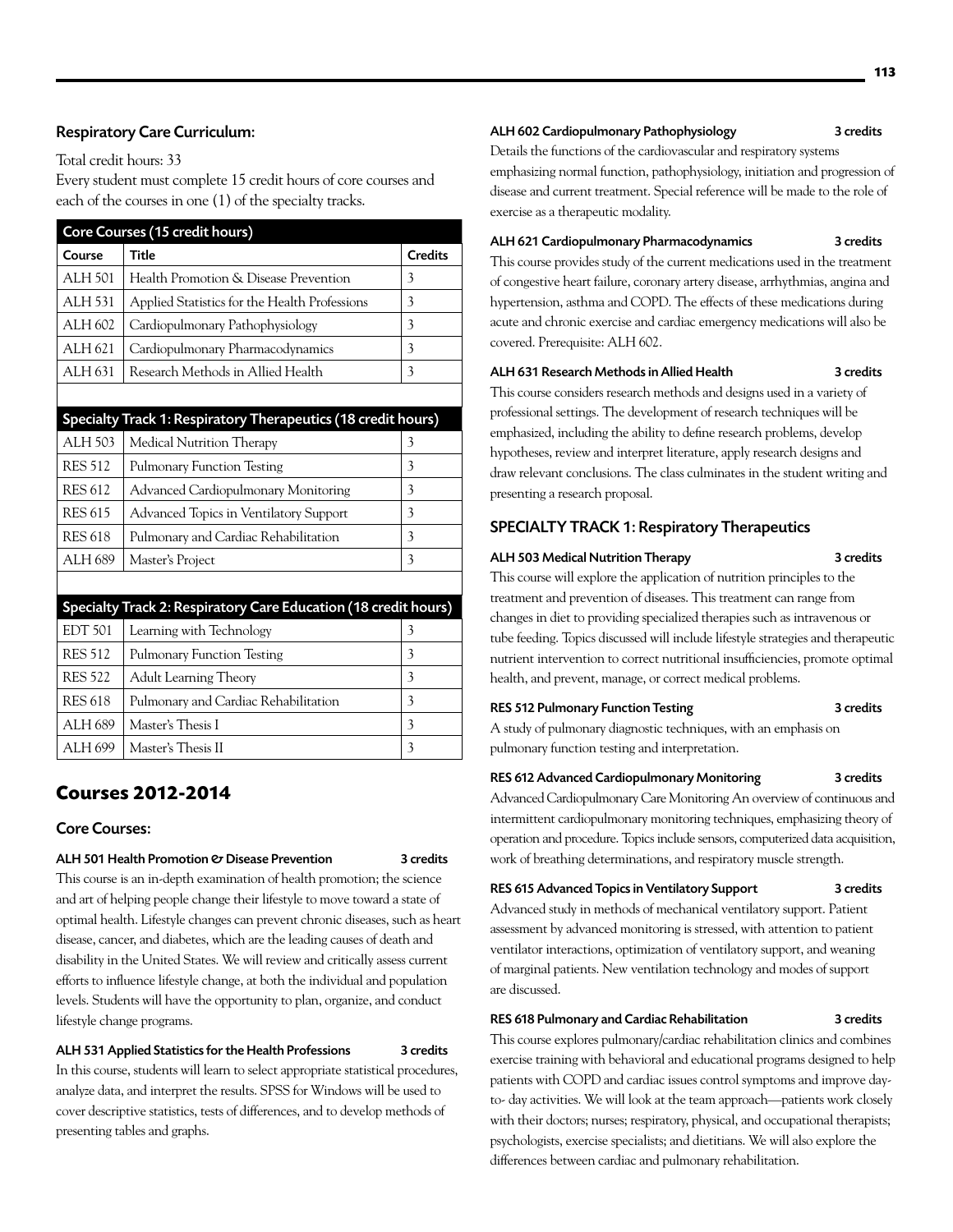# ALH 689 Master's Project 3 credits

The master's project is designed as a rigorous scholarly activity that provides an opportunity to integrate theoretical knowledge with research. For the project, the student will work with a faculty member assigned by the program director.

# SPECIALTY TRACK 2: Respiratory Care Education

#### EDT 501: Learning with Technology 3 credits

This course helps teachers create safe, supportive, respectful, and equitable learning environments utilizing technology in order to facilitate learning for all students. Students will investigate how to gain quality and effectiveness in teaching by expanding their knowledge of technology as a tool, a medium, and a setting for learning. The content focus will not be on learning specific technologies, but rather to gain an understanding of how technology can be much more than "just a tool" in a classroom or training.

#### RES 512 Pulmonary Function Testing 3 credits

A study of pulmonary diagnostic techniques, with an emphasis on pulmonary function testing and interpretation.

#### RES 522 Adult Learning Theory 3 credits

The concept of lifelong learning has become an increasing reality as adults continually engage in learning activities, whether through their employer, institutions of higher education, or self-directed study. This course will examine the social and psychological aspects of adult development and learning, including the various motivations of adult learners. Students will also learn various methods of training and development, as well as specific instructional practices.

#### RES 618 Pulmonary and Cardiac Rehabilitation 3 credits

This course explores pulmonary/cardiac rehabilitation clinics and combines exercise training with behavioral and educational programs designed to help patients with COPD and cardiac issues control symptoms and improve dayto- day activities. We will look at the team approach—patients work closely with their doctors; nurses; respiratory, physical, and occupational therapists; psychologists, exercise specialists; and dietitians. We will also explore the differences between cardiac and pulmonary rehabilitation.

#### ALH 689 Master's Thesis I 3 credits

Provides initiation to scholarly investigation. Each student must complete a written research proposal for approval by a thesis/project committee. Prerequisite: Permission of program director.

#### ALH 699 Master's Thesis II 3 credits

Continues HHP ALH 689 with an approved thesis proposal and culminates in an approved written thesis. Prerequisites: ALH 689 and permission of program director.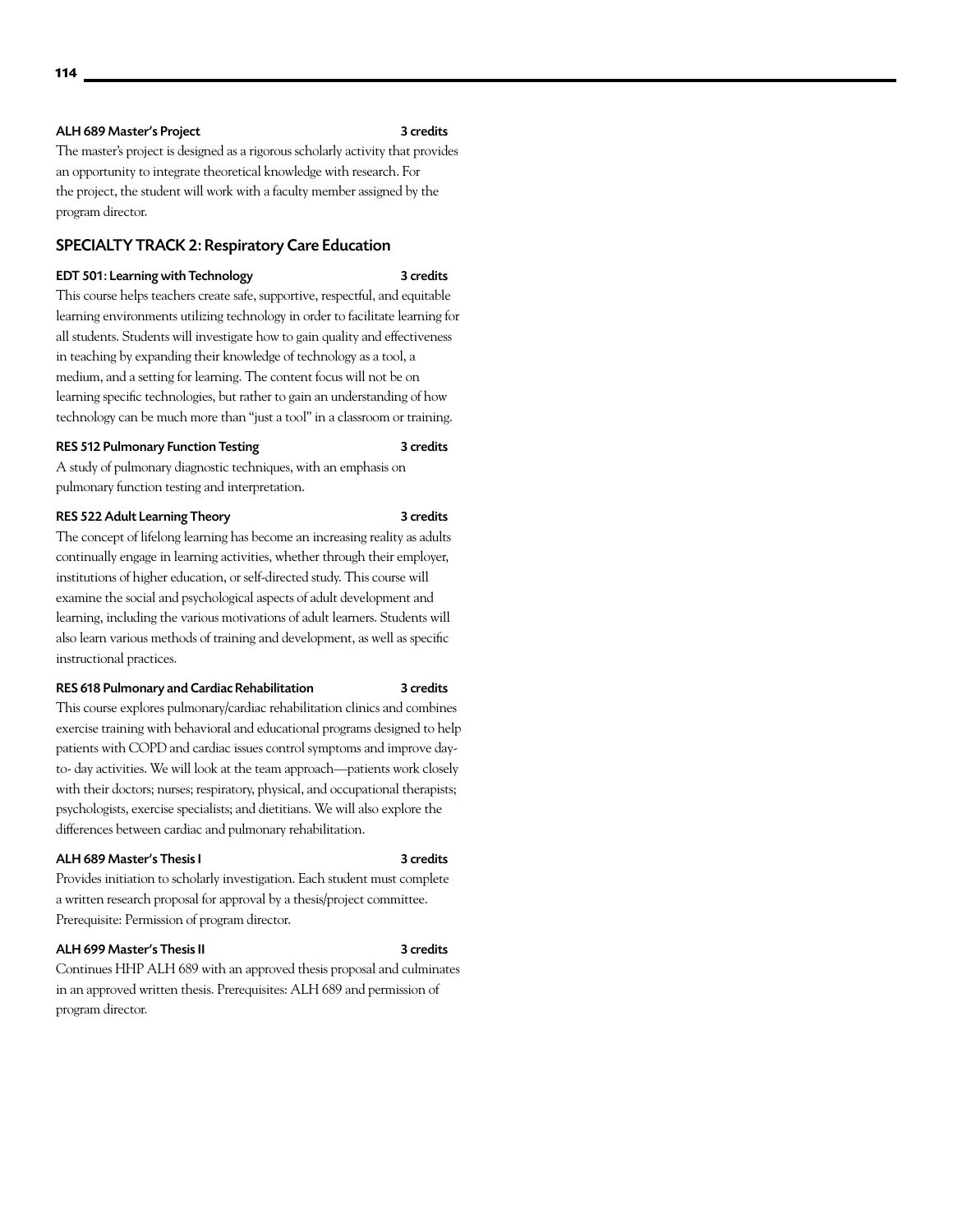# Sport Administration Sport Administration Online

Shawn O'Rourke, Director; Nicolas Lorgnier, Yann Abdourazakou, Steve Clar, Andrea Gregory, Matt Heidt, Rachelle Held, Pat Mathews, Traci Murphy, Michael Medici, Matt Reitnour, Donald Sheldon, Kevin Smith, Jennifer Zeh.

The master's degree program in sport administration provides graduate candidates with the skills needed to effectively manage a wide range of sport-related enterprises including intercollegiate athletics, amateur and professional sports, sport-marketing firms, special-event management, and facility management. It is designed for students who are currently in or plan to enter professional staff and management positions in the public and private sectors.

The sport administration program is one of the few master's programs that has received full approval from the North American Society of Sport Management (NASSM). The sport administration program also includes a business management core of courses in accounting, economics, statistics and management offered in the AACSB-accredited M.B.A. program of the Richard J. Wehle School of Business.

# Sport Administration Learning Goals & Objectives

Learning Goal 1 (Knowledge-Observed in Writing): Candidates in the GR Sport Management programs will demonstrate content and professional knowledge necessary for successful performance in their field.

Students will:

- Demonstrate an understanding of the common principles of sport management; sport leadership; sport operations management; event and venue management; and sport governance.
- Demonstrate an understanding of the principles of finance, and the economics of sport as they fit into national and international economies.

**Learning Goal 2** (Knowledge – Observed Skills and Dispositions): Candidates in the GR Sport Management programs will demonstrate professional skills and dispositions necessary for successful performance in their field.

Students will:

- Demonstrate the ability to communicate with various public and professional audiences through written texts, oral discussions, and multi-media presentations.
- • Demonstrate skill in the application of the basic principles of interpersonal and mass communications through interaction with internal and external sport publics.
- • Demonstrate essential management and business related skills in the work place.
- Demonstrate skillful operation of technology and assessment related tools that may be applied to various sport management settings.

Learning Goal 3 (Service): Candidates in the GR Sport Management programs will demonstrate willingness to use their skills to benefit and serve society. Within the contexts of their work, candidates promote authentic learning, social and emotional development, and a commitment to social justice in environments that foster respect for diversity and the dignity of all.

Students will:

- • Demonstrate understanding of the critical social, psychological, and philosophical base issues of the sport environment.
- Demonstrate understanding of moral and ethical implications of sport policy and strategies.

Learning Goal 4 (Professionalism): Candidates in the GR Sport Management program will demonstrate self-reflection as a habit of mind, continuously assessing and refining their professional practice as they construct a rich repertoire of research-based knowledge, skills, and attitudes for effective performance ensuring that all students and/or clients have optimal opportunities to learn and grow.

Students will:

- • Learn to ask challenging, probing questions and seek thorough, well-rounded answers.
- Act with integrity and fairness to ensure a professional system of accountability for every student's academic and social success and will model principles of self-awareness, reflective practice, transparency, and ethical behavior.

Learning Goal 5 (Leadership): Candidates in the GR Sport Management programs will become adept at applying their acquired knowledge in the process of evaluating their own professional performance and decision-making with respect to its impact on students and/or clients, organizations, and wider community.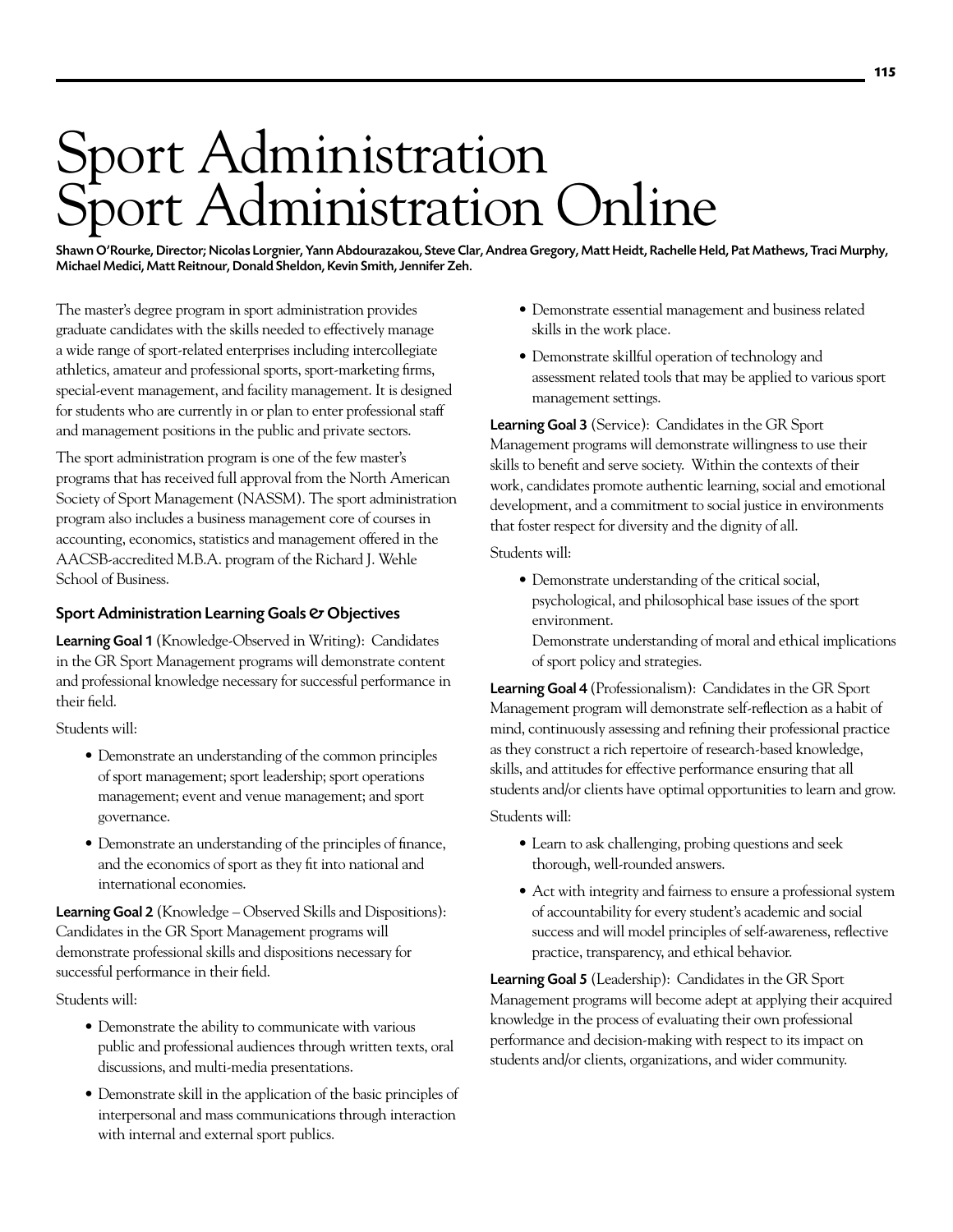Students will:

- Demonstrate the ability to assume leadership roles in various professional settings and work effectively with diverse groups and organizations seeking to improve the performance of those they lead.
- • Understand and can anticipate and assess emerging trends and initiatives in the sport environment.

# Admission

Applicants must meet the general requirements for admission to graduate work in education. In addition, applicants must submit two letters of reference, a resume and a written essay describing their background in sport activities and career goals.

# Curriculum

| <b>Sport Administration Core:</b> |                                     |                |
|-----------------------------------|-------------------------------------|----------------|
| Course                            | Title                               | <b>Credits</b> |
| MSA 520                           | Leadership in Sport                 | 3              |
| MSA 550                           | <b>Strategic Sport Marketing</b>    | 3              |
| <b>MSA 560</b>                    | Moral & Ethics in Sport             | 3              |
| <b>MSA 660</b>                    | Sport Finance and Business          | 3              |
| <b>MSA 799</b>                    | Internship in Sport Administration  | 6              |
| <b>MSA 899</b>                    | Practica for International Students | 0              |
|                                   | Total                               | 18             |

| <b>Business Management Core:</b> |                             |                |
|----------------------------------|-----------------------------|----------------|
| Course                           | Title                       | <b>Credits</b> |
| <b>MBA 502</b>                   | Organizational Behavior     | 3              |
| MBA 503                          | <b>Statistics</b>           | 3              |
| <b>MBA 504</b>                   | Economics                   |                |
| <b>MBA 505</b>                   | <b>Financial Accounting</b> | 3              |
|                                  | Total                       | 12             |

| Specialization/Concentration Area:<br>Select any four electives |                                          |                |
|-----------------------------------------------------------------|------------------------------------------|----------------|
| Course                                                          | Title                                    | <b>Credits</b> |
| MSA 621                                                         | Rules Compliance/Inter. Athl.            | 3              |
| MSA 565                                                         | <b>Sport Communication</b>               | 3              |
| MSA 611                                                         | Risk Management/Contract Negotiation     | 3              |
| MSA 530                                                         | Managing Sport Facilities-online         | 3              |
| MSA 631                                                         | Intercollegeiate Athletics               | 3              |
| MSA 641                                                         | Professional Sport                       | 3              |
| MSA 650                                                         | Special Events                           | 3              |
| MSA 690                                                         | Research Methods in Sport Administration | 3              |
|                                                                 | Total                                    | 12             |
|                                                                 | Program Title                            | 42             |

| <b>On-line Sport Administration Curriculum</b> |                                          |                |
|------------------------------------------------|------------------------------------------|----------------|
| Course                                         | Title                                    | <b>Credits</b> |
| <b>MSA 520</b>                                 | Leadership in Sport                      | 3 R            |
| MSA 530                                        | <b>Managing Sport Facilities</b>         | 3 E            |
| MSA 550                                        | <b>Strategic Sport Marketing</b>         | 3 R            |
| MSA 560                                        | Moral and Ethics of Sport                | 3 R            |
| MSA 565                                        | Sport Communication                      | 3 E            |
| MSA 611                                        | Risk Management and Contract Negotiation | 3 E            |
| <b>MSA 631</b>                                 | Intercollegeiate Athletics               | 3 E            |
| MSA 641                                        | Professional Sport                       | 3 E            |
| MSA 660                                        | Sport Finance and Business               | 3 R            |
| MSA 799                                        | Internship in Sport Administration       | 6 R            |
|                                                | Program Total                            | 33             |

18 credits of required and 15 credits of elective courses

R-Required Course

E-Elective Course

Add MSA 621 Rule Compliance Intercollegiate Athletics 3 credits

# **Courses 2012-2014**

# MSA 520 Leadership in Sport 3 credits

This course will examine the concepts relating to efficient management and leadership of the sport industry. Emphasis will be placed on principles and techniques of management relating to programs, facilities, special events and personnel.

#### MSA 550 Strategic Sport Marketing 3 credits

A study of marketing concepts with application to sport organizations. Topics include promotions and public relations, sport consumer behavior, strategic market planning, marketing information management, marketing communications, branding and sponsorship sales.

### MSA 560 Moral and Ethics in Sport 3 credits

This course helps students establish a fundamental philosophy for sport in their personal and professional life. The course addresses the decision to be involved in sports in a professional capacity, the decisions that drive actions and decision-making in professional life and the formulation of a personal ethical code.

# MSA 565 Sport Communication 3 credits

A study of basic knowledge and understanding of media relations in sport. Emphasis on building and managing an effective media relations program at the intercollegiate and professional levels. Examines news releases, home town features, contest management, press conferences, statistics and publications.

# MSA 611 Risk Management and Contract Negotiation 3 credits

This course is directed at understanding basic legal concepts in the sport setting. As a practical matter, the course will aid the student in recognizing how these legal concepts can be applied in the administration and management of sport programs, facilities and personnel.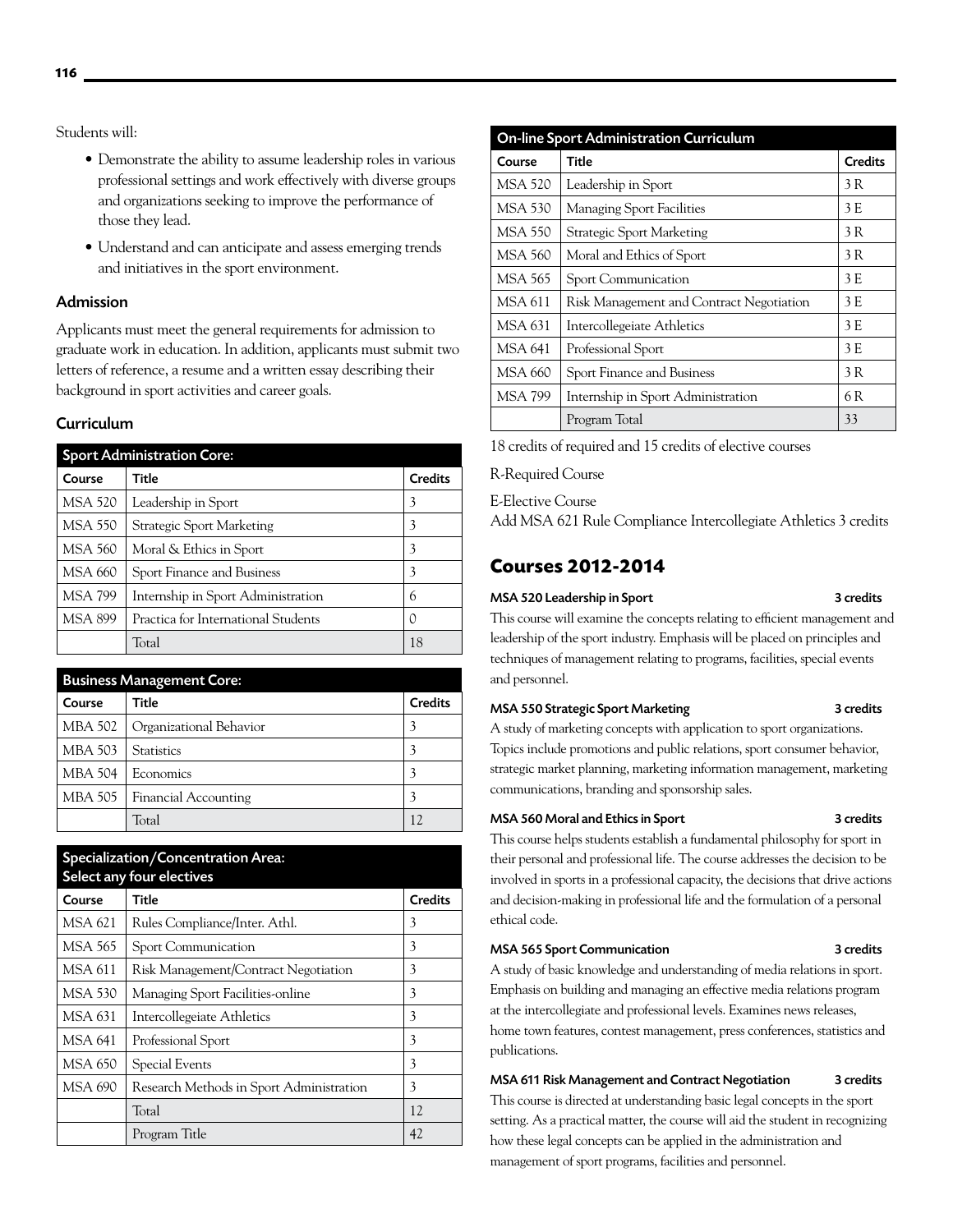#### MSA 530 Managing Sport Facilities 3 credits

This course is designed to provide learning experiences in the administrative tasks of planning, managing, and operating various types of athletic facilities. Financial, legal, and safety issues relevant to operating facilities will be examined. In addition, management principles and concepts as they affect program selection and scheduling of sport and fitness facilities will also be examined.

#### MSA 621 Rule Compliance Intercollegiate Athletics 3 credits

This course will provide an overview of the NCAA's governance structure and legislative process, as well as the role of on-campus athletics compliance officers. Using case studies from the NCAA's major and secondary infractions database, students will examine each of the NCAA's operating bylaws: amateurism, recruiting, eligibility, financial aid, awards and benefits and playing and practice seasons. Students will learn how rules violations are investigated, reported and processed (and maybe even avoided), and how the role of the NCAA's enforcement staff and infractions committee impacts rules compliance in intercollegiate athletics.

#### MSA 631 Intercollegiate Athletics 3 credits

An introduction to the management of intercollegiate athletics and a review of the organizational structure of the intercollegiate athletic department, conferences and the NCAA. Analysis of prevailing issues in college athletics including financial trends, academic recruiting, legislation, conference realignment, reform and Title IX/gender equity.

#### MSA 641 Professional Sport 3 credits

This course is aimed at providing an overview of professional sports and their leagues, including organizational structure and the associated job market. The emphasis will be placed on sports outside of the four major leagues, such as the PGA, WNBA, LPGA, and NASCAR.

#### MSA 650 Special Events 3 credits

Overview of all elements involved in sport event management. Key components of the course include practical application at actual events and interaction with industry experts, as well as creation and implementation of a major class event to benefit a local charity. A strong emphasis is placed on coursework outside of the classroom environment.

#### MSA 660 Sport Finance and Business 3 credits

An overview of general business economics and financial principles. Topics include private and public sector funding, economic impact analysis, sponsorship, partnerships and fundraising related to sport and sport organizations.

# MSA 690 Research Methods in Sport Administration 3 credits

Provides insights into the critical elements of research and enables the student to formulate an original hypothesis culminating in the master's project or thesis.

# MSA 799 Internship in Sport Administration 3 credits

Individually structured work-related independent research guided by a faculty/staff member. The goal is to integrate student's academic experience with that of the work place. Research report required. Prerequisites: Completion of all other required courses and the signature and approval of program director.

# MSA 899 Practica for International Students 0 credits

Allows the international student to learn and gain experience in the workings of a sport and/or entertainment organization in the United States. Prerequisite: All international students must register each semester.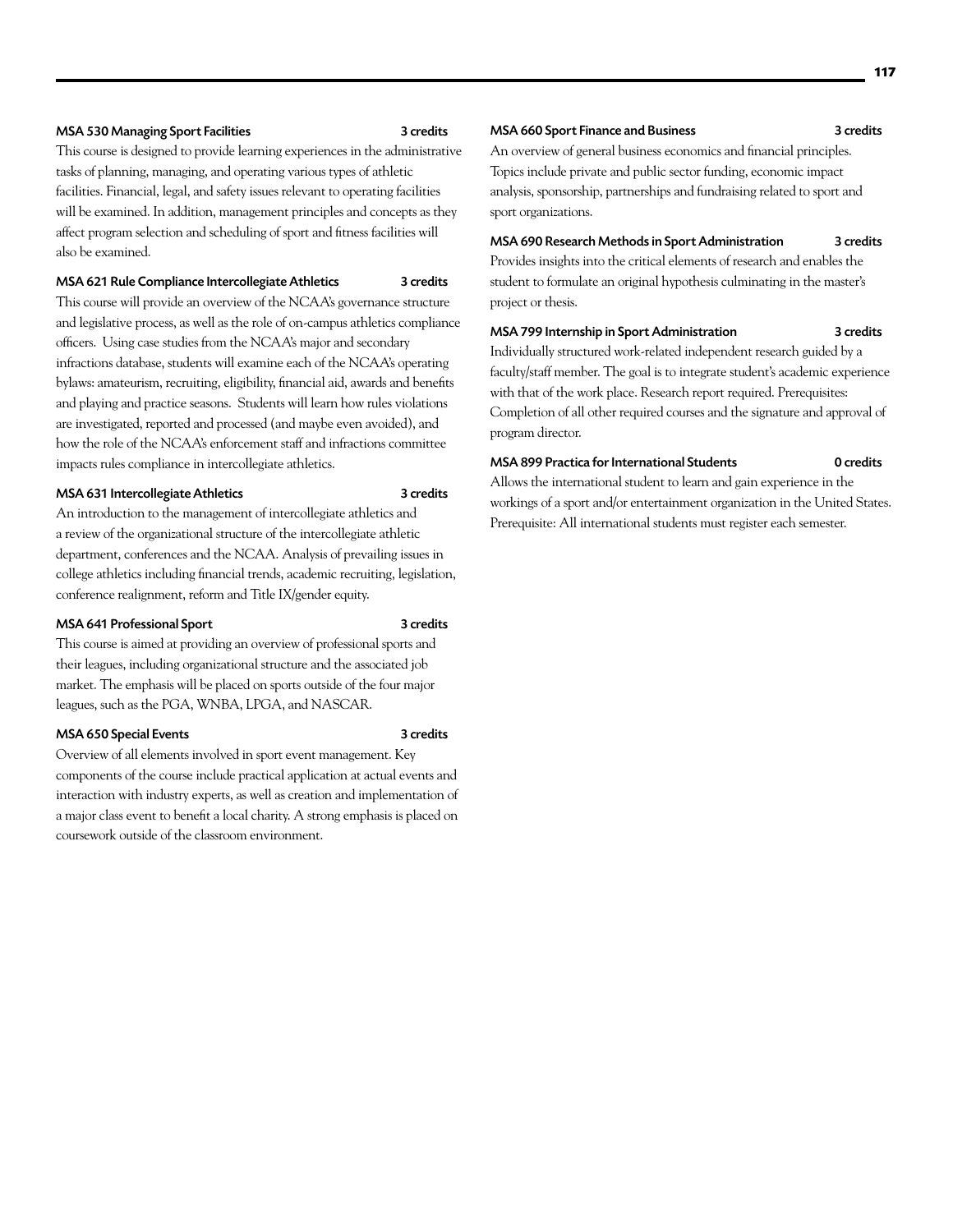# TESOL/Bilingual Degrees & Certificates

Faculty in TESOL: Director: Lisa Murray-Roselli; Instructors: Dr. Rosemary Murray; Dr. Mary Shea.

Adjunct Faculty: Tetyana Sabers; Emily Prokhorenko.

# TESOL/Bilingual Degrees:

MS in TESOL Education

Advanced Certificate in TESOL Education

Bilingual Education Extension Certificate

# TESOL Mission Statement:

The School of Education and Human Services, in concert with our candidates, school partners, alumni and the community, seeks to prepare highly competent professional and socially committed teachers who value the Jesuit traditions of cura personalis, social justice and leadership through service. The mission of the unit is to prepare educators who possess content, pedagogical and professional knowledge, use their gifts in the service of others, and demonstrate professionalism and leadership in their field.

# TESOL Admissions Requirements:

To be considered for admission to Canisius College's TESOL programs, candidates are required to submit the items below:

- Completion of a Graduate Admissions [Application](https://asterope.canisius.edu/pls/prod/bwskalog.P_DispLoginNon)
- For the master's degree submission of one (1) official undergraduate transcript showing completion of a bachelor's degree from an accredited institution of higher learning with a minimum 2.7 cumulative grade point average

For the Advanced Certificate - submission of one (1) official transcript showing completion of a master's degree from an accredited institution of higher learning

- Evidence of teaching certification complete or in progress
- • Evidence of completion of 12 credit hours of college/ university level credit in a language other than English
- Submission of two (2) letters of recommendation

Applications for candidates with less than a 2.7 cumulative undergraduate GPA will be reviewed by the program director for an admissions decision and may include additional requirements (e.g., personal interview, GRE, etc.).

# Academic Standards:

New York State TESOL Standards:

- 1. Language: Candidates know, understand, and use the major theories and research related to the structure and acquisition of language to help English Language Learners (ELLs) develop language and literacy and achieve in the content areas. Issues of language structure and language acquisition development are interrelated. The divisions of the standards into 1.a. language as a system, and 1.b. language acquisition and development do not prescribe an order.
- 2. Culture: Candidates know, understand, and use major concepts, principles, theories, and research related to the nature and role of culture and cultural groups to construct supportive learning environments for ELLs.
- 3. Planning, Implementing, and Managing Instruction: Candidates know, understand, and use evidence-based practices and strategies related to planning, implementing, and managing standards-based ESL and content instruction. Candidates are knowledgeable about program models and skilled in teaching strategies for developing and integrating language skills. They integrate technology as well as choose and adapt classroom resources appropriate for their ELLs.
- 4. Assessment: Candidates demonstrate understanding of issues and concepts of assessments and use standards-based procedures with ELLs.
- 5. Professionalism: Candidates keep current with new instructional techniques, research results, advances in the ESL field, and education policy issues and demonstrate knowledge of the history of ESL teaching. They use such information to reflect on and improve their instruction and assessment practices. Candidates work collaboratively with school staff and the community to improve the learning environment, provide support, and advocate for ELLs and their families.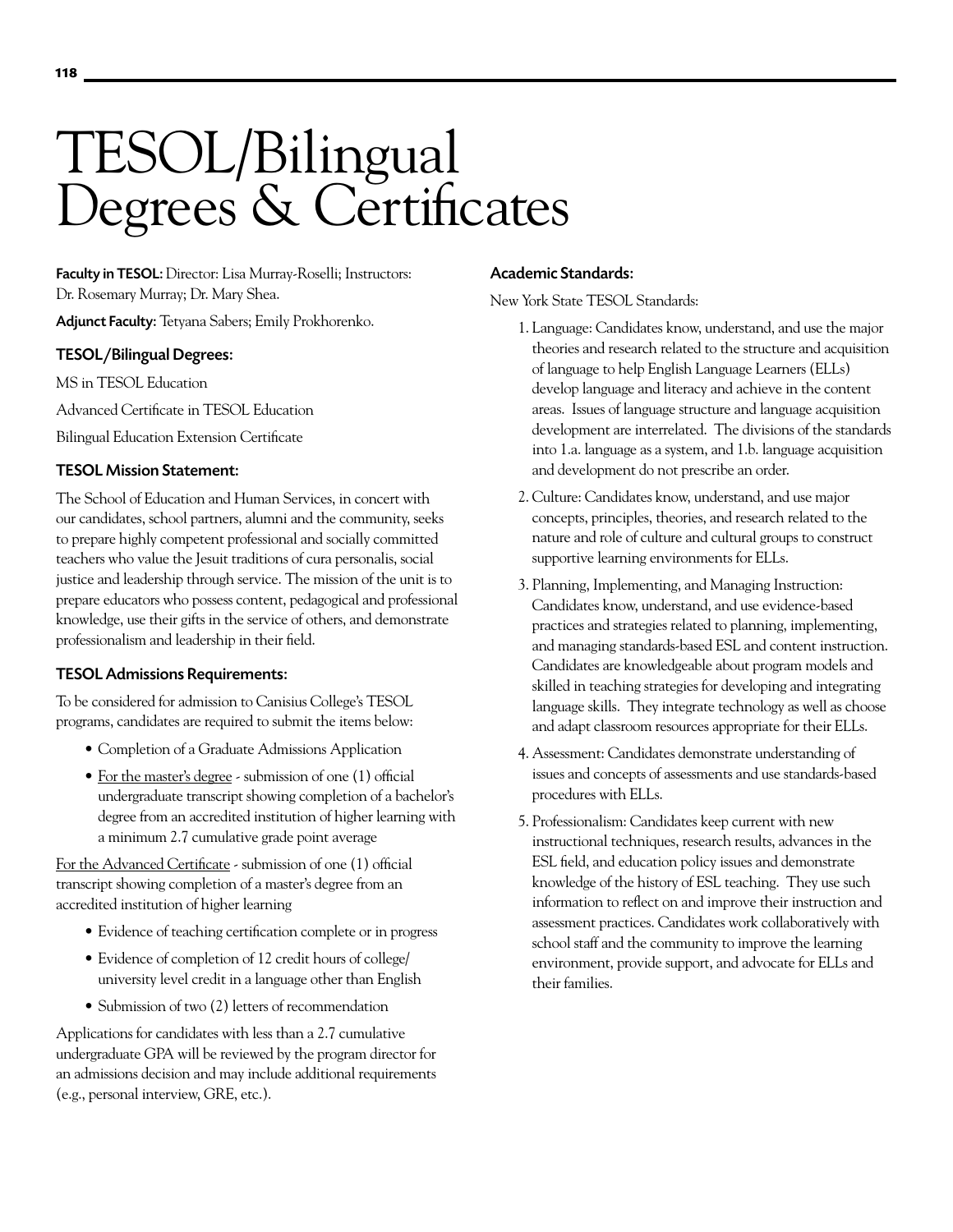# Academic standing:

Admission will require a 2.7 cumulative undergraduate GPA. Applicants who have an undergraduate GPA below a 2.7 may be required to meet additional requirements in order to provide evidence of their ability to be successful in graduate studies. These requirements may include a personal interview, and the GRE, GMAT, or MAT. Canadian and other international applicants must provide a completed Certification of Finances form.

# Transfer credit:

No more than six credits of graduate coursework will be accepted in transfer from other institutions. The grades must have been at least "B" and must have been earned within the five-year time limit for completion of degree requirements. All transfer credits must coordinate with the candidate's program of study at Canisius College, as approved by the program director. Only courses that can be aligned with a course in the program will be accepted for transfer credit as a substitute. Any exceptions to the above may only be made with the approval of both the program director and the Associate Dean.

# TESOL MS Curriculum:

Total credit hours: 30

| I. Required Courses (credit hours): |                                                                 |                |
|-------------------------------------|-----------------------------------------------------------------|----------------|
| Course                              | <b>Title</b>                                                    | <b>Credits</b> |
| <b>TESL 581</b>                     | Cultural Perspectives in Multilingual<br>Education              | 3              |
| <b>TESL 582</b>                     | Theory and Practice of Bilingual/Multilingual<br>Education      | 3              |
| <b>TESL 583</b>                     | Linguistics                                                     | 3              |
| <b>TESL 585</b>                     | Methods & Materials of TESOL                                    | 3              |
| <b>TESL 587</b>                     | Evaluation/Assessment in Bilingual/TESOL<br>Education           | 3              |
| <b>TESL 588</b>                     | College Supervised Fieldwork                                    | 3              |
| <b>EDR 515</b>                      | Measurement and Statistics                                      | 3              |
| <b>EDR 616</b>                      | Research Methods                                                | 3              |
|                                     | II. Elective Courses (6 credit hours required)                  |                |
| Course                              | Title                                                           | <b>Credits</b> |
| <b>TESL 584</b>                     | Native Language Arts                                            | 3              |
| <b>TESL 586</b>                     | Methods of Teaching the Subject Areas in the<br>Native Language | 3              |
| <b>EDR 501</b>                      | Reading & Writing in the Content Areas                          | 3              |
| <b>EDR 504</b>                      | <b>Adolescent Literacy</b>                                      | 3              |
| <b>EDR 508</b>                      | Emergent Literacy                                               | 3              |

# Online Advanced Certificate in TESOL Curriculum:

Total credit hours: 18

| I. Required Courses (credit hours): |                                                            |                |
|-------------------------------------|------------------------------------------------------------|----------------|
| Course                              | Title                                                      | <b>Credits</b> |
| <b>TESL 581</b>                     | Cultural Perspectives in Multilingual Education            | 3              |
| <b>TESL 582</b>                     | Theory and Practice of Bilingual/Multilingual<br>Education | 3              |
| <b>TESL 583</b>                     | Linguistics                                                | 3              |
| <b>TESL 585</b>                     | Methods & Materials of TESOL                               | 3              |
| <b>TESL 587</b>                     | Evaluation/Assessment in Bilingual/TESOL<br>Education      | 3              |
| <b>TESL 588</b>                     | College Supervised Fieldwork                               | 3              |

# Online Bilingual Education Extension Curriculum:

Total credit hours: 15

| I. Required Courses (credit hours): |                                                                 |         |
|-------------------------------------|-----------------------------------------------------------------|---------|
| Course                              | <b>Title</b>                                                    | Credits |
| <b>TESL 584</b>                     | Native Language Arts                                            | 3       |
| <b>TESL 585</b>                     | Methods & Materials of TESOL                                    | 3       |
| <b>TESL 586</b>                     | Methods of Teaching the Subject Areas in the<br>Native Language | 3       |
| <b>TESL 587</b>                     | Evaluation/Assessment in Bilingual/TESOL<br>Education           | 3       |
| <b>TESL 590</b>                     | Foundations of Bilingual Education                              | 3       |

# **Courses 2012-2014**

### TESL 581: Cultural Perspectives in Multilingual Education **3** credits

In this course, candidates examine the current debate regarding the role and definition of culture in the study of TESOL and the ESL classroom. Students will come to understand the effects of stereotyping the cultural characteristics of ESL students as well as the very real impact culture has on students' learning styles and classroom experiences. ESL 581 candidates will examine the potential impact their teaching strategies will have in the ESL classroom, with regard to understanding their own cultural characteristics and presuppositions. A balanced view of intercultural communication is the goal. The course includes fieldwork designed to investigate cultural differences.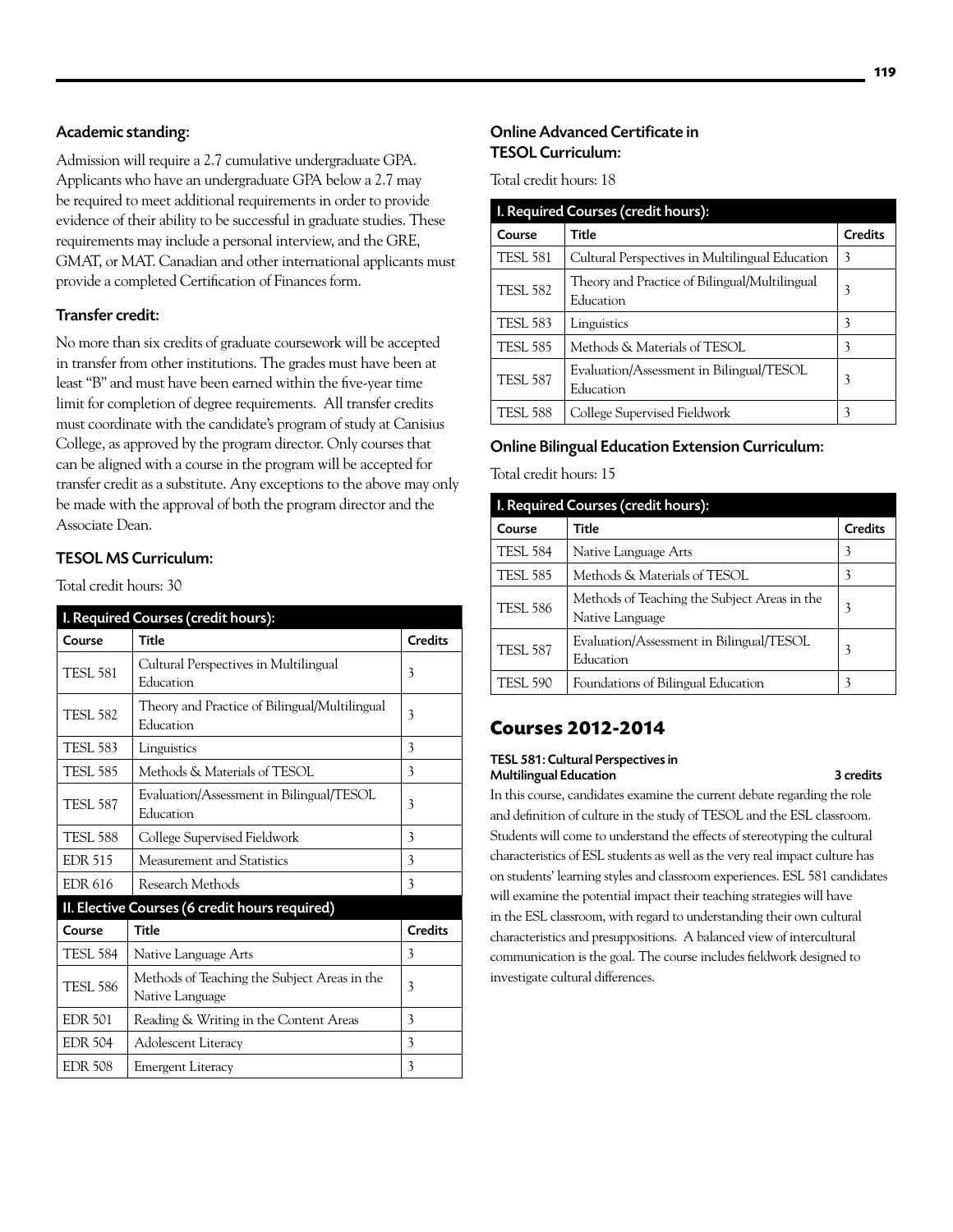#### TESL 582: Theory and Practice of Bilingual/Multilingual Education 3 credits

This course will introduce the candidate to a survey of theories and research relevant to the teaching and learning of English as a second/ foreign language that have been established as effective. Current research and theoretical advances are described and evaluated. Candidates will have an opportunity to investigate theory informing best practice. Course participants will have opportunities to examine literacy theories and engage in practices that promote bi-literate outcomes in K–12 schools serving diverse student populations. This includes, but is not limited to, language immigration status, gender identities, culture, and economic backgrounds. Candidates will research and observe the theory and practice of teaching ELLs through a limited field experience. They will also be required to interview a TESOL administrator. More advanced study and supervised teaching practice will be acquired as candidates apply these skills in an ESL classroom during their supervised practicum.

## TESL 583: Linguistics 3 credits

This course will introduce the core disciplines of linguistics; this includes the scientific study of language components as they apply to all aspects of literacy learning (e.g., phonetics, phonology, morphology, syntax, and semantics). Candidates will consider how grammar is shaped by human cognition, culture, and speakers' communicative goals as well as how languages around the world construct words, figurative language, and sentences. In this course, language phenomenon, scientific bases, terminology on linguistics, multi-relational aspects and other related areas are discussed. Language phenomenon is discussed by reference to domains that nurture it. Language origins, language-brain relationship, sound, word, syntactic, meaning and social systems, communication with all its contexts, discourse analysis and its approaches, language learning and teaching aspects are all discussed throughout the course. Linguistics knowledge and language teaching methods are treated as integrated topics. Primary course goals are to provide candidates with the necessary information on language as a dynamic system, domains related to language, and creating an intellectual background for language and language teaching. An expected outgrowth of the study of linguistics is that students will realize the relationship between understanding specific structures in a language and effective language teaching. In addition, this course provides an up-to-date introduction to the study of linguistics, the discipline that investigates and describes language acquisition, production, and comprehension. The course will also examine English language structures —the language of the dominant society — and enhance language awareness. A field experience will be required; candidates will observe examples of student speech.

#### TESL 584: Native Language Arts 3 credits

This course is an introduction to Native Language Arts (NLA) instruction for speakers of other languages. It is intended to provide models of instruction in the native language arts which are aligned with the New York State learning standards. Through reading, discussion, observation, and demonstration, candidates will come to understand the importance of native language literacy in the development of literacy in the second language. It has been found that there is a strong and positive correlation between literacy skills in the native language and literacy skills in the second language. Students with the highest levels of native language literacy are those who eventually become the strongest readers in the second language. Candidates will become familiar with approaches to teaching NLA in the "Post-Method" Era. Candidates will be provided with experiences in teaching grammar, pronunciation, speaking, listening, vocabulary, reading and writing as well as experience a variety of methods to assess these components of Native Language Arts. As research has demonstrated, those skills and concepts learned in one language serve as a reference point for development of a second language. Therefore, a strong native language arts instructional program integrating learning experiences and standards will facilitate the transfer of literacy skills into English and will develop the ability to complete increasingly complex academic tasks.

# TESL 585: Methods and Materials of Teaching English to Speakers of Other Languages 3 credits

This course is an introduction to methods and materials for the teaching of English to speakers of other languages (TESOL). Through a program of lectures, readings, discussions, and practical teaching exercises in the field, candidates will explore the educational contexts in which English is taught and learned, methods and materials that teachers use to teach it, and the links between what teachers and learners do in the classroom and what applied linguistic research tells us about how second languages are learned. Satisfactory completion of the course indicates that candidates have acquired a basic knowledge of the methodology and materials of TESOL and basic skills in putting that knowledge into practice. There is a focus on core curricular areas, pedagogy, and materials for responsive instruction that utilizes research-tested approaches and instructional strategies that actively engage students in learning. More advanced study and supervised teaching practice will be acquired as candidates apply these skills in an ESL classroom during their supervised practicum.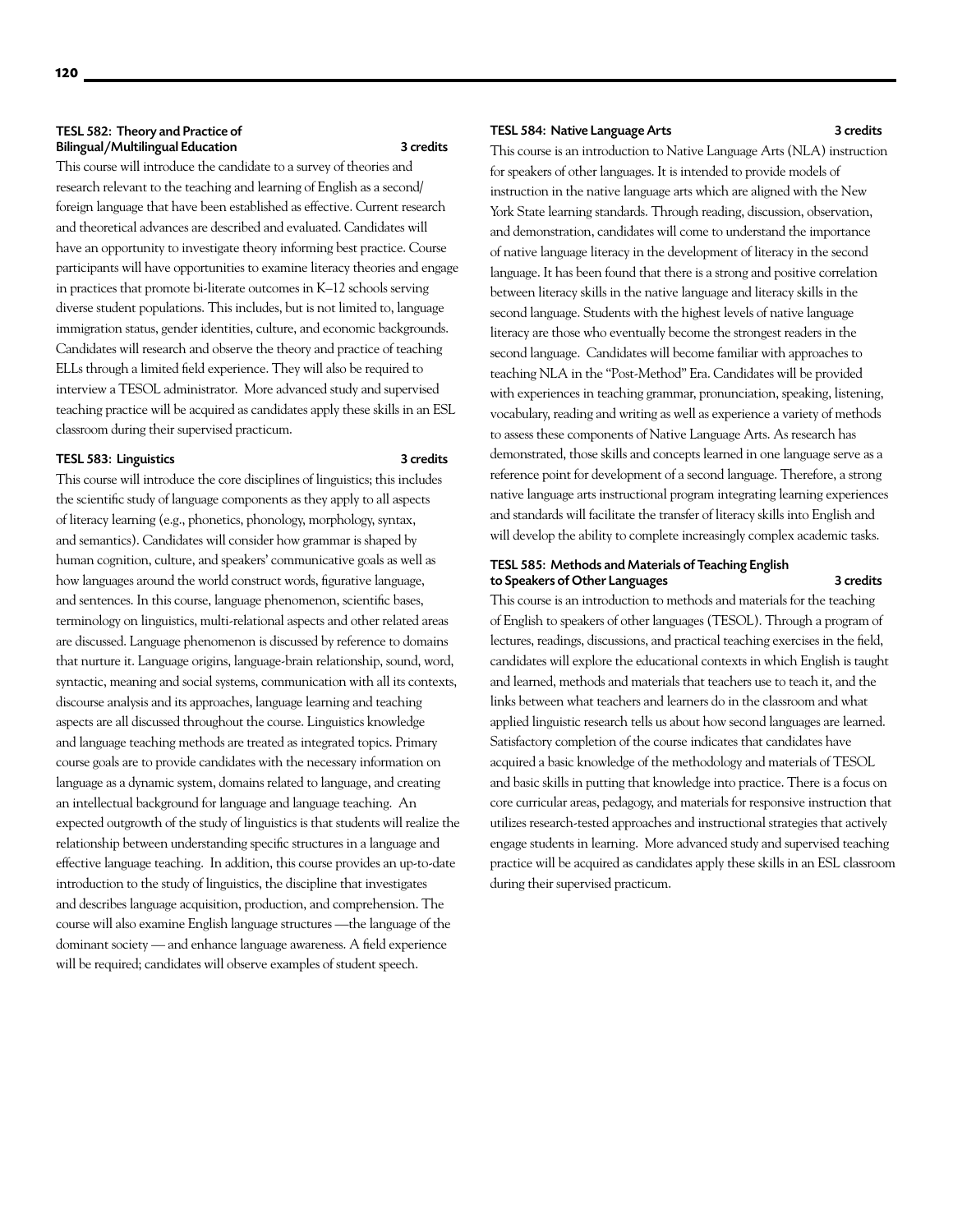## TESL 586 Methods of Teaching the Subject Areas in the Native Language 3 credits

This course is for elementary and secondary teachers who will be or are currently working with culturally and linguistically diverse students. It is intended to provide models of content area instruction in the native language, aligned with the New York State learning standards. Through reading, discussion, observation and demonstration, candidates will learn about teaching content across curricular subject areas as well as understand the importance of native language literacy in the development of literacy in the second language. The course explores English language development in the context of academic language socialization, specifically through the instruction of English along with the curricula of the content areas. There is a focus on core curricular areas, pedagogy, and materials for responsive instruction that utilizes research-tested approaches and instructional strategies that actively engage students in learning. It includes responsive instruction which is differentiated; it meets the needs of ALL learners including those who struggle, those in the middle, and those who are high achievers and need challenges.

#### TESL 587: Evaluation Assessment in Bilingual/TESOL Education 3 credits

In this course, candidates will examine assessment measures and evaluation protocols as well as methodologies for dynamic instruction (instruction that includes ongoing assessment in the process of teaching) with ESL/CLD learners. Current research and materials for TESOL instruction, assessment, and evaluation will be analyzed for validity, reliability, and utility. Various instructional models for dynamic instruction will also be explored for effectiveness. Dynamic teaching refers to teaching with ongoing assessment and immediate adjustment in instruction based on in-the-moment assessment that informs the teacher to remediate, go on, or challenge learners. Candidates will analyze the internal construction of testing instruments, procedures for alternative assessment of ESL/CLD students, and options for appropriately adapting tests that are part of classroom curriculum in ways that make them effective and equitable for ESL/CLD learners. Students will complete a field case study as part of this course.

# TESL 588: College Supervised Fieldwork in TESOL 3 credits

This is a field based supervised practicum in which candidates demonstrate competencies related to providing instruction to CLD/ESL students and leadership on TESOL within a school setting. They work with a teacher of CLD/ESL students in an assigned school and with a college supervisor. Students participate in seminar sessions for reflection, "debriefing", and dialog on their experiences.

# TESL 590: Foundations of Bilingual Education 3 credits

Foundations of Bilingual Education is a survey course intended to explore foundational elements of bilingual education: theory and practice, cultural perspectives, and linguistics and grammar. A survey of theories, practices, and research currently most productive and relevant to the teaching and learning of English as a second/foreign language are described and evaluated. Candidates will have an opportunity to investigate theory informing best practice. Examination of cultural perspectives will include the current debate regarding the role and definition of culture in the English Language Learner (ELL) classroom. Students will come to understand the effects of cultural stereotyping, as well as the impact culture has on students' learning styles and classroom experiences. Finally, candidates will be introduced to the core disciplines of linguistics, the scientific study of language, as they apply to literacy learning, including phonetics, phonology, morphology, syntax, and semantics. Candidates will consider how grammar is shaped by human cognition, culture, and speakers' communicative goals as well as how languages around the world construct words, figurative language, and sentences.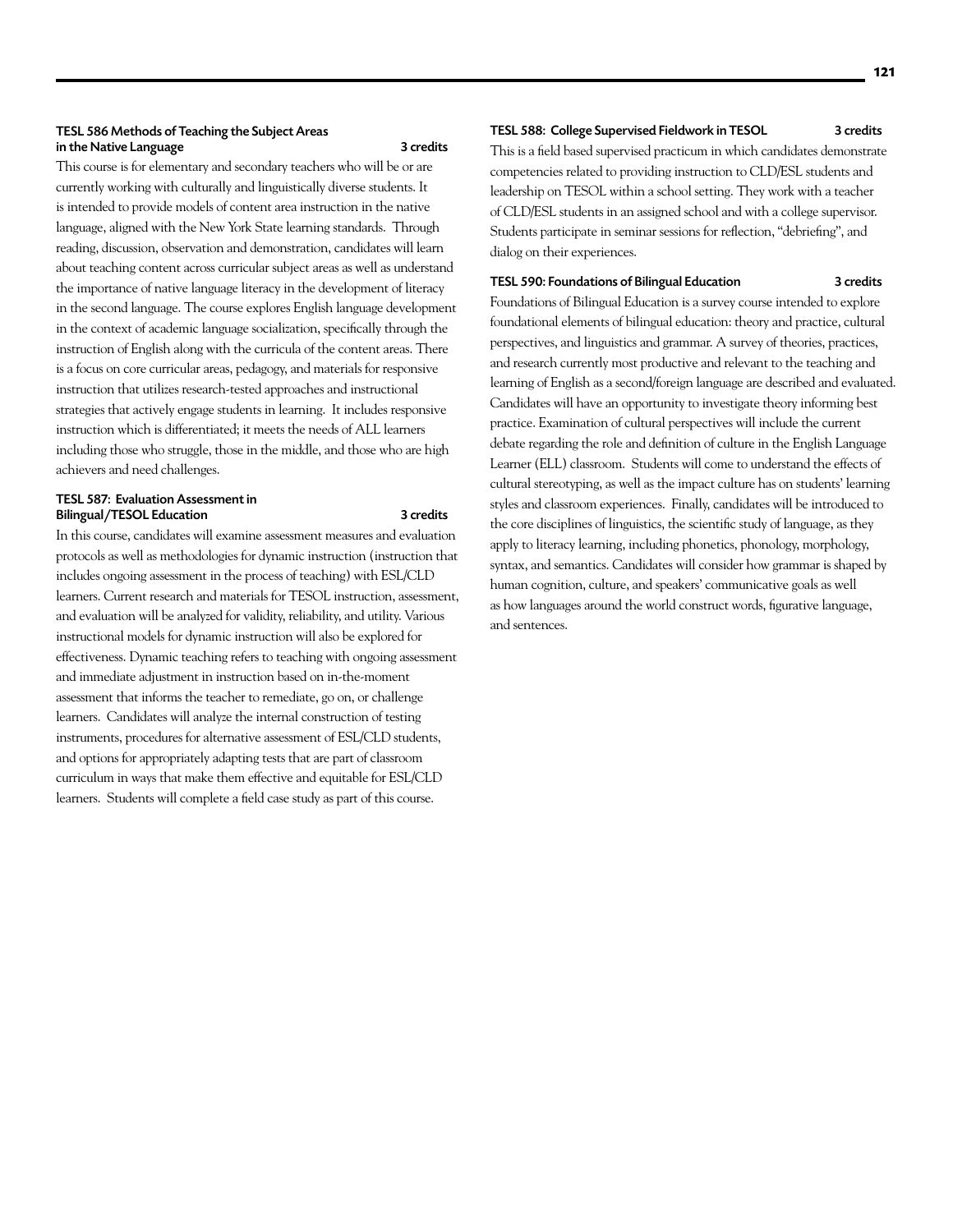# Administration Directory

#### Board of Trustees 2012-2013

Catherine M. Burzik '72 Chair Edward Burke Carey '69 Vice Chair Patrick E. Richey, Treasurer Erica C. Sammarco '00, Secretary John J. Hurley '78, ex officio Larry Aiello, Jr. '71 Teresa M. Amabile, PhD '72 Rev. Michael G. Boughton, S.J. Joseph J. Castiglia, Emeritus, '55, HON '94 Ann E. Celani '74 Nelson D. Civello '67 Rev. Joseph S. Costantino, S.J. Hon. Mary Grace Diehl '74 Michael A. Ervolina, Jr '79 Jennifer S. Farrell '98 JD, ex officio Rev. Brain B. Frain, S.J. Rev. Louis T. Garaventa, S.J. Anthony B. Habib '95 Joseph M. Hassett, Ph.D. '64 Rev. John F. Libens, S.J. Christine M. Licata-Culhane '67, MS '71, EDD Alfred F. Luhr, III '68 Donald T. Lynch '70, MBA '74 Rocco J. Maggiotto '72, MBA '79 Anthony M. Masiello '69, HON '96 Joseph D. McDonald Rev. Joseph M. McShane, S.J. Michael J. Montante '91 Acea M. Mosey, Esq. '92 Kenneth F. Myszka '70 Rev. Leo O'Donovan, S.J. Ronald A. Raccuia '90 James E. Sherwood, PhD '68 Rev. Michael F. Tunney, S.J. Lawrence J. Vilardo '77 Ben K. Wells, MBA '82

# Board of Regents 2012-2013

Richard C. Suchan '82 Chair Thomas R. Emmerling '75 Vice Chair John P. Belbas, DDS '82 Martin J. Berardi '79 Kurt C. Bingeman '71 Jill K. Bond '82, JD John P. Comerford '90, JD '95 James F. Dentinger '83, MBA '94 Deborah A. DiMatteo MBA '88 Annette M. Dispenza-Kajtoch '88, MBA '90 James A. Dobmeier '80 Nora E. Eberl Plizga '92 Suzanne C. Eberhard '85, MBA '88 Mark G. Evans '83 Andrew L. Fors '95, MS '98 Michael M. Gilbert '90 Amy E. Hoffman '82 Michael P. Hughes '94 John W. Koessler Rocco Lucente, II '80, JD William J. Maggio '84, MBA'92 William J. McDermott James E. McNicholas '68, MSEd '97 James B. Nonnengard '82 Norma Nowak '79, Ph.D. Cindy L. Odom '90 Rebecca R. Reeder Michael J. Ryan '64 James J. Rzad '70, MBA '75 Maureen T. Schmitt Frank E. Swiatek '65 William C. Thuman '73 Paul V. Vukelic Daniel J. Zimmer '83, MBA '87 Catherine M. Burzik, '72, Chair of the Board of Trustees, *ex-officio* Craig T. Chindemi, *ex-officio* Dianna Civello, Secretary to the Board of Regents, *ex-officio*

Ellen O. Conley, PhD, consultant Ann L. Woloszynski '90, MBA '94, consultant Wilkinson, Brock, President, USA, consultant President John J. Hurley Patrick E. Richey, consultant Richard A. Wall, '78 PhD, consultant

#### Administration

John J. Hurley '78, Esq. *President* Erica C. Surbone Sammarco '00 *Assistant to the President*

#### Campus Ministry

Luanne Firestone, M.A. *Interim Director of Campus Ministry*

Rev. Thomas A. Colgan, S.J., M. Div./M.A. *Associate Campus Minister*

Rev. James L. Dugan, S.J., M.A./M. Div./S.T.M.

Susan A. Fischer, B.S. *Associate Campus Minister*

Scott Paeplow, M.Ed. *Director of Music*

Sarah E. Signorino, M.S. *Associate Campus Minister*

J. Joseph Van Volkenburg, M.A. *Assistant to the Director of Campus Ministry*

#### Academic Affairs

Richard A. Wall, Ph.D.\* *Interim Vice President for Academic Affairs*

Jerome L. Neuner, Ph.D.\* *Associate Vice President for Academic Affairs*

Donna L. Shaffner, B.A. *Dean of Undergraduate Admissions*

Margaret C. McCarthy, Ph.D. *Executive Director for Graduate Enrollment*

James D. Bagwell, M.Ed. *Director, Graduate Admissions*

Michael R. George, M.S.\* *Director, Graduate Enrollment, Communication & Technology*

Mollie A. Ballaro, M.S. *Director of Undergraduate Admissions*

Bridget M. Licata, M.S. *Associate Director, Admissions Marketing*

Valerie R. Nugent, M.S. *Senior Associate Director of Transfer Admissions*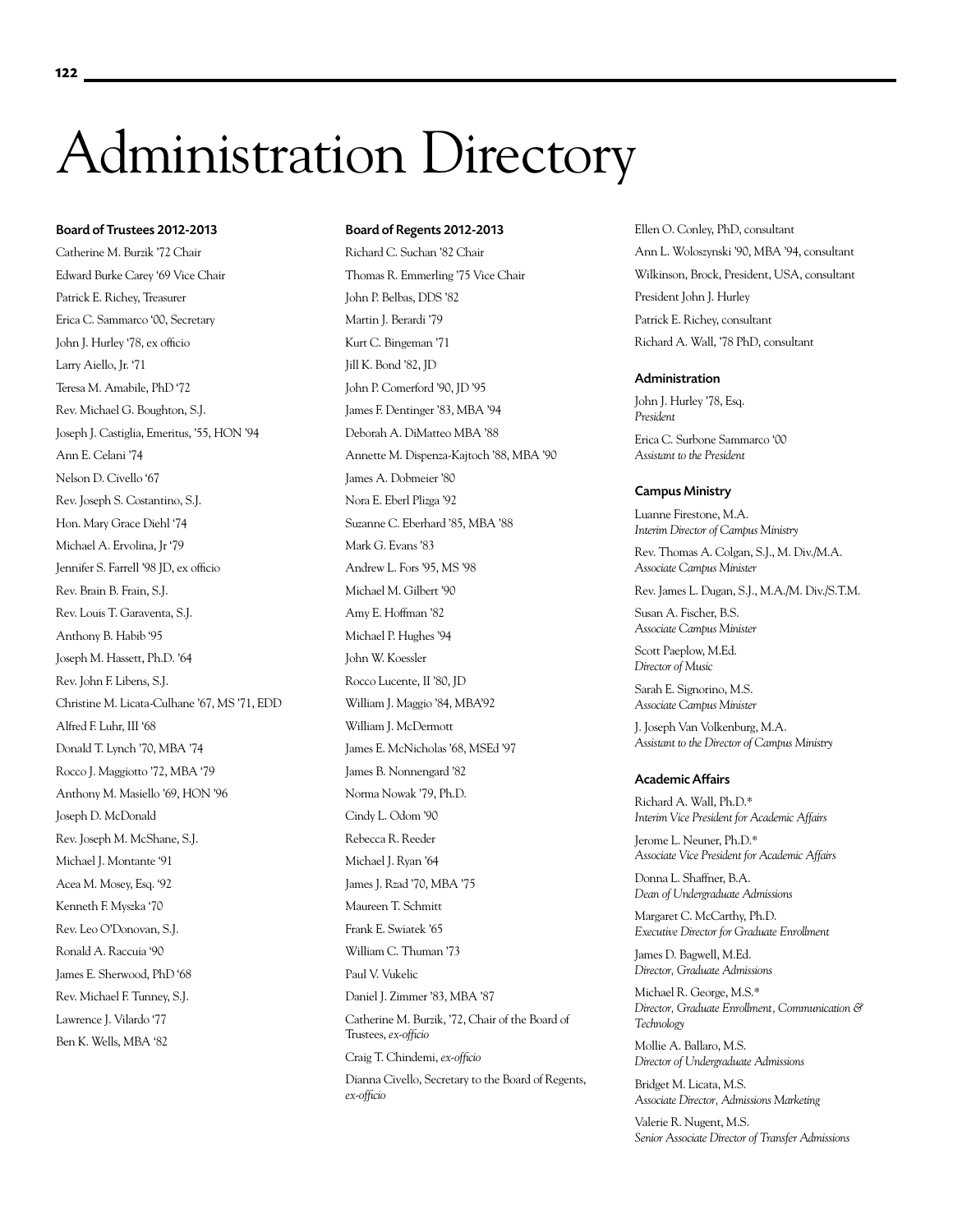Christopher J. Wszalek, M.B.A. *Assistant Director, Graduate Admissions*

Julie A. Zulewski, M.Ed. *Assistant Director, Graduate Admissions* 

Andrew P. Overfield, M.A. *Coordinator of Veterans Services*

Louiza Case, B.A. *Admissions Counselor, Admissions*

Phillip B. Ciallela, B.S. *Admissions Counselor, Admissions*

Michael R. Coad, B.S. *Admissions Counselor, Admissions*

Kevin J. Heffernan, B.A. *Admissions Counselor, Admissions*

Jennifer Mazurkiewicz, B.A. *Admissions Counselor, Admissions*

William R. Schubring, B.A. *Admissions Counselor, Admissions*

Amanda M. Snider, B.S. *Assistant Director, Academic Special Events, Admissions/Academic Affairs*

Curtis C. Gaume, M.Ed.\* *Director, Financial Aid*

Mary A. Koehneke, B.S.\* *Associate Director, Financial Aid*

Sean A. Hudson, M.S. *Assistant Director, Financial Aid*

Michele A. Rizzo, B.A.\* *Assistant Director, Financial Aid*

Rev. Michael F. Tunney, S.J. *Director, Mission & Identity*

Blair W. Foster, B.S.\* *Associate Vice President for Academic Affairs & Registrar*

Deborah W. Whiting-Prohn, B.A. *Associate Registrar*

Christine Dulski Ryan, Ph.D. *Associate Dean, Undergraduate Academic Advising*

Nicole M. Scaccia, M.S. *Assistant Director of Student Advising*

Danielle D. LaMarre, M.S. *Director of Student Success and Retention*

James V. Jones, M.S. *Director, Career Center*

Eileen Abbatoy, M.S. *Assistant Director, Career Center*

Roslyn Joy Colón, M.S. *Director of Internships, Career Center*

Sr. Patricia Brady, S.S.M.N. *Director for Community-Based Learning*

Patricia A. Coward, Ph.D. *Director of Center for Teaching Excellence*

Matthew A. Hertz, Ph.D. *Interim Director of Research & Institutional Effectiveness* Michael W. Tampio, M.B.A. *Institutional Research Senior Analyst*

Mary Ann Langlois, M.B.A. *Director of Sponsored Programs*

Esther A. Northman, M.A.\* *Director of International Partnerships & Study Abroad*

#### College of Arts and Sciences

David W. Ewing, Ph.D. *Dean* Debra Instone, Ph.D.

*Associate Dean/Director of Assessment and Curriculum Management*

Barbara J. Porter, Ph.D.\* *Associate Dean, Study Abroad, International Students and English as a Second Language*

Lilly Adams Dudley, M.S.\* *Associate Dean, Director of COPE*

Rosanne L. Hartman, Ph.D. *Director of Communication and Leadership MS Program*

Michael Noonan, Ph.D.\* *Chair of ABEC and Director of Anthrozoology*

#### School of Education and Human Services

Michael J. Pardales, Ph.D. *Dean*

Shawn O'Rourke, Ph.D. *Associate Dean, Graduate and Canadian Programs Director, Sports Administration Program*

Nancy Wellenzohn, Ed.D. *Associate Dean, Program Quality and Undergraduate Affairs and Director of Accreditation Director, Educational Leadership and Supervision Program*

Tracy Callaghan, M.S. Ed. *Program Coordinator*

Elizabeth C. Brandjes, M.Ed. *Director of Educational Partnerships and Field Experiences Co-Director, Western New York Writing Project*

Marie Larcara, Ed.D. *Co-Director, Western New York Writing Project Director, Educational Technologies and Emerging Media Program*

Kara M. Schwabel, M.S. *Director, Differentiated Instruction Program*

Marjorie Harrington, Ph.D. *Director, Education of Deaf and Hard of Hearing Program*

Sandra Estanek, Ph.D. *Director, College Student Personnel Administration Program*

Mary Shea, Ph.D. *Director, Literacy Program*

Timothy Sawicki, Ed.D. *Director, Online Physical Education Program*

Rosemary Murray, Ed.D. *Director, Literacy Center*

Lisa Murray-Roselli, M. Ed. *Director, Online TESOL Program*

Khalid Bibi, Ph.D. *Executive Director, Office of Professional Studies\* Director, Community and School Health, Office of Professional Studies*

Sandra M. McKenna, B.S. *Academic Program Coordinator, Office of Professional Studies*

Dennis Koch, Ph.D. *Director, Health and Human Performance and Respiratory Care Programs Office of Professional Studies*

MaryJo Parker, M.S.,R.D., C.D.N. *Director, Applied Nutrition, Office of Professional Studies*

Gary Ladd, DHSc, *Graduate Project Director, Community and School Health Office of Professional Studies*

#### Richard J. Wehle School of Business

Antone F. Alber, Ph.D. *Dean*

Gregory R. Wood, Ph.D. *Interim Associate Dean*

Laura A. McEwen, M.B.A. *Assistant Dean & Director of Graduate Business Programs*

Stephanie Q. Cattarin, M.S. *Executive Director for Center for Professional Development*

Melinda Rath Sanderson, M.B.A. *Executive Director for Women's Business Center*

#### Library

Kristine E. Kasbohm, M.A., M.L.S. *Library Director*

Barbara Boehnke, M.L.S., Ph.D. *Associate Library Director*

George J. Emery, M.L.S. *Library Digital Services and Project Manager*

Jessica M. Blum, M.L.S. *Reference Librarian* 

Kathleen M. DeLaney, M.A., M.L.S. *Archivist/Reference Librarian* 

Thomas W. Evans, M.L.S.\* *Serials Librarian* 

Matthew K. Kochan, M.L.S *Reference Librarian*

Kelly K. Lambert, M.L.S., M.Ed. *Information Literacy Coordinator*

Jeff M. Proehl, M.L.I.S. *Library Technology Specialist*

Lisa M. Sullivan, M.S., M.L.S. *Reference Librarian*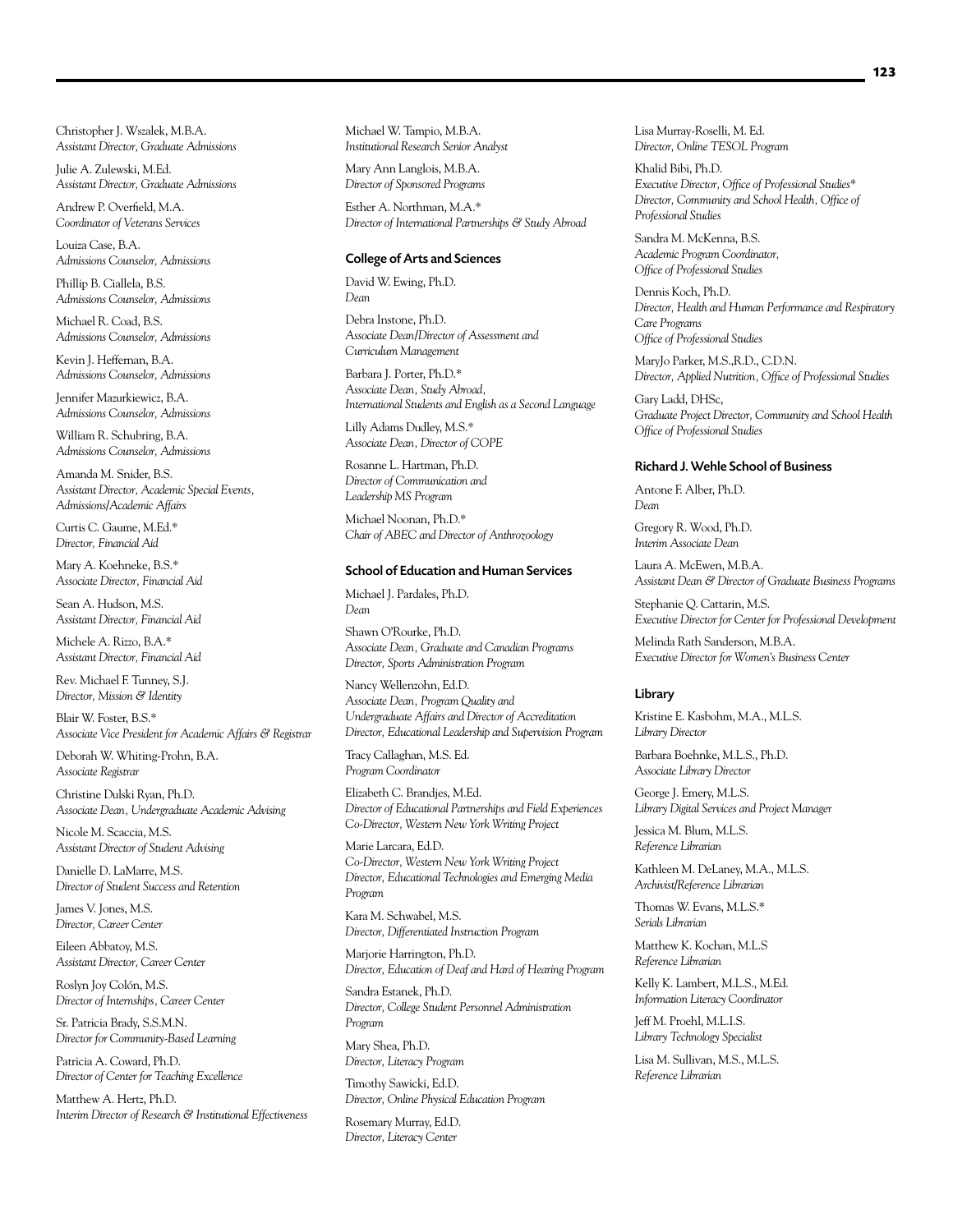#### Information Technology Services

Walter J. Drabek, M.B.A.\* *Interim Chief Information Officer*

Lawrence J. Deni, M.A.\* *Director of Network Services*

Daniel J. Drew, M.A. *Director of Media Center*

Frank W. Kirstein, M.B.A.\* *Director of Computer Infrastructure & Operations*

Estelle M. Siener, M.S. *Director of Academic Computing* 

Michael E. Szymendera\* *Associate Director of Network Services*

Russell Calianno, B.A. *Web/Application Developer/ITS*

Andrew R. Chaplin, B.S. Systems Administrator

Scott D. Clark, M.S. *Computer Support Specialist* 

Pamela M. Dart, B.S. *Programmer Analyst* 

Michele L. Folsom, M.S.\* *Programmer Analyst* 

Mark E. Hammersmith, A.A.S. *Computer Support Specialist* 

David J. Koenig, B.A. *Computer Support Specialist* 

Leah MacVie, M.S. *Instructional Designer/ITS*

Lisa M. Mastropaolo, B.A. *Computer Support Specialist* 

Rev. Michael R. Pastizzo, S.J., S.T.D. *User Services Specialist*

Thomas M. Prince, B.A. *Computer Support Specialist* 

Joseph R. Rizzo, M.S., M.T. (A.S.C.P.) *Academic Technology Specialist* 

Robert E. Schaedel, B.A.\* *Programmer Analyst* 

Marc J. Schnirel, B.A. *Systems Administrator* 

David A. Shakarjian, B.S. *Programmer Analyst*

Stephen S. Warszawski, M.S. *Academic Technology Specialist* 

Tracy A. Wass, M.S.\* *Programmer Analyst* 

Alan D. Weitzsacker, B.S.\* *System Administrator* 

#### Business and Finance

Patrick E. Richey, M.P.A. *Vice President for Business and Finance; Treasurer*

Ronald J. Haberer, M.B.A. *Associate Controller*

Kevin M. Smith, M.B.A. *Bursar*

Judith Russo Casserta, M.S. *Athletic Business Manager*

Gary B. Lew, M.B.A. *Senior Facilities Operations Manager*

Michael E. Boyd *Property Manager/Technical Trades Manager*

Edward P. Cogan *Director of Facilities*

Thomas E. Ciminelli *Construction Manager*

Kevin Kwitzer *Building Services Supervisor*

Deborah Winslow-Schaber, M.S. *Director of Human Resources*

David W. Teloh, M.S. *Safety Director*

#### Institutional Advancement

Craig T. Chindemi, M.B.A *Vice President for Institutional Advancement*

Dianna Civello, M.A. *Associate Vice President for Institutional Advancement*

Dennis L. Misko, B.A. *Director, Special Gifts*

J. Patrick Greenwald, B.A.\* *Director, Principal Gifts*

Erin H. Hartnett, M.S. *Director, Advancement Initiatives*

Jeanmarie O. Cieslica, B.A. *Director, Canisius Fund*

Emma L. Perrott, B.S. *Assistant Director, Canisius Fund*

Rachel L. Flammer, B.S. *Director, Alumni Engagement*

Marion A. Jagodzinski, M.S. *Director, Stewardship*

Beth A. Crvelin *Assistant Director, Advancement Events and Stewardship*

Francine R. Mergl, B.A. *Director, Advancement Services*

Elizabeth M. Bohen, M.S. *Director, Research Advancement*

Jennifer M. Koch, PhD *Director, Corporate and Foundation Relations*

#### Marketing and Communication

Debra S. Park, M.S. *Associate VP for Marketing and Communication*

Eileen C. Herbert, B.A.\* *Director of Public Relations*

Audrey R. Browka, B.A. *Assistant Director of Public Relations*

Kristen E. Etu, B.A. *Assistant Director of Public Relations*

Robert Hill, M.A. *Director of Marketing* 

Andalyn M. Courtney, B.F.A. *Director of Creative Services*

James Neiler, B.F.A. *Senior Art Director*

David H. Courtney, B.A. *Director of Web Services*

Keri DelVecchio, B.S. *Assistant Director of Web Services*

#### Student Affairs

Ellen O. Conley, Ph.D.\*\* *Vice President for Student Affairs and Director of Community Relations*

Terri L. Mangione, Ph.D. *Dean of Students*

Connie M. Pileri, M.S. *Director of Campus Programming/ New Student Orientation*

Kathleen Martoche, M.S. *Assistant Director of Campus Programming*

Matthew H. Mulville, M.S.\* *Associate Dean of Students/Director of Residence Life*

Albert F. Pilato, M.S. *Associate Director of Residence Life*

Kathleen M. Brucato, B.A. *Assistant Director of Residence Life/* Coordinator International Student Programs

Mark J. Piatkowski, M.S. *Assistant Director of Residence Life*

Gary M. Everett, B.S.\* *Director of Public Safety*

Dominic Barone\* *Assistant Director of Public Safety*

Brian P. Smith, M.Ed.\* *Director of Leadership Development*

Michael J. Odojewski, M.S. *Event Management Coordinator*

Mark D. Dzielski, B.S. *Assistant Event Coordinator*

Sababu C. Norris, M.A.\* *Director of the ALANA Student Center*

Patricia H. Creahan, M.S., A.N.P.C.\* *Director of Student Health*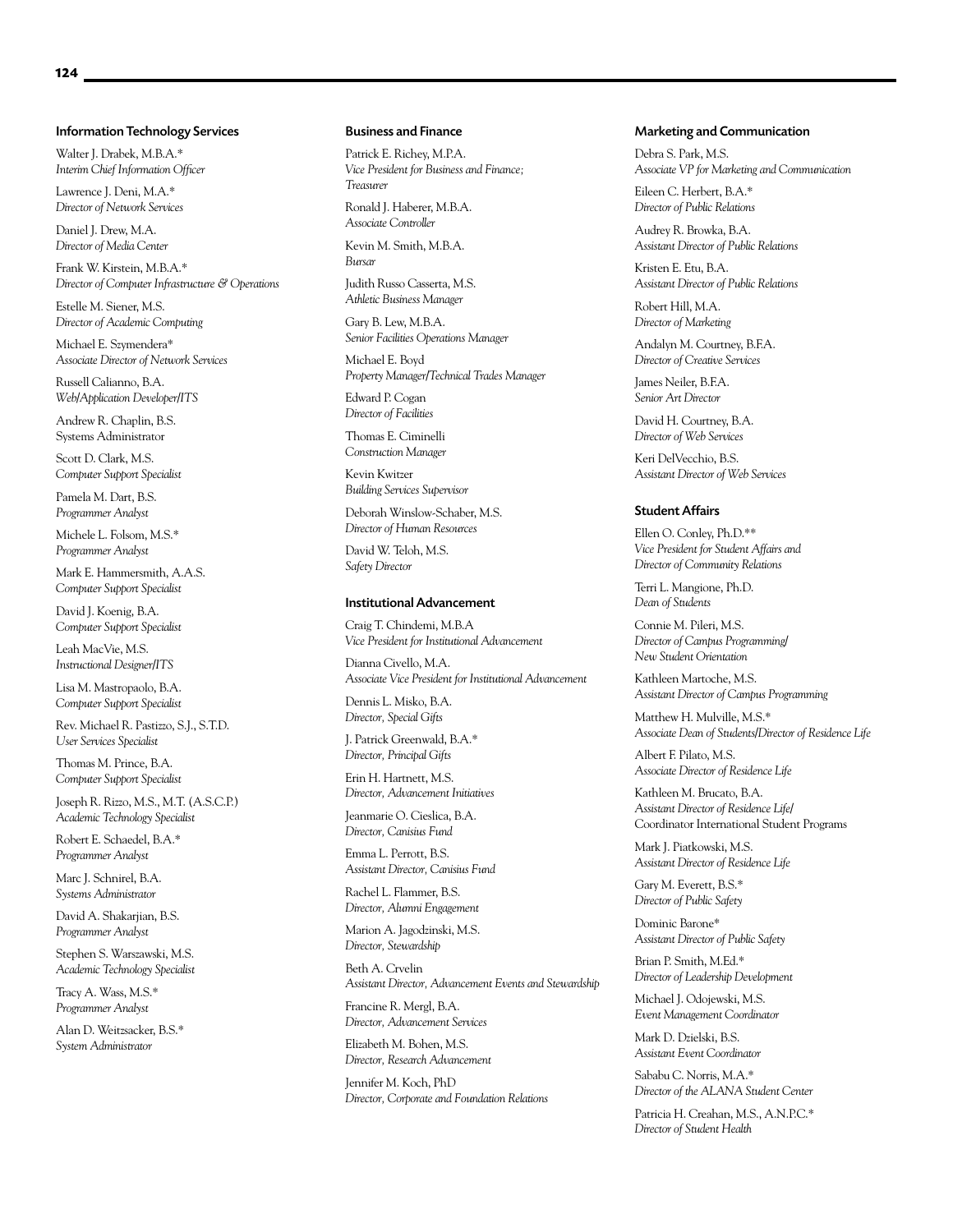Sandra Magnano, R.N. *Assistant Director of Student Health*

Eileen A. Niland, M.S.,LMHC, NCC\* *Director of Counseling Center*

Michael Cammarata, M.S., LMHC, N.C.C. *Associate Director of Counseling Center*

Alison Smith, MSW *Counseling Center Counselor*

Charita Price, M.S., LMHC-P *Counseling Center Counselor*

Anne-Marie Dobies, M.S. *Associate Dean of Students/ Director of Student Academic Support Services*

Jennifer Herrmann, M.S. *Associate Director/Disability Support Services*

Erika Drummond, M.A. *Assistant Director of Academic Support Services*

William J. Maher, M.S. Ed. *Director of Athletics*

Traci Murphy, M.E. *Associate Athletic Director/ Senior Women's Administrator*

Toni Lyn Rogers, M.S. *Director of Compliance*

John L. Maddock, M.S.\*  *Associate Director of Athletics for External Affairs*

Matthew Reitnour, M.S. *Director of Athletic Communications*

Matt Lozar, B.A. *Assistant Director of Athletic Communications*

Jason Veniskey, B.S. *Assistant Director of Athletic Communications*

Gordon F. Anthony, M.S. *Director of Athletic Facilities*

Jonathan Lyons, B.A., M.S. *Assistant Athletic Facilities Director, KAC*

Andrew N. Smith, B.S. *Head Athletic Trainer*

Jim Baron, M.S. *Head Coach Men's Basketball* 

Terrence E. Zeh, M.Ed. *Head Coach Women's Basketball*

Michael McRae, M.Ed. *Head Coach Baseball*

Nate Huckle, M.A. *Head Coach Men's and Women's Cross Country* 

Todd Hummel, B.S. *Head Coach Golf* 

Dave A. Smith, B.A. *Head Coach Hockey* 

Randolph Mearns, M.S.A. *Head Coach Men's Lacrosse* 

Scott Teeter, M.S. *Head Coach Women's Lacrosse* 

Joel Furtek, B.A. *Head Coach Women's Rowing*

Dermot McGrane, M.S. *Head Coach Men's Soccer* 

James Wendling, B.S. *Head Coach Women's Soccer* 

Michael R. Rappl, M.S.\* *Head Coach Women's Softball* 

Scott Vanderzel, B.A. *Head Coach Men's and Women's Swimming and Diving* 

Jill Wright, B.A. *Head Coach Synchronized Swimming*

Cathy Hummel, B.A. *Head Coach Volleyball*

- \* Bene Merenti awarded for 20 years of service to Canisius College.
- \*\* Special Bene Merenti awarded for 40 years of service to Canisius College.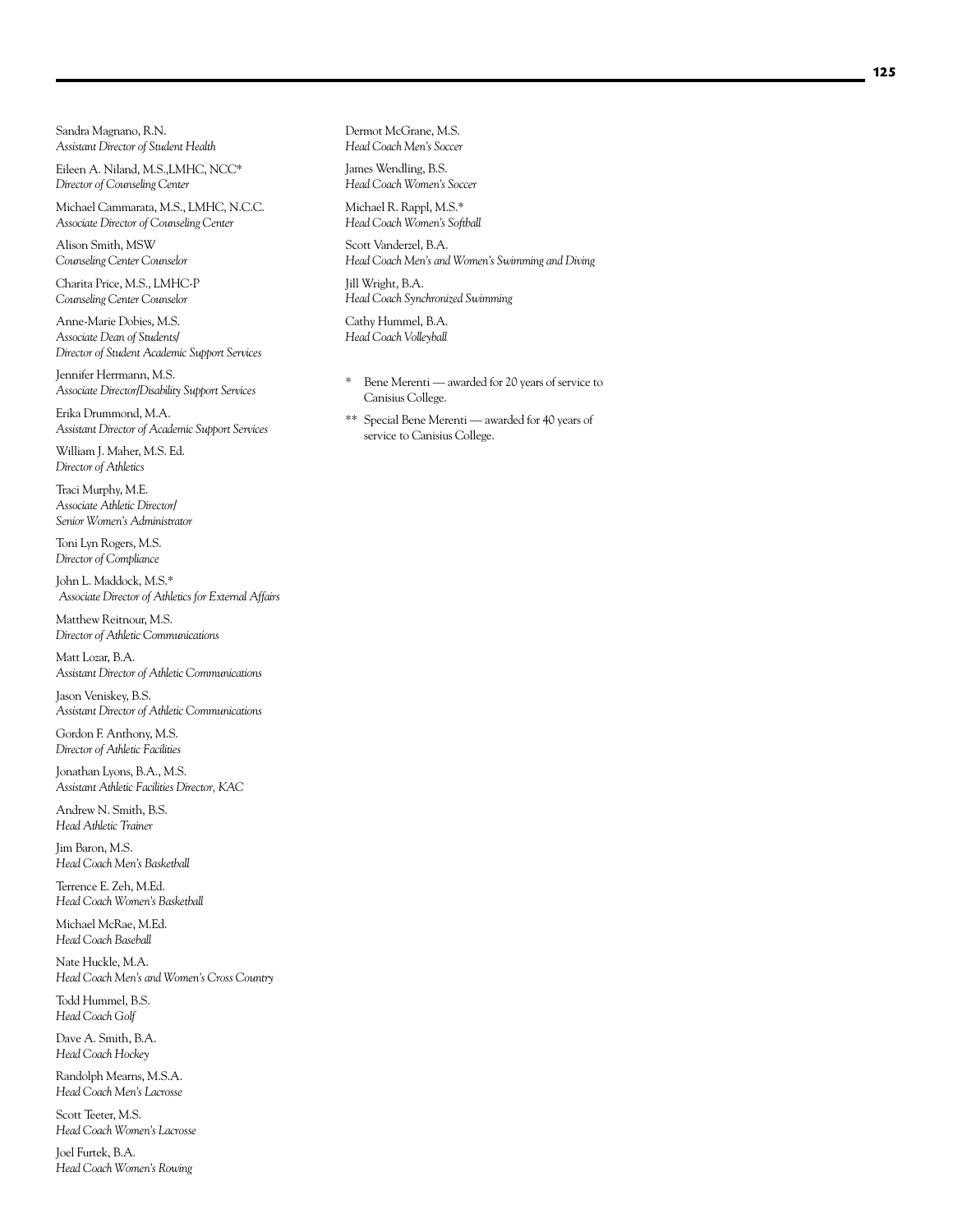# Faculty Directory

# Full-Time Faculty

YANN ABDOURAZAKOU *Assistant Professor of Sport Administration* Bsc., University of La Réunion with University of Quebec at Montreal Canada; Msc., University of Rouen (France); Ph.D., University of Rouen.

ALI AIT SI MHAMED *Assistant Professor of Adolescence Education*  B.A., Ibnou Zohr University; M.S., D'Youville College; Ph.D., State University of New York at Buffalo.

ANTONE F. ALBER *Professor of Information Systems* B.A., Lehigh University; M.B.A., University of Pittsburgh; Ph.D., The Pennsylvania State University.

METOD ALIF\* *Associate Professor of Mathematics & Statistics* B.S., University of Ljublijana; M.S., University of Zagreb (Yugoslavia); Ph.D., University of Georgia.

EILEEN M. ANGELINI *Professor of Modern Languages* B.A., Middlebury College; M.A., Ph.D., Brown University.

STANLEY ARBEIT\* *Professor Emeritus*  B.S., Syracuse University; M.B.A., Ph.D., State University of New York at Buffalo.

SUSAN M. ARONICA *Associate Professor of Biology* B.S., Cornell University; M.S., Ph.D., University of Illinois.

M. FERNANDA ASTIZ *Associate Professor of Adolescence Education* B.A., University of Buenos Aires, Argentina; M.A., Ph.D., Penn State University.

NANCY M. BAILEY *Associate Professor of Education* B.A., William Smith; M.A., University of Illinois Champaign-Urbana; M.S.Ed., Nazareth; Ph.D., State University of New York at Buffalo.

RICHARD BAILEY *Associate Professor of History* B.A., University of Mobile; M.Div., The Southern Baptist Theological Seminary; Ph.D., University of Kentucky.

MAJ. BRANDON L. DEWIND *Professor of Military Science*

THOMAS M. BANCHICH\* *Professor of Classics & History* B.A., M.A., Bowling Green State University; Ph.D., State University of New York at Buffalo.

DEWEY J. BAYER\*\* *Professor of Psychology* A.B., A.M., Xavier University; Ph.D., University of Arkansas.

BARRY BERLIN\* *Professor Emeritus* B.S., University of Illinois; M.S., Syracuse University; Ph.D., State University of New York at Buffalo.

KHALID W. BIBI\* *Professor of Kinesiology* B.S., University of Illinois; M.S., Northeastern University; Ph.D., University of Connecticut.

JOSEPH F. BIERON\* *Professor Emeritus* B.S., M.S., Canisius College; Ph.D., State University of New York at Buffalo.

H. JAMES BIRX\* *Professor of Sociology, Anthropology & Criminal Justice* B.S.Ed., M.S.Ed., State University College at Geneseo; A.M., Ph.D., State University of New York at Buffalo.

TERRENCE P. BISSON\* *Professor of Mathematics & Statistics* B.A., University of Chicago; M.A., Ph.D., Duke University.

ROBERT BODE *Post Doctoral Fellow/Biology* B.S., Hope College; Ph.D., Cornell University.

PETER BÖHM *Associate Professor of Modern Languages* M.A., Dr. phil., University of Würzburg (Germany). GEORGE BOGER\* *Professor of Philosophy* B.A., M.A., Ph.D., State University of New York at Buffalo.

EMMA D. BOJINOVA *Assistant Professor of Economics & Finance* B.S., M.S., University of National and World Economy, Sofia, Bulgaria; M.S., University of Kentucky; Ph.D., University of Kentucky.

DONALD I. BOSSHARDT\* *Associate Professor of Economics & Finance* B.B.A., Ph.D., University of Wisconsin.

MICHAEL J. BRAUNSCHEIDEL *Associate Professor of Management* B.M., University of Detroit; M.B.A., Canisius College; Ph.D., State University of New York at Buffalo.

DEBRA T. BURHANS *Associate Professor of Computer Science (Bioinformatics)* B.S., University of Michigan; M.S., Ph.D., State University of New York at Buffalo.

KEITH R. BURICH\* *Professor of History* B.A., Ohio Wesleyan University; M.A., Ph.D., University of North Carolina – Chapel Hill.

BARBARA A. BURNS *Professor of Education*  B.A., Molloy College; M.Ed., Ph.D., State University of New York at Buffalo.

ROBERT J. BUTLER\*\* *Professor of English* A.B., St. Michael's College (Vermont); A.M., Ph.D., University of Notre Dame.

NICKI M. CALABRESE *Associate Professor of Education* B.S., State University College at Buffalo; Ph.D., State University of New York at Buffalo.

RITA A. CAPEZZI *Associate Professor of English* B.A., Chatham College; M.A., Ph.D., University of Pittsburgh.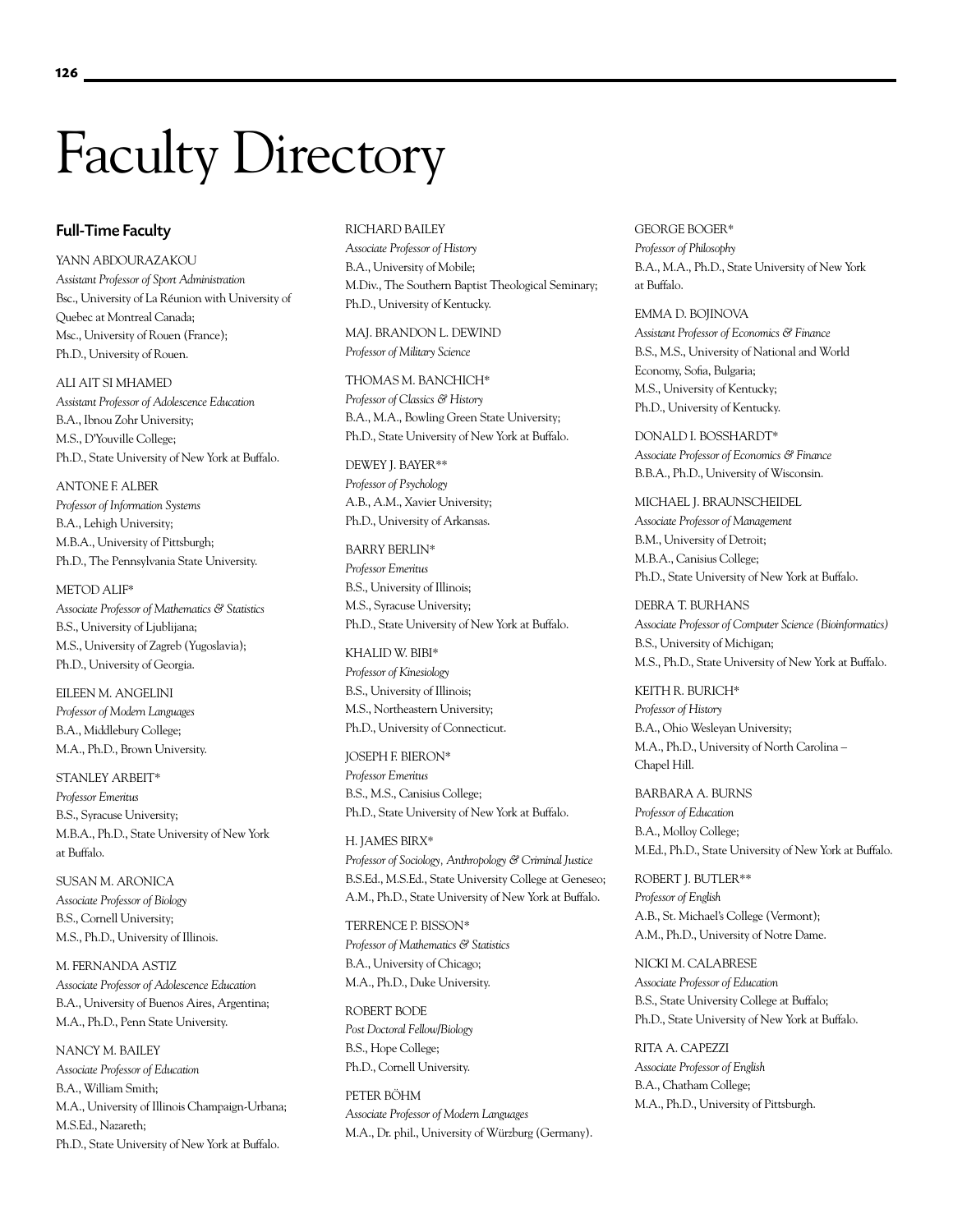JANE G. CARY\* *Professor of Fine Arts* B.M., Syracuse University; M.M., Eastman School of Music.

THOMAS J. CAULFIELD\* *Professor Emeritus* B.S., M.S.Ed., Canisius College; Ed.D., State University of New York at Buffalo.

LAUREN K. CAVANAUGH *Assistant Professor of Kinesiology* B.K.in.H., Acadia University; M.S., M.A.T., Ph.D., Texas Woman's University.

STEPHEN A. CHANDERBHAN *Assistant Professor of Philosophy* B.A., The College of William and Mary; Ph.D., St. Louis University.

SAI CHIDAMBARAM\* *Professor Emeritus* B.S., Madras University; M.S., Annamalai University, India; Ph.D., University of Wisconsin.

PATRICIA B. CHRISTIAN\* *Associate Professor of Sociology, Anthropology & Criminal Justice* A.B., Wellesley College; A.M., Ph.D., Brown University.

RAYMOND J. CLOUGH\* *Professor Emeritus* A.B., College of the Holy Cross; A.M., The Catholic University of America; Ph.D., State University of New York at Buffalo.

HAMILTON E. COCHRANE\* *Professor of English* B.A., College of St. Thomas; Ph.D., University of Minnesota.

ELLEN O. CONLEY\*\* *Associate Professor of Physical Education* B.S., Slippery Rock State College; M.Ed., University of Pittsburgh; Ph.D., State University of New York at Buffalo.

SANDRA P. COOKSON\* *Professor of English* B.A., M.A., Ph.D., University of Connecticut.

DAVID R. COSTELLO\* *Professor Emeritus* B.A. Notre Dame; M.A., Ph.D., University of Virginia. KATIE S. COSTANZO *Assistant Professor of Biology* B.S., State University of New York at Oswego; M.S., Illinois State University; Ph.D., University at Buffalo.

JOHN S. DAHLBERG *Professor of Communication Studies* B.A., M.A., State University College at Fredonia; Ph.D., State University of New York at Buffalo.

JACK P. D'AMICO\* *Professor of English* B.A., Ph.D., State University of New York at Buffalo.

ROBERT R. DAVIS\*\* *Associate Professor of Accounting* B.S., Canisius College; A.M., Ohio State University; C.P.A., State of New York; Ph.D., State University of New York at Buffalo.

RENE A. DE LA PEDRAJA\* *Professor of History* B.A., University of Houston; M.A., Ph.D., University of Chicago.

BETSY M. DELLEBOVI\* *Associate Professor of Adolescence Education* B.A., M.A., Ph.D., State University of New York at Buffalo.

DANIEL F. DEMPSEY\*\* *Professor Emeritus* B.S., Canisius College; Ph.D., University of Notre Dame.

JENNIFER A. DESIDERIO *Associate Professor of English* B.A., Marquette University; M.A., Ph.D., The Ohio State University.

DAVID R. DEVEREUX *Associate Professor of History* B.A., University of Western Ontario; M.A., Dalhousie University; Ph.D., University of London.

LORREINE K. DICAMILLO *Assistant Professor of Adolescence Education* B.A., University of Notre Dame; M.A., Ed.D., University of San Francisco.

JONATHAN M. DICICCO *Assistant Professor of Political Science* B.A., Drew University; Ph.D., Rutgers University.

BRUCE J. DIERENFIELD\* *Professor of History* B.A., St. Olaf College; M.A., Ph.D., University of Virginia.

DAVID B. DIETZ\*\* *Professor Emeritus* A.B., Canisius College; A.M., Ph.D., Fordham University.

FRANK J. DINAN\*\* *Professor Emeritus* A.B., Ph.D., State University of New York at Buffalo.

MARIANNE DJUTH\* *Professor of Philosophy* B.A., Duquesne University; M.A., Ph.D., University of Toronto.

JAMES C. DOLAN\* *Professor Emeritus* A.B., A.M., Canisius College; Ph.D., University of Illinois.

MICHAEL G. DOLAN *Professor of Kinesiology* B.S., Canisius College; M.A., University of North Carolina; A.T.C., National Athletic Trainers Association.

KEIKO DOW *Visiting Assistant Professor of Mathematics & Statistics* A.S., Morrisville State College; B.A., M.A., State University of New York at Potsdam; Ph.D., State University of New York at Albany.

PAUL M. DOWLING\*\* *Professor Emeritus* A.B., Assumption College; A.M., St. Louis University; Ph.D., Indiana University.

ALAN I. DUCHAN\* *Professor Emeritus* B.S., Carnegie-Mellon University; M.B.A., Case-Western Reserve University; M.A., Ph.D., University of Wisconsin.

DENNIS C. DULING\* *Professor Emeritus* A.B., College of Wooster (Ohio); B.D., McCormick Theological Seminary (Chicago); M.A., Goethe Institute (Germany); A.M., Ph.D., University of Chicago.

MARTHA L. DUNKELMAN *Professor Emerita* B.A., Wellesley College; M.A., Ph.D., New York University.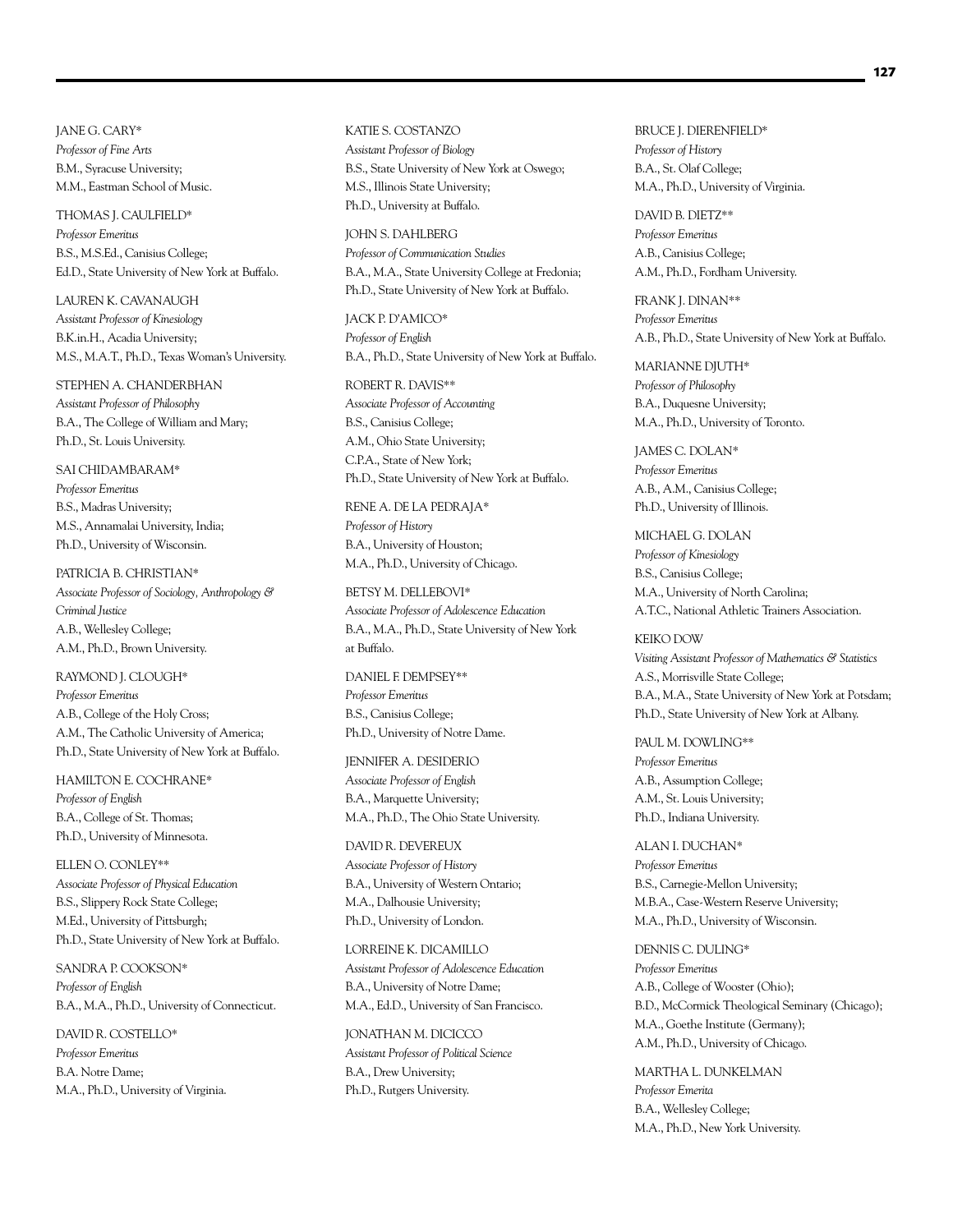BENJAMIN J. DUNKLE *Associate Professor of Communication Studies* B.F.A., State University of New York at Purchase; M.F.A., State University of New York at Buffalo.

REV. EDWARD T. DUNN, S.J.\*\* *Professor Emeritus* A.B., A.M., Ph.L, S.T.L., Woodstock College; A.M., Canisius College; Ph.D., University of Rochester.

KAREN M. DUTT-DONER *Professor of Adolescence Education* B.S., State University of New York at Geneseo; M.S., Fordham University; Ph.D., Syracuse University.

PATRICIA E. ERICKSON *Professor of Sociology, Anthropology & Criminal Justice* B.A., State University of New York at Buffalo;

M.A., Ph.D., University of Denver; J.D., State University of New York at Buffalo, College of Law.

RICHARD H. ESCOBALES, JR\* *Professor of Mathematics & Statistics* A.B., St. Peter's College; M.S., Ph.D., University of Notre Dame.

SANDRA M. ESTANEK *Associate Professor of Graduate Education & Leadership* B.A., Ohio Dominican College; M.A., Ohio University; Ph.D., Union Institute and University.

SARA E. EVANS *Assistant Professor of Chemistry & Bio-Chemistry* B.S., State University of New York at Geneseo; Ph.D., University of Maryland.

PAOLA C. FAJARDO HEYWARD *Assistant Professor of Political Science* B.A., Universidad Nacional de Colombia; M.A., Ph.D., State University of New York at Binghamton.

RICHARD K. FALKENSTEIN\* *Associate Professor of Fine Arts* B.F.A., M.A., Ph.D., State University of New York at Buffalo.

DANIEL C. FALKOWSKI *Professor Emeritus* B.A., Kent State University; Ph.D., New York University.

ALEXANDER FARKASH\* *Professor Emeritus* B.S., St. Louis University; M.S., Columbia University; Ph.D., University of Minnesota. DAVID L. FARRUGIA\* *Professor of Counseling & Human Services* B.A., M.S., Canisius College; Ed.D., Northern Illinois University.

JANET M. FERGUSON *Professor of Adolescence Education* B.A., M.Ed., Salem State College; Ed.D., Boston University.

HOLLY FETTER *Associate Professor of Counseling and Human Services* B.S., Washington State University; M.S., Portland State University; Ph.D., University of New Orleans.

KRISTIN E. FINN *Associate Professor of Adolescence Education* B.A., Canisius College; M.A., Ph.D., State University of New York at Buffalo.

LYNN A. FISH *Professor of Management* B.S., M.A., M.B.A., Ph.D., State University of New York at Buffalo.

JANE E. FISHER\* *Associate Professor of English* B.A., Boston University; M.A., Ph.D., Cornell University.

MICHAEL J. FOREST *Associate Professor of Philosophy* B.A., University of Detroit; M.A., Ph.D., Marquette University.

S. CATHERINE FOSTER *Assistant Professor of Communication Studies* B.S., M.S., University of Tennessee at Knoxville; M.B.A., Lewis University.

LAURENCE W. FRANZ\*\* *Associate Professor of Economics & Finance* B.S., A.M., Ph.D., State University of New York at Buffalo.

PETER J. GALIE\*\* *Professor Emeritus* B.S., A.M., Villanova University; Ph.D., University of Pittsburgh.

MARK K. GALLIMORE *Visiting Assistant Professor of History* B.A., West Virginia University; M.A., Ph.D., Lehigh University.

ERIC L. GANSWORTH *Professor of English* B.A., M.A., State University College at Buffalo. REV. JOSEPH GARIOLO\* *Professor Emeritus* B.A. in Ed., Collegio San Jose (Buenos Aires, Argentina); M.A., State University of La Plata (Argentina); Ph.D., State University of New York at Buffalo.

EDWARD J. GARRITY\* *Professor of Marketing & Information Systems* B.A., State University College at Plattsburgh; M.B.A., Ph.D., State University of New York at Buffalo.

MICHAEL J. GENT\* *Professor of Management* A.B., St. Mary's University (Texas); M.S., Ph.D., Texas Christian University.

GUY H. GESSNER\* *Associate Professor of Marketing & Information Systems* B.S., M.B.A., Ph.D., State University of New York at Buffalo.

JULIE S. GIBERT\* *Associate Professor of History* A.B., Davidson College; M.A., Ph.D., University of North Carolina.

DONALD F. GIROD\* *Professor Emeritus* A.B., Carleton College; M.A., Ph.D., University of Rochester.

JOSEPH G. GLYNN\* *Professor Emeritus* A.B., M.B.A., University of Rhode Island; Ph.D., Ohio State University.

JAMES C. GOLDSTEIN *Assistant Professor of Accounting* B.S., Binghamton University; M.B.A., New York University; Ph.D., Syracuse University.

CHARLES A. GOODSELL *Assistant Professor of Psychology* B.S., State University of New York at Cortland; M.A., University of Alabama in Huntsville; Ph.D., University of Oklahoma.

MARYA GRANDE *Associate Professor of Education* B.S., State University of New York at Geneseo; M.S. Ed, Canisius College; Ph.D., State University of New York at Buffalo.

ROBERT J. GREBENOK *Professor of Biology*  B.S., Ph.D., Michigan Technological University.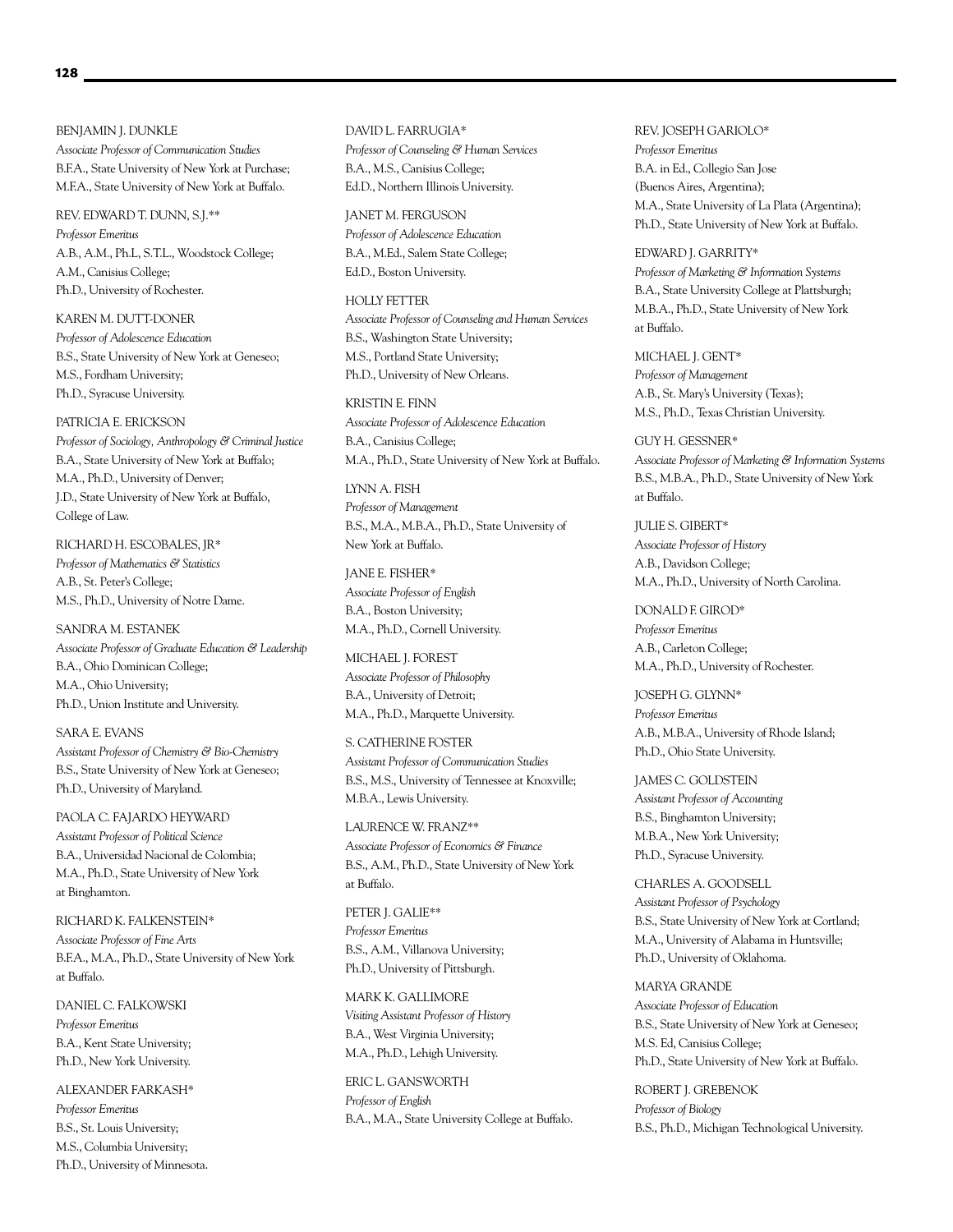RACHEL L. GREENBERG Assistant Professor of English B.A., Brandeis University; M.A., State University of New York at Buffalo; Ph.D., State University of New York at Buffalo.

DAVID J. GREENMAN\* *Professor Emeritus* B.S., Canisius College; A.M., Ph.D., Indiana University.

TIMOTHY M. GREGG *Associate Professor of Chemistry & Biochemistry* A.B., Brown University; Ph.D., University of Arizona.

JEAN A. GREGOREK *Assistant Professor of English* B.A., Ohio State University; M.A., The University of York; Ph.D., Ohio State University.

ROBERTO M. GREGORIUS *Associate Professor of Adolescence Education* B.S., Anteneo de Manila (Philippines); Ph.D., University of Massachusetts.

EDWARD J. GRESS\* *Professor of Accounting* B.B.A., M.B.A., American University of Beirut; Ph.D., University of Arizona.

ROBERT HAGSPIEL *Professor Emeritus* A.B., Ph.D., University of Innsbruck.

STEVEN W. HALADY *Visiting Assistant Professor of Philosophy* B.S., John Carroll University; M.S., Ph.D., State University of New York at Buffalo.

ELLEN M. HAMM *Associate Professor Education* B.S., M.S., D'Youville College; Ph.D., State University of New York at Buffalo.

BARBARA A. HANSON\* *Associate Professor of Biology* B.S., Stanford University; M.S., Ph.D., University of California at San Diego.

KEVIN R. HARDWICK\* *Associate Professor of Political Science* B.A., M.A., Ph.D., State University of New York at Binghamton.

KELLY A. HARPER *Assistant Professor of Education* B.S., St. Bonaventure University; M.Ed., University of Hartford; Ph.D., Boston College.

MARJORIE L. HARRINGTON *Associate Professor of Graduate Education & Leadership* B.A., Hillsdale College; M.Ed., Smith College; Ph.D., University of Pittsburgh.

ROSANNE L. HARTMAN *Professor of Communication Studies* B.A., M.A., Ph.D., State University of New York at Buffalo.

MICHAEL V. HASELSWERDT\* *Professor of Political Science* A.B., University of California at Davis; A.M., Ph.D., Michigan State University.

# REV. ROBERT A. HAUS, S.J.\*\* *Professor Emeritus* A.B., A.M., Boston College; Ph.L., Weston College; S.T.L., Woodstock College; M.S., University of Notre Dame.

DEVONYA N. HAVIS *Assistant Professor of Philosophy* B.A., Williams College; Ph.D., Boston College.

SCOTT W. HEGERTY *Assistant Professor of Economics & Finance* B.S., M.A., Ph.D., University of Wisconsin.

JULIE J. HENRY *Professor of Education* B.A., Cornell University; M.Ed., Ph.D., State University of New York a Buffalo.

MATTHEW A. HERTZ *Associate Professor of Computer Science* B.A., Carleton College; M.S., Ph.D., University of Massachusetts Amherst.

MARK HODIN *Associate Professor of English* B.A., Colby College; Ph.D., University of Wisconsin-Madison.

ELIZABETH A. HOGAN *Associate Professor of Biology* B.S., Siena College; Ph.D., State University of New York at Albany.

W. I. HOWELL, IR.\* *Professor Emeritus* A.B., St. Lawrence University; M.S., Ph.D., Syracuse University. JAMES G. HUARD\* *Professor of Mathematics & Statistics* B.A., University of Maine (Orono); M.S., Yale University; Ph.D., Pennsylvania State University.

PATRICIA A. HUTTON\* *Professor of Economics & Finance* B.S.A., University of Manitoba; Ph.D., University of Wisconsin.

WILMA A. IGGERS\* *Professor Emerita* A.B., McMaster University; A.M., Ph.D., University of Chicago.

BARBARA J. IRWIN\* *Professor of Communication Studies* B.A., M.A., Ph.D., State University of New York at Buffalo.

GENEVIEVE L. JAMES\* *Professor Emerita* Licentiate in Law, Diploma in Chinese, University of Paris; M.A., Ph.D., State University of New York at Buffalo.

REV. DANIEL P. JAMROS, S.J.\* *Professor of Religious Studies* B.A., Holy Cross College; M.A., Boston College; M.T., Centre-Sèvres Seminary (Paris); Ph.D., Vanderbilt University.

PATRICIA A. JOHNSON *Assistant Professor of Accounting* B.B.A., St. Bonaventure; M.B.A., State University of New York at Buffalo; C.P.A., State of New York.

LARRY E. JONES\*\* *Professor of History* A.B., A.M., University of Kansas; Ph.D., University of Wisconsin.

BYUNG-JAY KAHNG *Assistant Professor of Mathematics & Statistics* B.S., Seoul National University (Korea); Ph.D., University of California at Berkeley.

ROBERT L. KAISER *Assistant Professor of Communication Studies* B.A., University of Kentucky; M.A., Spalding University.

JOHN E. KELLY\* \* *Professor Emeritus* A.B., University of Toronto; A.M., Ph.D., The Catholic University of America.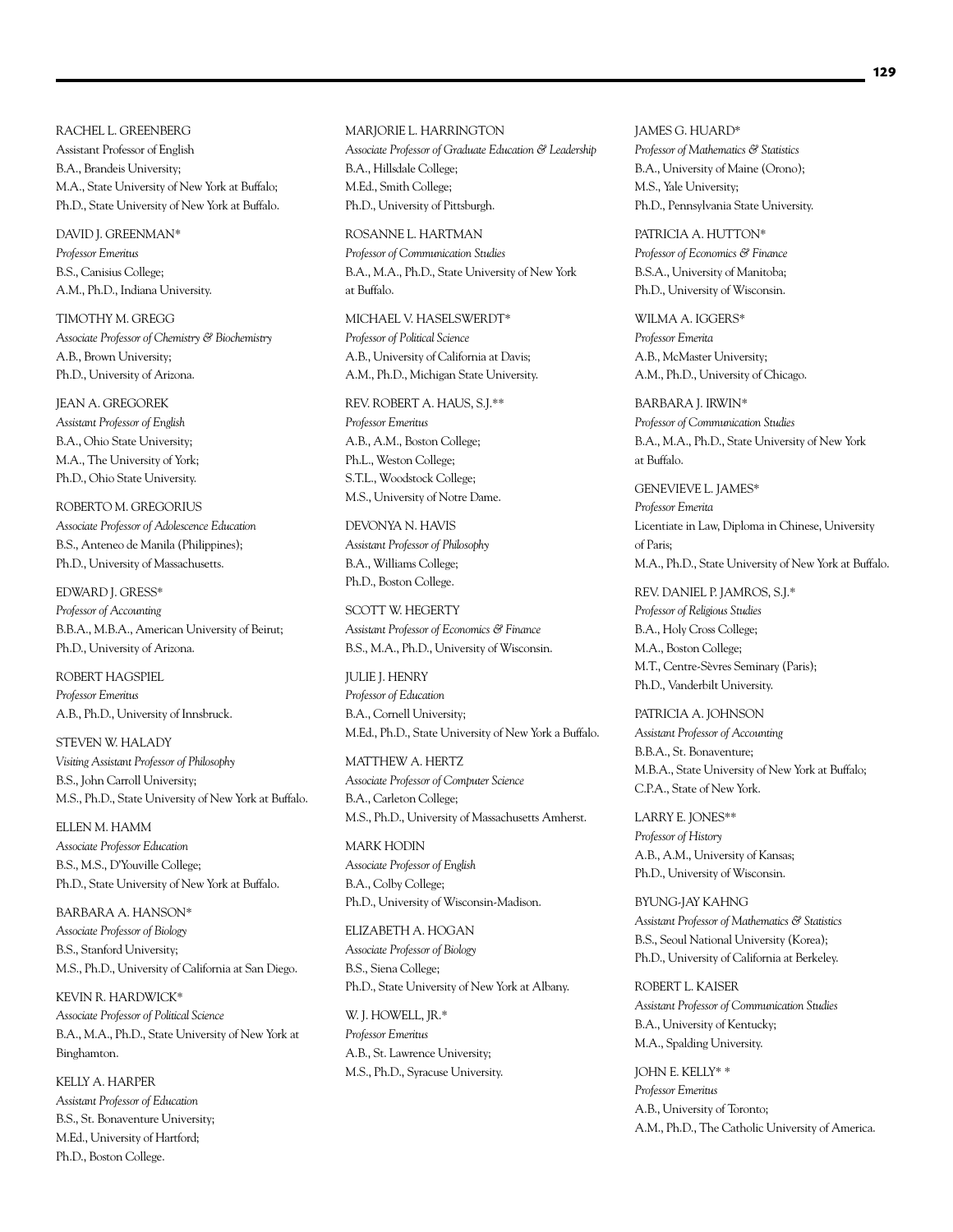GEORGE F. KERMIS, III\* *Associate Professor of Accounting* B.S., Canisius College; M.B.A., Ph.D., Syracuse University; C.P.A., State of New York.

MARGUERITE D. KERMIS\* *Professor of Psychology* A.B., Canisius College; A.M., Ph.D., Syracuse University.

LEONID A. KHINKIS *Professor of Mathematics & Statistics* M.S., Chernovtsy State University (U.S.S.R.); M.S., Ukrainian Independent Institute of Management and Business; Ph.D., Voronezh State University (U.S.S.R.).

JI-HEE KIM *Associate Professor of Management* B.A., M.A., Ph.D., Ewha Women's University Seoul (Korea).

CORINNE M. KINDZIERSKI *Associate Professor of Education* B.S., Daemen College; M.S., Buffalo State College; Ph.D., State University of New York at Buffalo.

L. CHRISTINE KINSEY\* *Professor of Mathematics & Statistics* B.S., M.A., Ph.D., University of Maryland.

EDWARD C. KISAILUS\* Professor of Biology B.S., King's College (Pa.); Ph.D., Columbia University.

APRIL KISER *Visiting Assistant Professor of History* B.A., Ph.D., State University of New York at Buffalo.

JACKY KNOPP, JR. *Professor Emerita* B.S., M.B.A., Ph.D., State University of New York at Buffalo.

DENNIS W. KOCH *Associate Professor of Kinesiology* B.S., Canisius College; Ph.D., A.B.D., Pennsylvania State University.

PETER M. KOEHNEKE\* *Professor of Kinesiology* B.S., M.S., Indiana State University; A.T.C., National Athletic Trainers Association.

MARIUSZ M. KOZIK\* *Professor of Chemistry & Biochemistry* M.Sc., Jagiellonian University (Poland); Ph.D., Georgetown University.

KARL F. KOZLOWSKI *Assistant Professor of Kinesiology* B.S., Ed.M., Ph.D., State University of New York at Buffalo.

REBECCA KRAWIEC *Associate Professor of Religious Studies & Theology* A.B., Brown University; M.A., M. Phil, Ph.D., Yale University.

DIETRICH W. KUHLMANN\*

*Associate Professor of Mathematics & Statistics* B.S., Illinois College; M.S., Ph.D., University of Missouri.

#### MARIE LARCARA

*Assistant Professor of Education Technology* A.S., State University of New York at Delhi; B.S., State University of New York at Buffalo; M.S., California State University – Hayward; Ed.D., Walden University.

JUDITH E. LARKIN\*\* *Professor of Psychology* A.B., Vassar College; M.A., Ph.D., Columbia University.

REV. FRANK LAROCCA, S.J.

*Assistant Professor of Management* B.A., University of Pennsylvania; M.A., Fordham University; M.Div., Jesuit School of Theology; M.B.A., Georgetown University; J.D., Boston College.

DAVID A. LAUERMAN\* *Professor Emeritus* B.S., A.M., University of Notre Dame; Ph.D., Indiana University.

JAMES C. LAUFFENBURGER\*\* *Professor of Physics* B.S., Canisius College; Ph.D., University of Notre Dame.

GEORGE J. LAVERE\* *Professor Emeritus* A.B., St. Bonaventure University; Ph.L., Ph.D., Laval University.

#### JONATHAN D. LAWRENCE

*Associate Professor of Religious Studies & Theology* B.A., Haverford College; M. Div., Pittsburgh Theological Seminary; Ph.D., University of Notre Dame.

CHRISTOPHER R. LEE *Associate Professor of Religious Studies* B.A., State University College at Oneonta; M.A., Ph.D., Syracuse University.

ANN MARIE C. LENHARDT\* *Professor of Counseling & Human Services* B.F.A., M.Ed., State University of New York at Buffalo; Ph.D., University of Pittsburgh.

LARRY LICHTENSTEIN\* *Associate Professor of Economics & Finance* B.A., Brooklyn College; M.A., Ph.D., State University of New York at Binghamton.

JEFFREY R. LINDAUER *Associate Professor of Kinesiology* B.A., Wartburg College; M.S., University of Wisconsin; Ph.D., University of New Mexico.

JENNIFER LODI-SMITH *Assistant Professor of Psychology* B.A., M.A., College of William and Mary; Ph.D., University of Illinois at Urbana-Champaign.

CHRISTOPHER LOPATA *Associate Professor of Education* B.A., State University of New York at Buffalo; M.S., San Diego State University; M.S., Ph.D., State University of New York at Albany.

#### I. JOAN LORCH\*

*Professor Emerita*  B.Sc., University of Birmingham (England); Ph.D., University of London.

NICOLAS LORGNIER *Assistant Professor of Sport Administration* B.S., M.B.A., Universite du Littoral Cote d'Opale; Ph.D., Universite Grand Nord.

TANYA M. LOUGHEAD *Associate Professor of Philosophy* B.A., Northwest Missouri State University; M.A., Ph.D., Catholic University of Leuven.

REV. PATRICK J. LYNCH, S.J.\* *Associate Professor of Religious Studies* B.A., M.A., Fordham University; M.Div., Woodstock College; S.T.M., Yale University; Ph.D., University of Chicago.

STEVEN M. MADDOX *Assistant Professor of History* B.A., Memorial University of Newfoundland; M.A., Ph.D., University of Toronto.

MICHELE A. MARABLE *Associate Professor of Education* B.S., M.S., Ph.D., State University of New York at Buffalo.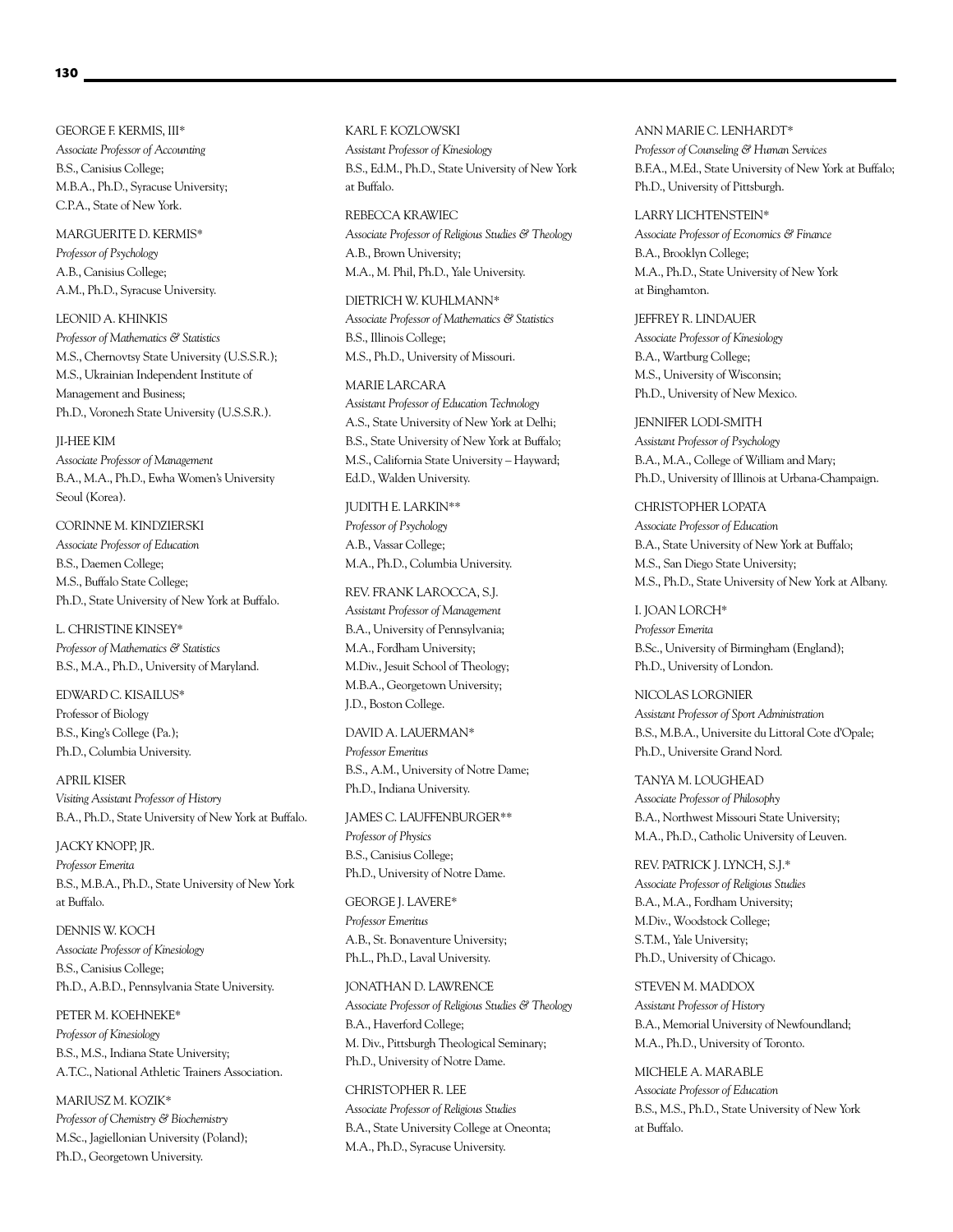SUSAN W. MARGULIS *Assistant Professor of Biology* B.S., Bucknell University; M.A., University of Colorado; Ph.D., University of Chicago.

#### JASON R. MAYBERRY

*Visiting Assistant Professor of Biology* B.S., M.S., Brigham Young University; M.S., Ph.D., State University of New York at Buffalo.

#### MARGARET C. McCARTHY\*

*Professor of Graduate Education and Leadership* B.A., State University College at Buffalo; M.S., Canisius College; Ph.D., State University of New York at Buffalo.

#### REV. PAUL J. McCARTHY, S.J.\*

*Professor Emeritus* A.B., Spring Hill College; M.S., College of the Holy Cross; Ph.D., Clark University; S.T.L., Woodstock College.

# CANDALENE J. McCOMBS\*

*Associate Professor of Sociology* B.S., M.A., State University College at Buffalo; Ph.D., State University of New York at Buffalo.

#### JEFFREY J. McCONNELL\*

*Professor of Computer Science* A.B., Canisius College; M.S., State University of New York at Buffalo; Ph.D., Worcester Polytechnic Institute.

#### JAMES J. McGOLDRICK\*

*Professor Emeritus* A.B., Queens College; Diploma, Heidelberg University; Ph.D., State University of New York at Buffalo.

JANET McNALLY *Visiting Assistant Professor of English* B.A., Canisius College; M.F.A., University of Notre Dame.

MELISSA A. MENASCO *Assistant Professor of Sociology* B.A., University of California; M.A., Ph.D., University at Buffalo.

#### GORDON W. MEYER\*

*Associate Professor of Management* B.A., University of Delaware; M.O.B., Brigham Young University; Ph.D., Cornell University.

R. MARK MEYER *Associate Professor of Computer Science* B.S., M.S., Ph.D., University of Nebraska.

#### DENNIS G. MIKE

*Associate Professor of Graduate Education and Leadership* B.S., State University of New York at Brockport; M.S., C.A.S., Ph.D., State University of New York at Albany.

#### MATTHEW W. MITCHELL

*Associate Professor of Religious Studies & Theology* B.A., University of Saskatchewan; M.A., Memorial University of Newfoundland; Ph.D., Temple University.

#### REV. MARTIN X. MOLESKI, S.J.\*

*Professor of Religious Studies & Theology* B.A., Boston College; M.A., Fordham University; M.Div., S.T.B., Regis College, University of Toronto; Ph.D., Catholic University of America.

#### E. CHRISTINE MOLL\*

*Associate Professor of Counseling & Human Services* B.A., Barry College; M.S., Canisius College; Ph.D., Barry University.

# STEPHEN C. MOLLOY\* *Associate Professor of Management*

H.B.A., Wilfrid Laurier University (Ontario); M.B.A., York University (Ontario); Ph.D., Indiana University.

#### LISA M. MOREY

*Assistant Professor of Biology* B.S., University of Southern Maine; Ph.D., University of Massachusetts – Amherst.

# CORINNE M. KINDZIERSKI *Assistant Professor of Education* B.S., Daemen College; M.S., State University College of New York at Buffalo; Ph.D., State University of New York at Buffalo.

SARA R. MORRIS *Professor of Biology* B.S., Presbyterian College; M.S., Ph.D., Cornell University.

# PRZEMYSLAW J. MOSKAL *Assistant Professor of Communication Studies* B.S., St. Joseph's College; M.P.S., New York University; Ph.D., The Leon Schiller National Higher School of Film, Television and Theatre in Łód (Poland).

DONALD J. MURPHY\*\* *Professor Emeritus* B.S., M.S., State University College at Buffalo; Ed.D., State University of New York at Buffalo.

#### ROSEMARY K. MURRAY

*Associate Professor of Graduate Education & Leadership* B.S., State University of New York College at Buffalo; M.S., Ed.D., State University of New York at Buffalo.

JESSE E. NASH, JR.\* *Professor Emeritus* A.B., A.M., State University of New York at Buffalo.

HERBERT J. NELSON\* *Professor Emeritus* Ph.B., Ph.L., Gregorian University; Ph.D., State University of New York at Buffalo.

JEROME L. NEUNER\* *Assistant Professor of Linguistics* A.B., Canisius College; A.M., State University of New York at Binghamton; Ph.D., State University of New York at Buffalo.

ROBERT E. NIDA *Associate Professor of Education* B.A., M.A., Wheaton College; Ph.D., University of North Carolina at Greensboro.

MICHAEL NOONAN\* *Professor of Biology*  B.S., University of Notre Dame; M.S., Ph.D., State University of New York at Buffalo.

JOHN D. OCCHIPINTI *Professor of Political Science* B.A., Colgate University; M.A., Ph.D., University of Maryland at College Park.

EUGENE P. O'CONNOR\* *Professor Emeritus* B.S., University of Notre Dame; J.D., State University of New York at Buffalo.

# JOSEPH O'DONNELL *Professor of Accounting* B.B.A., University of Notre Dame; M.B.A., Ph.D., State University of New York at Buffalo.

JAMES N. OIGARA *Assistant Professor of Education* B.Ed., Moi University (Kenya); M.A., Ed.D., State University of New York at Binghamton.

JAMIE M. O'NEIL *Associate Professor of Communication Studies in Digital Media Arts* B.F.A., Boston University; M.F.A., State University of New York at Buffalo.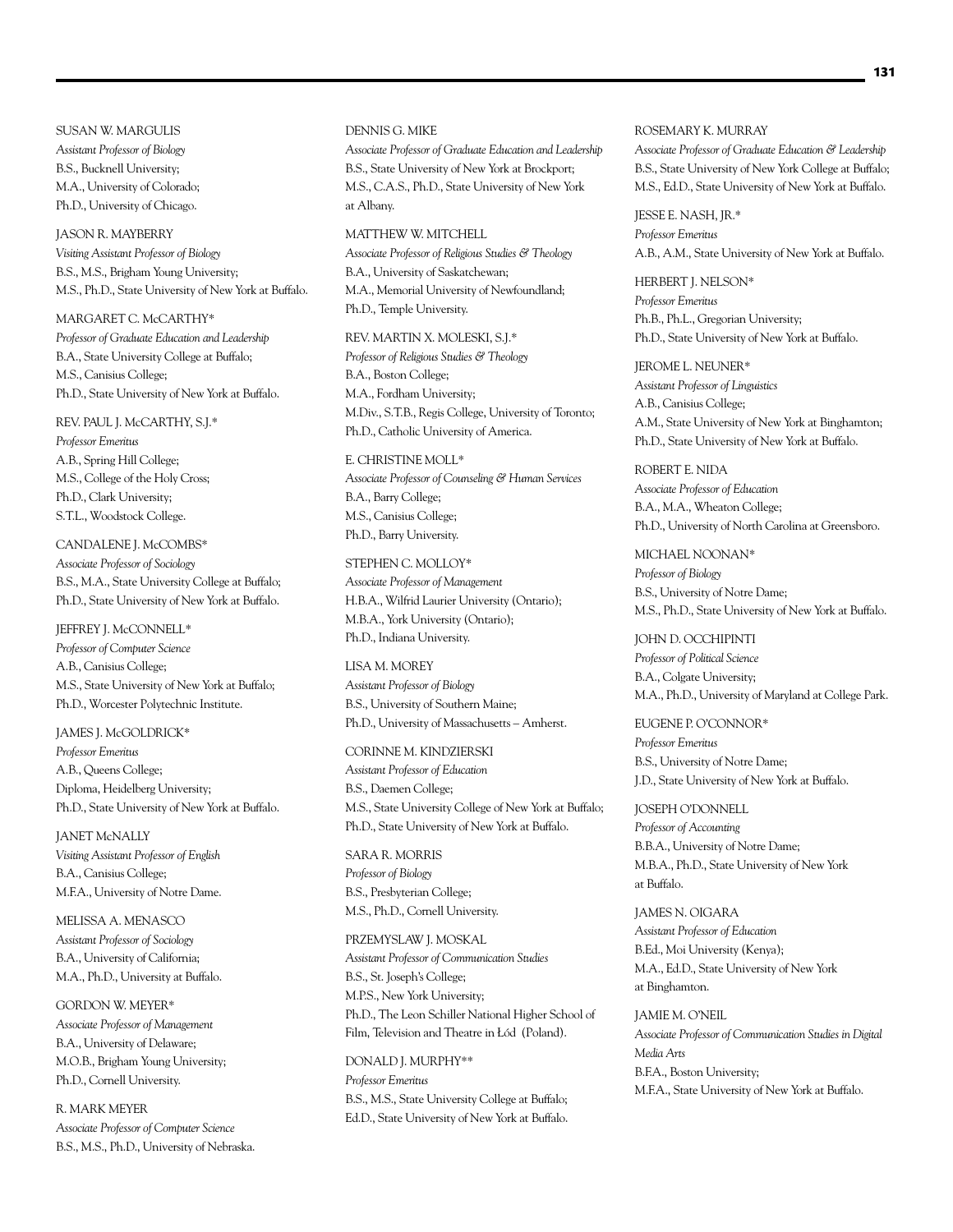MARY C. O'SULLIVAN *Professor of Chemistry & Biochemistry* B.Sc., University of Warwick (U.K.); Ph.D., University of Newcastle upon Tyne (U.K.).

GEORGE M. PALUMBO\* *Professor of Economics & Finance* A.B., Hobart College; A.M., Ph.D., Syracuse University.

CHARLES J. PELITERA\* *Assistant Professor of Kinesiology* B.S., M.S. Canisius College; C.S.C.S., National Strength & Conditioning Association; Ed.D., ABD, Argosy University.

#### PHILIP PFAFF\*

*Professor of Economics & Finance* B.Mgt.E., Rensselaer Polytechnic Institute; M.A., Fordham University; Ph.D., Michigan State University.

MICHAEL PIEMONTE *Assistant Professor of Economics & Finance* B.A., Penn State University; M.B.A., Cornell University.

HARVEY A. PINES\*\* *Professor of Psychology* B.B.A., M.S., City College, City University of New York; Ph.D., State University of New York at Buffalo.

CAMILLE M. PONTRELLO *Assistant Professor of Education* B.A., St. Francis College; M.S., St. John's University; Ph.D., State University of New York at Buffalo.

EFSTRATIOS PRASSIDIS *Professor of Mathematics & Statistics* B.S., Aristotle University of Thessalonika; Ph.D., University of Notre Dame.

REV. JAMES M. PRIBEK, S.J. *Associate Professor of English* B.S., The University of Wisconsin at Madison; M.A., Gonzaga University; M. Div., Th.M., Weston Jesuit School of Theology; Ph.D., University College Dublin.

SUSAN K. PUTNAM *Professor of Psychology* B.A., Canisius College; Ph.D., State University of New York at Buffalo.

THOMAS C. REBER\* *Associate Professor of English* B.A., University of Toledo; M.A., Bowling Green State University; Ph.D., University of Texas.

IAN J. REDPATH\* *Professor of Accounting* B.L.S., Hillsdale College; J.D., University of Detroit; L.L.M., University of Wisconsin.

PHILIP A. REED *Assistant Professor of Philosophy* B.A., Davidson College; M.A., Ph.D., University of Notre Dame.

#### GREGORY K. REEDS\*

*Associate Professor of Kinesiology* B.P.E., McMaster University; B.Ed., University of Toronto; M.H.K., University of Windsor; Ed.D., State University of New York at Buffalo.

RONALD R. REIBER\*\* *Associate Professor of Economics & Finance* B.S., A.M., State University of New York at Buffalo; Ph.D., University of Arizona.

FRANK P. RIGA\*\* *Professor Emeritus*  A.B., A.M., Ph.D., State University of New York at Buffalo.

RICHARD D. REITSMA *Assistant Professor of Modern Languages* B.A., Grand Valley State University; M.A., Purdue University; Ph.D., Washington University.

RONALD M. RIVAS *Associate Professor of Management* B.Sc., Universidad Nacional de Ingenieria, Lima; M.A., Escuela de Administracion de Negocios, Lima; Ph.D., University of California, Los Angeles.

ROBERT F. RIZZO\* *Professor Emeritus* A.B., A.M., Ph.D., The Catholic University of America; S.T.L., Gregorian University.

ERIN E. ROBINSON *Associate Professor of Sociology, Anthropology & Criminal Justice* B.A., State University of New York at Geneseo; M.A., University of Tennessee; Ph.D., State University of New York at Buffalo.

CRAIG D. ROGERS

*Associate Professor of Economics & Finance* B.S., State University College at Brockport; M.A., M.B.A., Ph.D., State University of New York at Buffalo.

NANCY J. ROSENBLOOM\* *Professor of History* A.B., Smith College; M.A., University of Michigan; Ph.D., University of Rochester.

NANCY M. ROURKE *Associate Professor of Religious Studies & Theology* B.A., Union College; M.Div., Boston University School of Theology; Ph.D., St. Patrick's Pontifical Institute, Maynooth.

LINDSEY D. ROW-HEYVELD *Assistant Professor of English* B.A., Greenville College; M.A., Ph.D., University of Iowa.

MICHAEL E. RUTTER *Associate Professor of Counseling & Human Services* A.B., (Psychology) Cornell University; Ph.D., State University of New York at Buffalo.

STANLEY C.W. SALVARY\* *Professor Emeritus* B.S., Brooklyn College; M.B.A., Long Island University; C.P.A., State of New York; DABFE; CGFM; Ph.D., New York University.

NEVA E. SANDERS *Associate Professor of Psychology* B.S., M.S., Ph.D., Oklahoma State University.

PAUL L. SAUER\* *Professor of Marketing & Information Systems* B.S.M.E., University of Notre Dame; M.B.A., Ph.D., Ohio State University.

TIMOTHY M. SAWICKI *Associate Professor of Kinesiology* B.Ed., Brock University; Ed.D., University of Toronto.

PETER M. SCHABER\* *Professor of Chemistry & Biochemistry* B.S., Canisius College; Ph.D., State University of New York at Buffalo.

KENNETH D. SCHERKOSKE\* *Associate Professor of Physics* B.S., M.S., Ph.D., University of Toledo.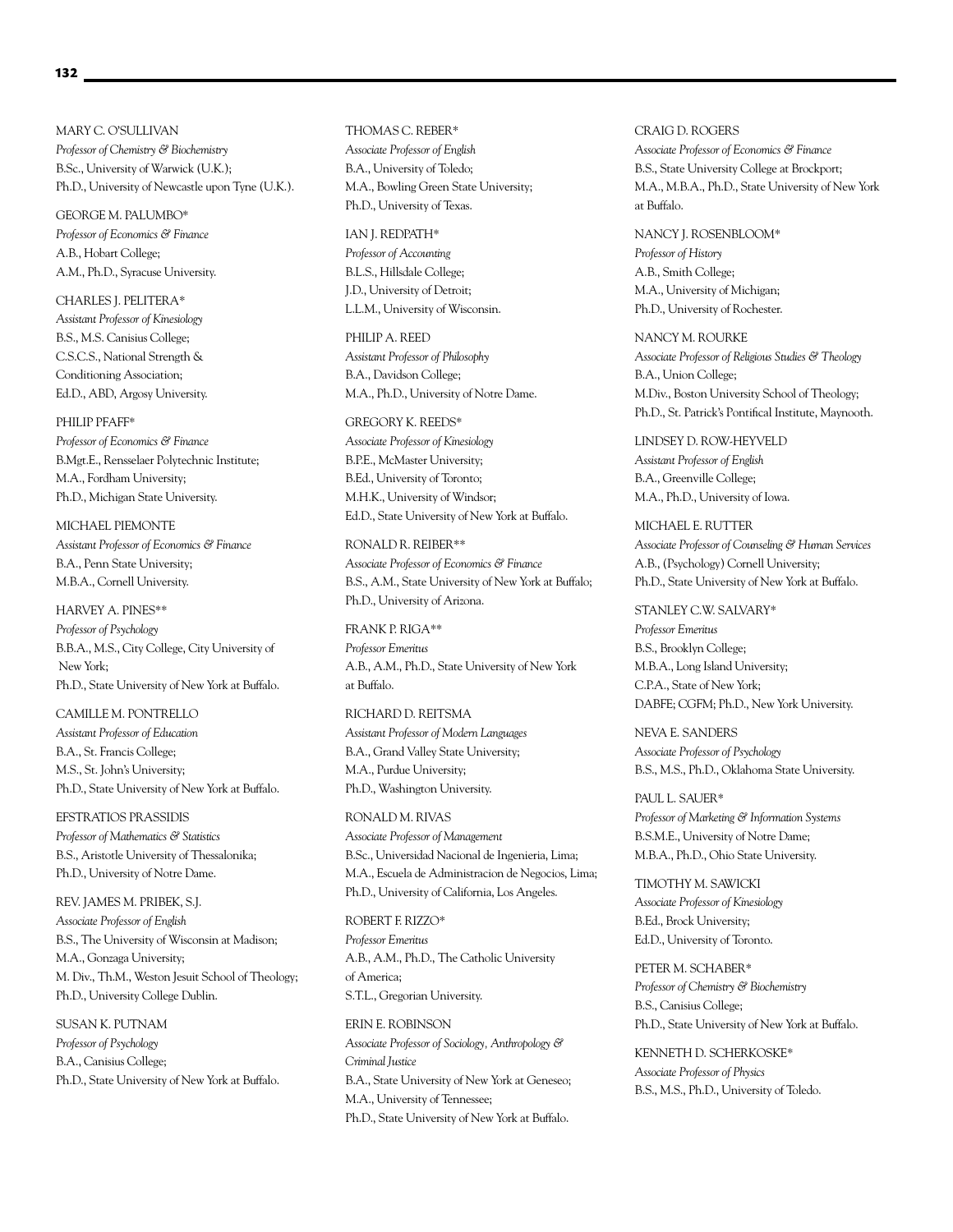CHARLES R. SCHMIDTKE\* *Professor Emeritus* B.A., Canisius College; M.A., Ph.D., Tulane University.

KARL J. SCHROEDER, JR.\* *Professor Emeritus* A.B., A.M., State University of New York at Buffalo.

JANICE L. SCHULTZ-ALDRICH\* *Professor Emerita* A.B., John Carroll University; M.A., Ph.D., State University of New York at Buffalo.

ROBERT SELKOWITZ *Assistant Professor of Physics* B.A., State University of New York at Buffalo; M.A., Ph.D., University of Rochester.

TIMOTHY J. SERVOSS *Assistant Professor of Psychology* B.A., University of Rochester; M.A., University of South Carolina; Ph.D., ABD, State University of New York at Buffalo.

CLANCY M. SEYMOUR *Instructor of Kinesiology* B.S., M.S., Canisius College.

GIRISH SHAMBU\* *Associate Professor of Management* B.Tech., Indian Institute of Technology (Kharagpur); Ph.D., State University of New York at Buffalo.

WALTER G. SHARROW\*\* *Professor Emeritus*  A.B., University of Buffalo; Ph.D., University of Rochester.

DAVID F. SHANKS *Assistant Professor of Communication Studies* B.A., Auburn University; M.A., Texas State University.

MARY E. SHEA *Professor of Graduate Education & Leadership* B.S., Westfield State College (Massachusetts); M.S., Canisius College, M.S. State University College of New York at Buffalo; Ph.D., State University of New York at Buffalo.

H. DAVID SHEETS\* *Professor of Physics* B.S., State University College at Fredonia; Ph.D., State University of New York at Buffalo.

PHILLIP M. SHERIDAN *Associate Professor of Chemistry & Biochemistry* B.S., Southern Connecticut State at New Haven; Ph.D., University of Arizona at Tucson.

RICHARD A. SHICK\* *Professor of Economics & Finance* B.S., M.B.A., Ph.D., State University of New York at Buffalo.

CORAL R. SNODGRASS\* *Professor of Management* B.A., Duquesne University; M.B.A., Ph.D., University of Pittsburgh.

DAVID J. SNYDER\*

*Associate Professor of Marketing & Information Systems* B.A., Davidson College; M.B.A., St. Bonaventure University; Ph.D., University of South Carolina.

KENNETH M. SROKA\*\*

*Professor of English* A.B., Canisius College; A.M., University of Chicago; Ph.D., University of Wisconsin.

HOWARD STANGER *Associate Professor of Management* B.A., Queens College; M.A., Rutgers University;

Ph.D., Ohio State University.

RICHARD E. STANTON\* *Professor Emeritus* B.S., Niagara University; M.S., Ph.D., University of Notre Dame.

DANIEL P. STARR\*\* *Professor Emeritus* B.S., Canisius College; A.M., Ph.D., Rutgers University.

MARGARET K. STEFANKSI *Associate Professor of Modern Languages* M.A., University of Warsaw, Poland; M.A., Ph.D., State University of New York at Buffalo.

JEREMY L. STEINBACHER *Assistant Professor of Chemistry & Biochemistry* B.A., Franklin and Marshall College; M.S., Cornell University.

ERIC J. STENCLIK *Assistant Professor of Religious Studies & Theology* B.A., Columbia University; M.A., Yale University; Ph.D., University of Toronto.

E. ROGER STEPHENSON\*\* *Professor of English* A.B., A.M., Boston College; Ph.D., Brown University.

JAMES SYLVIS\* *Professor Emeritus* B.S., M.Ed., University of Pittsburgh; Ed.D., State University of New York at Buffalo.

STEVEN H. SZCZEPANKIEWICZ *Associate Professor of Chemistry & Biochemistry* B.S., Canisius College; Ph.D., California Institute of Technology.

EDWARD J. SZEWCZAK\* *Professor of Marketing & Information Systems* B.A., Haverford College; M.A., Temple University; M.S.B.A., Boston University; Ph.D., University of Pittsburgh.

RICHARD J. THOMPSON\* *Professor Emeritus* B.S., Canisius College; A.M., University of Buffalo; Ph.D., State University of New York at Buffalo.

MARCUS L. THOMEER *Assistant Professor of Education* B.A., Ph.D., University of Texas at Austin

JOSEPH A. TOMASULO\* *Professor Emeritus* B.S., LeMoyne College; Ph.L., Fordham University; B.D., Weston College; Ph.D., State University of New York at Buffalo.

ANNE MARIE TRYJANKOWSKI *Associate Professor of Education* B.A., M.S., Canisius College; Ed.D., State University of New York at Buffalo.

RICHARD L. USCHOLD\*\* *Professor Emeritus* B.S., Canisius College; M.S., University of Notre Dame; Ph.D., State University of New York at Buffalo. A.B., A.M., Pennsylvania State University; Ph.D., University of Michigan.

JAMES E. VAN VERTH\* *Professor Emeritus* B.S., Xavier University; M.S., University of Detroit; Ph.D., Indiana University.

PATRICIA B. VAN VERTH\* *Professor Emerita* B.S., St. Louis University; M.S., Ph.D., State University of New York at Buffalo.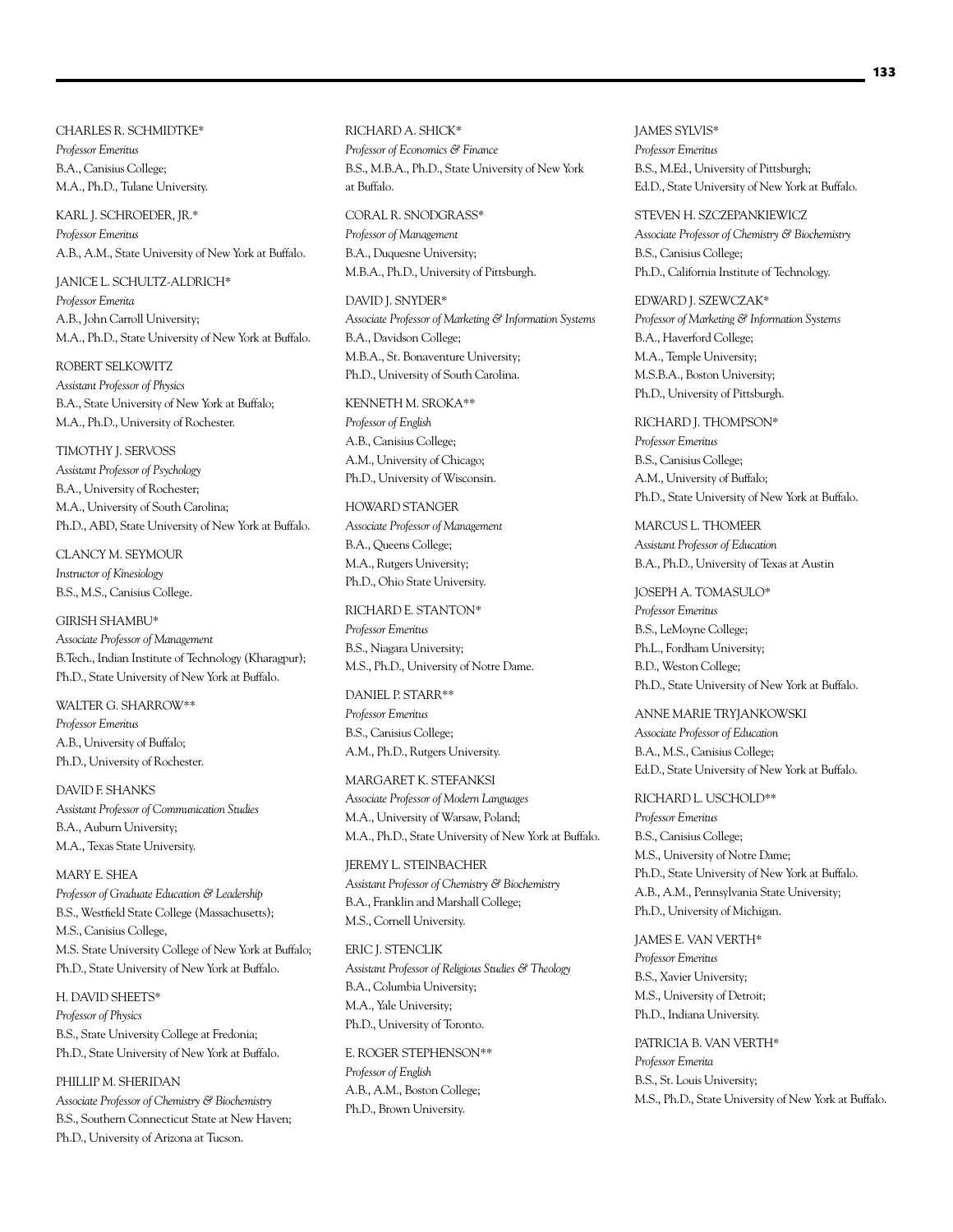STANLEY L. VODRASKA\* *Professor Emeritus* A.B., St. John's University; A.M., University of Chicago; Ph.D., University of London.

THOMAS J. VOGEL *Associate Professor of Accounting* B.S., Canisius College; Ph.D., The Pennsylvania State University.

LINDA A. VOLONINO\* *Professor of Marketing & Information Systems* B.S., Mercy College; M.B.A., Ph.D., State University of New York at Buffalo.

#### TIMOTHY H. WADKINS\*

*Professor of Religious Studies & Theology* B.A., San Jose State University; M.Div., Trinity Evangelical Divinity School (Deerfield, IL); Ph.D., Graduate Theological Union (Berkeley, CA).

RICHARD A. WALL\* *Professor of Economics & Finance* B.S., Canisius College; M.A., Ph.D., State University of New York at Buffalo.

#### PAUL F. WALDAU

*Associate Professor of Anthrozoology* B.A., University of California at Santa Barbara; J.D., University of California at Los Angeles; M.A., Stanford University; Ph.D., University of Oxford.

NANCY V. WALLACE *Associate Professor of Education* B.S., State University of New York at Cortland; M.A., Ed.D., State University of New York at Buffalo.

CHRISTINE M. WALSH *Assistant Professor of Fine Arts* B.A., M.A., State University of New York at Buffalo.

MELISSA B. WANZER *Professor of Communication Studies* B.A., West Chester University of Pennsylvania; M.A., Syracuse University; Ed.D., West Virginia University.

TREVOR L. WATT\*\* *Professor Emeritus* A.B., University of Sydney; A.M., Mansfield College (Oxford); B.D., Melbourne College of Divinity; S.T.M., Ph.D., Union Theological Seminary. A.B., A.M., University of New Hampshire; Ph.D., Wayne State University.

GEORGE WENNER *Professor Emeritus* B.S., State University of New York at Buffalo; Ed.M., Temple University; C.A.S., Buffalo State College; Ph.D., State University of New York at Buffalo.

#### JULIA L. WESCOTT\*

*Professor of Modern Languages* A.B., M.A., Brown University; Ph.D., University of Massachusetts.

#### ANTHONY R. WESTON

*Associate Professor of Mathematics & Statistics* B.Sc., University of New England, NSW (Armidale, Australia); Ph.D., Kent State University.

#### CHARLES J. WIGLEY, III\*

*Professor of Communication Studies* A.B., Youngstown State University; J.D., University of Akron; Ph.D., Kent State University.

KATHRYN F. WILLIAMS *Associate Professor of Classics* B.A., University of North Carolina at Chapel Hill; M.A., Ph.D., University of Virginia.

AMY WOLF *Associate Professor of English* B.A., Bowling Green State University; M.A., Ph.D., University of Massachusetts at Amherst.

#### GREGORY R. WOOD\*

*Associate Professor of Marketing & Information Systems* B.A., Oakland University; Ph.D., State University of New York at Albany.

MICHAEL H. WOOD *Assistant Professor of Physics* B.S., The Catholic University of America; M.S., Ph.D., University of North Carolina at Chapel Hill.

# ANN W. WRIGHT

*Professor of Biology* B.S., Evergreen State College; M.S., Idaho State University; Ph.D., State University of New York at Buffalo.

MARK YIM *Assistant Professor of Marketing & Information Systems* B.A., Korea University; M.S., University of Illinois, Urbana-Champaign; Ph.D., University of Texas at Austin.

PAUL A. YOUNG\* *Professor Emeritus* B.S., State University College at Buffalo; M.S., Canisius College; Ed.D., University of Georgia.

WILLIAM F. ZAPISEK\* *Professor Emeritus* A.B., Utica College of Syracuse; M.S., Ph.D., University of Connecticut.

MARK P. ZAPOROWSKI\* *Professor of Economics & Finance* B.S., State University of New York at Oswego; M.A., Ph.D., State University of New York at Albany.

JILL ZARAZINSKI *Assistant Professor of Education* B.S., Canisius College; M.S.Ed., D'Youville College; Ph.D., State University of New York at Buffalo.

JOHN ZEIS\* *Professor of Philosophy* A.B., University of Notre Dame; M.A., Niagara University; Ph.D., University of Pennsylvania.

EDWARD J. ZIMMERMANN\* *Professor Emeritus*  B.S., Ed.M., A.M., Canisius College; Ph.D., State University of New York at Buffalo.

- \* Bene Merenti awarded for 20 years of service to Canisius College.
- \*\* Special Bene Merenti awarded for 40 years of service to Canisius College.

# Adjunct Graduate Studies Faculty

# College of Arts & Sciences

DAVID T. ARAGONA *Adjunct Professor Communication & Leadership MS Program* Ph.D., SUNY at Buffalo.

EVE BERRY *Adjunct Professor Communication & Leadership MS Program* M.A., Indiana University.

NANCY M. BLASCHAK *Adjunct Professor Communication & Leadership MS Program* M.B.A., Canisius College.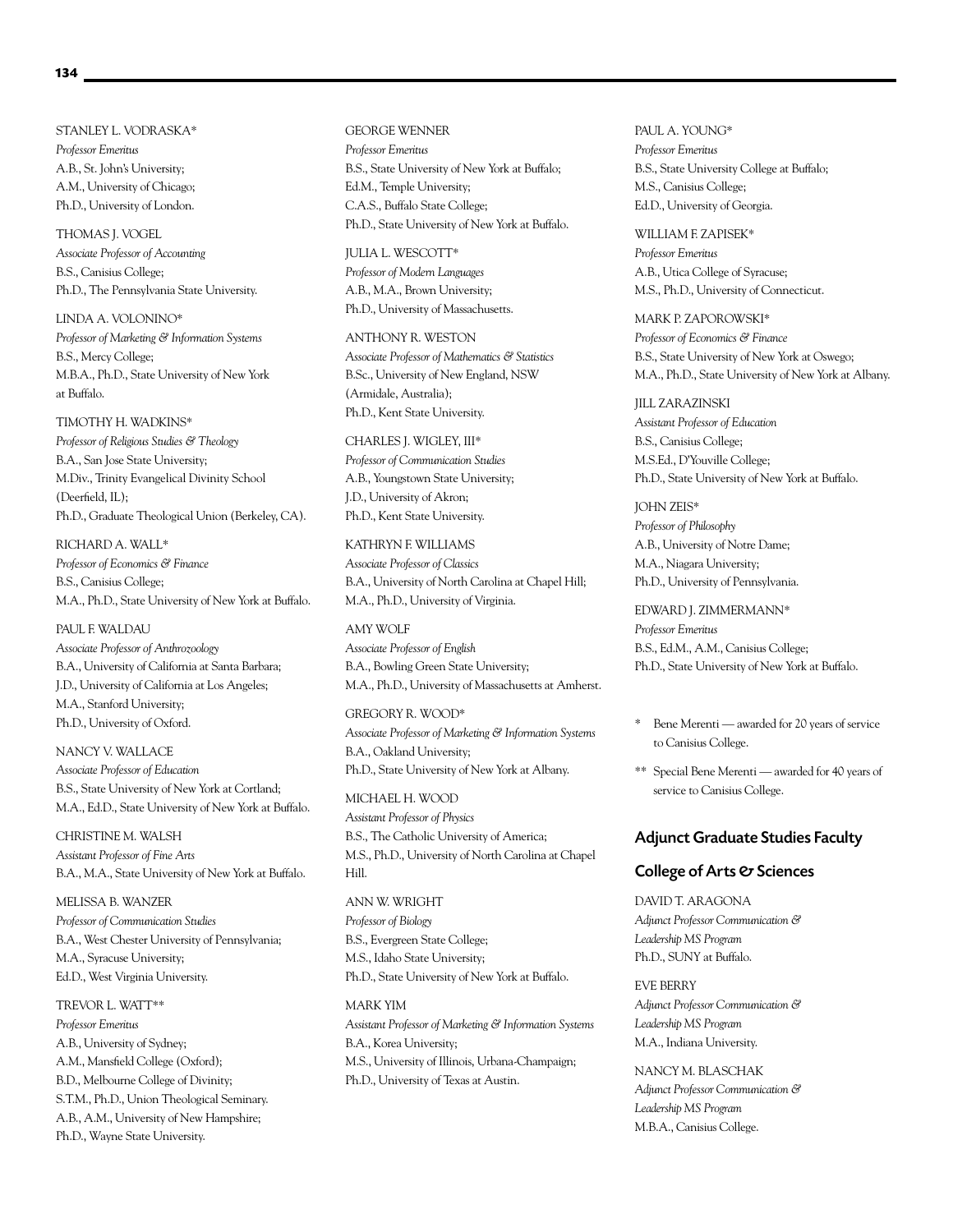NEIL M. MELBROD *Adjunct Professor Communication & Leadership MS Program* M.B.A., Canisius College.

SHERYL L. PIPE *Adjunct Professor Anthrozoology* Ph.D. Hofstra University.

### School of Education & Human Services

KEVIN AHUNA *Adjunct Professor, Graduate Education and Leadership-College Student Personnel Administration* B.A. University of California-Irvine; M.Ed. University of Vermont; Ph.D., State University of New York at Buffalo.

SUSAN ALLEN *Adjunct Professor, Graduate Education and Leadership-Differentiated Instruction* B.A., College of Wooster; M.S. Case Western Reserve University.

LARRY ANDERSON *Adjunct Professor, Teacher Education-Adolescence* B.Ed., M.Ed., University of Toronto.

JENNIFER ANDERSON *Adjunct Professor, Counseling Education and Human Services* B.A. State University of New York at Buffalo; M.S., Canisius College.

MELINDA ANDOLINA Adjunct Professor, Graduate Education and Leadership-Literacy B.S. State University of New York College at Buffalo; M.S. Canisius College.

LAVONNE ANSARI *Adjunct Professor, Office of Professional Studies* B.P.S., State University of New York College at Brockport; M.S., State University of New York College at Buffalo; Ph.D., State University of New York at Buffalo.

# JOANN BALAZS *Adjunct Professor, Graduate Education and Leadership-Educational Leadership and Supervision* B.A., State University of New York at Geneseo; J.D., State University of New York at Buffalo-School of Law.

JENNIFER BARDO *Adjunct Professor, Graduate Education and Leadership-Deaf Ed.* B.S. Utica College of Syracuse University; M.S., S.S.P., Gallaudet University.

### DEBORAH BEIS *Adjunct Professor, Teacher Education-Childhood* B.S., M.S., State University of New York College at Buffalo.

JULIA BERMINGHAM *Adjunct Professor, Graduate Education and Leadership-Differentiated Instruction* B.A., M.S., Niagara University; M.S. Ed., Canisius College.

#### *ROBERT BENNETT*

*Adjunct Professor, Graduate Education and Leadership-Educational Leadership and Supervision* B.A. University of Notre Dame; M.S. State University of New York at Buffalo.

#### JEFFREY BETZ

*Adjunct Professor, Graduate Education and Leadership- Online Literacy* A.A. Erie Community College; B.S. State University of New York College at Buffalo; M.S. St. Bonaventure University.

JAMES BIERL *Adjunct Professor, Office of Professional Studies* B.S. State University of New York at Buffalo; A.A.S. Erie Community College North;

M.S. State University of New York at Buffalo.

PAUL BIERON *Adjunct Professor, Kinesiology*  B.S., M.S., Ithaca College; Ed.D., University of Sarasota.

THOMAS BRAUN *Adjunct Professor, Kinesiology*  M.Ed., State University of New York at Buffalo.

BARBARA BROOMELL *Adjunct Professor, Graduate Education and Leadership-Differentiated Instruction* B.A., M.S. State University of New York at Fredonia.

DARREN BROWN *Adjunct Professor, Graduate Education and Leadership-Educational Leadership and Supervision* B.S., M.S., State University of New York College at Buffalo; M.B.A., Canisius College; Ed.D., State University of New York at Buffalo.

JOSEPH BURKE, S.J. *Adjunct Professor, Counseling Education and Human Services* B.A., M.A., Fordham University; M.Div., Loyola University-Chicago; M.A., Kean College; M.S. Ed., Fordham University.

DAVID CAPUZZI *Adjunct Professor, Counseling Education and Human Services* B.A., M.A., Ph.D., Florida State University.

JEAN CASSETTA *Adjunct Professor, Teacher Education-Special Education* B.S., M.S. Ed., State University of New York College at Buffalo.

JANET CERRA *Adjunct Professor, Counseling Education and Human Services* B.A. St. Xavier College; M.S. Ed., Canisius College.

STEVE CHAFFEE

*Adjunct Professor, Kinesiology*  B.S. State University College of New York at Brockport; M.S. Ed., Canisius College.

STEPHEN CLAR *Adjunct Professor, Graduate Education and*  Leadership-Sport Administration B.A., University of Notre Dame; M.S., Canisius College; J.D. State University of New York at Buffalo-School of Law.

MICHELE CLARKE *Adjunct Professor, Graduate Education and Leadership-Differentiated Instruction* B.S., M.S. Ed., State University College of New York at Buffalo.

PAUL COLEMAN *Adjunct Professor, Counseling Education and Human Services* B.S State University of New York at Albany; M.S. Ed., Canisius College.

LINDA CROGLIA *Adjunct Professor, Graduate Education and Leadership-Educational Leadership and Supervision* B.S., D'Youville College; M.S. Ed., State University of New York College at Buffalo; M.A., Ed.D., State University of New York at Buffalo.

RACHEL DARR *Adjunct Professor, Office of Professional Studies* B.S. Dietetics, Michigan State University; M.S., Ph.D., State University of New York at Buffalo.

SARA DOLLOFF *Adjunct Professor, Teacher Education-Adolescence* B.A., Assumption College; M.A. Canisius College.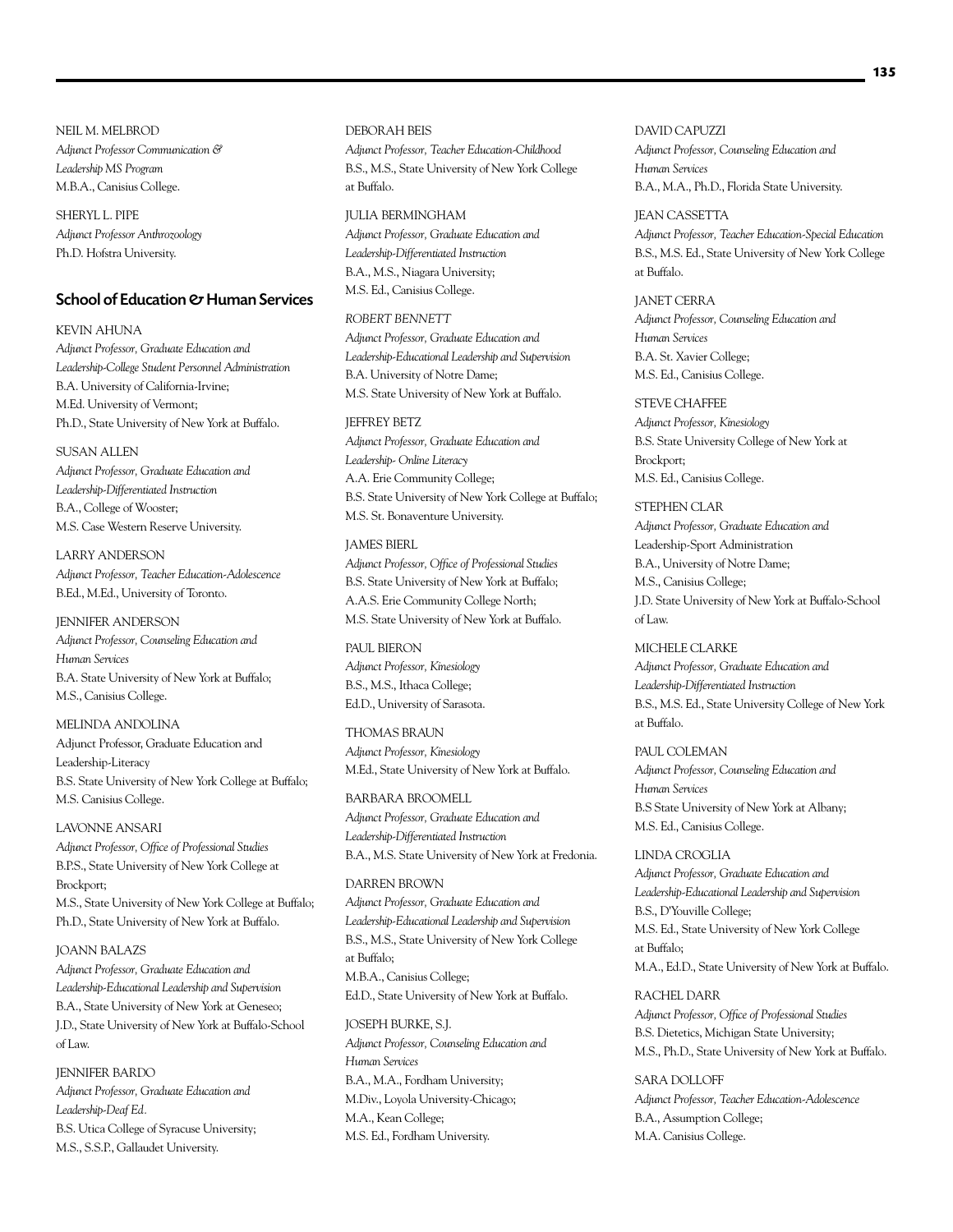#### MICHAEL DOWLING

*Adjunct Professor, Graduate Education and Leadership-Deaf Education* B.S. State University of New York at Buffalo; M.S. Canisius College.

## SANDRA DROZDOWSKI

*Adjunct Professor, Kinesiology*  B.A., State University of New York College at Brockport; M.S. Ed., State University of New York College at Buffalo.

#### MARGARET DUNWOODIE

*Adjunct Professor, Teacher Education-Special Education* B.S., M.S., State University of New York College at Buffalo.

## MAUREEN ENGLAND

*Adjunct Professor, Teacher Education –Special Education* B.S. State University of New York College at Buffalo; M.S. Canisius College.

#### ALAN ERZKUS

*Adjunct Professor, Teacher Education – Special Education* B.S., M.S., State University of New York College at Buffalo.

#### SHERRY FARROW

*Adjunct Professor, Office of Professional Studies* B.S. Washington State University; M.A., Ph.D., State University of New York at Buffalo.

#### CAROL FELTZ

*Adjunct Professor, Graduate Education and Leadership-Literacy* B.A. State University of New York at Buffalo; M.S., State University of New York College at Brockport.

CAROLINE FLURY-KASHMANIAN *Adjunct Professor, Teacher Education-Literacy*  B.A. State University of New York at Buffalo; M.S. Canisius College.

KRISTIN FRAWLEY *Adjunct Professor, Graduate Education and Leadership-Differentiated Instruction* B.A. College of the Holy Cross; M.S. Canisius College.

# ANDREW FREEDMAN *Adjunct Professor, Graduate Education and Leadership-Educational Leadership and Supervision*  B.A., J.D.,State University of New York at Buffalo.

PATRICK GANNON Adjunct Professor, Office of Professional Studies B.A., Canisius College; B.S., M.S., State University of New York at Buffalo. GEORGE GARDNER *Adjunct Professor, Counseling Education and Human Services* B.S., M.S. Ed., Canisius College.

#### MARGARET GARFOOT

*Adjunct Professor, Office of Professional Studies* B.S., State University of New York College at Buffalo; M.S., State University of New York at Buffalo.

# JOSEPH GENTILE

*Adjunct Professor, Graduate Education and Leadership-Educational Leadership and Supervision* B.A., M.A. State University of New York at Buffalo.

#### PATRICIA GEORGE

*Adjunct Professor, Graduate Education and Leadership-Literacy*  B.A. Canisius College; M.S. Ed., State University of New York at Buffalo.

#### RONALD GEORGE

*Adjunct Professor, Counseling Education and Human Services* B.S. Gannon University; M.S. Ed., Niagara University.

# LAWRENCE J. GOLDSMITH

Adjunct Professor, Kinesiology B.S., Canisius College.

#### ANDREA GREGORY

Adjunct Professor, Graduate Education and Leadership-Sport Administration B.S., M.S., Canisius College.

#### KATHLEEN HASSEY

*Adjunct Professor, Office of Professional Studies* B.A. Anna Maria College; B.S. Boston University; M.Ed. Cambridge College.

# ARVELA HEIDER *Adjunct Professor, Office of Professional Studies*  B.S., Ph.D., State University of New York at Buffalo.

MATTHEW HEIDT *Adjunct Professor, Graduate Education and Leadership-Sport Administration* B.A., State University of New York at Oswego; M.S., Canisius College.

#### CURTIS HINSON

*Adjunct Professor, Online Physical Education*  B.S. West Virginia Wesleyan College; M.S. Ed., Widener University.

# PAOLINA HUBBARD *Adjunct Professor, Teacher Education-Adolescence* B.A., M.A, State University of New York at Fredonia.

KATHLEEN JACQUES *Adjunct Professor, Teacher Education-Adolescence* B.A., M.S., Canisius College.

#### PATRICIA ELLEN JOHNSON

*Adjunct Professor, Office of Professional Studies* B.A. Suffolk University; M.Ed, University of Massachusetts-Boston; Ed.D., Universtiy of Massachusetts-Amherst; A.S., R.N., Laboure College.

#### PATRICIA JOHNSTON

*Adjunct Professor, Graduate Education and Leadership-Literacy* B.S., State University of New York at Buffalo; M.S. Canisius College.

#### MARGARET JONES-CAREY

*Adjunct Professor, Graduate Education and Leadership-Educational Leadership and Supervision* B.B.A. St. Bonaventure University; M.S. Nazareth College.

# CLARANN JOSEF

*Adjunct Professor,Teacher Education-Childhood* B.A. D'Youville College; M.S.Ed., Canisius College.

#### COURTNEY KELLY

*Adjunct Professor, Kinesiology* B.S., State University of New York College at Brockport; M.S., Canisius College.

#### CATHIE KERSTEN

*Adjunct Professor, Graduate Education and Leadership-Deaf Education* B.S., Nazareth College; M.S., Canisius College.

KATHLEEN KREIS *Adjunct Professor, Teacher Education-Adolescence* B.A. D'Youville College; M. Ed, Ed.D., State University of New York at Buffalo.

LISA KRUEGER *Adjunct Professor, Graduate Education and Leadership-Educational Leadership and Supervision* M.S. Ed., State University of New York College at Buffalo; M.S., Canisius College.

DEBORAH KRYSTOFIK *Adjunct Professor, Teacher Education-Special Education* B.S., M.S., D'Youville College.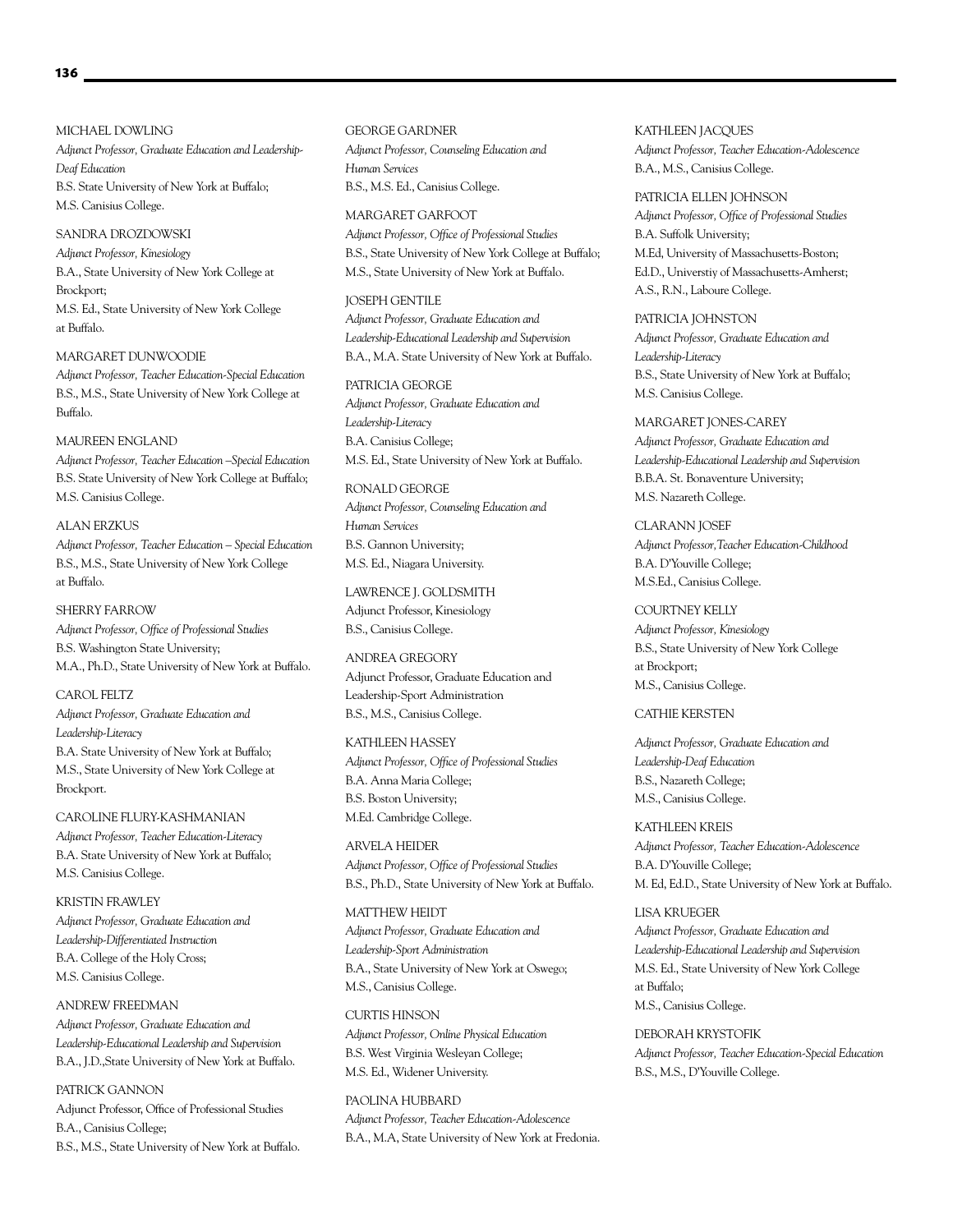GARY LADD, DHSc

*Adjunct Professor, Office of Professional Studies* B.S. Syracuse University; M.S. Western Maryland College; M.S. Ed. Southern Illinois University-Edwardsville; M.A. University of Alabama; DHSc Nova Southeastern University.

### MARYJO LAMASTRA

*Adjunct Professor, Counseling Education and Human Services* B.A. Canisius College; M.Ed State University of New York at Buffalo.

DAVID LANZ

*Adjunct Professor, Teacher Education-Adolescence* B.S., M.S., State University of New York College at Buffalo.

#### TERESA LAWRENCE

*Adjunct Professor, Graduate Education and Leadership-Educational Leadership and Supervision* A.A., University of Maryland-Munich, Munich Germany; B.A. M.S. Ed., Ed.D., State University of New York at Buffalo.

#### DEVORAH LUCAS

*Adjunct Professor, Online Physical Education* B.S. California Polytechnic State University– San Luis Obispo; M.S. California State University- Los Angeles.

JAYME MALONEY

*Adjunct Professor, Graduate Education and Leadership-Deaf Education* B.A., Gallaudet University; M.S. Canisius College.

#### AMANDA MARTINEZ

*Adjunct Professor, Kinesiology* A.S. Niagara County Community College; B.S., State University of New York College at Brockport; M.S. Virginia Polytechnic Institute and State University.

#### GLENN MATTHEWS

*Adjunct Professor, Graduate Education and Leadership-Sport Administration* B.S., State University of New York Institute of Technology; M.S., Canisius College.

### THOMAS MCCARTHY

*Adjunct Professor,Office of Professional Studies* B.A., Canisius College; B.S., M.S. State University of New York at Buffalo.

#### MICHAEL MEDICI

*Adjunct Professor, Graduate Education and Leadership-Sport Administration* B.S. Niagara University; M.S. Canisius College.

#### DAVID MELLERSKI

*Adjunct Professor, Teacher Education-Adolescence* B.S.,State University of New York at Buffalo; M.S., State University of New York College at Buffalo.

#### TODD MIKLAS

*Adjunct Professor,Teacher Education-Childhood* B.A., State University of New York at Buffalo; M.S., Canisius College; M.S. Niagara University.

#### BRUCE MITCHELL

*Adjunct Professor, Counseling Education and Human Services* B.A. Colgate University; M.S. Canisius College.

#### JAMES MOHAN

Adjunct Professor, Kinesiology B.S., M.S., State University of New York at Buffalo.

# DAVINA MOSS-KING

*Adjunct Professor, Counseling Education and Human Services* B.S. State University of New York at Buffalo; M.S., New York University; Ph.D., State University of New York at Buffalo.

#### DAVID MYROW

*Adjunct Professor, Counseling Education and Human Services* B.S., M.S., Ph.D., University of Illinois-Urbana.

TRACI MURPHY

*Adjunct Professor, Graduate Education and Leadership-Sport Administration*  B.S. West Chester University; M.S. University of Arkansas.

RACHAEL NEES *Adjunct Professor, Office of Professional Studies* B.A., M.B.A., State University of New York at Buffalo.

#### AMY NOVAK

*Adjunct Professor, Teacher Education-Special Education* A.A., Erie community College; B.S. State University of New York at Fredonia; M.A. Western New Mexico University.

#### KEVIN O'CONNOR

*Adjunct Professor, Teacher Education-Childhood* B.A. York University; B.Ed., University of Toronto; M.S. Ed., Ontario Institute for Studies in Education University of Toronto.

LYNN O'CONNOR *Adjunct Professor, Graduate Education and Leadership-Differentiated Instruction* B.S., M.S. State University of New York College at Buffalo.

THOMAS F. O'MALLEY *Adjunct Professor, Teacher Education-Adolescence*  B.A., M.A., Canisius College.

SHAWN O'ROURKE *Adjunct Professor, Graduate Education and Leadership-Sport Administration*  B.A., Wilfred Laurier University; M.S.M., University of Richmond; Ph.D., The Ohio State University.

#### TARA PACE

*Adjunct Professor, Counseling Education and Human Services* B.S. State University of New York College at Buffalo; M.S. Canisius College.

#### NARYAN PADMANABHA

*Adjunct Professor, Teacher Education-Childhood* B.A., State University of New York College at Buffalo; M.S., D'Youville College; M.A. State University of New York College at Buffalo.

MARY JO PARKER Adjunct Professor, Office of Professional Studies B.S., Cornell University; M.S., State University of New York College at Buffalo.

PAULA PENDOLINO *Adjunct Professor, Graduate Education and Leadership- Literacy* B.S. Canisius College; M.S.Ed, State University of New York at Buffalo.

PATRICK PHELAN *Adjunct Professor, Graduate Education and Leadership-Educational Leadership and Supervision* B.S., Cornell University- NYS School of Industrial and Labor Relations; M.B.A., Canisius College; M.Ed., Ed.D., State University of New York at Buffalo.

THOMAS PIERINO *Adjunct Professor, Graduate Education and Leadership-Deaf Education* B.S., M.S.Ed., State University of New York College at Buffalo; M.S, M.A.,Ed.D., State University of New York at Buffalo.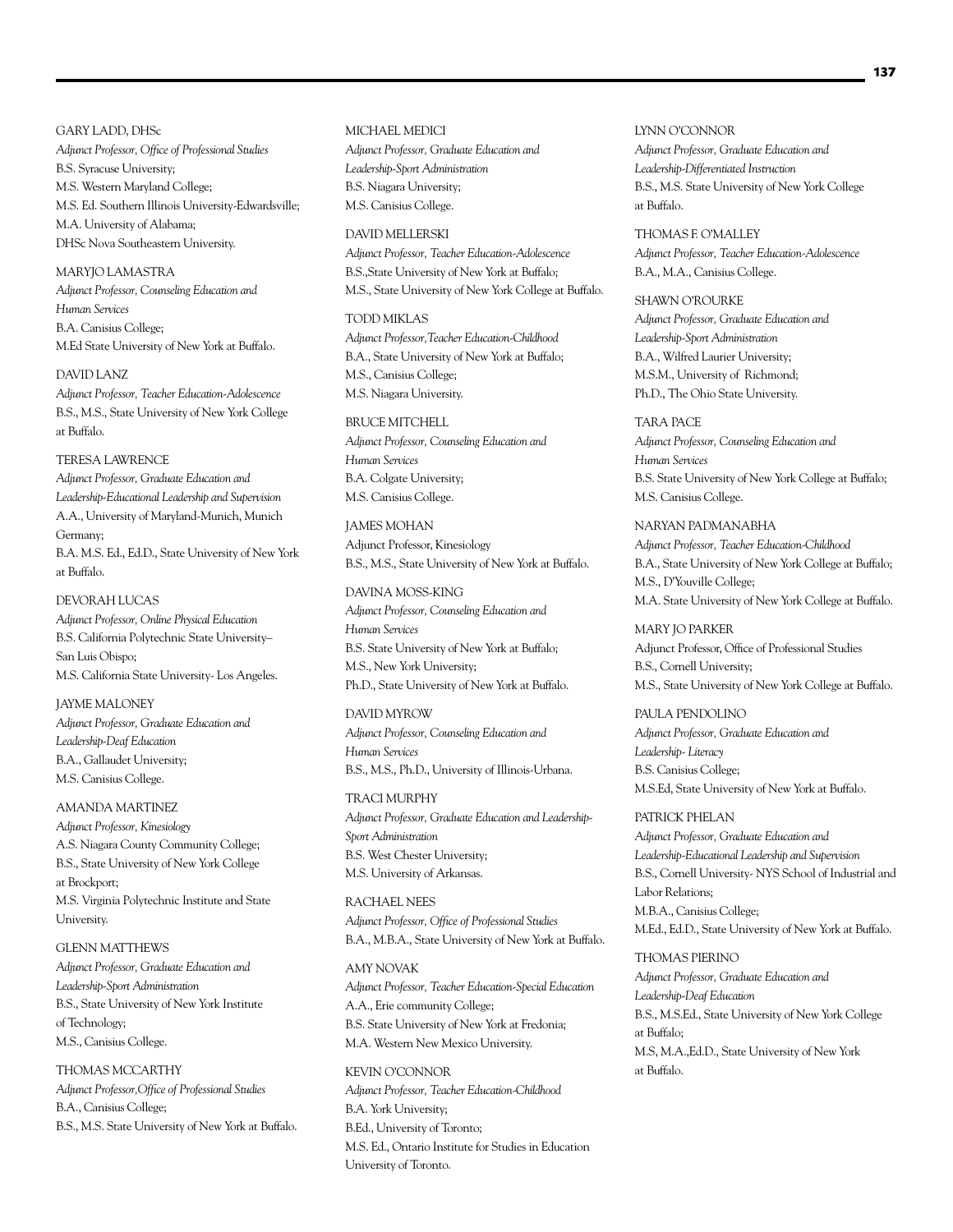ANTHONY R. PRIDGEON *Adjunct Professor, Teacher Education-Childhood* B.A. Canisius College; M.S. Ed.,Ph. D., State University of New York at Buffalo.

EMILY PROKHORENKO *Adjunct Professor, Graduate Education and Leadership-TESOL* B.A. Niagara University; M.S. State University of New York at Fredonia.

LORALEE RAGSDALE *Adjunct Professor, Teacher Education-Childhood* B.S. D'Youville College; M.S. State University of New York at Oswego.

#### JOLENE REINHOLZ

*Adjunct Professor, Graduate Education and Leadership-Educational Leadership and Supervision* B.S., State University of New York at Fredonia; M.S., State University of New York at Binghamton.

#### BETH RICHTER

*Adjunct Professor, Graduate Education and Leadership-Literacy* B.A. John Carroll University; M.S. State University of New York College at Buffalo.

#### JOSEPH F. RIZZO

*Adjunct Professor, Teacher Education and Information Systems* B.S., D'Youville College; M.S., State University of New York at Buffalo.

ROBERT ROBERTS

*Adjunct Professor, Counseling Education and Human Services* B.A., Niagara University; M.S.Ed., St. John's University; M. Divinity, Mary Immaculate Seminary; M.A., West Virginia University; M.S., Ohio University.

NANCY ROBERTS *Adjunct Professor,Graduate Education and Leadership- Literacy* B.S., State University of New York College at Buffalo; M.S., Canisius College.

#### RUTH ROBSON

*Adjunct Professor, Teacher Education-Adolescence* B.A. State University of New York at Buffalo; M.S. State University of New York College at Buffalo.

ANDREW RUDD *Adjunct Professor, Online Physical Education* B.S., Lewis-Clark State College; M.S., Ph.D., University of Idaho.

PATRICK RUFENER *Adjunct Professor, Kinesiology* B.A., Denison University; M.A. Bellevue University.

MAURA RUSTOWICZ *Adjunct Professor,Teacher Education-Childhood* B.S., M.S., State University of New York College at Buffalo.

MARIE RYAN *Adjunct Professor, Graduate Education and Leadership-Deaf Education* B.A., M.A., State University of New York at Buffalo.

TETYANA SABERS *Adjunct Professor, Graduate Education and Leadership-TESOL* M.Ed., State University of New York at Buffalo; State Institute for Foreign Language Education- Ukraine (Bachelor's equivalent).

DENNIS SCHEITINGER *Adjunct Professor, Teacher Education – Special Education* B.A., M.S.Ed., Ph.D., State University of New York at Buffalo.

ROBIN SCHENK *Adjunct Professor, Office of Professional Studies* B.S. University of Southern Mississippi; M.S. Ed. St. Bonaventure University.

# LYNN SHEA

*Adjunct Professor, Graduate Education and Leadership-Deaf Education* B.A., State University of New York at Buffalo; M.A., State University of New York at Geneseo.

BRIAN D. SHEA, *Adjunct Professor, Graduate Education and Leadership-Literacy* M.S. Ed., Canisius College.

DONALD SHELDON *Adjunct Professor, Graduate Education and Leadership-Sport Administration* B.S., Daniel Webster College; M.B.A., M.S.A., Canisius College.

MICHAEL SHERIDAN *Adjunct Professor, Online Physical Education* B.A. The College of Wooster; M.A., The Ohio State University; Ph.D., Capella University.

JANE SINDEN *Adjunct Professor, Online Physical Education* B.A. Queens University; Bachelor of Physical Ed/Sport Psychology – Brock University; M.Ed. Brock University.

AMY SIDWELL *Adjunct Professor, Online Physical Education* B.S. Edinboro University of Pennsylvania; M.S. West Virginia University.

ESTELLE M. SIENER *Adjunct Professor, Teacher Education* B.S., Ohio University; M.Sc., University of Southampton (England).

KAREN SIPES

*Adjunct Professor, Teacher Education-Special Education* B.S. State University of New York College at Buffalo; M.S.Ed., State University of New York at Buffalo.

SUSAN SIUTA *Adjunct Professor, Teacher Education-Adolescence* B.S., Canisius College; M.S., State University of New York College at Buffalo.

DANIEL SMITH *Adjunct Professor, Office of Professional Studies* B.A., M.S., Ph.D., State University of New York at Buffalo.

JODI SOBCZAK-HUBER *Adjunct Professor, Teacher Education-Special Education* B.S., M.S., State University of New York at Fredonia.

GREGORY STANISZEWSKI *Adjunct Professor, Teacher Education –Adolescence* B.A., M.S., Canisius College.

PATRICIA STEVENS *Adjunct Professor, Counseling Education and Human Services* B.S., Spring Hill College; M.A., University of Alabama at Birmingham; Ph.D., Mississippi State University.

JENNIFER TOOMEY STARR *Adjunct Professor, Teacher Education-Special Education* B.A. Canisius College, Ph.D. State University of New York at Buffalo.

JASON L. STEINITZ *Adjunct Professor, Teacher Education-Childhood* B.A., M.A., Bowling Green State University; Ph.D., State University of New York at Buffalo.

JEFFREY SWIATEK *Adjunct Professor, Graduate Education and Leadership-Educational Leadership and Supervision* B.A. Canisius College; J.D. University of Virginia School of Law.

MARY JANE SZYDLOWSKI *Adjunct Professor, Counseling Education Education and Human Services* B.A. State University of New York College at Buffalo; M.S. Canisius College.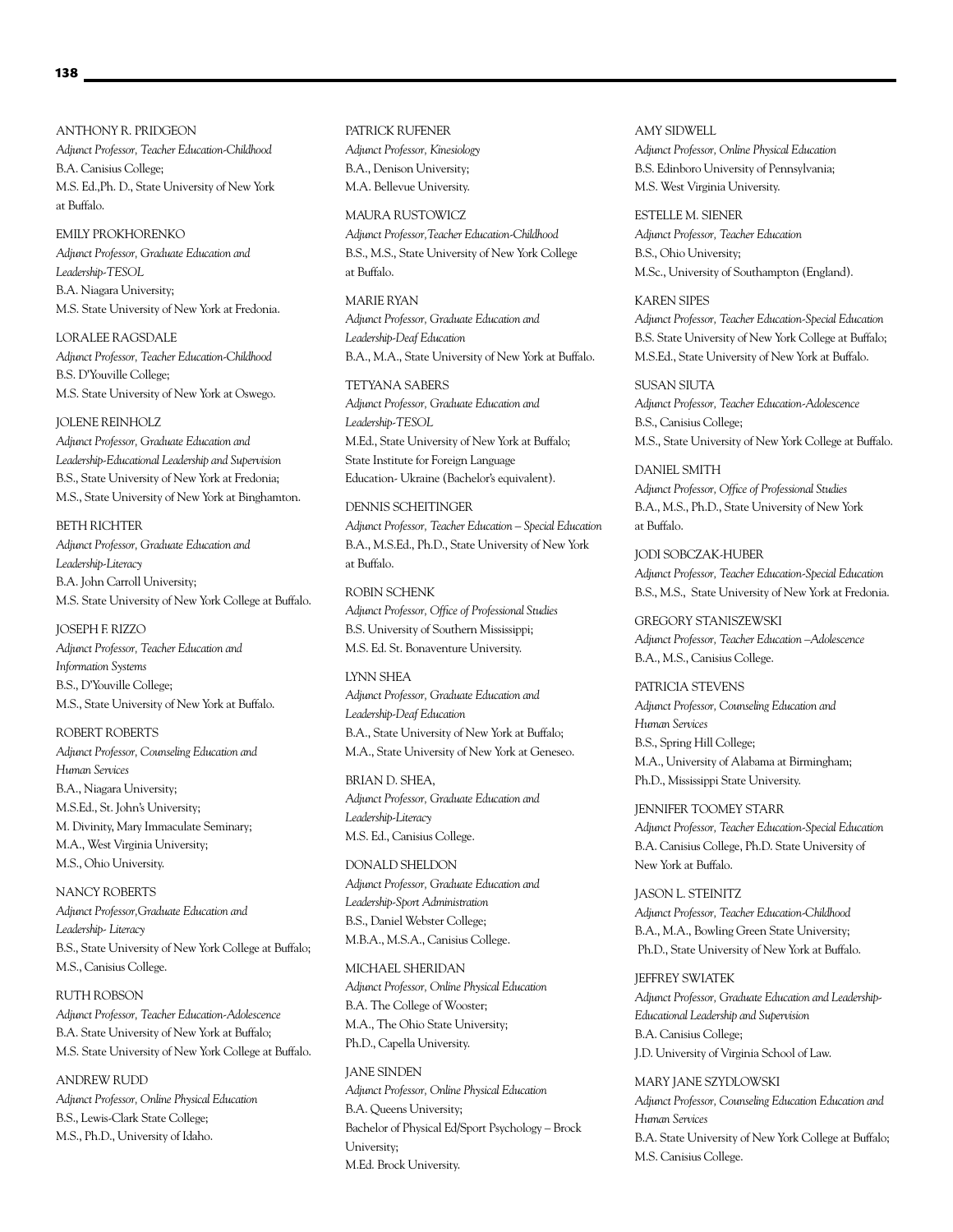SCOTT N. TEETER *Adjunct Professor, Kinesiology*  M.S. Ed., Canisius College.

SUSAN TEMPERATO *Adjunct Professor,Counseling Education and Human Services* B.A., M.S., Canisius College.

JOAN THOMAS *Adjunct Professor, Graduate Education and Leadership-Educational Leadership and Supervision* B.A. Elmira College; M.A. State University of New York at Buffalo.

PETER TONSOLINE *Adjunct Professor, Teacher Education-Childhood* B.A., M.S., Canisius College.

TIKANA TRUITT *Adjunct Professor, Counseling Education and Human Services* B.A.,M.S., Canisius College; Ph.D., Syracuse University.

JOHN VALVASORI *Adjunct Professor, Teacher Education-Adolescence* B.A., McMaster University; Bachelor of Education, University of Toronto.

SARA VANNORTWICK *Adjunct Professor, Graduate Education and Leadership-Differentiated Instruction* B.A., M.S. Canisius College.

CHARLENE VETTER *Adjunct Professor, Counseling Education and Human Services* B.A.,Ph.D., State University of New York at Buffalo; M.S., Canisius College.

MARK A. WARNER *Adjunct Professor, Kinesiology*  B.S.,M.S., Canisius College.

BELINDA WESTFIELD *Adjunct Professor, Counseling Education and Human Services* B.A., Daemen College; M.S. Canisius College.

C. DOUGLAS WHELAN *Adjunct Professor, Graduate Education and Leadership-Educational Leadership and Supervision* B.S., M.S.Ed., Ed.D., State University of New York at Buffalo.

JOHN WHITE *Adjunct Professor, Graduate Education and Leadership-College Student Personnel Administration* B.A. University of Tennessee; M.S.Ed., Ph.D.,University of Georgia.

AMANDA WINKELSAS *Adjunct Professor, Teacher Education-Adolescence* B.A. Canisius College; M.S. Fordham University.

JENNIFER ZEH *Adjunct Professor, Graduate Education and Leadership-Sport Administration* B.S. Elmira College; M.S. Canisius College.

KIMBERLY ZITTEL *Adjunct Professor, Counseling Education and Human Services* B.S. Cornell University; M.S. Canisius College.

ROBERT ZDROJEWSKI *Adjunct Professor, Graduate Education and Leadership- Educational Technologies/Emerging Media* B.S., M.S.Ed., State University College of New York at Buffalo; M.S. Canisius College.

JULIE ZULEWSKI *Adjunct Professor, Teacher Education-Childhood* B.S. State University of New York College at Buffalo; M.S. State University of New York at Buffalo.

## Richard J. Wehle School of Business

CLARK N. BANACH *Adjunct Professor of Management*

JAMES P. CONNOLLY *Adjunct Professor of Marketing/Information Systems*

EILEEN P. GRIFFIN *Adjunct Professor of Marketing/Information Systems* B.S., Eastern New Mexico University; M.S., Canisius College.

GREGORY T. IVANCIC

*Adjunct Professor of Accounting* B.B.A., University of Notre Dame; J.D., State University of New York at Buffalo.

JILL JOYCE *Adjunct Professor of Management* B.S.M.E., Union College; M.B.A., Ph.D., State University of New York at Buffalo.

RENEE MARIE MARTINEZ *Adjunct Professor of Management* RUSSELL J. MATUSZAK *Adjunct Professor of Accounting*

JOHN E. NAGEL *Adjunct Professor of Economics/Finance*

AMY A. PEARL *Adjunct Professor of Management*

JAMEL C. PERKINS *Adjunct Professor of Graduate Business Programs*

ROY R. PIPITONE *Adjunct Professor of Management* A.A.S., State University Ag. & Tech.

ALISON E. ROMANOWSKI *Adjunct Professor of Accounting* B.S., Canisius College, M.B.A., State University of New York at Buffalo.

SUDHIR D. SUCHAK\* *Adjunct Professor of Business* B.S., State University of New York at Buffalo, M.B.A., Canisius College.

- \* Bene Merenti awarded for 20 years of service to Canisius College.
- \*\* Special Bene Merenti awarded for 40 years of service to Canisius College.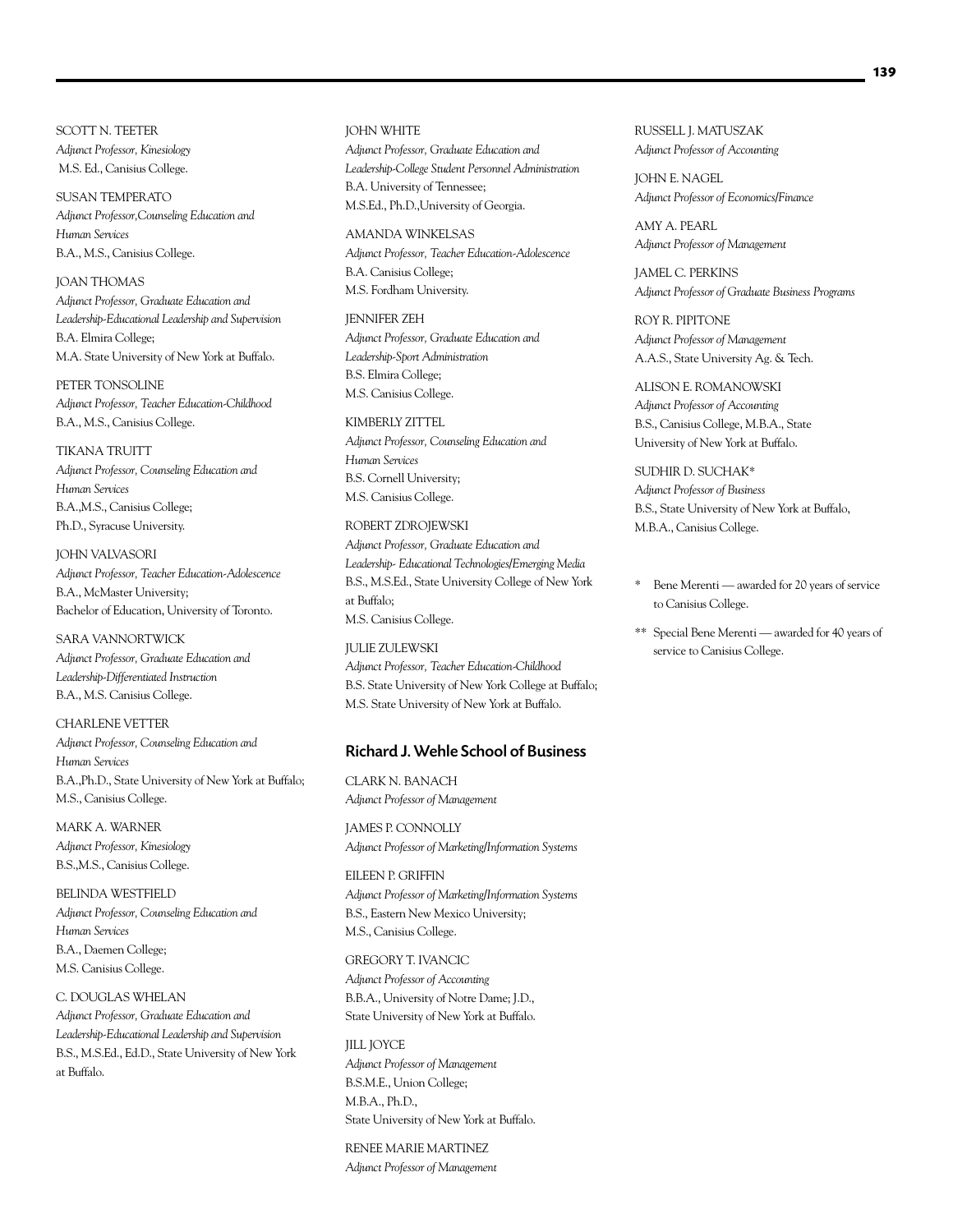

**140**